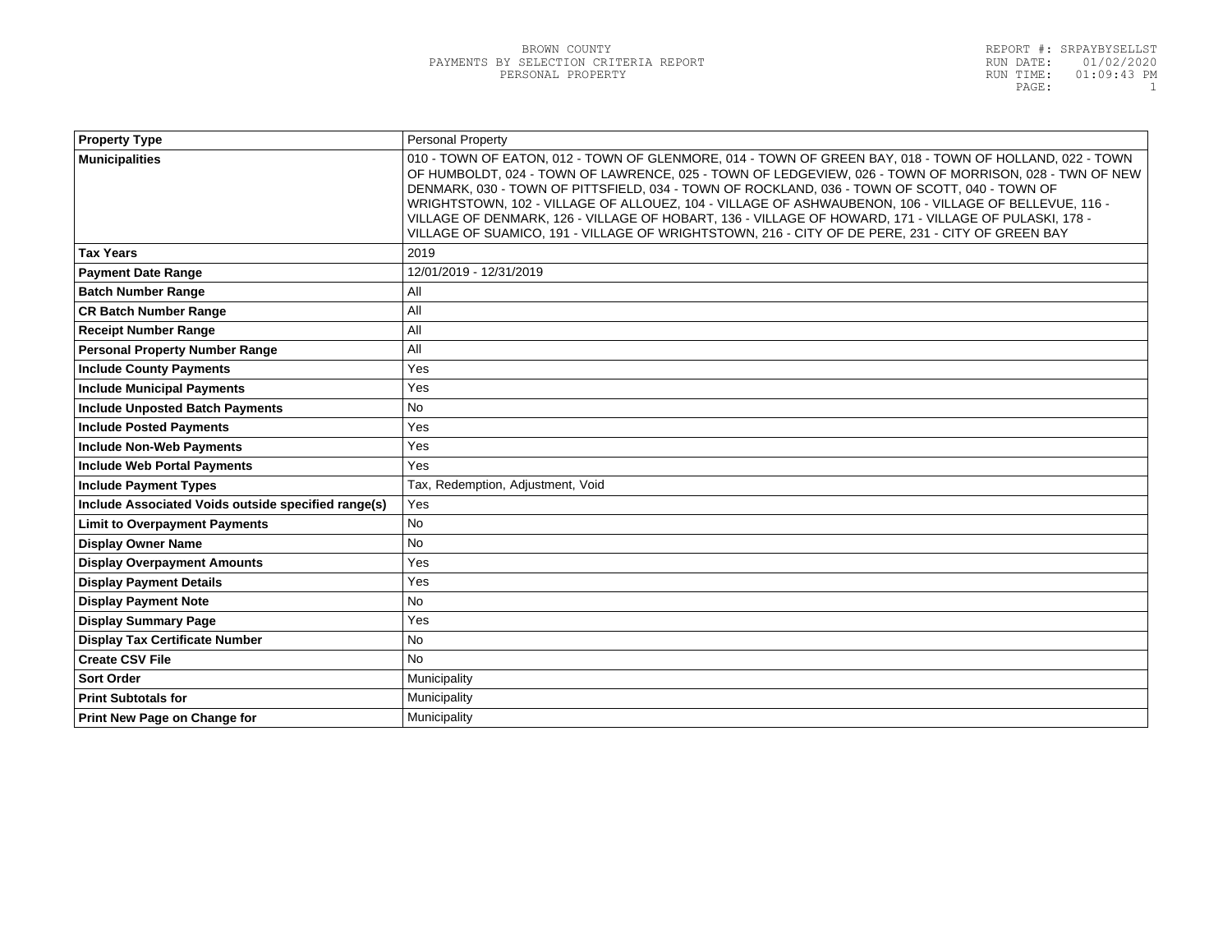|                 |            |         | $\mathbb T$                           |         |                                 |       |                     |                     |                                    |
|-----------------|------------|---------|---------------------------------------|---------|---------------------------------|-------|---------------------|---------------------|------------------------------------|
| PROPERTY NUMBER | YEAR BATCH | RECEIPT | DATE SY<br>CR BATCH R P<br>TRANS# C E | GENERAL | SPEC ASMT<br>SP CHRG<br>DEL CHG | OCCUP | INT GEN<br>INT SPEC | PEN GEN<br>PEN SPEC | OTHER CHRG<br>TOTAL<br>OVERPAYMENT |
| 12796           | 2019       | 23143   | 12/16/2019 C T<br>381<br>12836        | 288.84  | 0.00<br>0.00<br>0.00            | 0.00  | 0.00<br>0.00        | 0.00<br>0.00        | 0.00<br>288.84<br>0.00             |
| 17680           | 2019       | 25953   | 12/17/2019 C T<br>389<br>14308        | 1.61    | 0.00<br>0.00<br>0.00            | 0.00  | 0.00<br>0.00        | 0.00<br>0.00        | 0.00<br>1.61<br>0.00               |
| 23194           | 2019       | 25966   | 12/17/2019 C T<br>389<br>14321        | 975.99  | 0.00<br>0.00<br>0.00            | 0.00  | 0.00<br>0.00        | 0.00<br>0.00        | 0.00<br>975.99<br>0.00             |
| 15322           | 2019       | 27634   | 12/18/2019 C T<br>400<br>15288        | 1.61    | 0.00<br>0.00<br>0.00            | 0.00  | 0.00<br>0.00        | 0.00<br>0.00        | 0.00<br>1.61<br>0.00               |
| 21156           | 2019       | 27910   | 12/18/2019 C T<br>398<br>15498        | 1.61    | 0.00<br>0.00<br>0.00            | 0.00  | 0.00<br>0.00        | 0.00<br>0.00        | 0.00<br>1.61<br>0.00               |
| 6500            | 2019       | 28114   | 12/18/2019 C T<br>395<br>15629        | 323.73  | 0.00<br>0.00<br>0.00            | 0.00  | 0.00<br>0.00        | 0.00<br>0.00        | 0.00<br>323.73<br>0.00             |
| 6489            | 2019       | 28911   | 12/19/2019 C T<br>401<br>15950        | 80.53   | 0.00<br>0.00<br>0.00            | 0.00  | 0.00<br>0.00        | 0.00<br>0.00        | 0.00<br>80.53<br>0.00              |
| 12066           | 2019       | 29584   | 12/19/2019 C T<br>401<br>16406        | 177.17  | 0.00<br>0.00<br>0.00            | 0.00  | 0.00<br>0.00        | 0.00<br>0.00        | 0.00<br>177.17<br>0.00             |
| 24960           | 2019       | 35857   | 12/23/2019 C T<br>416<br>18351        | 19.34   | 0.00<br>0.00<br>0.00            | 0.00  | 0.00<br>0.00        | 0.00<br>0.00        | 0.00<br>19.34<br>0.00              |
| 15321           | 2019       | 36214   | 12/23/2019 C T<br>417<br>18416        | 8.50    | 0.00<br>0.00<br>0.00            | 0.00  | 0.00<br>0.00        | 0.00<br>0.00        | 0.00<br>8.50<br>0.00               |
| 6499            | 2019       | 37371   | 12/26/2019 C T<br>427<br>18652        | 395.89  | 0.00<br>0.00<br>0.00            | 0.00  | 0.00<br>0.00        | 0.00<br>0.00        | 0.00<br>395.89<br>0.00             |
| 18431           | 2019       | 37383   | 12/26/2019 C T<br>423<br>18663        | 82.14   | 0.00<br>0.00<br>0.00            | 0.00  | 0.00<br>0.00        | 0.00<br>0.00        | 0.00<br>82.14<br>0.00              |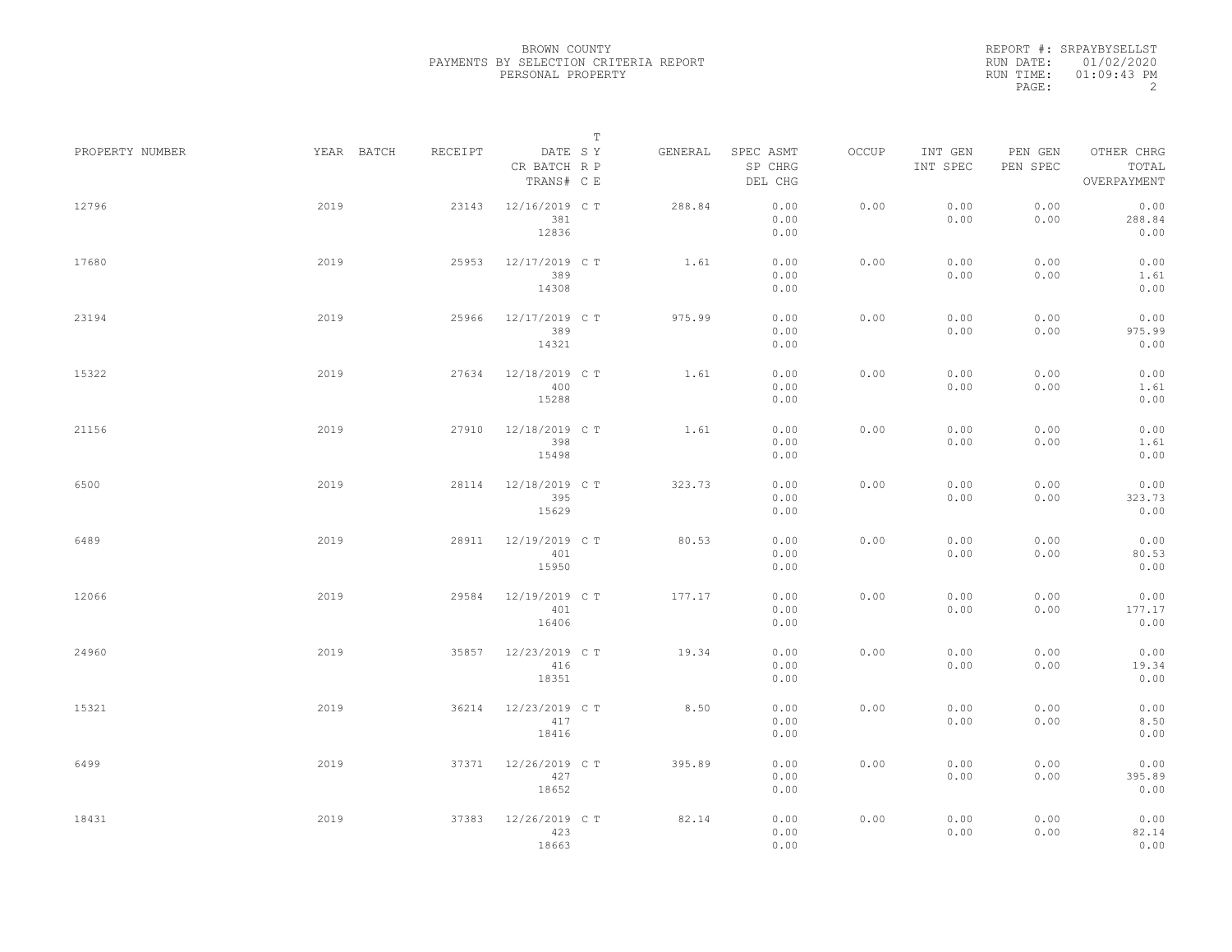|                 |      |             |         |                     | $\mathbb T$ |          |           |       |          |          |             |  |
|-----------------|------|-------------|---------|---------------------|-------------|----------|-----------|-------|----------|----------|-------------|--|
| PROPERTY NUMBER | YEAR | BATCH       | RECEIPT | DATE SY             |             | GENERAL  | SPEC ASMT | OCCUP | INT GEN  | PEN GEN  | OTHER CHRG  |  |
|                 |      |             |         | CR BATCH R P        |             |          | SP CHRG   |       | INT SPEC | PEN SPEC | TOTAL       |  |
|                 |      |             |         | TRANS# C E          |             |          | DEL CHG   |       |          |          | OVERPAYMENT |  |
|                 |      |             |         |                     |             |          |           |       |          |          |             |  |
| 12831           |      | 2019 191226 | 2101    | 12/26/2019 C T      |             | 57.99    | 0.00      | 0.00  | 0.00     | 0.00     | 0.00        |  |
|                 |      |             |         |                     |             |          | 0.00      |       | 0.00     | 0.00     | 57.99       |  |
|                 |      |             |         |                     |             |          | 0.00      |       |          |          | 0.00        |  |
|                 |      |             |         |                     |             |          |           |       |          |          |             |  |
| 15323           | 2019 |             | 43888   | 12/28/2019 C T      |             | 96.63    | 0.00      | 0.00  | 0.00     | 0.00     | 0.00        |  |
|                 |      |             |         | 440                 |             |          | 0.00      |       | 0.00     | 0.00     | 96.63       |  |
|                 |      |             |         | 20884               |             |          | 0.00      |       |          |          | 0.00        |  |
| 8676            | 2019 |             | 47009   | 12/30/2019 C T      |             | 718.72   | 0.00      | 0.00  | 0.00     | 0.00     | 0.00        |  |
|                 |      |             |         | 447                 |             |          | 0.00      |       | 0.00     | 0.00     | 718.72      |  |
|                 |      |             |         | 22968               |             |          | 0.00      |       |          |          | 0.00        |  |
|                 |      |             |         |                     |             |          |           |       |          |          |             |  |
| 6495            | 2019 |             | 48876   | 12/31/2019 C T      |             | 16.11    | 0.00      | 0.00  | 0.00     | 0.00     | 0.00        |  |
|                 |      |             |         | 455                 |             |          | 0.00      |       | 0.00     | 0.00     | 16.11       |  |
|                 |      |             |         | 23628               |             |          | 0.00      |       |          |          | 0.00        |  |
|                 |      |             |         |                     |             |          |           |       |          |          |             |  |
|                 |      |             |         | TOWN OF EATON TOTAL |             | 3,246.41 | 0.00      | 0.00  | 0.00     | 0.00     | 0.00        |  |
|                 |      |             |         |                     |             |          | 0.00      |       | 0.00     | 0.00     | 3,246.41    |  |
|                 |      |             |         |                     |             |          | 0.00      |       |          |          | 0.00        |  |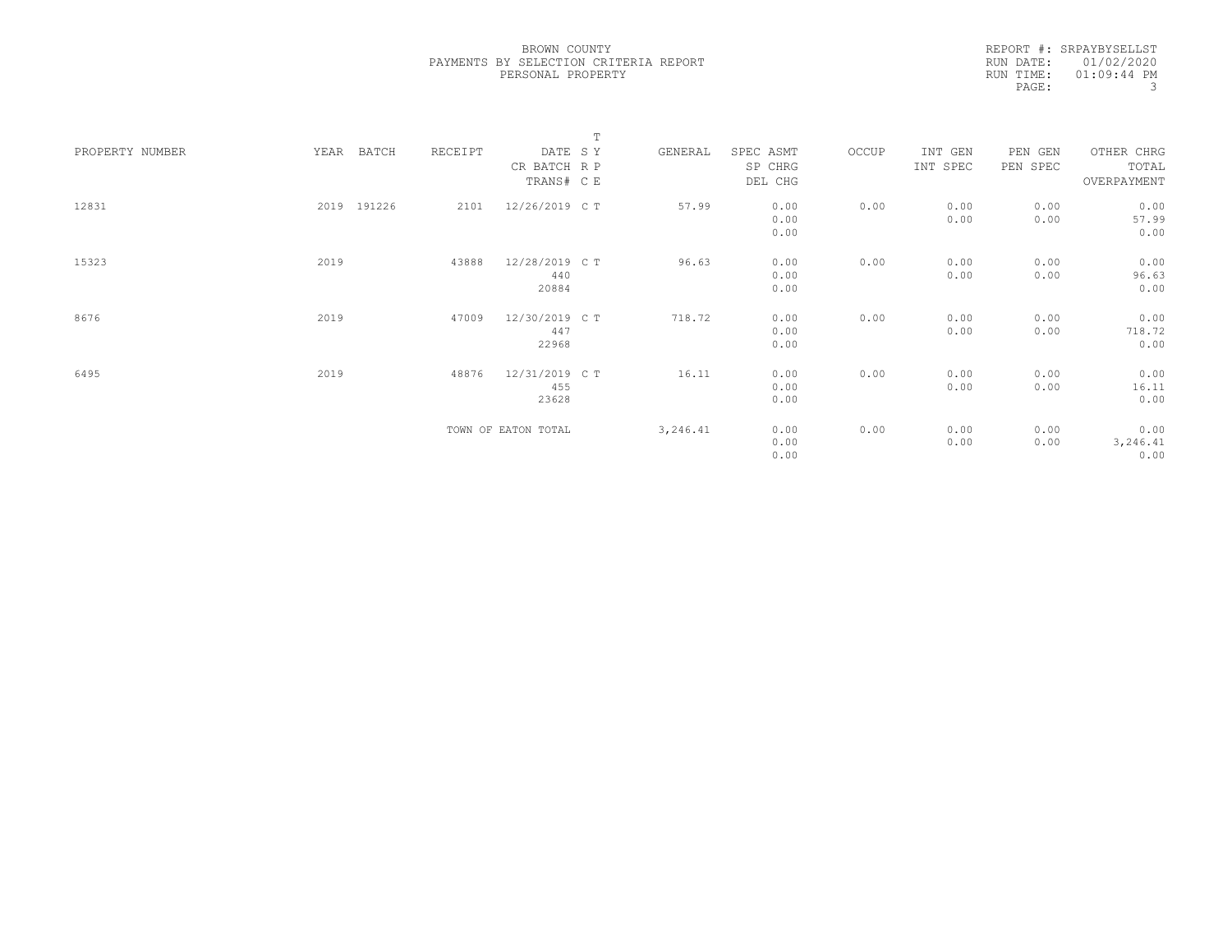|                 |      |            |         |                                       | $\mathbb T$ |          |                                 |       |                     |                     |                                    |
|-----------------|------|------------|---------|---------------------------------------|-------------|----------|---------------------------------|-------|---------------------|---------------------|------------------------------------|
| PROPERTY NUMBER |      | YEAR BATCH | RECEIPT | DATE SY<br>CR BATCH R P<br>TRANS# C E |             | GENERAL  | SPEC ASMT<br>SP CHRG<br>DEL CHG | OCCUP | INT GEN<br>INT SPEC | PEN GEN<br>PEN SPEC | OTHER CHRG<br>TOTAL<br>OVERPAYMENT |
| 22339           | 2019 |            | 28181   | 12/18/2019 C T<br>395<br>15675        |             | 15.90    | 0.00<br>0.00<br>0.00            | 0.00  | 0.00<br>0.00        | 0.00<br>0.00        | 0.00<br>15.90<br>0.00              |
| 26495           | 2019 |            | 36132   | 12/23/2019 C T<br>418<br>18385        |             | 350.92   | 0.00<br>0.00<br>0.00            | 0.00  | 0.00<br>0.00        | 0.00<br>0.00        | 0.00<br>350.92<br>0.00             |
| 27108           | 2019 |            | 37261   | 12/26/2019 C T<br>427<br>18559        |             | 1,254.68 | 0.00<br>0.00<br>0.00            | 0.00  | 0.00<br>0.00        | 0.00<br>0.00        | 0.00<br>1,254.68<br>0.00           |
| 4876            | 2019 |            | 38041   | 12/26/2019 C T<br>428<br>19121        |             | 29.11    | 0.00<br>0.00<br>0.00            | 0.00  | 0.00<br>0.00        | 0.00<br>0.00        | 0.00<br>29.11<br>0.00              |
| 26028           | 2019 |            | 47567   | 12/30/2019 C T<br>445<br>23216        |             | 408.29   | 0.00<br>0.00<br>0.00            | 0.00  | 0.00<br>0.00        | 0.00<br>0.00        | 0.00<br>408.29<br>0.00             |
| 23575           | 2019 |            | 48858   | 12/31/2019 C T<br>454<br>23613        |             | 13.67    | 0.00<br>0.00<br>0.00            | 0.00  | 0.00<br>0.00        | 0.00<br>0.00        | 0.00<br>13.67<br>0.00              |
|                 |      |            |         | TOWN OF GLENMORE TOTAL                |             | 2,072.57 | 0.00<br>0.00<br>0.00            | 0.00  | 0.00<br>0.00        | 0.00<br>0.00        | 0.00<br>2,072.57<br>0.00           |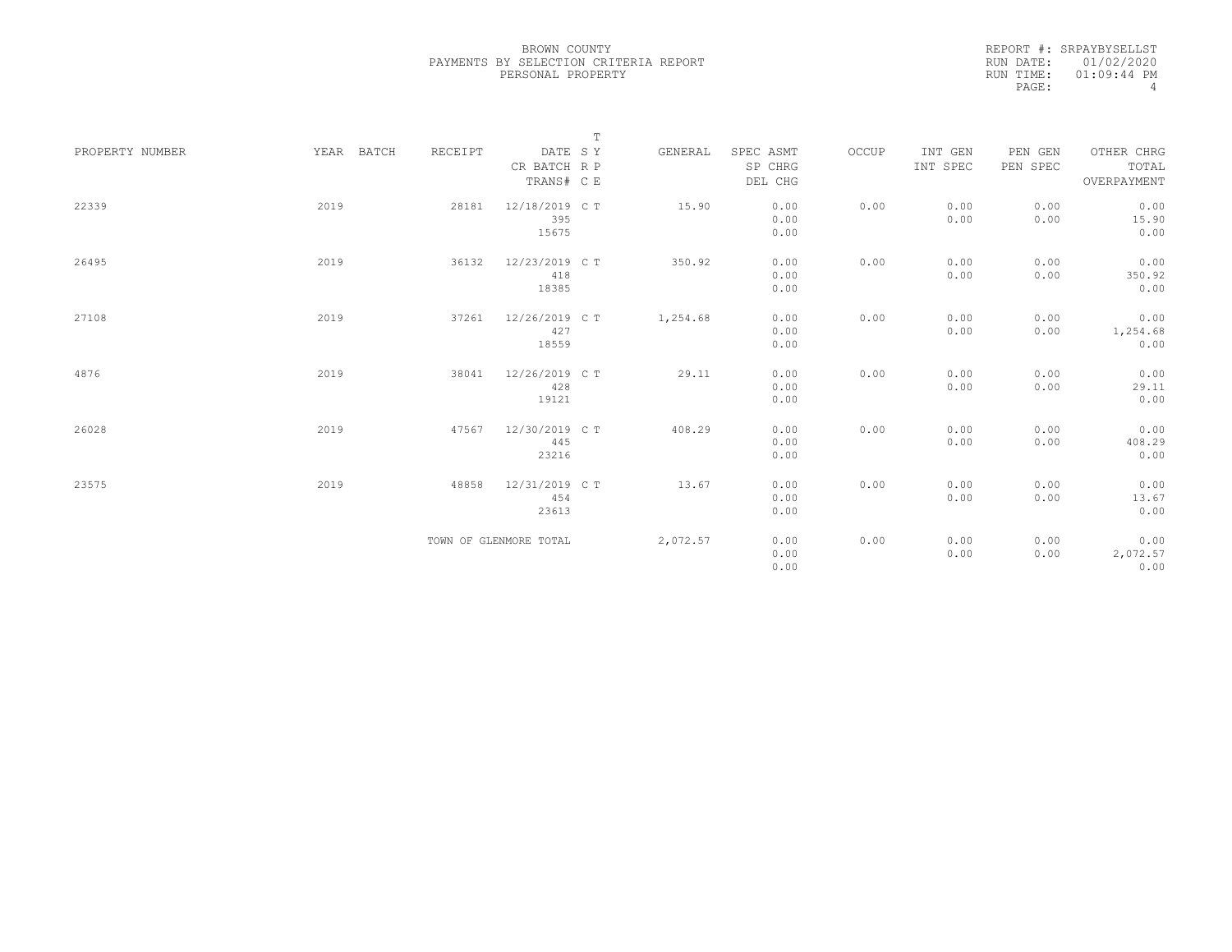|                 |      |                       |                                         | T |         |                                 |       |                     |                     |                                    |  |
|-----------------|------|-----------------------|-----------------------------------------|---|---------|---------------------------------|-------|---------------------|---------------------|------------------------------------|--|
| PROPERTY NUMBER |      | YEAR BATCH<br>RECEIPT | DATE SY<br>CR BATCH R P<br>TRANS# C E   |   | GENERAL | SPEC ASMT<br>SP CHRG<br>DEL CHG | OCCUP | INT GEN<br>INT SPEC | PEN GEN<br>PEN SPEC | OTHER CHRG<br>TOTAL<br>OVERPAYMENT |  |
| 12556           | 2019 |                       | 12/16/2019 C T<br>23672<br>385<br>13164 |   | 47.71   | 0.00<br>0.00<br>0.00            | 0.00  | 0.00<br>0.00        | 0.00<br>0.00        | 0.00<br>47.71<br>0.00              |  |
| 7244            | 2019 |                       | 12/18/2019 C T<br>26877<br>399<br>14721 |   | 77.61   | 0.00<br>0.00<br>0.00            | 0.00  | 0.00<br>0.00        | 0.00<br>0.00        | 0.00<br>77.61<br>0.00              |  |
| 7239            | 2019 |                       | 12/19/2019 C T<br>28634<br>404<br>15743 |   | 143.11  | 0.00<br>0.00<br>0.00            | 0.00  | 0.00<br>0.00        | 0.00<br>0.00        | 0.00<br>143.11<br>0.00             |  |
| 14503           | 2019 |                       | 28972<br>12/19/2019 C T<br>401<br>15986 |   | 110.49  | 0.00<br>0.00<br>0.00            | 0.00  | 0.00<br>0.00        | 0.00<br>0.00        | 0.00<br>110.49<br>0.00             |  |
| 13354           | 2019 |                       | 30639<br>12/20/2019 C T<br>413<br>16895 |   | 88.70   | 0.00<br>0.00<br>0.00            | 0.00  | 0.00<br>0.00        | 0.00<br>0.00        | 0.00<br>88.70<br>0.00              |  |
| 7248            | 2019 |                       | 30645<br>12/20/2019 C T<br>412<br>16901 |   | 3.01    | 0.00<br>0.00<br>0.00            | 0.00  | 0.00<br>0.00        | 0.00<br>0.00        | 0.00<br>3.01<br>0.00               |  |
| 16772           | 2019 |                       | 31079<br>12/20/2019 C T<br>410<br>17173 |   | 21.10   | 0.00<br>0.00<br>0.00            | 0.00  | 0.00<br>0.00        | 0.00<br>0.00        | 0.00<br>21.10<br>0.00              |  |
| 11998           | 2019 |                       | 12/20/2019 C T<br>31467<br>409<br>17438 |   | 103.95  | 0.00<br>0.00<br>0.00            | 0.00  | 0.00<br>0.00        | 0.00<br>0.00        | 0.00<br>103.95<br>0.00             |  |
| 9766            | 2019 |                       | 34402<br>12/23/2019 C T<br>417<br>18085 |   | 71.14   | 0.00<br>0.00<br>0.00            | 0.00  | 0.00<br>0.00        | 0.00<br>0.00        | 0.00<br>71.14<br>0.00              |  |
| 23564           | 2019 |                       | 12/23/2019 C T<br>34942<br>416<br>18164 |   | 41.58   | 0.00<br>0.00<br>0.00            | 0.00  | 0.00<br>0.00        | 0.00<br>0.00        | 0.00<br>41.58<br>0.00              |  |
| 24527           | 2019 |                       | 12/26/2019 C T<br>37958<br>428<br>19050 |   | 22.59   | 0.00<br>0.00<br>0.00            | 0.00  | 0.00<br>0.00        | 0.00<br>0.00        | 0.00<br>22.59<br>0.00              |  |
| 13353           | 2019 |                       | 40431<br>12/27/2019 C T<br>432<br>19923 |   | 4.94    | 0.00<br>0.00<br>0.00            | 0.00  | 0.00<br>0.00        | 0.00<br>0.00        | 0.00<br>4.94<br>0.00               |  |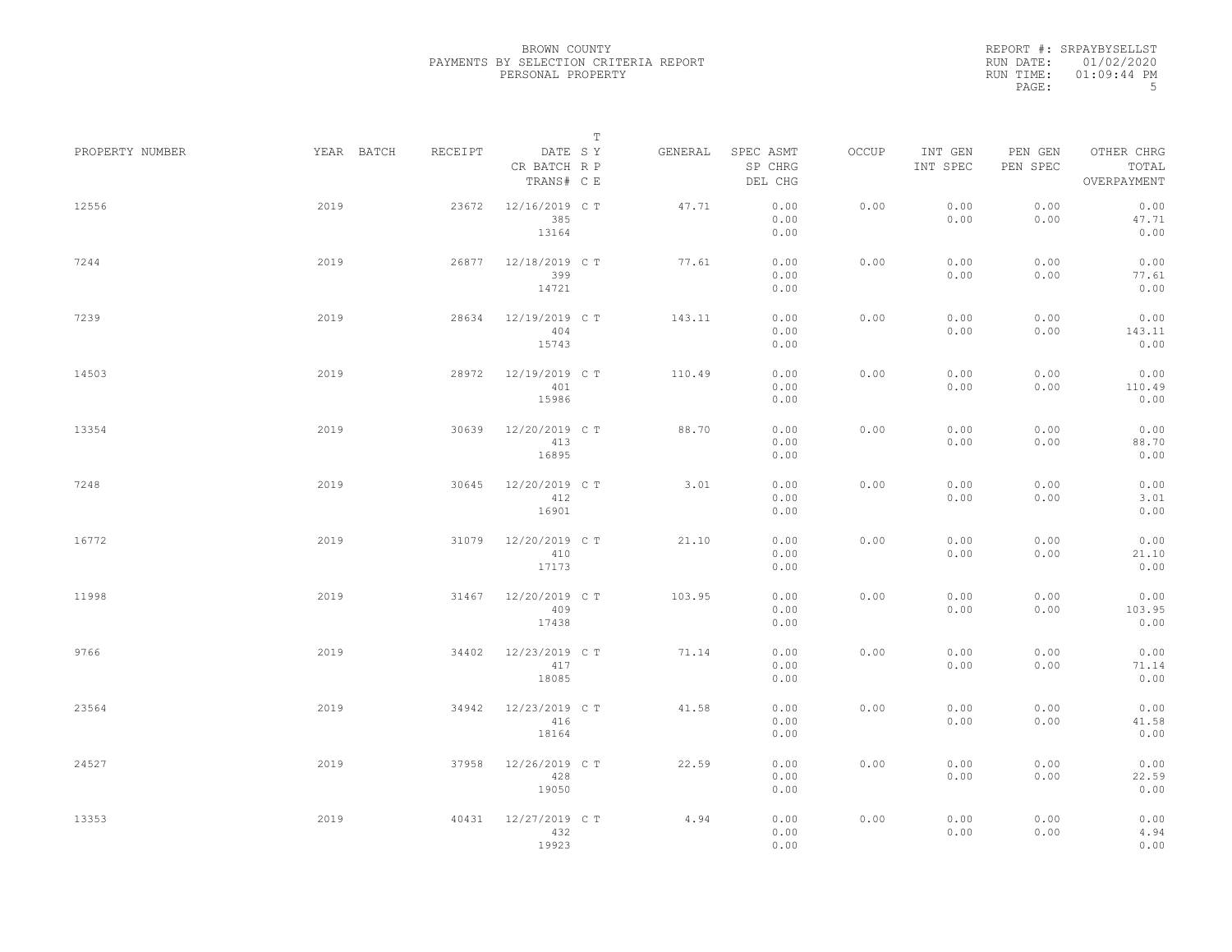|                 |            |         |                                       | $\mathbb T$ |                                 |       |                     |                     |                                    |
|-----------------|------------|---------|---------------------------------------|-------------|---------------------------------|-------|---------------------|---------------------|------------------------------------|
| PROPERTY NUMBER | YEAR BATCH | RECEIPT | DATE SY<br>CR BATCH R P<br>TRANS# C E | GENERAL     | SPEC ASMT<br>SP CHRG<br>DEL CHG | OCCUP | INT GEN<br>INT SPEC | PEN GEN<br>PEN SPEC | OTHER CHRG<br>TOTAL<br>OVERPAYMENT |
| 25720           | 2019       | 41097   | 12/27/2019 C T<br>433<br>20184        | 74.84       | 0.00<br>0.00<br>0.00            | 0.00  | 0.00<br>0.00        | 0.00<br>0.00        | 0.00<br>74.84<br>0.00              |
| 15870           | 2019       | 42068   | 12/27/2019 C T<br>433<br>20416        | 22.17       | 0.00<br>0.00<br>0.00            | 0.00  | 0.00<br>0.00        | 0.00<br>0.00        | 0.00<br>22.17<br>0.00              |
| 16774           | 2019       | 42075   | 12/27/2019 C T<br>433<br>20423        | 21.10       | 0.00<br>0.00<br>0.00            | 0.00  | 0.00<br>0.00        | 0.00<br>0.00        | 0.00<br>21.10<br>0.00              |
| 7258            | 2019       | 46375   | 12/30/2019 C T<br>447<br>22619        | 102.93      | 0.00<br>0.00<br>0.00            | 0.00  | 0.00<br>0.00        | 0.00<br>0.00        | 0.00<br>102.93<br>0.00             |
| 7238            | 2019       | 46869   | 12/30/2019 C T<br>447<br>22881        | 386.38      | 0.00<br>0.00<br>0.00            | 0.00  | 0.00<br>0.00        | 0.00<br>0.00        | 0.00<br>386.38<br>0.00             |
| 15879           | 2019       | 47623   | 12/30/2019 C T<br>444<br>23259        | 198.18      | 0.00<br>0.00<br>0.00            | 0.00  | 0.00<br>0.00        | 0.00<br>0.00        | 0.00<br>198.18<br>0.00             |
| 22328           | 2019       | 47816   | 12/30/2019 C T<br>448<br>23304        | 7.52        | 0.00<br>0.00<br>0.00            | 0.00  | 0.00<br>0.00        | 0.00<br>0.00        | 0.00<br>7.52<br>0.00               |
| 15877           | 2019       | 49983   | 12/31/2019 C T<br>453<br>24369        | 7.52        | 0.00<br>0.00<br>0.00            | 0.00  | 0.00<br>0.00        | 0.00<br>0.00        | 0.00<br>7.52<br>0.00               |
|                 |            |         | TOWN OF GREEN BAY TOTAL               | 1,556.57    | 0.00<br>0.00<br>0.00            | 0.00  | 0.00<br>0.00        | 0.00<br>0.00        | 0.00<br>1,556.57<br>0.00           |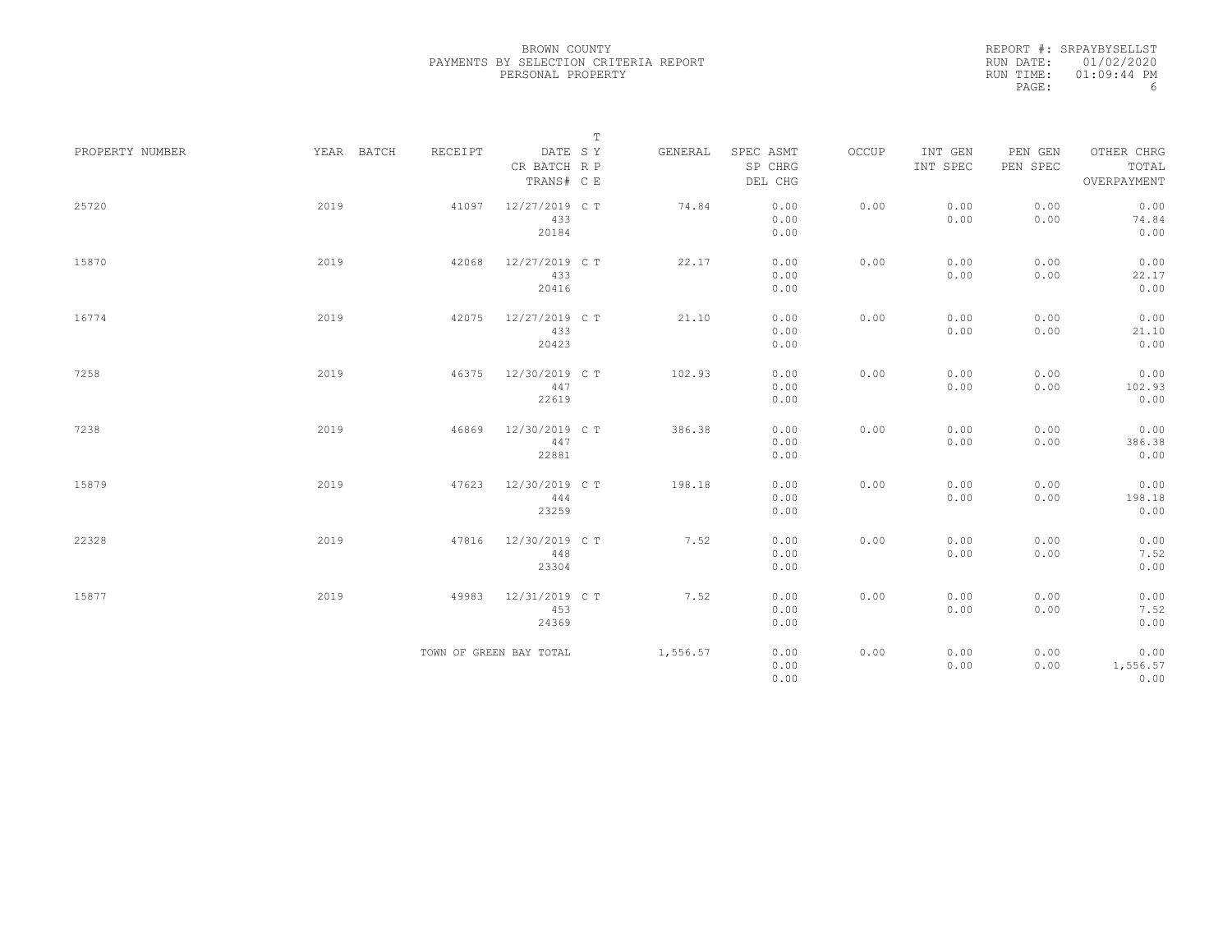|                 |            |         |                         | $\mathbb T$ |                      |       |                     |                     |                     |
|-----------------|------------|---------|-------------------------|-------------|----------------------|-------|---------------------|---------------------|---------------------|
| PROPERTY NUMBER | YEAR BATCH | RECEIPT | DATE SY<br>CR BATCH R P | GENERAL     | SPEC ASMT<br>SP CHRG | OCCUP | INT GEN<br>INT SPEC | PEN GEN<br>PEN SPEC | OTHER CHRG<br>TOTAL |
|                 |            |         | TRANS# C E              |             | DEL CHG              |       |                     |                     | OVERPAYMENT         |
| 22459           | 2019       | 31107   | 12/20/2019 C T          | 18.51       | 0.00                 | 0.00  | 0.00                | 0.00                | 0.00                |
|                 |            |         | 409<br>17192            |             | 0.00<br>0.00         |       | 0.00                | 0.00                | 18.51<br>0.00       |
|                 |            |         |                         |             |                      |       |                     |                     |                     |
| 15568           | 2019       | 31713   | 12/20/2019 C T          | 8.60        | 0.00                 | 0.00  | 0.00                | 0.00                | 0.00                |
|                 |            |         | 408                     |             | 0.00                 |       | 0.00                | 0.00                | 8.60                |
|                 |            |         | 17546                   |             | 0.00                 |       |                     |                     | 0.00                |
| 16131           | 2019       | 32465   | 12/23/2019 C T          | 2.69        | 0.00                 | 0.00  | 0.00                | 0.00                | 0.00                |
|                 |            |         | 417                     |             | 0.00                 |       | 0.00                | 0.00                | 2.69                |
|                 |            |         | 17681                   |             | 0.00                 |       |                     |                     | 0.00                |
| 4470            | 2019       | 37912   | 12/26/2019 C T          | 87.71       | 0.00                 | 0.00  | 0.00                | 0.00                | 0.00                |
|                 |            |         | 427                     |             | 0.00                 |       | 0.00                | 0.00                | 87.71               |
|                 |            |         | 19028                   |             | 0.00                 |       |                     |                     | 0.00                |
| 21980           | 2019       | 40429   | 12/27/2019 C T          | 183.84      | 0.00                 | 0.00  | 0.00                | 0.00                | 0.00                |
|                 |            |         | 431                     |             | 0.00                 |       | 0.00                | 0.00                | 183.84              |
|                 |            |         | 19921                   |             | 0.00                 |       |                     |                     | 0.00                |
| 4468            | 2019       | 48776   | 12/31/2019 C T          | 3.38        | 0.00                 | 0.00  | 0.00                | 0.00                | 0.00                |
|                 |            |         | 454                     |             | 0.00                 |       | 0.00                | 0.00                | 3.38                |
|                 |            |         | 23555                   |             | 0.00                 |       |                     |                     | 0.00                |
|                 |            |         |                         |             |                      |       |                     |                     |                     |
| 25661           | 2019       | 49677   | 12/31/2019 C T          | 916.58      | 0.00                 | 0.00  | 0.00                | 0.00                | 0.00                |
|                 |            |         | 455                     |             | 0.00                 |       | 0.00                | 0.00                | 916.58              |
|                 |            |         | 24189                   |             | 0.00                 |       |                     |                     | 0.00                |
|                 |            |         | TOWN OF HOLLAND TOTAL   | 1,221.31    | 0.00                 | 0.00  | 0.00                | 0.00                | 0.00                |
|                 |            |         |                         |             | 0.00                 |       | 0.00                | 0.00                | 1,221.31            |
|                 |            |         |                         |             | 0.00                 |       |                     |                     | 0.00                |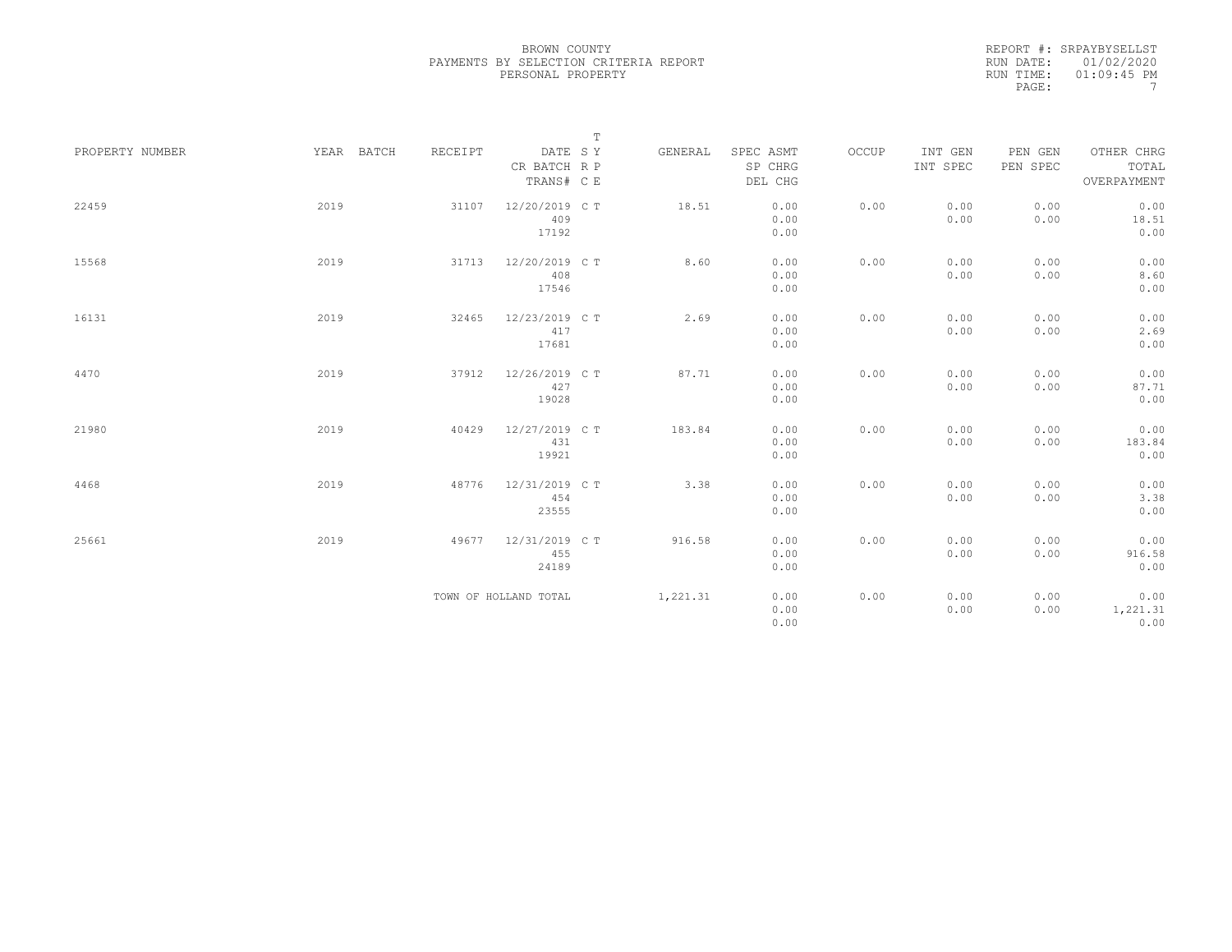|                 |            |         |                                       | $\mathbb T$ |                                 |       |                     |                     |                                    |
|-----------------|------------|---------|---------------------------------------|-------------|---------------------------------|-------|---------------------|---------------------|------------------------------------|
| PROPERTY NUMBER | YEAR BATCH | RECEIPT | DATE SY<br>CR BATCH R P<br>TRANS# C E | GENERAL     | SPEC ASMT<br>SP CHRG<br>DEL CHG | OCCUP | INT GEN<br>INT SPEC | PEN GEN<br>PEN SPEC | OTHER CHRG<br>TOTAL<br>OVERPAYMENT |
| 8685            | 2019       | 27104   | 12/18/2019 C T<br>398<br>14903        | 31.01       | 0.00<br>0.00<br>0.00            | 0.00  | 0.00<br>0.00        | 0.00<br>0.00        | 0.00<br>31.01<br>0.00              |
| 25591           | 2019       | 27721   | 12/18/2019 C T<br>396<br>15343        | 39.85       | 0.00<br>0.00<br>0.00            | 0.00  | 0.00<br>0.00        | 0.00<br>0.00        | 0.00<br>39.85<br>0.00              |
| 5676            | 2019       | 28026   | 12/18/2019 C T<br>400<br>15551        | 14.76       | 0.00<br>0.00<br>0.00            | 0.00  | 0.00<br>0.00        | 0.00<br>0.00        | 0.00<br>14.76<br>0.00              |
| 8680            | 2019       | 29193   | 12/19/2019 C T<br>407<br>16145        | 95.95       | 0.00<br>0.00<br>0.00            | 0.00  | 0.00<br>0.00        | 0.00<br>0.00        | 0.00<br>95.95<br>0.00              |
| 21137           | 2019       | 30875   | 12/20/2019 C T<br>412<br>17018        | 2.95        | 0.00<br>0.00<br>0.00            | 0.00  | 0.00<br>0.00        | 0.00<br>0.00        | 0.00<br>2.95<br>0.00               |
| 11358           | 2019       | 31408   | 12/20/2019 C T<br>415<br>17399        | 2,354.41    | 0.00<br>0.00<br>0.00            | 0.00  | 0.00<br>0.00        | 0.00<br>0.00        | 0.00<br>2,354.41<br>0.00           |
| 14512           | 2019       | 31419   | 12/20/2019 C T<br>415<br>17411        | 398.54      | 0.00<br>0.00<br>0.00            | 0.00  | 0.00<br>0.00        | 0.00<br>0.00        | 0.00<br>398.54<br>0.00             |
| 5687            | 2019       | 34192   | 12/23/2019 C T<br>422<br>18025        | 4.43        | 0.00<br>0.00<br>0.00            | 0.00  | 0.00<br>0.00        | 0.00<br>0.00        | 0.00<br>4.43<br>0.00               |
| 15402           | 2019       | 37268   | 12/26/2019 C T<br>427<br>18566        | 90.05       | 0.00<br>0.00<br>0.00            | 0.00  | 0.00<br>0.00        | 0.00<br>0.00        | 0.00<br>90.05<br>0.00              |
| 21138           | 2019       | 37335   | 12/26/2019 C T<br>425<br>18617        | 2.95        | 0.00<br>0.00<br>0.00            | 0.00  | 0.00<br>0.00        | 0.00<br>0.00        | 0.00<br>2.95<br>0.00               |
| 5681            | 2019       | 37387   | 12/26/2019 C T<br>427<br>18667        | 4.05        | 0.00<br>0.00<br>0.00            | 0.00  | 0.00<br>0.00        | 0.00<br>0.00        | 0.00<br>4.05<br>0.00               |
| 23034           | 2019       | 39708   | 12/26/2019 C T<br>429<br>19799        | 2.95        | 0.00<br>0.00<br>0.00            | 0.00  | 0.00<br>0.00        | 0.00<br>0.00        | 0.00<br>2.95<br>0.00               |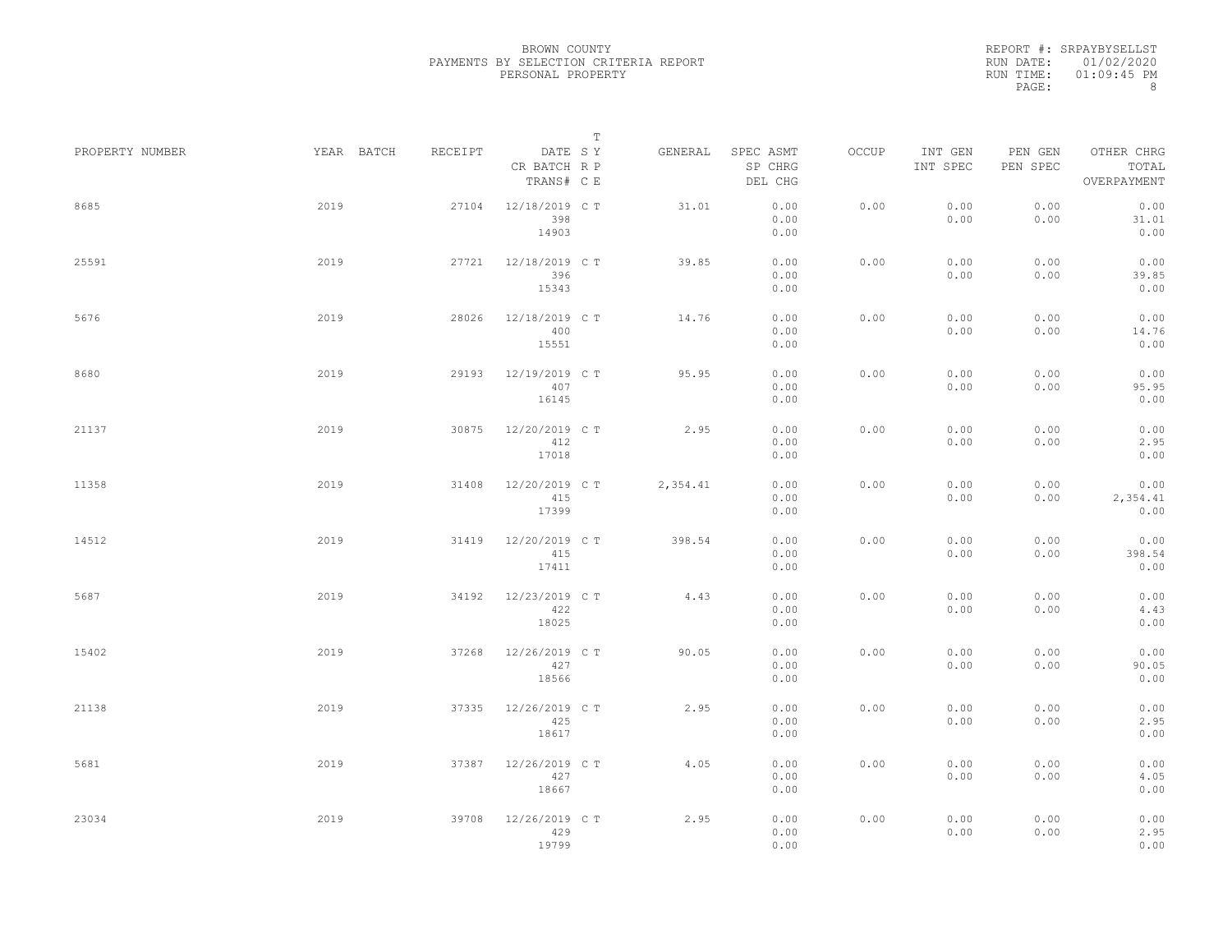|                 |                |         | $\mathbb T$            |          |           |       |          |          |             |  |
|-----------------|----------------|---------|------------------------|----------|-----------|-------|----------|----------|-------------|--|
| PROPERTY NUMBER | YEAR<br>BATCH  | RECEIPT | DATE SY                | GENERAL  | SPEC ASMT | OCCUP | INT GEN  | PEN GEN  | OTHER CHRG  |  |
|                 |                |         | CR BATCH R P           |          | SP CHRG   |       | INT SPEC | PEN SPEC | TOTAL       |  |
|                 |                |         | TRANS# C E             |          | DEL CHG   |       |          |          | OVERPAYMENT |  |
|                 |                |         |                        |          |           |       |          |          |             |  |
| 8684            | 2019           | 40614   | 12/27/2019 C T         | 2.95     | 0.00      | 0.00  | 0.00     | 0.00     | 0.00        |  |
|                 |                |         | 433                    |          | 0.00      |       | 0.00     | 0.00     | 2.95        |  |
|                 |                |         | 20029                  |          | 0.00      |       |          |          | 0.00        |  |
|                 |                |         |                        |          |           |       |          |          |             |  |
| 5692            | 2019           | 41244   | 12/27/2019 C T         | 1.47     | 0.00      | 0.00  | 0.00     | 0.00     | 0.00        |  |
|                 |                |         | 433                    |          | 0.00      |       | 0.00     | 0.00     | 1.47        |  |
|                 |                |         | 20245                  |          | 0.00      |       |          |          | 0.00        |  |
| 5690            | 2019           | 42687   | 12/27/2019 C T         | 16.25    | 0.00      | 0.00  | 0.00     | 0.00     | 0.00        |  |
|                 |                |         | 434                    |          | 0.00      |       | 0.00     | 0.00     | 16.25       |  |
|                 |                |         | 20643                  |          | 0.00      |       |          |          | 0.00        |  |
|                 |                |         |                        |          |           |       |          |          |             |  |
| 21143           | 191230<br>2019 | 2439    | 12/30/2019 C T         | 2.95     | 0.00      | 0.00  | 0.00     | 0.00     | 0.00        |  |
|                 |                |         |                        |          | 0.00      |       | 0.00     | 0.00     | 2.95        |  |
|                 |                |         |                        |          | 0.00      |       |          |          | 0.00        |  |
|                 |                |         |                        |          |           |       |          |          |             |  |
|                 |                |         | TOWN OF HUMBOLDT TOTAL | 3,065.52 | 0.00      | 0.00  | 0.00     | 0.00     | 0.00        |  |
|                 |                |         |                        |          | 0.00      |       | 0.00     | 0.00     | 3,065.52    |  |
|                 |                |         |                        |          | 0.00      |       |          |          | 0.00        |  |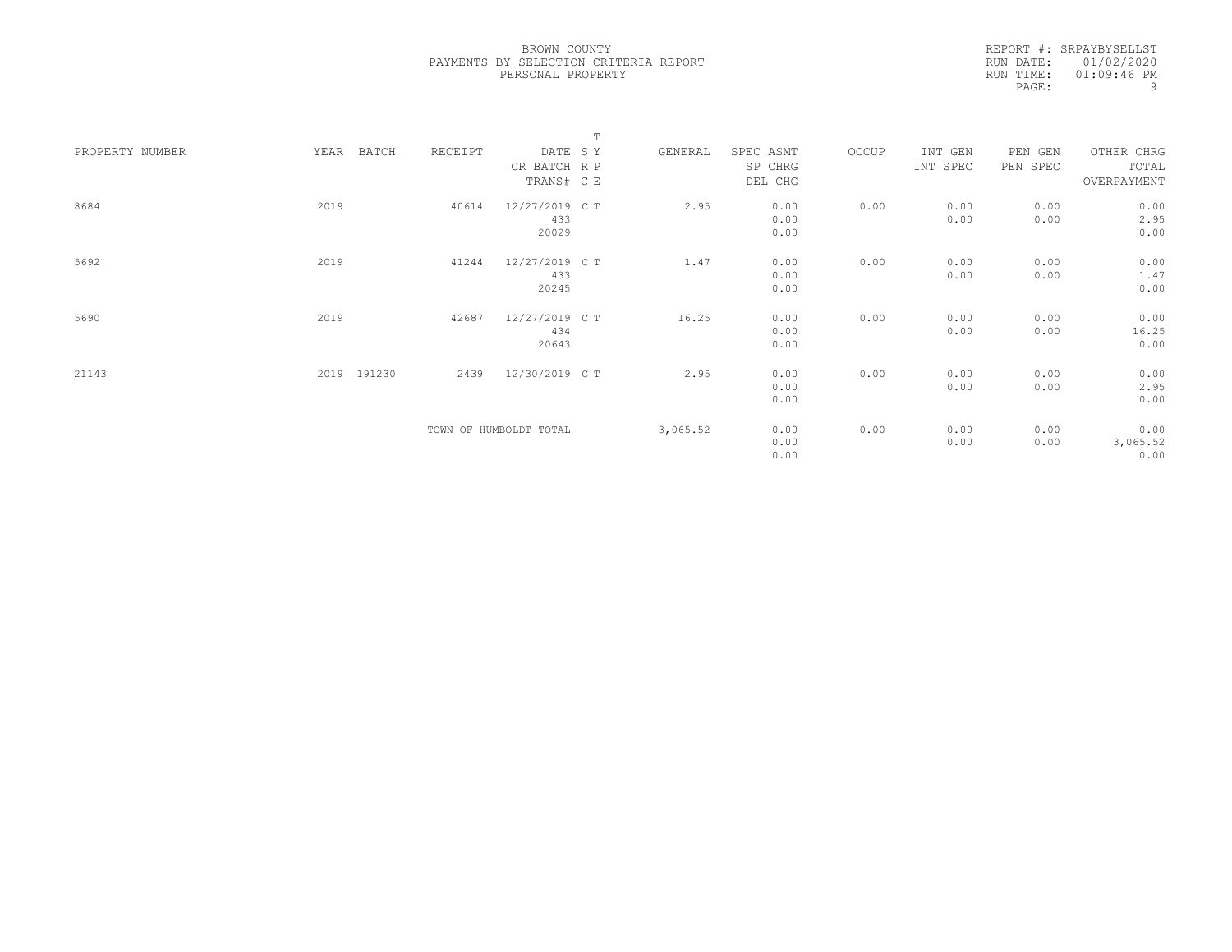|                 |      |             |         |                                       | T |          |                                 |       |                     |                     |                                    |  |
|-----------------|------|-------------|---------|---------------------------------------|---|----------|---------------------------------|-------|---------------------|---------------------|------------------------------------|--|
| PROPERTY NUMBER |      | YEAR BATCH  | RECEIPT | DATE SY<br>CR BATCH R P<br>TRANS# C E |   | GENERAL  | SPEC ASMT<br>SP CHRG<br>DEL CHG | OCCUP | INT GEN<br>INT SPEC | PEN GEN<br>PEN SPEC | OTHER CHRG<br>TOTAL<br>OVERPAYMENT |  |
| 17707           |      | 2019 191213 | 1539    | 12/13/2019 C T                        |   | 117.37   | 0.00<br>0.00<br>0.00            | 0.00  | 0.00<br>0.00        | 0.00<br>0.00        | 0.00<br>117.37<br>0.00             |  |
| 17700           | 2019 |             | 24853   | 12/17/2019 C T<br>388<br>13515        |   | 732.53   | 0.00<br>0.00<br>0.00            | 0.00  | 0.00<br>0.00        | 0.00<br>0.00        | 0.00<br>732.53<br>0.00             |  |
| 26393           |      | 2019 191217 |         | 1712 12/17/2019 CT                    |   | 15.15    | 0.00<br>0.00<br>0.00            | 0.00  | 0.00<br>0.00        | 0.00<br>0.00        | 0.00<br>15.15<br>0.00              |  |
| 26396           | 2019 |             | 25049   | 12/17/2019 C T<br>391<br>13661        |   | 161.11   | 0.00<br>0.00<br>0.00            | 0.00  | 0.00<br>0.00        | 0.00<br>0.00        | 0.00<br>161.11<br>0.00             |  |
| 9941            | 2019 |             | 25125   | 12/17/2019 C T<br>387<br>13723        |   | 98.43    | 0.00<br>0.00<br>0.00            | 0.00  | 0.00<br>0.00        | 0.00<br>0.00        | 0.00<br>98.43<br>0.00              |  |
| 27063           | 2019 |             | 27803   | 12/18/2019 C T<br>400<br>15412        |   | 1,881.51 | 0.00<br>0.00<br>0.00            | 0.00  | 0.00<br>0.00        | 0.00<br>0.00        | 0.00<br>1,881.51<br>0.00           |  |
| 24412           | 2019 |             | 29382   | 12/19/2019 C T<br>405<br>16243        |   | 20.82    | 0.00<br>0.00<br>0.00            | 0.00  | 0.00<br>0.00        | 0.00<br>0.00        | 0.00<br>20.82<br>0.00              |  |
| 17239           | 2019 |             | 30783   | 12/20/2019 C T<br>413<br>16978        |   | 189.28   | 0.00<br>0.00<br>0.00            | 0.00  | 0.00<br>0.00        | 0.00<br>0.00        | 0.00<br>189.28<br>0.00             |  |
| 17718           | 2019 |             | 30790   | 12/20/2019 C T<br>413<br>16985        |   | 45.43    | 0.00<br>0.00<br>0.00            | 0.00  | 0.00<br>0.00        | 0.00<br>0.00        | 0.00<br>45.43<br>0.00              |  |
| 22999           | 2019 |             | 30959   | 12/20/2019 C T<br>415<br>17072        |   | 106.01   | 0.00<br>0.00<br>0.00            | 0.00  | 0.00<br>0.00        | 0.00<br>0.00        | 0.00<br>106.01<br>0.00             |  |
| 18562           | 2019 |             | 31024   | 12/20/2019 C T<br>415<br>17127        |   | 175.12   | 0.00<br>0.00<br>0.00            | 0.00  | 0.00<br>0.00        | 0.00<br>0.00        | 0.00<br>175.12<br>0.00             |  |
| 27069           | 2019 |             | 31084   | 12/20/2019 C T<br>410<br>17175        |   | 172.24   | 0.00<br>0.00<br>0.00            | 0.00  | 0.00<br>0.00        | 0.00<br>0.00        | 0.00<br>172.24<br>0.00             |  |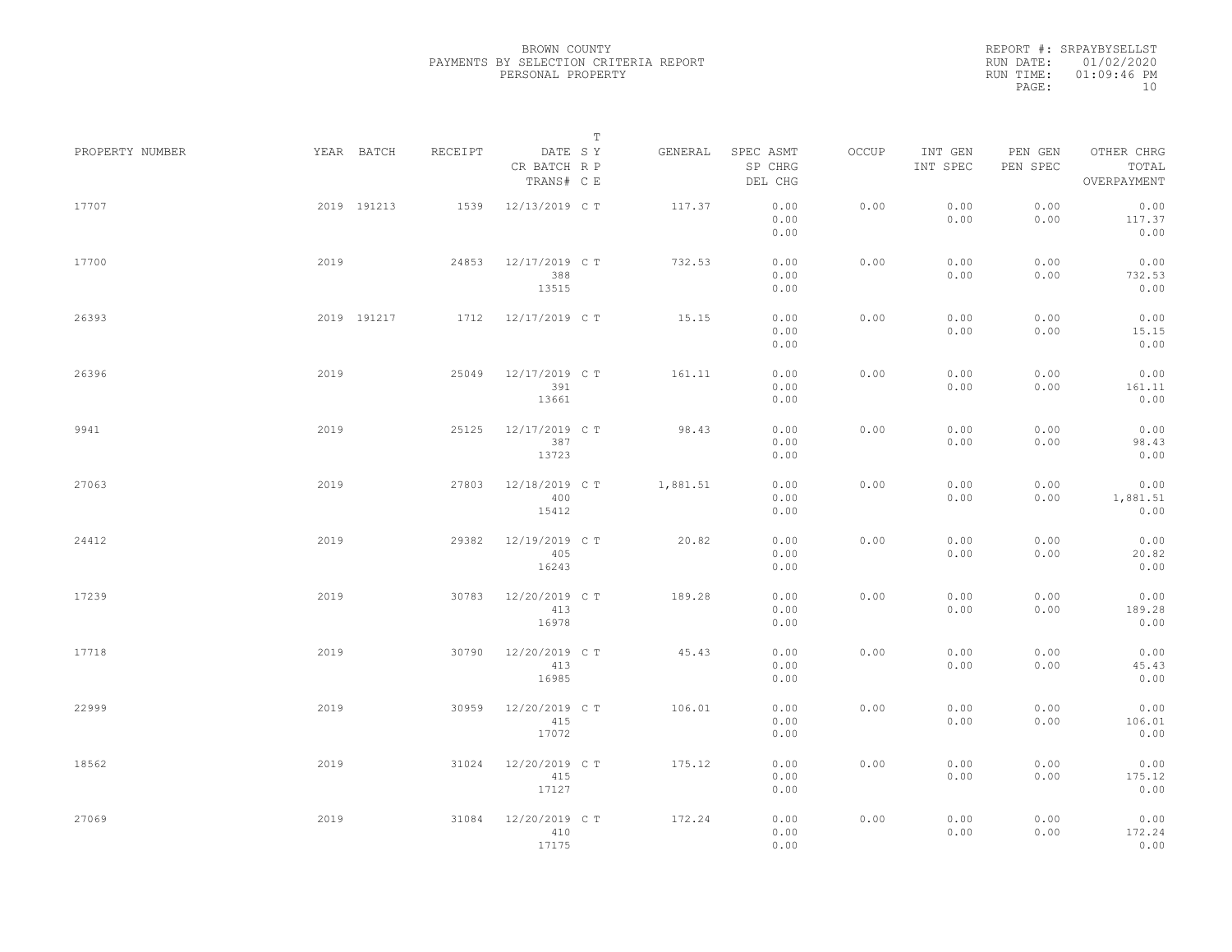|                 |            |         | $\mathbf T$                           |           |                                 |              |                     |                     |                                    |  |
|-----------------|------------|---------|---------------------------------------|-----------|---------------------------------|--------------|---------------------|---------------------|------------------------------------|--|
| PROPERTY NUMBER | YEAR BATCH | RECEIPT | DATE SY<br>CR BATCH R P<br>TRANS# C E | GENERAL   | SPEC ASMT<br>SP CHRG<br>DEL CHG | <b>OCCUP</b> | INT GEN<br>INT SPEC | PEN GEN<br>PEN SPEC | OTHER CHRG<br>TOTAL<br>OVERPAYMENT |  |
| 24413           | 2019       | 31249   | 12/20/2019 C T<br>408<br>17271        | 84.07     | 0.00<br>0.00<br>0.00            | 0.00         | 0.00<br>0.00        | 0.00<br>0.00        | 0.00<br>84.07<br>0.00              |  |
| 25067           | 2019       | 31250   | 12/20/2019 C T<br>408<br>17271        | 68.15     | 0.00<br>0.00<br>0.00            | 0.00         | 0.00<br>0.00        | 0.00<br>0.00        | 0.00<br>68.15<br>0.00              |  |
| 25622           | 2019       | 31251   | 12/20/2019 C T<br>408<br>17271        | 162.79    | 0.00<br>0.00<br>0.00            | 0.00         | 0.00<br>0.00        | 0.00<br>0.00        | 0.00<br>162.79<br>0.00             |  |
| 25624           | 2019       | 31252   | 12/20/2019 C T<br>408<br>17271        | 155.21    | 0.00<br>0.00<br>0.00            | 0.00         | 0.00<br>0.00        | 0.00<br>0.00        | 0.00<br>155.21<br>0.00             |  |
| 25627           | 2019       | 31253   | 12/20/2019 C T<br>408<br>17271        | 54.90     | 0.00<br>0.00<br>0.00            | 0.00         | 0.00<br>0.00        | 0.00<br>0.00        | 0.00<br>54.90<br>0.00              |  |
| 25628           | 2019       | 31254   | 12/20/2019 C T<br>408<br>17271        | 113.58    | 0.00<br>0.00<br>0.00            | 0.00         | 0.00<br>0.00        | 0.00<br>0.00        | 0.00<br>113.58<br>0.00             |  |
| 25629           | 2019       | 31255   | 12/20/2019 C T<br>408<br>17271        | 26.50     | 0.00<br>0.00<br>0.00            | 0.00         | 0.00<br>0.00        | 0.00<br>0.00        | 0.00<br>26.50<br>0.00              |  |
| 26481           | 2019       | 31256   | 12/20/2019 C T<br>408<br>17271        | 117.37    | 0.00<br>0.00<br>0.00            | 0.00         | 0.00<br>0.00        | 0.00<br>0.00        | 0.00<br>117.37<br>0.00             |  |
| 27080           | 2019       | 31257   | 12/20/2019 C T<br>408<br>17271        | 56.78     | 0.00<br>0.00<br>0.00            | 0.00         | 0.00<br>0.00        | 0.00<br>0.00        | 0.00<br>56.78<br>0.00              |  |
| 17695           | 2019       | 32298   | 12/23/2019 C T<br>416<br>17612        | 2,108.65  | 0.00<br>0.00<br>0.00            | 0.00         | 0.00<br>0.00        | 0.00<br>0.00        | 0.00<br>2,108.65<br>0.00           |  |
| 6               | 2019       | 34419   | 12/23/2019 C T<br>416<br>18100        | 206.65    | 0.00<br>0.00<br>0.00            | 0.00         | 0.00<br>0.00        | 0.00<br>0.00        | 0.00<br>206.65<br>0.00             |  |
| 18151           | 2019       | 35467   | 12/23/2019 C T<br>422<br>18298        | 11,658.09 | 0.00<br>0.00<br>0.00            | 0.00         | 0.00<br>0.00        | 0.00<br>0.00        | 0.00<br>11,658.09<br>0.00          |  |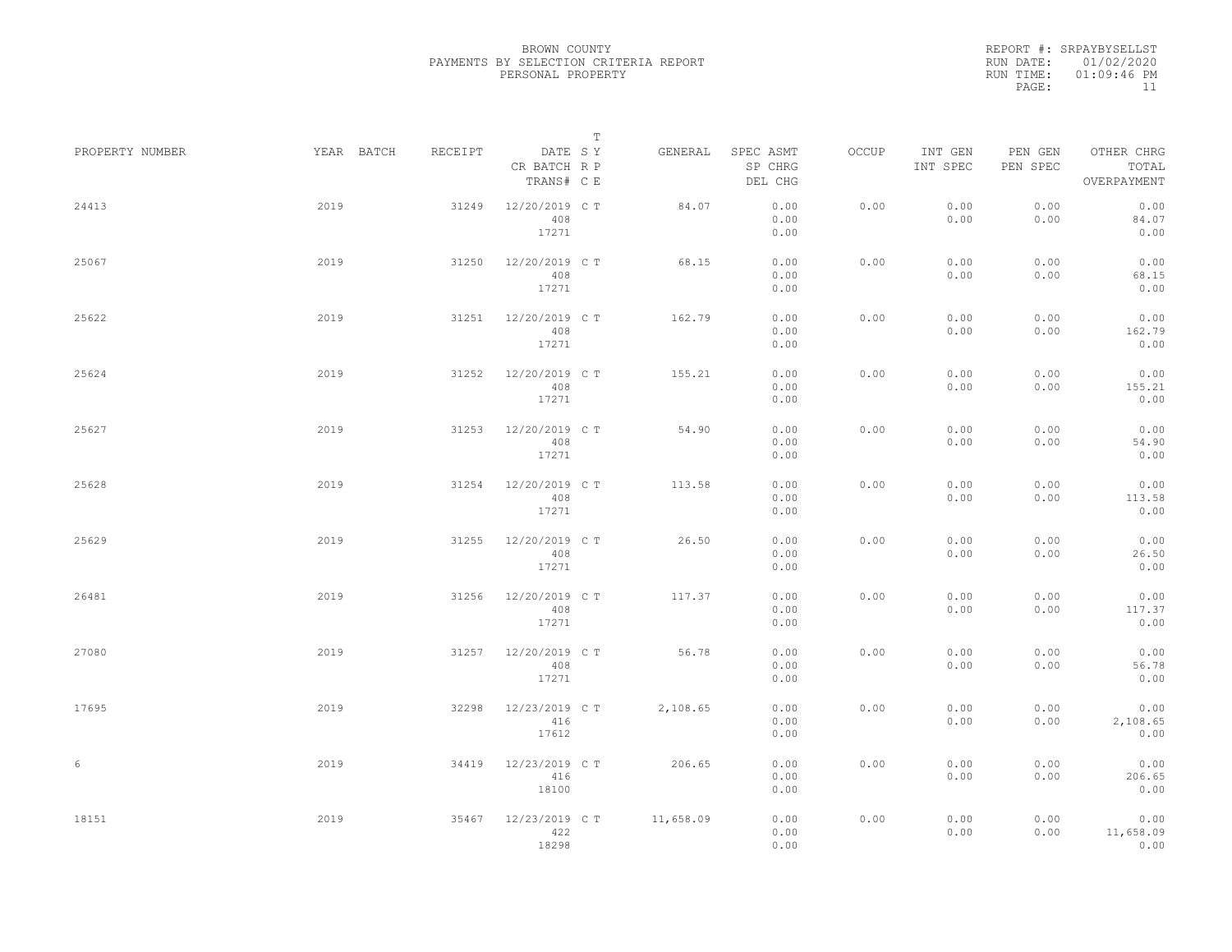|                 |            |         |                                       | $\mathbb T$ |          |                                 |       |                     |                     |                                    |  |
|-----------------|------------|---------|---------------------------------------|-------------|----------|---------------------------------|-------|---------------------|---------------------|------------------------------------|--|
| PROPERTY NUMBER | YEAR BATCH | RECEIPT | DATE SY<br>CR BATCH R P<br>TRANS# C E |             | GENERAL  | SPEC ASMT<br>SP CHRG<br>DEL CHG | OCCUP | INT GEN<br>INT SPEC | PEN GEN<br>PEN SPEC | OTHER CHRG<br>TOTAL<br>OVERPAYMENT |  |
| 24375           | 2019       | 37254   | 12/26/2019 C T<br>427<br>18555        |             | 213.90   | 0.00<br>0.00<br>0.00            | 0.00  | 0.00<br>0.00        | 0.00<br>0.00        | 0.00<br>213.90<br>0.00             |  |
| 12812           | 2019       | 37406   | 12/26/2019 C T<br>428<br>18687        |             | 32.17    | 0.00<br>0.00<br>0.00            | 0.00  | 0.00<br>0.00        | 0.00<br>0.00        | 0.00<br>32.17<br>0.00              |  |
| 15606           | 2019       | 37880   | 12/26/2019 C T<br>425<br>19002        |             | 83.28    | 0.00<br>0.00<br>0.00            | 0.00  | 0.00<br>0.00        | 0.00<br>0.00        | 0.00<br>83.28<br>0.00              |  |
| 27065           | 2019       | 37959   | 12/26/2019 C T<br>427<br>19051        |             | 204.43   | 0.00<br>0.00<br>0.00            | 0.00  | 0.00<br>0.00        | 0.00<br>0.00        | 0.00<br>204.43<br>0.00             |  |
| 20457           | 2019       | 38209   | 12/26/2019 C T<br>429<br>19241        |             | 15.15    | 0.00<br>0.00<br>0.00            | 0.00  | 0.00<br>0.00        | 0.00<br>0.00        | 0.00<br>15.15<br>0.00              |  |
| 27157           | 2019       | 38438   | 12/26/2019 C T<br>428<br>19382        |             | 37.86    | 0.00<br>0.00<br>0.00            | 0.00  | 0.00<br>0.00        | 0.00<br>0.00        | 0.00<br>37.86<br>0.00              |  |
| 24409           | 2019       | 38726   | 12/26/2019 C T<br>428<br>19573        |             | 22.71    | 0.00<br>0.00<br>0.00            | 0.00  | 0.00<br>0.00        | 0.00<br>0.00        | 0.00<br>22.71<br>0.00              |  |
| 25077           | 2019       | 38994   | 12/26/2019 C T<br>429<br>19653        |             | 75.72    | 0.00<br>0.00<br>0.00            | 0.00  | 0.00<br>0.00        | 0.00<br>0.00        | 0.00<br>75.72<br>0.00              |  |
| 20450           | 2019       | 40747   | 12/27/2019 C T<br>433<br>20095        |             | 976.71   | 0.00<br>0.00<br>0.00            | 0.00  | 0.00<br>0.00        | 0.00<br>0.00        | 0.00<br>976.71<br>0.00             |  |
| 21289           | 2019       | 45536   | 12/28/2019 C T<br>440<br>22225        |             | 344.51   | 0.00<br>0.00<br>0.00            | 0.00  | 0.00<br>0.00        | 0.00<br>0.00        | 0.00<br>344.51<br>0.00             |  |
| 6269            | 2019       | 46806   | 12/30/2019 C T<br>445<br>22839        |             | 83.28    | 0.00<br>0.00<br>0.00            | 0.00  | 0.00<br>0.00        | 0.00<br>0.00        | 0.00<br>83.28<br>0.00              |  |
| 27075           | 2019       | 46935   | 12/30/2019 C T<br>445<br>22937        |             | 1,739.53 | 0.00<br>0.00<br>0.00            | 0.00  | 0.00<br>0.00        | 0.00<br>0.00        | 0.00<br>1,739.53<br>0.00           |  |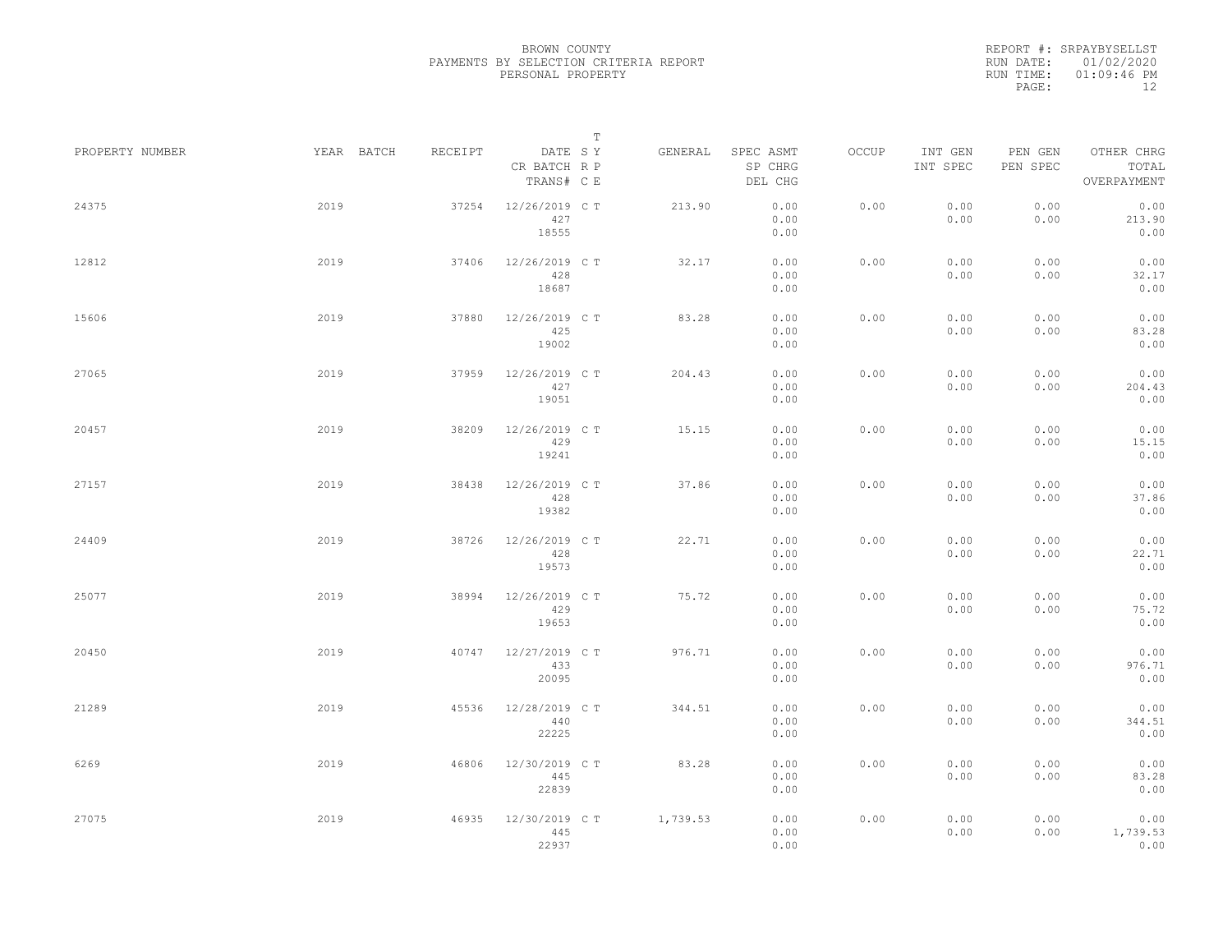|                 |      |       |         |                        | $\mathbb T$ |           |           |       |          |          |             |  |
|-----------------|------|-------|---------|------------------------|-------------|-----------|-----------|-------|----------|----------|-------------|--|
| PROPERTY NUMBER | YEAR | BATCH | RECEIPT | DATE SY                |             | GENERAL   | SPEC ASMT | OCCUP | INT GEN  | PEN GEN  | OTHER CHRG  |  |
|                 |      |       |         | CR BATCH R P           |             |           | SP CHRG   |       | INT SPEC | PEN SPEC | TOTAL       |  |
|                 |      |       |         | TRANS# C E             |             |           | DEL CHG   |       |          |          | OVERPAYMENT |  |
|                 |      |       |         |                        |             |           |           |       |          |          |             |  |
| 21293           | 2019 |       | 47490   | 12/30/2019 C T         |             | 217.15    | 0.00      | 0.00  | 0.00     | 0.00     | 0.00        |  |
|                 |      |       |         | 447                    |             |           | 0.00      |       | 0.00     | 0.00     | 217.15      |  |
|                 |      |       |         | 23164                  |             |           | 0.00      |       |          |          | 0.00        |  |
|                 |      |       |         |                        |             |           |           |       |          |          |             |  |
| 17715           | 2019 |       | 48688   | 12/31/2019 C T         |             | 22.71     | 0.00      | 0.00  | 0.00     | 0.00     | 0.00        |  |
|                 |      |       |         | 454                    |             |           | 0.00      |       | 0.00     | 0.00     | 22.71       |  |
|                 |      |       |         | 23488                  |             |           | 0.00      |       |          |          | 0.00        |  |
| 25620           | 2019 |       | 48880   | 12/31/2019 C T         |             | 22.71     | 0.00      | 0.00  | 0.00     | 0.00     | 0.00        |  |
|                 |      |       |         | 454                    |             |           | 0.00      |       | 0.00     | 0.00     | 22.71       |  |
|                 |      |       |         | 23631                  |             |           | 0.00      |       |          |          | 0.00        |  |
|                 |      |       |         |                        |             |           |           |       |          |          |             |  |
| 4163            | 2019 |       | 49537   | 12/31/2019 C T         |             | 111.67    | 0.00      | 0.00  | 0.00     | 0.00     | 0.00        |  |
|                 |      |       |         | 454                    |             |           | 0.00      |       | 0.00     | 0.00     | 111.67      |  |
|                 |      |       |         | 24145                  |             |           | 0.00      |       |          |          | 0.00        |  |
|                 |      |       |         |                        |             |           |           |       |          |          |             |  |
|                 |      |       |         | TOWN OF LAWRENCE TOTAL |             | 22,731.23 | 0.00      | 0.00  | 0.00     | 0.00     | 0.00        |  |
|                 |      |       |         |                        |             |           | 0.00      |       | 0.00     | 0.00     | 22,731.23   |  |
|                 |      |       |         |                        |             |           | 0.00      |       |          |          | 0.00        |  |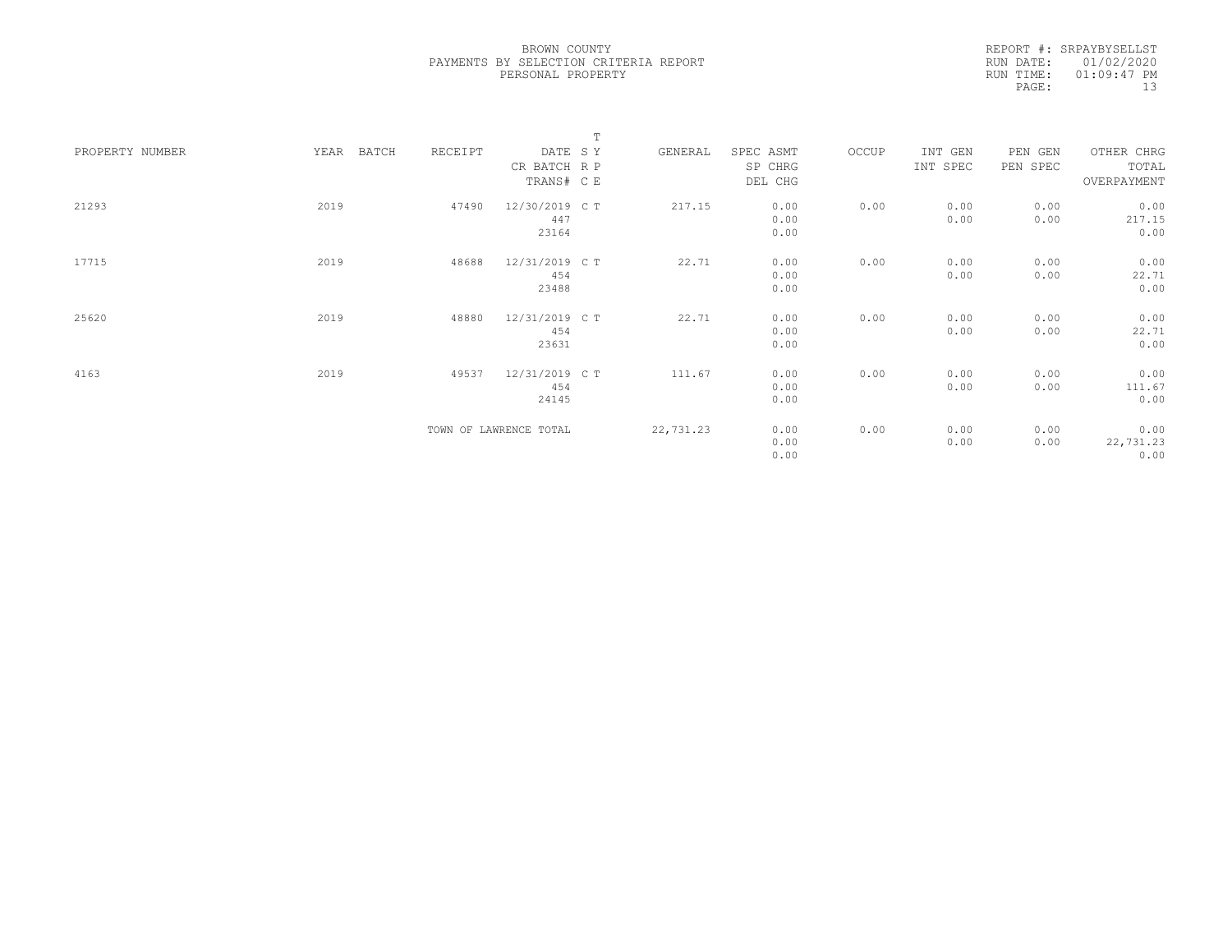|                 |      |             |         |                                       | $\mathbf T$ |         |                                 |       |                     |                     |                                    |  |
|-----------------|------|-------------|---------|---------------------------------------|-------------|---------|---------------------------------|-------|---------------------|---------------------|------------------------------------|--|
| PROPERTY NUMBER |      | YEAR BATCH  | RECEIPT | DATE SY<br>CR BATCH R P<br>TRANS# C E |             | GENERAL | SPEC ASMT<br>SP CHRG<br>DEL CHG | OCCUP | INT GEN<br>INT SPEC | PEN GEN<br>PEN SPEC | OTHER CHRG<br>TOTAL<br>OVERPAYMENT |  |
| 19800           | 2019 |             | 21914   | 12/13/2019 C T<br>374<br>12657        |             | 45.73   | 0.00<br>0.00<br>0.00            | 0.00  | 0.00<br>0.00        | 0.00<br>0.00        | 0.00<br>45.73<br>0.00              |  |
| 13609           |      | 2019 191215 | 1625    | 12/15/2019 C T                        |             | 52.26   | 0.00<br>0.00<br>0.00            | 0.00  | 0.00<br>0.00        | 0.00<br>0.00        | 0.00<br>52.26<br>0.00              |  |
| 15098           | 2019 |             | 25976   | 12/17/2019 C T<br>394<br>14331        |             | 22.87   | 0.00<br>0.00<br>0.00            | 0.00  | 0.00<br>0.00        | 0.00<br>0.00        | 0.00<br>22.87<br>0.00              |  |
| 11252           | 2019 |             | 27834   | 12/18/2019 C T<br>400<br>15439        |             | 9.79    | 0.00<br>0.00<br>0.00            | 0.00  | 0.00<br>0.00        | 0.00<br>0.00        | 0.00<br>9.79<br>0.00               |  |
| 11246           | 2019 |             | 27893   | 12/18/2019 C T<br>397<br>15482        |             | 287.47  | 0.00<br>0.00<br>0.00            | 0.00  | 0.00<br>0.00        | 0.00<br>0.00        | 0.00<br>287.47<br>0.00             |  |
| 26603           | 2019 |             | 27941   | 12/18/2019 C T<br>397<br>15502        |             | 45.73   | 0.00<br>0.00<br>0.00            | 0.00  | 0.00<br>0.00        | 0.00<br>0.00        | 0.00<br>45.73<br>0.00              |  |
| 23081           | 2019 |             | 27977   | 12/18/2019 C T<br>395<br>15518        |             | 69.40   | 0.00<br>0.00<br>0.00            | 0.00  | 0.00<br>0.00        | 0.00<br>0.00        | 0.00<br>69.40<br>0.00              |  |
| 18596           | 2019 |             | 28042   | 12/18/2019 C T<br>398<br>15565        |             | 715.42  | 0.00<br>0.00<br>0.00            | 0.00  | 0.00<br>0.00        | 0.00<br>0.00        | 0.00<br>715.42<br>0.00             |  |
| 4192            | 2019 |             | 28046   | 12/18/2019 C T<br>395<br>15568        |             | 19.61   | 0.00<br>0.00<br>0.00            | 0.00  | 0.00<br>0.00        | 0.00<br>0.00        | 0.00<br>19.61<br>0.00              |  |
| 17366           | 2019 |             | 28198   | 12/18/2019 C T<br>395<br>15692        |             | 192.74  | 0.00<br>0.00<br>0.00            | 0.00  | 0.00<br>0.00        | 0.00<br>0.00        | 0.00<br>192.74<br>0.00             |  |
| 20885           | 2019 |             | 29249   | 12/19/2019 C T<br>405<br>16193        |             | 408.11  | 0.00<br>0.00<br>0.00            | 0.00  | 0.00<br>0.00        | 0.00<br>0.00        | 0.00<br>408.11<br>0.00             |  |
| 10585           | 2019 |             | 29392   | 12/19/2019 C T<br>407<br>16253        |             | 29.38   | 0.00<br>0.00<br>0.00            | 0.00  | 0.00<br>0.00        | 0.00<br>0.00        | 0.00<br>29.38<br>0.00              |  |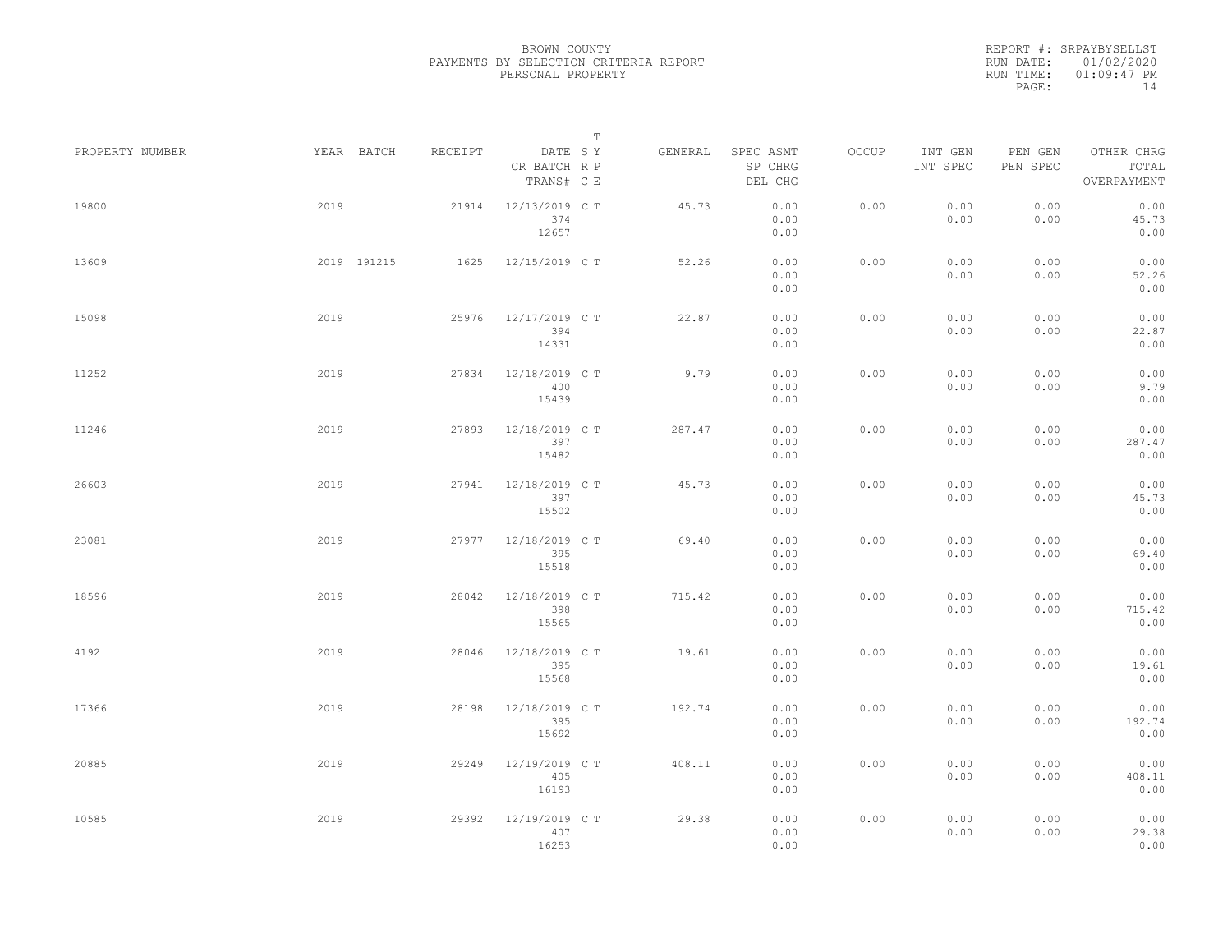|                 |            |         |                                       | $\mathbb T$ |                                 |       |                     |                     |                                    |
|-----------------|------------|---------|---------------------------------------|-------------|---------------------------------|-------|---------------------|---------------------|------------------------------------|
| PROPERTY NUMBER | YEAR BATCH | RECEIPT | DATE SY<br>CR BATCH R P<br>TRANS# C E | GENERAL     | SPEC ASMT<br>SP CHRG<br>DEL CHG | OCCUP | INT GEN<br>INT SPEC | PEN GEN<br>PEN SPEC | OTHER CHRG<br>TOTAL<br>OVERPAYMENT |
| 18595           | 2019       | 30725   | 12/20/2019 C T<br>409<br>16923        | 287.47      | 0.00<br>0.00<br>0.00            | 0.00  | 0.00<br>0.00        | 0.00<br>0.00        | 0.00<br>287.47<br>0.00             |
| 23010           | 2019       | 30784   | 12/20/2019 C T<br>412<br>16979        | 413.25      | 0.00<br>0.00<br>0.00            | 0.00  | 0.00<br>0.00        | 0.00<br>0.00        | 0.00<br>413.25<br>0.00             |
| 15100           | 2019       | 31508   | 12/20/2019 C T<br>408<br>17452        | 68.61       | 0.00<br>0.00<br>0.00            | 0.00  | 0.00<br>0.00        | 0.00<br>0.00        | 0.00<br>68.61<br>0.00              |
| 19976           | 2019       | 32279   | 12/23/2019 C T<br>418<br>17603        | 811.78      | 0.00<br>0.00<br>0.00            | 0.00  | 0.00<br>0.00        | 0.00<br>0.00        | 0.00<br>811.78<br>0.00             |
| 6291            | 2019       | 33694   | 12/23/2019 C T<br>418<br>17917        | 42.48       | 0.00<br>0.00<br>0.00            | 0.00  | 0.00<br>0.00        | 0.00<br>0.00        | 0.00<br>42.48<br>0.00              |
| 22263           | 2019       | 34976   | 12/23/2019 C T<br>422<br>18197        | 1,177.66    | 0.00<br>0.00<br>0.00            | 0.00  | 0.00<br>0.00        | 0.00<br>0.00        | 0.00<br>1,177.66<br>0.00           |
| 26697           | 2019       | 35564   | 12/23/2019 C T<br>416<br>18314        | 307.08      | 0.00<br>0.00<br>0.00            | 0.00  | 0.00<br>0.00        | 0.00<br>0.00        | 0.00<br>307.08<br>0.00             |
| 7952            | 2019       | 35577   | 12/23/2019 C T<br>422<br>18323        | 89.84       | 0.00<br>0.00<br>0.00            | 0.00  | 0.00<br>0.00        | 0.00<br>0.00        | 0.00<br>89.84<br>0.00              |
| 20843           | 2019       | 36212   | 12/23/2019 C T<br>420<br>18414        | 62.03       | 0.00<br>0.00<br>0.00            | 0.00  | 0.00<br>0.00        | 0.00<br>0.00        | 0.00<br>62.03<br>0.00              |
| 13610           | 2019       | 37269   | 12/26/2019 C T<br>428<br>18567        | 637.00      | 0.00<br>0.00<br>0.00            | 0.00  | 0.00<br>0.00        | 0.00<br>0.00        | 0.00<br>637.00<br>0.00             |
| 22572           | 2019       | 37829   | 12/26/2019 C T<br>428<br>18981        | 133.94      | 0.00<br>0.00<br>0.00            | 0.00  | 0.00<br>0.00        | 0.00<br>0.00        | 0.00<br>133.94<br>0.00             |
| 23762           | 2019       | 37935   | 12/26/2019 C T<br>426<br>19036        | 1,602.33    | 0.00<br>0.00<br>0.00            | 0.00  | 0.00<br>0.00        | 0.00<br>0.00        | 0.00<br>1,602.33<br>0.00           |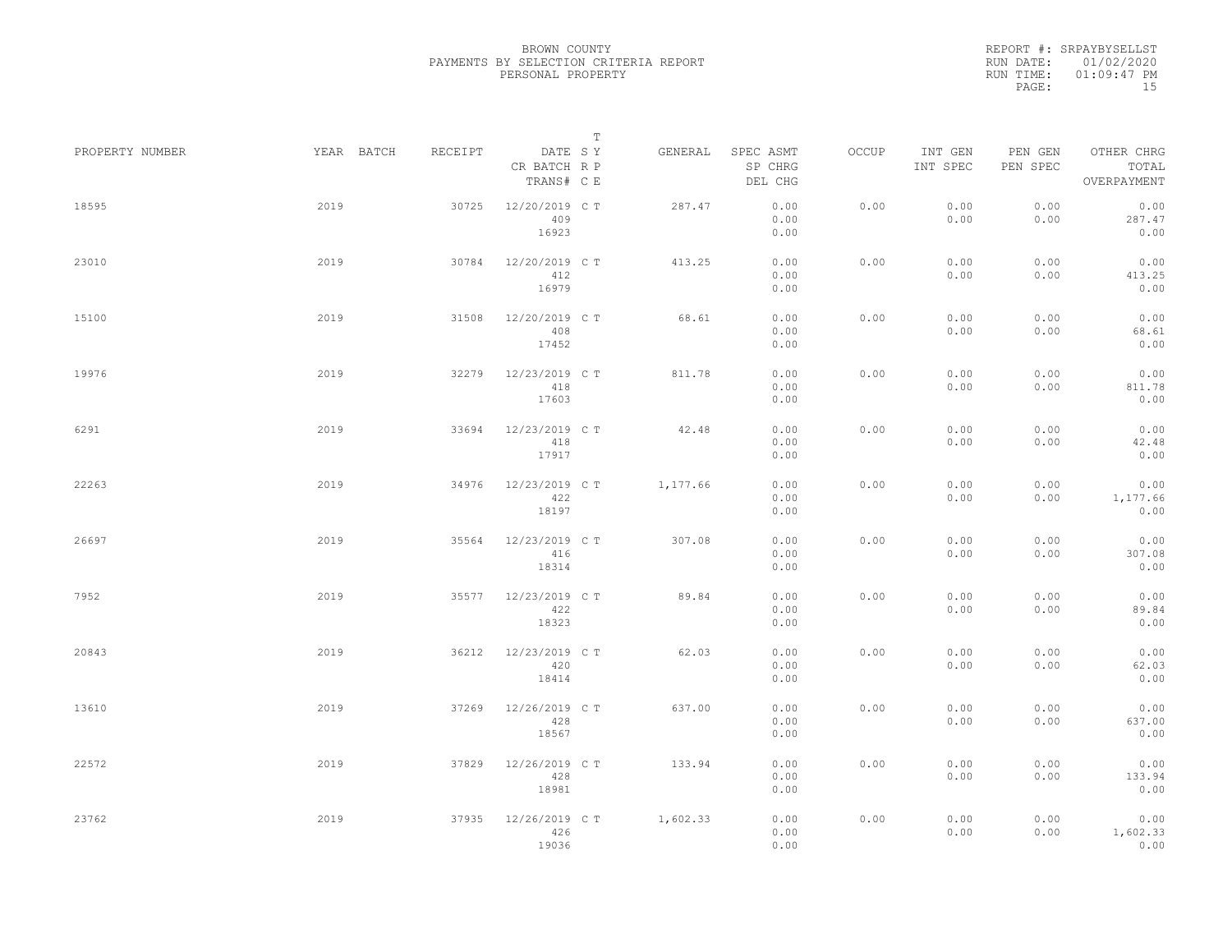|                 |            |         | $\mathbb T$                           |         |                                 |       |                     |                     |                                    |
|-----------------|------------|---------|---------------------------------------|---------|---------------------------------|-------|---------------------|---------------------|------------------------------------|
| PROPERTY NUMBER | YEAR BATCH | RECEIPT | DATE SY<br>CR BATCH R P<br>TRANS# C E | GENERAL | SPEC ASMT<br>SP CHRG<br>DEL CHG | OCCUP | INT GEN<br>INT SPEC | PEN GEN<br>PEN SPEC | OTHER CHRG<br>TOTAL<br>OVERPAYMENT |
| 27506           | 2019       | 38021   | 12/26/2019 C T<br>425<br>19101        | 241.74  | 0.00<br>0.00<br>0.00            | 0.00  | 0.00<br>0.00        | 0.00<br>0.00        | 0.00<br>241.74<br>0.00             |
| 26503           | 2019       | 38123   | 12/26/2019 C T<br>429<br>19172        | 480.20  | 0.00<br>0.00<br>0.00            | 0.00  | 0.00<br>0.00        | 0.00<br>0.00        | 0.00<br>480.20<br>0.00             |
| 17361           | 2019       | 38183   | 12/26/2019 C T<br>429<br>19225        | 27.77   | 0.00<br>0.00<br>0.00            | 0.00  | 0.00<br>0.00        | 0.00<br>0.00        | 0.00<br>27.77<br>0.00              |
| 11243           | 2019       | 38271   | 12/26/2019 C T<br>429<br>19288        | 163.71  | 0.00<br>0.00<br>0.00            | 0.00  | 0.00<br>0.00        | 0.00<br>0.00        | 0.00<br>163.71<br>0.00             |
| 22924           | 2019       | 38295   | 12/26/2019 C T<br>429<br>19299        | 44.11   | 0.00<br>0.00<br>0.00            | 0.00  | 0.00<br>0.00        | 0.00<br>0.00        | 0.00<br>44.11<br>0.00              |
| 24949           | 2019       | 38478   | 12/26/2019 C T<br>429<br>19413        | 130.66  | 0.00<br>0.00<br>0.00            | 0.00  | 0.00<br>0.00        | 0.00<br>0.00        | 0.00<br>130.66<br>0.00             |
| 24944           | 2019       | 38514   | 12/26/2019 C T<br>429<br>19437        | 292.38  | 0.00<br>0.00<br>0.00            | 0.00  | 0.00<br>0.00        | 0.00<br>0.00        | 0.00<br>292.38<br>0.00             |
| 24386           | 2019       | 40404   | 12/27/2019 C T<br>431<br>19899        | 55.16   | 0.00<br>0.00<br>0.00            | 0.00  | 0.00<br>0.00        | 0.00<br>0.00        | 0.00<br>55.16<br>0.00              |
| 17823           | 2019       | 41551   | 12/27/2019 C T<br>433<br>20361        | 191.10  | 0.00<br>0.00<br>0.00            | 0.00  | 0.00<br>0.00        | 0.00<br>0.00        | 0.00<br>191.10<br>0.00             |
| 26507           | 2019       | 43890   | 12/28/2019 C T<br>440<br>20885        | 328.32  | 0.00<br>0.00<br>0.00            | 0.00  | 0.00<br>0.00        | 0.00<br>0.00        | 0.00<br>328.32<br>0.00             |
| 27502           | 2019       | 44971   | 12/28/2019 C T<br>443<br>21868        | 298.91  | 0.00<br>0.00<br>0.00            | 0.00  | 0.00<br>0.00        | 0.00<br>0.00        | 0.00<br>298.91<br>0.00             |
| 19525           | 2019       | 45671   | 12/30/2019 C T<br>444<br>22306        | 132.31  | 0.00<br>0.00<br>0.00            | 0.00  | 0.00<br>0.00        | 0.00<br>0.00        | 0.00<br>132.31<br>0.00             |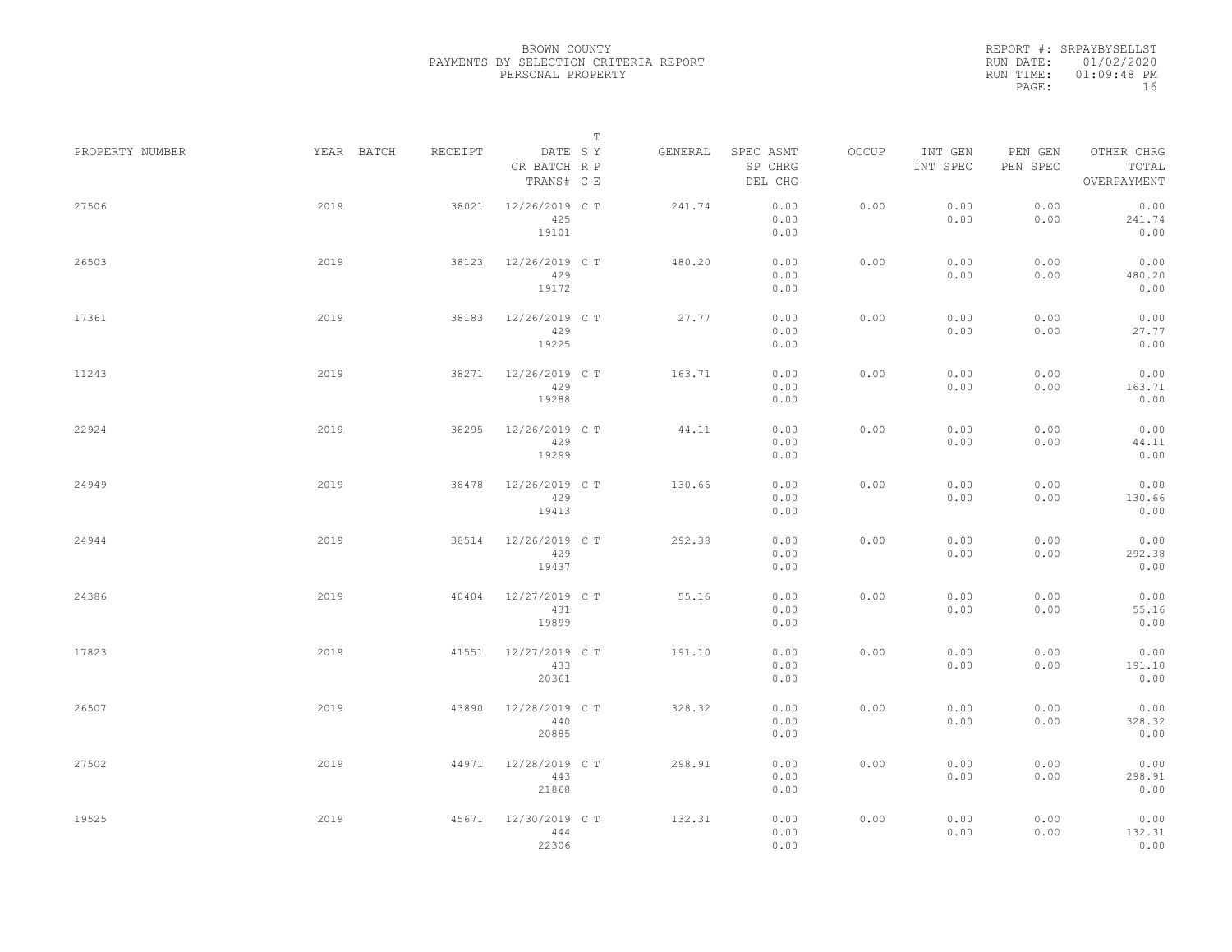|                 |               |         | $\mathbb T$             |           |           |       |          |          |             |
|-----------------|---------------|---------|-------------------------|-----------|-----------|-------|----------|----------|-------------|
| PROPERTY NUMBER | YEAR<br>BATCH | RECEIPT | DATE SY                 | GENERAL   | SPEC ASMT | OCCUP | INT GEN  | PEN GEN  | OTHER CHRG  |
|                 |               |         | CR BATCH R P            |           | SP CHRG   |       | INT SPEC | PEN SPEC | TOTAL       |
|                 |               |         | TRANS# C E              |           | DEL CHG   |       |          |          | OVERPAYMENT |
|                 |               |         |                         |           |           |       |          |          |             |
| 13730           | 2019          | 45900   | 12/30/2019 C T          | 3.27      | 0.00      | 0.00  | 0.00     | 0.00     | 0.00        |
|                 |               |         | 447                     |           | 0.00      |       | 0.00     | 0.00     | 3.27        |
|                 |               |         | 22441                   |           | 0.00      |       |          |          | 0.00        |
|                 |               |         |                         |           |           |       |          |          |             |
| 12824           | 2019          | 48851   | 12/31/2019 C T          | 695.48    | 0.00      | 0.00  | 0.00     | 0.00     | 0.00        |
|                 |               |         | 454                     |           | 0.00      |       | 0.00     | 0.00     | 695.48      |
|                 |               |         | 23609                   |           | 0.00      |       |          |          | 0.00        |
|                 |               |         |                         |           |           |       |          |          |             |
| 22965           | 2019          | 49458   | 12/31/2019 C T          | 292.38    | 0.00      | 0.00  | 0.00     | 0.00     | 0.00        |
|                 |               |         | 456                     |           | 0.00      |       | 0.00     | 0.00     | 292.38      |
|                 |               |         | 24089                   |           | 0.00      |       |          |          | 0.00        |
|                 |               |         |                         |           |           |       |          |          |             |
| 8735            | 2019          | 49466   | 12/31/2019 C T          | 16.33     | 0.00      | 0.00  | 0.00     | 0.00     | 0.00        |
|                 |               |         | 454                     |           | 0.00      |       | 0.00     | 0.00     | 16.33       |
|                 |               |         | 24097                   |           | 0.00      |       |          |          | 0.00        |
|                 |               |         |                         |           |           |       |          |          |             |
| 26508           | 2019          | 49479   | 12/31/2019 C T          | 8.17      | 0.00      | 0.00  | 0.00     | 0.00     | 0.00        |
|                 |               |         | 454                     |           | 0.00      |       | 0.00     | 0.00     | 8.17        |
|                 |               |         | 24109                   |           | 0.00      |       |          |          | 0.00        |
|                 |               |         |                         |           |           |       |          |          |             |
|                 |               |         | TOWN OF LEDGEVIEW TOTAL | 10,933.98 | 0.00      | 0.00  | 0.00     | 0.00     | 0.00        |
|                 |               |         |                         |           | 0.00      |       | 0.00     | 0.00     | 10,933.98   |
|                 |               |         |                         |           | 0.00      |       |          |          | 0.00        |
|                 |               |         |                         |           |           |       |          |          |             |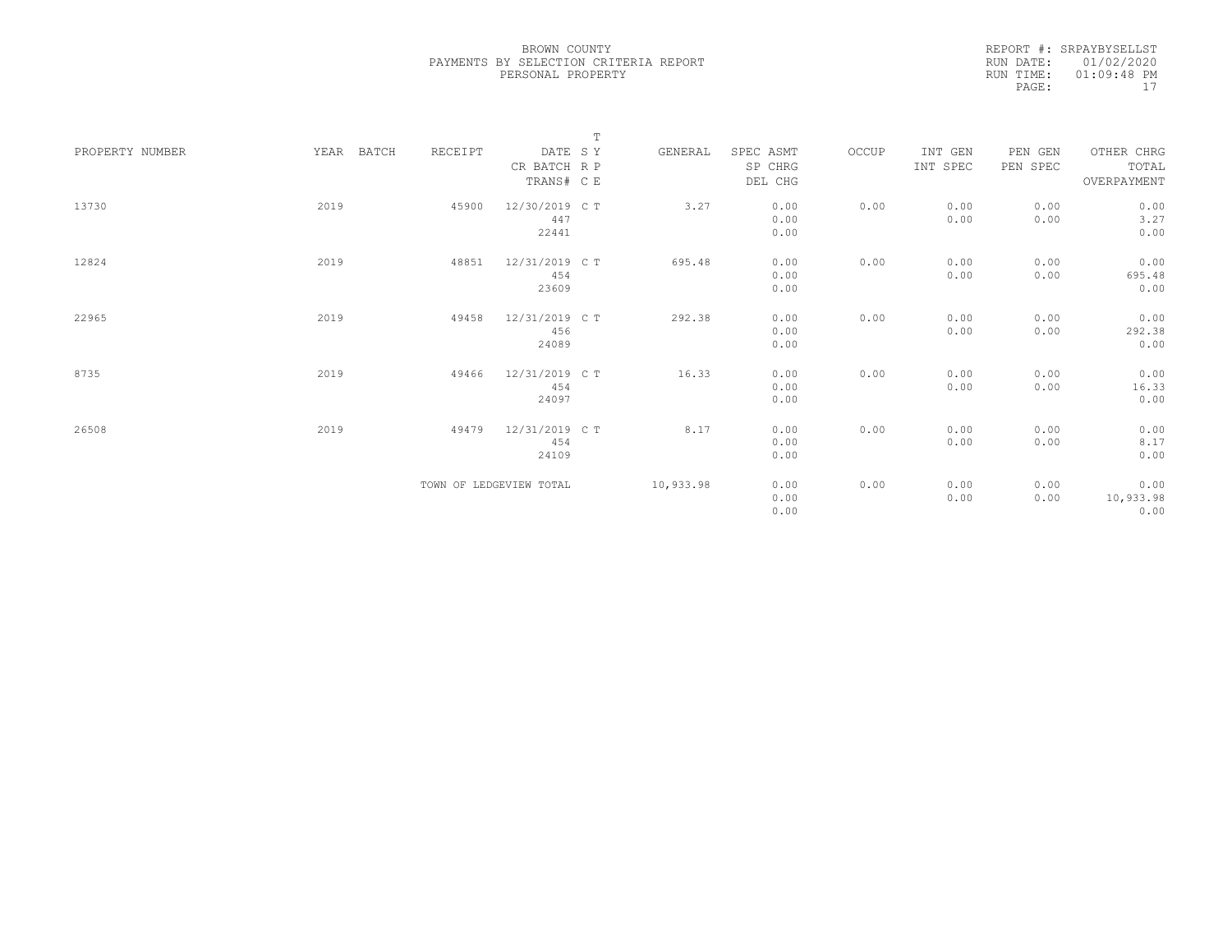|                 |      |       |         |                        | $\mathbb T$ |         |           |       |          |          |             |  |
|-----------------|------|-------|---------|------------------------|-------------|---------|-----------|-------|----------|----------|-------------|--|
| PROPERTY NUMBER | YEAR | BATCH | RECEIPT | DATE SY                |             | GENERAL | SPEC ASMT | OCCUP | INT GEN  | PEN GEN  | OTHER CHRG  |  |
|                 |      |       |         | CR BATCH R P           |             |         | SP CHRG   |       | INT SPEC | PEN SPEC | TOTAL       |  |
|                 |      |       |         | TRANS# C E             |             |         | DEL CHG   |       |          |          | OVERPAYMENT |  |
| 25750           | 2019 |       | 24220   | 12/16/2019 C T         |             | 170.29  | 0.00      | 0.00  | 0.00     | 0.00     | 0.00        |  |
|                 |      |       |         | 386                    |             |         | 0.00      |       | 0.00     | 0.00     | 170.29      |  |
|                 |      |       |         | 13440                  |             |         | 0.00      |       |          |          | 3,090.23    |  |
|                 |      |       |         |                        |             |         |           |       |          |          |             |  |
| 25277           | 2019 |       | 26882   | 12/18/2019 C T         |             | 118.93  | 0.00      | 0.00  | 0.00     | 0.00     | 0.00        |  |
|                 |      |       |         | 397                    |             |         | 0.00      |       | 0.00     | 0.00     | 118.93      |  |
|                 |      |       |         | 14727                  |             |         | 0.00      |       |          |          | 0.00        |  |
|                 |      |       |         |                        |             |         |           |       |          |          |             |  |
| 22352           | 2019 |       | 31186   | 12/20/2019 C T         |             | 76.84   | 0.00      | 0.00  | 0.00     | 0.00     | 0.00        |  |
|                 |      |       |         | 408                    |             |         | 0.00      |       | 0.00     | 0.00     | 76.84       |  |
|                 |      |       |         | 17220                  |             |         | 0.00      |       |          |          | 0.00        |  |
|                 |      |       |         |                        |             |         |           |       |          |          |             |  |
| 5603            | 2019 |       | 42439   | 12/27/2019 C T         |             | 521.18  | 0.00      | 0.00  | 0.00     | 0.00     | 0.00        |  |
|                 |      |       |         | 433                    |             |         | 0.00      |       | 0.00     | 0.00     | 521.18      |  |
|                 |      |       |         | 20577                  |             |         | 0.00      |       |          |          | 0.00        |  |
|                 |      |       |         |                        |             |         |           |       |          |          |             |  |
|                 |      |       |         | TOWN OF MORRISON TOTAL |             | 887.24  | 0.00      | 0.00  | 0.00     | 0.00     | 0.00        |  |
|                 |      |       |         |                        |             |         | 0.00      |       | 0.00     | 0.00     | 887.24      |  |
|                 |      |       |         |                        |             |         | 0.00      |       |          |          | 3,090.23    |  |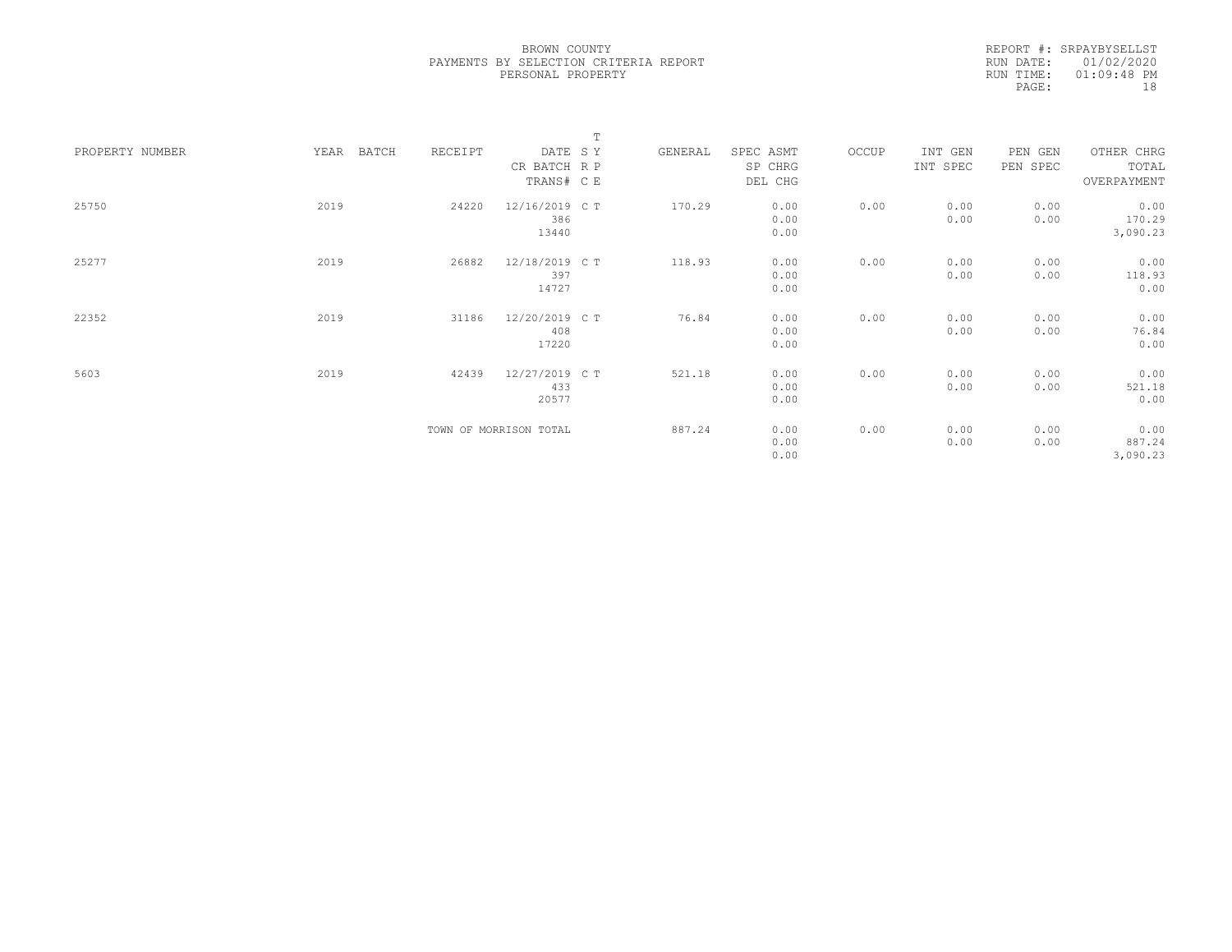|                 |             |         |                                       | $\mathbb T$ |                                 |       |                     |                     |                                    |
|-----------------|-------------|---------|---------------------------------------|-------------|---------------------------------|-------|---------------------|---------------------|------------------------------------|
| PROPERTY NUMBER | YEAR BATCH  | RECEIPT | DATE SY<br>CR BATCH R P<br>TRANS# C E | GENERAL     | SPEC ASMT<br>SP CHRG<br>DEL CHG | OCCUP | INT GEN<br>INT SPEC | PEN GEN<br>PEN SPEC | OTHER CHRG<br>TOTAL<br>OVERPAYMENT |
| 17690           | 2019        | 21996   | 12/13/2019 C T<br>374<br>12695        | 163.71      | 0.00<br>0.00<br>0.00            | 0.00  | 0.00<br>0.00        | 0.00<br>0.00        | 0.00<br>163.71<br>0.00             |
| 18419           | 2019        | 25828   | 12/17/2019 C T<br>394<br>14202        | 363.42      | 0.00<br>0.00<br>0.00            | 0.00  | 0.00<br>0.00        | 0.00<br>0.00        | 0.00<br>363.42<br>0.00             |
| 24968           | 2019        | 32426   | 12/23/2019 C T<br>419<br>17655        | 19.65       | 0.00<br>0.00<br>0.00            | 0.00  | 0.00<br>0.00        | 0.00<br>0.00        | 0.00<br>19.65<br>0.00              |
| 7281            | 2019        | 32536   | 12/23/2019 C T<br>417<br>17736        | 204.64      | 0.00<br>0.00<br>0.00            | 0.00  | 0.00<br>0.00        | 0.00<br>0.00        | 0.00<br>204.64<br>0.00             |
| 16055           | 2019        | 33840   | 12/23/2019 C T<br>418<br>17962        | 27.83       | 0.00<br>0.00<br>0.00            | 0.00  | 0.00<br>0.00        | 0.00<br>0.00        | 0.00<br>27.83<br>0.00              |
| 8955            | 2019        | 37239   | 12/26/2019 C T<br>425<br>18540        | 88.39       | 0.00<br>0.00<br>0.00            | 0.00  | 0.00<br>0.00        | 0.00<br>0.00        | 0.00<br>88.39<br>0.00              |
| 24309           | 2019 191230 |         | 2413 12/30/2019 CT                    | 386.36      | 0.00<br>0.00<br>0.00            | 0.00  | 0.00<br>0.00        | 0.00<br>0.00        | 0.00<br>386.36<br>0.00             |
| 9774            | 2019        | 46903   | 12/30/2019 C T<br>450<br>22909        | 1.64        | 0.00<br>0.00<br>0.00            | 0.00  | 0.00<br>0.00        | 0.00<br>0.00        | 0.00<br>1.64<br>0.00               |
|                 |             |         | TWN OF NEW DENMARK TOTAL              | 1,255.64    | 0.00<br>0.00<br>0.00            | 0.00  | 0.00<br>0.00        | 0.00<br>0.00        | 0.00<br>1,255.64<br>0.00           |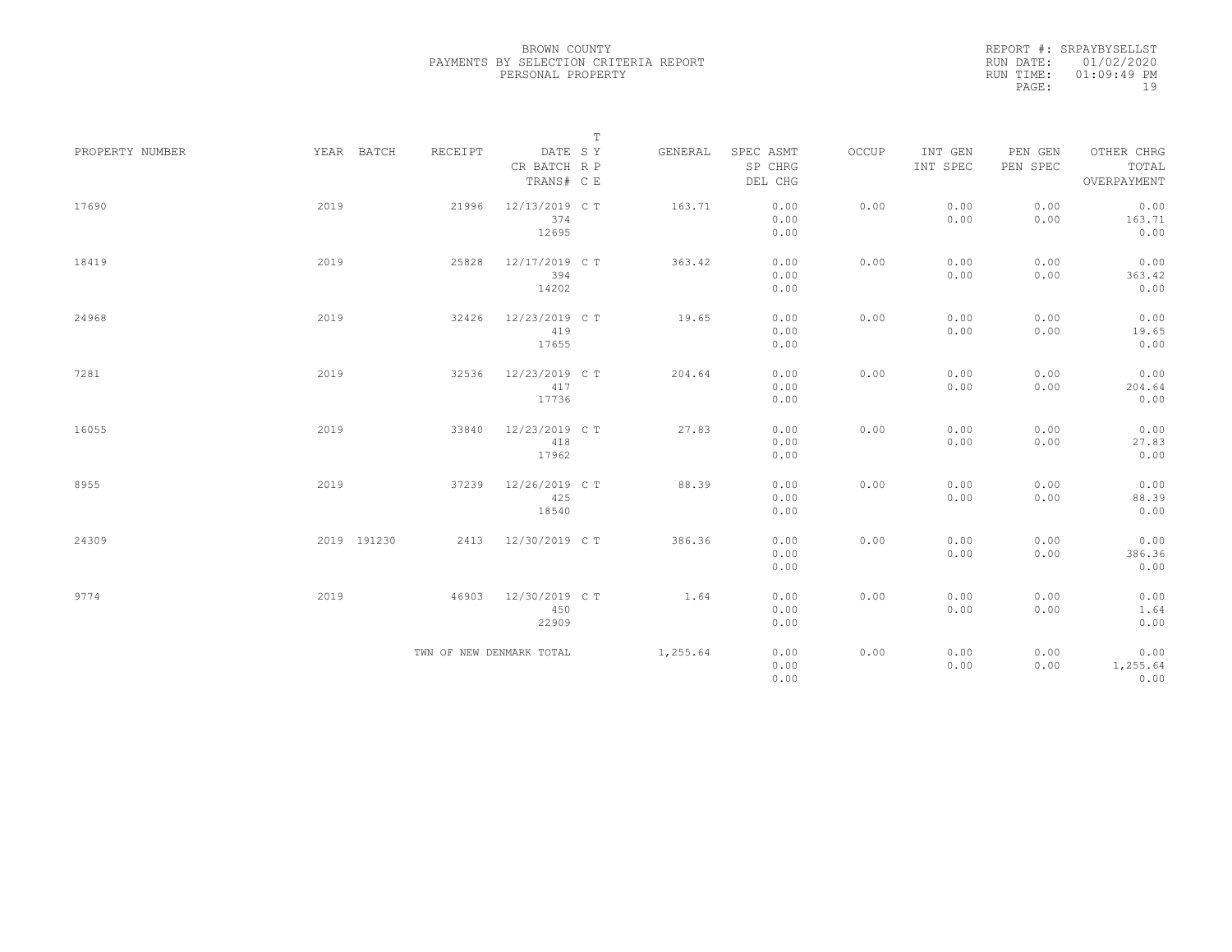|                 |            |         | $\mathbb T$                           |         |                                 |       |                     |                     |                                    |  |
|-----------------|------------|---------|---------------------------------------|---------|---------------------------------|-------|---------------------|---------------------|------------------------------------|--|
| PROPERTY NUMBER | YEAR BATCH | RECEIPT | DATE SY<br>CR BATCH R P<br>TRANS# C E | GENERAL | SPEC ASMT<br>SP CHRG<br>DEL CHG | OCCUP | INT GEN<br>INT SPEC | PEN GEN<br>PEN SPEC | OTHER CHRG<br>TOTAL<br>OVERPAYMENT |  |
| 6396            | 2019       | 24141   | 12/16/2019 C T<br>386<br>13381        | 74.20   | 0.00<br>0.00<br>0.00            | 0.00  | 0.00<br>0.00        | 0.00<br>0.00        | 0.00<br>74.20<br>0.00              |  |
| 6418            | 2019       | 24873   | 12/17/2019 C T<br>392<br>13531        | 72.54   | 0.00<br>0.00<br>0.00            | 0.00  | 0.00<br>0.00        | 0.00<br>0.00        | 0.00<br>72.54<br>0.00              |  |
| 24352           | 2019       | 27774   | 12/18/2019 C T<br>399<br>15384        | 13.19   | 0.00<br>0.00<br>0.00            | 0.00  | 0.00<br>0.00        | 0.00<br>0.00        | 0.00<br>13.19<br>0.00              |  |
| 16768           | 2019       | 30287   | 12/20/2019 C T<br>410<br>16636        | 41.23   | 0.00<br>0.00<br>0.00            | 0.00  | 0.00<br>0.00        | 0.00<br>0.00        | 0.00<br>41.23<br>0.00              |  |
| 24328           | 2019       | 34983   | 12/23/2019 C T<br>422<br>18204        | 113.77  | 0.00<br>0.00<br>0.00            | 0.00  | 0.00<br>0.00        | 0.00<br>0.00        | 0.00<br>113.77<br>0.00             |  |
| 25017           | 2019       | 38374   | 12/26/2019 C T<br>428<br>19340        | 19.79   | 0.00<br>0.00<br>0.00            | 0.00  | 0.00<br>0.00        | 0.00<br>0.00        | 0.00<br>19.79<br>0.00              |  |
| 15866           | 2019       | 38456   | 12/26/2019 C T<br>428<br>19393        | 1.65    | 0.00<br>0.00<br>0.00            | 0.00  | 0.00<br>0.00        | 0.00<br>0.00        | 0.00<br>1.65<br>0.00               |  |
| 26006           | 2019       | 39181   | 12/26/2019 C T<br>429<br>19711        | 14.84   | 0.00<br>0.00<br>0.00            | 0.00  | 0.00<br>0.00        | 0.00<br>0.00        | 0.00<br>14.84<br>0.00              |  |
| 12493           | 2019       | 41110   | 12/27/2019 C T<br>433<br>20190        | 629.84  | 0.00<br>0.00<br>0.00            | 0.00  | 0.00<br>0.00        | 0.00<br>0.00        | 0.00<br>629.84<br>0.00             |  |
| 6412            | 2019       | 42041   | 12/27/2019 C T<br>435<br>20395        | 197.86  | 0.00<br>0.00<br>0.00            | 0.00  | 0.00<br>0.00        | 0.00<br>0.00        | 0.00<br>197.86<br>0.00             |  |
| 26387           | 2019       | 44494   | 12/28/2019 C T<br>442<br>21460        | 32.97   | 0.00<br>0.00<br>0.00            | 0.00  | 0.00<br>0.00        | 0.00<br>0.00        | 0.00<br>32.97<br>0.00              |  |
| 18415           | 2019       | 46833   | 12/30/2019 C T<br>447<br>22858        | 79.14   | 0.00<br>0.00<br>0.00            | 0.00  | 0.00<br>0.00        | 0.00<br>0.00        | 0.00<br>79.14<br>0.00              |  |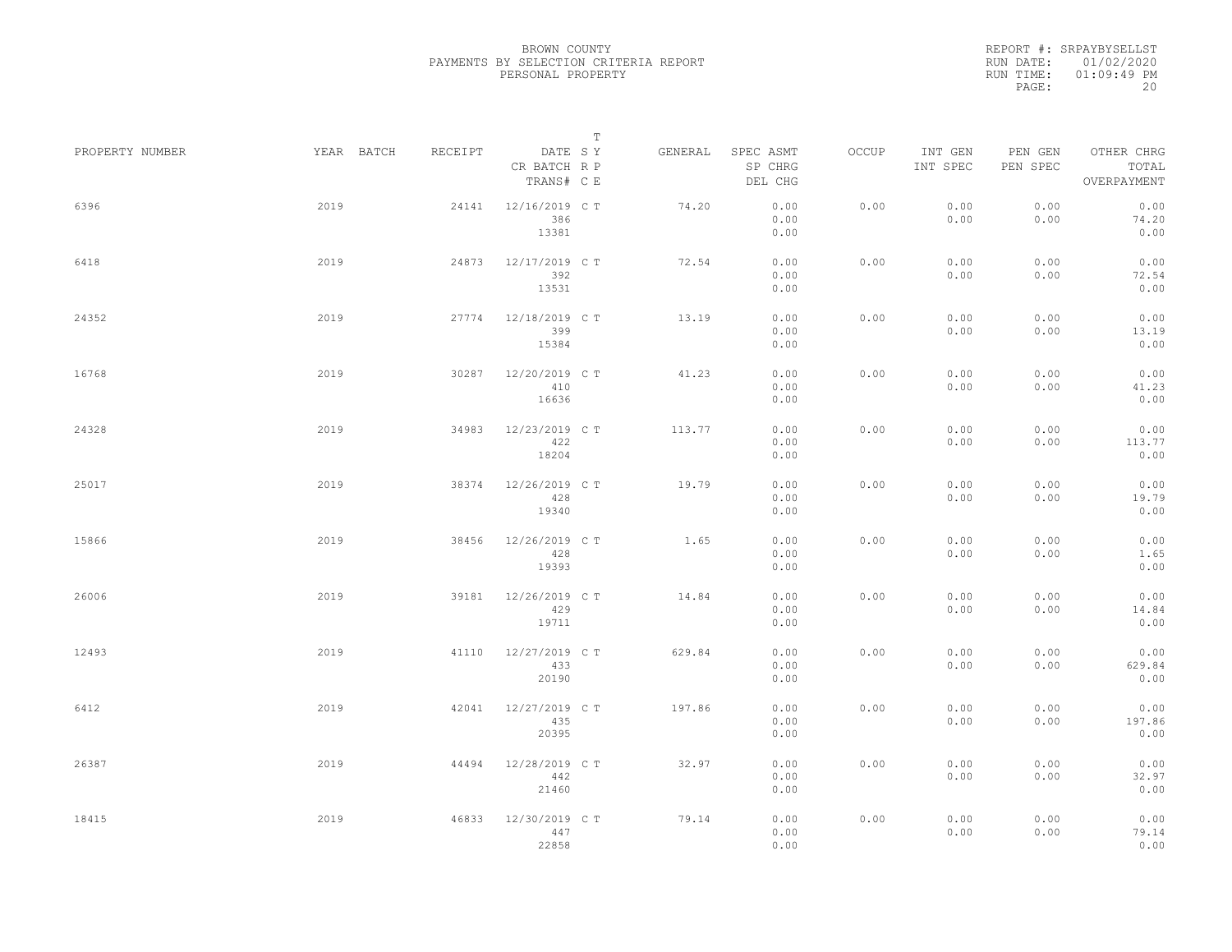|                 |               |                          |                | $\blacksquare$<br>÷. |          |           |       |          |          |             |
|-----------------|---------------|--------------------------|----------------|----------------------|----------|-----------|-------|----------|----------|-------------|
| PROPERTY NUMBER | YEAR<br>BATCH | RECEIPT                  | DATE SY        |                      | GENERAL  | SPEC ASMT | OCCUP | INT GEN  | PEN GEN  | OTHER CHRG  |
|                 |               |                          | CR BATCH R P   |                      |          | SP CHRG   |       | INT SPEC | PEN SPEC | TOTAL       |
|                 |               |                          | TRANS# C E     |                      |          | DEL CHG   |       |          |          | OVERPAYMENT |
| 13266           | 2019          | 47066                    | 12/30/2019 C T |                      | 65.96    | 0.00      | 0.00  | 0.00     | 0.00     | 0.00        |
|                 |               |                          | 446            |                      |          | 0.00      |       | 0.00     | 0.00     | 65.96       |
|                 |               |                          | 22997          |                      |          | 0.00      |       |          |          | 0.00        |
| 19748           | 2019          | 47585                    | 12/30/2019 C T |                      | 395.72   | 0.00      | 0.00  | 0.00     | 0.00     | 0.00        |
|                 |               |                          | 447            |                      |          | 0.00      |       | 0.00     | 0.00     | 395.72      |
|                 |               |                          | 23230          |                      |          | 0.00      |       |          |          | 0.00        |
|                 |               | TOWN OF PITTSFIELD TOTAL |                |                      | 1,752.70 | 0.00      | 0.00  | 0.00     | 0.00     | 0.00        |
|                 |               |                          |                |                      |          | 0.00      |       | 0.00     | 0.00     | 1,752.70    |
|                 |               |                          |                |                      |          | 0.00      |       |          |          | 0.00        |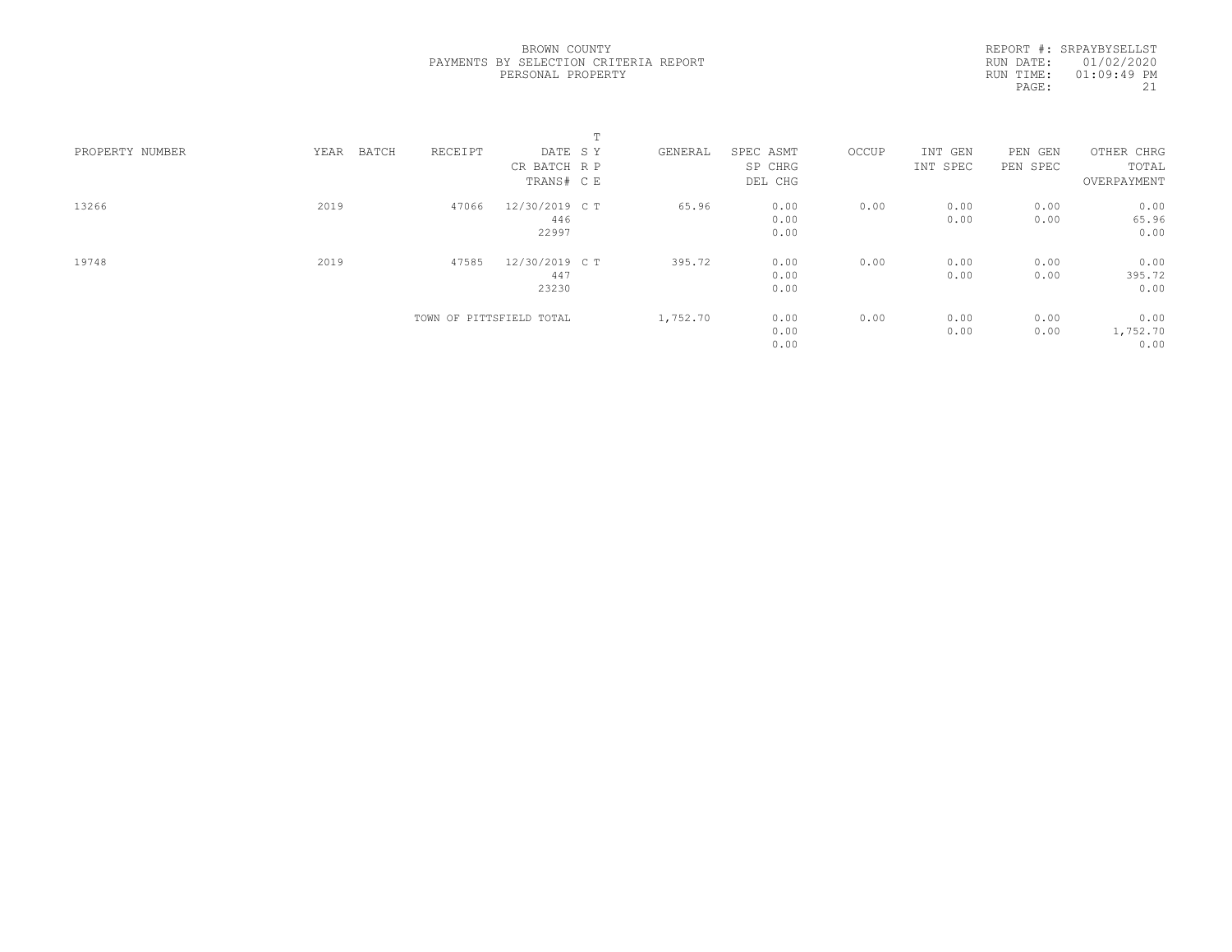|                 |               |         |                        | $\mathbb T$ |           |       |          |          |             |  |
|-----------------|---------------|---------|------------------------|-------------|-----------|-------|----------|----------|-------------|--|
| PROPERTY NUMBER | YEAR<br>BATCH | RECEIPT | DATE SY                | GENERAL     | SPEC ASMT | OCCUP | INT GEN  | PEN GEN  | OTHER CHRG  |  |
|                 |               |         | CR BATCH R P           |             | SP CHRG   |       | INT SPEC | PEN SPEC | TOTAL       |  |
|                 |               |         | TRANS# C E             |             | DEL CHG   |       |          |          | OVERPAYMENT |  |
|                 |               |         |                        |             |           |       |          |          |             |  |
| 18437           | 2019          | 25843   | 12/17/2019 C T         | 2.99        | 0.00      | 0.00  | 0.00     | 0.00     | 0.00        |  |
|                 |               |         | 394                    |             | 0.00      |       | 0.00     | 0.00     | 2.99        |  |
|                 |               |         | 14214                  |             | 0.00      |       |          |          | 0.00        |  |
|                 |               |         |                        |             |           |       |          |          |             |  |
| 20337           | 2019          | 27729   | 12/18/2019 C T         | 68.75       | 0.00      | 0.00  | 0.00     | 0.00     | 0.00        |  |
|                 |               |         | 397                    |             | 0.00      |       | 0.00     | 0.00     | 68.75       |  |
|                 |               |         | 15351                  |             | 0.00      |       |          |          | 0.00        |  |
| 6285            | 2019          | 31187   | 12/20/2019 C T         | 606.79      | 0.00      | 0.00  | 0.00     | 0.00     | 0.00        |  |
|                 |               |         | 413                    |             | 0.00      |       | 0.00     | 0.00     | 606.79      |  |
|                 |               |         | 17221                  |             | 0.00      |       |          |          | 0.00        |  |
|                 |               |         |                        |             |           |       |          |          |             |  |
| 22484           | 2019          | 48887   | 12/31/2019 C T         | 10.46       | 0.00      | 0.00  | 0.00     | 0.00     | 0.00        |  |
|                 |               |         | 454                    |             | 0.00      |       | 0.00     | 0.00     | 10.46       |  |
|                 |               |         | 23637                  |             | 0.00      |       |          |          | 0.00        |  |
|                 |               |         |                        |             |           |       |          |          |             |  |
|                 |               |         | TOWN OF ROCKLAND TOTAL | 688.99      | 0.00      | 0.00  | 0.00     | 0.00     | 0.00        |  |
|                 |               |         |                        |             | 0.00      |       | 0.00     | 0.00     | 688.99      |  |
|                 |               |         |                        |             | 0.00      |       |          |          | 0.00        |  |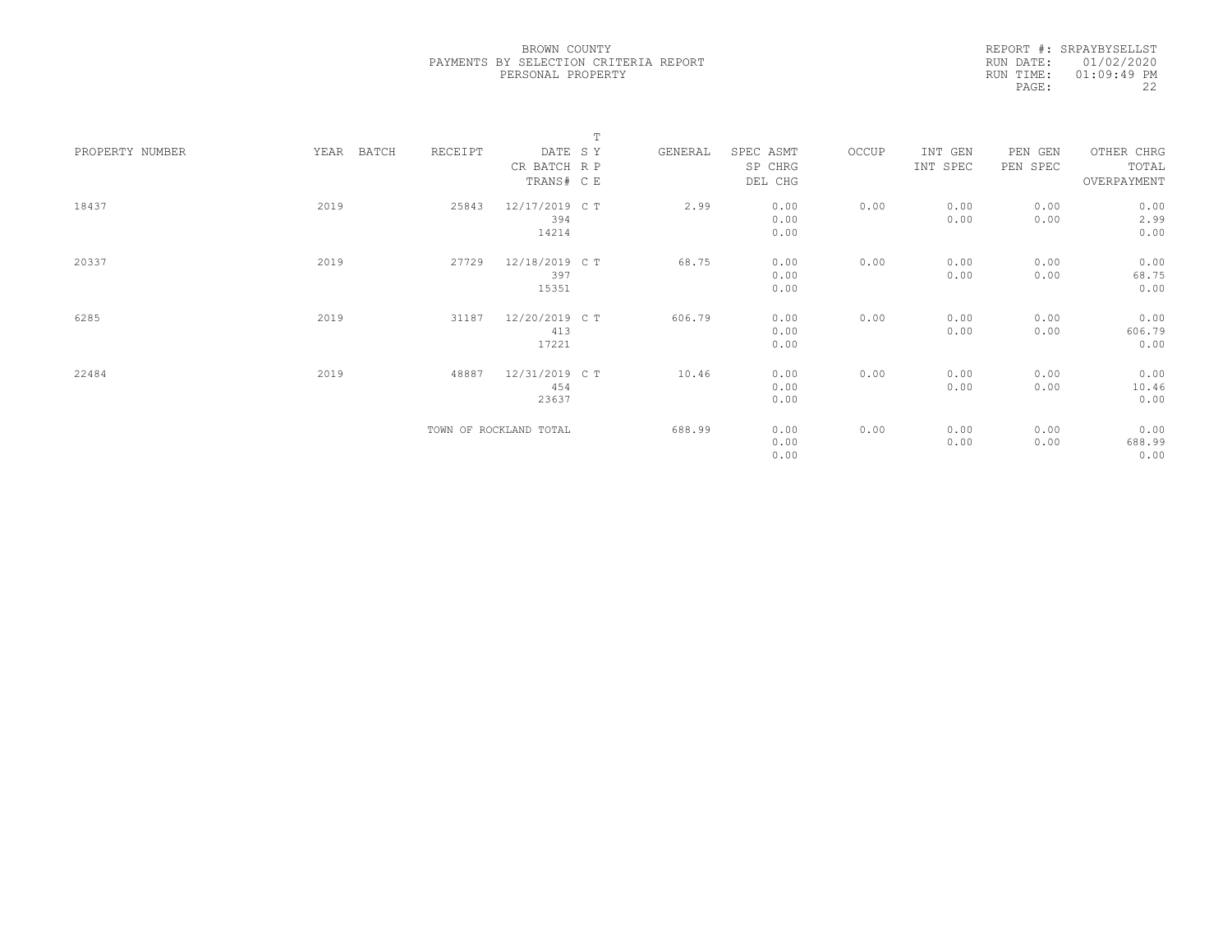|                 |             |         |                                       | $\mathbb T$ |                                 |       |                     |                     |                                    |
|-----------------|-------------|---------|---------------------------------------|-------------|---------------------------------|-------|---------------------|---------------------|------------------------------------|
| PROPERTY NUMBER | YEAR BATCH  | RECEIPT | DATE SY<br>CR BATCH R P<br>TRANS# C E | GENERAL     | SPEC ASMT<br>SP CHRG<br>DEL CHG | OCCUP | INT GEN<br>INT SPEC | PEN GEN<br>PEN SPEC | OTHER CHRG<br>TOTAL<br>OVERPAYMENT |
| 14522           | 2019        | 25827   | 12/17/2019 C T<br>394<br>14202        | 160.79      | 0.00<br>0.00<br>0.00            | 0.00  | 0.00<br>0.00        | 0.00<br>0.00        | 0.00<br>160.79<br>0.00             |
| 18448           | 2019        | 29317   | 12/19/2019 C T<br>401<br>16227        | 3.21        | 0.00<br>0.00<br>0.00            | 0.00  | 0.00<br>0.00        | 0.00<br>0.00        | 0.00<br>3.21<br>0.00               |
| 24323           | 2019        | 31210   | 12/20/2019 C T<br>408<br>17243        | 172.05      | 0.00<br>0.00<br>0.00            | 0.00  | 0.00<br>0.00        | 0.00<br>0.00        | 0.00<br>172.05<br>0.00             |
| 6324            | 2019        | 33818   | 12/23/2019 C T<br>418<br>17953        | 80.41       | 0.00<br>0.00<br>0.00            | 0.00  | 0.00<br>0.00        | 0.00<br>0.00        | 0.00<br>80.41<br>0.00              |
| 6330            | 2019        | 35455   | 12/23/2019 C T<br>418<br>18288        | 33.77       | 0.00<br>0.00<br>0.00            | 0.00  | 0.00<br>0.00        | 0.00<br>0.00        | 0.00<br>33.77<br>0.00              |
| 26977           | 2019        | 35457   | 12/23/2019 C T<br>418<br>18290        | 96.49       | 0.00<br>0.00<br>0.00            | 0.00  | 0.00<br>0.00        | 0.00<br>0.00        | 0.00<br>96.49<br>0.00              |
| 21861           | 2019 191227 |         | 2206 12/27/2019 C T                   | 16.07       | 0.00<br>0.00<br>0.00            | 0.00  | 0.00<br>0.00        | 0.00<br>0.00        | 0.00<br>16.07<br>0.00              |
| 18449           | 2019        | 49585   | 12/31/2019 C T<br>454<br>24164        | 1,426.31    | 0.00<br>0.00<br>0.00            | 0.00  | 0.00<br>0.00        | 0.00<br>0.00        | 0.00<br>1,426.31<br>0.00           |
|                 |             |         | TOWN OF SCOTT TOTAL                   | 1,989.10    | 0.00<br>0.00<br>0.00            | 0.00  | 0.00<br>0.00        | 0.00<br>0.00        | 0.00<br>1,989.10<br>0.00           |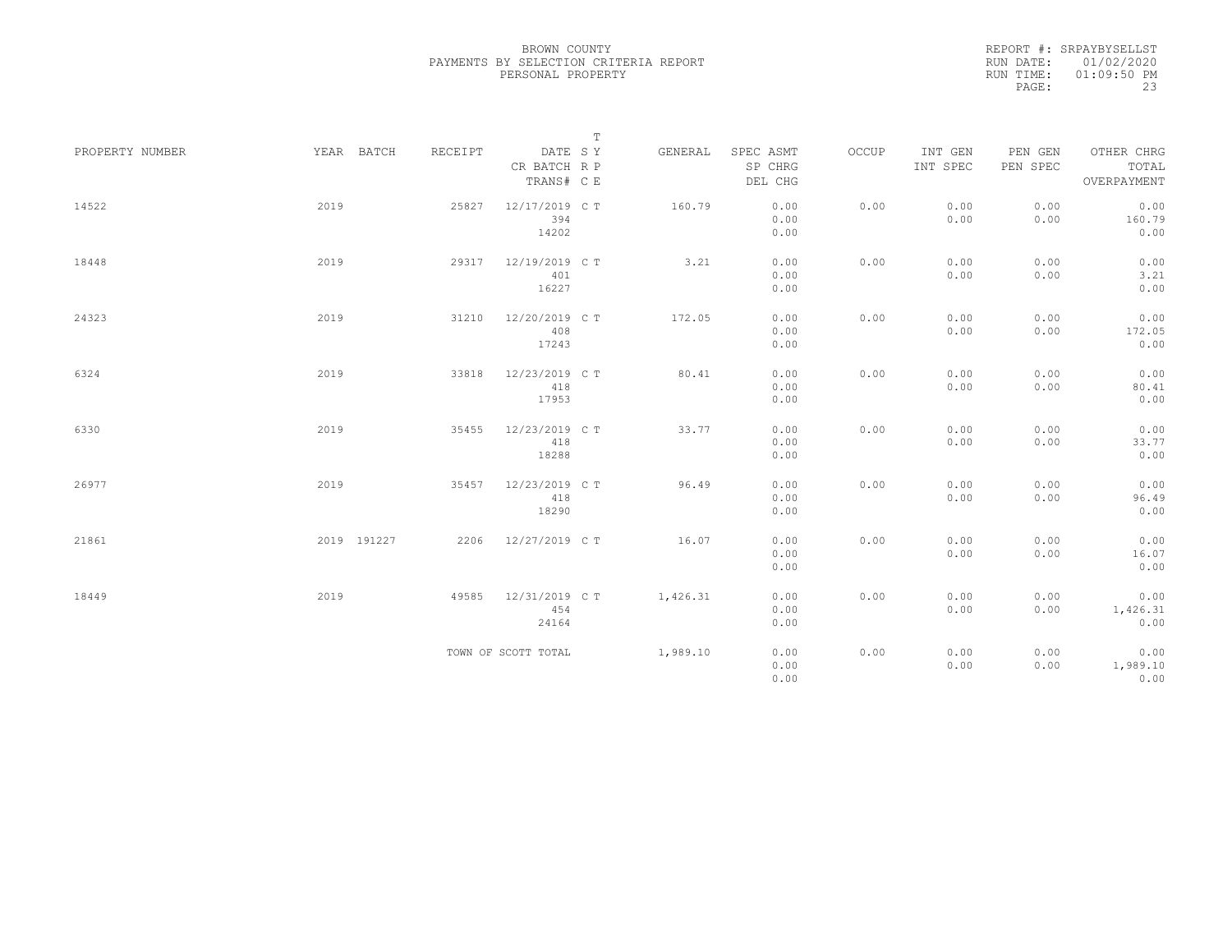|                 |            |                           | $\mathbb T$                           |          |                                 |       |                     |                     |                                    |
|-----------------|------------|---------------------------|---------------------------------------|----------|---------------------------------|-------|---------------------|---------------------|------------------------------------|
| PROPERTY NUMBER | YEAR BATCH | RECEIPT                   | DATE SY<br>CR BATCH R P<br>TRANS# C E | GENERAL  | SPEC ASMT<br>SP CHRG<br>DEL CHG | OCCUP | INT GEN<br>INT SPEC | PEN GEN<br>PEN SPEC | OTHER CHRG<br>TOTAL<br>OVERPAYMENT |
| 24451           | 2019       | 26280                     | 12/17/2019 C T<br>392<br>14546        | 327.94   | 0.00<br>0.00<br>0.00            | 0.00  | 0.00<br>0.00        | 0.00<br>0.00        | 0.00<br>327.94<br>0.00             |
| 3815            | 2019       | 29431                     | 12/19/2019 C T<br>404<br>16287        | 6.90     | 0.00<br>0.00<br>0.00            | 0.00  | 0.00<br>0.00        | 0.00<br>0.00        | 0.00<br>6.90<br>0.00               |
| 19636           | 2019       | 31112                     | 12/20/2019 C T<br>408<br>17196        | 162.26   | 0.00<br>0.00<br>0.00            | 0.00  | 0.00<br>0.00        | 0.00<br>0.00        | 0.00<br>162.26<br>0.00             |
| 23932           | 2019       | 31333                     | 12/20/2019 C T<br>413<br>17342        | 251.11   | 0.00<br>0.00<br>0.00            | 0.00  | 0.00<br>0.00        | 0.00<br>0.00        | 0.00<br>251.11<br>0.00             |
| 25022           | 2019       | 34985                     | 12/23/2019 C T<br>422<br>18206        | 151.78   | 0.00<br>0.00<br>0.00            | 0.00  | 0.00<br>0.00        | 0.00<br>0.00        | 0.00<br>151.78<br>0.00             |
| 3816            | 2019       | 37309                     | 12/26/2019 C T<br>424<br>18597        | 713.98   | 0.00<br>0.00<br>0.00            | 0.00  | 0.00<br>0.00        | 0.00<br>0.00        | 0.00<br>713.98<br>0.00             |
| 17005           | 2019       | 37879                     | 12/26/2019 C T<br>425<br>19001        | 65.60    | 0.00<br>0.00<br>0.00            | 0.00  | 0.00<br>0.00        | 0.00<br>0.00        | 0.00<br>65.60<br>0.00              |
| 26390           | 2019       | 39804                     | 12/26/2019 C T<br>426<br>19856        | 13.81    | 0.00<br>0.00<br>0.00            | 0.00  | 0.00<br>0.00        | 0.00<br>0.00        | 0.00<br>13.81<br>0.00              |
|                 |            | TOWN OF WRIGHTSTOWN TOTAL |                                       | 1,693.38 | 0.00<br>0.00<br>0.00            | 0.00  | 0.00<br>0.00        | 0.00<br>0.00        | 0.00<br>1,693.38<br>0.00           |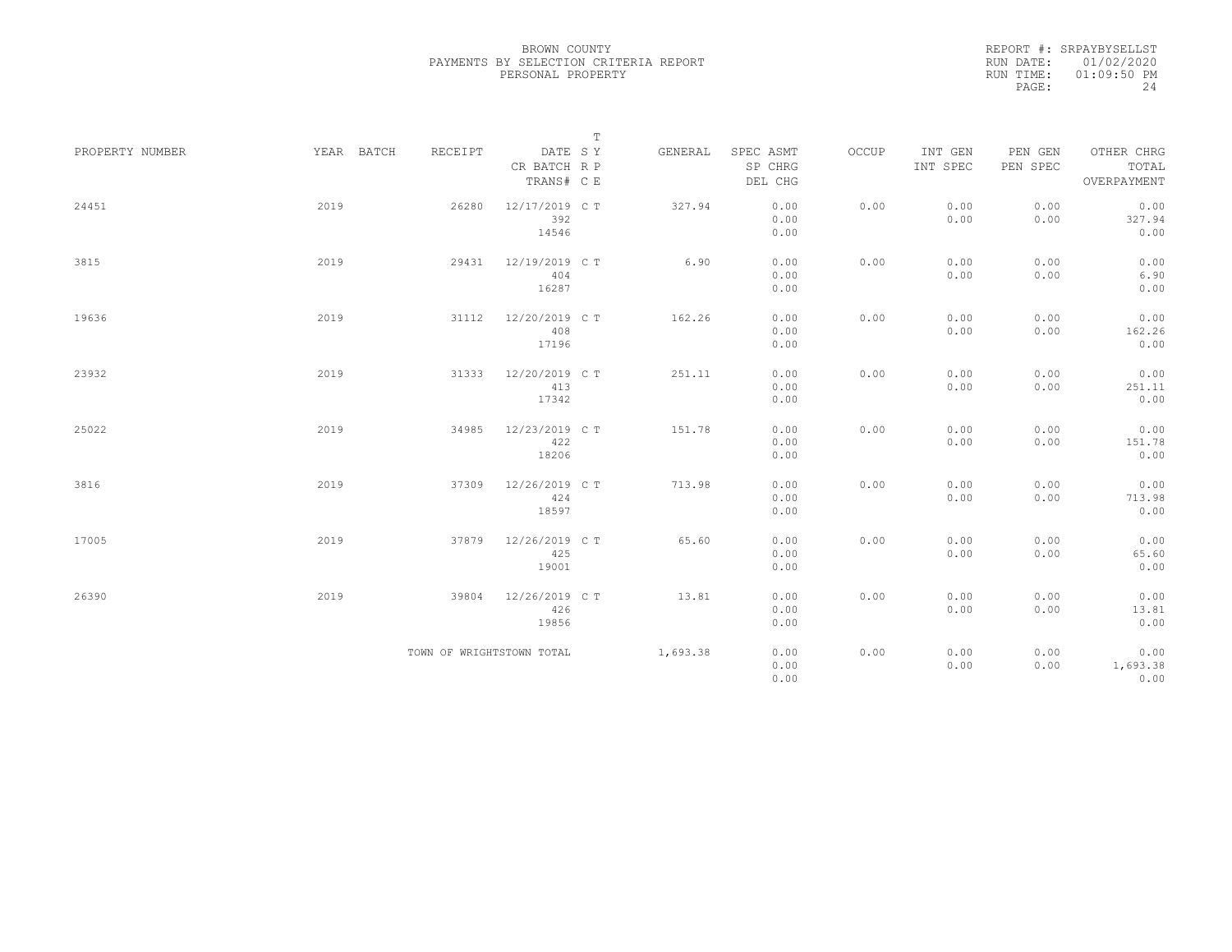|                 |             |         | $\mathbb T$                           |          |                                 |       |                     |                     |                                    |  |
|-----------------|-------------|---------|---------------------------------------|----------|---------------------------------|-------|---------------------|---------------------|------------------------------------|--|
| PROPERTY NUMBER | YEAR BATCH  | RECEIPT | DATE SY<br>CR BATCH R P<br>TRANS# C E | GENERAL  | SPEC ASMT<br>SP CHRG<br>DEL CHG | OCCUP | INT GEN<br>INT SPEC | PEN GEN<br>PEN SPEC | OTHER CHRG<br>TOTAL<br>OVERPAYMENT |  |
| 11195           | 2019 191213 | 1562    | 12/13/2019 C T                        | 4,470.39 | 0.00<br>0.00<br>0.00            | 0.00  | 0.00<br>0.00        | 0.00<br>0.00        | 0.00<br>4,470.39<br>0.00           |  |
| 25703           | 2019        | 23162   | 12/16/2019 C T<br>380<br>12853        | 108.11   | 0.00<br>0.00<br>0.00            | 0.00  | 0.00<br>0.00        | 0.00<br>0.00        | 0.00<br>108.11<br>0.00             |  |
| 15001           | 2019        | 23166   | 12/16/2019 C T<br>381<br>12857        | 153.14   | 0.00<br>0.00<br>0.00            | 0.00  | 0.00<br>0.00        | 0.00<br>0.00        | 0.00<br>153.14<br>0.00             |  |
| 25138           | 2019        | 23282   | 12/16/2019 C T<br>384<br>12895        | 83.34    | 0.00<br>0.00<br>0.00            | 0.00  | 0.00<br>0.00        | 0.00<br>0.00        | 0.00<br>83.34<br>0.00              |  |
| 11121           | 2019        | 24073   | 12/16/2019 C T<br>381<br>13336        | 403.12   | 0.00<br>0.00<br>0.00            | 0.00  | 0.00<br>0.00        | 0.00<br>0.00        | 0.00<br>403.12<br>0.00             |  |
| 26704           | 2019        | 25044   | 12/17/2019 C T<br>392<br>13656        | 6.75     | 0.00<br>0.00<br>0.00            | 0.00  | 0.00<br>0.00        | 0.00<br>0.00        | 0.00<br>6.75<br>0.00               |  |
| 05636           | 2019        | 25420   | 12/17/2019 C T<br>390<br>13950        | 29.27    | 0.00<br>0.00<br>0.00            | 0.00  | 0.00<br>0.00        | 0.00<br>0.00        | 0.00<br>29.27<br>0.00              |  |
| 24777           | 2019        | 25846   | 12/17/2019 C T<br>387<br>14217        | 114.86   | 0.00<br>0.00<br>0.00            | 0.00  | 0.00<br>0.00        | 0.00<br>0.00        | 0.00<br>114.86<br>0.00             |  |
| 25951           | 2019        | 26069   | 12/17/2019 C T<br>394<br>14392        | 180.17   | 0.00<br>0.00<br>0.00            | 0.00  | 0.00<br>0.00        | 0.00<br>0.00        | 0.00<br>180.17<br>0.00             |  |
| 17845           | 2019        | 26394   | 12/17/2019 C T<br>392<br>14622        | 18.01    | 0.00<br>0.00<br>0.00            | 0.00  | 0.00<br>0.00        | 0.00<br>0.00        | 0.00<br>18.01<br>0.00              |  |
| 00145           | 2019        | 27068   | 12/18/2019 C T<br>395<br>14866        | 83.34    | 0.00<br>0.00<br>0.00            | 0.00  | 0.00<br>0.00        | 0.00<br>0.00        | 0.00<br>83.34<br>0.00              |  |
| 26701           | 2019 191218 |         | 1777 12/18/2019 CT                    | 2.25     | 0.00<br>0.00<br>0.00            | 0.00  | 0.00<br>0.00        | 0.00<br>0.00        | 0.00<br>2.25<br>0.00               |  |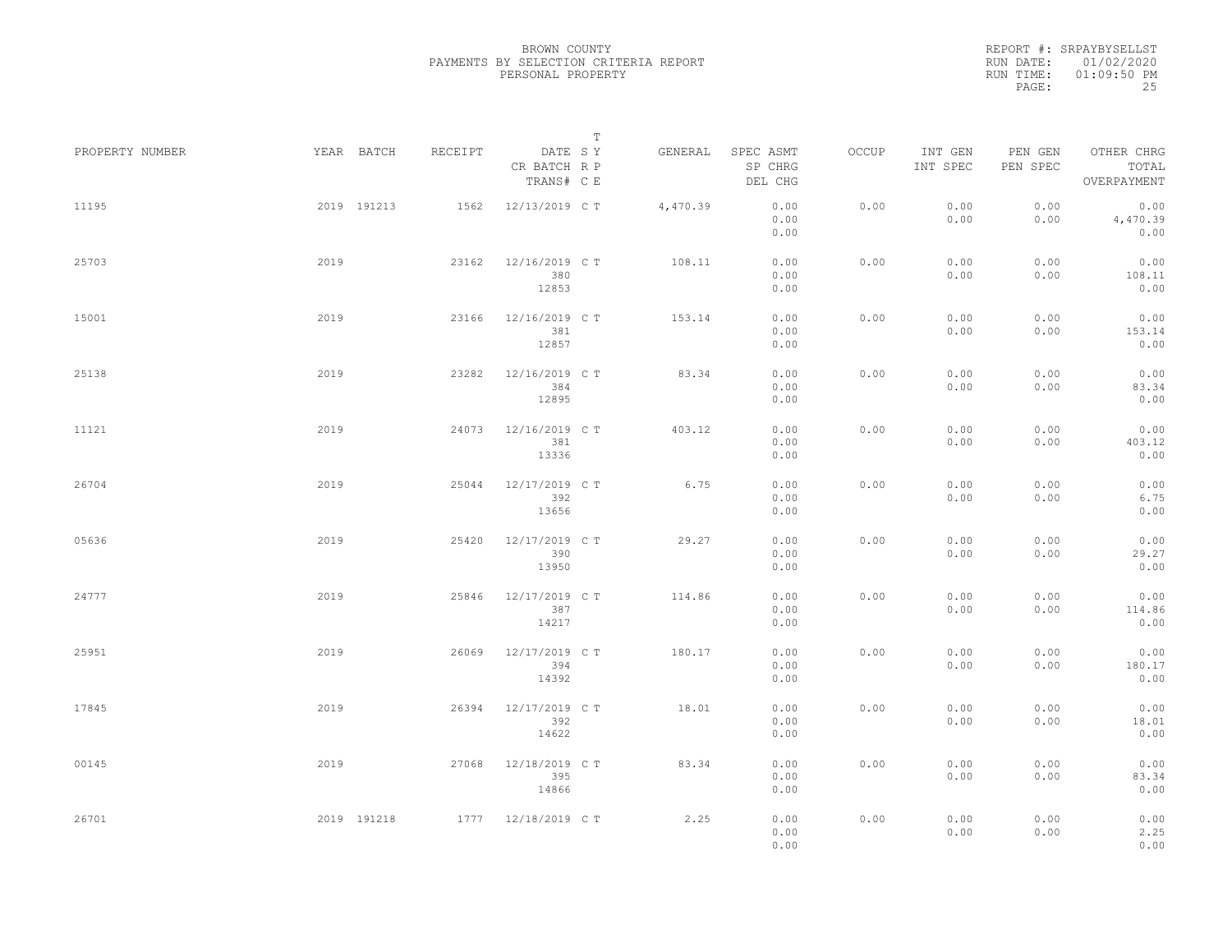|                 |            |         |                                       | $\mathbb T$ |         |                                 |       |                     |                     |                                    |  |
|-----------------|------------|---------|---------------------------------------|-------------|---------|---------------------------------|-------|---------------------|---------------------|------------------------------------|--|
| PROPERTY NUMBER | YEAR BATCH | RECEIPT | DATE SY<br>CR BATCH R P<br>TRANS# C E |             | GENERAL | SPEC ASMT<br>SP CHRG<br>DEL CHG | OCCUP | INT GEN<br>INT SPEC | PEN GEN<br>PEN SPEC | OTHER CHRG<br>TOTAL<br>OVERPAYMENT |  |
| 00149           | 2019       | 27611   | 12/18/2019 C T<br>400<br>15267        |             | 948.12  | 0.00<br>0.00<br>0.00            | 0.00  | 0.00<br>0.00        | 0.00<br>0.00        | 0.00<br>948.12<br>0.00             |  |
| 25133           | 2019       | 27851   | 12/18/2019 C T<br>399<br>15449        |             | 101.34  | 0.00<br>0.00<br>0.00            | 0.00  | 0.00<br>0.00        | 0.00<br>0.00        | 0.00<br>101.34<br>0.00             |  |
| 07061           | 2019       | 28628   | 12/19/2019 C T<br>404<br>15741        |             | 15.76   | 0.00<br>0.00<br>0.00            | 0.00  | 0.00<br>0.00        | 0.00<br>0.00        | 0.00<br>15.76<br>0.00              |  |
| 26707           | 2019       | 28696   | 12/19/2019 C T<br>404<br>15806        |             | 29.27   | 0.00<br>0.00<br>0.00            | 0.00  | 0.00<br>0.00        | 0.00<br>0.00        | 0.00<br>29.27<br>0.00              |  |
| 25940           | 2019       | 28747   | 12/19/2019 C T<br>404<br>15850        |             | 58.55   | 0.00<br>0.00<br>0.00            | 0.00  | 0.00<br>0.00        | 0.00<br>0.00        | 0.00<br>58.55<br>0.00              |  |
| 11199           | 2019       | 28908   | 12/19/2019 C T<br>403<br>15948        |             | 258.99  | 0.00<br>0.00<br>0.00            | 0.00  | 0.00<br>0.00        | 0.00<br>0.00        | 0.00<br>258.99<br>0.00             |  |
| 00140           | 2019       | 29098   | 12/19/2019 C T<br>404<br>16071        |             | 180.17  | 0.00<br>0.00<br>0.00            | 0.00  | 0.00<br>0.00        | 0.00<br>0.00        | 0.00<br>180.17<br>0.00             |  |
| 22630           | 2019       | 29184   | 12/19/2019 C T<br>407<br>16141        |             | 36.03   | 0.00<br>0.00<br>0.00            | 0.00  | 0.00<br>0.00        | 0.00<br>0.00        | 0.00<br>36.03<br>0.00              |  |
| 25139           | 2019       | 29455   | 12/19/2019 C T<br>403<br>16302        |             | 842.28  | 0.00<br>0.00<br>0.00            | 0.00  | 0.00<br>0.00        | 0.00<br>0.00        | 0.00<br>842.28<br>0.00             |  |
| 08620           | 2019       | 29560   | 12/19/2019 C T<br>401<br>16382        |             | 4.50    | 0.00<br>0.00<br>0.00            | 0.00  | 0.00<br>0.00        | 0.00<br>0.00        | 0.00<br>4.50<br>0.00               |  |
| 13429           | 2019       | 29565   | 12/19/2019 C T<br>401<br>16387        |             | 137.37  | 0.00<br>0.00<br>0.00            | 0.00  | 0.00<br>0.00        | 0.00<br>0.00        | 0.00<br>137.37<br>0.00             |  |
| 24521           | 2019       | 29691   | 12/19/2019 C T<br>405<br>16475        |             | 587.78  | 0.00<br>0.00<br>0.00            | 0.00  | 0.00<br>0.00        | 0.00<br>0.00        | 0.00<br>587.78<br>0.00             |  |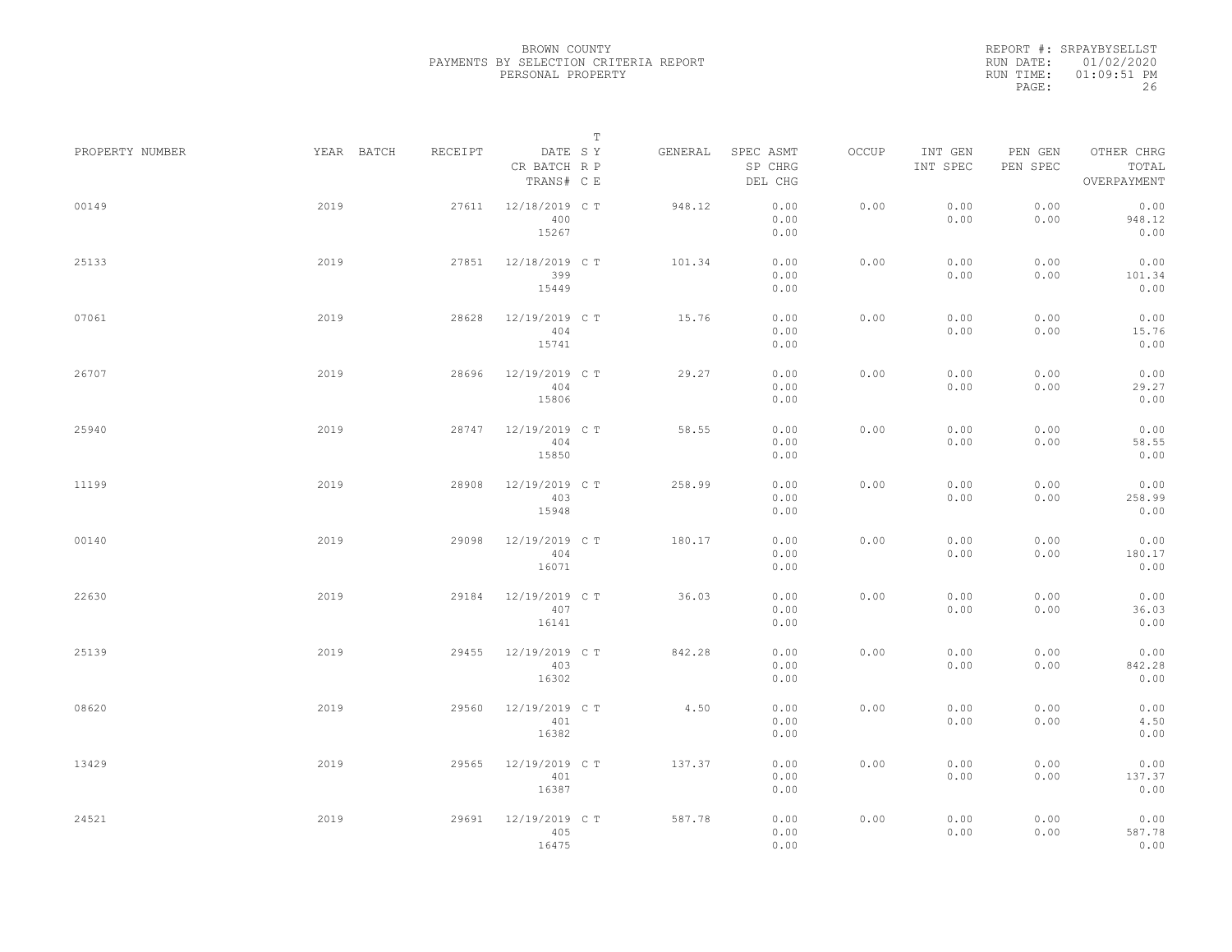|                 |      |            |         |                                       | $\mathbb T$ |          |                                 |       |                     |                     |                                    |  |
|-----------------|------|------------|---------|---------------------------------------|-------------|----------|---------------------------------|-------|---------------------|---------------------|------------------------------------|--|
| PROPERTY NUMBER |      | YEAR BATCH | RECEIPT | DATE SY<br>CR BATCH R P<br>TRANS# C E |             | GENERAL  | SPEC ASMT<br>SP CHRG<br>DEL CHG | OCCUP | INT GEN<br>INT SPEC | PEN GEN<br>PEN SPEC | OTHER CHRG<br>TOTAL<br>OVERPAYMENT |  |
| 04836           | 2019 |            | 29807   | 12/19/2019 C T<br>402<br>16549        |             | 49.54    | 0.00<br>0.00<br>0.00            | 0.00  | 0.00<br>0.00        | 0.00<br>0.00        | 0.00<br>49.54<br>0.00              |  |
| 24489           | 2019 |            | 30211   | 12/20/2019 C T<br>410<br>16574        |             | 81.08    | 0.00<br>0.00<br>0.00            | 0.00  | 0.00<br>0.00        | 0.00<br>0.00        | 0.00<br>81.08<br>0.00              |  |
| 25724           | 2019 |            | 30565   | 12/20/2019 C T<br>412<br>16834        |             | 204.95   | 0.00<br>0.00<br>0.00            | 0.00  | 0.00<br>0.00        | 0.00<br>0.00        | 0.00<br>204.95<br>0.00             |  |
| 02692           | 2019 |            | 30651   | 12/20/2019 C T<br>412<br>16907        |             | 2,767.81 | 0.00<br>0.00<br>0.00            | 0.00  | 0.00<br>0.00        | 0.00<br>0.00        | 0.00<br>2,767.81<br>0.00           |  |
| 21251           | 2019 |            | 32406   | 12/23/2019 C T<br>419<br>17637        |             | 486.45   | 0.00<br>0.00<br>0.00            | 0.00  | 0.00<br>0.00        | 0.00<br>0.00        | 0.00<br>486.45<br>0.00             |  |
| 26489           | 2019 |            | 33730   | 12/23/2019 C T<br>418<br>17943        |             | 290.51   | 0.00<br>0.00<br>0.00            | 0.00  | 0.00<br>0.00        | 0.00<br>0.00        | 0.00<br>290.51<br>0.00             |  |
| 21921           | 2019 |            | 33819   | 12/23/2019 C T<br>418<br>17954        |             | 220.71   | 0.00<br>0.00<br>0.00            | 0.00  | 0.00<br>0.00        | 0.00<br>0.00        | 0.00<br>220.71<br>0.00             |  |
| 08631           | 2019 |            | 34429   | 12/23/2019 C T<br>416<br>18109        |             | 522.49   | 0.00<br>0.00<br>0.00            | 0.00  | 0.00<br>0.00        | 0.00<br>0.00        | 0.00<br>522.49<br>0.00             |  |
| 00088           | 2019 |            | 34978   | 12/23/2019 C T<br>422<br>18199        |             | 4,443.37 | 0.00<br>0.00<br>0.00            | 0.00  | 0.00<br>0.00        | 0.00<br>0.00        | 0.00<br>4,443.37<br>0.00           |  |
| 08626           | 2019 |            | 34981   | 12/23/2019 C T<br>416<br>18202        |             | 60.80    | 0.00<br>0.00<br>0.00            | 0.00  | 0.00<br>0.00        | 0.00<br>0.00        | 0.00<br>60.80<br>0.00              |  |
| 24520           | 2019 |            | 34988   | 12/23/2019 C T<br>418<br>18209        |             | 60.80    | 0.00<br>0.00<br>0.00            | 0.00  | 0.00<br>0.00        | 0.00<br>0.00        | 0.00<br>60.80<br>0.00              |  |
| 18083           | 2019 |            | 35839   | 12/23/2019 C T<br>416<br>18347        |             | 20.27    | 0.00<br>0.00<br>0.00            | 0.00  | 0.00<br>0.00        | 0.00<br>0.00        | 0.00<br>20.27<br>0.00              |  |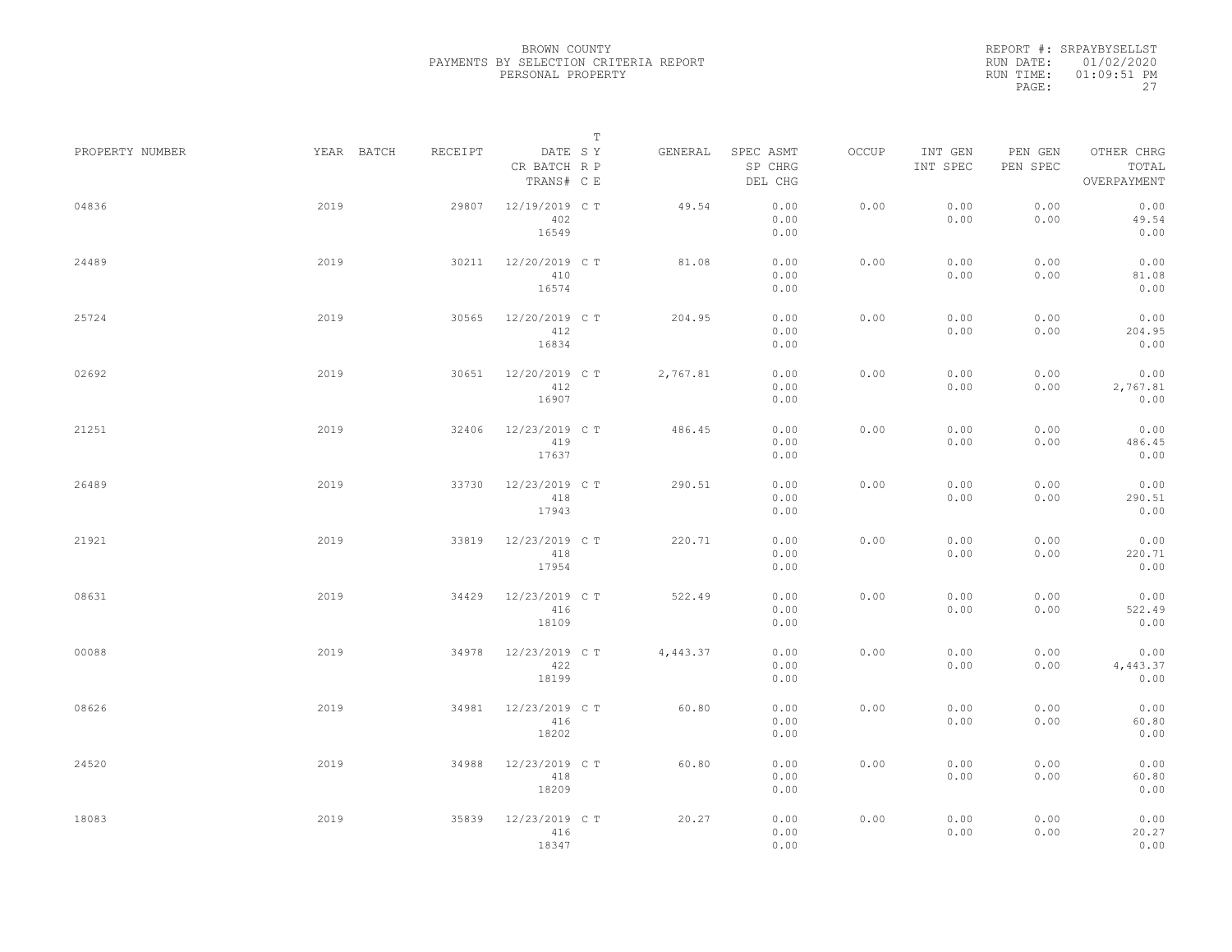|                 |      |            |         |                                       | $\mathbb T$ |          |                                 |       |                     |                     |                                    |  |
|-----------------|------|------------|---------|---------------------------------------|-------------|----------|---------------------------------|-------|---------------------|---------------------|------------------------------------|--|
| PROPERTY NUMBER |      | YEAR BATCH | RECEIPT | DATE SY<br>CR BATCH R P<br>TRANS# C E |             | GENERAL  | SPEC ASMT<br>SP CHRG<br>DEL CHG | OCCUP | INT GEN<br>INT SPEC | PEN GEN<br>PEN SPEC | OTHER CHRG<br>TOTAL<br>OVERPAYMENT |  |
| 22939           | 2019 |            | 36184   | 12/23/2019 C T<br>418<br>18409        |             | 150.89   | 0.00<br>0.00<br>0.00            | 0.00  | 0.00<br>0.00        | 0.00<br>0.00        | 0.00<br>150.89<br>0.00             |  |
| 19632           | 2019 |            | 37242   | 12/26/2019 C T<br>425<br>18543        |             | 15.76    | 0.00<br>0.00<br>0.00            | 0.00  | 0.00<br>0.00        | 0.00<br>0.00        | 0.00<br>15.76<br>0.00              |  |
| 00104           | 2019 |            | 37354   | 12/26/2019 C T<br>427<br>18635        |             | 78.83    | 0.00<br>0.00<br>0.00            | 0.00  | 0.00<br>0.00        | 0.00<br>0.00        | 0.00<br>78.83<br>0.00              |  |
| 02670           | 2019 |            | 37716   | 12/26/2019 C T<br>428<br>18897        |             | 2,267.84 | 0.00<br>0.00<br>0.00            | 0.00  | 0.00<br>0.00        | 0.00<br>0.00        | 0.00<br>2,267.84<br>0.00           |  |
| 00038           | 2019 |            | 37812   | 12/26/2019 C T<br>426<br>18972        |             | 146.38   | 0.00<br>0.00<br>0.00            | 0.00  | 0.00<br>0.00        | 0.00<br>0.00        | 0.00<br>146.38<br>0.00             |  |
| 25709           | 2019 |            | 37968   | 12/26/2019 C T<br>427<br>19057        |             | 171.16   | 0.00<br>0.00<br>0.00            | 0.00  | 0.00<br>0.00        | 0.00<br>0.00        | 0.00<br>171.16<br>0.00             |  |
| 25142           | 2019 |            | 37971   | 12/26/2019 C T<br>425<br>19060        |             | 108.11   | 0.00<br>0.00<br>0.00            | 0.00  | 0.00<br>0.00        | 0.00<br>0.00        | 0.00<br>108.11<br>0.00             |  |
| 18747           | 2019 |            | 38256   | 12/26/2019 C T<br>429<br>19279        |             | 38.29    | 0.00<br>0.00<br>0.00            | 0.00  | 0.00<br>0.00        | 0.00<br>0.00        | 0.00<br>38.29<br>0.00              |  |
| 25713           | 2019 |            | 38378   | 12/26/2019 C T<br>424<br>19344        |             | 862.56   | 0.00<br>0.00<br>0.00            | 0.00  | 0.00<br>0.00        | 0.00<br>0.00        | 0.00<br>862.56<br>0.00             |  |
| 22481           | 2019 |            | 38477   | 12/26/2019 C T<br>429<br>19412        |             | 49.54    | 0.00<br>0.00<br>0.00            | 0.00  | 0.00<br>0.00        | 0.00<br>0.00        | 0.00<br>49.54<br>0.00              |  |
| 18835           | 2019 |            | 38598   | 12/26/2019 C T<br>429<br>19511        |             | 2,540.34 | 0.00<br>0.00<br>0.00            | 0.00  | 0.00<br>0.00        | 0.00<br>0.00        | 0.00<br>2,540.34<br>0.00           |  |
| 17828           | 2019 |            | 38618   | 12/26/2019 C T<br>429<br>19528        |             | 6.75     | 0.00<br>0.00<br>0.00            | 0.00  | 0.00<br>0.00        | 0.00<br>0.00        | 0.00<br>6.75<br>0.00               |  |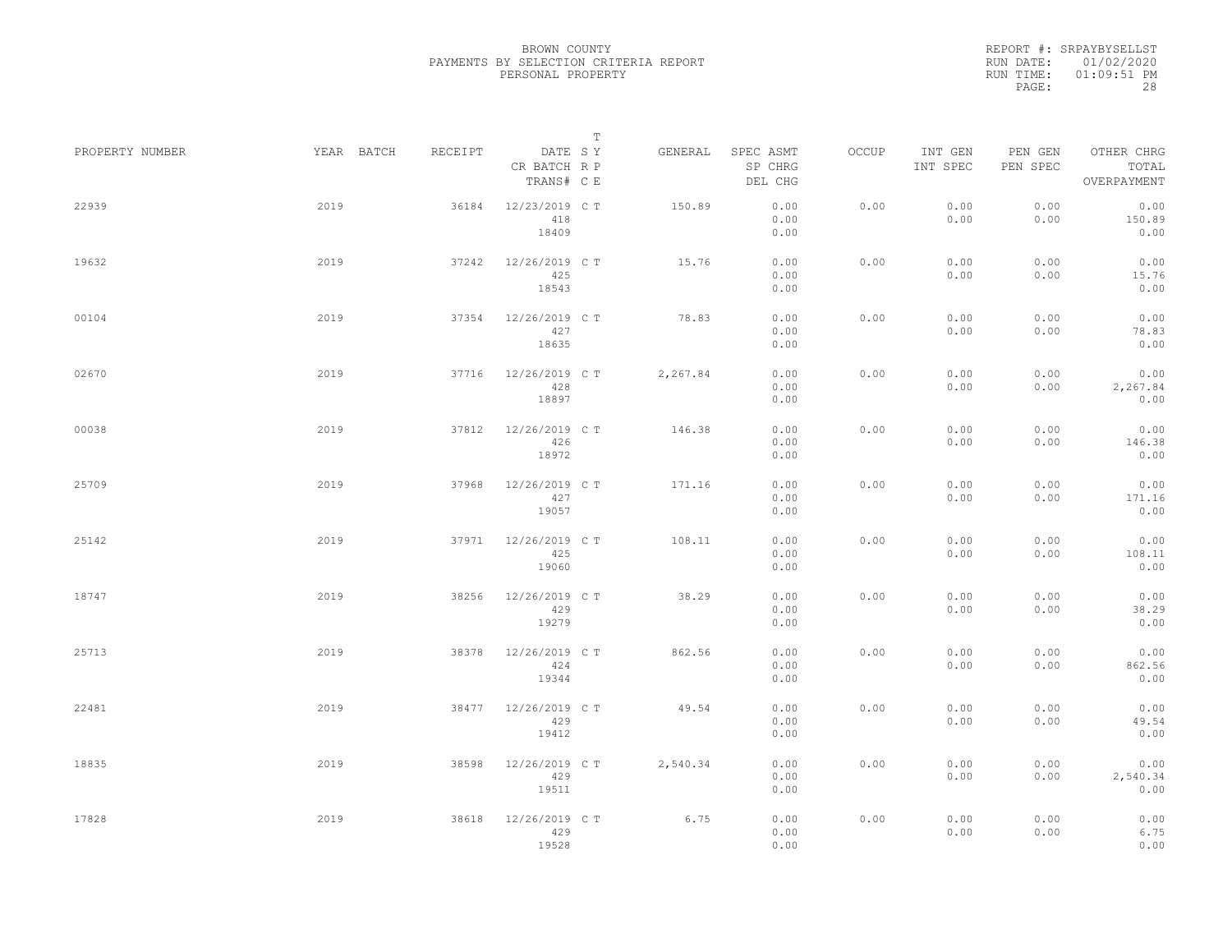|                 |      |             |         |                                       | $\mathbb T$ |         |                                 |       |                     |                     |                                    |  |
|-----------------|------|-------------|---------|---------------------------------------|-------------|---------|---------------------------------|-------|---------------------|---------------------|------------------------------------|--|
| PROPERTY NUMBER |      | YEAR BATCH  | RECEIPT | DATE SY<br>CR BATCH R P<br>TRANS# C E |             | GENERAL | SPEC ASMT<br>SP CHRG<br>DEL CHG | OCCUP | INT GEN<br>INT SPEC | PEN GEN<br>PEN SPEC | OTHER CHRG<br>TOTAL<br>OVERPAYMENT |  |
| 17035           | 2019 |             | 38711   | 12/26/2019 C T<br>424<br>19559        |             | 776.97  | 0.00<br>0.00<br>0.00            | 0.00  | 0.00<br>0.00        | 0.00<br>0.00        | 0.00<br>776.97<br>0.00             |  |
| 23102           | 2019 |             | 38734   | 12/26/2019 C T<br>427<br>19581        |             | 150.89  | 0.00<br>0.00<br>0.00            | 0.00  | 0.00<br>0.00        | 0.00<br>0.00        | 0.00<br>150.89<br>0.00             |  |
| 06377           | 2019 |             | 38736   | 12/26/2019 C T<br>427<br>19583        |             | 385.10  | 0.00<br>0.00<br>0.00            | 0.00  | 0.00<br>0.00        | 0.00<br>0.00        | 0.00<br>385.10<br>0.00             |  |
| 25939           | 2019 |             | 38747   | 12/26/2019 C T<br>429<br>19589        |             | 4.50    | 0.00<br>0.00<br>0.00            | 0.00  | 0.00<br>0.00        | 0.00<br>0.00        | 0.00<br>4.50<br>0.00               |  |
| 06386           | 2019 |             | 39312   | 12/26/2019 C T<br>429<br>19746        |             | 146.38  | 0.00<br>0.00<br>0.00            | 0.00  | 0.00<br>0.00        | 0.00<br>0.00        | 0.00<br>146.38<br>0.00             |  |
| 19617           |      | 2019 191226 | 2155    | 12/26/2019 C T                        |             | 51.79   | 0.00<br>0.00<br>0.00            | 0.00  | 0.00<br>0.00        | 0.00<br>0.00        | 0.00<br>51.79<br>0.00              |  |
| 11923           | 2019 |             | 40751   | 12/27/2019 C T<br>432<br>20098        |             | 18.01   | 0.00<br>0.00<br>0.00            | 0.00  | 0.00<br>0.00        | 0.00<br>0.00        | 0.00<br>18.01<br>0.00              |  |
| 27578           | 2019 |             | 42112   | 12/27/2019 C T<br>431<br>20457        |             | 265.75  | 0.00<br>0.00<br>0.00            | 0.00  | 0.00<br>0.00        | 0.00<br>0.00        | 0.00<br>265.75<br>0.00             |  |
| 00032           | 2019 |             | 42321   | 12/27/2019 C T<br>435<br>20534        |             | 40.53   | 0.00<br>0.00<br>0.00            | 0.00  | 0.00<br>0.00        | 0.00<br>0.00        | 0.00<br>40.53<br>0.00              |  |
| 25711           | 2019 |             | 42324   | 12/27/2019 C T<br>433<br>20537        |             | 4.50    | 0.00<br>0.00<br>0.00            | 0.00  | 0.00<br>0.00        | 0.00<br>0.00        | 0.00<br>4.50<br>0.00               |  |
| 02653           | 2019 |             | 42351   | 12/27/2019 C T<br>435<br>20561        |             | 9.01    | 0.00<br>0.00<br>0.00            | 0.00  | 0.00<br>0.00        | 0.00<br>0.00        | 0.00<br>9.01<br>0.00               |  |
| 00026           | 2019 |             | 42699   | 12/27/2019 C T<br>433<br>20655        |             | 412.13  | 0.00<br>0.00<br>0.00            | 0.00  | 0.00<br>0.00        | 0.00<br>0.00        | 0.00<br>412.13<br>0.00             |  |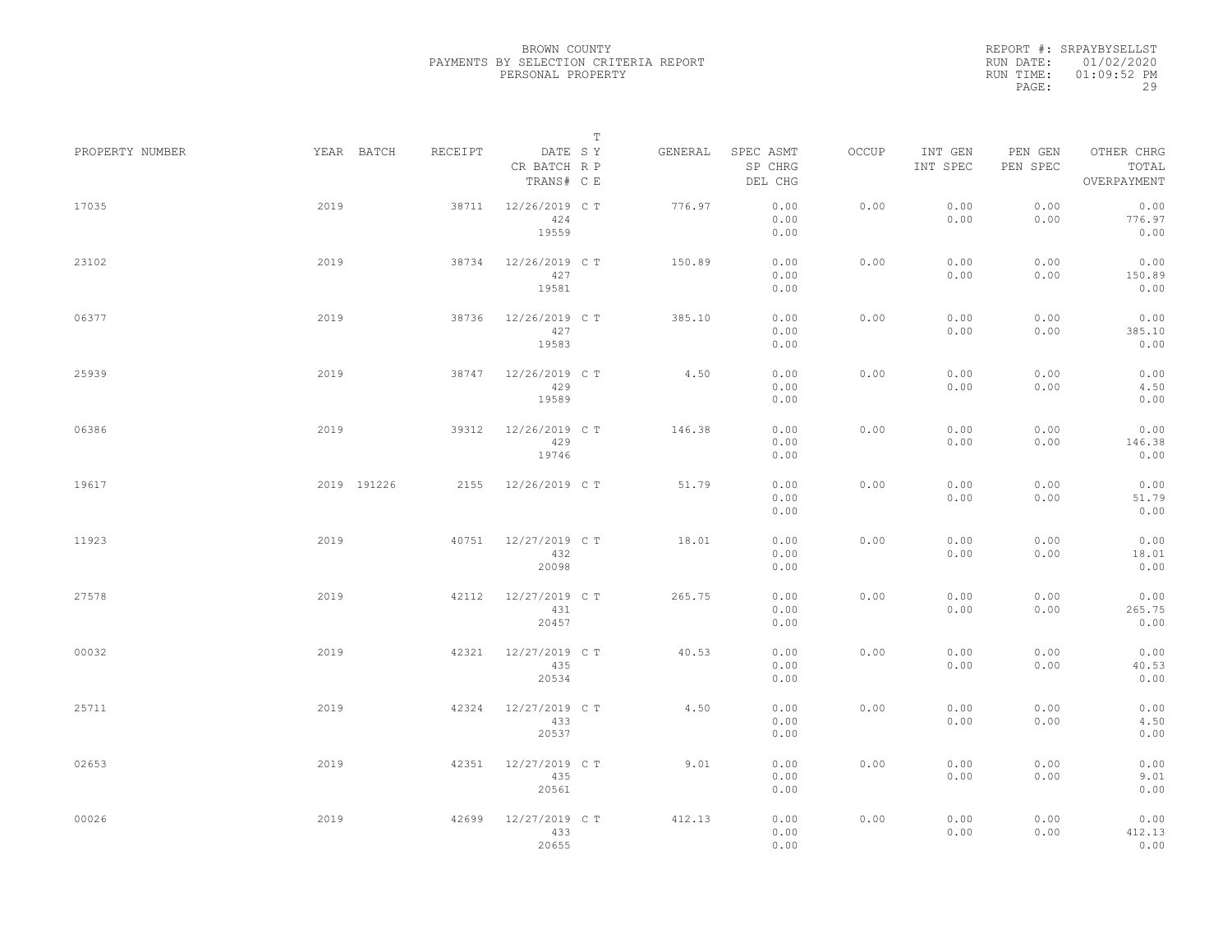|                 |            |                          | $\mathbb T$                           |           |                                 |       |                     |                     |                                    |
|-----------------|------------|--------------------------|---------------------------------------|-----------|---------------------------------|-------|---------------------|---------------------|------------------------------------|
| PROPERTY NUMBER | YEAR BATCH | RECEIPT                  | DATE SY<br>CR BATCH R P<br>TRANS# C E | GENERAL   | SPEC ASMT<br>SP CHRG<br>DEL CHG | OCCUP | INT GEN<br>INT SPEC | PEN GEN<br>PEN SPEC | OTHER CHRG<br>TOTAL<br>OVERPAYMENT |
| 00060           | 2019       | 44626                    | 12/28/2019 C T<br>442<br>21578        | 105.85    | 0.00<br>0.00<br>0.00            | 0.00  | 0.00<br>0.00        | 0.00<br>0.00        | 0.00<br>105.85<br>0.00             |
| 26711           | 2019       | 45474                    | 12/28/2019 C T<br>440<br>22195        | 445.90    | 0.00<br>0.00<br>0.00            | 0.00  | 0.00<br>0.00        | 0.00<br>0.00        | 0.00<br>445.90<br>0.00             |
| 02673           | 2019       | 45652                    | 12/30/2019 C T<br>446<br>22298        | 304.02    | 0.00<br>0.00<br>0.00            | 0.00  | 0.00<br>0.00        | 0.00<br>0.00        | 0.00<br>304.02<br>0.00             |
| 07957           | 2019       | 46490                    | 12/30/2019 C T<br>447<br>22647        | 76.57     | 0.00<br>0.00<br>0.00            | 0.00  | 0.00<br>0.00        | 0.00<br>0.00        | 0.00<br>76.57<br>0.00              |
| 08791           | 2019       | 46532                    | 12/30/2019 C T<br>445<br>22687        | 15.76     | 0.00<br>0.00<br>0.00            | 0.00  | 0.00<br>0.00        | 0.00<br>0.00        | 0.00<br>15.76<br>0.00              |
| 15049           | 2019       | 47884                    | 12/30/2019 C T<br>450<br>23356        | 502.22    | 0.00<br>0.00<br>0.00            | 0.00  | 0.00<br>0.00        | 0.00<br>0.00        | 0.00<br>502.22<br>0.00             |
| 26705           | 2019       | 48598                    | 12/31/2019 C T<br>451<br>23410        | 24.76     | 0.00<br>0.00<br>0.00            | 0.00  | 0.00<br>0.00        | 0.00<br>0.00        | 0.00<br>24.76<br>0.00              |
| 25144           | 2019       | 48742                    | 12/31/2019 C T<br>454<br>23537        | 283.77    | 0.00<br>0.00<br>0.00            | 0.00  | 0.00<br>0.00        | 0.00<br>0.00        | 0.00<br>283.77<br>0.00             |
| 17059           | 2019       | 49528                    | 12/31/2019 C T<br>455<br>24137        | 177.91    | 0.00<br>0.00<br>0.00            | 0.00  | 0.00<br>0.00        | 0.00<br>0.00        | 0.00<br>177.91<br>0.00             |
| 20390           | 2019       | 49851                    | 12/31/2019 C T<br>451<br>24309        | 749.95    | 0.00<br>0.00<br>0.00            | 0.00  | 0.00<br>0.00        | 0.00<br>0.00        | 0.00<br>749.95<br>0.00             |
| 23945           | 2019       | 50125                    | 12/31/2019 C T<br>454<br>24424        | 2,105.70  | 0.00<br>0.00<br>0.00            | 0.00  | 0.00<br>0.00        | 0.00<br>0.00        | 0.00<br>2,105.70<br>0.00           |
|                 |            | VILLAGE OF ALLOUEZ TOTAL |                                       | 31,556.11 | 0.00<br>0.00<br>0.00            | 0.00  | 0.00<br>0.00        | 0.00<br>0.00        | 0.00<br>31,556.11<br>0.00          |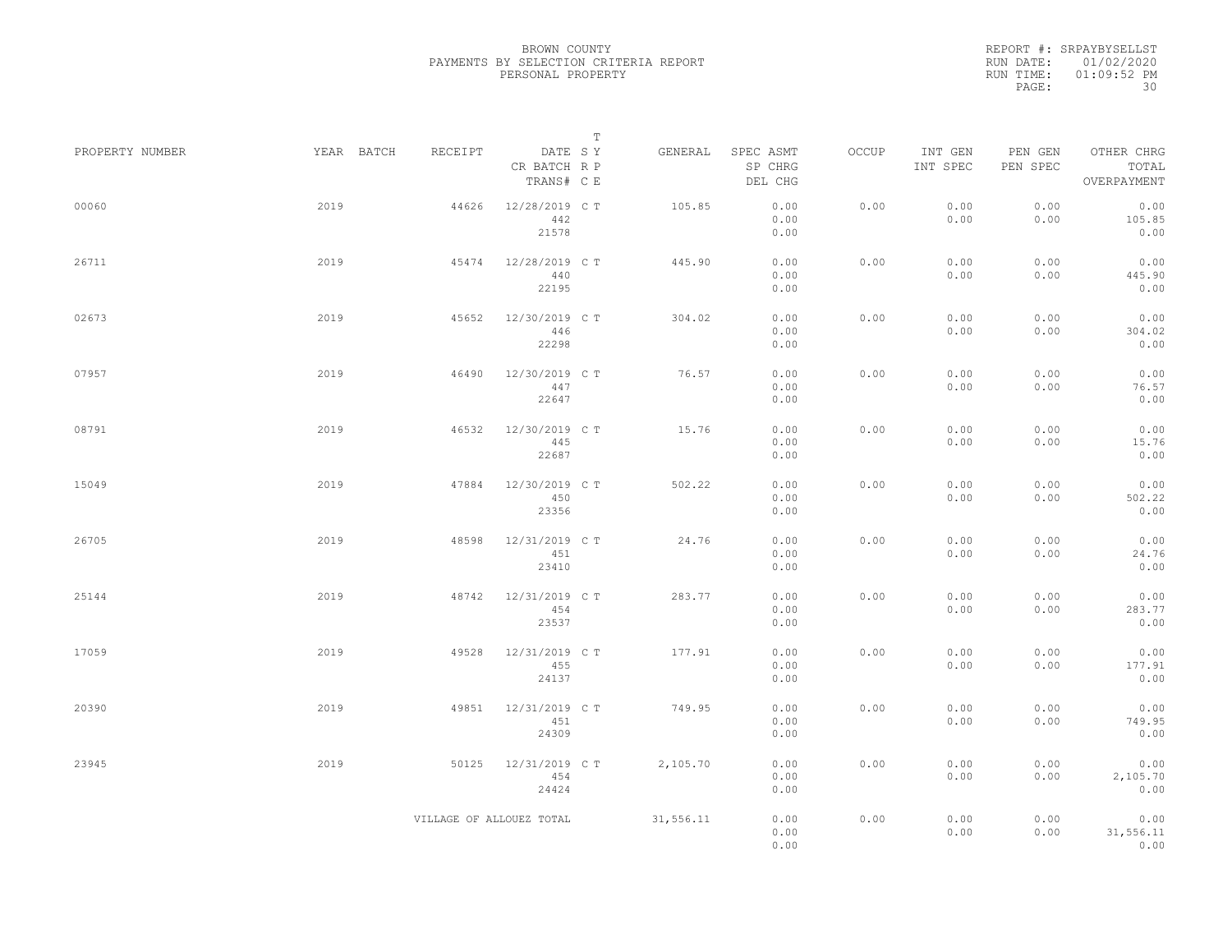|                 |      |             |         |                                       | $\mathbb T$ |          |                                 |       |                     |                     |                                    |  |
|-----------------|------|-------------|---------|---------------------------------------|-------------|----------|---------------------------------|-------|---------------------|---------------------|------------------------------------|--|
| PROPERTY NUMBER |      | YEAR BATCH  | RECEIPT | DATE SY<br>CR BATCH R P<br>TRANS# C E |             | GENERAL  | SPEC ASMT<br>SP CHRG<br>DEL CHG | OCCUP | INT GEN<br>INT SPEC | PEN GEN<br>PEN SPEC | OTHER CHRG<br>TOTAL<br>OVERPAYMENT |  |
| 22619           |      | 2019 191212 | 1495    | 12/12/2019 C T                        |             | 796.33   | 0.00<br>0.00<br>0.00            | 0.00  | 0.00<br>0.00        | 0.00<br>0.00        | 0.00<br>796.33<br>0.00             |  |
| 24617           |      | 2019 191213 |         | 1510 12/13/2019 CT                    |             | 822.88   | 0.00<br>0.00<br>0.00            | 0.00  | 0.00<br>0.00        | 0.00<br>0.00        | 0.00<br>822.88<br>0.00             |  |
| 27594           |      | 2019 191213 |         | 1529 12/13/2019 CT                    |             | 30.08    | 0.00<br>0.00<br>0.00            | 0.00  | 0.00<br>0.00        | 0.00<br>0.00        | 0.00<br>30.08<br>0.00              |  |
| 10016           | 2019 |             | 21857   | 12/13/2019 C T<br>376<br>12634        |             | 3,270.26 | 0.00<br>0.00<br>0.00            | 0.00  | 0.00<br>0.00        | 0.00<br>0.00        | 0.00<br>3,270.26<br>0.00           |  |
| 03330           | 2019 |             | 21894   | 12/13/2019 C T<br>374<br>12640        |             | 100.86   | 0.00<br>0.00<br>0.00            | 0.00  | 0.00<br>0.00        | 0.00<br>0.00        | 0.00<br>100.86<br>0.00             |  |
| 03205           | 2019 |             | 21895   | 12/13/2019 C T<br>374<br>12640        |             | 7.07     | 0.00<br>0.00<br>0.00            | 0.00  | 0.00<br>0.00        | 0.00<br>0.00        | 0.00<br>7.07<br>0.00               |  |
| 10684           | 2019 |             | 21944   | 12/13/2019 C T<br>374<br>12669        |             | 139.80   | 0.00<br>0.00<br>0.00            | 0.00  | 0.00<br>0.00        | 0.00<br>0.00        | 0.00<br>139.80<br>0.00             |  |
| 03204           | 2019 |             | 22283   | 12/13/2019 C T<br>374<br>12774        |             | 525.58   | 0.00<br>0.00<br>0.00            | 0.00  | 0.00<br>0.00        | 0.00<br>0.00        | 0.00<br>525.58<br>0.00             |  |
| 26619           |      | 2019 191215 | 1633    | 12/15/2019 C T                        |             | 53.09    | 0.00<br>0.00<br>0.00            | 0.00  | 0.00<br>0.00        | 0.00<br>0.00        | 0.00<br>53.09<br>0.00              |  |
| 16450           | 2019 |             | 23540   | 12/16/2019 C T<br>384<br>13037        |             | 313.23   | 0.00<br>0.00<br>0.00            | 0.00  | 0.00<br>0.00        | 0.00<br>0.00        | 0.00<br>313.23<br>0.00             |  |
| 15742           | 2019 |             | 23542   | 12/16/2019 C T<br>384<br>13039        |             | 88.48    | 0.00<br>0.00<br>0.00            | 0.00  | 0.00<br>0.00        | 0.00<br>0.00        | 0.00<br>88.48<br>0.00              |  |
| 12175           | 2019 |             | 23553   | 12/16/2019 C T<br>384<br>13045        |             | 28.32    | 0.00<br>0.00<br>0.00            | 0.00  | 0.00<br>0.00        | 0.00<br>0.00        | 0.00<br>28.32<br>0.00              |  |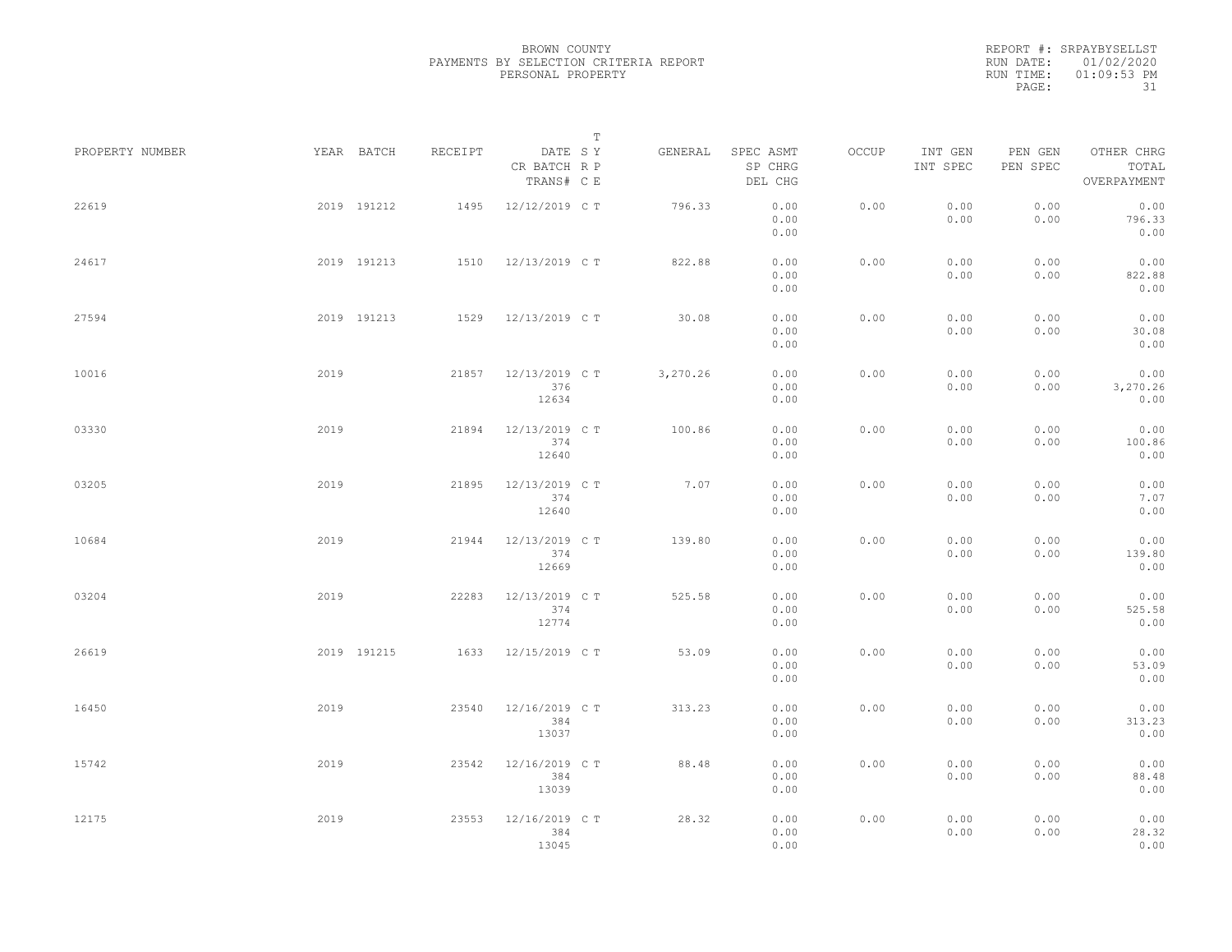|                 |      |             |         |                                       | $\mathbb T$ |         |                                 |       |                     |                     |                                    |  |
|-----------------|------|-------------|---------|---------------------------------------|-------------|---------|---------------------------------|-------|---------------------|---------------------|------------------------------------|--|
| PROPERTY NUMBER |      | YEAR BATCH  | RECEIPT | DATE SY<br>CR BATCH R P<br>TRANS# C E |             | GENERAL | SPEC ASMT<br>SP CHRG<br>DEL CHG | OCCUP | INT GEN<br>INT SPEC | PEN GEN<br>PEN SPEC | OTHER CHRG<br>TOTAL<br>OVERPAYMENT |  |
| 09206           | 2019 |             | 23613   | 12/16/2019 C T<br>384<br>13105        |             | 175.20  | 0.00<br>0.00<br>0.00            | 0.00  | 0.00<br>0.00        | 0.00<br>0.00        | 0.00<br>175.20<br>0.00             |  |
| 22591           | 2019 |             | 23669   | 12/16/2019 C T<br>380<br>13161        |             | 40.70   | 0.00<br>0.00<br>0.00            | 0.00  | 0.00<br>0.00        | 0.00<br>0.00        | 0.00<br>40.70<br>0.00              |  |
| 12885           | 2019 |             | 23836   | 12/16/2019 C T<br>386<br>13249        |             | 254.84  | 0.00<br>0.00<br>0.00            | 0.00  | 0.00<br>0.00        | 0.00<br>0.00        | 0.00<br>254.84<br>0.00             |  |
| 23272           | 2019 |             | 23898   | 12/16/2019 C T<br>386<br>13277        |             | 189.35  | 0.00<br>0.00<br>0.00            | 0.00  | 0.00<br>0.00        | 0.00<br>0.00        | 0.00<br>189.35<br>0.00             |  |
| 26635           |      | 2019 191216 | 1692    | 12/16/2019 C T                        |             | 168.85  | 0.00<br>0.00<br>0.00            | 0.00  | 0.00<br>0.00        | 0.00<br>0.00        | 0.00<br>168.85<br>0.00             |  |
| 25882           | 2019 |             | 24095   | 12/16/2019 C T<br>386<br>13356        |             | 104.40  | 0.00<br>0.00<br>0.00            | 0.00  | 0.00<br>0.00        | 0.00<br>0.00        | 0.00<br>104.40<br>0.00             |  |
| 03611           | 2019 |             | 24167   | 12/16/2019 C T<br>380<br>13396        |             | 476.03  | 0.00<br>0.00<br>0.00            | 0.00  | 0.00<br>0.00        | 0.00<br>0.00        | 0.00<br>476.03<br>0.00             |  |
| 06279           | 2019 |             | 24198   | 12/16/2019 C T<br>386<br>13422        |             | 78.54   | 0.00<br>0.00<br>0.00            | 0.00  | 0.00<br>0.00        | 0.00<br>0.00        | 0.00<br>78.54<br>0.00              |  |
| 27452           | 2019 |             | 24210   | 12/16/2019 C T<br>380<br>13430        |             | 28.32   | 0.00<br>0.00<br>0.00            | 0.00  | 0.00<br>0.00        | 0.00<br>0.00        | 0.00<br>28.32<br>0.00              |  |
| 13789           | 2019 |             | 24212   | 12/16/2019 C T<br>384<br>13432        |             | 38.93   | 0.00<br>0.00<br>0.00            | 0.00  | 0.00<br>0.00        | 0.00<br>0.00        | 0.00<br>38.93<br>0.00              |  |
| 09229           | 2019 |             | 24218   | 12/16/2019 C T<br>384<br>13438        |             | 316.76  | 0.00<br>0.00<br>0.00            | 0.00  | 0.00<br>0.00        | 0.00<br>0.00        | 0.00<br>316.76<br>0.00             |  |
| 20591           | 2019 |             | 24219   | 12/16/2019 C T<br>384<br>13439        |             | 60.17   | 0.00<br>0.00<br>0.00            | 0.00  | 0.00<br>0.00        | 0.00<br>0.00        | 0.00<br>60.17<br>0.00              |  |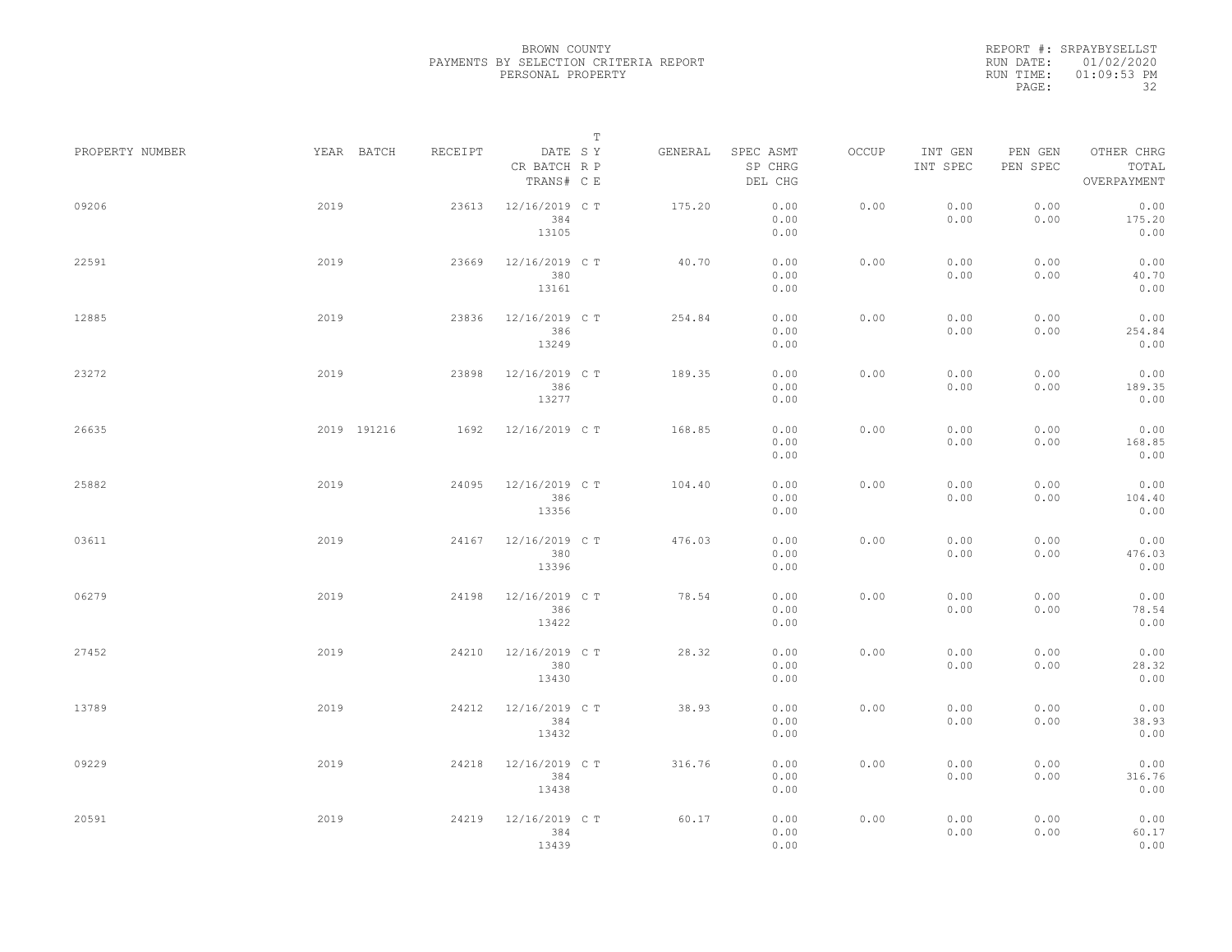|                 |             |         |                                       | T |          |                                 |       |                     |                     |                                    |  |
|-----------------|-------------|---------|---------------------------------------|---|----------|---------------------------------|-------|---------------------|---------------------|------------------------------------|--|
| PROPERTY NUMBER | YEAR BATCH  | RECEIPT | DATE SY<br>CR BATCH R P<br>TRANS# C E |   | GENERAL  | SPEC ASMT<br>SP CHRG<br>DEL CHG | OCCUP | INT GEN<br>INT SPEC | PEN GEN<br>PEN SPEC | OTHER CHRG<br>TOTAL<br>OVERPAYMENT |  |
| 18153           | 2019        | 24241   | 12/16/2019 C T<br>384<br>13452        |   | 973.29   | 0.00<br>0.00<br>0.00            | 0.00  | 0.00<br>0.00        | 0.00<br>0.00        | 0.00<br>973.29<br>0.00             |  |
| 19838           | 2019        | 24242   | 12/16/2019 C T<br>386<br>13453        |   | 33.62    | 0.00<br>0.00<br>0.00            | 0.00  | 0.00<br>0.00        | 0.00<br>0.00        | 0.00<br>33.62<br>0.00              |  |
| 23246           | 2019        | 24864   | 12/17/2019 C T<br>391<br>13526        |   | 127.42   | 0.00<br>0.00<br>0.00            | 0.00  | 0.00<br>0.00        | 0.00<br>0.00        | 0.00<br>127.42<br>0.00             |  |
| 02941           | 2019        | 24922   | 12/17/2019 C T<br>391<br>13577        |   | 2,596.03 | 0.00<br>0.00<br>0.00            | 0.00  | 0.00<br>0.00        | 0.00<br>0.00        | 0.00<br>2,596.03<br>0.00           |  |
| 06146           | 2019        | 24936   | 12/17/2019 C T<br>392<br>13589        |   | 215.90   | 0.00<br>0.00<br>0.00            | 0.00  | 0.00<br>0.00        | 0.00<br>0.00        | 0.00<br>215.90<br>0.00             |  |
| 16545           | 2019        | 24967   | 12/17/2019 C T<br>389<br>13600        |   | 329.16   | 0.00<br>0.00<br>0.00            | 0.00  | 0.00<br>0.00        | 0.00<br>0.00        | 0.00<br>329.16<br>0.00             |  |
| 03434           | 2019        | 25097   | 12/17/2019 C T<br>392<br>13701        |   | 258.36   | 0.00<br>0.00<br>0.00            | 0.00  | 0.00<br>0.00        | 0.00<br>0.00        | 0.00<br>258.36<br>0.00             |  |
| 12926           | 2019        | 25162   | 12/17/2019 C T<br>389<br>13759        |   | 5.89     | 0.00<br>0.00<br>0.00            | 0.00  | 0.00<br>0.00        | 0.00<br>0.00        | 0.00<br>5.89<br>0.00               |  |
| 27642           | 2019 191217 |         | 1719 12/17/2019 CT                    |   | 286.68   | 0.00<br>0.00<br>0.00            | 0.00  | 0.00<br>0.00        | 0.00<br>0.00        | 0.00<br>286.68<br>0.00             |  |
| 23302           | 2019        | 25241   | 12/17/2019 C T<br>392<br>13822        |   | 14.15    | 0.00<br>0.00<br>0.00            | 0.00  | 0.00<br>0.00        | 0.00<br>0.00        | 0.00<br>14.15<br>0.00              |  |
| 19124           | 2019        | 25274   | 12/17/2019 C T<br>392<br>13844        |   | 161.04   | 0.00<br>0.00<br>0.00            | 0.00  | 0.00<br>0.00        | 0.00<br>0.00        | 0.00<br>161.04<br>0.00             |  |
| 17473           | 2019        | 25298   | 12/17/2019 C T<br>392<br>13862        |   | 120.33   | 0.00<br>0.00<br>0.00            | 0.00  | 0.00<br>0.00        | 0.00<br>0.00        | 0.00<br>120.33<br>0.00             |  |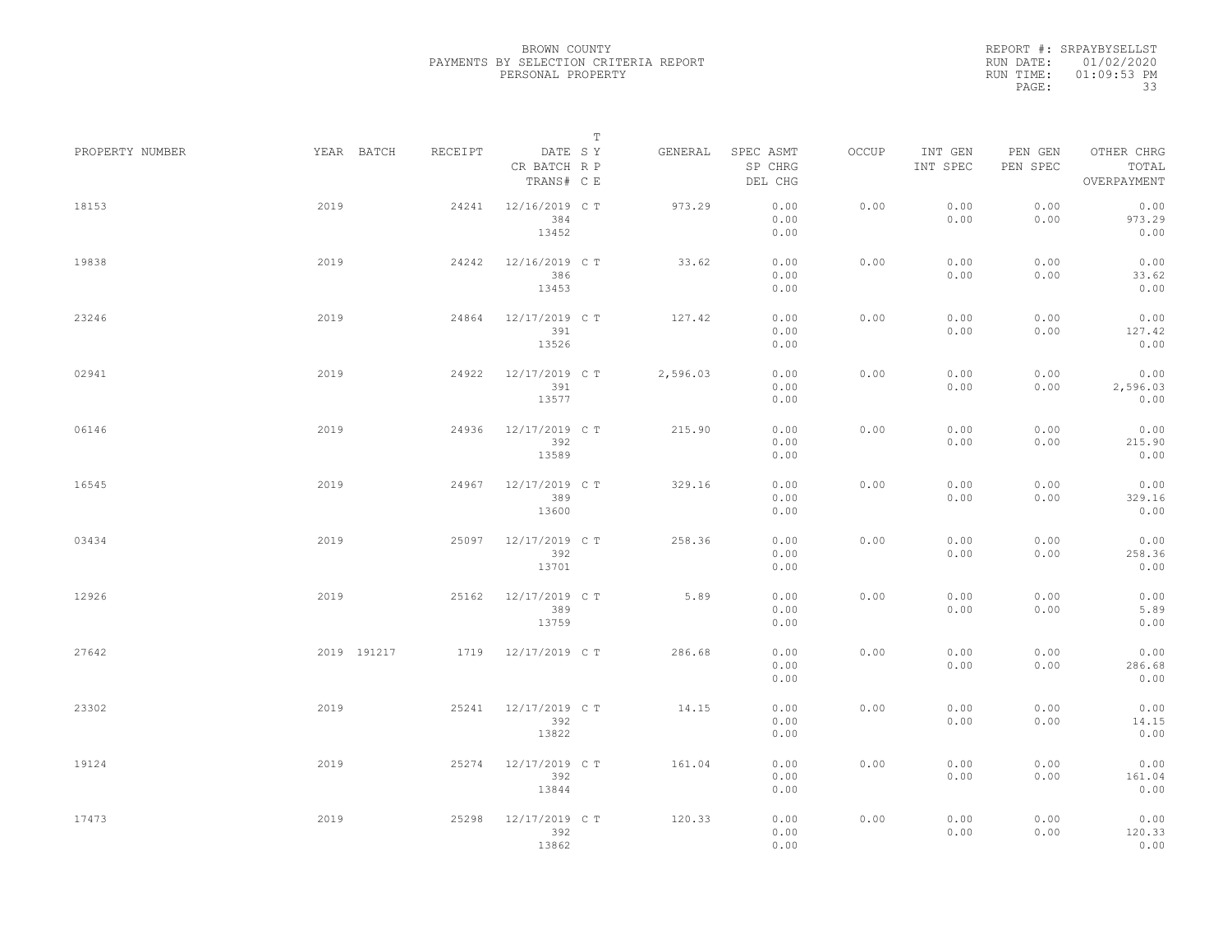|                 |      |             |         |                                       | $\mathbb T$ |          |                                 |       |                     |                     |                                    |  |
|-----------------|------|-------------|---------|---------------------------------------|-------------|----------|---------------------------------|-------|---------------------|---------------------|------------------------------------|--|
| PROPERTY NUMBER |      | YEAR BATCH  | RECEIPT | DATE SY<br>CR BATCH R P<br>TRANS# C E |             | GENERAL  | SPEC ASMT<br>SP CHRG<br>DEL CHG | OCCUP | INT GEN<br>INT SPEC | PEN GEN<br>PEN SPEC | OTHER CHRG<br>TOTAL<br>OVERPAYMENT |  |
| 03386           | 2019 |             | 25493   | 12/17/2019 C T<br>387<br>14013        |             | 525.58   | 0.00<br>0.00<br>0.00            | 0.00  | 0.00<br>0.00        | 0.00<br>0.00        | 0.00<br>525.58<br>0.00             |  |
| 11434           | 2019 |             | 25504   | 12/17/2019 C T<br>390<br>14023        |             | 26.54    | 0.00<br>0.00<br>0.00            | 0.00  | 0.00<br>0.00        | 0.00<br>0.00        | 0.00<br>26.54<br>0.00              |  |
| 19737           |      | 2019 191217 | 1725    | 12/17/2019 C T                        |             | 647.68   | 0.00<br>0.00<br>0.00            | 0.00  | 0.00<br>0.00        | 0.00<br>0.00        | 0.00<br>647.68<br>0.00             |  |
| 12264           | 2019 |             | 25745   | 12/17/2019 C T<br>394<br>14153        |             | 320.07   | 0.00<br>0.00<br>0.00            | 0.00  | 0.00<br>0.00        | 0.00<br>0.00        | 0.00<br>320.07<br>0.00             |  |
| 22028           | 2019 |             | 25940   | 12/17/2019 C T<br>387<br>14296        |             | 159.27   | 0.00<br>0.00<br>0.00            | 0.00  | 0.00<br>0.00        | 0.00<br>0.00        | 0.00<br>159.27<br>0.00             |  |
| 23251           | 2019 |             | 25964   | 12/17/2019 C T<br>394<br>14319        |             | 367.18   | 0.00<br>0.00<br>0.00            | 0.00  | 0.00<br>0.00        | 0.00<br>0.00        | 0.00<br>367.18<br>0.00             |  |
| 25874           | 2019 |             | 26046   | 12/17/2019 C T<br>389<br>14374        |             | 1,564.35 | 0.00<br>0.00<br>0.00            | 0.00  | 0.00<br>0.00        | 0.00<br>0.00        | 0.00<br>1,564.35<br>0.00           |  |
| 16484           | 2019 |             | 26068   | 12/17/2019 C T<br>390<br>14391        |             | 102.64   | 0.00<br>0.00<br>0.00            | 0.00  | 0.00<br>0.00        | 0.00<br>0.00        | 0.00<br>102.64<br>0.00             |  |
| 11036           | 2019 |             | 26106   | 12/17/2019 C T<br>389<br>14429        |             | 1,309.52 | 0.00<br>0.00<br>0.00            | 0.00  | 0.00<br>0.00        | 0.00<br>0.00        | 0.00<br>1,309.52<br>0.00           |  |
| 25928           |      | 2019 191217 |         | 1743 12/17/2019 CT                    |             | 1.77     | 0.00<br>0.00<br>0.00            | 0.00  | 0.00<br>0.00        | 0.00<br>0.00        | 0.00<br>1.77<br>0.00               |  |
| 27543           | 2019 |             | 26293   | 12/17/2019 C T<br>387<br>14559        |             | 7.07     | 0.00<br>0.00<br>0.00            | 0.00  | 0.00<br>0.00        | 0.00<br>0.00        | 0.00<br>7.07<br>0.00               |  |
| 25206           | 2019 |             | 26464   | 12/17/2019 C T<br>389<br>14661        |             | 476.03   | 0.00<br>0.00<br>0.00            | 0.00  | 0.00<br>0.00        | 0.00<br>0.00        | 0.00<br>476.03<br>0.00             |  |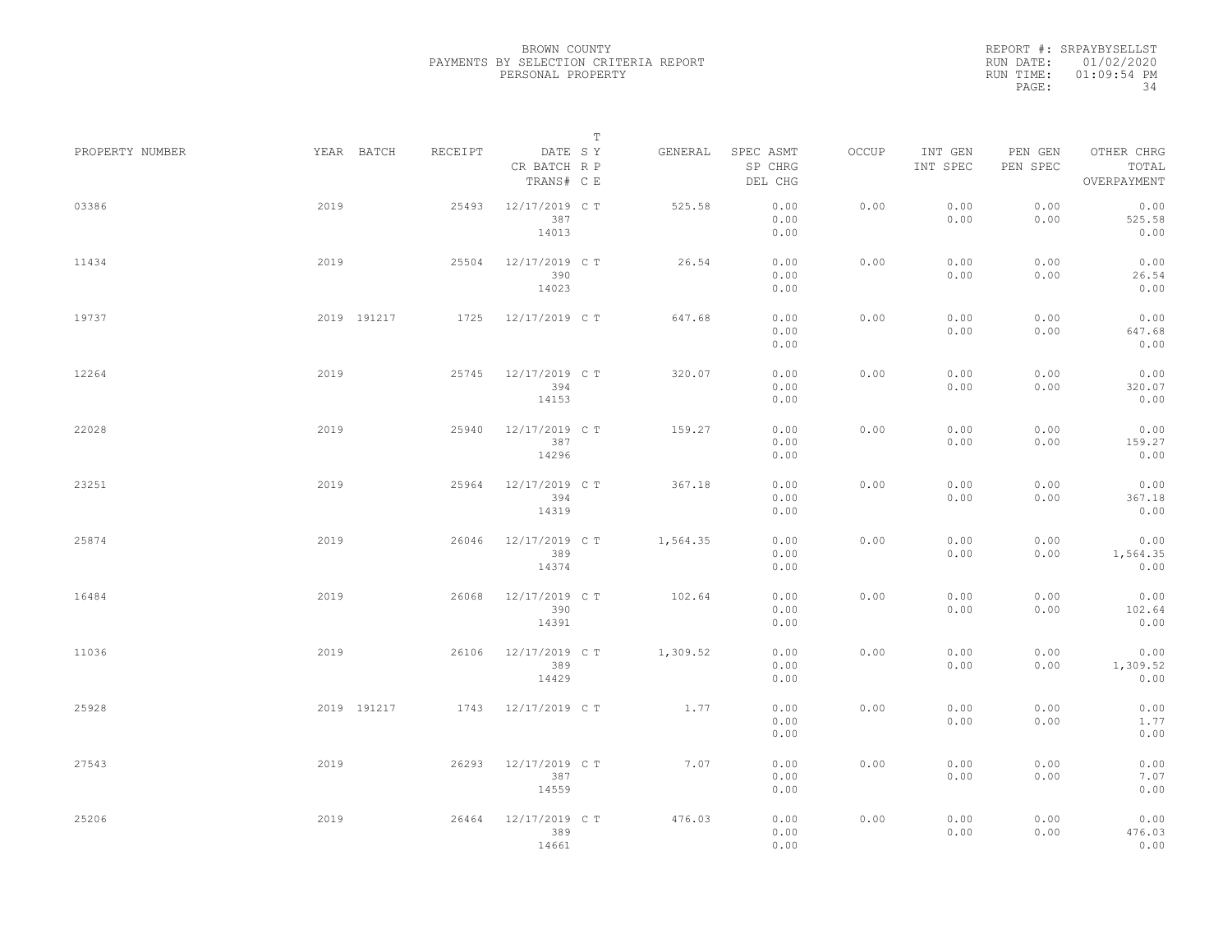|                 |             |         |                                       | $\mathbb T$ |          |                                 |       |                     |                     |                                    |  |
|-----------------|-------------|---------|---------------------------------------|-------------|----------|---------------------------------|-------|---------------------|---------------------|------------------------------------|--|
| PROPERTY NUMBER | YEAR BATCH  | RECEIPT | DATE SY<br>CR BATCH R P<br>TRANS# C E |             | GENERAL  | SPEC ASMT<br>SP CHRG<br>DEL CHG | OCCUP | INT GEN<br>INT SPEC | PEN GEN<br>PEN SPEC | OTHER CHRG<br>TOTAL<br>OVERPAYMENT |  |
| 19884           | 2019        | 26851   | 12/18/2019 C T<br>398<br>14700        |             | 10.62    | 0.00<br>0.00<br>0.00            | 0.00  | 0.00<br>0.00        | 0.00<br>0.00        | 0.00<br>10.62<br>0.00              |  |
| 12263           | 2019        | 27003   | 12/18/2019 C T<br>395<br>14811        |             | 133.52   | 0.00<br>0.00<br>0.00            | 0.00  | 0.00<br>0.00        | 0.00<br>0.00        | 0.00<br>133.52<br>0.00             |  |
| 23254           | 2019        | 27027   | 12/18/2019 C T<br>398<br>14832        |             | 88.37    | 0.00<br>0.00<br>0.00            | 0.00  | 0.00<br>0.00        | 0.00<br>0.00        | 0.00<br>88.37<br>0.00              |  |
| 17510           | 2019        | 27173   | 12/18/2019 C T<br>397<br>14962        |             | 15.92    | 0.00<br>0.00<br>0.00            | 0.00  | 0.00<br>0.00        | 0.00<br>0.00        | 0.00<br>15.92<br>0.00              |  |
| 25999           | 2019        | 27199   | 12/18/2019 C T<br>397<br>14985        |             | 65.47    | 0.00<br>0.00<br>0.00            | 0.00  | 0.00<br>0.00        | 0.00<br>0.00        | 0.00<br>65.47<br>0.00              |  |
| 03415           | 2019        | 27200   | 12/18/2019 C T<br>397<br>14986        |             | 3.55     | 0.00<br>0.00<br>0.00            | 0.00  | 0.00<br>0.00        | 0.00<br>0.00        | 0.00<br>3.55<br>0.00               |  |
| 24708           | 2019        | 27203   | 12/18/2019 C T<br>396<br>14989        |             | 17.70    | 0.00<br>0.00<br>0.00            | 0.00  | 0.00<br>0.00        | 0.00<br>0.00        | 0.00<br>17.70<br>0.00              |  |
| 23181           | 2019        | 27272   | 12/18/2019 C T<br>397<br>15047        |             | 4,781.51 | 0.00<br>0.00<br>0.00            | 0.00  | 0.00<br>0.00        | 0.00<br>0.00        | 0.00<br>4,781.51<br>0.00           |  |
| 03018           | 2019 191218 | 1775    | 12/18/2019 C T                        |             | 88.48    | 0.00<br>0.00<br>0.00            | 0.00  | 0.00<br>0.00        | 0.00<br>0.00        | 0.00<br>88.48<br>0.00              |  |
| 14936           | 2019        | 27440   | 12/18/2019 C T<br>397<br>15150        |             | 638.83   | 0.00<br>0.00<br>0.00            | 0.00  | 0.00<br>0.00        | 0.00<br>0.00        | 0.00<br>638.83<br>0.00             |  |
| 09250           | 2019        | 27477   | 12/18/2019 C T<br>397<br>15160        |             | 35.39    | 0.00<br>0.00<br>0.00            | 0.00  | 0.00<br>0.00        | 0.00<br>0.00        | 0.00<br>35.39<br>0.00              |  |
| 24881           | 2019        | 27479   | 12/18/2019 C T<br>397<br>15162        |             | 468.95   | 0.00<br>0.00<br>0.00            | 0.00  | 0.00<br>0.00        | 0.00<br>0.00        | 0.00<br>468.95<br>0.00             |  |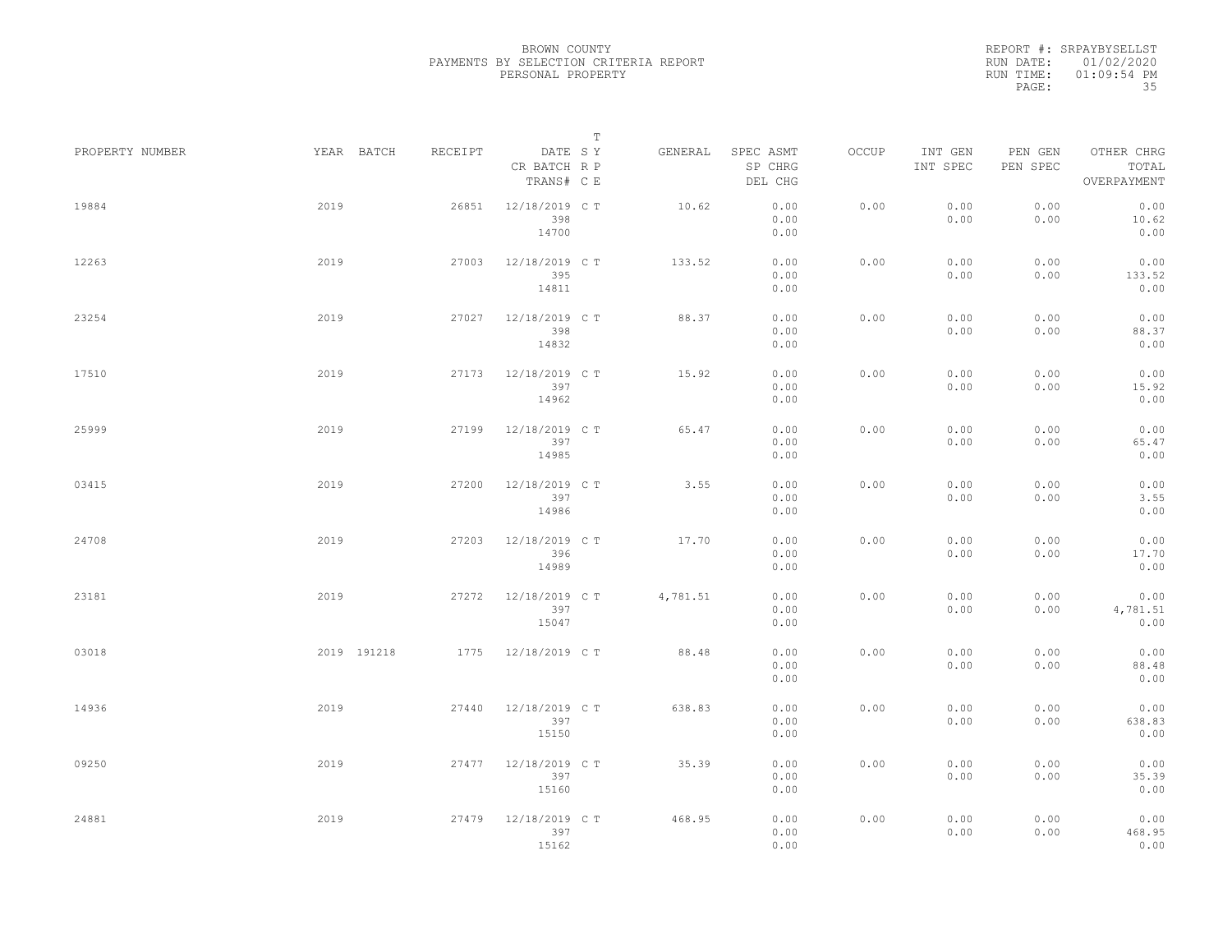|                 |            |         | $\mathbb T$                           |          |                                 |       |                     |                     |                                    |
|-----------------|------------|---------|---------------------------------------|----------|---------------------------------|-------|---------------------|---------------------|------------------------------------|
| PROPERTY NUMBER | YEAR BATCH | RECEIPT | DATE SY<br>CR BATCH R P<br>TRANS# C E | GENERAL  | SPEC ASMT<br>SP CHRG<br>DEL CHG | OCCUP | INT GEN<br>INT SPEC | PEN GEN<br>PEN SPEC | OTHER CHRG<br>TOTAL<br>OVERPAYMENT |
| 14856           | 2019       | 27481   | 12/18/2019 C T<br>397<br>15164        | 14.15    | 0.00<br>0.00<br>0.00            | 0.00  | 0.00<br>0.00        | 0.00<br>0.00        | 0.00<br>14.15<br>0.00              |
| 10028           | 2019       | 27484   | 12/18/2019 C T<br>397<br>15167        | 233.59   | 0.00<br>0.00<br>0.00            | 0.00  | 0.00<br>0.00        | 0.00<br>0.00        | 0.00<br>233.59<br>0.00             |
| 27419           | 2019       | 27536   | 12/18/2019 C T<br>397<br>15209        | 19.47    | 0.00<br>0.00<br>0.00            | 0.00  | 0.00<br>0.00        | 0.00<br>0.00        | 0.00<br>19.47<br>0.00              |
| 15851           | 2019       | 27559   | 12/18/2019 C T<br>400<br>15225        | 5,653.94 | 0.00<br>0.00<br>0.00            | 0.00  | 0.00<br>0.00        | 0.00<br>0.00        | 0.00<br>5,653.94<br>0.00           |
| 24799           | 2019       | 27614   | 12/18/2019 C T<br>400<br>15270        | 447.71   | 0.00<br>0.00<br>0.00            | 0.00  | 0.00<br>0.00        | 0.00<br>0.00        | 0.00<br>447.71<br>0.00             |
| 25875           | 2019       | 27671   | 12/18/2019 C T<br>396<br>15298        | 53.09    | 0.00<br>0.00<br>0.00            | 0.00  | 0.00<br>0.00        | 0.00<br>0.00        | 0.00<br>53.09<br>0.00              |
| 06535           | 2019       | 27683   | 12/18/2019 C T<br>400<br>15309        | 258.36   | 0.00<br>0.00<br>0.00            | 0.00  | 0.00<br>0.00        | 0.00<br>0.00        | 0.00<br>258.36<br>0.00             |
| 12962           | 2019       | 27713   | 12/18/2019 C T<br>400<br>15337        | 277.83   | 0.00<br>0.00<br>0.00            | 0.00  | 0.00<br>0.00        | 0.00<br>0.00        | 0.00<br>277.83<br>0.00             |
| 03112           | 2019       | 27725   | 12/18/2019 C T<br>400<br>15347        | 65.47    | 0.00<br>0.00<br>0.00            | 0.00  | 0.00<br>0.00        | 0.00<br>0.00        | 0.00<br>65.47<br>0.00              |
| 05210           | 2019       | 27736   | 12/18/2019 C T<br>397<br>15356        | 1,574.97 | 0.00<br>0.00<br>0.00            | 0.00  | 0.00<br>0.00        | 0.00<br>0.00        | 0.00<br>1,574.97<br>0.00           |
| 09954           | 2019       | 27799   | 12/18/2019 C T<br>400<br>15407        | 12.40    | 0.00<br>0.00<br>0.00            | 0.00  | 0.00<br>0.00        | 0.00<br>0.00        | 0.00<br>12.40<br>0.00              |
| 11616           | 2019       | 27912   | 12/18/2019 C T<br>399<br>15500        | 37.17    | 0.00<br>0.00<br>0.00            | 0.00  | 0.00<br>0.00        | 0.00<br>0.00        | 0.00<br>37.17<br>0.00              |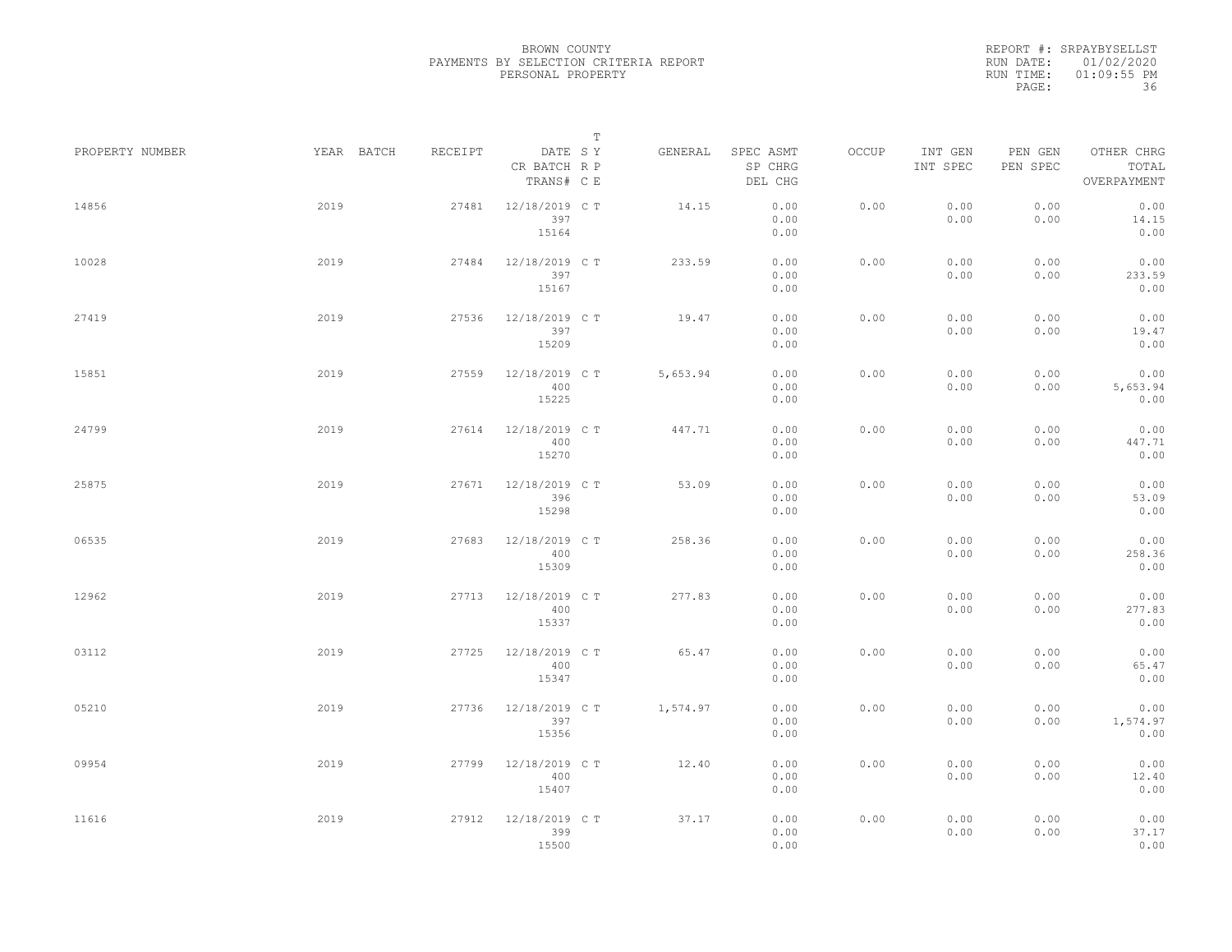REPORT #: SRPAYBYSELLST RUN DATE: 01/02/2020 RUN TIME: 01:09:55 PM PAGE: 37

|                 |      |             |         |                                       | $\mathbb T$ |          |                                 |       |                     |                     |                                    |  |
|-----------------|------|-------------|---------|---------------------------------------|-------------|----------|---------------------------------|-------|---------------------|---------------------|------------------------------------|--|
| PROPERTY NUMBER |      | YEAR BATCH  | RECEIPT | DATE SY<br>CR BATCH R P<br>TRANS# C E |             | GENERAL  | SPEC ASMT<br>SP CHRG<br>DEL CHG | OCCUP | INT GEN<br>INT SPEC | PEN GEN<br>PEN SPEC | OTHER CHRG<br>TOTAL<br>OVERPAYMENT |  |
| 27653           | 2019 |             | 27985   | 12/18/2019 C T<br>397<br>15526        |             | 382.23   | 0.00<br>0.00<br>0.00            | 0.00  | 0.00<br>0.00        | 0.00<br>0.00        | 0.00<br>382.23<br>0.00             |  |
| 05177           | 2019 |             | 28029   | 12/18/2019 C T<br>400<br>15554        |             | 51.32    | 0.00<br>0.00<br>0.00            | 0.00  | 0.00<br>0.00        | 0.00<br>0.00        | 0.00<br>51.32<br>0.00              |  |
| 06547           |      | 2019 191218 | 1788    | 12/18/2019 C T                        |             | 3.55     | 0.00<br>0.00<br>0.00            | 0.00  | 0.00<br>0.00        | 0.00<br>0.00        | 0.00<br>3.55<br>0.00               |  |
| 27011           | 2019 |             | 28624   | 12/19/2019 C T<br>404<br>15737        |             | 318.09   | 0.00<br>0.00<br>0.00            | 0.00  | 0.00<br>0.00        | 0.00<br>0.00        | 0.00<br>318.09<br>0.00             |  |
| 19089           | 2019 |             | 28663   | 12/19/2019 C T<br>404<br>15772        |             | 402.52   | 0.00<br>0.00<br>0.00            | 0.00  | 0.00<br>0.00        | 0.00<br>0.00        | 0.00<br>402.52<br>0.00             |  |
| 27401           | 2019 |             | 28680   | 12/19/2019 C T<br>401<br>15790        |             | 23.00    | 0.00<br>0.00<br>0.00            | 0.00  | 0.00<br>0.00        | 0.00<br>0.00        | 0.00<br>23.00<br>0.00              |  |
| 16538           | 2019 |             | 28681   | 12/19/2019 C T<br>404<br>15791        |             | 476.03   | 0.00<br>0.00<br>0.00            | 0.00  | 0.00<br>0.00        | 0.00<br>0.00        | 0.00<br>476.03<br>0.00             |  |
| 08168           | 2019 |             | 28730   | 12/19/2019 C T<br>401<br>15834        |             | 19.47    | 0.00<br>0.00<br>0.00            | 0.00  | 0.00<br>0.00        | 0.00<br>0.00        | 0.00<br>19.47<br>0.00              |  |
| 08118           | 2019 |             | 28737   | 12/19/2019 C T<br>401<br>15841        |             | 688.39   | 0.00<br>0.00<br>0.00            | 0.00  | 0.00<br>0.00        | 0.00<br>0.00        | 0.00<br>688.39<br>0.00             |  |
| 23182           | 2019 |             | 28773   | 12/19/2019 C T<br>404<br>15876        |             | 1,528.96 | 0.00<br>0.00<br>0.00            | 0.00  | 0.00<br>0.00        | 0.00<br>0.00        | 0.00<br>1,528.96<br>0.00           |  |
| 22610           |      | 2019 191219 | 1821    | 12/19/2019 C T                        |             | 4,004.65 | 0.00<br>0.00<br>0.00            | 0.00  | 0.00<br>0.00        | 0.00<br>0.00        | 0.00<br>4,004.65<br>0.00           |  |
| 03072           | 2019 |             | 28982   | 12/19/2019 C T<br>402<br>15992        |             | 3.55     | 0.00<br>0.00<br>0.00            | 0.00  | 0.00<br>0.00        | 0.00<br>0.00        | 0.00<br>3.55<br>0.00               |  |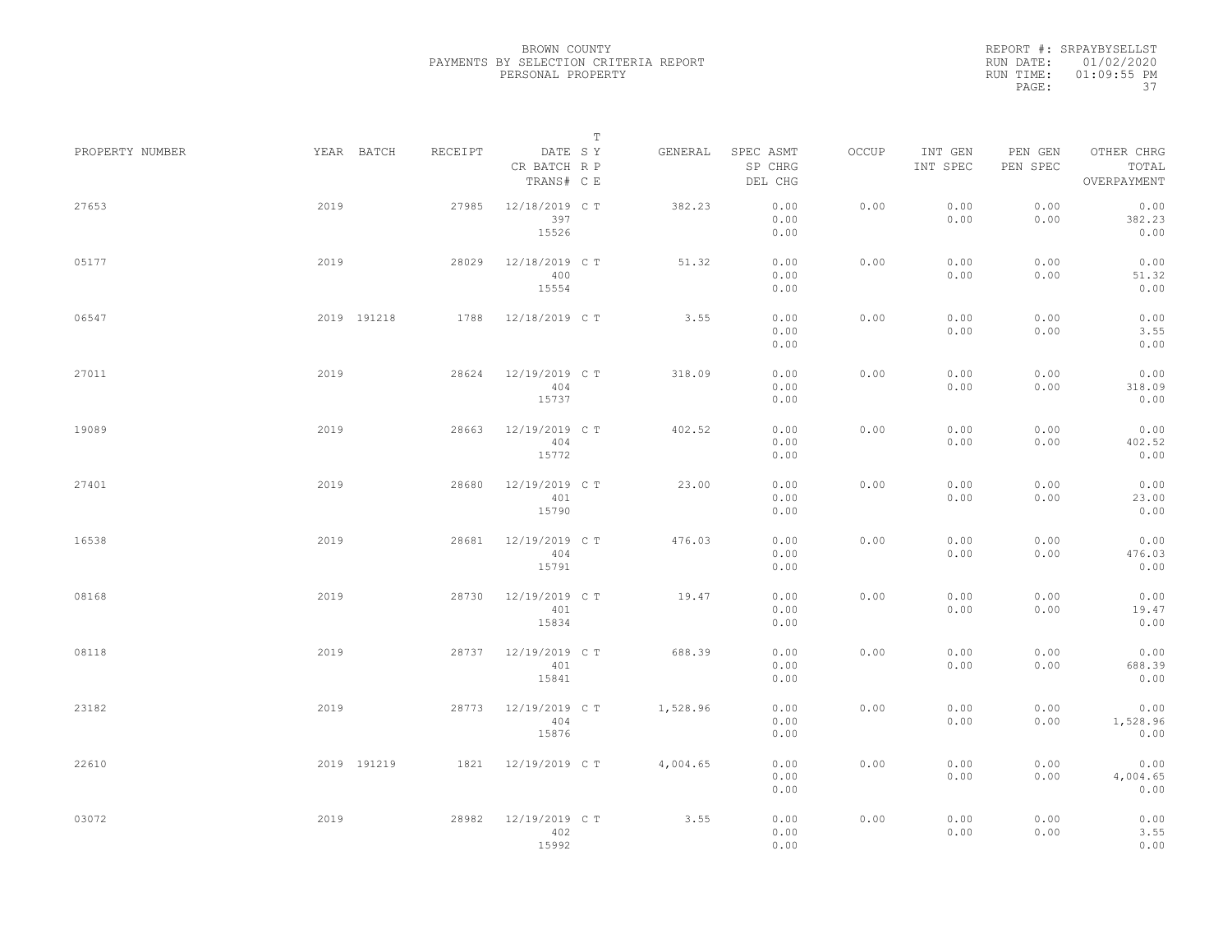REPORT #: SRPAYBYSELLST RUN DATE: 01/02/2020 RUN TIME: 01:09:55 PM PAGE: 38

|                 |            |         |                                       | $\mathbb T$ |         |                                 |       |                     |                     |                                    |  |
|-----------------|------------|---------|---------------------------------------|-------------|---------|---------------------------------|-------|---------------------|---------------------|------------------------------------|--|
| PROPERTY NUMBER | YEAR BATCH | RECEIPT | DATE SY<br>CR BATCH R P<br>TRANS# C E |             | GENERAL | SPEC ASMT<br>SP CHRG<br>DEL CHG | OCCUP | INT GEN<br>INT SPEC | PEN GEN<br>PEN SPEC | OTHER CHRG<br>TOTAL<br>OVERPAYMENT |  |
| 26657           | 2019       | 29027   | 12/19/2019 C T<br>406<br>16029        |             | 164.57  | 0.00<br>0.00<br>0.00            | 0.00  | 0.00<br>0.00        | 0.00<br>0.00        | 0.00<br>164.57<br>0.00             |  |
| 22687           | 2019       | 29063   | 12/19/2019 C T<br>407<br>16042        |             | 33.62   | 0.00<br>0.00<br>0.00            | 0.00  | 0.00<br>0.00        | 0.00<br>0.00        | 0.00<br>33.62<br>0.00              |  |
| 17272           | 2019       | 29095   | 12/19/2019 C T<br>404<br>16068        |             | 661.83  | 0.00<br>0.00<br>0.00            | 0.00  | 0.00<br>0.00        | 0.00<br>0.00        | 0.00<br>661.83<br>0.00             |  |
| 21584           | 2019       | 29170   | 12/19/2019 C T<br>405<br>16130        |             | 17.70   | 0.00<br>0.00<br>0.00            | 0.00  | 0.00<br>0.00        | 0.00<br>0.00        | 0.00<br>17.70<br>0.00              |  |
| 13797           | 2019       | 29179   | 12/19/2019 C T<br>405<br>16136        |             | 37.17   | 0.00<br>0.00<br>0.00            | 0.00  | 0.00<br>0.00        | 0.00<br>0.00        | 0.00<br>37.17<br>0.00              |  |
| 22590           | 2019       | 29211   | 12/19/2019 C T<br>405<br>16163        |             | 26.54   | 0.00<br>0.00<br>0.00            | 0.00  | 0.00<br>0.00        | 0.00<br>0.00        | 0.00<br>26.54<br>0.00              |  |
| 17500           | 2019       | 29263   | 12/19/2019 C T<br>407<br>16203        |             | 100.86  | 0.00<br>0.00<br>0.00            | 0.00  | 0.00<br>0.00        | 0.00<br>0.00        | 0.00<br>100.86<br>0.00             |  |
| 27422           | 2019       | 29292   | 12/19/2019 C T<br>405<br>16208        |             | 21.24   | 0.00<br>0.00<br>0.00            | 0.00  | 0.00<br>0.00        | 0.00<br>0.00        | 0.00<br>21.24<br>0.00              |  |
| 10732           | 2019       | 29308   | 12/19/2019 C T<br>405<br>16221        |             | 720.24  | 0.00<br>0.00<br>0.00            | 0.00  | 0.00<br>0.00        | 0.00<br>0.00        | 0.00<br>720.24<br>0.00             |  |
| 22574           | 2019       | 29399   | 12/19/2019 C T<br>405<br>16260        |             | 188.50  | 0.00<br>0.00<br>0.00            | 0.00  | 0.00<br>0.00        | 0.00<br>0.00        | 0.00<br>188.50<br>0.00             |  |
| 10739           | 2019       | 29404   | 12/19/2019 C T<br>404<br>16265        |             | 3.55    | 0.00<br>0.00<br>0.00            | 0.00  | 0.00<br>0.00        | 0.00<br>0.00        | 0.00<br>3.55<br>0.00               |  |
| 12944           | 2019       | 29456   | 12/19/2019 C T<br>407<br>16303        |             | 187.58  | 0.00<br>0.00<br>0.00            | 0.00  | 0.00<br>0.00        | 0.00<br>0.00        | 0.00<br>187.58<br>0.00             |  |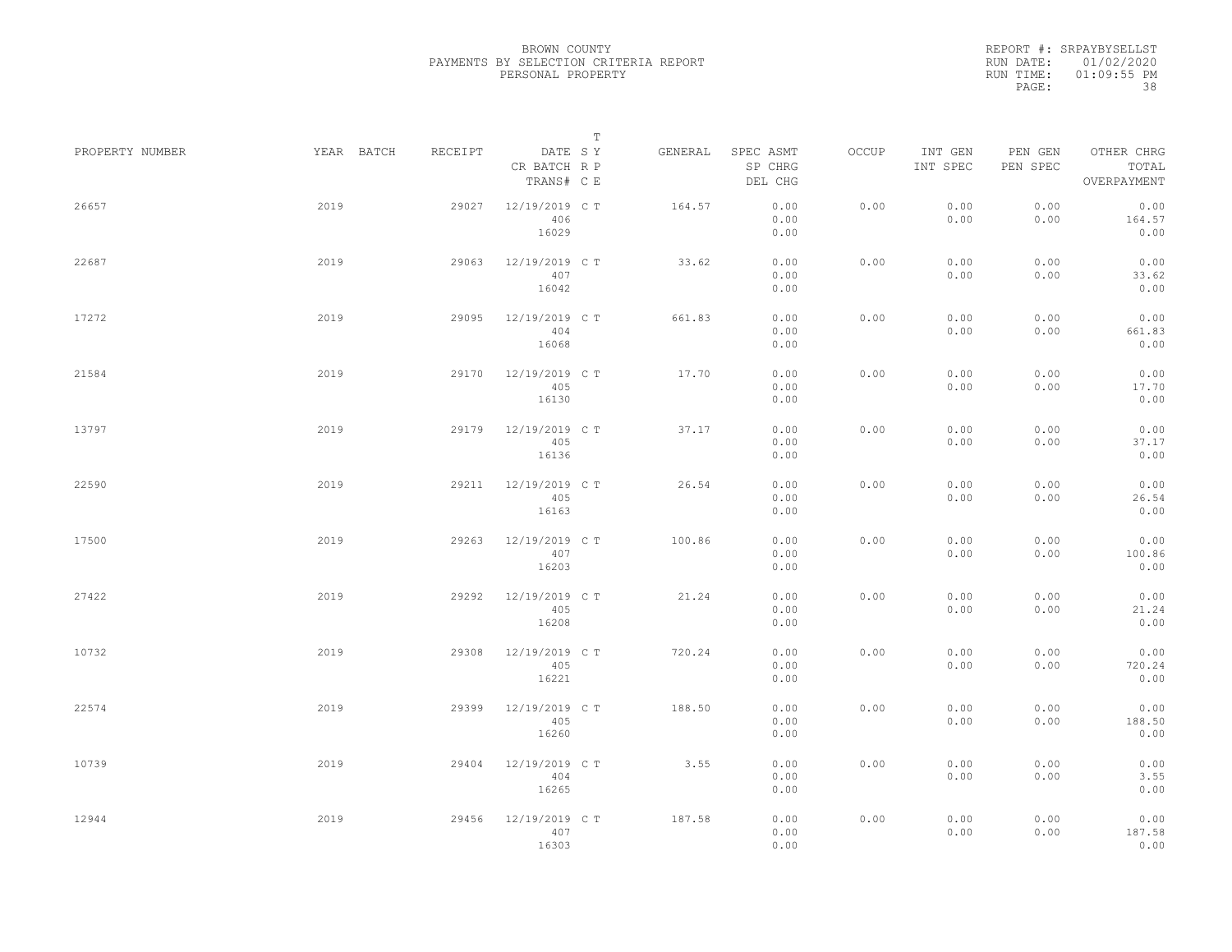REPORT #: SRPAYBYSELLST RUN DATE: 01/02/2020 RUN TIME: 01:09:56 PM PAGE: 39

|                 |      |            |                  |                                       | $\mathbb T$ |             |                                 |       |                     |                     |                                    |  |
|-----------------|------|------------|------------------|---------------------------------------|-------------|-------------|---------------------------------|-------|---------------------|---------------------|------------------------------------|--|
| PROPERTY NUMBER |      | YEAR BATCH | RECEIPT          | DATE SY<br>CR BATCH R P<br>TRANS# C E |             | GENERAL     | SPEC ASMT<br>SP CHRG<br>DEL CHG | OCCUP | INT GEN<br>INT SPEC | PEN GEN<br>PEN SPEC | OTHER CHRG<br>TOTAL<br>OVERPAYMENT |  |
| 13782           | 2019 |            | 29466            | 12/19/2019 C T<br>405<br>16312        |             | 198.20      | 0.00<br>0.00<br>0.00            | 0.00  | 0.00<br>0.00        | 0.00<br>0.00        | 0.00<br>198.20<br>0.00             |  |
| 18296           | 2019 |            | 29547            | 12/19/2019 C T<br>401<br>16369        |             | 24.78       | 0.00<br>0.00<br>0.00            | 0.00  | 0.00<br>0.00        | 0.00<br>0.00        | 0.00<br>24.78<br>0.00              |  |
| 24585           | 2019 |            | 29597            | 12/19/2019 C T<br>405<br>16419        |             | 546.82      | 0.00<br>0.00<br>0.00            | 0.00  | 0.00<br>0.00        | 0.00<br>0.00        | 0.00<br>546.82<br>0.00             |  |
| 27581           | 2019 |            | 29762            | 12/19/2019 C T<br>402<br>16506        |             | 8.85        | 0.00<br>0.00<br>0.00            | 0.00  | 0.00<br>0.00        | 0.00<br>0.00        | 0.00<br>8.85<br>0.00               |  |
| 24650           | 2019 |            | 29784            | 12/19/2019 C T<br>403<br>16527        |             | 497.25      | 0.00<br>0.00<br>0.00            | 0.00  | 0.00<br>0.00        | 0.00<br>0.00        | 0.00<br>497.25<br>0.00             |  |
| 03459           | 2019 |            | 30277            | 12/20/2019 C T<br>412<br>16626        |             | 2,672.14    | 0.00<br>0.00<br>0.00            | 0.00  | 0.00<br>0.00        | 0.00<br>0.00        | 0.00<br>2,672.14<br>0.00           |  |
| 03459           | 2019 |            | Voids #<br>30277 | 12/20/2019 CV<br>412<br>16629         |             | $-2,672.14$ | 0.00<br>0.00<br>0.00            | 0.00  | 0.00<br>0.00        | 0.00<br>0.00        | 0.00<br>$-2,672.14$<br>0.00        |  |
| 03459           | 2019 |            | 30283            | 12/20/2019 C T<br>412<br>16632        |             | 2,672.14    | 0.00<br>0.00<br>0.00            | 0.00  | 0.00<br>0.00        | 0.00<br>0.00        | 0.00<br>2,672.14<br>0.00           |  |
| 24687           | 2019 |            | 30298            | 12/20/2019 C T<br>409<br>16644        |             | 12.40       | 0.00<br>0.00<br>0.00            | 0.00  | 0.00<br>0.00        | 0.00<br>0.00        | 0.00<br>12.40<br>0.00              |  |
| 12184           | 2019 |            | 30299            | 12/20/2019 C T<br>409<br>16645        |             | 713.15      | 0.00<br>0.00<br>0.00            | 0.00  | 0.00<br>0.00        | 0.00<br>0.00        | 0.00<br>713.15<br>0.00             |  |
| 18323           | 2019 |            | 30361            | 12/20/2019 C T<br>413<br>16701        |             | 23.00       | 0.00<br>0.00<br>0.00            | 0.00  | 0.00<br>0.00        | 0.00<br>0.00        | 0.00<br>23.00<br>0.00              |  |
| 27438           | 2019 |            | 30376            | 12/20/2019 C T<br>409<br>16711        |             | 81.41       | 0.00<br>0.00<br>0.00            | 0.00  | 0.00<br>0.00        | 0.00<br>0.00        | 0.00<br>81.41<br>0.00              |  |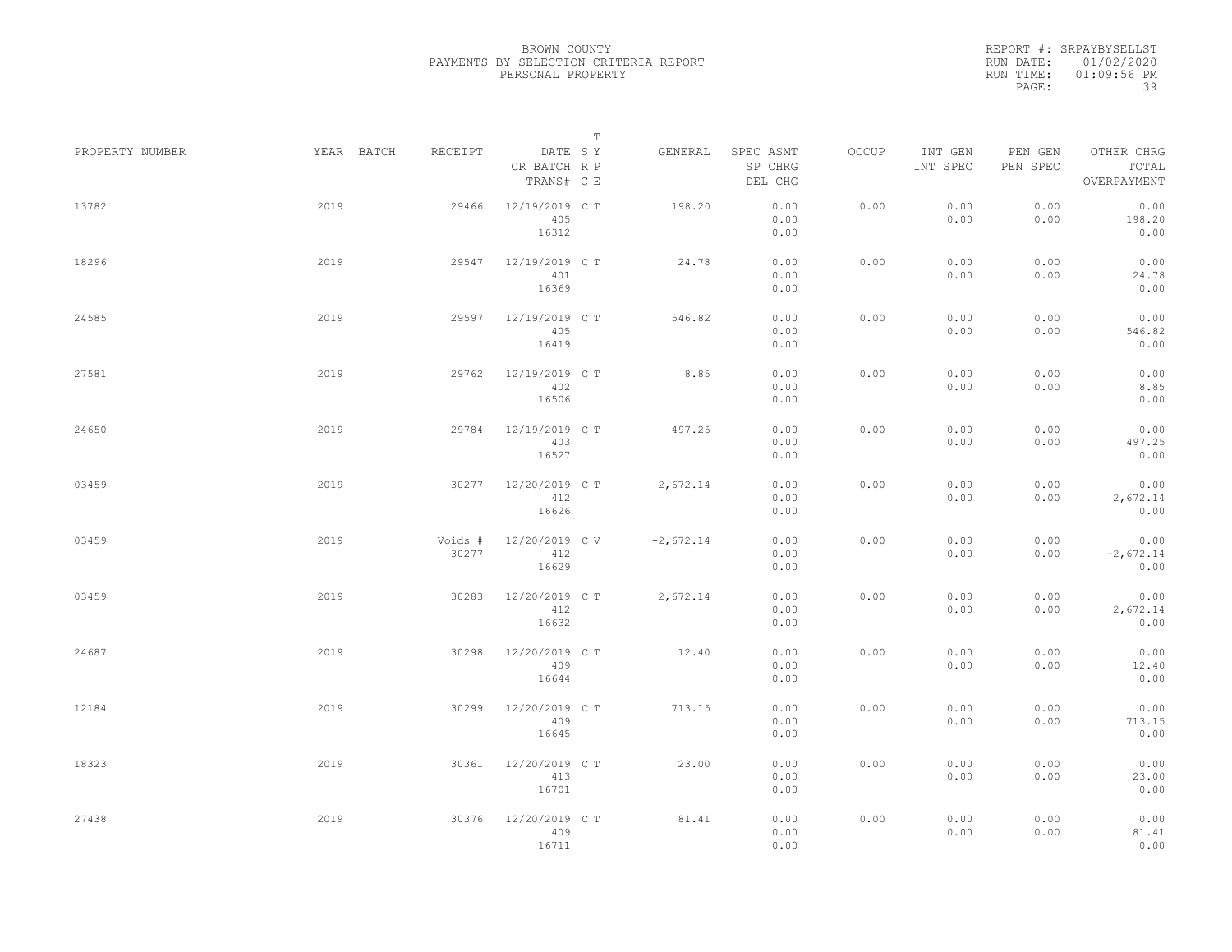REPORT #: SRPAYBYSELLST RUN DATE: 01/02/2020 RUN TIME: 01:09:56 PM PAGE: 40

|                 |            |         | $\mathbb T$                           |          |                                 |              |                     |                     |                                    |
|-----------------|------------|---------|---------------------------------------|----------|---------------------------------|--------------|---------------------|---------------------|------------------------------------|
| PROPERTY NUMBER | YEAR BATCH | RECEIPT | DATE SY<br>CR BATCH R P<br>TRANS# C E | GENERAL  | SPEC ASMT<br>SP CHRG<br>DEL CHG | <b>OCCUP</b> | INT GEN<br>INT SPEC | PEN GEN<br>PEN SPEC | OTHER CHRG<br>TOTAL<br>OVERPAYMENT |
| 03405           | 2019       | 30499   | 12/20/2019 C T<br>411<br>16770        | 14.15    | 0.00<br>0.00<br>0.00            | 0.00         | 0.00<br>0.00        | 0.00<br>0.00        | 0.00<br>14.15<br>0.00              |
| 25264           | 2019       | 30534   | 12/20/2019 C T<br>413<br>16803        | 153.96   | 0.00<br>0.00<br>0.00            | 0.00         | 0.00<br>0.00        | 0.00<br>0.00        | 0.00<br>153.96<br>0.00             |
| 15074           | 2019       | 30598   | 12/20/2019 C T<br>412<br>16865        | 12.40    | 0.00<br>0.00<br>0.00            | 0.00         | 0.00<br>0.00        | 0.00<br>0.00        | 0.00<br>12.40<br>0.00              |
| 20103           | 2019       | 30765   | 12/20/2019 C T<br>413<br>16959        | 1,265.29 | 0.00<br>0.00<br>0.00            | 0.00         | 0.00<br>0.00        | 0.00<br>0.00        | 0.00<br>1,265.29<br>0.00           |
| 23185           | 2019       | 30767   | 12/20/2019 C T<br>413<br>16961        | 251.29   | 0.00<br>0.00<br>0.00            | 0.00         | 0.00<br>0.00        | 0.00<br>0.00        | 0.00<br>251.29<br>0.00             |
| 03396           | 2019       | 30773   | 12/20/2019 C T<br>413<br>16968        | 15.92    | 0.00<br>0.00<br>0.00            | 0.00         | 0.00<br>0.00        | 0.00<br>0.00        | 0.00<br>15.92<br>0.00              |
| 26651           | 2019       | 30795   | 12/20/2019 C T<br>412<br>16989        | 1,107.79 | 0.00<br>0.00<br>0.00            | 0.00         | 0.00<br>0.00        | 0.00<br>0.00        | 0.00<br>1,107.79<br>0.00           |
| 25229           | 2019       | 30797   | 12/20/2019 C T<br>413<br>16991        | 125.64   | 0.00<br>0.00<br>0.00            | 0.00         | 0.00<br>0.00        | 0.00<br>0.00        | 0.00<br>125.64<br>0.00             |
| 03134           | 2019       | 30908   | 12/20/2019 C T<br>415<br>17044        | 58.40    | 0.00<br>0.00<br>0.00            | 0.00         | 0.00<br>0.00        | 0.00<br>0.00        | 0.00<br>58.40<br>0.00              |
| 14852           | 2019       | 30922   | 12/20/2019 C T<br>409<br>17046        | 17.70    | 0.00<br>0.00<br>0.00            | 0.00         | 0.00<br>0.00        | 0.00<br>0.00        | 0.00<br>17.70<br>0.00              |
| 24061           | 2019       | 30955   | 12/20/2019 C T<br>415<br>17068        | 12.40    | 0.00<br>0.00<br>0.00            | 0.00         | 0.00<br>0.00        | 0.00<br>0.00        | 0.00<br>12.40<br>0.00              |
| 03189           | 2019       | 30970   | 12/20/2019 C T<br>415<br>17082        | 405.24   | 0.00<br>0.00<br>0.00            | 0.00         | 0.00<br>0.00        | 0.00<br>0.00        | 0.00<br>405.24<br>0.00             |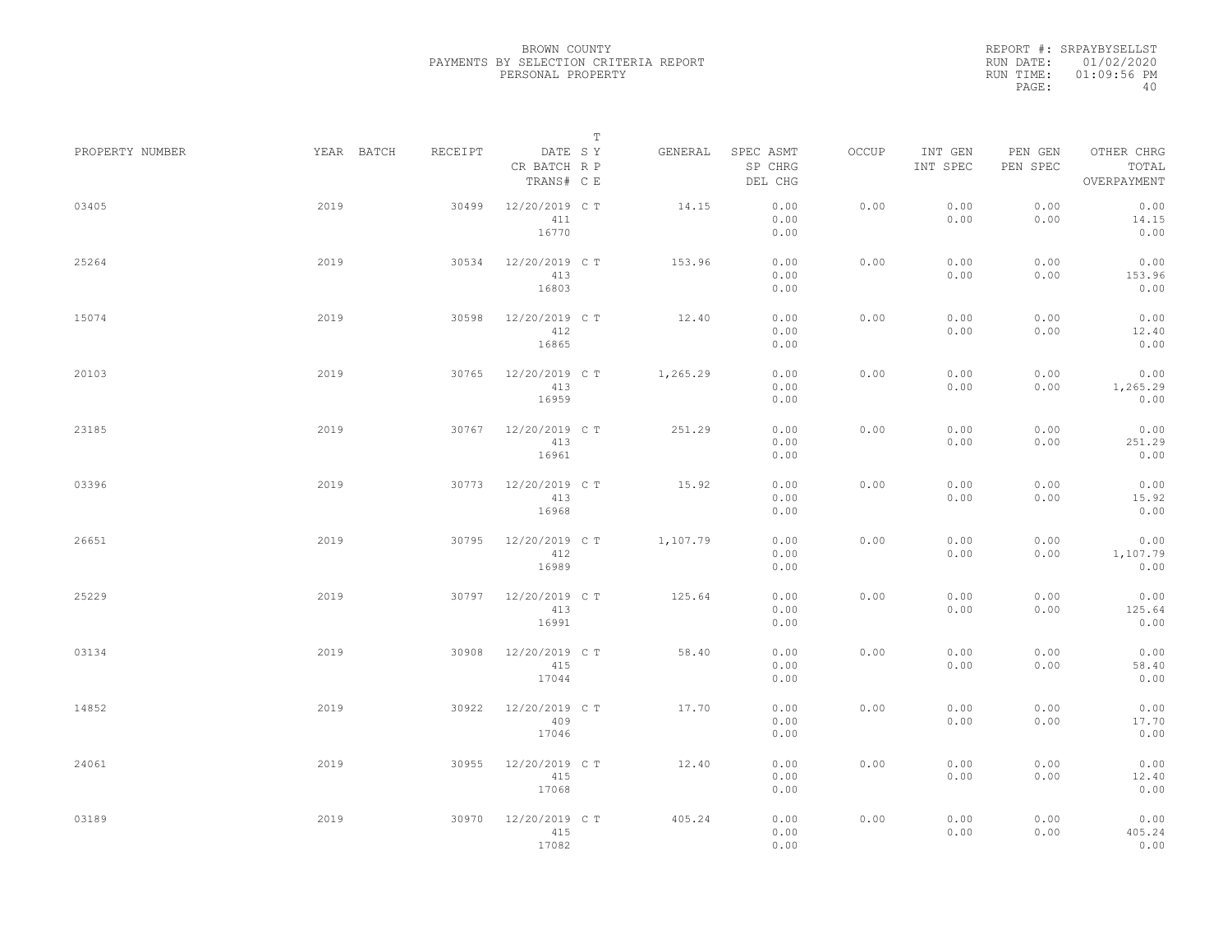REPORT #: SRPAYBYSELLST RUN DATE: 01/02/2020 RUN TIME: 01:09:57 PM PAGE: 41

|                 |            |         | $\mathbb T$                           |           |                                 |       |                     |                     |                                    |
|-----------------|------------|---------|---------------------------------------|-----------|---------------------------------|-------|---------------------|---------------------|------------------------------------|
| PROPERTY NUMBER | YEAR BATCH | RECEIPT | DATE SY<br>CR BATCH R P<br>TRANS# C E | GENERAL   | SPEC ASMT<br>SP CHRG<br>DEL CHG | OCCUP | INT GEN<br>INT SPEC | PEN GEN<br>PEN SPEC | OTHER CHRG<br>TOTAL<br>OVERPAYMENT |
| 12928           | 2019       | 30978   | 12/20/2019 C T<br>415<br>17086        | 37.17     | 0.00<br>0.00<br>0.00            | 0.00  | 0.00<br>0.00        | 0.00<br>0.00        | 0.00<br>37.17<br>0.00              |
| 04982           | 2019       | 31043   | 12/20/2019 C T<br>410<br>17139        | 1,132.56  | 0.00<br>0.00<br>0.00            | 0.00  | 0.00<br>0.00        | 0.00<br>0.00        | 0.00<br>1,132.56<br>0.00           |
| 22555           | 2019       | 31045   | 12/20/2019 C T<br>415<br>17140        | 555.67    | 0.00<br>0.00<br>0.00            | 0.00  | 0.00<br>0.00        | 0.00<br>0.00        | 0.00<br>555.67<br>0.00             |
| 21473           | 2019       | 31066   | 12/20/2019 C T<br>410<br>17160        | 2,843.12  | 0.00<br>0.00<br>0.00            | 0.00  | 0.00<br>0.00        | 0.00<br>0.00        | 0.00<br>2,843.12<br>0.00           |
| 22331           | 2019       | 31205   | 12/20/2019 C T<br>412<br>17238        | 47.12     | 0.00<br>0.00<br>0.00            | 0.00  | 0.00<br>0.00        | 0.00<br>0.00        | 0.00<br>47.12<br>0.00              |
| 08200           | 2019       | 31262   | 12/20/2019 C T<br>413<br>17276        | 1,182.11  | 0.00<br>0.00<br>0.00            | 0.00  | 0.00<br>0.00        | 0.00<br>0.00        | 0.00<br>1,182.11<br>0.00           |
| 25929           | 2019       | 31275   | 12/20/2019 C T<br>413<br>17288        | 33.62     | 0.00<br>0.00<br>0.00            | 0.00  | 0.00<br>0.00        | 0.00<br>0.00        | 0.00<br>33.62<br>0.00              |
| 22035           | 2019       | 31305   | 12/20/2019 C T<br>413<br>17313        | 239.55    | 0.00<br>0.00<br>0.00            | 0.00  | 0.00<br>0.00        | 0.00<br>0.00        | 0.00<br>239.55<br>0.00             |
| 03095           | 2019       | 31309   | 12/20/2019 C T<br>408<br>17317        | 3, 172.93 | 0.00<br>0.00<br>0.00            | 0.00  | 0.00<br>0.00        | 0.00<br>0.00        | 0.00<br>3,172.93<br>0.00           |
| 22623           | 2019       | 31310   | 12/20/2019 C T<br>408<br>17317        | 6,400.72  | 0.00<br>0.00<br>0.00            | 0.00  | 0.00<br>0.00        | 0.00<br>0.00        | 0.00<br>6,400.72<br>0.00           |
| 16473           | 2019       | 31362   | 12/20/2019 C T<br>415<br>17369        | 17.70     | 0.00<br>0.00<br>0.00            | 0.00  | 0.00<br>0.00        | 0.00<br>0.00        | 0.00<br>17.70<br>0.00              |
| 11615           | 2019       | 31377   | 12/20/2019 C T<br>415<br>17380        | 431.79    | 0.00<br>0.00<br>0.00            | 0.00  | 0.00<br>0.00        | 0.00<br>0.00        | 0.00<br>431.79<br>0.00             |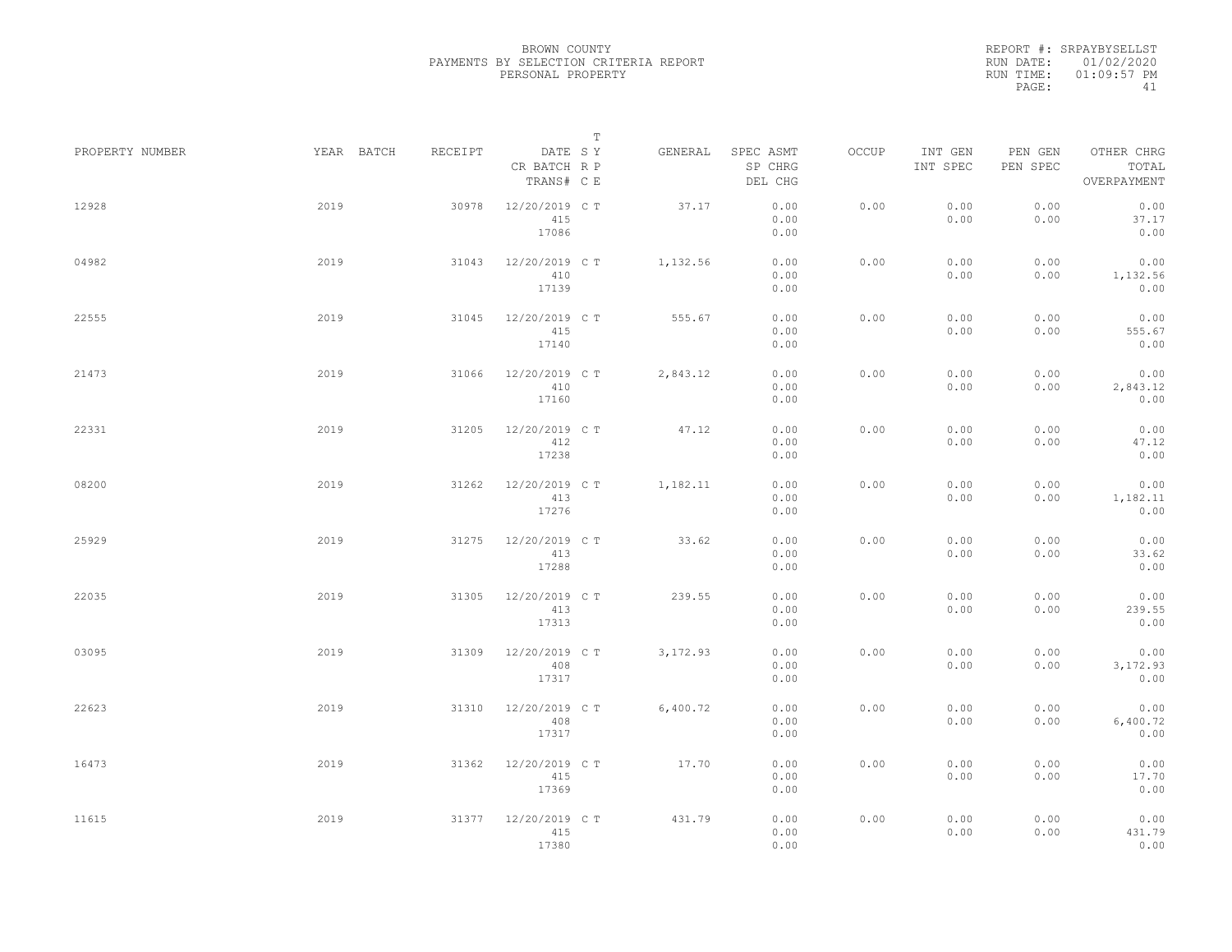REPORT #: SRPAYBYSELLST RUN DATE: 01/02/2020 RUN TIME: 01:09:57 PM PAGE: 42

|                 |            |         | $\mathbb T$                           |          |                                 |       |                     |                     |                                    |
|-----------------|------------|---------|---------------------------------------|----------|---------------------------------|-------|---------------------|---------------------|------------------------------------|
| PROPERTY NUMBER | YEAR BATCH | RECEIPT | DATE SY<br>CR BATCH R P<br>TRANS# C E | GENERAL  | SPEC ASMT<br>SP CHRG<br>DEL CHG | OCCUP | INT GEN<br>INT SPEC | PEN GEN<br>PEN SPEC | OTHER CHRG<br>TOTAL<br>OVERPAYMENT |
| 13853           | 2019       | 31379   | 12/20/2019 C T<br>409<br>17381        | 46.01    | 0.00<br>0.00<br>0.00            | 0.00  | 0.00<br>0.00        | 0.00<br>0.00        | 0.00<br>46.01<br>0.00              |
| 10600           | 2019       | 31380   | 12/20/2019 C T<br>415<br>17382        | 159.27   | 0.00<br>0.00<br>0.00            | 0.00  | 0.00<br>0.00        | 0.00<br>0.00        | 0.00<br>159.27<br>0.00             |
| 22566           | 2019       | 31549   | 12/20/2019 C T<br>409<br>17477        | 81.41    | 0.00<br>0.00<br>0.00            | 0.00  | 0.00<br>0.00        | 0.00<br>0.00        | 0.00<br>81.41<br>0.00              |
| 24058           | 2019       | 32253   | 12/23/2019 C T<br>417<br>17587        | 99.11    | 0.00<br>0.00<br>0.00            | 0.00  | 0.00<br>0.00        | 0.00<br>0.00        | 0.00<br>99.11<br>0.00              |
| 27635           | 2019       | 32280   | 12/23/2019 C T<br>418<br>17603        | 19.47    | 0.00<br>0.00<br>0.00            | 0.00  | 0.00<br>0.00        | 0.00<br>0.00        | 0.00<br>19.47<br>0.00              |
| 25877           | 2019       | 32293   | 12/23/2019 C T<br>417<br>17608        | 3,194.17 | 0.00<br>0.00<br>0.00            | 0.00  | 0.00<br>0.00        | 0.00<br>0.00        | 0.00<br>3,194.17<br>0.00           |
| 03402           | 2019       | 32391   | 12/23/2019 C T<br>417<br>17625        | 332.68   | 0.00<br>0.00<br>0.00            | 0.00  | 0.00<br>0.00        | 0.00<br>0.00        | 0.00<br>332.68<br>0.00             |
| 02905           | 2019       | 32395   | 12/23/2019 C T<br>417<br>17629        | 1.77     | 0.00<br>0.00<br>0.00            | 0.00  | 0.00<br>0.00        | 0.00<br>0.00        | 0.00<br>1.77<br>0.00               |
| 26757           | 2019       | 32403   | 12/23/2019 C T<br>416<br>17634        | 116.79   | 0.00<br>0.00<br>0.00            | 0.00  | 0.00<br>0.00        | 0.00<br>0.00        | 0.00<br>116.79<br>0.00             |
| 26658           | 2019       | 32448   | 12/23/2019 C T<br>417<br>17670        | 5.31     | 0.00<br>0.00<br>0.00            | 0.00  | 0.00<br>0.00        | 0.00<br>0.00        | 0.00<br>5.31<br>0.00               |
| 22082           | 2019       | 32526   | 12/23/2019 C T<br>416<br>17728        | 192.89   | 0.00<br>0.00<br>0.00            | 0.00  | 0.00<br>0.00        | 0.00<br>0.00        | 0.00<br>192.89<br>0.00             |
| 07303           | 2019       | 32996   | 12/23/2019 C T<br>418<br>17825        | 8.85     | 0.00<br>0.00<br>0.00            | 0.00  | 0.00<br>0.00        | 0.00<br>0.00        | 0.00<br>8.85<br>0.00               |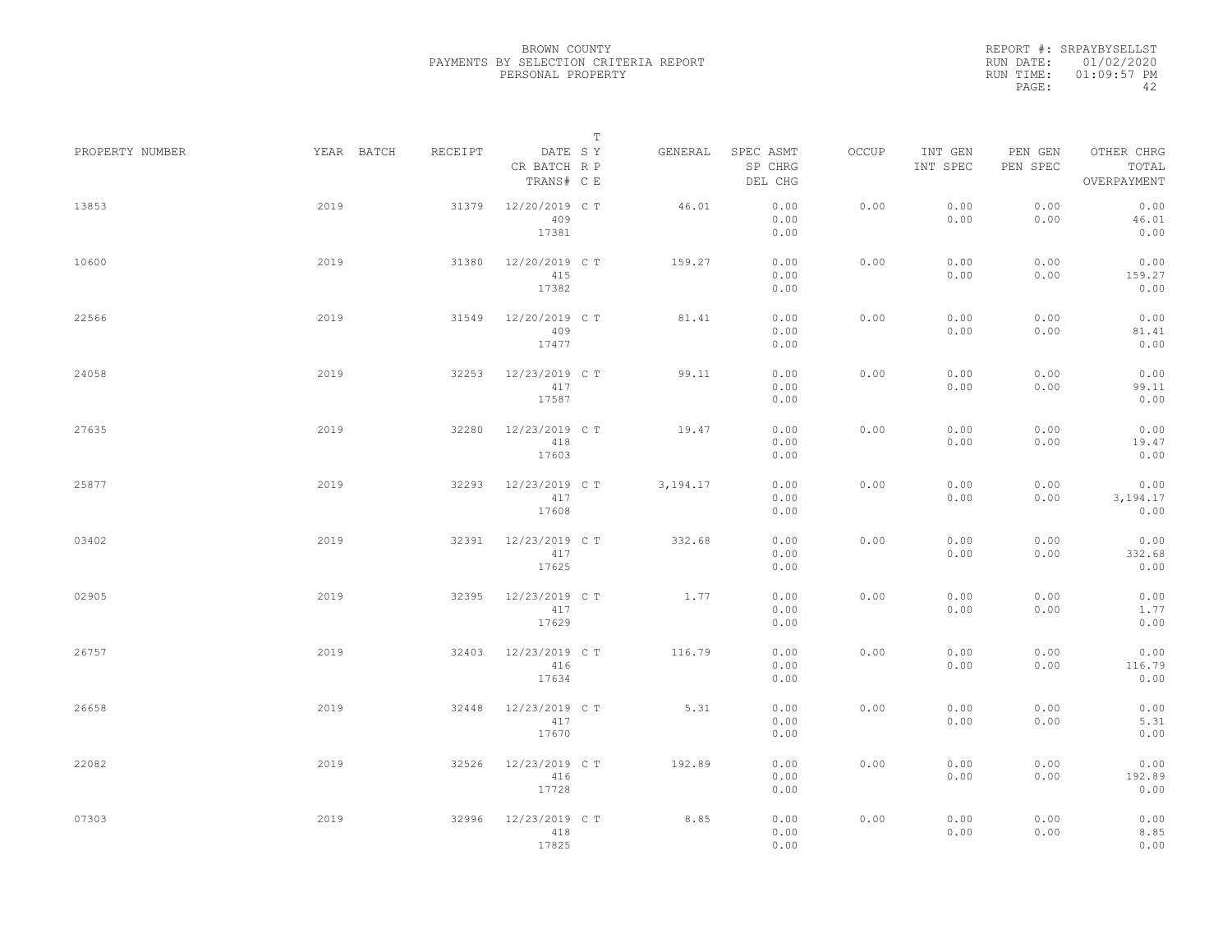REPORT #: SRPAYBYSELLST RUN DATE: 01/02/2020 RUN TIME: 01:09:58 PM PAGE: 43

|                 |            |         | $\mathbb T$                           |           |                                 |       |                     |                     |                                    |
|-----------------|------------|---------|---------------------------------------|-----------|---------------------------------|-------|---------------------|---------------------|------------------------------------|
| PROPERTY NUMBER | YEAR BATCH | RECEIPT | DATE SY<br>CR BATCH R P<br>TRANS# C E | GENERAL   | SPEC ASMT<br>SP CHRG<br>DEL CHG | OCCUP | INT GEN<br>INT SPEC | PEN GEN<br>PEN SPEC | OTHER CHRG<br>TOTAL<br>OVERPAYMENT |
| 27410           | 2019       | 33509   | 12/23/2019 C T<br>418<br>17889        | 5,832.68  | 0.00<br>0.00<br>0.00            | 0.00  | 0.00<br>0.00        | 0.00<br>0.00        | 0.00<br>5,832.68<br>0.00           |
| 27428           | 2019       | 33518   | 12/23/2019 C T<br>418<br>17897        | 77.86     | 0.00<br>0.00<br>0.00            | 0.00  | 0.00<br>0.00        | 0.00<br>0.00        | 0.00<br>77.86<br>0.00              |
| 03130           | 2019       | 33676   | 12/23/2019 C T<br>418<br>17908        | 123.87    | 0.00<br>0.00<br>0.00            | 0.00  | 0.00<br>0.00        | 0.00<br>0.00        | 0.00<br>123.87<br>0.00             |
| 24631           | 2019       | 33683   | 12/23/2019 C T<br>418<br>17911        | 11,810.45 | 0.00<br>0.00<br>0.00            | 0.00  | 0.00<br>0.00        | 0.00<br>0.00        | 0.00<br>11,810.45<br>0.00          |
| 24634           | 2019       | 33707   | 12/23/2019 C T<br>418<br>17927        | 812.26    | 0.00<br>0.00<br>0.00            | 0.00  | 0.00<br>0.00        | 0.00<br>0.00        | 0.00<br>812.26<br>0.00             |
| 25873           | 2019       | 33800   | 12/23/2019 C T<br>416<br>17948        | 1,382.07  | 0.00<br>0.00<br>0.00            | 0.00  | 0.00<br>0.00        | 0.00<br>0.00        | 0.00<br>1,382.07<br>0.00           |
| 25244           | 2019       | 33822   | 12/23/2019 C T<br>418<br>17956        | 1,035.23  | 0.00<br>0.00<br>0.00            | 0.00  | 0.00<br>0.00        | 0.00<br>0.00        | 0.00<br>1,035.23<br>0.00           |
| 24595           | 2019       | 33905   | 12/23/2019 C T<br>418<br>17978        | 30.08     | 0.00<br>0.00<br>0.00            | 0.00  | 0.00<br>0.00        | 0.00<br>0.00        | 0.00<br>30.08<br>0.00              |
| 03397           | 2019       | 34147   | 12/23/2019 C T<br>422<br>18000        | 26.54     | 0.00<br>0.00<br>0.00            | 0.00  | 0.00<br>0.00        | 0.00<br>0.00        | 0.00<br>26.54<br>0.00              |
| 10728           | 2019       | 34180   | 12/23/2019 C T<br>422<br>18015        | 10,500.94 | 0.00<br>0.00<br>0.00            | 0.00  | 0.00<br>0.00        | 0.00<br>0.00        | 0.00<br>10,500.94<br>0.00          |
| 10015           | 2019       | 34187   | 12/23/2019 C T<br>422<br>18021        | 631.75    | 0.00<br>0.00<br>0.00            | 0.00  | 0.00<br>0.00        | 0.00<br>0.00        | 0.00<br>631.75<br>0.00             |
| 26743           | 2019       | 34189   | 12/23/2019 C T<br>422<br>18023        | 546.82    | 0.00<br>0.00<br>0.00            | 0.00  | 0.00<br>0.00        | 0.00<br>0.00        | 0.00<br>546.82<br>0.00             |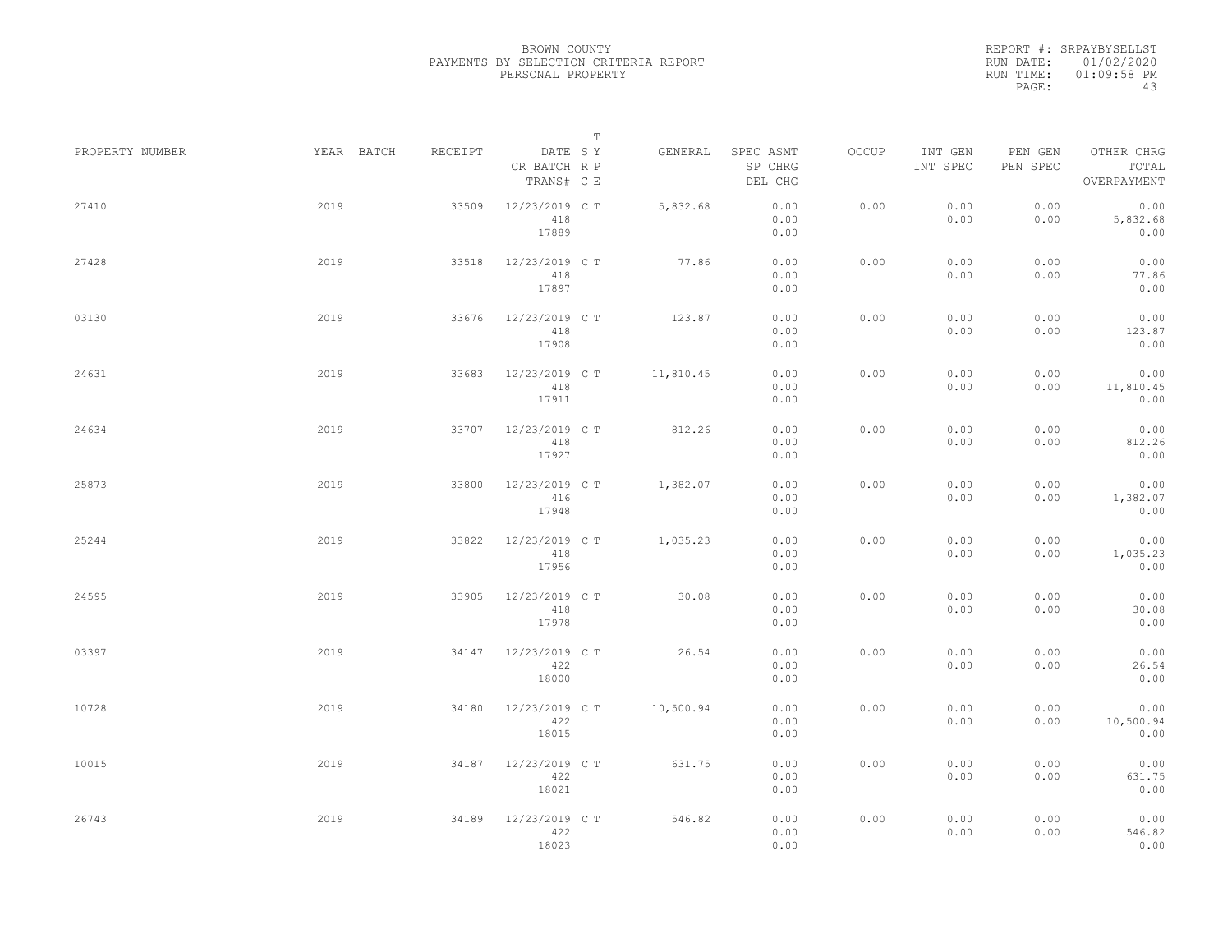REPORT #: SRPAYBYSELLST RUN DATE: 01/02/2020 RUN TIME: 01:09:58 PM PAGE:

|                 |            |         | $\mathbb T$                           |          |                                 |       |                     |                     |                                    |
|-----------------|------------|---------|---------------------------------------|----------|---------------------------------|-------|---------------------|---------------------|------------------------------------|
| PROPERTY NUMBER | YEAR BATCH | RECEIPT | DATE SY<br>CR BATCH R P<br>TRANS# C E | GENERAL  | SPEC ASMT<br>SP CHRG<br>DEL CHG | OCCUP | INT GEN<br>INT SPEC | PEN GEN<br>PEN SPEC | OTHER CHRG<br>TOTAL<br>OVERPAYMENT |
| 06149           | 2019       | 34228   | 12/23/2019 C T<br>422<br>18030        | 28.32    | 0.00<br>0.00<br>0.00            | 0.00  | 0.00<br>0.00        | 0.00<br>0.00        | 0.00<br>28.32<br>0.00              |
| 22330           | 2019       | 34331   | 12/23/2019 C T<br>422<br>18036        | 63.71    | 0.00<br>0.00<br>0.00            | 0.00  | 0.00<br>0.00        | 0.00<br>0.00        | 0.00<br>63.71<br>0.00              |
| 16523           | 2019       | 34334   | 12/23/2019 C T<br>422<br>18039        | 527.35   | 0.00<br>0.00<br>0.00            | 0.00  | 0.00<br>0.00        | 0.00<br>0.00        | 0.00<br>527.35<br>0.00             |
| 19995           | 2019       | 34336   | 12/23/2019 C T<br>422<br>18041        | 49.54    | 0.00<br>0.00<br>0.00            | 0.00  | 0.00<br>0.00        | 0.00<br>0.00        | 0.00<br>49.54<br>0.00              |
| 26749           | 2019       | 34358   | 12/23/2019 C T<br>422<br>18060        | 17.70    | 0.00<br>0.00<br>0.00            | 0.00  | 0.00<br>0.00        | 0.00<br>0.00        | 0.00<br>17.70<br>0.00              |
| 22582           | 2019       | 34427   | 12/23/2019 C T<br>422<br>18107        | 51.32    | 0.00<br>0.00<br>0.00            | 0.00  | 0.00<br>0.00        | 0.00<br>0.00        | 0.00<br>51.32<br>0.00              |
| 27680           | 2019       | 34437   | 12/23/2019 C T<br>418<br>18115        | 125.64   | 0.00<br>0.00<br>0.00            | 0.00  | 0.00<br>0.00        | 0.00<br>0.00        | 0.00<br>125.64<br>0.00             |
| 02953           | 2019       | 34440   | 12/23/2019 C T<br>422<br>18118        | 1,144.93 | 0.00<br>0.00<br>0.00            | 0.00  | 0.00<br>0.00        | 0.00<br>0.00        | 0.00<br>1,144.93<br>0.00           |
| 19119           | 2019       | 34441   | 12/23/2019 C T<br>422<br>18118        | 1,081.24 | 0.00<br>0.00<br>0.00            | 0.00  | 0.00<br>0.00        | 0.00<br>0.00        | 0.00<br>1,081.24<br>0.00           |
| 25839           | 2019       | 34444   | 12/23/2019 C T<br>416<br>18121        | 23.00    | 0.00<br>0.00<br>0.00            | 0.00  | 0.00<br>0.00        | 0.00<br>0.00        | 0.00<br>23.00<br>0.00              |
| 25305           | 2019       | 34445   | 12/23/2019 C T<br>422<br>18122        | 529.11   | 0.00<br>0.00<br>0.00            | 0.00  | 0.00<br>0.00        | 0.00<br>0.00        | 0.00<br>529.11<br>0.00             |
| 02996           | 2019       | 34458   | 12/23/2019 C T<br>416<br>18134        | 31.85    | 0.00<br>0.00<br>0.00            | 0.00  | 0.00<br>0.00        | 0.00<br>0.00        | 0.00<br>31.85<br>0.00              |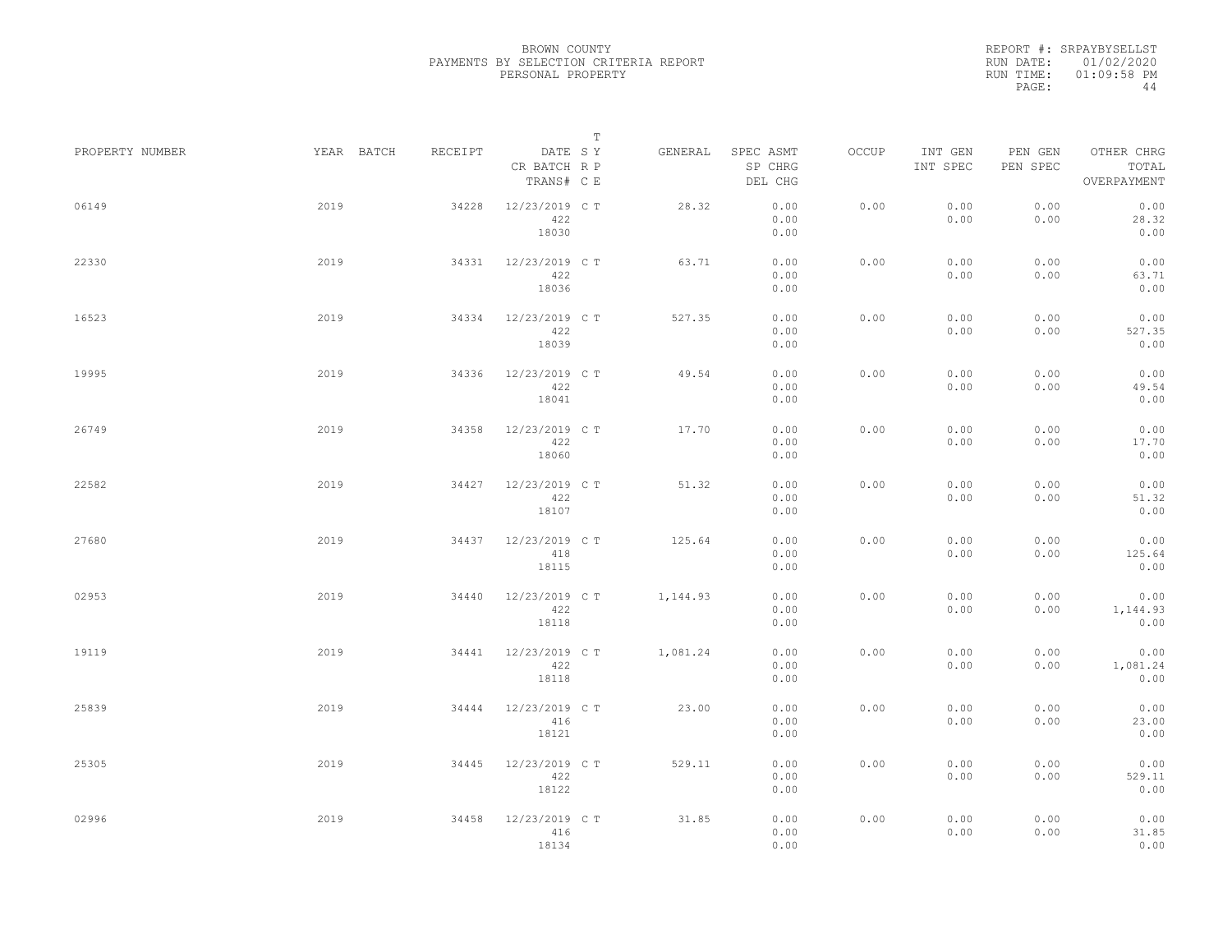REPORT #: SRPAYBYSELLST RUN DATE: 01/02/2020 RUN TIME: 01:09:58 PM PAGE: 45

|                 |             |         |                                       | $\mathbb T$ |                                 |       |                     |                     |                                    |
|-----------------|-------------|---------|---------------------------------------|-------------|---------------------------------|-------|---------------------|---------------------|------------------------------------|
| PROPERTY NUMBER | YEAR BATCH  | RECEIPT | DATE SY<br>CR BATCH R P<br>TRANS# C E | GENERAL     | SPEC ASMT<br>SP CHRG<br>DEL CHG | OCCUP | INT GEN<br>INT SPEC | PEN GEN<br>PEN SPEC | OTHER CHRG<br>TOTAL<br>OVERPAYMENT |
| 03349           | 2019        | 34469   | 12/23/2019 C T<br>416<br>18140        | 81.41       | 0.00<br>0.00<br>0.00            | 0.00  | 0.00<br>0.00        | 0.00<br>0.00        | 0.00<br>81.41<br>0.00              |
| 12912           | 2019        | 34955   | 12/23/2019 C T<br>418<br>18178        | 251.29      | 0.00<br>0.00<br>0.00            | 0.00  | 0.00<br>0.00        | 0.00<br>0.00        | 0.00<br>251.29<br>0.00             |
| 09993           | 2019        | 35355   | 12/23/2019 C T<br>418<br>18234        | 56.62       | 0.00<br>0.00<br>0.00            | 0.00  | 0.00<br>0.00        | 0.00<br>0.00        | 0.00<br>56.62<br>0.00              |
| 03316           | 2019        | 35357   | 12/23/2019 C T<br>418<br>18236        | 6, 597.15   | 0.00<br>0.00<br>0.00            | 0.00  | 0.00<br>0.00        | 0.00<br>0.00        | 0.00<br>6,597.15<br>0.00           |
| 22569           | 2019        | 35461   | 12/23/2019 C T<br>418<br>18294        | 54.86       | 0.00<br>0.00<br>0.00            | 0.00  | 0.00<br>0.00        | 0.00<br>0.00        | 0.00<br>54.86<br>0.00              |
| 16453           | 2019        | 35880   | 12/23/2019 C T<br>418<br>18368        | 3, 441.92   | 0.00<br>0.00<br>0.00            | 0.00  | 0.00<br>0.00        | 0.00<br>0.00        | 0.00<br>3,441.92<br>0.00           |
| 19857           | 2019        | 36137   | 12/23/2019 C T<br>418<br>18390        | 44.25       | 0.00<br>0.00<br>0.00            | 0.00  | 0.00<br>0.00        | 0.00<br>0.00        | 0.00<br>44.25<br>0.00              |
| 03401           | 2019        | 36146   | 12/23/2019 C T<br>420<br>18399        | 332.68      | 0.00<br>0.00<br>0.00            | 0.00  | 0.00<br>0.00        | 0.00<br>0.00        | 0.00<br>332.68<br>0.00             |
| 24966           | 2019 191223 | 2038    | 12/23/2019 C T                        | 10,405.38   | 0.00<br>0.00<br>0.00            | 0.00  | 0.00<br>0.00        | 0.00<br>0.00        | 0.00<br>10,405.38<br>0.00          |
| 03087           | 2019        | 37265   | 12/26/2019 C T<br>428<br>18563        | 44.25       | 0.00<br>0.00<br>0.00            | 0.00  | 0.00<br>0.00        | 0.00<br>0.00        | 0.00<br>44.25<br>0.00              |
| 05213           | 2019        | 37267   | 12/26/2019 C T<br>428<br>18565        | 47.78       | 0.00<br>0.00<br>0.00            | 0.00  | 0.00<br>0.00        | 0.00<br>0.00        | 0.00<br>47.78<br>0.00              |
| 15715           | 2019        | 37291   | 12/26/2019 C T<br>427<br>18581        | 3.55        | 0.00<br>0.00<br>0.00            | 0.00  | 0.00<br>0.00        | 0.00<br>0.00        | 0.00<br>3.55<br>0.00               |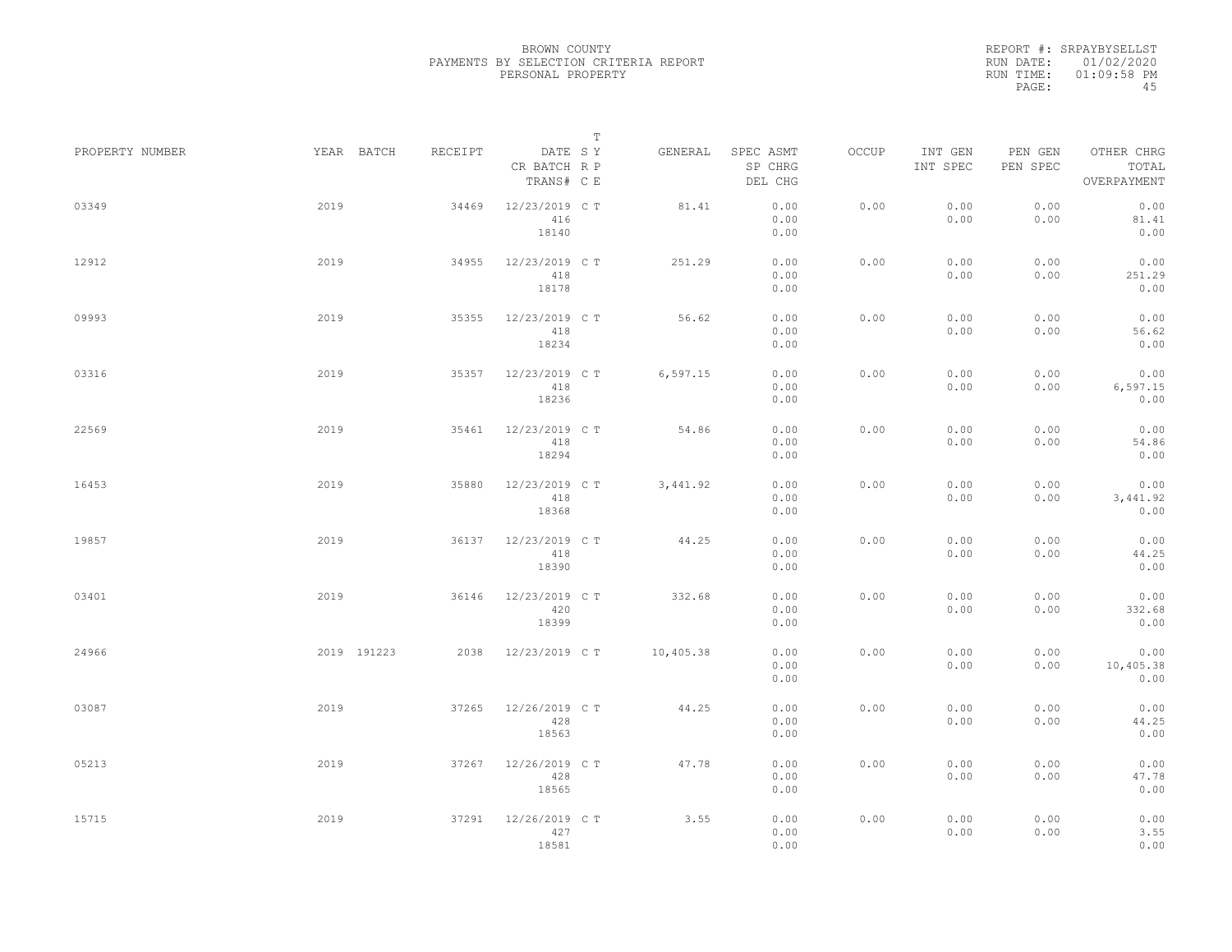REPORT #: SRPAYBYSELLST RUN DATE: 01/02/2020 RUN TIME: 01:09:59 PM PAGE: 46

|                 |            |         |                                       | $\mathbb T$ |                                 |       |                     |                     |                                    |
|-----------------|------------|---------|---------------------------------------|-------------|---------------------------------|-------|---------------------|---------------------|------------------------------------|
| PROPERTY NUMBER | YEAR BATCH | RECEIPT | DATE SY<br>CR BATCH R P<br>TRANS# C E | GENERAL     | SPEC ASMT<br>SP CHRG<br>DEL CHG | OCCUP | INT GEN<br>INT SPEC | PEN GEN<br>PEN SPEC | OTHER CHRG<br>TOTAL<br>OVERPAYMENT |
| 14066           | 2019       | 37305   | 12/26/2019 C T<br>428<br>18596        | 90.32       | 0.00<br>0.00<br>0.00            | 0.00  | 0.00<br>0.00        | 0.00<br>0.00        | 0.00<br>90.32<br>0.00              |
| 24308           | 2019       | 37311   | 12/26/2019 C T<br>423<br>18599        | 1,923.57    | 0.00<br>0.00<br>0.00            | 0.00  | 0.00<br>0.00        | 0.00<br>0.00        | 0.00<br>1,923.57<br>0.00           |
| 03490           | 2019       | 37352   | 12/26/2019 C T<br>427<br>18633        | 26.54       | 0.00<br>0.00<br>0.00            | 0.00  | 0.00<br>0.00        | 0.00<br>0.00        | 0.00<br>26.54<br>0.00              |
| 26788           | 2019       | 37374   | 12/26/2019 C T<br>427<br>18655        | 47.78       | 0.00<br>0.00<br>0.00            | 0.00  | 0.00<br>0.00        | 0.00<br>0.00        | 0.00<br>47.78<br>0.00              |
| 24582           | 2019       | 37391   | 12/26/2019 C T<br>424<br>18672        | 46.01       | 0.00<br>0.00<br>0.00            | 0.00  | 0.00<br>0.00        | 0.00<br>0.00        | 0.00<br>46.01<br>0.00              |
| 24594           | 2019       | 37394   | 12/26/2019 C T<br>428<br>18675        | 17.70       | 0.00<br>0.00<br>0.00            | 0.00  | 0.00<br>0.00        | 0.00<br>0.00        | 0.00<br>17.70<br>0.00              |
| 26376           | 2019       | 37404   | 12/26/2019 C T<br>428<br>18685        | 336.23      | 0.00<br>0.00<br>0.00            | 0.00  | 0.00<br>0.00        | 0.00<br>0.00        | 0.00<br>336.23<br>0.00             |
| 26795           | 2019       | 37416   | 12/26/2019 C T<br>426<br>18697        | 10.62       | 0.00<br>0.00<br>0.00            | 0.00  | 0.00<br>0.00        | 0.00<br>0.00        | 0.00<br>10.62<br>0.00              |
| 24011           | 2019       | 37424   | 12/26/2019 C T<br>424<br>18705        | 394.66      | 0.00<br>0.00<br>0.00            | 0.00  | 0.00<br>0.00        | 0.00<br>0.00        | 0.00<br>394.66<br>0.00             |
| 26752           | 2019       | 37465   | 12/26/2019 C T<br>428<br>18739        | 1,647.51    | 0.00<br>0.00<br>0.00            | 0.00  | 0.00<br>0.00        | 0.00<br>0.00        | 0.00<br>1,647.51<br>0.00           |
| 06267           | 2019       | 37466   | 12/26/2019 C T<br>428<br>18740        | 2,898.65    | 0.00<br>0.00<br>0.00            | 0.00  | 0.00<br>0.00        | 0.00<br>0.00        | 0.00<br>2,898.65<br>0.00           |
| 03253           | 2019       | 37470   | 12/26/2019 C T<br>428<br>18744        | 1,180.32    | 0.00<br>0.00<br>0.00            | 0.00  | 0.00<br>0.00        | 0.00<br>0.00        | 0.00<br>1,180.32<br>0.00           |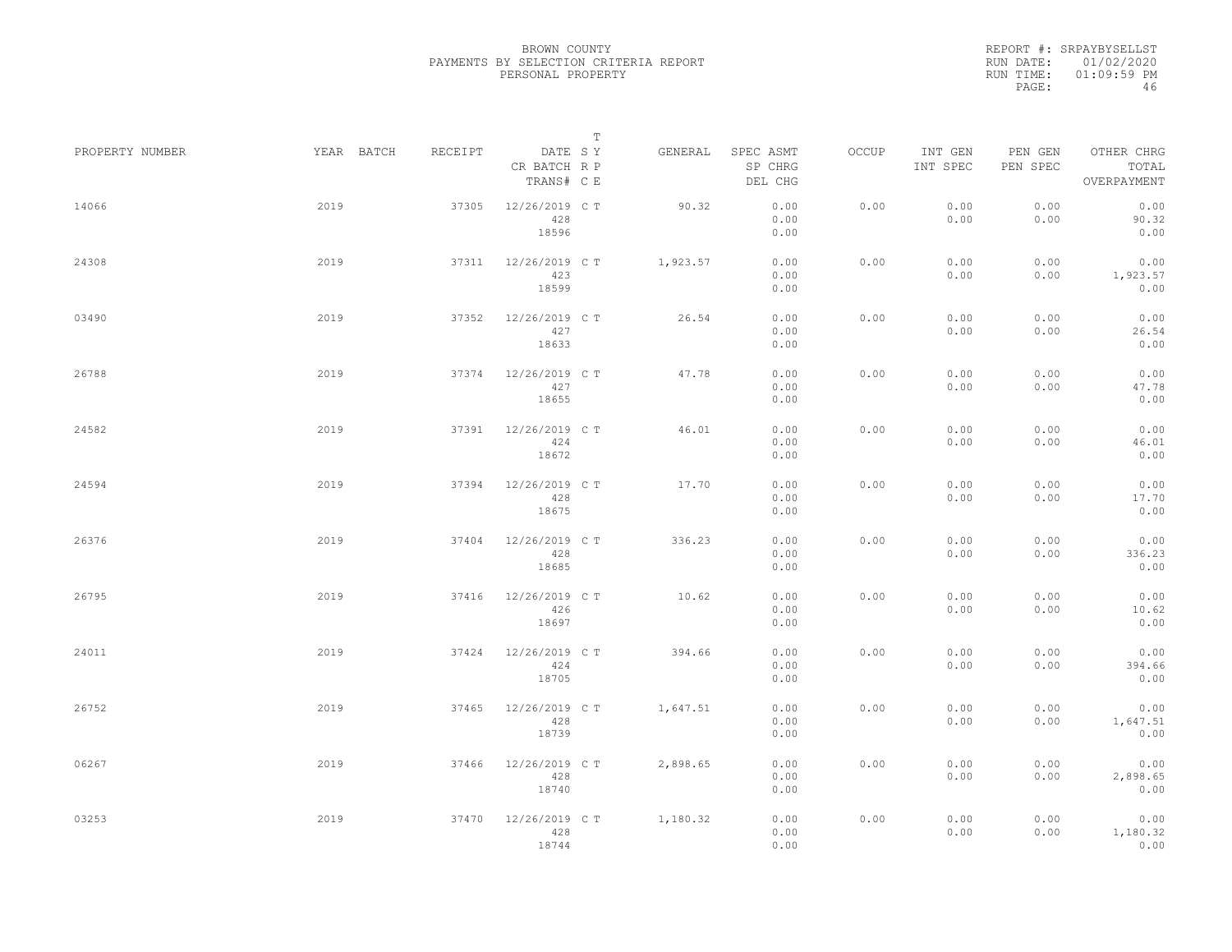REPORT #: SRPAYBYSELLST RUN DATE: 01/02/2020 RUN TIME: 01:09:59 PM PAGE: 47

|                 |            |         |                                       | $\mathbb T$ |          |                                 |       |                     |                     |                                    |
|-----------------|------------|---------|---------------------------------------|-------------|----------|---------------------------------|-------|---------------------|---------------------|------------------------------------|
| PROPERTY NUMBER | YEAR BATCH | RECEIPT | DATE SY<br>CR BATCH R P<br>TRANS# C E |             | GENERAL  | SPEC ASMT<br>SP CHRG<br>DEL CHG | OCCUP | INT GEN<br>INT SPEC | PEN GEN<br>PEN SPEC | OTHER CHRG<br>TOTAL<br>OVERPAYMENT |
| 19828           | 2019       | 37518   | 12/26/2019 C T<br>429<br>18773        |             | 19.63    | 0.00<br>0.00<br>0.00            | 0.00  | 0.00<br>0.00        | 0.00<br>0.00        | 0.00<br>19.63<br>0.00              |
| 22012           | 2019       | 37617   | 12/26/2019 C T<br>428<br>18828        |             | 622.90   | 0.00<br>0.00<br>0.00            | 0.00  | 0.00<br>0.00        | 0.00<br>0.00        | 0.00<br>622.90<br>0.00             |
| 03487           | 2019       | 37618   | 12/26/2019 C T<br>427<br>18829        |             | 26.54    | 0.00<br>0.00<br>0.00            | 0.00  | 0.00<br>0.00        | 0.00<br>0.00        | 0.00<br>26.54<br>0.00              |
| 08785           | 2019       | 37622   | 12/26/2019 C T<br>429<br>18831        |             | 5,031.04 | 0.00<br>0.00<br>0.00            | 0.00  | 0.00<br>0.00        | 0.00<br>0.00        | 0.00<br>5,031.04<br>0.00           |
| 10821           | 2019       | 37681   | 12/26/2019 C T<br>428<br>18884        |             | 1,980.20 | 0.00<br>0.00<br>0.00            | 0.00  | 0.00<br>0.00        | 0.00<br>0.00        | 0.00<br>1,980.20<br>0.00           |
| 14845           | 2019       | 37682   | 12/26/2019 C T<br>428<br>18884        |             | 573.36   | 0.00<br>0.00<br>0.00            | 0.00  | 0.00<br>0.00        | 0.00<br>0.00        | 0.00<br>573.36<br>0.00             |
| 22589           | 2019       | 37696   | 12/26/2019 C T<br>428<br>18891        |             | 5.31     | 0.00<br>0.00<br>0.00            | 0.00  | 0.00<br>0.00        | 0.00<br>0.00        | 0.00<br>5.31<br>0.00               |
| 13817           | 2019       | 37736   | 12/26/2019 C T<br>428<br>18912        |             | 447.71   | 0.00<br>0.00<br>0.00            | 0.00  | 0.00<br>0.00        | 0.00<br>0.00        | 0.00<br>447.71<br>0.00             |
| 03453           | 2019       | 37769   | 12/26/2019 C T<br>429<br>18936        |             | 1,773.16 | 0.00<br>0.00<br>0.00            | 0.00  | 0.00<br>0.00        | 0.00<br>0.00        | 0.00<br>1,773.16<br>0.00           |
| 24019           | 2019       | 37771   | 12/26/2019 C T<br>429<br>18938        |             | 380.46   | 0.00<br>0.00<br>0.00            | 0.00  | 0.00<br>0.00        | 0.00<br>0.00        | 0.00<br>380.46<br>0.00             |
| 07755           | 2019       | 37867   | 12/26/2019 C T<br>425<br>18996        |             | 589.28   | 0.00<br>0.00<br>0.00            | 0.00  | 0.00<br>0.00        | 0.00<br>0.00        | 0.00<br>589.28<br>0.00             |
| 25240           | 2019       | 37887   | 12/26/2019 C T<br>425<br>19006        |             | 125.64   | 0.00<br>0.00<br>0.00            | 0.00  | 0.00<br>0.00        | 0.00<br>0.00        | 0.00<br>125.64<br>0.00             |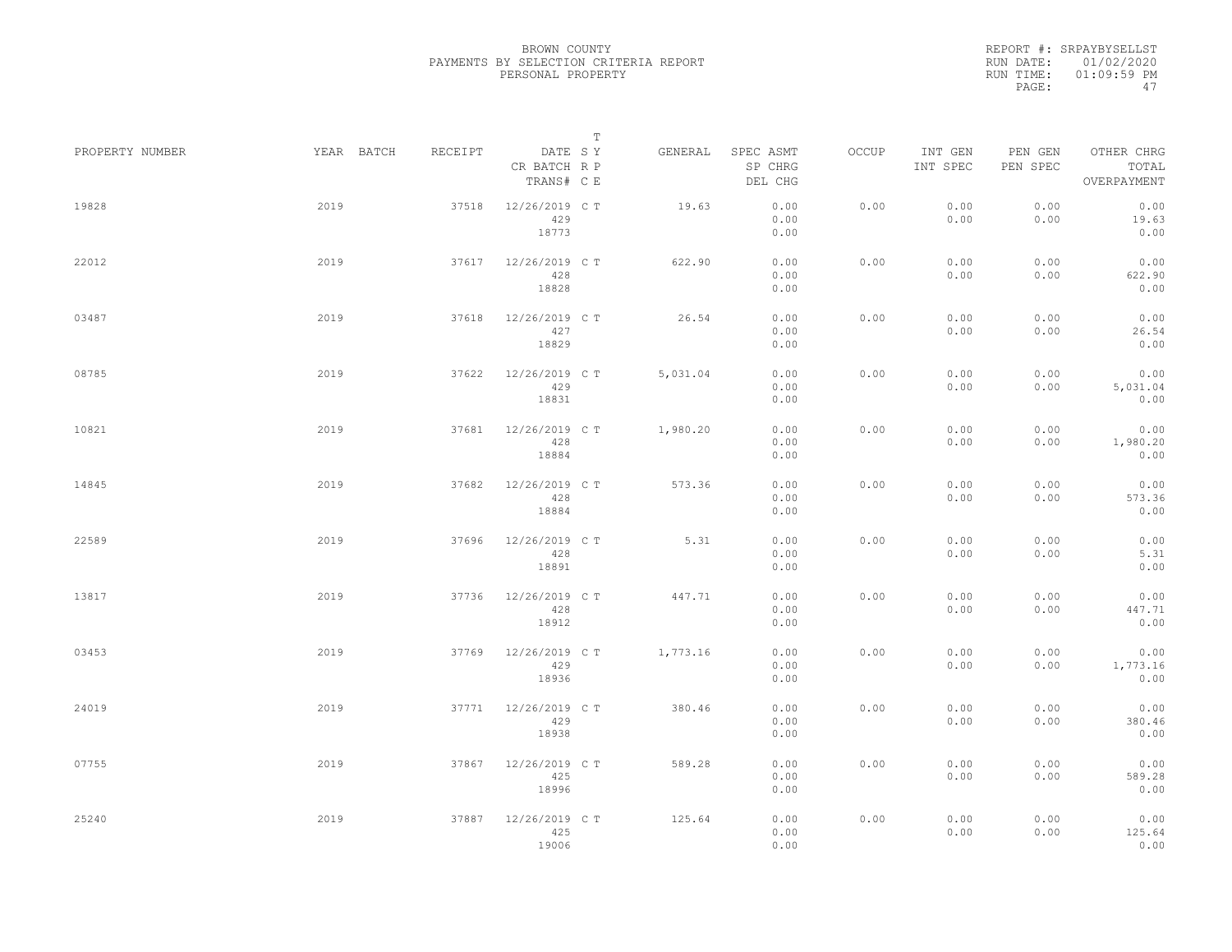REPORT #: SRPAYBYSELLST RUN DATE: 01/02/2020 RUN TIME: 01:10:00 PM PAGE: 48

|                 |             |         | $\mathbb T$                           |           |                                 |       |                     |                     |                                    |
|-----------------|-------------|---------|---------------------------------------|-----------|---------------------------------|-------|---------------------|---------------------|------------------------------------|
| PROPERTY NUMBER | YEAR BATCH  | RECEIPT | DATE SY<br>CR BATCH R P<br>TRANS# C E | GENERAL   | SPEC ASMT<br>SP CHRG<br>DEL CHG | OCCUP | INT GEN<br>INT SPEC | PEN GEN<br>PEN SPEC | OTHER CHRG<br>TOTAL<br>OVERPAYMENT |
| 25313           | 2019        | 37913   | 12/26/2019 C T<br>427<br>19029        | 19,556.09 | 0.00<br>0.00<br>0.00            | 0.00  | 0.00<br>0.00        | 0.00<br>0.00        | 0.00<br>19,556.09<br>0.00          |
| 25331           | 2019        | 37980   | 12/26/2019 C T<br>427<br>19069        | 63.71     | 0.00<br>0.00<br>0.00            | 0.00  | 0.00<br>0.00        | 0.00<br>0.00        | 0.00<br>63.71<br>0.00              |
| 21365           | 2019        | 38012   | 12/26/2019 C T<br>429<br>19095        | 2,390.76  | 0.00<br>0.00<br>0.00            | 0.00  | 0.00<br>0.00        | 0.00<br>0.00        | 0.00<br>2,390.76<br>0.00           |
| 20619           | 2019        | 38031   | 12/26/2019 C T<br>425<br>19112        | 30.08     | 0.00<br>0.00<br>0.00            | 0.00  | 0.00<br>0.00        | 0.00<br>0.00        | 0.00<br>30.08<br>0.00              |
| 25840           | 2019        | 38034   | 12/26/2019 C T<br>427<br>19115        | 1,113.09  | 0.00<br>0.00<br>0.00            | 0.00  | 0.00<br>0.00        | 0.00<br>0.00        | 0.00<br>1,113.09<br>0.00           |
| 03190           | 2019        | 38039   | 12/26/2019 C T<br>429<br>19120        | 53.09     | 0.00<br>0.00<br>0.00            | 0.00  | 0.00<br>0.00        | 0.00<br>0.00        | 0.00<br>53.09<br>0.00              |
| 20581           | 2019        | 38063   | 12/26/2019 C T<br>427<br>19126        | 116.79    | 0.00<br>0.00<br>0.00            | 0.00  | 0.00<br>0.00        | 0.00<br>0.00        | 0.00<br>116.79<br>0.00             |
| 27442           | 2019 191226 | 2120    | 12/26/2019 C T                        | 118.57    | 0.00<br>0.00<br>0.00            | 0.00  | 0.00<br>0.00        | 0.00<br>0.00        | 0.00<br>118.57<br>0.00             |
| 03447           | 2019        | 38089   | 12/26/2019 C T<br>426<br>19146        | 665.38    | 0.00<br>0.00<br>0.00            | 0.00  | 0.00<br>0.00        | 0.00<br>0.00        | 0.00<br>665.38<br>0.00             |
| 13954           | 2019        | 38163   | 12/26/2019 C T<br>429<br>19212        | 134.49    | 0.00<br>0.00<br>0.00            | 0.00  | 0.00<br>0.00        | 0.00<br>0.00        | 0.00<br>134.49<br>0.00             |
| 17470           | 2019        | 38186   | 12/26/2019 C T<br>429<br>19228        | 26.54     | 0.00<br>0.00<br>0.00            | 0.00  | 0.00<br>0.00        | 0.00<br>0.00        | 0.00<br>26.54<br>0.00              |
| 03435           | 2019        | 38196   | 12/26/2019 C T<br>429<br>19234        | 651.22    | 0.00<br>0.00<br>0.00            | 0.00  | 0.00<br>0.00        | 0.00<br>0.00        | 0.00<br>651.22<br>0.00             |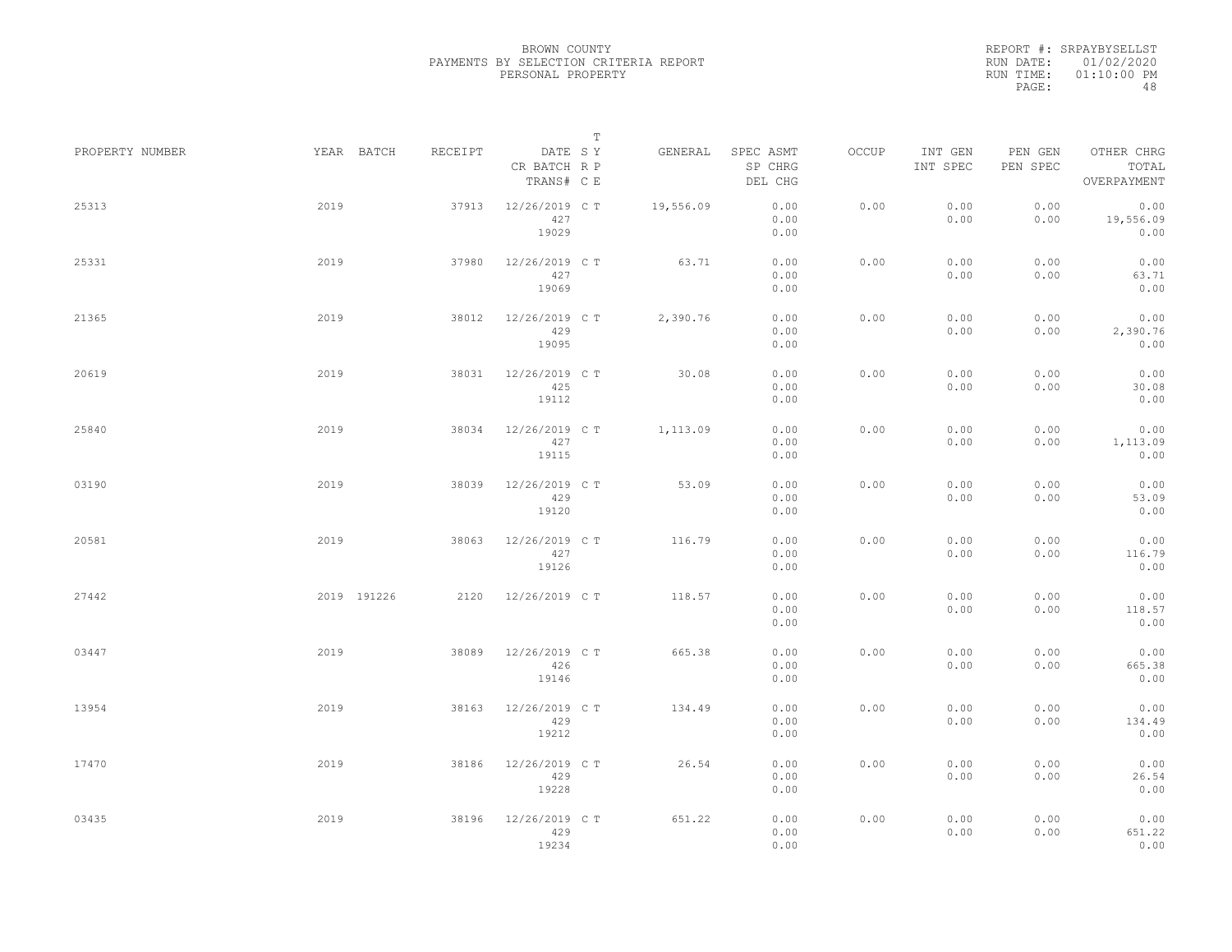REPORT #: SRPAYBYSELLST RUN DATE: 01/02/2020 RUN TIME: 01:10:00 PM PAGE: 49

|                 |            |         | $\mathbb T$                           |          |                                 |       |                     |                     |                                    |
|-----------------|------------|---------|---------------------------------------|----------|---------------------------------|-------|---------------------|---------------------|------------------------------------|
| PROPERTY NUMBER | YEAR BATCH | RECEIPT | DATE SY<br>CR BATCH R P<br>TRANS# C E | GENERAL  | SPEC ASMT<br>SP CHRG<br>DEL CHG | OCCUP | INT GEN<br>INT SPEC | PEN GEN<br>PEN SPEC | OTHER CHRG<br>TOTAL<br>OVERPAYMENT |
| 26745           | 2019       | 38212   | 12/26/2019 C T<br>429<br>19243        | 2,673.90 | 0.00<br>0.00<br>0.00            | 0.00  | 0.00<br>0.00        | 0.00<br>0.00        | 0.00<br>2,673.90<br>0.00           |
| 23300           | 2019       | 38214   | 12/26/2019 C T<br>429<br>19245        | 371.61   | 0.00<br>0.00<br>0.00            | 0.00  | 0.00<br>0.00        | 0.00<br>0.00        | 0.00<br>371.61<br>0.00             |
| 22570           | 2019       | 38224   | 12/26/2019 C T<br>424<br>19250        | 212.35   | 0.00<br>0.00<br>0.00            | 0.00  | 0.00<br>0.00        | 0.00<br>0.00        | 0.00<br>212.35<br>0.00             |
| 23223           | 2019       | 38238   | 12/26/2019 C T<br>429<br>19263        | 28.32    | 0.00<br>0.00<br>0.00            | 0.00  | 0.00<br>0.00        | 0.00<br>0.00        | 0.00<br>28.32<br>0.00              |
| 12148           | 2019       | 38250   | 12/26/2019 C T<br>427<br>19273        | 19.47    | 0.00<br>0.00<br>0.00            | 0.00  | 0.00<br>0.00        | 0.00<br>0.00        | 0.00<br>19.47<br>0.00              |
| 03103           | 2019       | 38265   | 12/26/2019 C T<br>425<br>19282        | 525.58   | 0.00<br>0.00<br>0.00            | 0.00  | 0.00<br>0.00        | 0.00<br>0.00        | 0.00<br>525.58<br>0.00             |
| 03302           | 2019       | 38281   | 12/26/2019 C T<br>429<br>19297        | 125.64   | 0.00<br>0.00<br>0.00            | 0.00  | 0.00<br>0.00        | 0.00<br>0.00        | 0.00<br>125.64<br>0.00             |
| 03351           | 2019       | 38294   | 12/26/2019 C T<br>429<br>19299        | 867.12   | 0.00<br>0.00<br>0.00            | 0.00  | 0.00<br>0.00        | 0.00<br>0.00        | 0.00<br>867.12<br>0.00             |
| 27715           | 2019       | 38311   | 12/26/2019 C T<br>429<br>19313        | 488.91   | 0.00<br>0.00<br>0.00            | 0.00  | 0.00<br>0.00        | 0.00<br>0.00        | 0.00<br>488.91<br>0.00             |
| 12141           | 2019       | 38312   | 12/26/2019 C T<br>425<br>19314        | 15.92    | 0.00<br>0.00<br>0.00            | 0.00  | 0.00<br>0.00        | 0.00<br>0.00        | 0.00<br>15.92<br>0.00              |
| 07384           | 2019       | 38326   | 12/26/2019 C T<br>427<br>19323        | 3,925.03 | 0.00<br>0.00<br>0.00            | 0.00  | 0.00<br>0.00        | 0.00<br>0.00        | 0.00<br>3,925.03<br>0.00           |
| 19925           | 2019       | 38376   | 12/26/2019 C T<br>428<br>19342        | 2,516.40 | 0.00<br>0.00<br>0.00            | 0.00  | 0.00<br>0.00        | 0.00<br>0.00        | 0.00<br>2,516.40<br>0.00           |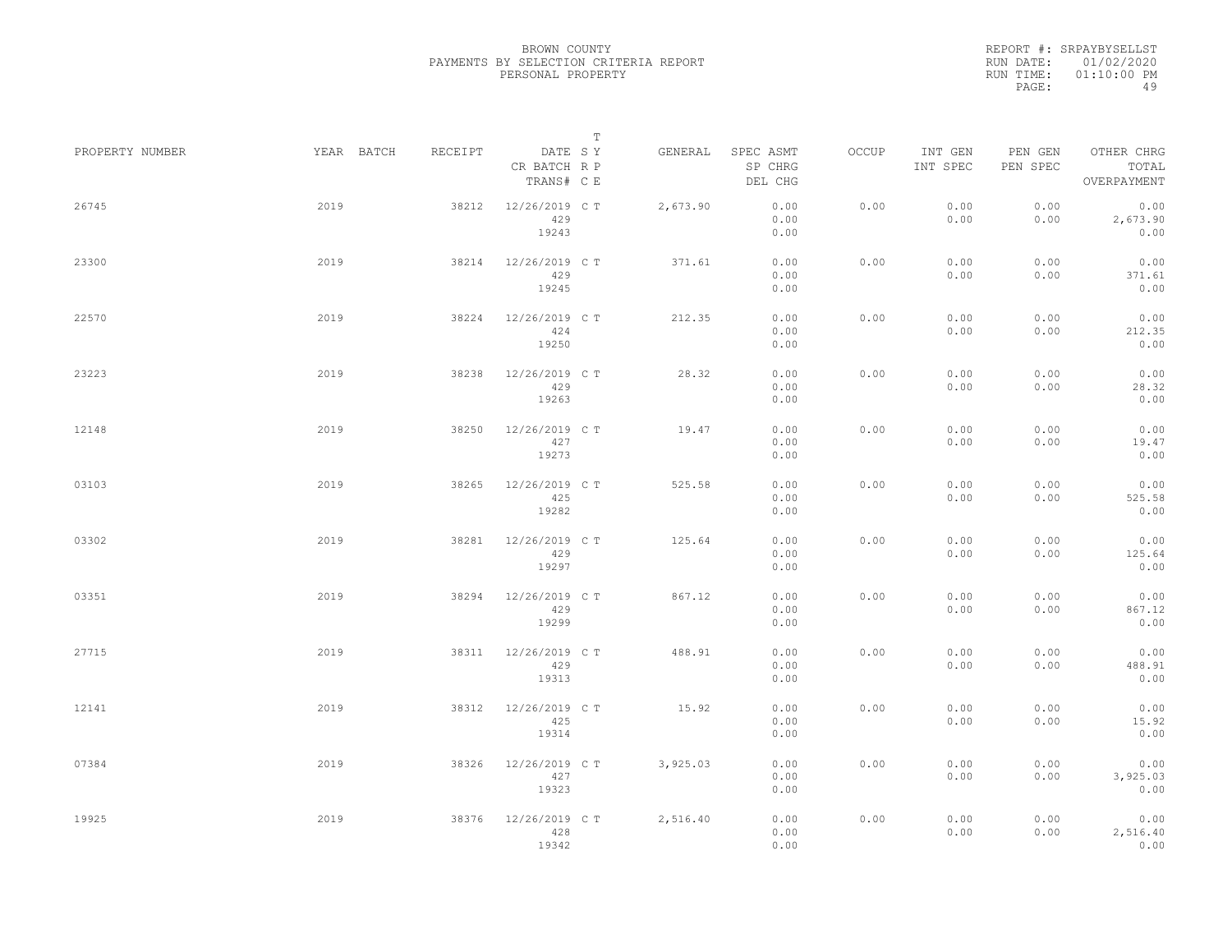REPORT #: SRPAYBYSELLST RUN DATE: 01/02/2020 RUN TIME: 01:10:01 PM PAGE: 50

|                 |            |         |                                       | $\mathbb T$ |                                 |       |                     |                     |                                    |
|-----------------|------------|---------|---------------------------------------|-------------|---------------------------------|-------|---------------------|---------------------|------------------------------------|
| PROPERTY NUMBER | YEAR BATCH | RECEIPT | DATE SY<br>CR BATCH R P<br>TRANS# C E | GENERAL     | SPEC ASMT<br>SP CHRG<br>DEL CHG | OCCUP | INT GEN<br>INT SPEC | PEN GEN<br>PEN SPEC | OTHER CHRG<br>TOTAL<br>OVERPAYMENT |
| 20631           | 2019       | 38392   | 12/26/2019 C T<br>427<br>19357        | 5.31        | 0.00<br>0.00<br>0.00            | 0.00  | 0.00<br>0.00        | 0.00<br>0.00        | 0.00<br>5.31<br>0.00               |
| 25269           | 2019       | 38447   | 12/26/2019 C T<br>429<br>19385        | 26.54       | 0.00<br>0.00<br>0.00            | 0.00  | 0.00<br>0.00        | 0.00<br>0.00        | 0.00<br>26.54<br>0.00              |
| 03024           | 2019       | 38448   | 12/26/2019 C T<br>429<br>19385        | 2,792.46    | 0.00<br>0.00<br>0.00            | 0.00  | 0.00<br>0.00        | 0.00<br>0.00        | 0.00<br>2,792.46<br>0.00           |
| 03156           | 2019       | 38542   | 12/26/2019 C T<br>425<br>19455        | 476.03      | 0.00<br>0.00<br>0.00            | 0.00  | 0.00<br>0.00        | 0.00<br>0.00        | 0.00<br>476.03<br>0.00             |
| 21986           | 2019       | 38609   | 12/26/2019 C T<br>424<br>19522        | 153.96      | 0.00<br>0.00<br>0.00            | 0.00  | 0.00<br>0.00        | 0.00<br>0.00        | 0.00<br>153.96<br>0.00             |
| 25833           | 2019       | 38617   | 12/26/2019 C T<br>427<br>19527        | 23.00       | 0.00<br>0.00<br>0.00            | 0.00  | 0.00<br>0.00        | 0.00<br>0.00        | 0.00<br>23.00<br>0.00              |
| 26617           | 2019       | 38709   | 12/26/2019 C T<br>429<br>19557        | 10,332.82   | 0.00<br>0.00<br>0.00            | 0.00  | 0.00<br>0.00        | 0.00<br>0.00        | 0.00<br>10,332.82<br>0.00          |
| 20756           | 2019       | 38714   | 12/26/2019 C T<br>428<br>19562        | 1.77        | 0.00<br>0.00<br>0.00            | 0.00  | 0.00<br>0.00        | 0.00<br>0.00        | 0.00<br>1.77<br>0.00               |
| 03116           | 2019       | 38732   | 12/26/2019 C T<br>424<br>19579        | 31.85       | 0.00<br>0.00<br>0.00            | 0.00  | 0.00<br>0.00        | 0.00<br>0.00        | 0.00<br>31.85<br>0.00              |
| 11511           | 2019       | 39019   | 12/26/2019 C T<br>429<br>19670        | 54.86       | 0.00<br>0.00<br>0.00            | 0.00  | 0.00<br>0.00        | 0.00<br>0.00        | 0.00<br>54.86<br>0.00              |
| 03030           | 2019       | 39021   | 12/26/2019 C T<br>425<br>19672        | 95.56       | 0.00<br>0.00<br>0.00            | 0.00  | 0.00<br>0.00        | 0.00<br>0.00        | 0.00<br>95.56<br>0.00              |
| 06557           | 2019       | 39048   | 12/26/2019 C T<br>425<br>19686        | 2,164.26    | 0.00<br>0.00<br>0.00            | 0.00  | 0.00<br>0.00        | 0.00<br>0.00        | 0.00<br>2,164.26<br>0.00           |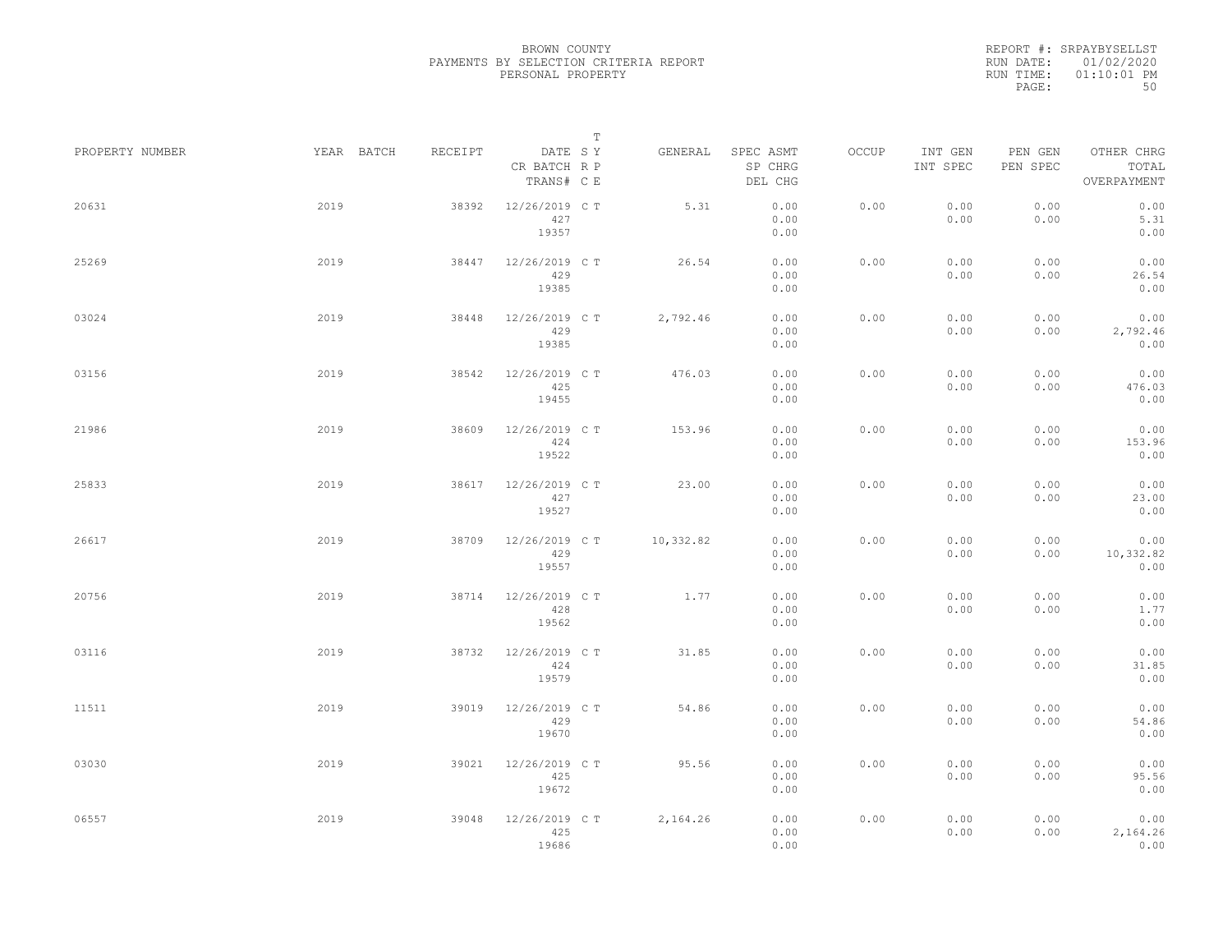REPORT #: SRPAYBYSELLST RUN DATE: 01/02/2020 RUN TIME: 01:10:01 PM PAGE: 51

|                 |            |         | $\mathbb T$                           |          |                                 |       |                     |                     |                                    |
|-----------------|------------|---------|---------------------------------------|----------|---------------------------------|-------|---------------------|---------------------|------------------------------------|
| PROPERTY NUMBER | YEAR BATCH | RECEIPT | DATE SY<br>CR BATCH R P<br>TRANS# C E | GENERAL  | SPEC ASMT<br>SP CHRG<br>DEL CHG | OCCUP | INT GEN<br>INT SPEC | PEN GEN<br>PEN SPEC | OTHER CHRG<br>TOTAL<br>OVERPAYMENT |
| 23256           | 2019       | 39161   | 12/26/2019 C T<br>427<br>19699        | 38.93    | 0.00<br>0.00<br>0.00            | 0.00  | 0.00<br>0.00        | 0.00<br>0.00        | 0.00<br>38.93<br>0.00              |
| 03144           | 2019       | 39253   | 12/26/2019 C T<br>429<br>19734        | 545.04   | 0.00<br>0.00<br>0.00            | 0.00  | 0.00<br>0.00        | 0.00<br>0.00        | 0.00<br>545.04<br>0.00             |
| 24597           | 2019       | 40400   | 12/27/2019 C T<br>433<br>19895        | 19.63    | 0.00<br>0.00<br>0.00            | 0.00  | 0.00<br>0.00        | 0.00<br>0.00        | 0.00<br>19.63<br>0.00              |
| 04572           | 2019       | 40414   | 12/27/2019 C T<br>433<br>19907        | 7.07     | 0.00<br>0.00<br>0.00            | 0.00  | 0.00<br>0.00        | 0.00<br>0.00        | 0.00<br>7.07<br>0.00               |
| 14763           | 2019       | 40425   | 12/27/2019 C T<br>431<br>19917        | 658.29   | 0.00<br>0.00<br>0.00            | 0.00  | 0.00<br>0.00        | 0.00<br>0.00        | 0.00<br>658.29<br>0.00             |
| 11471           | 2019       | 40427   | 12/27/2019 C T<br>433<br>19919        | 1,125.47 | 0.00<br>0.00<br>0.00            | 0.00  | 0.00<br>0.00        | 0.00<br>0.00        | 0.00<br>1,125.47<br>0.00           |
| 20566           | 2019       | 40454   | 12/27/2019 C T<br>433<br>19942        | 998.06   | 0.00<br>0.00<br>0.00            | 0.00  | 0.00<br>0.00        | 0.00<br>0.00        | 0.00<br>998.06<br>0.00             |
| 22096           | 2019       | 40516   | 12/27/2019 C T<br>431<br>19984        | 26.54    | 0.00<br>0.00<br>0.00            | 0.00  | 0.00<br>0.00        | 0.00<br>0.00        | 0.00<br>26.54<br>0.00              |
| 12941           | 2019       | 40632   | 12/27/2019 C T<br>435<br>20043        | 895.43   | 0.00<br>0.00<br>0.00            | 0.00  | 0.00<br>0.00        | 0.00<br>0.00        | 0.00<br>895.43<br>0.00             |
| 03225           | 2019       | 40676   | 12/27/2019 C T<br>433<br>20059        | 19.47    | 0.00<br>0.00<br>0.00            | 0.00  | 0.00<br>0.00        | 0.00<br>0.00        | 0.00<br>19.47<br>0.00              |
| 08549           | 2019       | 41010   | 12/27/2019 C T<br>435<br>20164        | 1.77     | 0.00<br>0.00<br>0.00            | 0.00  | 0.00<br>0.00        | 0.00<br>0.00        | 0.00<br>1.77<br>0.00               |
| 24691           | 2019       | 41236   | 12/27/2019 C T<br>432<br>20237        | 21.24    | 0.00<br>0.00<br>0.00            | 0.00  | 0.00<br>0.00        | 0.00<br>0.00        | 0.00<br>21.24<br>0.00              |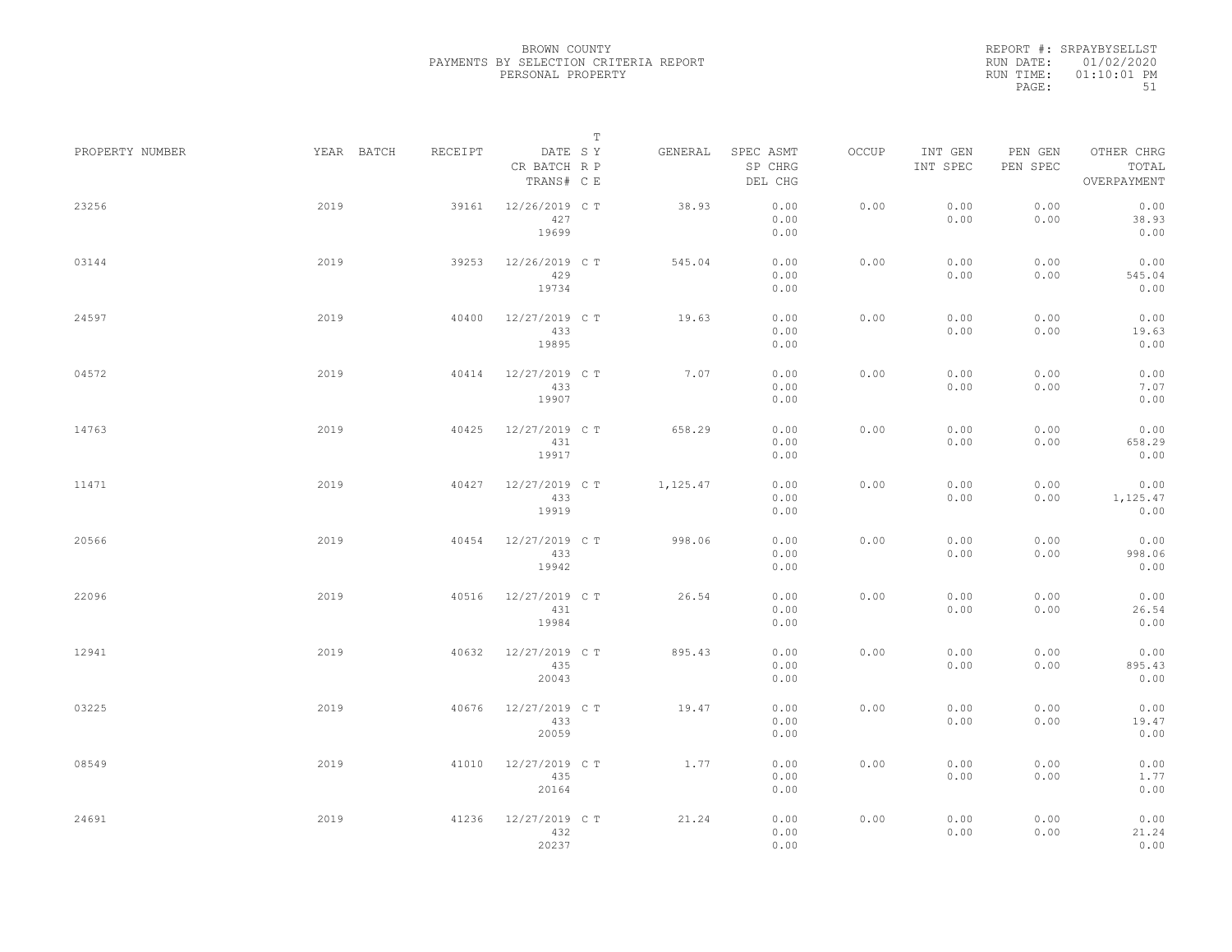REPORT #: SRPAYBYSELLST RUN DATE: 01/02/2020 RUN TIME: 01:10:01 PM PAGE: 52

|                 |      |             |         |                                       | T |          |                                 |       |                     |                     |                                    |  |
|-----------------|------|-------------|---------|---------------------------------------|---|----------|---------------------------------|-------|---------------------|---------------------|------------------------------------|--|
| PROPERTY NUMBER |      | YEAR BATCH  | RECEIPT | DATE SY<br>CR BATCH R P<br>TRANS# C E |   | GENERAL  | SPEC ASMT<br>SP CHRG<br>DEL CHG | OCCUP | INT GEN<br>INT SPEC | PEN GEN<br>PEN SPEC | OTHER CHRG<br>TOTAL<br>OVERPAYMENT |  |
| 27584           |      | 2019 191227 | 2211    | 12/27/2019 C T                        |   | 552.12   | 0.00<br>0.00<br>0.00            | 0.00  | 0.00<br>0.00        | 0.00<br>0.00        | 0.00<br>552.12<br>0.00             |  |
| 24026           | 2019 |             | 42148   | 12/27/2019 C T<br>433<br>20485        |   | 99.11    | 0.00<br>0.00<br>0.00            | 0.00  | 0.00<br>0.00        | 0.00<br>0.00        | 0.00<br>99.11<br>0.00              |  |
| 10024           | 2019 |             | 42646   | 12/27/2019 C T<br>435<br>20621        |   | 42.47    | 0.00<br>0.00<br>0.00            | 0.00  | 0.00<br>0.00        | 0.00<br>0.00        | 0.00<br>42.47<br>0.00              |  |
| 14860           | 2019 |             | 42655   | 12/27/2019 C T<br>435<br>20628        |   | 516.72   | 0.00<br>0.00<br>0.00            | 0.00  | 0.00<br>0.00        | 0.00<br>0.00        | 0.00<br>516.72<br>0.00             |  |
| 24936           | 2019 |             | 42925   | 12/27/2019 C T<br>435<br>20727        |   | 362.78   | 0.00<br>0.00<br>0.00            | 0.00  | 0.00<br>0.00        | 0.00<br>0.00        | 0.00<br>362.78<br>0.00             |  |
| 03143           | 2019 |             | 43151   | 12/27/2019 C T<br>433<br>20855        |   | 99.11    | 0.00<br>0.00<br>0.00            | 0.00  | 0.00<br>0.00        | 0.00<br>0.00        | 0.00<br>99.11<br>0.00              |  |
| 25310           | 2019 |             | 44452   | 12/28/2019 C T<br>440<br>21418        |   | 493.72   | 0.00<br>0.00<br>0.00            | 0.00  | 0.00<br>0.00        | 0.00<br>0.00        | 0.00<br>493.72<br>0.00             |  |
| 12140           | 2019 |             | 44639   | 12/28/2019 C T<br>442<br>21589        |   | 5.31     | 0.00<br>0.00<br>0.00            | 0.00  | 0.00<br>0.00        | 0.00<br>0.00        | 0.00<br>5.31<br>0.00               |  |
| 17507           | 2019 |             | 44664   | 12/28/2019 C T<br>443<br>21614        |   | 153.96   | 0.00<br>0.00<br>0.00            | 0.00  | 0.00<br>0.00        | 0.00<br>0.00        | 0.00<br>153.96<br>0.00             |  |
| 24047           | 2019 |             | 44674   | 12/28/2019 C T<br>443<br>21622        |   | 559.20   | 0.00<br>0.00<br>0.00            | 0.00  | 0.00<br>0.00        | 0.00<br>0.00        | 0.00<br>559.20<br>0.00             |  |
| 26653           | 2019 |             | 44912   | 12/28/2019 C T<br>440<br>21845        |   | 24.78    | 0.00<br>0.00<br>0.00            | 0.00  | 0.00<br>0.00        | 0.00<br>0.00        | 0.00<br>24.78<br>0.00              |  |
| 12851           | 2019 |             | 45000   | 12/28/2019 C T<br>443<br>21872        |   | 4,293.10 | 0.00<br>0.00<br>0.00            | 0.00  | 0.00<br>0.00        | 0.00<br>0.00        | 0.00<br>4,293.10<br>0.00           |  |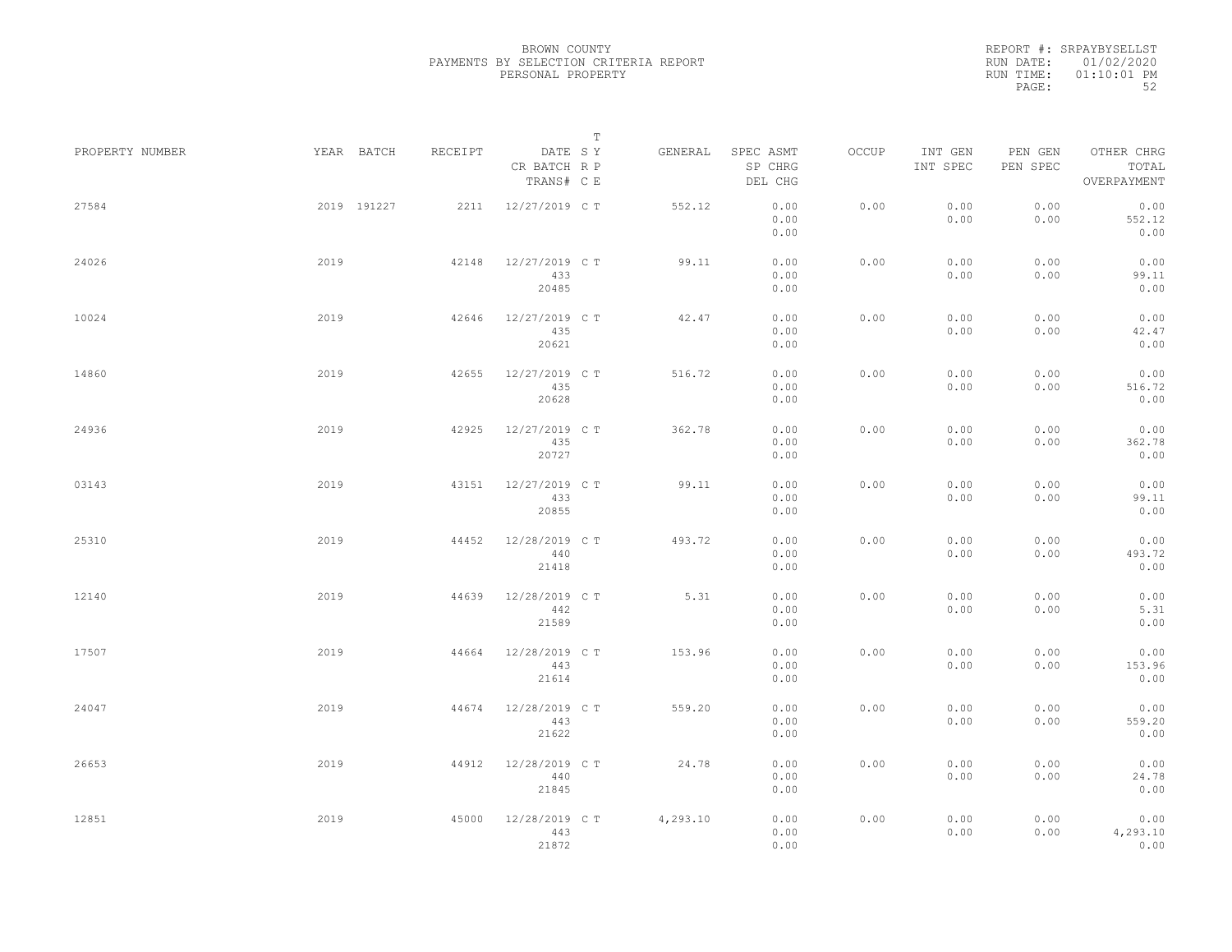REPORT #: SRPAYBYSELLST RUN DATE: 01/02/2020 RUN TIME: 01:10:02 PM PAGE: 53

|                 |      |             |         |                                       | $\mathbb T$ |          |                                 |       |                     |                     |                                    |  |
|-----------------|------|-------------|---------|---------------------------------------|-------------|----------|---------------------------------|-------|---------------------|---------------------|------------------------------------|--|
| PROPERTY NUMBER |      | YEAR BATCH  | RECEIPT | DATE SY<br>CR BATCH R P<br>TRANS# C E |             | GENERAL  | SPEC ASMT<br>SP CHRG<br>DEL CHG | OCCUP | INT GEN<br>INT SPEC | PEN GEN<br>PEN SPEC | OTHER CHRG<br>TOTAL<br>OVERPAYMENT |  |
| 27032           |      | 2019 191228 | 2275    | 12/28/2019 C T                        |             | 460.10   | 0.00<br>0.00<br>0.00            | 0.00  | 0.00<br>0.00        | 0.00<br>0.00        | 0.00<br>460.10<br>0.00             |  |
| 27450           | 2019 |             | 45051   | 12/28/2019 C T<br>441<br>21885        |             | 30.08    | 0.00<br>0.00<br>0.00            | 0.00  | 0.00<br>0.00        | 0.00<br>0.00        | 0.00<br>30.08<br>0.00              |  |
| 11071           | 2019 |             | 45107   | 12/28/2019 C T<br>443<br>21911        |             | 598.13   | 0.00<br>0.00<br>0.00            | 0.00  | 0.00<br>0.00        | 0.00<br>0.00        | 0.00<br>598.13<br>0.00             |  |
| 26040           | 2019 |             | 45113   | 12/28/2019 C T<br>443<br>21917        |             | 3,318.04 | 0.00<br>0.00<br>0.00            | 0.00  | 0.00<br>0.00        | 0.00<br>0.00        | 0.00<br>3,318.04<br>0.00           |  |
| 03268           | 2019 |             | 45125   | 12/28/2019 C T<br>443<br>21927        |             | 4,657.64 | 0.00<br>0.00<br>0.00            | 0.00  | 0.00<br>0.00        | 0.00<br>0.00        | 0.00<br>4,657.64<br>0.00           |  |
| 20848           | 2019 |             | 45149   | 12/28/2019 C T<br>443<br>21941        |             | 1,175.03 | 0.00<br>0.00<br>0.00            | 0.00  | 0.00<br>0.00        | 0.00<br>0.00        | 0.00<br>1,175.03<br>0.00           |  |
| 25876           | 2019 |             | 45284   | 12/28/2019 C T<br>441<br>22032        |             | 23.00    | 0.00<br>0.00<br>0.00            | 0.00  | 0.00<br>0.00        | 0.00<br>0.00        | 0.00<br>23.00<br>0.00              |  |
| 26882           | 2019 |             | 45392   | 12/28/2019 C T<br>442<br>22120        |             | 53.09    | 0.00<br>0.00<br>0.00            | 0.00  | 0.00<br>0.00        | 0.00<br>0.00        | 0.00<br>53.09<br>0.00              |  |
| 19156           | 2019 |             | 45463   | 12/28/2019 C T<br>441<br>22185        |             | 263.67   | 0.00<br>0.00<br>0.00            | 0.00  | 0.00<br>0.00        | 0.00<br>0.00        | 0.00<br>263.67<br>0.00             |  |
| 26759           | 2019 |             | 45475   | 12/28/2019 C T<br>441<br>22196        |             | 210.59   | 0.00<br>0.00<br>0.00            | 0.00  | 0.00<br>0.00        | 0.00<br>0.00        | 0.00<br>210.59<br>0.00             |  |
| 02934           | 2019 |             |         | 45777 12/30/2019 CT<br>445<br>22370   |             | 394.66   | 0.00<br>0.00<br>0.00            | 0.00  | 0.00<br>0.00        | 0.00<br>0.00        | 0.00<br>394.66<br>0.00             |  |
| 26627           |      | 2019 191230 |         | 2376 12/30/2019 C T                   |             | 647.68   | 0.00<br>0.00<br>0.00            | 0.00  | 0.00<br>0.00        | 0.00<br>0.00        | 0.00<br>647.68<br>0.00             |  |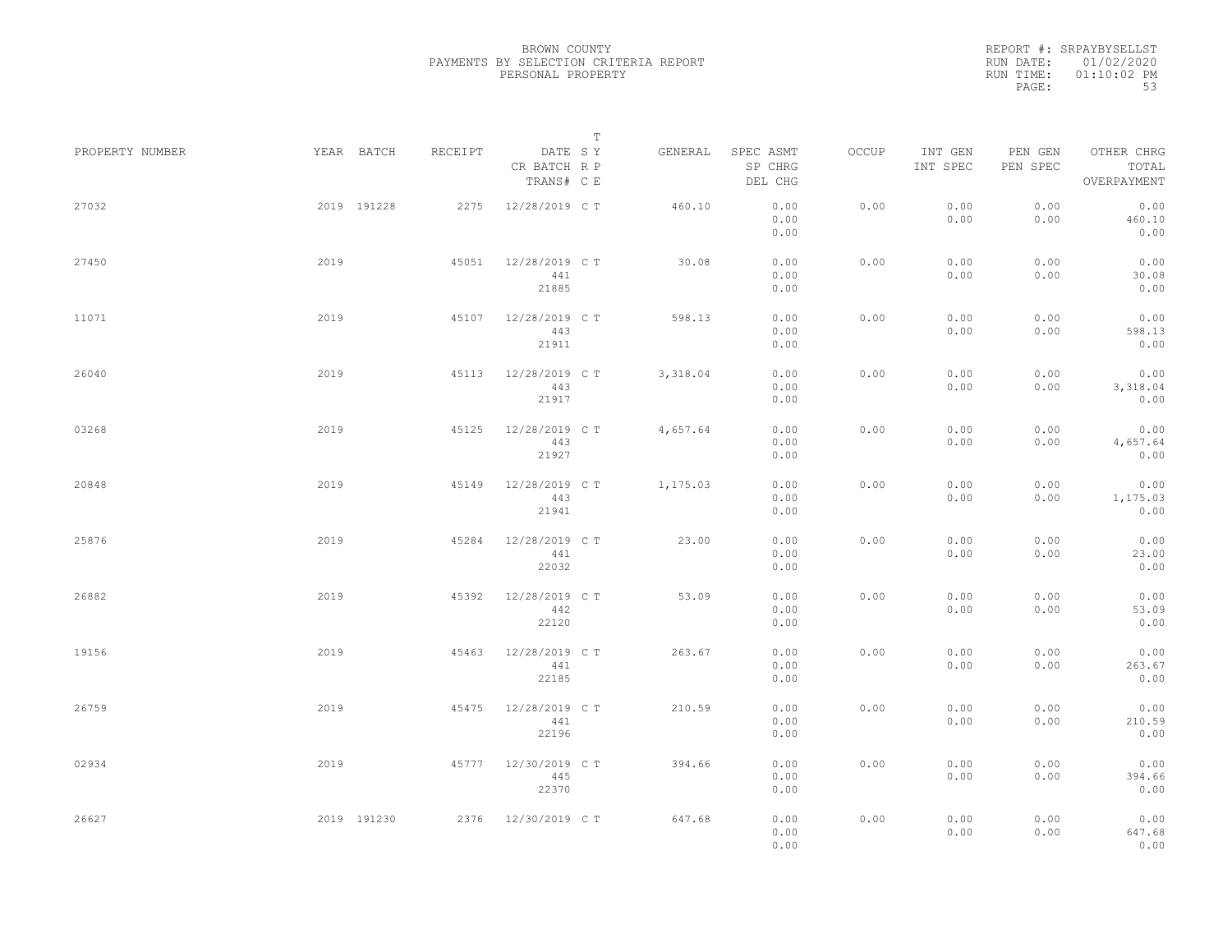REPORT #: SRPAYBYSELLST RUN DATE: 01/02/2020 RUN TIME: 01:10:02 PM PAGE: 54

|                 |             |         |                                       | $\mathbb T$ |                                 |       |                     |                     |                                    |
|-----------------|-------------|---------|---------------------------------------|-------------|---------------------------------|-------|---------------------|---------------------|------------------------------------|
| PROPERTY NUMBER | YEAR BATCH  | RECEIPT | DATE SY<br>CR BATCH R P<br>TRANS# C E | GENERAL     | SPEC ASMT<br>SP CHRG<br>DEL CHG | OCCUP | INT GEN<br>INT SPEC | PEN GEN<br>PEN SPEC | OTHER CHRG<br>TOTAL<br>OVERPAYMENT |
| 04990           | 2019        | 46129   | 12/30/2019 C T<br>447<br>22492        | 1,321.90    | 0.00<br>0.00<br>0.00            | 0.00  | 0.00<br>0.00        | 0.00<br>0.00        | 0.00<br>1,321.90<br>0.00           |
| 08061           | 2019        | 46220   | 12/30/2019 C T<br>449<br>22529        | 92.03       | 0.00<br>0.00<br>0.00            | 0.00  | 0.00<br>0.00        | 0.00<br>0.00        | 0.00<br>92.03<br>0.00              |
| 25235           | 2019        | 46253   | 12/30/2019 C T<br>446<br>22544        | 13.75       | 0.00<br>0.00<br>0.00            | 0.00  | 0.00<br>0.00        | 0.00<br>0.00        | 0.00<br>13.75<br>0.00              |
| 22597           | 2019        | 46538   | 12/30/2019 C T<br>447<br>22694        | 1,835.10    | 0.00<br>0.00<br>0.00            | 0.00  | 0.00<br>0.00        | 0.00<br>0.00        | 0.00<br>1,835.10<br>0.00           |
| 04569           | 2019        | 46551   | 12/30/2019 C T<br>448<br>22707        | 38.93       | 0.00<br>0.00<br>0.00            | 0.00  | 0.00<br>0.00        | 0.00<br>0.00        | 0.00<br>38.93<br>0.00              |
| 27555           | 2019        | 46658   | 12/30/2019 C T<br>446<br>22789        | 74.32       | 0.00<br>0.00<br>0.00            | 0.00  | 0.00<br>0.00        | 0.00<br>0.00        | 0.00<br>74.32<br>0.00              |
| 18308           | 2019        | 46809   | 12/30/2019 C T<br>444<br>22842        | 11,860.01   | 0.00<br>0.00<br>0.00            | 0.00  | 0.00<br>0.00        | 0.00<br>0.00        | 0.00<br>11,860.01<br>0.00          |
| 21541           | 2019        | 46810   | 12/30/2019 C T<br>446<br>22843        | 120.33      | 0.00<br>0.00<br>0.00            | 0.00  | 0.00<br>0.00        | 0.00<br>0.00        | 0.00<br>120.33<br>0.00             |
| 25219           | 2019        | 46880   | 12/30/2019 C T<br>447<br>22892        | 122.11      | 0.00<br>0.00<br>0.00            | 0.00  | 0.00<br>0.00        | 0.00<br>0.00        | 0.00<br>122.11<br>0.00             |
| 19131           | 2019 191230 | 2433    | 12/30/2019 C T                        | 281.37      | 0.00<br>0.00<br>0.00            | 0.00  | 0.00<br>0.00        | 0.00<br>0.00        | 0.00<br>281.37<br>0.00             |
| 25857           | 2019        | 46940   | 12/30/2019 C T<br>447<br>22942        | 891.90      | 0.00<br>0.00<br>0.00            | 0.00  | 0.00<br>0.00        | 0.00<br>0.00        | 0.00<br>891.90<br>0.00             |
| 27586           | 2019        | 47006   | 12/30/2019 C T<br>445<br>22967        | 26.54       | 0.00<br>0.00<br>0.00            | 0.00  | 0.00<br>0.00        | 0.00<br>0.00        | 0.00<br>26.54<br>0.00              |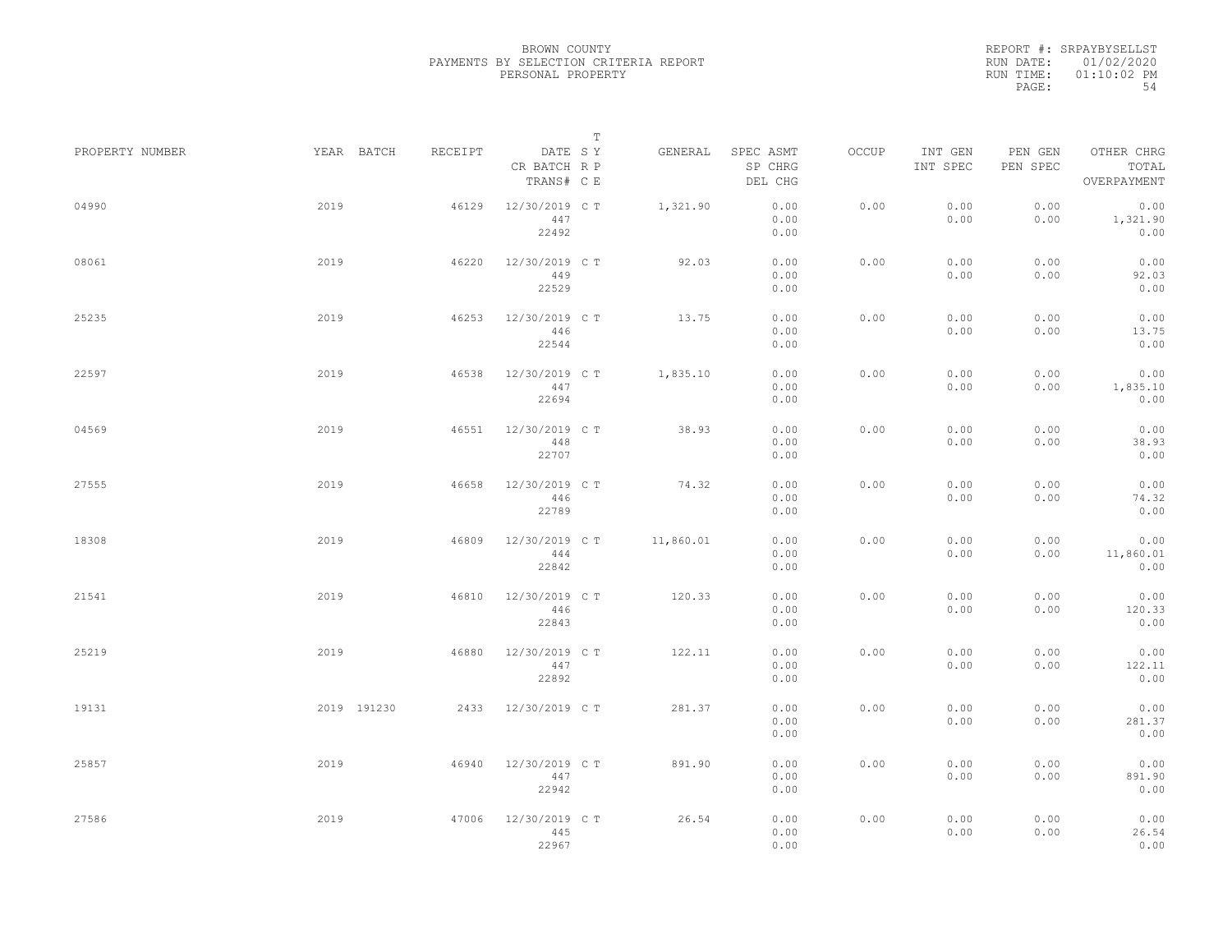REPORT #: SRPAYBYSELLST RUN DATE: 01/02/2020 RUN TIME: 01:10:03 PM PAGE: 55

|                 |      |             |                  |                                       | $\mathbb T$ |           |                                 |       |                     |                     |                                    |  |
|-----------------|------|-------------|------------------|---------------------------------------|-------------|-----------|---------------------------------|-------|---------------------|---------------------|------------------------------------|--|
| PROPERTY NUMBER |      | YEAR BATCH  | RECEIPT          | DATE SY<br>CR BATCH R P<br>TRANS# C E |             | GENERAL   | SPEC ASMT<br>SP CHRG<br>DEL CHG | OCCUP | INT GEN<br>INT SPEC | PEN GEN<br>PEN SPEC | OTHER CHRG<br>TOTAL<br>OVERPAYMENT |  |
| 18274           | 2019 |             | 47051            | 12/30/2019 C T<br>450<br>22987        |             | 155.73    | 0.00<br>0.00<br>0.00            | 0.00  | 0.00<br>0.00        | 0.00<br>0.00        | 0.00<br>155.73<br>0.00             |  |
| 23218           | 2019 |             | 47170            | 12/30/2019 C T<br>447<br>23079        |             | 891.90    | 0.00<br>0.00<br>0.00            | 0.00  | 0.00<br>0.00        | 0.00<br>0.00        | 0.00<br>891.90<br>0.00             |  |
| 24614           | 2019 |             | 47198            | 12/30/2019 C T<br>447<br>23104        |             | 205.28    | 0.00<br>0.00<br>0.00            | 0.00  | 0.00<br>0.00        | 0.00<br>0.00        | 0.00<br>205.28<br>0.00             |  |
| 23218           | 2019 |             | Voids #<br>47170 | 12/30/2019 C V<br>447<br>23111        |             | $-891.90$ | 0.00<br>0.00<br>0.00            | 0.00  | 0.00<br>0.00        | 0.00<br>0.00        | 0.00<br>$-891.90$<br>0.00          |  |
| 23218           | 2019 |             | 47213            | 12/30/2019 C T<br>449<br>23115        |             | 891.90    | 0.00<br>0.00<br>0.00            | 0.00  | 0.00<br>0.00        | 0.00<br>0.00        | 0.00<br>891.90<br>0.00             |  |
| 25897           | 2019 |             | 47223            | 12/30/2019 C T<br>447<br>23125        |             | 63.71     | 0.00<br>0.00<br>0.00            | 0.00  | 0.00<br>0.00        | 0.00<br>0.00        | 0.00<br>63.71<br>0.00              |  |
| 21360           | 2019 |             | 47588            | 12/30/2019 C T<br>444<br>23233        |             | 10,003.99 | 0.00<br>0.00<br>0.00            | 0.00  | 0.00<br>0.00        | 0.00<br>0.00        | 0.00<br>10,003.99<br>0.00          |  |
| 22547           | 2019 |             | 47601            | 12/30/2019 C T<br>449<br>23241        |             | 660.07    | 0.00<br>0.00<br>0.00            | 0.00  | 0.00<br>0.00        | 0.00<br>0.00        | 0.00<br>660.07<br>0.00             |  |
| 23303           |      | 2019 191230 | 2456             | 12/30/2019 C T                        |             | 341.53    | 0.00<br>0.00<br>0.00            | 0.00  | 0.00<br>0.00        | 0.00<br>0.00        | 0.00<br>341.53<br>0.00             |  |
| 22120           | 2019 |             | 47912            | 12/30/2019 C T<br>449<br>23368        |             | 1,528.96  | 0.00<br>0.00<br>0.00            | 0.00  | 0.00<br>0.00        | 0.00<br>0.00        | 0.00<br>1,528.96<br>0.00           |  |
| 23312           | 2019 |             | 47915            | 12/30/2019 C T<br>450<br>23371        |             | 21.24     | 0.00<br>0.00<br>0.00            | 0.00  | 0.00<br>0.00        | 0.00<br>0.00        | 0.00<br>21.24<br>0.00              |  |
| 25278           | 2019 |             | 48665            | 12/31/2019 C T<br>454<br>23471        |             | 313.23    | 0.00<br>0.00<br>0.00            | 0.00  | 0.00<br>0.00        | 0.00<br>0.00        | 0.00<br>313.23<br>0.00             |  |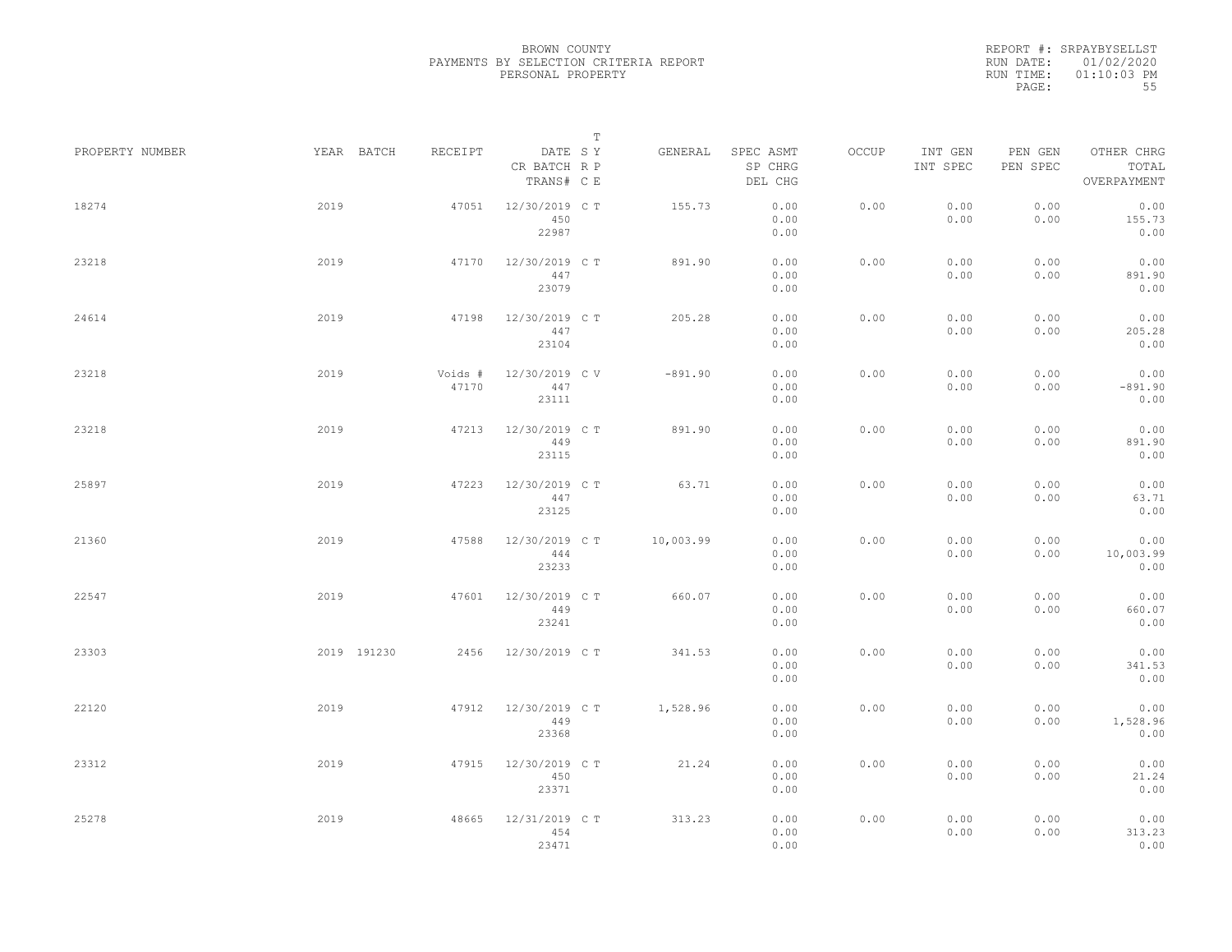REPORT #: SRPAYBYSELLST RUN DATE: 01/02/2020 RUN TIME: 01:10:03 PM PAGE: 56

|                 |            |         | $\mathbb T$                           |          |                                 |       |                     |                     |                                    |
|-----------------|------------|---------|---------------------------------------|----------|---------------------------------|-------|---------------------|---------------------|------------------------------------|
| PROPERTY NUMBER | YEAR BATCH | RECEIPT | DATE SY<br>CR BATCH R P<br>TRANS# C E | GENERAL  | SPEC ASMT<br>SP CHRG<br>DEL CHG | OCCUP | INT GEN<br>INT SPEC | PEN GEN<br>PEN SPEC | OTHER CHRG<br>TOTAL<br>OVERPAYMENT |
| 27547           | 2019       | 49038   | 12/31/2019 C T<br>455<br>23764        | 145.10   | 0.00<br>0.00<br>0.00            | 0.00  | 0.00<br>0.00        | 0.00<br>0.00        | 0.00<br>145.10<br>0.00             |
| 11418           | 2019       | 49285   | 12/31/2019 C T<br>455<br>23961        | 1.77     | 0.00<br>0.00<br>0.00            | 0.00  | 0.00<br>0.00        | 0.00<br>0.00        | 0.00<br>1.77<br>0.00               |
| 17560           | 2019       | 49304   | 12/31/2019 C T<br>453<br>23972        | 19.47    | 0.00<br>0.00<br>0.00            | 0.00  | 0.00<br>0.00        | 0.00<br>0.00        | 0.00<br>19.47<br>0.00              |
| 26646           | 2019       | 49401   | 12/31/2019 C T<br>456<br>24037        | 8.85     | 0.00<br>0.00<br>0.00            | 0.00  | 0.00<br>0.00        | 0.00<br>0.00        | 0.00<br>8.85<br>0.00               |
| 23267           | 2019       | 49471   | 12/31/2019 C T<br>451<br>24102        | 69.01    | 0.00<br>0.00<br>0.00            | 0.00  | 0.00<br>0.00        | 0.00<br>0.00        | 0.00<br>69.01<br>0.00              |
| 13751           | 2019       | 49486   | 12/31/2019 C T<br>454<br>24116        | 270.76   | 0.00<br>0.00<br>0.00            | 0.00  | 0.00<br>0.00        | 0.00<br>0.00        | 0.00<br>270.76<br>0.00             |
| 17467           | 2019       | 49549   | 12/31/2019 C T<br>454<br>24155        | 1,141.40 | 0.00<br>0.00<br>0.00            | 0.00  | 0.00<br>0.00        | 0.00<br>0.00        | 0.00<br>1,141.40<br>0.00           |
| 15815           | 2019       | 49653   | 12/31/2019 C T<br>454<br>24179        | 773.32   | 0.00<br>0.00<br>0.00            | 0.00  | 0.00<br>0.00        | 0.00<br>0.00        | 0.00<br>773.32<br>0.00             |
| 27470           | 2019       | 49695   | 12/31/2019 C T<br>454<br>24207        | 56.62    | 0.00<br>0.00<br>0.00            | 0.00  | 0.00<br>0.00        | 0.00<br>0.00        | 0.00<br>56.62<br>0.00              |
| 16513           | 2019       | 49805   | 12/31/2019 C T<br>454<br>24272        | 1,088.32 | 0.00<br>0.00<br>0.00            | 0.00  | 0.00<br>0.00        | 0.00<br>0.00        | 0.00<br>1,088.32<br>0.00           |
| 12888           | 2019       | 49834   | 12/31/2019 C T<br>451<br>24299        | 5.31     | 0.00<br>0.00<br>0.00            | 0.00  | 0.00<br>0.00        | 0.00<br>0.00        | 0.00<br>5.31<br>0.00               |
| 17490           | 2019       | 50007   | 12/31/2019 C T<br>451<br>24386        | 2,325.28 | 0.00<br>0.00<br>0.00            | 0.00  | 0.00<br>0.00        | 0.00<br>0.00        | 0.00<br>2,325.28<br>0.00           |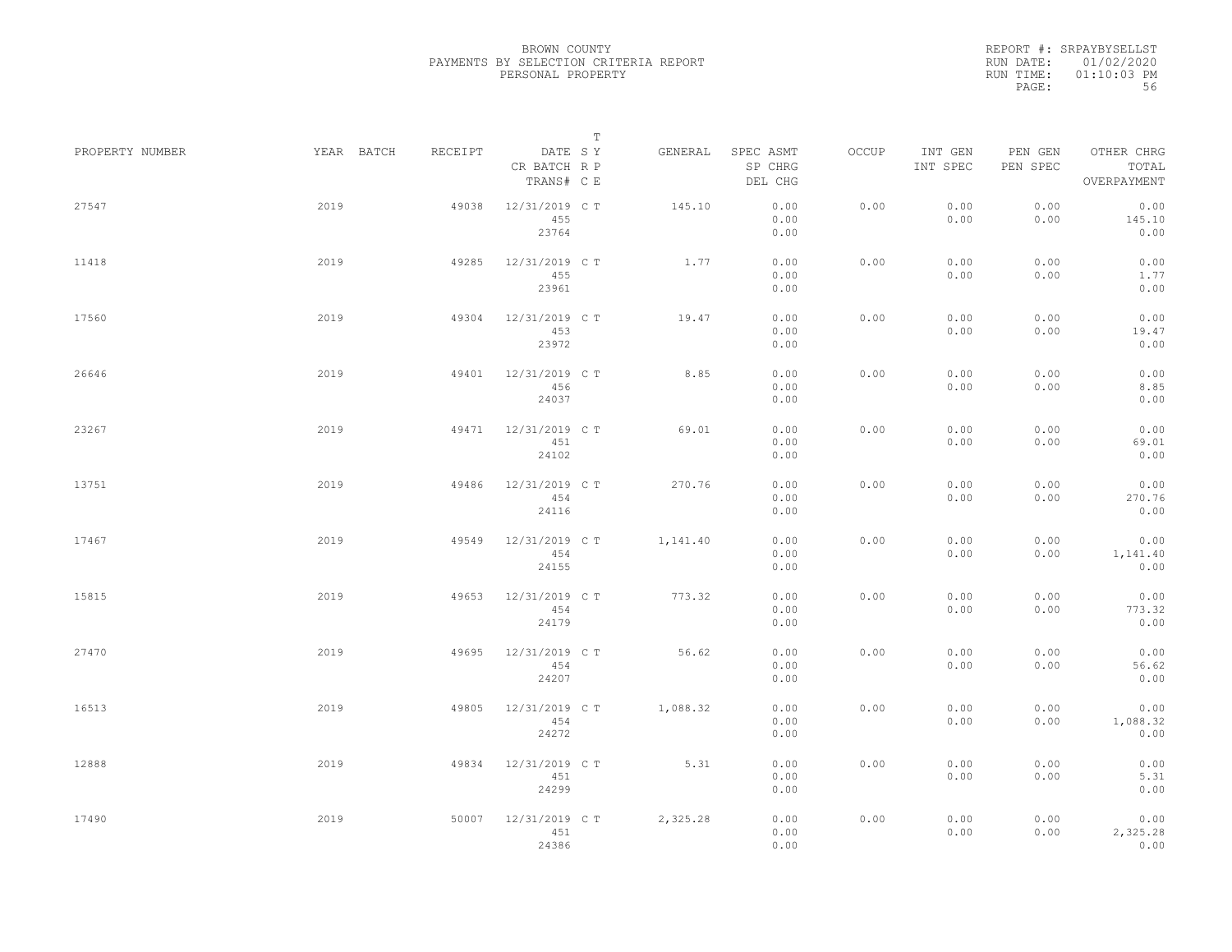REPORT #: SRPAYBYSELLST RUN DATE: 01/02/2020 RUN TIME: 01:10:03 PM PAGE: 57

|                 |               |                              | m              |            |           |       |          |          |             |
|-----------------|---------------|------------------------------|----------------|------------|-----------|-------|----------|----------|-------------|
| PROPERTY NUMBER | YEAR<br>BATCH | RECEIPT                      | DATE SY        | GENERAL    | SPEC ASMT | OCCUP | INT GEN  | PEN GEN  | OTHER CHRG  |
|                 |               |                              | CR BATCH R P   |            | SP CHRG   |       | INT SPEC | PEN SPEC | TOTAL       |
|                 |               |                              | TRANS# C E     |            | DEL CHG   |       |          |          | OVERPAYMENT |
| 26031           | 2019          | 50071                        | 12/31/2019 C T | 755.64     | 0.00      | 0.00  | 0.00     | 0.00     | 0.00        |
|                 |               |                              | 453            |            | 0.00      |       | 0.00     | 0.00     | 755.64      |
|                 |               |                              | 24412          |            | 0.00      |       |          |          | 0.00        |
| 25246           | 2019          | 50088                        | 12/31/2019 C T | 1,874.03   | 0.00      | 0.00  | 0.00     | 0.00     | 0.00        |
|                 |               |                              | 453            |            | 0.00      |       | 0.00     | 0.00     | 1,874.03    |
|                 |               |                              | 24415          |            | 0.00      |       |          |          | 0.00        |
|                 |               | VILLAGE OF ASHWAUBENON TOTAL |                | 266,048.09 | 0.00      | 0.00  | 0.00     | 0.00     | 0.00        |
|                 |               |                              |                |            | 0.00      |       | 0.00     | 0.00     | 266,048.09  |
|                 |               |                              |                |            | 0.00      |       |          |          | 0.00        |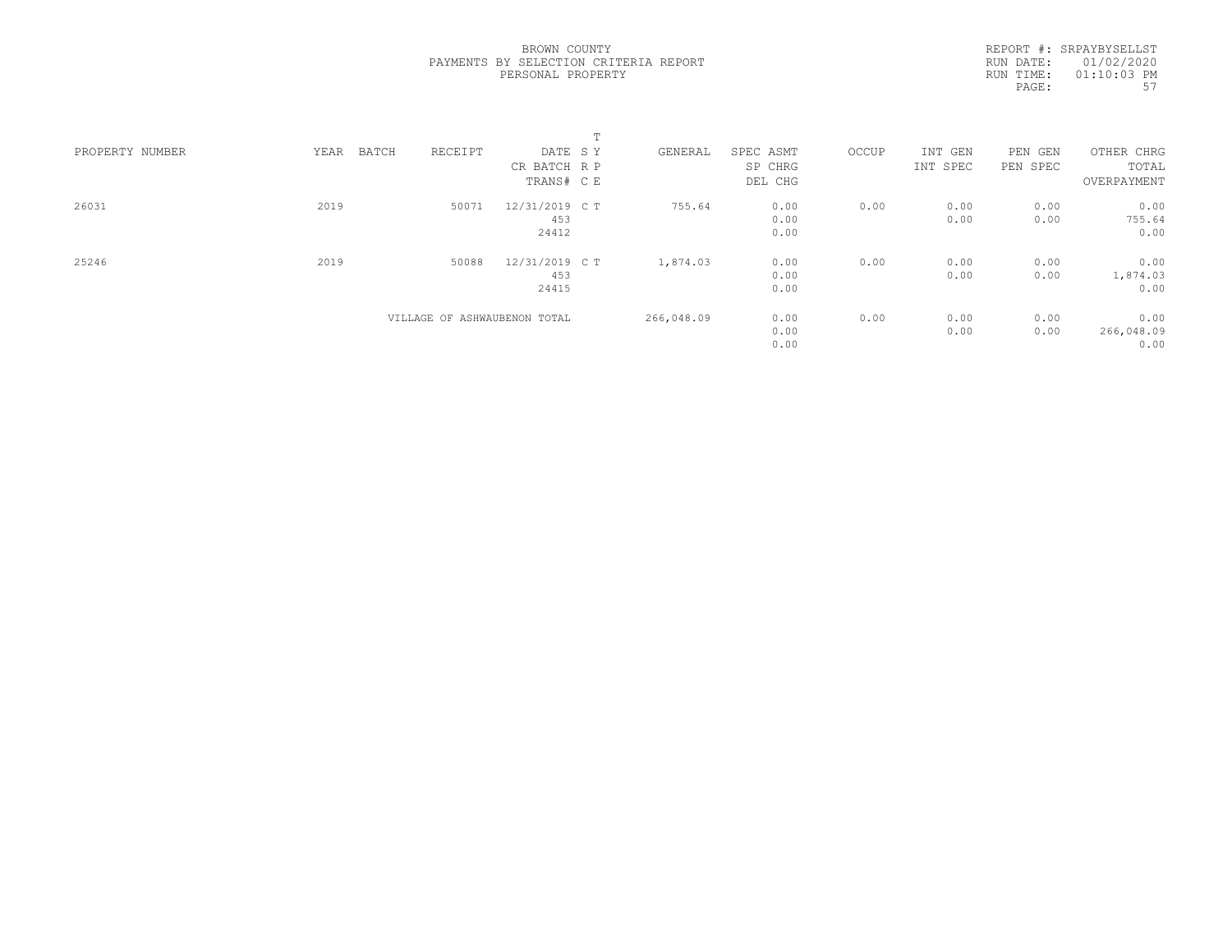REPORT #: SRPAYBYSELLST RUN DATE: 01/02/2020 RUN TIME: 01:10:04 PM PAGE: 58

|                 |      |             |         |                                       | $\mathbb T$ |         |                                 |       |                     |                     |                                    |  |
|-----------------|------|-------------|---------|---------------------------------------|-------------|---------|---------------------------------|-------|---------------------|---------------------|------------------------------------|--|
| PROPERTY NUMBER |      | YEAR BATCH  | RECEIPT | DATE SY<br>CR BATCH R P<br>TRANS# C E |             | GENERAL | SPEC ASMT<br>SP CHRG<br>DEL CHG | OCCUP | INT GEN<br>INT SPEC | PEN GEN<br>PEN SPEC | OTHER CHRG<br>TOTAL<br>OVERPAYMENT |  |
| 25969           |      | 2019 191213 | 1511    | 12/13/2019 C T                        |             | 442.33  | 0.00<br>0.00<br>0.00            | 0.00  | 0.00<br>0.00        | 0.00<br>0.00        | 0.00<br>442.33<br>0.00             |  |
| 27710           |      | 2019 191213 |         | 1527 12/13/2019 CT                    |             | 140.34  | 0.00<br>0.00<br>0.00            | 0.00  | 0.00<br>0.00        | 0.00<br>0.00        | 0.00<br>140.34<br>0.00             |  |
| 23077           | 2019 |             | 21897   | 12/13/2019 C T<br>377<br>12642        |             | 17.76   | 0.00<br>0.00<br>0.00            | 0.00  | 0.00<br>0.00        | 0.00<br>0.00        | 0.00<br>17.76<br>0.00              |  |
| 19769           |      | 2019 191213 | 1574    | 12/13/2019 C T                        |             | 62.16   | 0.00<br>0.00<br>0.00            | 0.00  | 0.00<br>0.00        | 0.00<br>0.00        | 0.00<br>62.16<br>0.00              |  |
| 19772           | 2019 |             | 23152   | 12/16/2019 C T<br>383<br>12842        |             | 140.34  | 0.00<br>0.00<br>0.00            | 0.00  | 0.00<br>0.00        | 0.00<br>0.00        | 0.00<br>140.34<br>0.00             |  |
| 25986           | 2019 |             | 23893   | 12/16/2019 C T<br>381<br>13272        |             | 17.76   | 0.00<br>0.00<br>0.00            | 0.00  | 0.00<br>0.00        | 0.00<br>0.00        | 0.00<br>17.76<br>0.00              |  |
| 08035           | 2019 |             | 24144   | 12/16/2019 C T<br>386<br>13384        |             | 202.51  | 0.00<br>0.00<br>0.00            | 0.00  | 0.00<br>0.00        | 0.00<br>0.00        | 0.00<br>202.51<br>0.00             |  |
| 24500           | 2019 |             | 25069   | 12/17/2019 C T<br>389<br>13678        |             | 14.20   | 0.00<br>0.00<br>0.00            | 0.00  | 0.00<br>0.00        | 0.00<br>0.00        | 0.00<br>14.20<br>0.00              |  |
| 04953           | 2019 |             | 25082   | 12/17/2019 C T<br>389<br>13688        |             | 67.51   | 0.00<br>0.00<br>0.00            | 0.00  | 0.00<br>0.00        | 0.00<br>0.00        | 0.00<br>67.51<br>0.00              |  |
| 26721           | 2019 |             | 25188   | 12/17/2019 C T<br>388<br>13780        |             | 115.46  | 0.00<br>0.00<br>0.00            | 0.00  | 0.00<br>0.00        | 0.00<br>0.00        | 0.00<br>115.46<br>0.00             |  |
| 20434           | 2019 |             | 25715   | 12/17/2019 C T<br>390<br>14127        |             | 5.32    | 0.00<br>0.00<br>0.00            | 0.00  | 0.00<br>0.00        | 0.00<br>0.00        | 0.00<br>5.32<br>0.00               |  |
| 24481           | 2019 |             | 25751   | 12/17/2019 C T<br>388<br>14158        |             | 15.99   | 0.00<br>0.00<br>0.00            | 0.00  | 0.00<br>0.00        | 0.00<br>0.00        | 0.00<br>15.99<br>0.00              |  |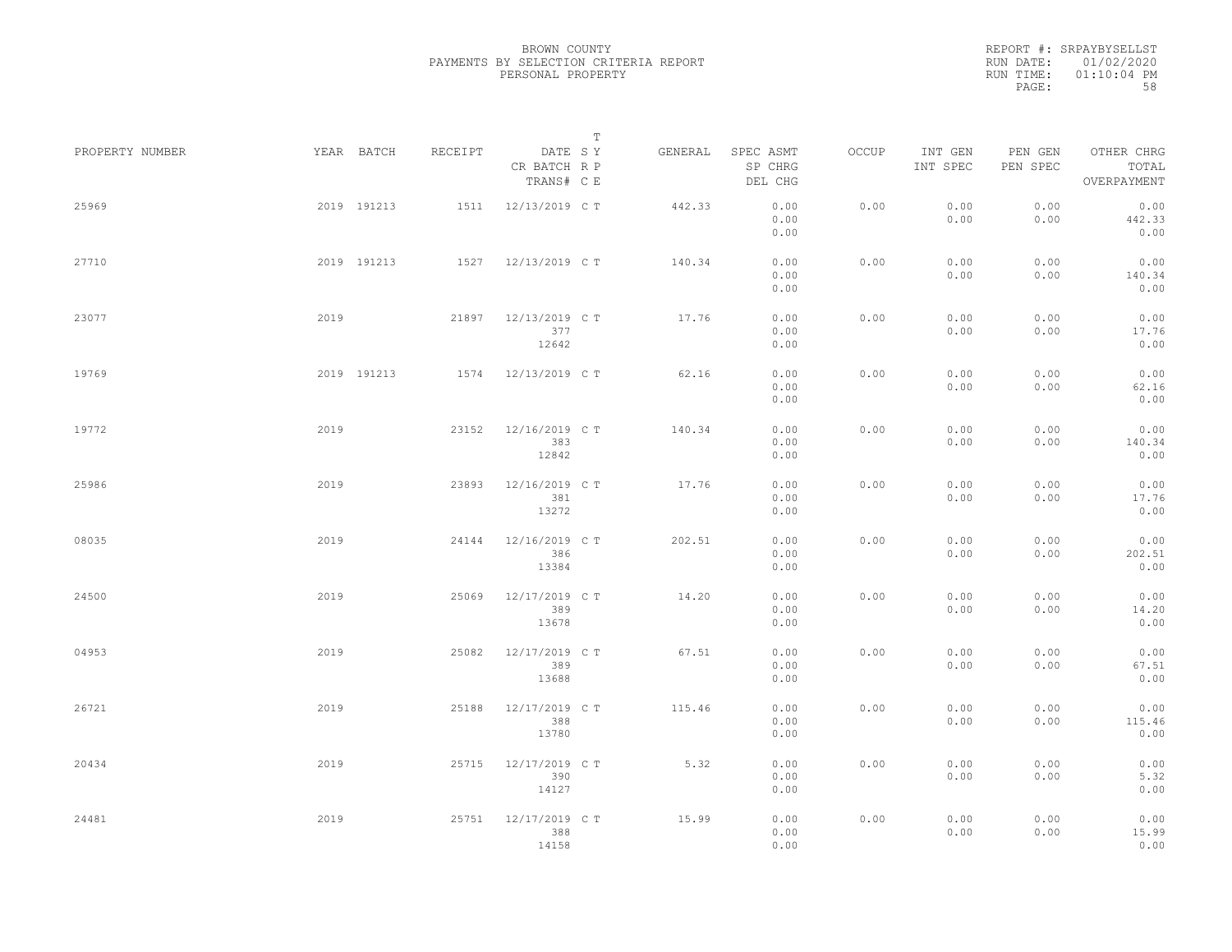REPORT #: SRPAYBYSELLST RUN DATE: 01/02/2020 RUN TIME: 01:10:04 PM PAGE: 59

|                 |             |         |                                       | $\mathbb T$ |          |                                 |       |                     |                     |                                    |  |
|-----------------|-------------|---------|---------------------------------------|-------------|----------|---------------------------------|-------|---------------------|---------------------|------------------------------------|--|
| PROPERTY NUMBER | YEAR BATCH  | RECEIPT | DATE SY<br>CR BATCH R P<br>TRANS# C E |             | GENERAL  | SPEC ASMT<br>SP CHRG<br>DEL CHG | OCCUP | INT GEN<br>INT SPEC | PEN GEN<br>PEN SPEC | OTHER CHRG<br>TOTAL<br>OVERPAYMENT |  |
| 04947           | 2019        | 25844   | 12/17/2019 C T<br>389<br>14215        |             | 10.67    | 0.00<br>0.00<br>0.00            | 0.00  | 0.00<br>0.00        | 0.00<br>0.00        | 0.00<br>10.67<br>0.00              |  |
| 17408           | 2019        | 25994   | 12/17/2019 C T<br>391<br>14346        |             | 472.52   | 0.00<br>0.00<br>0.00            | 0.00  | 0.00<br>0.00        | 0.00<br>0.00        | 0.00<br>472.52<br>0.00             |  |
| 25991           | 2019        | 26288   | 12/17/2019 C T<br>391<br>14554        |             | 115.46   | 0.00<br>0.00<br>0.00            | 0.00  | 0.00<br>0.00        | 0.00<br>0.00        | 0.00<br>115.46<br>0.00             |  |
| 25633           | 2019        | 26300   | 12/17/2019 C T<br>387<br>14566        |             | 206.07   | 0.00<br>0.00<br>0.00            | 0.00  | 0.00<br>0.00        | 0.00<br>0.00        | 0.00<br>206.07<br>0.00             |  |
| 03638           | 2019        | 26393   | 12/17/2019 C T<br>389<br>14621        |             | 5.32     | 0.00<br>0.00<br>0.00            | 0.00  | 0.00<br>0.00        | 0.00<br>0.00        | 0.00<br>5.32<br>0.00               |  |
| 25696           | 2019        | 26867   | 12/18/2019 C T<br>397<br>14713        |             | 46.18    | 0.00<br>0.00<br>0.00            | 0.00  | 0.00<br>0.00        | 0.00<br>0.00        | 0.00<br>46.18<br>0.00              |  |
| 05612           | 2019        | 27034   | 12/18/2019 C T<br>399<br>14839        |             | 87.05    | 0.00<br>0.00<br>0.00            | 0.00  | 0.00<br>0.00        | 0.00<br>0.00        | 0.00<br>87.05<br>0.00              |  |
| 08766           | 2019        | 27473   | 12/18/2019 C T<br>397<br>15156        |             | 220.27   | 0.00<br>0.00<br>0.00            | 0.00  | 0.00<br>0.00        | 0.00<br>0.00        | 0.00<br>220.27<br>0.00             |  |
| 25671           | 2019        | 27697   | 12/18/2019 C T<br>397<br>15321        |             | 99.47    | 0.00<br>0.00<br>0.00            | 0.00  | 0.00<br>0.00        | 0.00<br>0.00        | 0.00<br>99.47<br>0.00              |  |
| 21982           | 2019 191218 |         | 1784 12/18/2019 CT                    |             | 2,598.88 | 0.00<br>0.00<br>0.00            | 0.00  | 0.00<br>0.00        | 0.00<br>0.00        | 0.00<br>2,598.88<br>0.00           |  |
| 21420           | 2019        | 28047   | 12/18/2019 C T<br>399<br>15569        |             | 19.55    | 0.00<br>0.00<br>0.00            | 0.00  | 0.00<br>0.00        | 0.00<br>0.00        | 0.00<br>19.55<br>0.00              |  |
| 11228           | 2019        | 28277   | 12/18/2019 C T<br>398<br>15723        |             | 85.28    | 0.00<br>0.00<br>0.00            | 0.00  | 0.00<br>0.00        | 0.00<br>0.00        | 0.00<br>85.28<br>0.00              |  |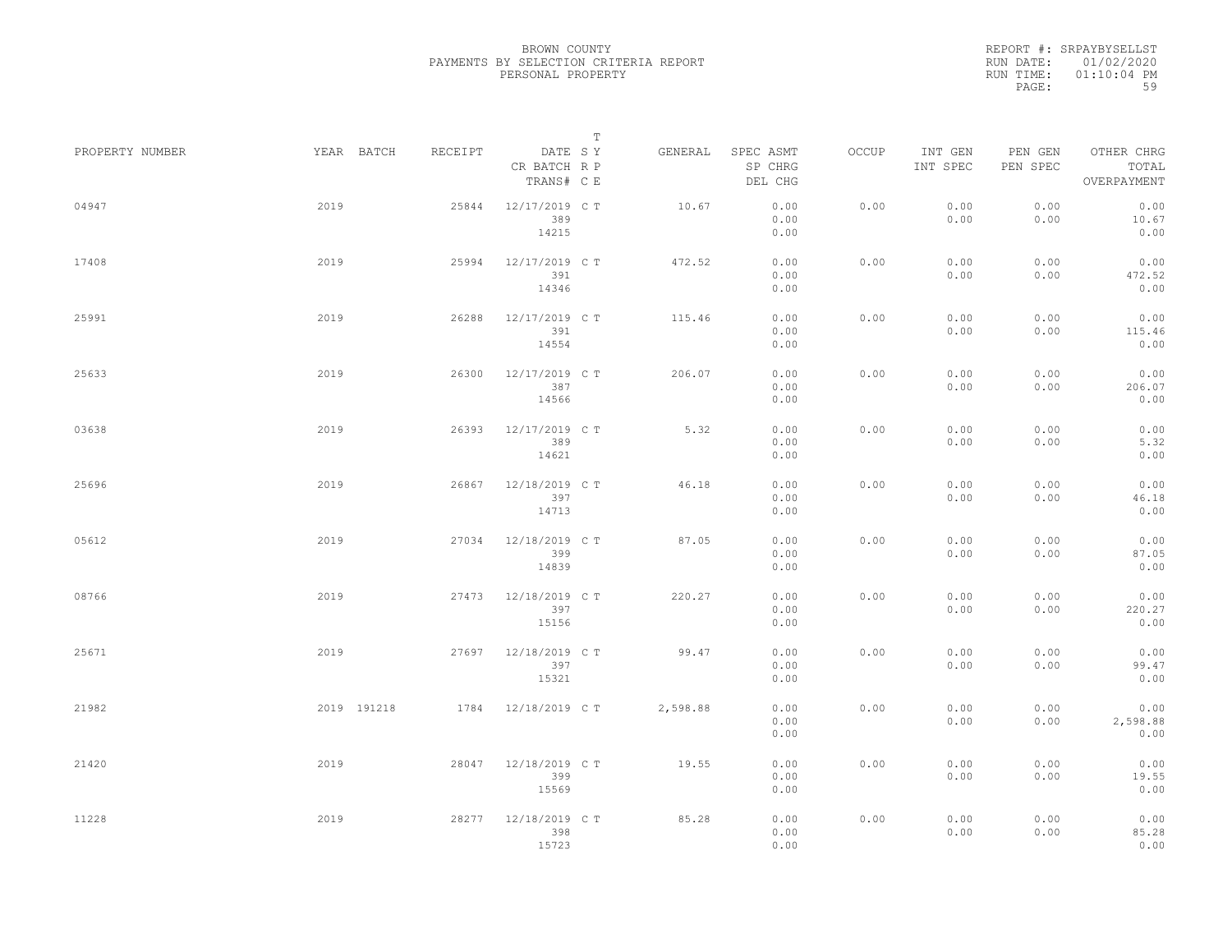REPORT #: SRPAYBYSELLST RUN DATE: 01/02/2020 RUN TIME: 01:10:04 PM PAGE: 60

|                 |      |             |         |                                       | T |           |                                 |       |                     |                     |                                    |  |
|-----------------|------|-------------|---------|---------------------------------------|---|-----------|---------------------------------|-------|---------------------|---------------------|------------------------------------|--|
| PROPERTY NUMBER |      | YEAR BATCH  | RECEIPT | DATE SY<br>CR BATCH R P<br>TRANS# C E |   | GENERAL   | SPEC ASMT<br>SP CHRG<br>DEL CHG | OCCUP | INT GEN<br>INT SPEC | PEN GEN<br>PEN SPEC | OTHER CHRG<br>TOTAL<br>OVERPAYMENT |  |
| 19756           |      | 2019 191219 | 1832    | 12/19/2019 C T                        |   | 3, 117.59 | 0.00<br>0.00<br>0.00            | 0.00  | 0.00<br>0.00        | 0.00<br>0.00        | 0.00<br>3, 117.59<br>0.00          |  |
| 25975           | 2019 |             | 29309   | 12/19/2019 C T<br>405<br>16222        |   | 28.43     | 0.00<br>0.00<br>0.00            | 0.00  | 0.00<br>0.00        | 0.00<br>0.00        | 0.00<br>28.43<br>0.00              |  |
| 14651           | 2019 |             | 29415   | 12/19/2019 C T<br>401<br>16275        |   | 7.10      | 0.00<br>0.00<br>0.00            | 0.00  | 0.00<br>0.00        | 0.00<br>0.00        | 0.00<br>7.10<br>0.00               |  |
| 13555           | 2019 |             | 29464   | 12/19/2019 C T<br>407<br>16310        |   | 81.71     | 0.00<br>0.00<br>0.00            | 0.00  | 0.00<br>0.00        | 0.00<br>0.00        | 0.00<br>81.71<br>0.00              |  |
| 14581           | 2019 |             | 29489   | 12/19/2019 C T<br>401<br>16335        |   | 3.56      | 0.00<br>0.00<br>0.00            | 0.00  | 0.00<br>0.00        | 0.00<br>0.00        | 0.00<br>3.56<br>0.00               |  |
| 03720           | 2019 |             | 29542   | 12/19/2019 C T<br>401<br>16364        |   | 353.51    | 0.00<br>0.00<br>0.00            | 0.00  | 0.00<br>0.00        | 0.00<br>0.00        | 0.00<br>353.51<br>0.00             |  |
| 21561           | 2019 |             | 30249   | 12/20/2019 C T<br>412<br>16600        |   | 24.86     | 0.00<br>0.00<br>0.00            | 0.00  | 0.00<br>0.00        | 0.00<br>0.00        | 0.00<br>24.86<br>0.00              |  |
| 20648           | 2019 |             | 30323   | 12/20/2019 C T<br>413<br>16667        |   | 40.86     | 0.00<br>0.00<br>0.00            | 0.00  | 0.00<br>0.00        | 0.00<br>0.00        | 0.00<br>40.86<br>0.00              |  |
| 23095           | 2019 |             | 30503   | 12/20/2019 C T<br>412<br>16773        |   | 55.07     | 0.00<br>0.00<br>0.00            | 0.00  | 0.00<br>0.00        | 0.00<br>0.00        | 0.00<br>55.07<br>0.00              |  |
| 24497           | 2019 |             | 30511   | 12/20/2019 C T<br>412<br>16779        |   | 897.08    | 0.00<br>0.00<br>0.00            | 0.00  | 0.00<br>0.00        | 0.00<br>0.00        | 0.00<br>897.08<br>0.00             |  |
| 20658           | 2019 |             | 30605   | 12/20/2019 C T<br>412<br>16872        |   | 1,032.10  | 0.00<br>0.00<br>0.00            | 0.00  | 0.00<br>0.00        | 0.00<br>0.00        | 0.00<br>1,032.10<br>0.00           |  |
| 25675           | 2019 |             | 30649   | 12/20/2019 C T<br>412<br>16905        |   | 365.95    | 0.00<br>0.00<br>0.00            | 0.00  | 0.00<br>0.00        | 0.00<br>0.00        | 0.00<br>365.95<br>0.00             |  |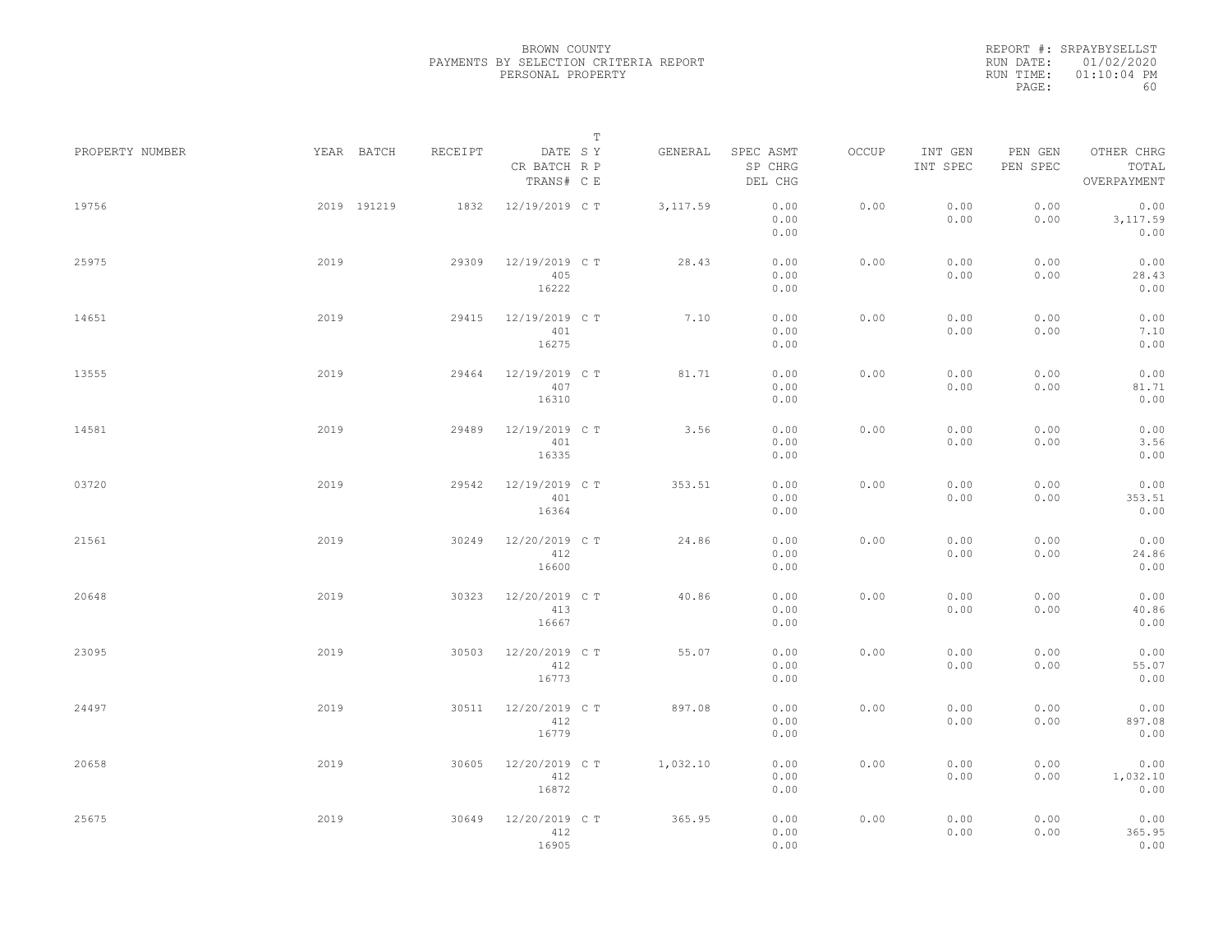REPORT #: SRPAYBYSELLST RUN DATE: 01/02/2020 RUN TIME: 01:10:05 PM PAGE: 61

|                 |            |         | $\mathbb T$                           |          |                                 |       |                     |                     |                                    |
|-----------------|------------|---------|---------------------------------------|----------|---------------------------------|-------|---------------------|---------------------|------------------------------------|
| PROPERTY NUMBER | YEAR BATCH | RECEIPT | DATE SY<br>CR BATCH R P<br>TRANS# C E | GENERAL  | SPEC ASMT<br>SP CHRG<br>DEL CHG | OCCUP | INT GEN<br>INT SPEC | PEN GEN<br>PEN SPEC | OTHER CHRG<br>TOTAL<br>OVERPAYMENT |
| 04958           | 2019       | 30740   | 12/20/2019 C T<br>412<br>16938        | 596.87   | 0.00<br>0.00<br>0.00            | 0.00  | 0.00<br>0.00        | 0.00<br>0.00        | 0.00<br>596.87<br>0.00             |
| 18531           | 2019       | 30768   | 12/20/2019 C T<br>413<br>16962        | 26.64    | 0.00<br>0.00<br>0.00            | 0.00  | 0.00<br>0.00        | 0.00<br>0.00        | 0.00<br>26.64<br>0.00              |
| 19806           | 2019       | 30871   | 12/20/2019 C T<br>412<br>17015        | 4,002.14 | 0.00<br>0.00<br>0.00            | 0.00  | 0.00<br>0.00        | 0.00<br>0.00        | 0.00<br>4,002.14<br>0.00           |
| 21423           | 2019       | 30933   | 12/20/2019 C T<br>415<br>17051        | 149.22   | 0.00<br>0.00<br>0.00            | 0.00  | 0.00<br>0.00        | 0.00<br>0.00        | 0.00<br>149.22<br>0.00             |
| 27133           | 2019       | 31035   | 12/20/2019 C T<br>415<br>17136        | 1,717.79 | 0.00<br>0.00<br>0.00            | 0.00  | 0.00<br>0.00        | 0.00<br>0.00        | 0.00<br>1,717.79<br>0.00           |
| 12629           | 2019       | 31064   | 12/20/2019 C T<br>412<br>17158        | 508.05   | 0.00<br>0.00<br>0.00            | 0.00  | 0.00<br>0.00        | 0.00<br>0.00        | 0.00<br>508.05<br>0.00             |
| 24486           | 2019       | 31340   | 12/20/2019 C T<br>415<br>17349        | 143.04   | 0.00<br>0.00<br>0.00            | 0.00  | 0.00<br>0.00        | 0.00<br>0.00        | 0.00<br>143.04<br>0.00             |
| 11935           | 2019       | 31401   | 12/20/2019 C T<br>415<br>17393        | 21.31    | 0.00<br>0.00<br>0.00            | 0.00  | 0.00<br>0.00        | 0.00<br>0.00        | 0.00<br>21.31<br>0.00              |
| 14638           | 2019       | 31723   | 12/20/2019 C T<br>408<br>17555        | 255.20   | 0.00<br>0.00<br>0.00            | 0.00  | 0.00<br>0.00        | 0.00<br>0.00        | 0.00<br>255.20<br>0.00             |
| 11945           | 2019       | 32250   | 12/23/2019 C T<br>416<br>17584        | 31.99    | 0.00<br>0.00<br>0.00            | 0.00  | 0.00<br>0.00        | 0.00<br>0.00        | 0.00<br>31.99<br>0.00              |
| 23764           | 2019       | 32416   | 12/23/2019 C T<br>419<br>17647        | 255.81   | 0.00<br>0.00<br>0.00            | 0.00  | 0.00<br>0.00        | 0.00<br>0.00        | 0.00<br>255.81<br>0.00             |
| 12627           | 2019       | 32455   | 12/23/2019 C T<br>419<br>17677        | 365.95   | 0.00<br>0.00<br>0.00            | 0.00  | 0.00<br>0.00        | 0.00<br>0.00        | 0.00<br>365.95<br>0.00             |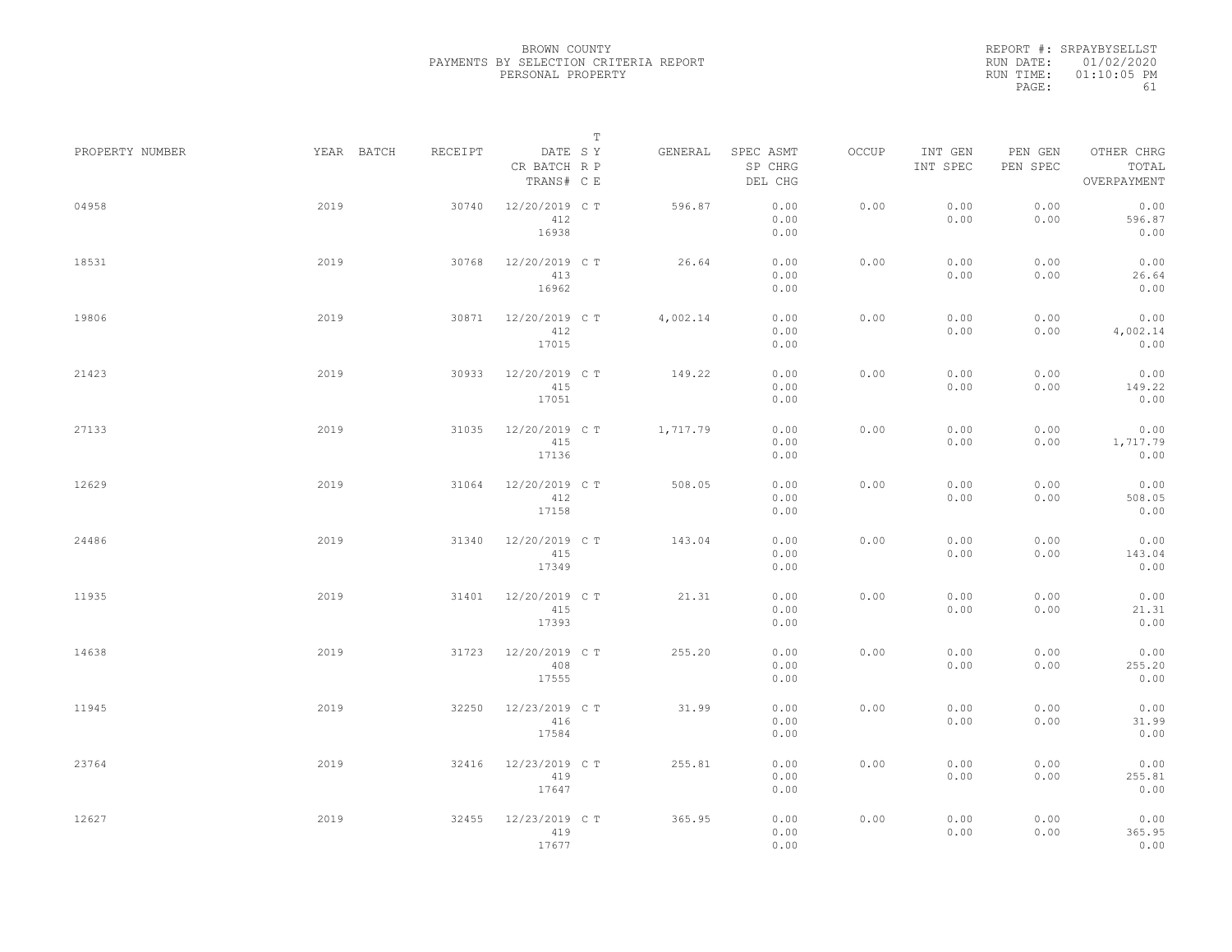REPORT #: SRPAYBYSELLST RUN DATE: 01/02/2020 RUN TIME: 01:10:05 PM PAGE: 62

|                 |            |         | $\mathbb T$                           |          |                                 |       |                     |                     |                                    |
|-----------------|------------|---------|---------------------------------------|----------|---------------------------------|-------|---------------------|---------------------|------------------------------------|
| PROPERTY NUMBER | YEAR BATCH | RECEIPT | DATE SY<br>CR BATCH R P<br>TRANS# C E | GENERAL  | SPEC ASMT<br>SP CHRG<br>DEL CHG | OCCUP | INT GEN<br>INT SPEC | PEN GEN<br>PEN SPEC | OTHER CHRG<br>TOTAL<br>OVERPAYMENT |
| 25985           | 2019       | 32482   | 12/23/2019 C T<br>416<br>17698        | 300.22   | 0.00<br>0.00<br>0.00            | 0.00  | 0.00<br>0.00        | 0.00<br>0.00        | 0.00<br>300.22<br>0.00             |
| 13577           | 2019       | 34764   | 12/23/2019 C T<br>418<br>18153        | 1,035.64 | 0.00<br>0.00<br>0.00            | 0.00  | 0.00<br>0.00        | 0.00<br>0.00        | 0.00<br>1,035.64<br>0.00           |
| 14631           | 2019       | 34876   | 12/23/2019 C T<br>416<br>18158        | 385.49   | 0.00<br>0.00<br>0.00            | 0.00  | 0.00<br>0.00        | 0.00<br>0.00        | 0.00<br>385.49<br>0.00             |
| 12621           | 2019       | 34986   | 12/23/2019 C T<br>418<br>18207        | 69.29    | 0.00<br>0.00<br>0.00            | 0.00  | 0.00<br>0.00        | 0.00<br>0.00        | 0.00<br>69.29<br>0.00              |
| 03675           | 2019       | 35436   | 12/23/2019 C T<br>422<br>18270        | 33.75    | 0.00<br>0.00<br>0.00            | 0.00  | 0.00<br>0.00        | 0.00<br>0.00        | 0.00<br>33.75<br>0.00              |
| 21590           | 2019       | 35855   | 12/23/2019 C T<br>416<br>18349        | 3,160.22 | 0.00<br>0.00<br>0.00            | 0.00  | 0.00<br>0.00        | 0.00<br>0.00        | 0.00<br>3,160.22<br>0.00           |
| 20358           | 2019       | 36157   | 12/23/2019 C T<br>418<br>18408        | 49.74    | 0.00<br>0.00<br>0.00            | 0.00  | 0.00<br>0.00        | 0.00<br>0.00        | 0.00<br>49.74<br>0.00              |
| 16394           | 2019       | 37216   | 12/26/2019 C T<br>424<br>18519        | 79.93    | 0.00<br>0.00<br>0.00            | 0.00  | 0.00<br>0.00        | 0.00<br>0.00        | 0.00<br>79.93<br>0.00              |
| 14594           | 2019       | 37228   | 12/26/2019 C T<br>424<br>18531        | 5.32     | 0.00<br>0.00<br>0.00            | 0.00  | 0.00<br>0.00        | 0.00<br>0.00        | 0.00<br>5.32<br>0.00               |
| 25200           | 2019       | 37233   | 12/26/2019 C T<br>424<br>18536        | 104.81   | 0.00<br>0.00<br>0.00            | 0.00  | 0.00<br>0.00        | 0.00<br>0.00        | 0.00<br>104.81<br>0.00             |
| 19576           | 2019       | 37316   | 12/26/2019 C T<br>428<br>18602        | 312.66   | 0.00<br>0.00<br>0.00            | 0.00  | 0.00<br>0.00        | 0.00<br>0.00        | 0.00<br>312.66<br>0.00             |
| 25636           | 2019       | 37349   | 12/26/2019 C T<br>427<br>18630        | 328.65   | 0.00<br>0.00<br>0.00            | 0.00  | 0.00<br>0.00        | 0.00<br>0.00        | 0.00<br>328.65<br>0.00             |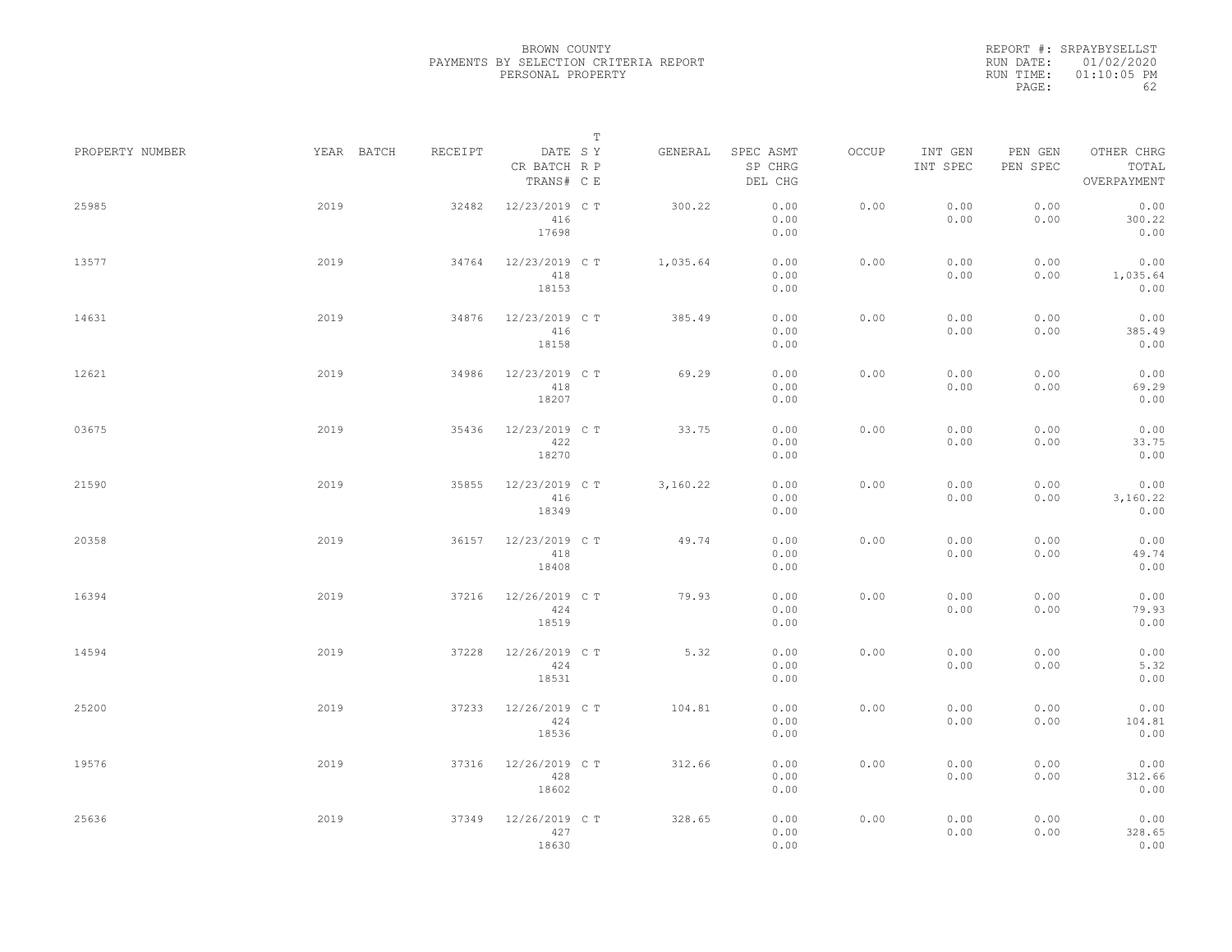REPORT #: SRPAYBYSELLST RUN DATE: 01/02/2020 RUN TIME: 01:10:06 PM PAGE: 63

|                 |            |         |                                       | $\mathbb T$ |                                 |       |                     |                     |                                    |
|-----------------|------------|---------|---------------------------------------|-------------|---------------------------------|-------|---------------------|---------------------|------------------------------------|
| PROPERTY NUMBER | YEAR BATCH | RECEIPT | DATE SY<br>CR BATCH R P<br>TRANS# C E | GENERAL     | SPEC ASMT<br>SP CHRG<br>DEL CHG | OCCUP | INT GEN<br>INT SPEC | PEN GEN<br>PEN SPEC | OTHER CHRG<br>TOTAL<br>OVERPAYMENT |
| 14527           | 2019       | 37385   | 12/26/2019 C T<br>427<br>18665        | 8.87        | 0.00<br>0.00<br>0.00            | 0.00  | 0.00<br>0.00        | 0.00<br>0.00        | 0.00<br>8.87<br>0.00               |
| 25106           | 2019       | 37507   | 12/26/2019 C T<br>429<br>18762        | 124.36      | 0.00<br>0.00<br>0.00            | 0.00  | 0.00<br>0.00        | 0.00<br>0.00        | 0.00<br>124.36<br>0.00             |
| 07125           | 2019       | 37508   | 12/26/2019 C T<br>425<br>18763        | 921.96      | 0.00<br>0.00<br>0.00            | 0.00  | 0.00<br>0.00        | 0.00<br>0.00        | 0.00<br>921.96<br>0.00             |
| 03689           | 2019       | 37553   | 12/26/2019 C T<br>427<br>18800        | 69.29       | 0.00<br>0.00<br>0.00            | 0.00  | 0.00<br>0.00        | 0.00<br>0.00        | 0.00<br>69.29<br>0.00              |
| 14615           | 2019       | 37639   | 12/26/2019 C T<br>429<br>18846        | 53.29       | 0.00<br>0.00<br>0.00            | 0.00  | 0.00<br>0.00        | 0.00<br>0.00        | 0.00<br>53.29<br>0.00              |
| 21395           | 2019       | 37733   | 12/26/2019 C T<br>428<br>18909        | 710.56      | 0.00<br>0.00<br>0.00            | 0.00  | 0.00<br>0.00        | 0.00<br>0.00        | 0.00<br>710.56<br>0.00             |
| 13546           | 2019       | 38086   | 12/26/2019 C T<br>429<br>19143        | 58.62       | 0.00<br>0.00<br>0.00            | 0.00  | 0.00<br>0.00        | 0.00<br>0.00        | 0.00<br>58.62<br>0.00              |
| 11239           | 2019       | 38091   | 12/26/2019 C T<br>429<br>19148        | 149.22      | 0.00<br>0.00<br>0.00            | 0.00  | 0.00<br>0.00        | 0.00<br>0.00        | 0.00<br>149.22<br>0.00             |
| 17407           | 2019       | 38157   | 12/26/2019 C T<br>427<br>19206        | 282.44      | 0.00<br>0.00<br>0.00            | 0.00  | 0.00<br>0.00        | 0.00<br>0.00        | 0.00<br>282.44<br>0.00             |
| 03684           | 2019       | 38274   | 12/26/2019 C T<br>429<br>19290        | 1.77        | 0.00<br>0.00<br>0.00            | 0.00  | 0.00<br>0.00        | 0.00<br>0.00        | 0.00<br>1.77<br>0.00               |
| 03713           | 2019       | 38310   | 12/26/2019 C T<br>429<br>19312        | 55.07       | 0.00<br>0.00<br>0.00            | 0.00  | 0.00<br>0.00        | 0.00<br>0.00        | 0.00<br>55.07<br>0.00              |
| 21368           | 2019       | 38330   | 12/26/2019 C T<br>427<br>19327        | 21.31       | 0.00<br>0.00<br>0.00            | 0.00  | 0.00<br>0.00        | 0.00<br>0.00        | 0.00<br>21.31<br>0.00              |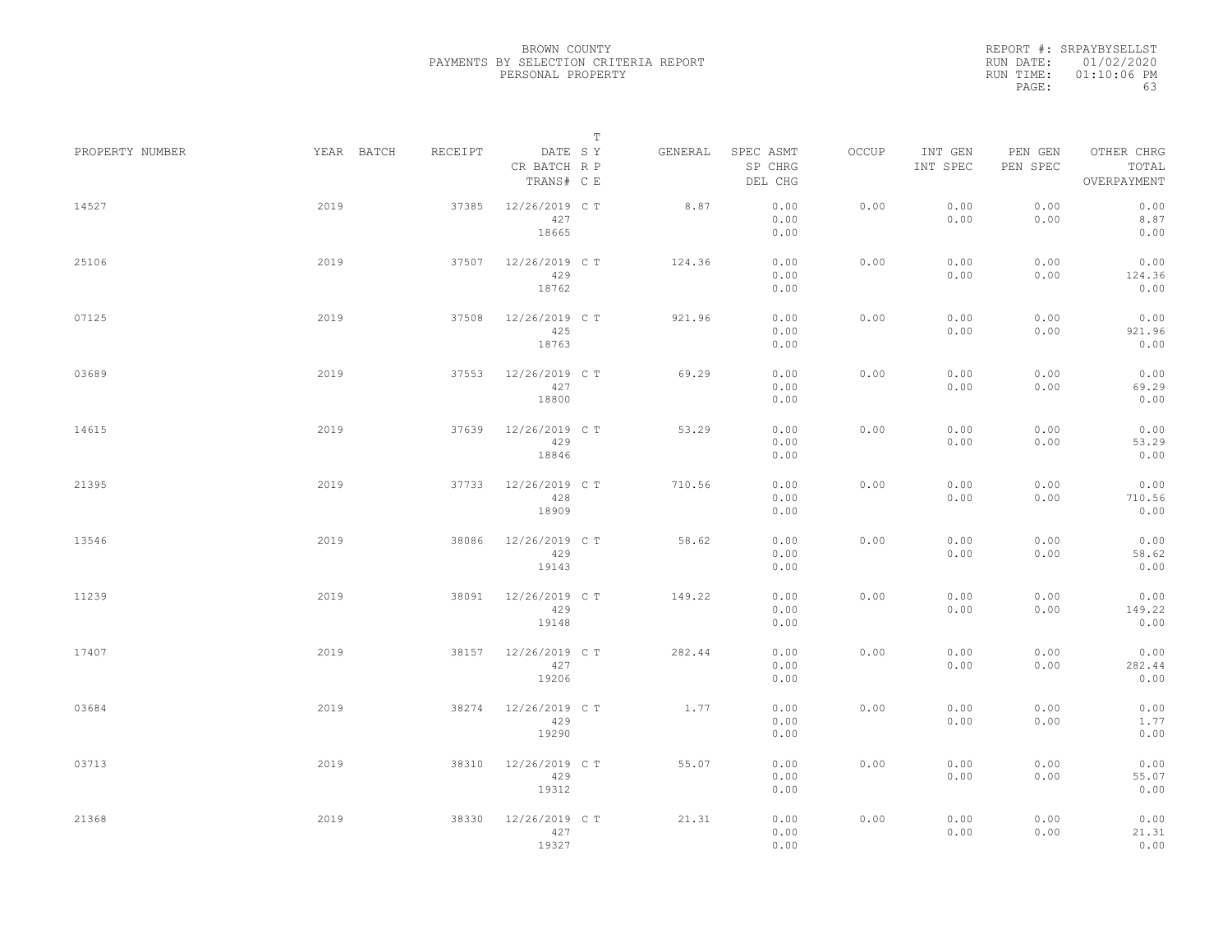REPORT #: SRPAYBYSELLST RUN DATE: 01/02/2020 RUN TIME: 01:10:06 PM PAGE: 64

|                 |      |             |         |                                       | $\mathbb T$ |           |                                 |       |                     |                     |                                    |  |
|-----------------|------|-------------|---------|---------------------------------------|-------------|-----------|---------------------------------|-------|---------------------|---------------------|------------------------------------|--|
| PROPERTY NUMBER |      | YEAR BATCH  | RECEIPT | DATE SY<br>CR BATCH R P<br>TRANS# C E |             | GENERAL   | SPEC ASMT<br>SP CHRG<br>DEL CHG | OCCUP | INT GEN<br>INT SPEC | PEN GEN<br>PEN SPEC | OTHER CHRG<br>TOTAL<br>OVERPAYMENT |  |
| 22453           | 2019 |             | 38462   | 12/26/2019 C T<br>429<br>19398        |             | 5,720.02  | 0.00<br>0.00<br>0.00            | 0.00  | 0.00<br>0.00        | 0.00<br>0.00        | 0.00<br>5,720.02<br>0.00           |  |
| 26472           | 2019 |             | 38630   | 12/26/2019 C T<br>429<br>19540        |             | 2, 414.13 | 0.00<br>0.00<br>0.00            | 0.00  | 0.00<br>0.00        | 0.00<br>0.00        | 0.00<br>2,414.13<br>0.00           |  |
| 11949           |      | 2019 191226 | 2141    | 12/26/2019 C T                        |             | 12.44     | 0.00<br>0.00<br>0.00            | 0.00  | 0.00<br>0.00        | 0.00<br>0.00        | 0.00<br>12.44<br>0.00              |  |
| 21426           | 2019 |             | 38638   | 12/26/2019 C T<br>429<br>19548        |             | 35.53     | 0.00<br>0.00<br>0.00            | 0.00  | 0.00<br>0.00        | 0.00<br>0.00        | 0.00<br>35.53<br>0.00              |  |
| 21742           | 2019 |             | 40677   | 12/27/2019 C T<br>433<br>20059        |             | 1,374.94  | 0.00<br>0.00<br>0.00            | 0.00  | 0.00<br>0.00        | 0.00<br>0.00        | 0.00<br>1,374.94<br>0.00           |  |
| 23307           | 2019 |             | 40729   | 12/27/2019 C T<br>431<br>20077        |             | 106.59    | 0.00<br>0.00<br>0.00            | 0.00  | 0.00<br>0.00        | 0.00<br>0.00        | 0.00<br>106.59<br>0.00             |  |
| 19644           | 2019 |             | 42048   | 12/27/2019 C T<br>435<br>20402        |             | 650.22    | 0.00<br>0.00<br>0.00            | 0.00  | 0.00<br>0.00        | 0.00<br>0.00        | 0.00<br>650.22<br>0.00             |  |
| 08767           | 2019 |             | 42049   | 12/27/2019 C T<br>435<br>20403        |             | 26.01     | 0.00<br>0.00<br>0.00            | 0.00  | 0.00<br>0.00        | 0.00<br>0.00        | 0.00<br>26.01<br>0.00              |  |
| 16380           | 2019 |             | 42317   | 12/27/2019 C T<br>431<br>20530        |             | 88.82     | 0.00<br>0.00<br>0.00            | 0.00  | 0.00<br>0.00        | 0.00<br>0.00        | 0.00<br>88.82<br>0.00              |  |
| 03632           | 2019 |             | 42643   | 12/27/2019 C T<br>433<br>20618        |             | 55.07     | 0.00<br>0.00<br>0.00            | 0.00  | 0.00<br>0.00        | 0.00<br>0.00        | 0.00<br>55.07<br>0.00              |  |
| 25989           | 2019 |             | 44903   | 12/28/2019 C T<br>442<br>21836        |             | 72.84     | 0.00<br>0.00<br>0.00            | 0.00  | 0.00<br>0.00        | 0.00<br>0.00        | 0.00<br>72.84<br>0.00              |  |
| 24477           | 2019 |             | 45385   | 12/28/2019 C T<br>442<br>22113        |             | 332.19    | 0.00<br>0.00<br>0.00            | 0.00  | 0.00<br>0.00        | 0.00<br>0.00        | 0.00<br>332.19<br>0.00             |  |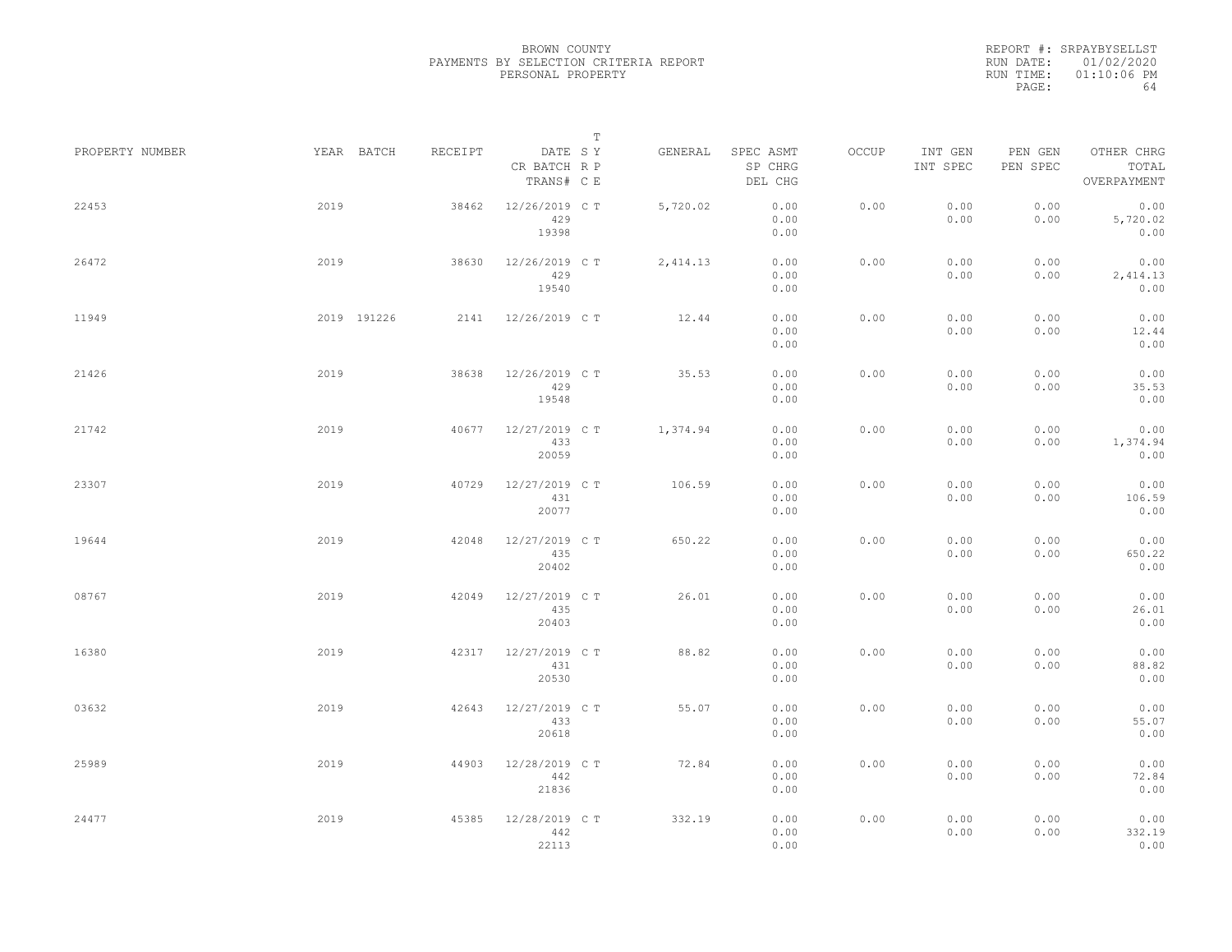REPORT #: SRPAYBYSELLST RUN DATE: 01/02/2020 RUN TIME: 01:10:06 PM PAGE: 65

|                 |      |             |         |                                       | $\mathbb T$ |          |                                 |       |                     |                     |                                    |  |
|-----------------|------|-------------|---------|---------------------------------------|-------------|----------|---------------------------------|-------|---------------------|---------------------|------------------------------------|--|
| PROPERTY NUMBER |      | YEAR BATCH  | RECEIPT | DATE SY<br>CR BATCH R P<br>TRANS# C E |             | GENERAL  | SPEC ASMT<br>SP CHRG<br>DEL CHG | OCCUP | INT GEN<br>INT SPEC | PEN GEN<br>PEN SPEC | OTHER CHRG<br>TOTAL<br>OVERPAYMENT |  |
| 25977           | 2019 |             | 46352   | 12/30/2019 C T<br>446<br>22605        |             | 2,344.86 | 0.00<br>0.00<br>0.00            | 0.00  | 0.00<br>0.00        | 0.00<br>0.00        | 0.00<br>2,344.86<br>0.00           |  |
| 09819           | 2019 |             | 46520   | 12/30/2019 C T<br>446<br>22676        |             | 163.44   | 0.00<br>0.00<br>0.00            | 0.00  | 0.00<br>0.00        | 0.00<br>0.00        | 0.00<br>163.44<br>0.00             |  |
| 18504           | 2019 |             | 46548   | 12/30/2019 C T<br>449<br>22704        |             | 39.08    | 0.00<br>0.00<br>0.00            | 0.00  | 0.00<br>0.00        | 0.00<br>0.00        | 0.00<br>39.08<br>0.00              |  |
| 27204           | 2019 |             | 46854   | 12/30/2019 C T<br>447<br>22871        |             | 55.07    | 0.00<br>0.00<br>0.00            | 0.00  | 0.00<br>0.00        | 0.00<br>0.00        | 0.00<br>55.07<br>0.00              |  |
| 23186           | 2019 |             | 46919   | 12/30/2019 C T<br>447<br>22921        |             | 7,082.52 | 0.00<br>0.00<br>0.00            | 0.00  | 0.00<br>0.00        | 0.00<br>0.00        | 0.00<br>7,082.52<br>0.00           |  |
| 18495           | 2019 |             | 46930   | 12/30/2019 C T<br>444<br>22932        |             | 3.56     | 0.00<br>0.00<br>0.00            | 0.00  | 0.00<br>0.00        | 0.00<br>0.00        | 0.00<br>3.56<br>0.00               |  |
| 19758           |      | 2019 191230 | 2434    | 12/30/2019 C T                        |             | 422.79   | 0.00<br>0.00<br>0.00            | 0.00  | 0.00<br>0.00        | 0.00<br>0.00        | 0.00<br>422.79<br>0.00             |  |
| 23958           | 2019 |             | 47008   | 12/30/2019 C T<br>447<br>22968        |             | 273.57   | 0.00<br>0.00<br>0.00            | 0.00  | 0.00<br>0.00        | 0.00<br>0.00        | 0.00<br>273.57<br>0.00             |  |
| 21403           | 2019 |             | 47603   | 12/30/2019 C T<br>447<br>23242        |             | 119.01   | 0.00<br>0.00<br>0.00            | 0.00  | 0.00<br>0.00        | 0.00<br>0.00        | 0.00<br>119.01<br>0.00             |  |
| 22476           | 2019 |             | 47892   | 12/30/2019 C T<br>449<br>23361        |             | 996.56   | 0.00<br>0.00<br>0.00            | 0.00  | 0.00<br>0.00        | 0.00<br>0.00        | 0.00<br>996.56<br>0.00             |  |
| 22362           |      | 2019 191231 |         | 2514 12/31/2019 CT                    |             | 97.71    | 0.00<br>0.00<br>0.00            | 0.00  | 0.00<br>0.00        | 0.00<br>0.00        | 0.00<br>97.71<br>0.00              |  |
| 13539           | 2019 |             | 48607   | 12/31/2019 C T<br>455<br>23418        |             | 136.78   | 0.00<br>0.00<br>0.00            | 0.00  | 0.00<br>0.00        | 0.00<br>0.00        | 0.00<br>136.78<br>0.00             |  |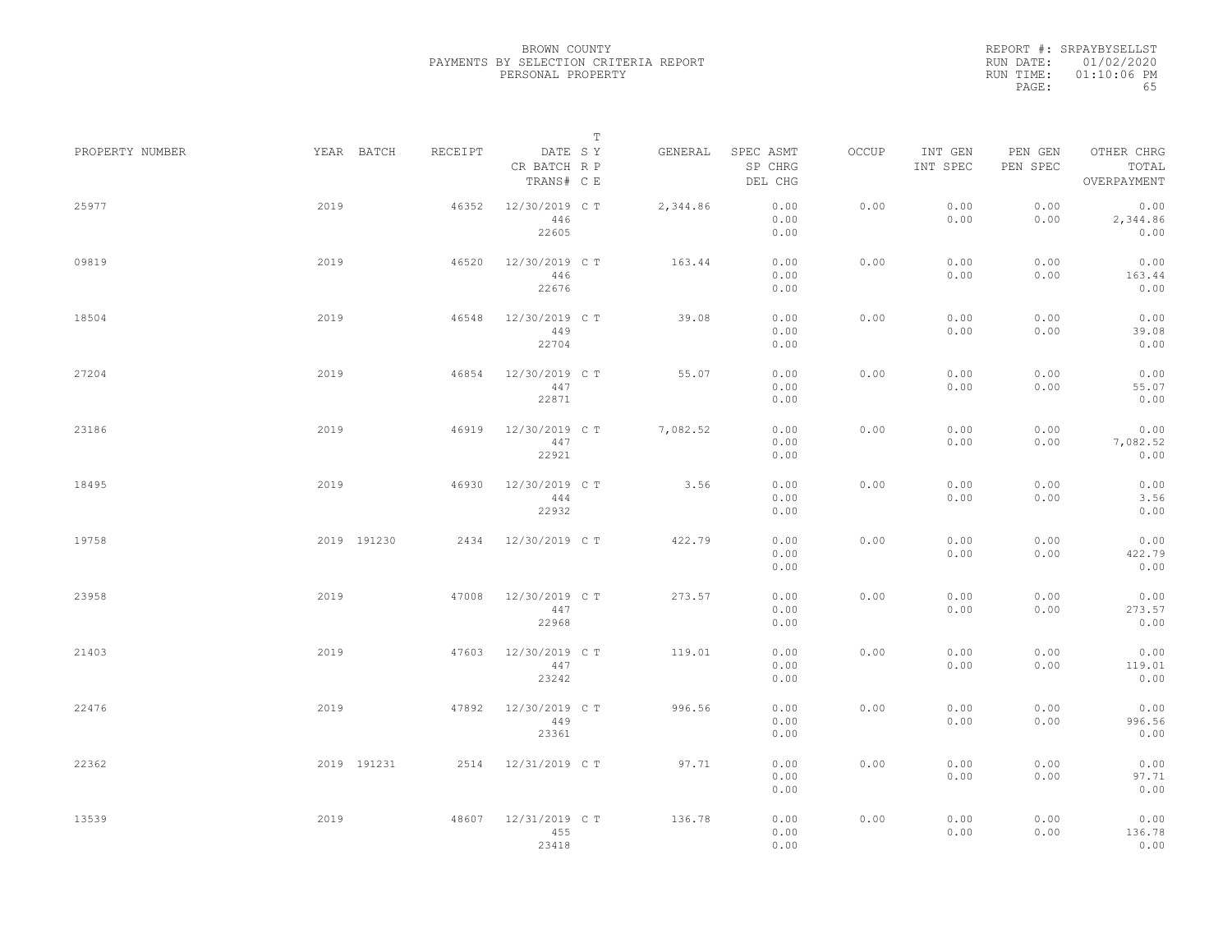REPORT #: SRPAYBYSELLST RUN DATE: 01/02/2020 RUN TIME: 01:10:07 PM PAGE: 66

|                 |               |                           | $\mathbb T$    |           |           |       |          |          |             |
|-----------------|---------------|---------------------------|----------------|-----------|-----------|-------|----------|----------|-------------|
| PROPERTY NUMBER | YEAR<br>BATCH | RECEIPT                   | DATE SY        | GENERAL   | SPEC ASMT | OCCUP | INT GEN  | PEN GEN  | OTHER CHRG  |
|                 |               |                           | CR BATCH R P   |           | SP CHRG   |       | INT SPEC | PEN SPEC | TOTAL       |
|                 |               |                           | TRANS# C E     |           | DEL CHG   |       |          |          | OVERPAYMENT |
|                 |               |                           |                |           |           |       |          |          |             |
| 09821           | 2019          | 48863                     | 12/31/2019 C T | 72.84     | 0.00      | 0.00  | 0.00     | 0.00     | 0.00        |
|                 |               |                           | 454            |           | 0.00      |       | 0.00     | 0.00     | 72.84       |
|                 |               |                           | 23618          |           | 0.00      |       |          |          | 0.00        |
|                 |               |                           |                |           |           |       |          |          |             |
| 27483           | 2019          | 49098                     | 12/31/2019 C T | 17.76     | 0.00      | 0.00  | 0.00     | 0.00     | 0.00        |
|                 |               |                           | 451            |           | 0.00      |       | 0.00     | 0.00     | 17.76       |
|                 |               |                           | 23799          |           | 0.00      |       |          |          | 0.00        |
|                 |               |                           |                |           |           |       |          |          |             |
| 19757           | 2019          | 49550                     | 12/31/2019 C T | 1,035.64  | 0.00      | 0.00  | 0.00     | 0.00     | 0.00        |
|                 |               |                           | 454            |           | 0.00      |       | 0.00     | 0.00     | 1,035.64    |
|                 |               |                           | 24156          |           | 0.00      |       |          |          | 0.00        |
|                 |               |                           |                |           |           |       |          |          |             |
| 03653           | 2019          | 49700                     | 12/31/2019 C T | 30.20     | 0.00      | 0.00  | 0.00     | 0.00     | 0.00        |
|                 |               |                           | 454            |           | 0.00      |       | 0.00     | 0.00     | 30.20       |
|                 |               |                           | 24211          |           | 0.00      |       |          |          | 0.00        |
|                 |               |                           |                |           |           |       |          |          |             |
| 25634           | 2019          | 49954                     | 12/31/2019 C T | 175.86    | 0.00      | 0.00  | 0.00     | 0.00     | 0.00        |
|                 |               |                           | 454            |           | 0.00      |       | 0.00     | 0.00     | 175.86      |
|                 |               |                           | 24352          |           | 0.00      |       |          |          | 0.00        |
|                 |               |                           |                |           |           |       |          |          |             |
|                 |               | VILLAGE OF BELLEVUE TOTAL |                | 51,568.76 | 0.00      | 0.00  | 0.00     | 0.00     | 0.00        |
|                 |               |                           |                |           | 0.00      |       | 0.00     | 0.00     | 51,568.76   |
|                 |               |                           |                |           | 0.00      |       |          |          | 0.00        |
|                 |               |                           |                |           |           |       |          |          |             |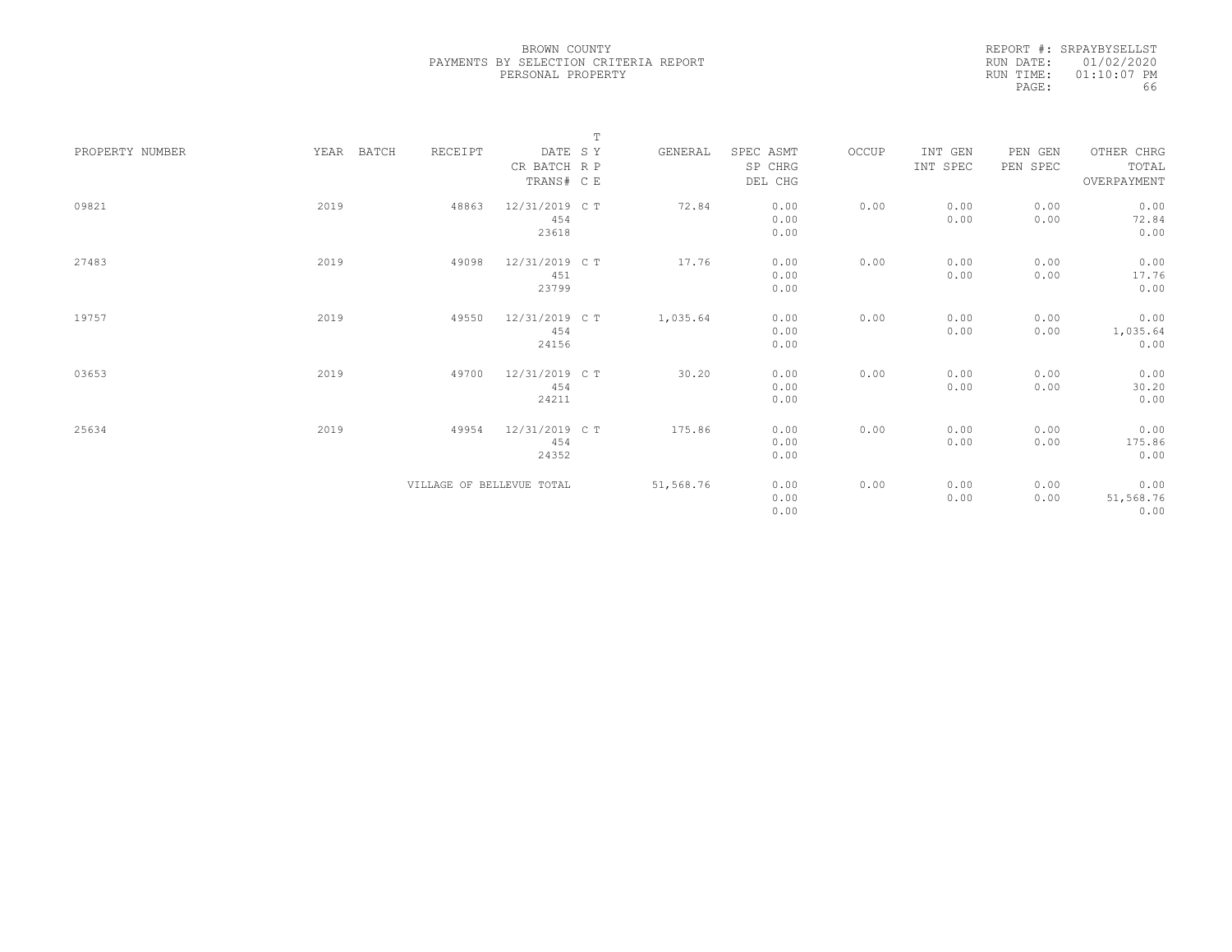|           | REPORT #: SRPAYBYSELLST |
|-----------|-------------------------|
|           | RUN DATE: 01/02/2020    |
| RUN TIME: | $01:10:07$ PM           |
| PAGE:     | 67                      |

|                 |             |             |         |                                       | $\mathbb T$ |                                 |       |                     |                     |                                    |  |
|-----------------|-------------|-------------|---------|---------------------------------------|-------------|---------------------------------|-------|---------------------|---------------------|------------------------------------|--|
| PROPERTY NUMBER | YEAR BATCH  |             | RECEIPT | DATE SY<br>CR BATCH R P<br>TRANS# C E | GENERAL     | SPEC ASMT<br>SP CHRG<br>DEL CHG | OCCUP | INT GEN<br>INT SPEC | PEN GEN<br>PEN SPEC | OTHER CHRG<br>TOTAL<br>OVERPAYMENT |  |
| 18566           |             | 2019 116002 |         | 3 12/16/2019 MT                       | 1.92        | 0.00<br>0.00<br>0.00            | 0.00  | 0.00<br>0.00        | 0.00<br>0.00        | 0.00<br>1.92<br>0.00               |  |
| 17029           |             | 2019 116003 |         | 4 12/17/2019 MT                       | 838.76      | 0.00<br>0.00<br>0.00            | 0.00  | 0.00<br>0.00        | 0.00<br>0.00        | 0.00<br>838.76<br>0.00             |  |
| 17030           |             | 2019 116003 |         | 6 12/17/2019 MT                       | 358.10      | 0.00<br>0.00<br>0.00            | 0.00  | 0.00<br>0.00        | 0.00<br>0.00        | 0.00<br>358.10<br>0.00             |  |
| 23806           |             | 2019 116003 |         | 5 12/17/2019 MT                       | 139.80      | 0.00<br>0.00<br>0.00            | 0.00  | 0.00<br>0.00        | 0.00<br>0.00        | 0.00<br>139.80<br>0.00             |  |
| 03728           |             | 2019 116004 |         | 8 12/18/2019 MT                       | 24.89       | 0.00<br>0.00<br>0.00            | 0.00  | 0.00<br>0.00        | 0.00<br>0.00        | 0.00<br>24.89<br>0.00              |  |
| 03767           |             | 2019 116004 |         | 7 12/18/2019 MT                       | 377.25      | 0.00<br>0.00<br>0.00            | 0.00  | 0.00<br>0.00        | 0.00<br>0.00        | 0.00<br>377.25<br>0.00             |  |
| 20187           |             | 2019 116005 |         | 9 12/19/2019 MT                       | 32.55       | 0.00<br>0.00<br>0.00            | 0.00  | 0.00<br>0.00        | 0.00<br>0.00        | 0.00<br>32.55<br>0.00              |  |
| 12857           |             | 2019 116002 |         | 1 12/23/2019 MT                       | 9.57        | 0.00<br>0.00<br>0.00            | 0.00  | 0.00<br>0.00        | 0.00<br>0.00        | 0.00<br>9.57<br>0.00               |  |
| 07071           |             | 2019 116008 |         | 11 12/26/2019 MT                      | 181.93      | 0.00<br>0.00<br>0.00            | 0.00  | 0.00<br>0.00        | 0.00<br>0.00        | 0.00<br>181.93<br>0.00             |  |
| 14564           |             | 2019 116008 |         | 12 12/26/2019 MT                      | 32.55       | 0.00<br>0.00<br>0.00            | 0.00  | 0.00<br>0.00        | 0.00<br>0.00        | 0.00<br>32.55<br>0.00              |  |
| 21204           |             | 2019 116008 |         | 13 12/26/2019 MT                      | 405.99      | 0.00<br>0.00<br>0.00            | 0.00  | 0.00<br>0.00        | 0.00<br>0.00        | 0.00<br>405.99<br>0.00             |  |
| 21214           | 2019 116008 |             |         | 14 12/26/2019 MT                      | 139.80      | 0.00<br>0.00<br>0.00            | 0.00  | 0.00<br>0.00        | 0.00<br>0.00        | 0.00<br>139.80<br>0.00             |  |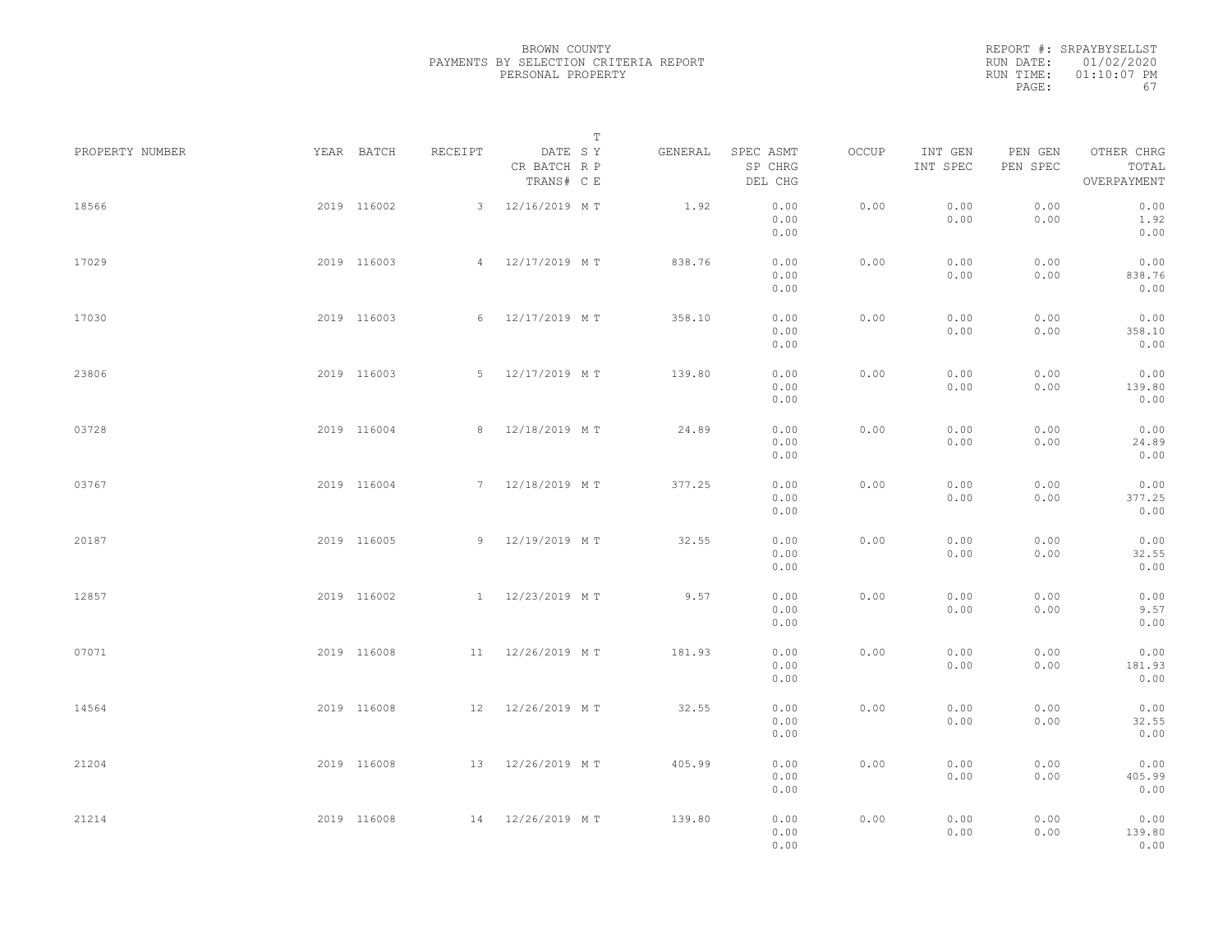|           | REPORT #: SRPAYBYSELLST |
|-----------|-------------------------|
|           | RUN DATE: 01/02/2020    |
| RUN TIME: | $01:10:07$ PM           |
| PAGE:     | 68                      |

|                 |             |         | $\mathbb T$                           |          |                                 |       |                     |                     |                                    |  |
|-----------------|-------------|---------|---------------------------------------|----------|---------------------------------|-------|---------------------|---------------------|------------------------------------|--|
| PROPERTY NUMBER | YEAR BATCH  | RECEIPT | DATE SY<br>CR BATCH R P<br>TRANS# C E | GENERAL  | SPEC ASMT<br>SP CHRG<br>DEL CHG | OCCUP | INT GEN<br>INT SPEC | PEN GEN<br>PEN SPEC | OTHER CHRG<br>TOTAL<br>OVERPAYMENT |  |
| 24472           | 2019 116008 | 10      | 12/26/2019 MT                         | 36.40    | 0.00<br>0.00<br>0.00            | 0.00  | 0.00<br>0.00        | 0.00<br>0.00        | 0.00<br>36.40<br>0.00              |  |
| 13588           | 2019 116010 | 16      | 12/27/2019 MT                         | 22.99    | 0.00<br>0.00<br>0.00            | 0.00  | 0.00<br>0.00        | 0.00<br>0.00        | 0.00<br>22.99<br>0.00              |  |
| 21205           | 2019 116010 |         | 15 12/27/2019 MT                      | 1.92     | 0.00<br>0.00<br>0.00            | 0.00  | 0.00<br>0.00        | 0.00<br>0.00        | 0.00<br>1.92<br>0.00               |  |
| 08662           | 2019 116011 | 17      | 12/30/2019 MT                         | 122.56   | 0.00<br>0.00<br>0.00            | 0.00  | 0.00<br>0.00        | 0.00<br>0.00        | 0.00<br>122.56<br>0.00             |  |
| 22470           | 2019 116011 | 18      | 12/30/2019 MT                         | 55.53    | 0.00<br>0.00<br>0.00            | 0.00  | 0.00<br>0.00        | 0.00<br>0.00        | 0.00<br>55.53<br>0.00              |  |
| 20476           | 2019 116012 | 19      | 12/31/2019 MT                         | 206.82   | 0.00<br>0.00<br>0.00            | 0.00  | 0.00<br>0.00        | 0.00<br>0.00        | 0.00<br>206.82<br>0.00             |  |
|                 |             |         | VILLAGE OF DENMARK TOTAL              | 2,989.33 | 0.00<br>0.00<br>0.00            | 0.00  | 0.00<br>0.00        | 0.00<br>0.00        | 0.00<br>2,989.33<br>0.00           |  |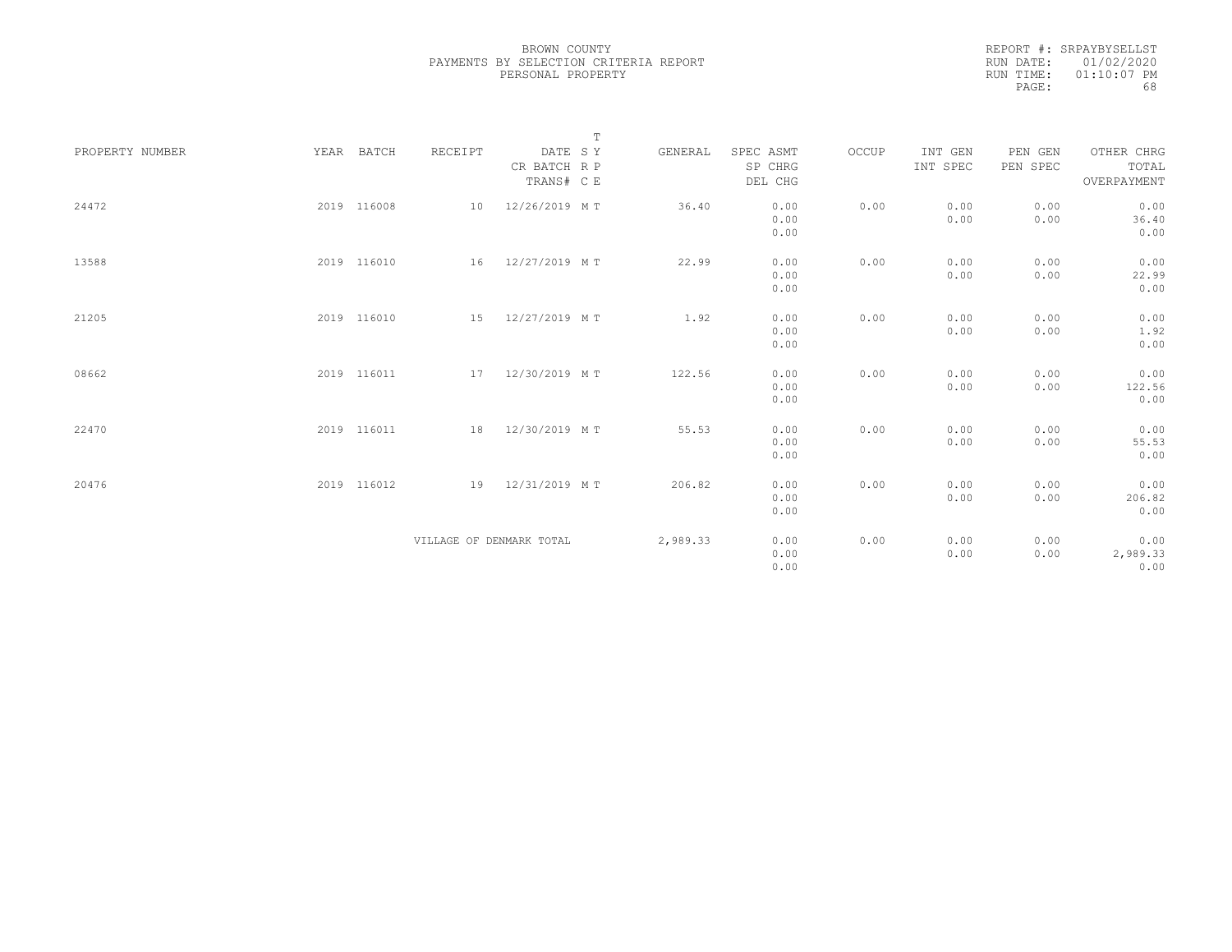REPORT #: SRPAYBYSELLST RUN DATE: 01/02/2020 RUN TIME: 01:10:08 PM PAGE: 69

|                 |      |             |         |                                       | $\mathbb T$ |          |                                 |       |                     |                     |                                    |  |
|-----------------|------|-------------|---------|---------------------------------------|-------------|----------|---------------------------------|-------|---------------------|---------------------|------------------------------------|--|
| PROPERTY NUMBER |      | YEAR BATCH  | RECEIPT | DATE SY<br>CR BATCH R P<br>TRANS# C E |             | GENERAL  | SPEC ASMT<br>SP CHRG<br>DEL CHG | OCCUP | INT GEN<br>INT SPEC | PEN GEN<br>PEN SPEC | OTHER CHRG<br>TOTAL<br>OVERPAYMENT |  |
| 24466           | 2019 |             | 24971   | 12/17/2019 C T<br>389<br>13604        |             | 400.00   | 0.00<br>0.00<br>0.00            | 0.00  | 0.00<br>0.00        | 0.00<br>0.00        | 0.00<br>400.00<br>0.00             |  |
| 25699           | 2019 |             | 25169   | 12/17/2019 C T<br>388<br>13766        |             | 17.28    | 0.00<br>0.00<br>0.00            | 0.00  | 0.00<br>0.00        | 0.00<br>0.00        | 0.00<br>17.28<br>0.00              |  |
| 11218           |      | 2019 191217 | 1722    | 12/17/2019 C T                        |             | 364.99   | 0.00<br>0.00<br>0.00            | 0.00  | 0.00<br>0.00        | 0.00<br>0.00        | 0.00<br>364.99<br>0.00             |  |
| 14956           | 2019 |             | 27379   | 12/18/2019 C T<br>400<br>15104        |             | 254.23   | 0.00<br>0.00<br>0.00            | 0.00  | 0.00<br>0.00        | 0.00<br>0.00        | 0.00<br>254.23<br>0.00             |  |
| 4120            | 2019 |             | 27806   | 12/18/2019 C T<br>399<br>15415        |             | 74.92    | 0.00<br>0.00<br>0.00            | 0.00  | 0.00<br>0.00        | 0.00<br>0.00        | 0.00<br>74.92<br>0.00              |  |
| 27487           | 2019 |             | 27913   | 12/18/2019 C T<br>397<br>15501        |             | 509.07   | 0.00<br>0.00<br>0.00            | 0.00  | 0.00<br>0.00        | 0.00<br>0.00        | 0.00<br>509.07<br>0.00             |  |
| 24469           | 2019 |             | 28068   | 12/18/2019 C T<br>395<br>15587        |             | 1,189.38 | 0.00<br>0.00<br>0.00            | 0.00  | 0.00<br>0.00        | 0.00<br>0.00        | 0.00<br>1,189.38<br>0.00           |  |
| 20838           | 2019 |             | 28120   | 12/18/2019 C T<br>398<br>15632        |             | 391.89   | 0.00<br>0.00<br>0.00            | 0.00  | 0.00<br>0.00        | 0.00<br>0.00        | 0.00<br>391.89<br>0.00             |  |
| 20522           |      | 2019 191219 | 1814    | 12/19/2019 C T                        |             | 159.43   | 0.00<br>0.00<br>0.00            | 0.00  | 0.00<br>0.00        | 0.00<br>0.00        | 0.00<br>159.43<br>0.00             |  |
| 23625           | 2019 |             | 29340   | 12/19/2019 C T<br>407<br>16231        |             | 113.33   | 0.00<br>0.00<br>0.00            | 0.00  | 0.00<br>0.00        | 0.00<br>0.00        | 0.00<br>113.33<br>0.00             |  |
| 25149           | 2019 |             | 29385   | 12/19/2019 C T<br>405<br>16246        |             | 17.28    | 0.00<br>0.00<br>0.00            | 0.00  | 0.00<br>0.00        | 0.00<br>0.00        | 0.00<br>17.28<br>0.00              |  |
| 20422           | 2019 |             | 29481   | 12/19/2019 C T<br>404<br>16327        |             | 691.58   | 0.00<br>0.00<br>0.00            | 0.00  | 0.00<br>0.00        | 0.00<br>0.00        | 0.00<br>691.58<br>0.00             |  |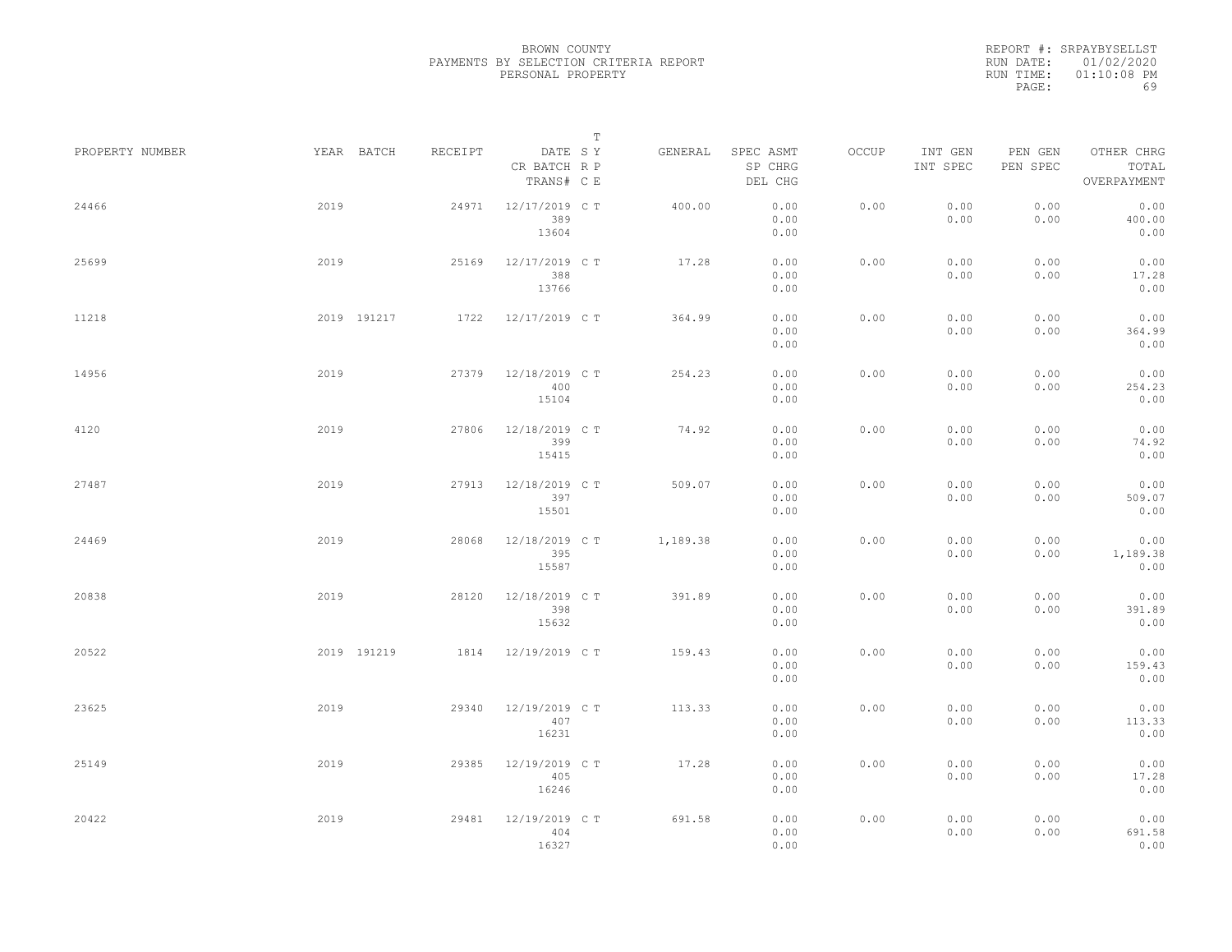REPORT #: SRPAYBYSELLST RUN DATE: 01/02/2020 RUN TIME: 01:10:08 PM PAGE: 70

|                 |            |         | $\mathbb T$                           |          |                                 |       |                     |                     |                                    |
|-----------------|------------|---------|---------------------------------------|----------|---------------------------------|-------|---------------------|---------------------|------------------------------------|
| PROPERTY NUMBER | YEAR BATCH | RECEIPT | DATE SY<br>CR BATCH R P<br>TRANS# C E | GENERAL  | SPEC ASMT<br>SP CHRG<br>DEL CHG | OCCUP | INT GEN<br>INT SPEC | PEN GEN<br>PEN SPEC | OTHER CHRG<br>TOTAL<br>OVERPAYMENT |
| 26171           | 2019       | 31189   | 12/20/2019 C T<br>408<br>17223        | 265.10   | 0.00<br>0.00<br>0.00            | 0.00  | 0.00<br>0.00        | 0.00<br>0.00        | 0.00<br>265.10<br>0.00             |
| 17952           | 2019       | 31314   | 12/20/2019 C T<br>415<br>17321        | 518.67   | 0.00<br>0.00<br>0.00            | 0.00  | 0.00<br>0.00        | 0.00<br>0.00        | 0.00<br>518.67<br>0.00             |
| 6991            | 2019       | 31540   | 12/20/2019 C T<br>408<br>17472        | 1,056.56 | 0.00<br>0.00<br>0.00            | 0.00  | 0.00<br>0.00        | 0.00<br>0.00        | 0.00<br>1,056.56<br>0.00           |
| 9778            | 2019       | 34229   | 12/23/2019 C T<br>422<br>18031        | 40.34    | 0.00<br>0.00<br>0.00            | 0.00  | 0.00<br>0.00        | 0.00<br>0.00        | 0.00<br>40.34<br>0.00              |
| 11355           | 2019       | 35428   | 12/23/2019 C T<br>418<br>18262        | 2,637.58 | 0.00<br>0.00<br>0.00            | 0.00  | 0.00<br>0.00        | 0.00<br>0.00        | 0.00<br>2,637.58<br>0.00           |
| 17431           | 2019       | 37156   | 12/26/2019 C T<br>424<br>18460        | 266.67   | 0.00<br>0.00<br>0.00            | 0.00  | 0.00<br>0.00        | 0.00<br>0.00        | 0.00<br>266.67<br>0.00             |
| 26451           | 2019       | 37360   | 12/26/2019 C T<br>428<br>18641        | 443.75   | 0.00<br>0.00<br>0.00            | 0.00  | 0.00<br>0.00        | 0.00<br>0.00        | 0.00<br>443.75<br>0.00             |
| 24467           | 2019       | 37473   | 12/26/2019 C T<br>424<br>18747        | 13.45    | 0.00<br>0.00<br>0.00            | 0.00  | 0.00<br>0.00        | 0.00<br>0.00        | 0.00<br>13.45<br>0.00              |
| 16916           | 2019       | 37793   | 12/26/2019 C T<br>425<br>18960        | 48.03    | 0.00<br>0.00<br>0.00            | 0.00  | 0.00<br>0.00        | 0.00<br>0.00        | 0.00<br>48.03<br>0.00              |
| 27690           | 2019       | 37974   | 12/26/2019 C T<br>425<br>19063        | 74.67    | 0.00<br>0.00<br>0.00            | 0.00  | 0.00<br>0.00        | 0.00<br>0.00        | 0.00<br>74.67<br>0.00              |
| 24460           | 2019       | 38069   | 12/26/2019 C T<br>428<br>19132        | 7.11     | 0.00<br>0.00<br>0.00            | 0.00  | 0.00<br>0.00        | 0.00<br>0.00        | 0.00<br>7.11<br>0.00               |
| 4400            | 2019       | 38121   | 12/26/2019 C T<br>429<br>19171        | 169.05   | 0.00<br>0.00<br>0.00            | 0.00  | 0.00<br>0.00        | 0.00<br>0.00        | 0.00<br>169.05<br>0.00             |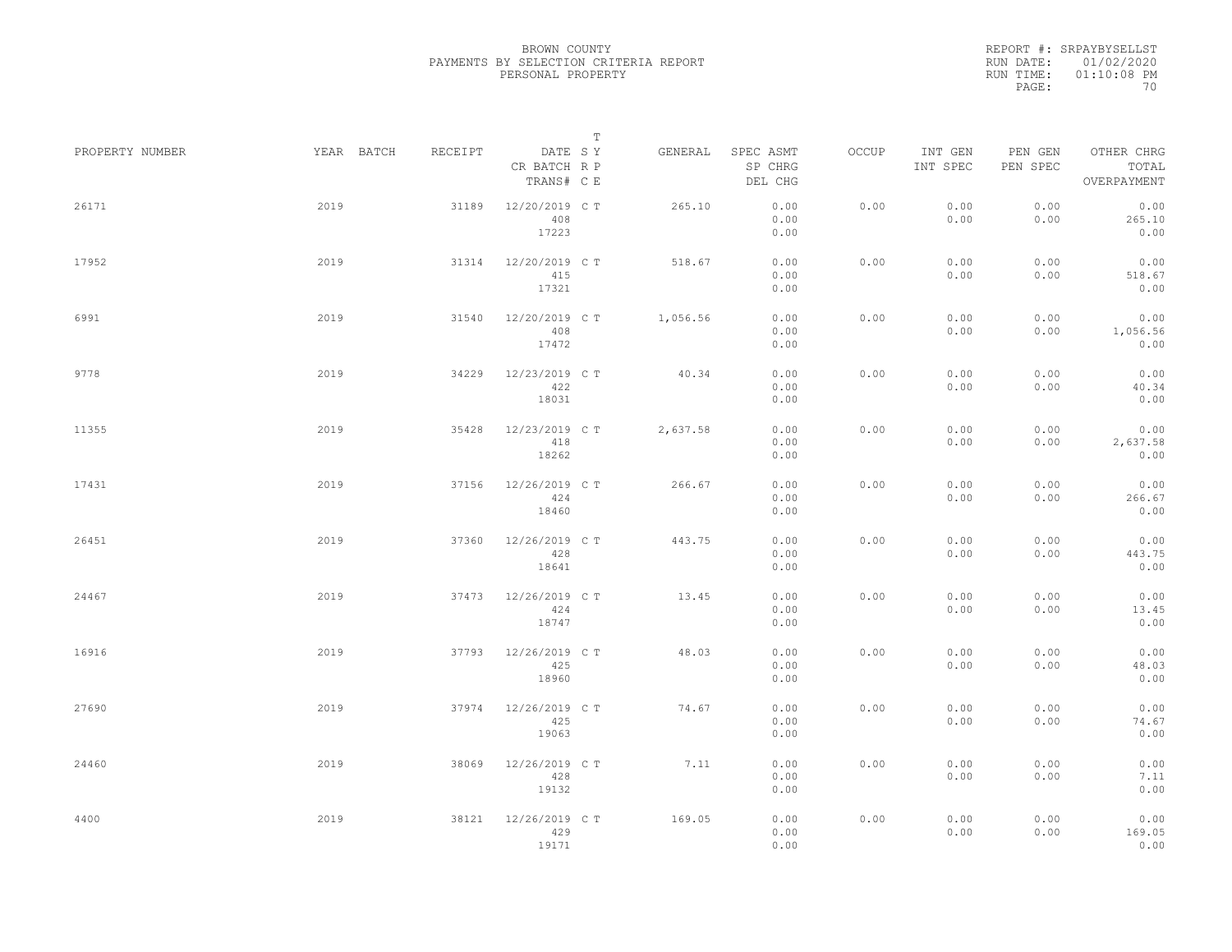REPORT #: SRPAYBYSELLST RUN DATE: 01/02/2020 RUN TIME: 01:10:08 PM PAGE: 71

|                 |            |                     |                                       | $\mathbb T$ |          |                                 |       |                     |                     |                                    |  |
|-----------------|------------|---------------------|---------------------------------------|-------------|----------|---------------------------------|-------|---------------------|---------------------|------------------------------------|--|
| PROPERTY NUMBER | YEAR BATCH | RECEIPT             | DATE SY<br>CR BATCH R P<br>TRANS# C E |             | GENERAL  | SPEC ASMT<br>SP CHRG<br>DEL CHG | OCCUP | INT GEN<br>INT SPEC | PEN GEN<br>PEN SPEC | OTHER CHRG<br>TOTAL<br>OVERPAYMENT |  |
| 7912            | 2019       | 39725               | 12/26/2019 C T<br>429<br>19807        |             | 21.13    | 0.00<br>0.00<br>0.00            | 0.00  | 0.00<br>0.00        | 0.00<br>0.00        | 0.00<br>21.13<br>0.00              |  |
| 17415           | 2019       | 42921               | 12/27/2019 C T<br>435<br>20722        |             | 24.97    | 0.00<br>0.00<br>0.00            | 0.00  | 0.00<br>0.00        | 0.00<br>0.00        | 0.00<br>24.97<br>0.00              |  |
| 25701           | 2019       | 44530               | 12/28/2019 C T<br>441<br>21488        |             | 4,176.14 | 0.00<br>0.00<br>0.00            | 0.00  | 0.00<br>0.00        | 0.00<br>0.00        | 0.00<br>4,176.14<br>0.00           |  |
| 27488           | 2019       | 45261               | 12/28/2019 C T<br>442<br>22012        |             | 1,043.59 | 0.00<br>0.00<br>0.00            | 0.00  | 0.00<br>0.00        | 0.00<br>0.00        | 0.00<br>1,043.59<br>0.00           |  |
| 14680           |            | 2019 191227<br>2262 | 12/27/2019 C T                        |             | 528.28   | 0.00<br>0.00<br>0.00            | 0.00  | 0.00<br>0.00        | 0.00<br>0.00        | 0.00<br>528.28<br>0.00             |  |
| 14678           | 2019       | 46234               | 12/30/2019 C T<br>448<br>22540        |             | 701.18   | 0.00<br>0.00<br>0.00            | 0.00  | 0.00<br>0.00        | 0.00<br>0.00        | 0.00<br>701.18<br>0.00             |  |
| 6990            | 2019       | 46819               | 12/30/2019 C T<br>445<br>22852        |             | 2,590.31 | 0.00<br>0.00<br>0.00            | 0.00  | 0.00<br>0.00        | 0.00<br>0.00        | 0.00<br>2,590.31<br>0.00           |  |
| 26169           | 2019       | 46842               | 12/30/2019 C T<br>445<br>22864        |             | 40.34    | 0.00<br>0.00<br>0.00            | 0.00  | 0.00<br>0.00        | 0.00<br>0.00        | 0.00<br>40.34<br>0.00              |  |
| 4108            | 2019       | 47212               | 12/30/2019 C T<br>450<br>23114        |             | 115.56   | 0.00<br>0.00<br>0.00            | 0.00  | 0.00<br>0.00        | 0.00<br>0.00        | 0.00<br>115.56<br>0.00             |  |
| 10637           | 2019       | 48647               | 12/31/2019 C T<br>454<br>23453        |             | 2,126.59 | 0.00<br>0.00<br>0.00            | 0.00  | 0.00<br>0.00        | 0.00<br>0.00        | 0.00<br>2,126.59<br>0.00           |  |
| 17417           | 2019       | 48737               | 12/31/2019 C T<br>455<br>23532        |             | 215.16   | 0.00<br>0.00<br>0.00            | 0.00  | 0.00<br>0.00        | 0.00<br>0.00        | 0.00<br>215.16<br>0.00             |  |
| 14681           | 2019       | 49408               | 12/31/2019 C T<br>455<br>24044        |             | 701.18   | 0.00<br>0.00<br>0.00            | 0.00  | 0.00<br>0.00        | 0.00<br>0.00        | 0.00<br>701.18<br>0.00             |  |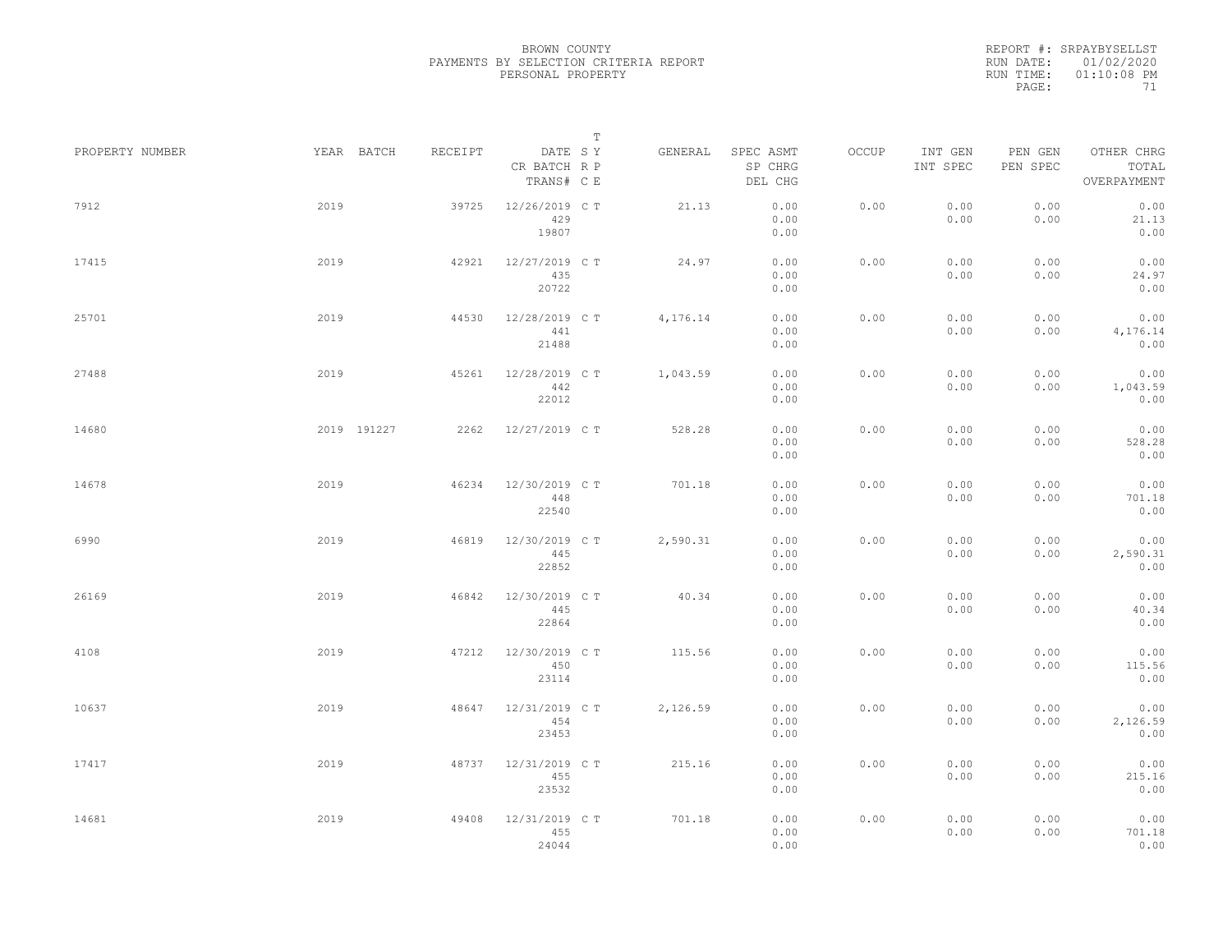REPORT #: SRPAYBYSELLST RUN DATE: 01/02/2020 RUN TIME: 01:10:09 PM PAGE: 72

| PROPERTY NUMBER | BATCH<br>YEAR | RECEIPT                 | DATE SY        | GENERAL    | SPEC ASMT | OCCUP | INT GEN  | PEN GEN  | OTHER CHRG  |  |
|-----------------|---------------|-------------------------|----------------|------------|-----------|-------|----------|----------|-------------|--|
|                 |               |                         | CR BATCH R P   |            | SP CHRG   |       | INT SPEC | PEN SPEC | TOTAL       |  |
|                 |               |                         | TRANS# C E     |            | DEL CHG   |       |          |          | OVERPAYMENT |  |
| 10599           | 2019          | 49438                   | 12/31/2019 C T | 219.00     | 0.00      | 0.00  | 0.00     | 0.00     | 0.00        |  |
|                 |               |                         | 454            |            | 0.00      |       | 0.00     | 0.00     | 219.00      |  |
|                 |               |                         | 24070          |            | 0.00      |       |          |          | 0.00        |  |
|                 |               | VILLAGE OF HOBART TOTAL |                | 22, 227.79 | 0.00      | 0.00  | 0.00     | 0.00     | 0.00        |  |
|                 |               |                         |                |            | 0.00      |       | 0.00     | 0.00     | 22, 227.79  |  |
|                 |               |                         |                |            | 0.00      |       |          |          | 0.00        |  |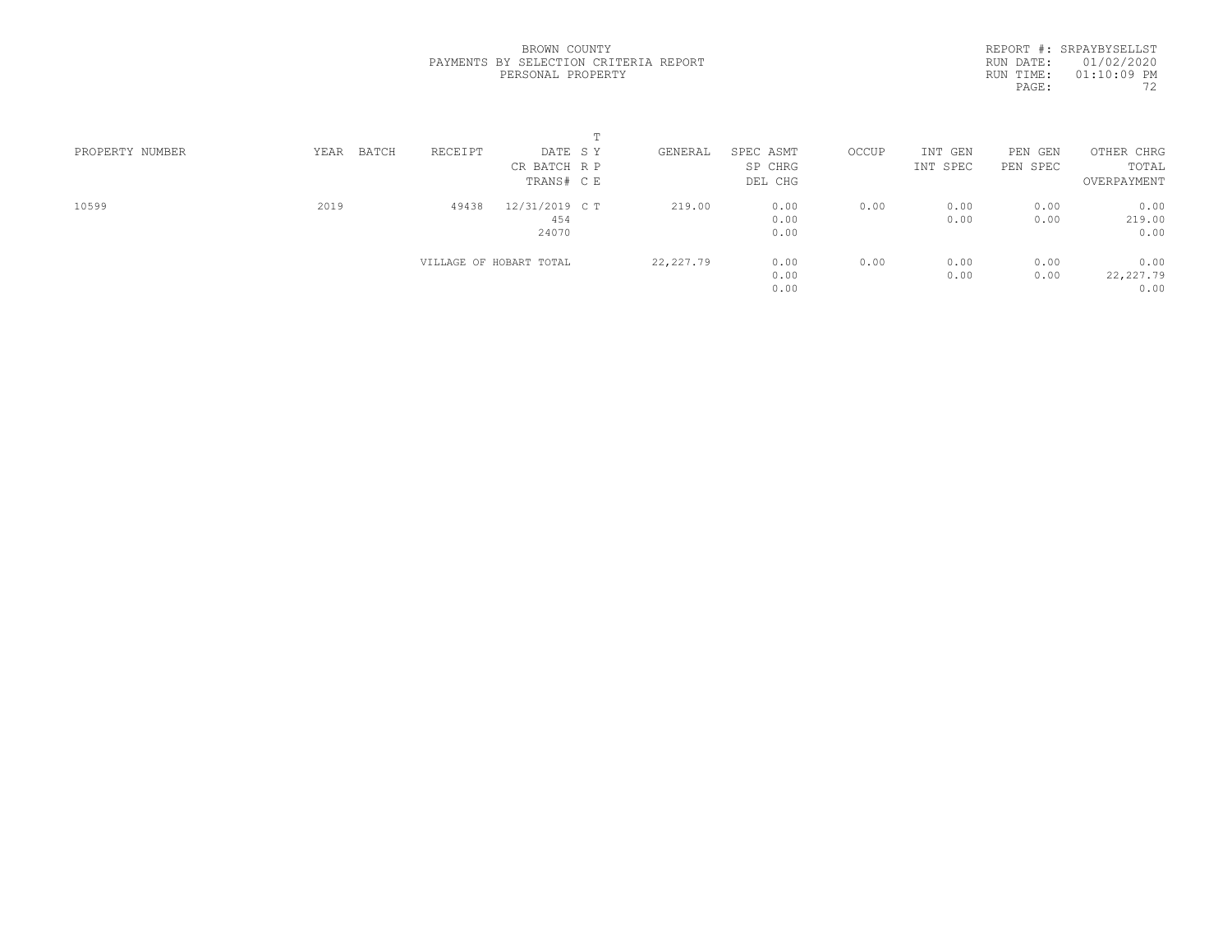|           | REPORT #: SRPAYBYSELLST |
|-----------|-------------------------|
|           | RUN DATE: 01/02/2020    |
| RUN TIME: | $01:10:09$ PM           |
| PAGE:     | 73                      |

|                 |             |             |         |                                       | $\mathbb T$ |         |                                 |       |                     |                     |                                    |  |
|-----------------|-------------|-------------|---------|---------------------------------------|-------------|---------|---------------------------------|-------|---------------------|---------------------|------------------------------------|--|
| PROPERTY NUMBER |             | YEAR BATCH  | RECEIPT | DATE SY<br>CR BATCH R P<br>TRANS# C E |             | GENERAL | SPEC ASMT<br>SP CHRG<br>DEL CHG | OCCUP | INT GEN<br>INT SPEC | PEN GEN<br>PEN SPEC | OTHER CHRG<br>TOTAL<br>OVERPAYMENT |  |
| 03852           |             | 2019 136013 |         | 5 12/16/2019 MT                       |             | 135.17  | 0.00<br>0.00<br>0.00            | 0.00  | 0.00<br>0.00        | 0.00<br>0.00        | 0.00<br>135.17<br>0.00             |  |
| 03874           |             | 2019 136013 |         | 4 12/16/2019 MT                       |             | 89.02   | 0.00<br>0.00<br>0.00            | 0.00  | 0.00<br>0.00        | 0.00<br>0.00        | 0.00<br>89.02<br>0.00              |  |
| 14955           |             | 2019 136012 |         | 3 12/16/2019 MT                       |             | 32.97   | 0.00<br>0.00<br>0.00            | 0.00  | 0.00<br>0.00        | 0.00<br>0.00        | 0.00<br>32.97<br>0.00              |  |
| 19933           |             | 2019 136009 |         | 1 12/13/2019 MT                       |             | 131.87  | 0.00<br>0.00<br>0.00            | 0.00  | 0.00<br>0.00        | 0.00<br>0.00        | 0.00<br>131.87<br>0.00             |  |
| 23618           |             | 2019 136009 |         | 2 12/13/2019 MT                       |             | 26.38   | 0.00<br>0.00<br>0.00            | 0.00  | 0.00<br>0.00        | 0.00<br>0.00        | 0.00<br>26.38<br>0.00              |  |
| 24829           |             | 2019 136015 |         | 6 12/16/2019 MT                       |             | 14.83   | 0.00<br>0.00<br>0.00            | 0.00  | 0.00<br>0.00        | 0.00<br>0.00        | 0.00<br>14.83<br>0.00              |  |
| 26679           |             | 2019 136020 |         | 7 12/17/2019 MT                       |             | 321.46  | 0.00<br>0.00<br>0.00            | 0.00  | 0.00<br>0.00        | 0.00<br>0.00        | 0.00<br>321.46<br>0.00             |  |
| 17618           |             | 2019 136024 |         | 8 12/18/2019 MT                       |             | 14.83   | 0.00<br>0.00<br>0.00            | 0.00  | 0.00<br>0.00        | 0.00<br>0.00        | 0.00<br>14.83<br>0.00              |  |
| 18215           |             | 2019 136024 |         | 9 12/18/2019 MT                       |             | 77.48   | 0.00<br>0.00<br>0.00            | 0.00  | 0.00<br>0.00        | 0.00<br>0.00        | 0.00<br>77.48<br>0.00              |  |
| 04624           |             | 2019 136030 |         | 10 12/19/2019 MT                      |             | 825.89  | 0.00<br>0.00<br>0.00            | 0.00  | 0.00<br>0.00        | 0.00<br>0.00        | 0.00<br>825.89<br>0.00             |  |
| 05109           |             | 2019 136034 |         | 12 12/20/2019 MT                      |             | 107.16  | 0.00<br>0.00                    | 0.00  | 0.00<br>0.00        | 0.00<br>0.00        | 0.00<br>107.16                     |  |
| 09348           | 2019 136034 |             |         | 11 12/20/2019 MT                      |             | 19.77   | 0.00<br>0.00<br>0.00<br>0.00    | 0.00  | 0.00<br>0.00        | 0.00<br>0.00        | 0.00<br>0.00<br>19.77<br>0.00      |  |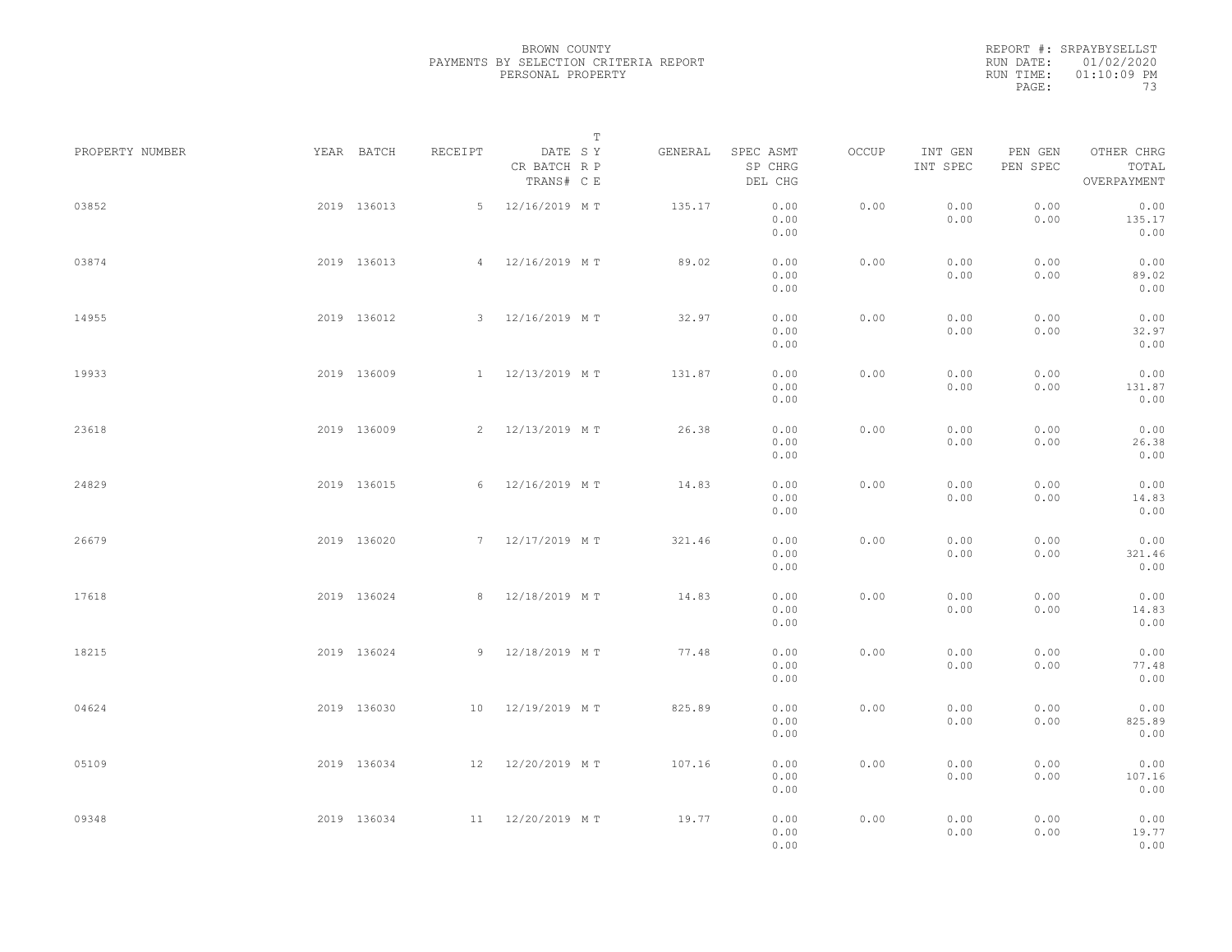|           | REPORT #: SRPAYBYSELLST |
|-----------|-------------------------|
|           | RUN DATE: 01/02/2020    |
| RUN TIME: | $01:10:09$ PM           |
| PAGE:     | 74                      |

|                 |             |         | $\mathbb T$                           |          |                                 |       |                     |                     |                                    |  |
|-----------------|-------------|---------|---------------------------------------|----------|---------------------------------|-------|---------------------|---------------------|------------------------------------|--|
| PROPERTY NUMBER | YEAR BATCH  | RECEIPT | DATE SY<br>CR BATCH R P<br>TRANS# C E | GENERAL  | SPEC ASMT<br>SP CHRG<br>DEL CHG | OCCUP | INT GEN<br>INT SPEC | PEN GEN<br>PEN SPEC | OTHER CHRG<br>TOTAL<br>OVERPAYMENT |  |
| 24394           | 2019 136034 | 13      | 12/20/2019 MT                         | 5,383.92 | 0.00<br>0.00<br>0.00            | 0.00  | 0.00<br>0.00        | 0.00<br>0.00        | 0.00<br>5,383.92<br>0.00           |  |
| 03927           | 2019 136039 |         | 15 12/23/2019 MT                      | 321.46   | 0.00<br>0.00<br>0.00            | 0.00  | 0.00<br>0.00        | 0.00<br>0.00        | 0.00<br>321.46<br>0.00             |  |
| 14997           | 2019 136039 | 16      | 12/23/2019 MT                         | 306.61   | 0.00<br>0.00<br>0.00            | 0.00  | 0.00<br>0.00        | 0.00<br>0.00        | 0.00<br>306.61<br>0.00             |  |
| 17319           | 2019 136042 | 18      | 12/23/2019 MT                         | 52.74    | 0.00<br>0.00<br>0.00            | 0.00  | 0.00<br>0.00        | 0.00<br>0.00        | 0.00<br>52.74<br>0.00              |  |
| 19022           | 2019 136042 |         | 19 12/23/2019 MT                      | 135.17   | 0.00<br>0.00<br>0.00            | 0.00  | 0.00<br>0.00        | 0.00<br>0.00        | 0.00<br>135.17<br>0.00             |  |
| 26428           | 2019 136042 |         | 17 12/23/2019 MT                      | 16.49    | 0.00<br>0.00<br>0.00            | 0.00  | 0.00<br>0.00        | 0.00<br>0.00        | 0.00<br>16.49<br>0.00              |  |
| 23965           | 2019 136044 | 20      | 12/26/2019 MT                         | 98.90    | 0.00<br>0.00<br>0.00            | 0.00  | 0.00<br>0.00        | 0.00<br>0.00        | 0.00<br>98.90<br>0.00              |  |
| 07408           | 2019 136045 | 22      | 12/27/2019 MT                         | 657.74   | 0.00<br>0.00<br>0.00            | 0.00  | 0.00<br>0.00        | 0.00<br>0.00        | 0.00<br>657.74<br>0.00             |  |
| 22947           | 2019 136045 |         | 21 12/27/2019 MT                      | 6.59     | 0.00<br>0.00<br>0.00            | 0.00  | 0.00<br>0.00        | 0.00<br>0.00        | 0.00<br>6.59<br>0.00               |  |
|                 |             |         | VILLAGE OF HOWARD TOTAL               | 8,776.45 | 0.00<br>0.00<br>0.00            | 0.00  | 0.00<br>0.00        | 0.00<br>0.00        | 0.00<br>8,776.45<br>0.00           |  |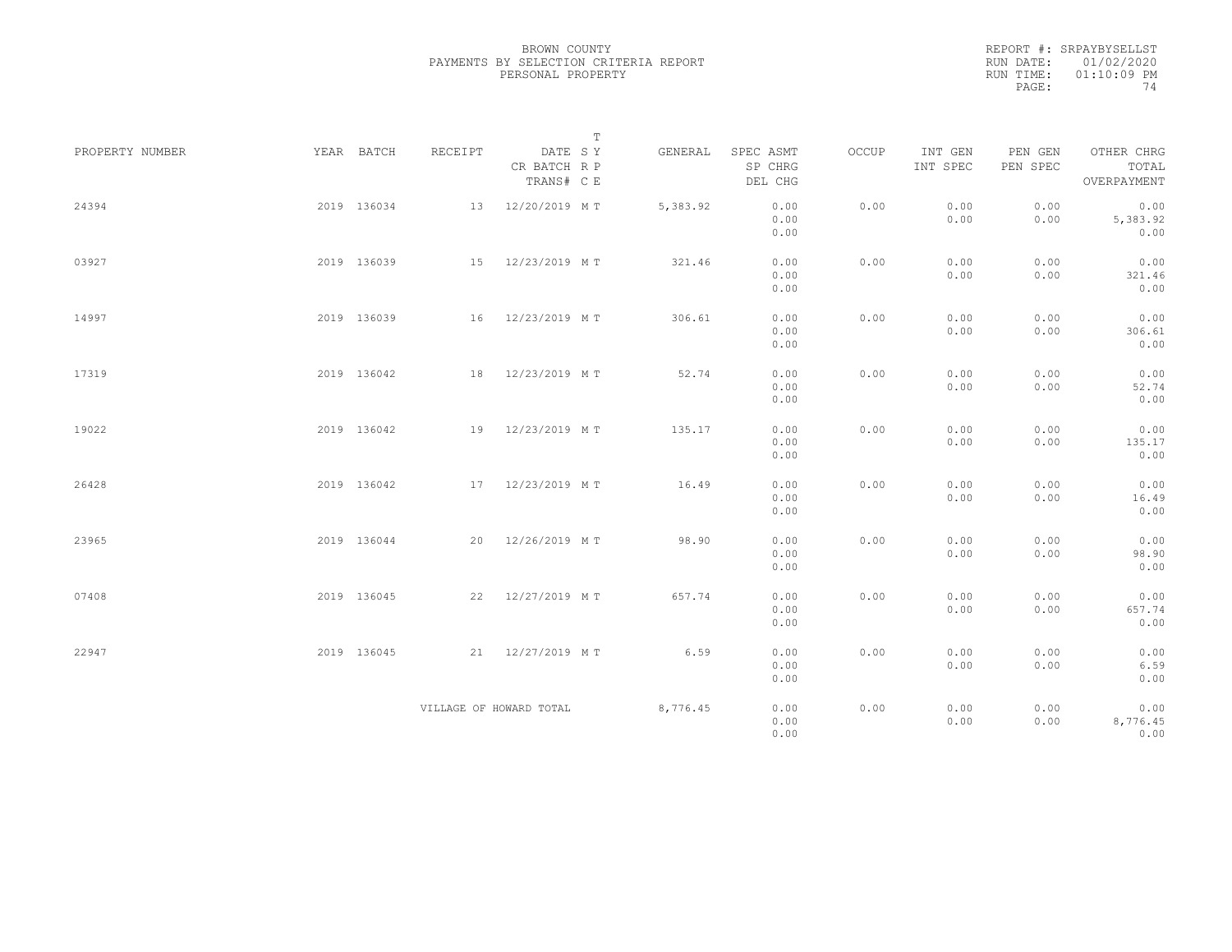|                 |      |                       |                                         | T |          |                                 |       |                     |                     |                                    |  |
|-----------------|------|-----------------------|-----------------------------------------|---|----------|---------------------------------|-------|---------------------|---------------------|------------------------------------|--|
| PROPERTY NUMBER |      | YEAR BATCH<br>RECEIPT | DATE SY<br>CR BATCH R P<br>TRANS# C E   |   | GENERAL  | SPEC ASMT<br>SP CHRG<br>DEL CHG | OCCUP | INT GEN<br>INT SPEC | PEN GEN<br>PEN SPEC | OTHER CHRG<br>TOTAL<br>OVERPAYMENT |  |
| 26344           |      | 2019 191216           | 12/16/2019 C T<br>1684                  |   | 602.12   | 0.00<br>0.00<br>0.00            | 0.00  | 0.00<br>0.00        | 0.00<br>0.00        | 0.00<br>602.12<br>0.00             |  |
| 21538           | 2019 |                       | 25875<br>12/17/2019 C T<br>387<br>14237 |   | 597.53   | 0.00<br>0.00<br>0.00            | 0.00  | 0.00<br>0.00        | 0.00<br>0.00        | 0.00<br>597.53<br>0.00             |  |
| 19553           | 2019 |                       | 26060<br>12/17/2019 C T<br>391<br>14388 |   | 73.53    | 0.00<br>0.00<br>0.00            | 0.00  | 0.00<br>0.00        | 0.00<br>0.00        | 0.00<br>73.53<br>0.00              |  |
| 2825            | 2019 |                       | 26301<br>12/17/2019 C T<br>389<br>14567 |   | 413.67   | 0.00<br>0.00<br>0.00            | 0.00  | 0.00<br>0.00        | 0.00<br>0.00        | 0.00<br>413.67<br>0.00             |  |
| 11164           | 2019 |                       | 28700<br>12/19/2019 C T<br>404<br>15810 |   | 22.99    | 0.00<br>0.00<br>0.00            | 0.00  | 0.00<br>0.00        | 0.00<br>0.00        | 0.00<br>22.99<br>0.00              |  |
| 11164           | 2019 | Voids #               | 12/19/2019 C V<br>28700<br>404<br>15815 |   | $-22.99$ | 0.00<br>0.00<br>0.00            | 0.00  | 0.00<br>0.00        | 0.00<br>0.00        | 0.00<br>$-22.99$<br>0.00           |  |
| 11164           | 2019 |                       | 28712<br>12/19/2019 C T<br>404<br>15818 |   | 22.99    | 0.00<br>0.00<br>0.00            | 0.00  | 0.00<br>0.00        | 0.00<br>0.00        | 0.00<br>22.99<br>0.00              |  |
| 19554           | 2019 |                       | 12/20/2019 C T<br>30601<br>412<br>16868 |   | 39.08    | 0.00<br>0.00<br>0.00            | 0.00  | 0.00<br>0.00        | 0.00<br>0.00        | 0.00<br>39.08<br>0.00              |  |
| 4750            | 2019 |                       | 12/20/2019 C T<br>30647<br>410<br>16903 |   | 466.53   | 0.00<br>0.00<br>0.00            | 0.00  | 0.00<br>0.00        | 0.00<br>0.00        | 0.00<br>466.53<br>0.00             |  |
| 12039           | 2019 |                       | 12/20/2019 C T<br>31215<br>415<br>17248 |   | 160.88   | 0.00<br>0.00<br>0.00            | 0.00  | 0.00<br>0.00        | 0.00<br>0.00        | 0.00<br>160.88<br>0.00             |  |
| 2803            | 2019 |                       | 12/20/2019 C T<br>31337<br>415<br>17346 |   | 1,781.11 | 0.00<br>0.00<br>0.00            | 0.00  | 0.00<br>0.00        | 0.00<br>0.00        | 0.00<br>1,781.11<br>0.00           |  |
| 18996           | 2019 |                       | 31368<br>12/20/2019 C T<br>415<br>17371 |   | 11.50    | 0.00<br>0.00<br>0.00            | 0.00  | 0.00<br>0.00        | 0.00<br>0.00        | 0.00<br>11.50<br>0.00              |  |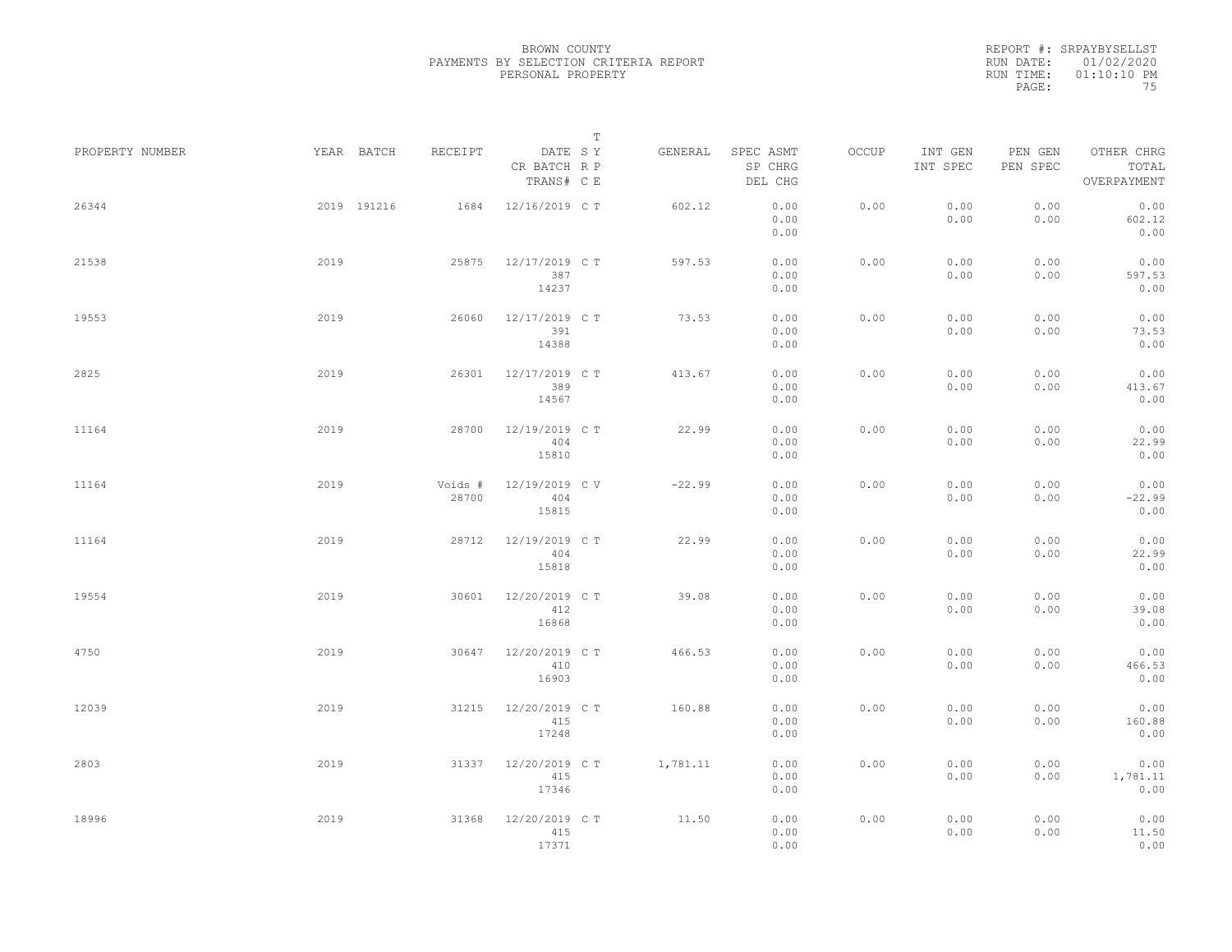|                 |            |         | $\mathbb T$                           |         |                                 |       |                     |                     |                                    |
|-----------------|------------|---------|---------------------------------------|---------|---------------------------------|-------|---------------------|---------------------|------------------------------------|
| PROPERTY NUMBER | YEAR BATCH | RECEIPT | DATE SY<br>CR BATCH R P<br>TRANS# C E | GENERAL | SPEC ASMT<br>SP CHRG<br>DEL CHG | OCCUP | INT GEN<br>INT SPEC | PEN GEN<br>PEN SPEC | OTHER CHRG<br>TOTAL<br>OVERPAYMENT |
| 2809            | 2019       | 31375   | 12/20/2019 C T<br>410<br>17378        | 22.99   | 0.00<br>0.00<br>0.00            | 0.00  | 0.00<br>0.00        | 0.00<br>0.00        | 0.00<br>22.99<br>0.00              |
| 24723           | 2019       | 34987   | 12/23/2019 C T<br>422<br>18208        | 328.63  | 0.00<br>0.00<br>0.00            | 0.00  | 0.00<br>0.00        | 0.00<br>0.00        | 0.00<br>328.63<br>0.00             |
| 25596           | 2019       | 35482   | 12/23/2019 C T<br>417<br>18307        | 22.99   | 0.00<br>0.00<br>0.00            | 0.00  | 0.00<br>0.00        | 0.00<br>0.00        | 0.00<br>22.99<br>0.00              |
| 9675            | 2019       | 37560   | 12/26/2019 C T<br>429<br>18803        | 32.17   | 0.00<br>0.00<br>0.00            | 0.00  | 0.00<br>0.00        | 0.00<br>0.00        | 0.00<br>32.17<br>0.00              |
| 15883           | 2019       | 38171   | 12/26/2019 C T<br>429<br>19216        | 151.69  | 0.00<br>0.00<br>0.00            | 0.00  | 0.00<br>0.00        | 0.00<br>0.00        | 0.00<br>151.69<br>0.00             |
| 18997           | 2019       | 38172   | 12/26/2019 C T<br>429<br>19216        | 181.56  | 0.00<br>0.00<br>0.00            | 0.00  | 0.00<br>0.00        | 0.00<br>0.00        | 0.00<br>181.56<br>0.00             |
| 13334           | 2019       | 38252   | 12/26/2019 C T<br>429<br>19275        | 170.07  | 0.00<br>0.00<br>0.00            | 0.00  | 0.00<br>0.00        | 0.00<br>0.00        | 0.00<br>170.07<br>0.00             |
| 12565           | 2019       | 39024   | 12/26/2019 C T<br>429<br>19673        | 183.86  | 0.00<br>0.00<br>0.00            | 0.00  | 0.00<br>0.00        | 0.00<br>0.00        | 0.00<br>183.86<br>0.00             |
| 15166           | 2019       | 40843   | 12/27/2019 C T<br>431<br>20123        | 344.72  | 0.00<br>0.00<br>0.00            | 0.00  | 0.00<br>0.00        | 0.00<br>0.00        | 0.00<br>344.72<br>0.00             |
| 13691           | 2019       | 45172   | 12/28/2019 C T<br>441<br>21955        | 4.60    | 0.00<br>0.00<br>0.00            | 0.00  | 0.00<br>0.00        | 0.00<br>0.00        | 0.00<br>4.60<br>0.00               |
| 2818            | 2019       | 48818   | 12/31/2019 C T<br>451<br>23579        | 91.92   | 0.00<br>0.00<br>0.00            | 0.00  | 0.00<br>0.00        | 0.00<br>0.00        | 0.00<br>91.92<br>0.00              |
| 12566           | 2019       | 49648   | 12/31/2019 C T<br>455<br>24175        | 50.56   | 0.00<br>0.00<br>0.00            | 0.00  | 0.00<br>0.00        | 0.00<br>0.00        | 0.00<br>50.56<br>0.00              |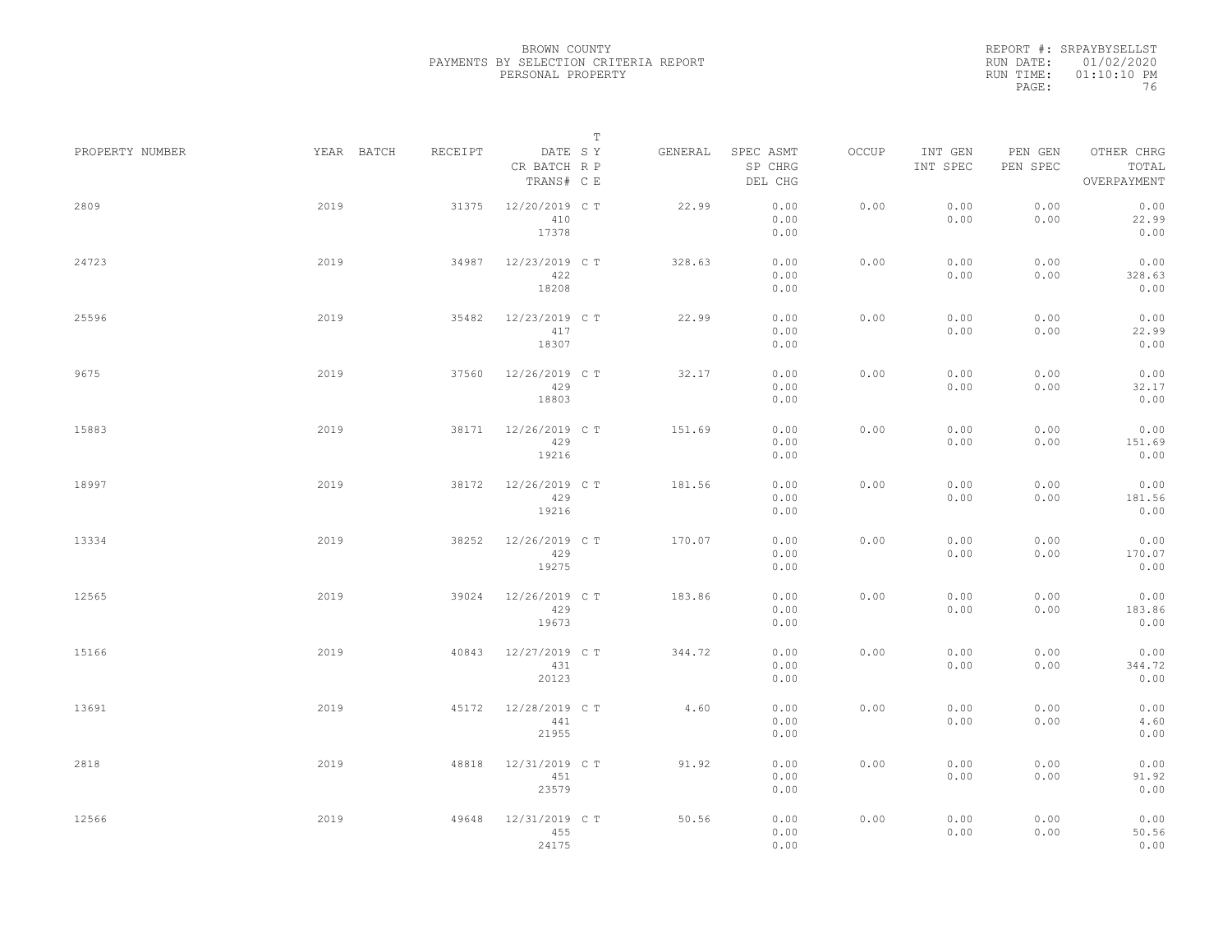| PROPERTY NUMBER | BATCH<br>YEAR | RECEIPT                  | DATE SY        | GENERAL  | SPEC ASMT | OCCUP | INT GEN  | PEN GEN  | OTHER CHRG  |  |
|-----------------|---------------|--------------------------|----------------|----------|-----------|-------|----------|----------|-------------|--|
|                 |               |                          | CR BATCH R P   |          | SP CHRG   |       | INT SPEC | PEN SPEC | TOTAL       |  |
|                 |               |                          | TRANS# C E     |          | DEL CHG   |       |          |          | OVERPAYMENT |  |
| 5495            | 2019          | 49792                    | 12/31/2019 C T | 82.73    | 0.00      | 0.00  | 0.00     | 0.00     | 0.00        |  |
|                 |               |                          | 455            |          | 0.00      |       | 0.00     | 0.00     | 82.73       |  |
|                 |               |                          | 24259          |          | 0.00      |       |          |          | 0.00        |  |
|                 |               | VILLAGE OF PULASKI TOTAL |                | 5,837.43 | 0.00      | 0.00  | 0.00     | 0.00     | 0.00        |  |
|                 |               |                          |                |          | 0.00      |       | 0.00     | 0.00     | 5,837.43    |  |
|                 |               |                          |                |          | 0.00      |       |          |          | 0.00        |  |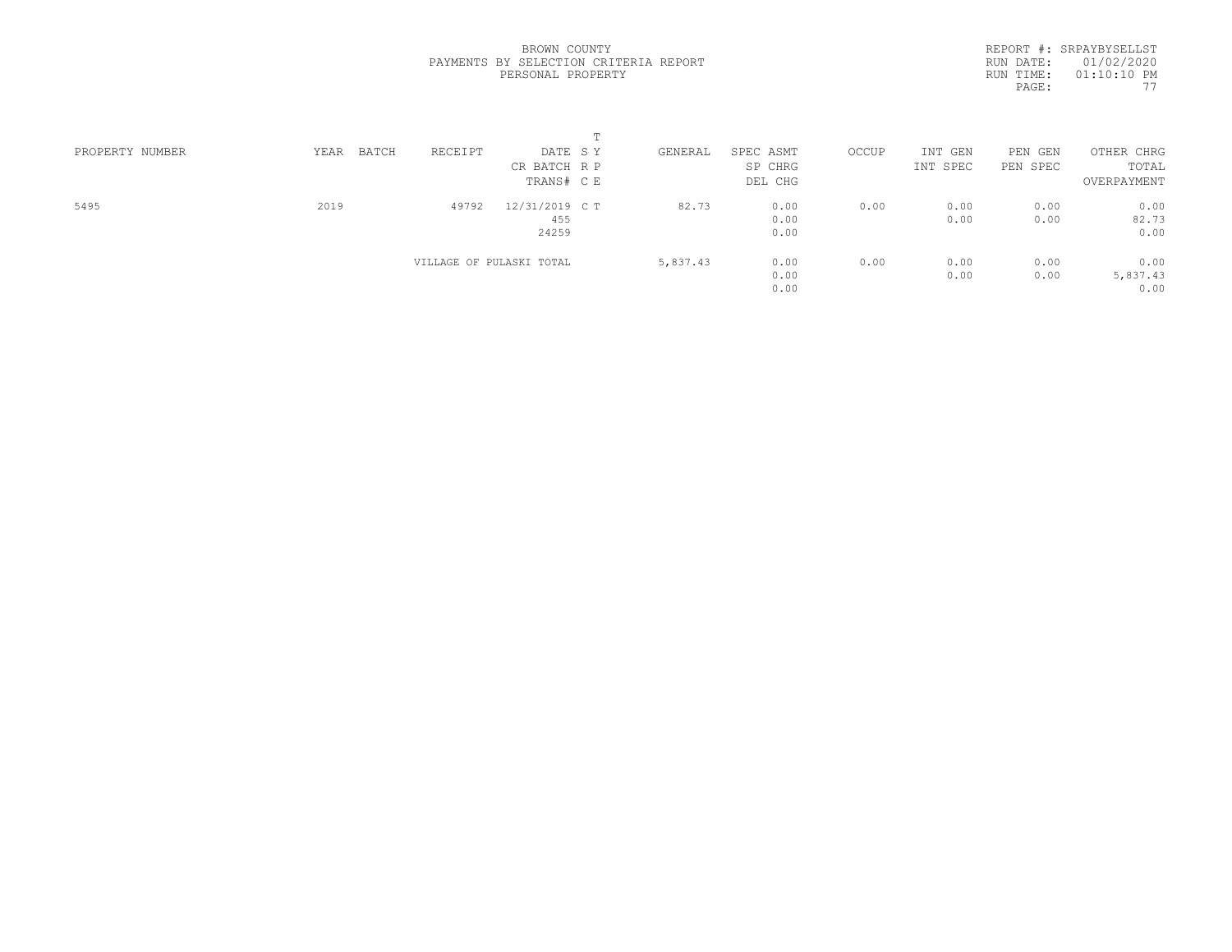|                 |             |         |                                       | $\mathbb T$ |                                 |       |                     |                     |                                    |
|-----------------|-------------|---------|---------------------------------------|-------------|---------------------------------|-------|---------------------|---------------------|------------------------------------|
| PROPERTY NUMBER | YEAR BATCH  | RECEIPT | DATE SY<br>CR BATCH R P<br>TRANS# C E | GENERAL     | SPEC ASMT<br>SP CHRG<br>DEL CHG | OCCUP | INT GEN<br>INT SPEC | PEN GEN<br>PEN SPEC | OTHER CHRG<br>TOTAL<br>OVERPAYMENT |
| 8788            | 2019        | 24193   | 12/16/2019 C T<br>386<br>13417        | 86.01       | 0.00<br>0.00<br>0.00            | 0.00  | 0.00<br>0.00        | 0.00<br>0.00        | 0.00<br>86.01<br>0.00              |
| 27692           | 2019        | 24194   | 12/16/2019 C T<br>386<br>13418        | 68.02       | 0.00<br>0.00<br>0.00            | 0.00  | 0.00<br>0.00        | 0.00<br>0.00        | 0.00<br>68.02<br>0.00              |
| 20297           | 2019        | 24897   | 12/17/2019 C T<br>391<br>13554        | 60.02       | 0.00<br>0.00<br>0.00            | 0.00  | 0.00<br>0.00        | 0.00<br>0.00        | 0.00<br>60.02<br>0.00              |
| 25329           | 2019 191217 | 1711    | 12/17/2019 C T                        | 16.01       | 0.00<br>0.00<br>0.00            | 0.00  | 0.00<br>0.00        | 0.00<br>0.00        | 0.00<br>16.01<br>0.00              |
| 25030           | 2019        | 25185   | 12/17/2019 C T<br>387<br>13777        | 14.01       | 0.00<br>0.00<br>0.00            | 0.00  | 0.00<br>0.00        | 0.00<br>0.00        | 0.00<br>14.01<br>0.00              |
| 9945            | 2019        | 25253   | 12/17/2019 C T<br>392<br>13835        | 1,166.30    | 0.00<br>0.00<br>0.00            | 0.00  | 0.00<br>0.00        | 0.00<br>0.00        | 0.00<br>1,166.30<br>0.00           |
| 15264           | 2019        | 25778   | 12/17/2019 C T<br>390<br>14181        | 140.04      | 0.00<br>0.00<br>0.00            | 0.00  | 0.00<br>0.00        | 0.00<br>0.00        | 0.00<br>140.04<br>0.00             |
| 15265           | 2019        | 25934   | 12/17/2019 C T<br>394<br>14290        | 656.18      | 0.00<br>0.00<br>0.00            | 0.00  | 0.00<br>0.00        | 0.00<br>0.00        | 0.00<br>656.18<br>0.00             |
| 27516           | 2019        | 29426   | 12/19/2019 C T<br>404<br>16282        | 70.02       | 0.00<br>0.00<br>0.00            | 0.00  | 0.00<br>0.00        | 0.00<br>0.00        | 0.00<br>70.02<br>0.00              |
| 27512           | 2019        | 30300   | 12/20/2019 C T<br>409<br>16646        | 2.01        | 0.00<br>0.00<br>0.00            | 0.00  | 0.00<br>0.00        | 0.00<br>0.00        | 0.00<br>2.01<br>0.00               |
| 4264            | 2019        | 30336   | 12/20/2019 C T<br>412<br>16679        | 100.03      | 0.00<br>0.00<br>0.00            | 0.00  | 0.00<br>0.00        | 0.00<br>0.00        | 0.00<br>100.03<br>0.00             |
| 18473           | 2019        | 30788   | 12/20/2019 C T<br>412<br>16983        | 34.01       | 0.00<br>0.00<br>0.00            | 0.00  | 0.00<br>0.00        | 0.00<br>0.00        | 0.00<br>34.01<br>0.00              |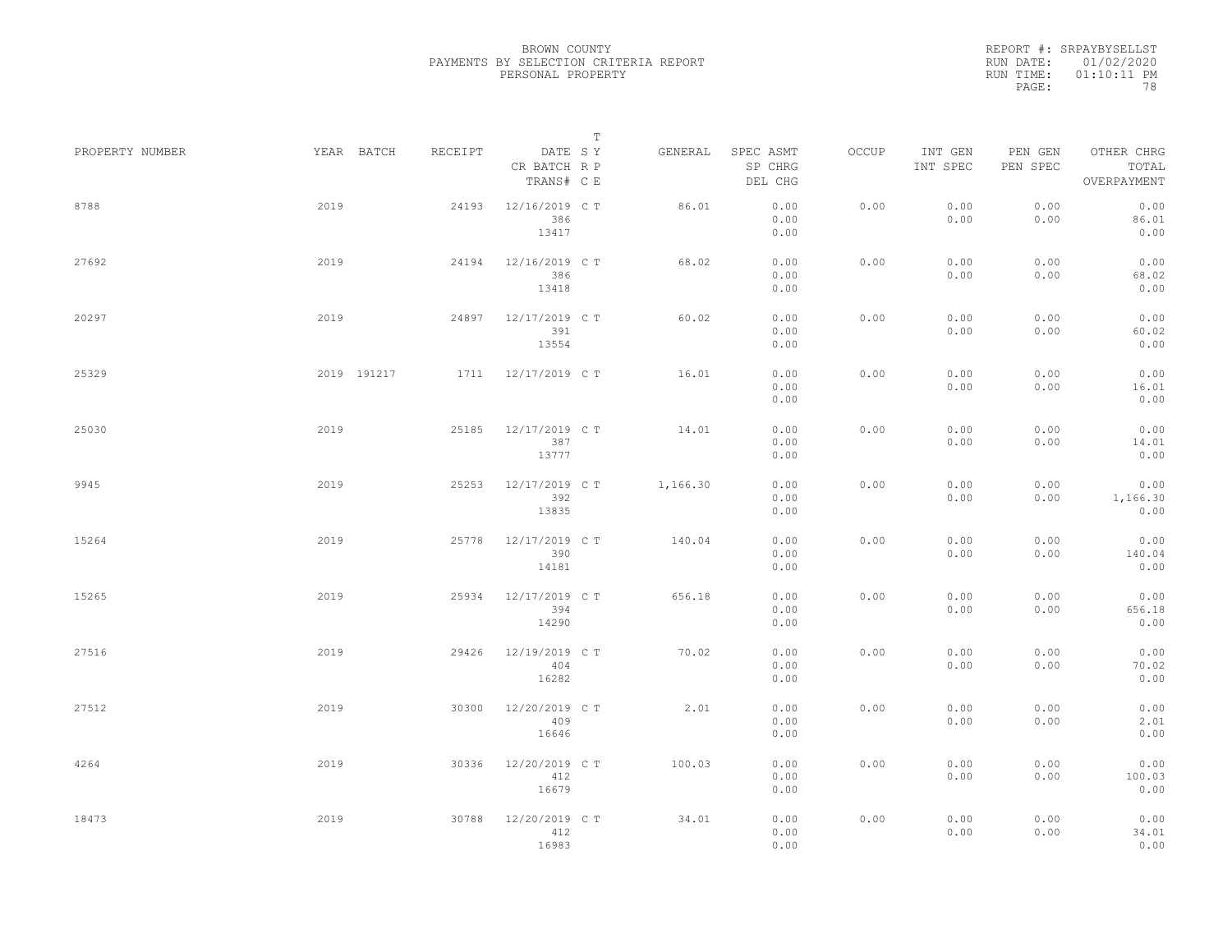|                 |            |         | $\mathbb T$                           |          |                                 |       |                     |                     |                                    |
|-----------------|------------|---------|---------------------------------------|----------|---------------------------------|-------|---------------------|---------------------|------------------------------------|
| PROPERTY NUMBER | YEAR BATCH | RECEIPT | DATE SY<br>CR BATCH R P<br>TRANS# C E | GENERAL  | SPEC ASMT<br>SP CHRG<br>DEL CHG | OCCUP | INT GEN<br>INT SPEC | PEN GEN<br>PEN SPEC | OTHER CHRG<br>TOTAL<br>OVERPAYMENT |
| 25276           | 2019       | 30794   | 12/20/2019 C T<br>412<br>16989        | 600.15   | 0.00<br>0.00<br>0.00            | 0.00  | 0.00<br>0.00        | 0.00<br>0.00        | 0.00<br>600.15<br>0.00             |
| 16799           | 2019       | 30988   | 12/20/2019 C T<br>409<br>17095        | 30.00    | 0.00<br>0.00<br>0.00            | 0.00  | 0.00<br>0.00        | 0.00<br>0.00        | 0.00<br>30.00<br>0.00              |
| 26165           | 2019       | 31030   | 12/20/2019 C T<br>415<br>17131        | 2,342.61 | 0.00<br>0.00<br>0.00            | 0.00  | 0.00<br>0.00        | 0.00<br>0.00        | 0.00<br>2,342.61<br>0.00           |
| 27520           | 2019       | 31192   | 12/20/2019 C T<br>413<br>17226        | 160.05   | 0.00<br>0.00<br>0.00            | 0.00  | 0.00<br>0.00        | 0.00<br>0.00        | 0.00<br>160.05<br>0.00             |
| 15909           | 2019       | 33903   | 12/23/2019 C T<br>418<br>17976        | 14.01    | 0.00<br>0.00<br>0.00            | 0.00  | 0.00<br>0.00        | 0.00<br>0.00        | 0.00<br>14.01<br>0.00              |
| 22983           | 2019       | 34980   | 12/23/2019 C T<br>422<br>18201        | 62.02    | 0.00<br>0.00<br>0.00            | 0.00  | 0.00<br>0.00        | 0.00<br>0.00        | 0.00<br>62.02<br>0.00              |
| 11360           | 2019       | 35042   | 12/23/2019 C T<br>418<br>18228        | 1,888.50 | 0.00<br>0.00<br>0.00            | 0.00  | 0.00<br>0.00        | 0.00<br>0.00        | 0.00<br>1,888.50<br>0.00           |
| 27024           | 2019       | 37397   | 12/26/2019 C T<br>428<br>18678        | 160.05   | 0.00<br>0.00<br>0.00            | 0.00  | 0.00<br>0.00        | 0.00<br>0.00        | 0.00<br>160.05<br>0.00             |
| 26430           | 2019       | 37467   | 12/26/2019 C T<br>424<br>18741        | 46.02    | 0.00<br>0.00<br>0.00            | 0.00  | 0.00<br>0.00        | 0.00<br>0.00        | 0.00<br>46.02<br>0.00              |
| 25029           | 2019       | 37509   | 12/26/2019 C T<br>428<br>18764        | 410.12   | 0.00<br>0.00<br>0.00            | 0.00  | 0.00<br>0.00        | 0.00<br>0.00        | 0.00<br>410.12<br>0.00             |
| 17854           | 2019       | 37970   | 12/26/2019 C T<br>428<br>19059        | 10.00    | 0.00<br>0.00<br>0.00            | 0.00  | 0.00<br>0.00        | 0.00<br>0.00        | 0.00<br>10.00<br>0.00              |
| 16797           | 2019       | 38282   | 12/26/2019 C T<br>427<br>19298        | 426.11   | 0.00<br>0.00<br>0.00            | 0.00  | 0.00<br>0.00        | 0.00<br>0.00        | 0.00<br>426.11<br>0.00             |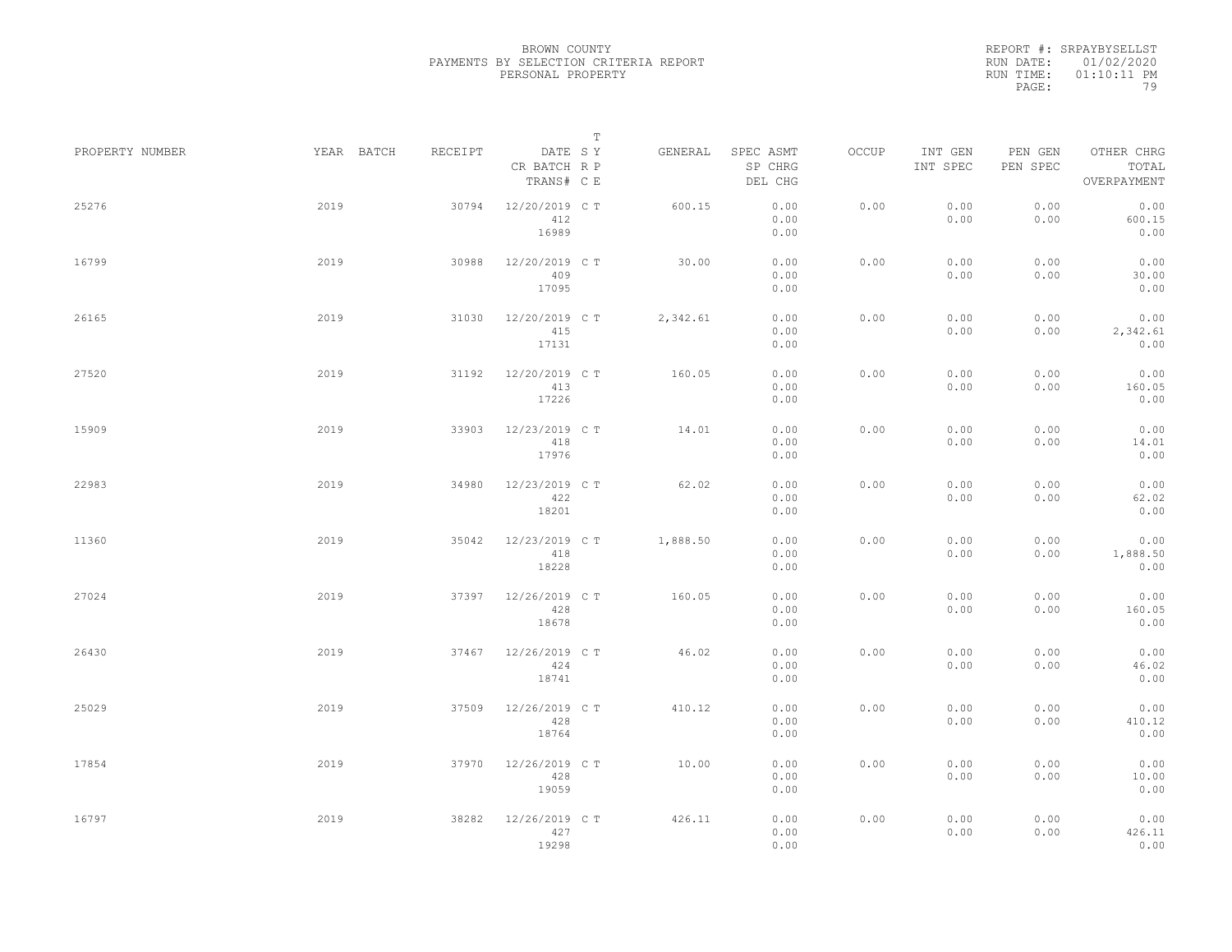|                 |            |                  |                                       | $\mathbb T$ |          |                                 |       |                     |                     |                                    |  |
|-----------------|------------|------------------|---------------------------------------|-------------|----------|---------------------------------|-------|---------------------|---------------------|------------------------------------|--|
| PROPERTY NUMBER | YEAR BATCH | RECEIPT          | DATE SY<br>CR BATCH R P<br>TRANS# C E |             | GENERAL  | SPEC ASMT<br>SP CHRG<br>DEL CHG | OCCUP | INT GEN<br>INT SPEC | PEN GEN<br>PEN SPEC | OTHER CHRG<br>TOTAL<br>OVERPAYMENT |  |
| 20310           | 2019       | 38302            | 12/26/2019 C T<br>429<br>19305        |             | 988.26   | 0.00<br>0.00<br>0.00            | 0.00  | 0.00<br>0.00        | 0.00<br>0.00        | 0.00<br>988.26<br>0.00             |  |
| 16795           | 2019       | 40450            | 12/27/2019 C T<br>433<br>19938        |             | 5.99     | 0.00<br>0.00<br>0.00            | 0.00  | 0.00<br>0.00        | 0.00<br>0.00        | 0.00<br>5.99<br>0.00               |  |
| 26988           | 2019       | 41565            | 12/27/2019 C T<br>435<br>20374        |             | 20.00    | 0.00<br>0.00<br>0.00            | 0.00  | 0.00<br>0.00        | 0.00<br>0.00        | 0.00<br>20.00<br>0.00              |  |
| 27056           | 2019       | 41623            | 12/27/2019 C T<br>435<br>20376        |             | 180.04   | 0.00<br>0.00<br>0.00            | 0.00  | 0.00<br>0.00        | 0.00<br>0.00        | 0.00<br>180.04<br>0.00             |  |
| 25604           | 2019       | 44581            | 12/28/2019 C T<br>443<br>21536        |             | 30.00    | 0.00<br>0.00<br>0.00            | 0.00  | 0.00<br>0.00        | 0.00<br>0.00        | 0.00<br>30.00<br>0.00              |  |
| 25604           | 2019       | Voids #<br>44581 | 12/28/2019 CV<br>443<br>21542         |             | $-30.00$ | 0.00<br>0.00<br>0.00            | 0.00  | 0.00<br>0.00        | 0.00<br>0.00        | 0.00<br>$-30.00$<br>0.00           |  |
| 25604           | 2019       | 44592            | 12/28/2019 C T<br>443<br>21548        |             | 30.00    | 0.00<br>0.00<br>0.00            | 0.00  | 0.00<br>0.00        | 0.00<br>0.00        | 0.00<br>30.00<br>0.00              |  |
| 25321           | 2019       | 45144            | 12/28/2019 C T<br>443<br>21936        |             | 1,126.30 | 0.00<br>0.00<br>0.00            | 0.00  | 0.00<br>0.00        | 0.00<br>0.00        | 0.00<br>1,126.30<br>0.00           |  |
| 5036            | 2019       | 45275            | 12/28/2019 C T<br>442<br>22023        |             | 58.02    | 0.00<br>0.00<br>0.00            | 0.00  | 0.00<br>0.00        | 0.00<br>0.00        | 0.00<br>58.02<br>0.00              |  |
| 22401           | 2019       | 46560            | 12/30/2019 C T<br>447<br>22716        |             | 188.04   | 0.00<br>0.00<br>0.00            | 0.00  | 0.00<br>0.00        | 0.00<br>0.00        | 0.00<br>188.04<br>0.00             |  |
| 25609           | 2019       | 46985            | 12/30/2019 C T<br>447<br>22950        |             | 2,244.59 | 0.00<br>0.00<br>0.00            | 0.00  | 0.00<br>0.00        | 0.00<br>0.00        | 0.00<br>2,244.59<br>0.00           |  |
| 22974           | 2019       | 46988            | 12/30/2019 C T<br>445<br>22953        |             | 286.08   | 0.00<br>0.00<br>0.00            | 0.00  | 0.00<br>0.00        | 0.00<br>0.00        | 0.00<br>286.08<br>0.00             |  |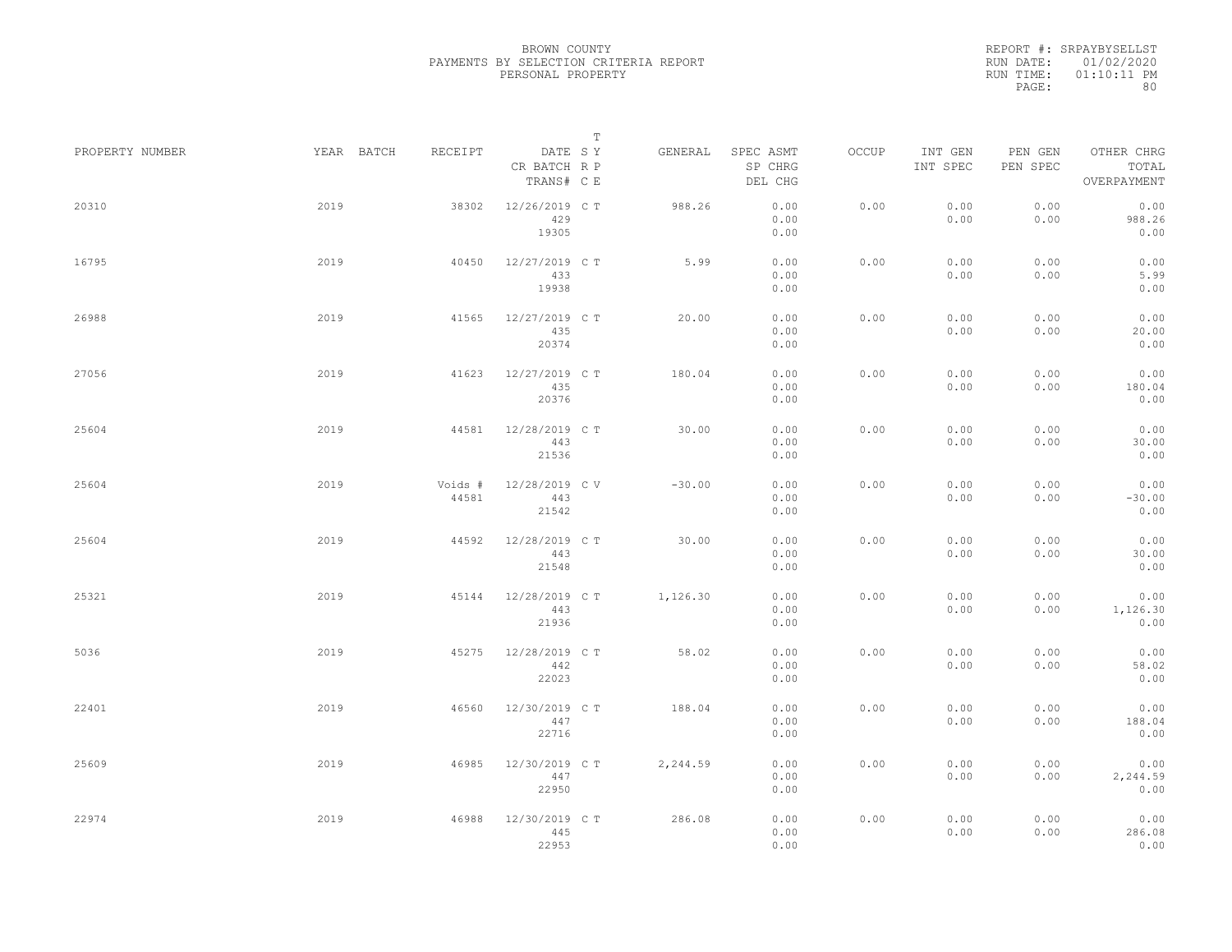|                 |             |                          |                         | $\mathbb T$ |           |                      |       |                     |                     |                     |
|-----------------|-------------|--------------------------|-------------------------|-------------|-----------|----------------------|-------|---------------------|---------------------|---------------------|
| PROPERTY NUMBER | YEAR BATCH  | RECEIPT                  | DATE SY<br>CR BATCH R P |             | GENERAL   | SPEC ASMT<br>SP CHRG | OCCUP | INT GEN<br>INT SPEC | PEN GEN<br>PEN SPEC | OTHER CHRG<br>TOTAL |
|                 |             |                          | TRANS# C E              |             |           | DEL CHG              |       |                     |                     | OVERPAYMENT         |
| 25035           | 2019 191230 | 2438                     | 12/30/2019 C T          |             | 394.10    | 0.00                 | 0.00  | 0.00                | 0.00                | 0.00                |
|                 |             |                          |                         |             |           | 0.00                 |       | 0.00                | 0.00                | 394.10              |
|                 |             |                          |                         |             |           | 0.00                 |       |                     |                     | 0.00                |
| 27523           | 2019 191230 | 2458                     | 12/30/2019 C T          |             | 76.02     | 0.00                 | 0.00  | 0.00                | 0.00                | 0.00                |
|                 |             |                          |                         |             |           | 0.00                 |       | 0.00                | 0.00                | 76.02               |
|                 |             |                          |                         |             |           | 0.00                 |       |                     |                     | 0.00                |
| 26433           | 2019        | 47895                    | 12/30/2019 C T          |             | 970.26    | 0.00                 | 0.00  | 0.00                | 0.00                | 0.00                |
|                 |             |                          | 449                     |             |           | 0.00                 |       | 0.00                | 0.00                | 970.26              |
|                 |             |                          | 23364                   |             |           | 0.00                 |       |                     |                     | 0.00                |
| 16801           | 2019        | 48848                    | 12/31/2019 C T          |             | 762.20    | 0.00                 | 0.00  | 0.00                | 0.00                | 0.00                |
|                 |             |                          | 454                     |             |           | 0.00                 |       | 0.00                | 0.00                | 762.20              |
|                 |             |                          | 23607                   |             |           | 0.00                 |       |                     |                     | 0.00                |
| 23727           | 2019        | 49058                    | 12/31/2019 C T          |             | 754.20    | 0.00                 | 0.00  | 0.00                | 0.00                | 0.00                |
|                 |             |                          | 456                     |             |           | 0.00                 |       | 0.00                | 0.00                | 754.20              |
|                 |             |                          | 23784                   |             |           | 0.00                 |       |                     |                     | 0.00                |
| 8589            | 2019        | 49382                    | 12/31/2019 C T          |             | 84.03     | 0.00                 | 0.00  | 0.00                | 0.00                | 0.00                |
|                 |             |                          | 455                     |             |           | 0.00                 |       | 0.00                | 0.00                | 84.03               |
|                 |             |                          | 24018                   |             |           | 0.00                 |       |                     |                     | 0.00                |
| 22977           | 2019        | 49532                    | 12/31/2019 C T          |             | 30.00     | 0.00                 | 0.00  | 0.00                | 0.00                | 0.00                |
|                 |             |                          | 454                     |             |           | 0.00                 |       | 0.00                | 0.00                | 30.00               |
|                 |             |                          | 24140                   |             |           | 0.00                 |       |                     |                     | 0.00                |
|                 |             | VILLAGE OF SUAMICO TOTAL |                         |             | 16,760.43 | 0.00                 | 0.00  | 0.00                | 0.00                | 0.00                |
|                 |             |                          |                         |             |           | 0.00                 |       | 0.00                | 0.00                | 16,760.43           |
|                 |             |                          |                         |             |           | 0.00                 |       |                     |                     | 0.00                |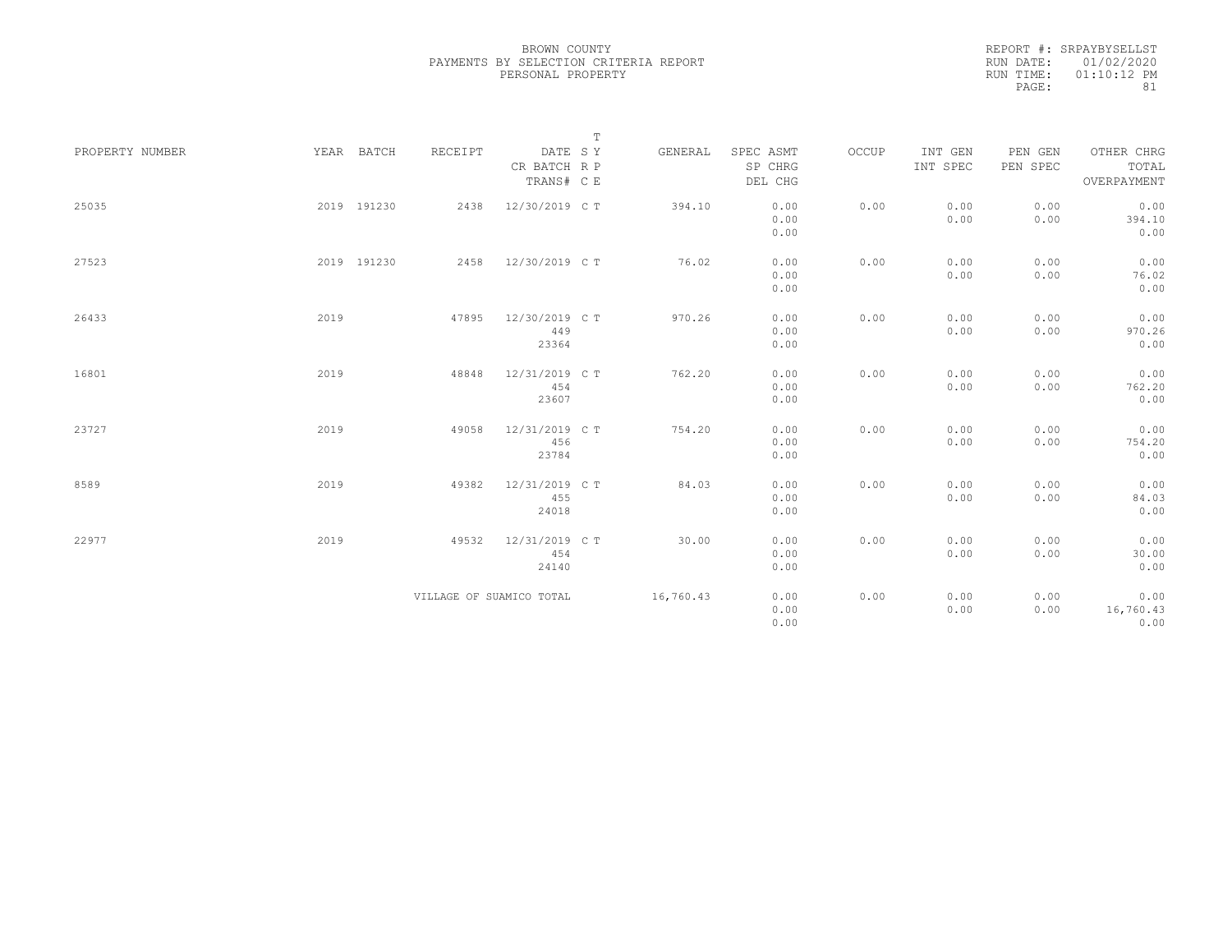|                 |      |                       |                                       | $\mathbb T$ |          |                                 |       |                     |                     |                                    |  |
|-----------------|------|-----------------------|---------------------------------------|-------------|----------|---------------------------------|-------|---------------------|---------------------|------------------------------------|--|
| PROPERTY NUMBER |      | YEAR BATCH<br>RECEIPT | DATE SY<br>CR BATCH R P<br>TRANS# C E |             | GENERAL  | SPEC ASMT<br>SP CHRG<br>DEL CHG | OCCUP | INT GEN<br>INT SPEC | PEN GEN<br>PEN SPEC | OTHER CHRG<br>TOTAL<br>OVERPAYMENT |  |
| 24427           | 2019 | 25928                 | 12/17/2019 C T<br>394<br>14286        |             | 54.60    | 0.00<br>0.00<br>0.00            | 0.00  | 0.00<br>0.00        | 0.00<br>0.00        | 0.00<br>54.60<br>0.00              |  |
| 12074           | 2019 | 27532                 | 12/18/2019 C T<br>397<br>15205        |             | 473.97   | 0.00<br>0.00<br>0.00            | 0.00  | 0.00<br>0.00        | 0.00<br>0.00        | 0.00<br>473.97<br>0.00             |  |
| 14582           | 2019 | 28197                 | 12/18/2019 C T<br>395<br>15691        |             | 131.06   | 0.00<br>0.00<br>0.00            | 0.00  | 0.00<br>0.00        | 0.00<br>0.00        | 0.00<br>131.06<br>0.00             |  |
| 18088           | 2019 | 28683                 | 12/19/2019 C T<br>404<br>15793        |             | 181.29   | 0.00<br>0.00<br>0.00            | 0.00  | 0.00<br>0.00        | 0.00<br>0.00        | 0.00<br>181.29<br>0.00             |  |
| 13462           | 2019 | 30452                 | 12/20/2019 C T<br>412<br>16743        |             | 1,410.98 | 0.00<br>0.00<br>0.00            | 0.00  | 0.00<br>0.00        | 0.00<br>0.00        | 0.00<br>1,410.98<br>0.00           |  |
| 24428           | 2019 | 30804                 | 12/20/2019 C T<br>412<br>16996        |             | 1,321.41 | 0.00<br>0.00<br>0.00            | 0.00  | 0.00<br>0.00        | 0.00<br>0.00        | 0.00<br>1,321.41<br>0.00           |  |
| 25011           | 2019 | 34174                 | 12/23/2019 C T<br>422<br>18011        |             | 4,606.42 | 0.00<br>0.00<br>0.00            | 0.00  | 0.00<br>0.00        | 0.00<br>0.00        | 0.00<br>4,606.42<br>0.00           |  |
| 19981           | 2019 | 36244                 | 12/23/2019 C T<br>419<br>18440        |             | 24.02    | 0.00<br>0.00<br>0.00            | 0.00  | 0.00<br>0.00        | 0.00<br>0.00        | 0.00<br>24.02<br>0.00              |  |
| 22445           | 2019 | 37243                 | 12/26/2019 C T<br>427<br>18544        |             | 318.90   | 0.00<br>0.00<br>0.00            | 0.00  | 0.00<br>0.00        | 0.00<br>0.00        | 0.00<br>318.90<br>0.00             |  |
| 17357           | 2019 | 37308                 | 12/26/2019 C T<br>424<br>18597        |             | 561.34   | 0.00<br>0.00<br>0.00            | 0.00  | 0.00<br>0.00        | 0.00<br>0.00        | 0.00<br>561.34<br>0.00             |  |
| 24718           | 2019 | 37396                 | 12/26/2019 C T<br>428<br>18677        |             | 290.48   | 0.00<br>0.00<br>0.00            | 0.00  | 0.00<br>0.00        | 0.00<br>0.00        | 0.00<br>290.48<br>0.00             |  |
| 12075           | 2019 | 37905                 | 12/26/2019 C T<br>429<br>19021        |             | 111.39   | 0.00<br>0.00<br>0.00            | 0.00  | 0.00<br>0.00        | 0.00<br>0.00        | 0.00<br>111.39<br>0.00             |  |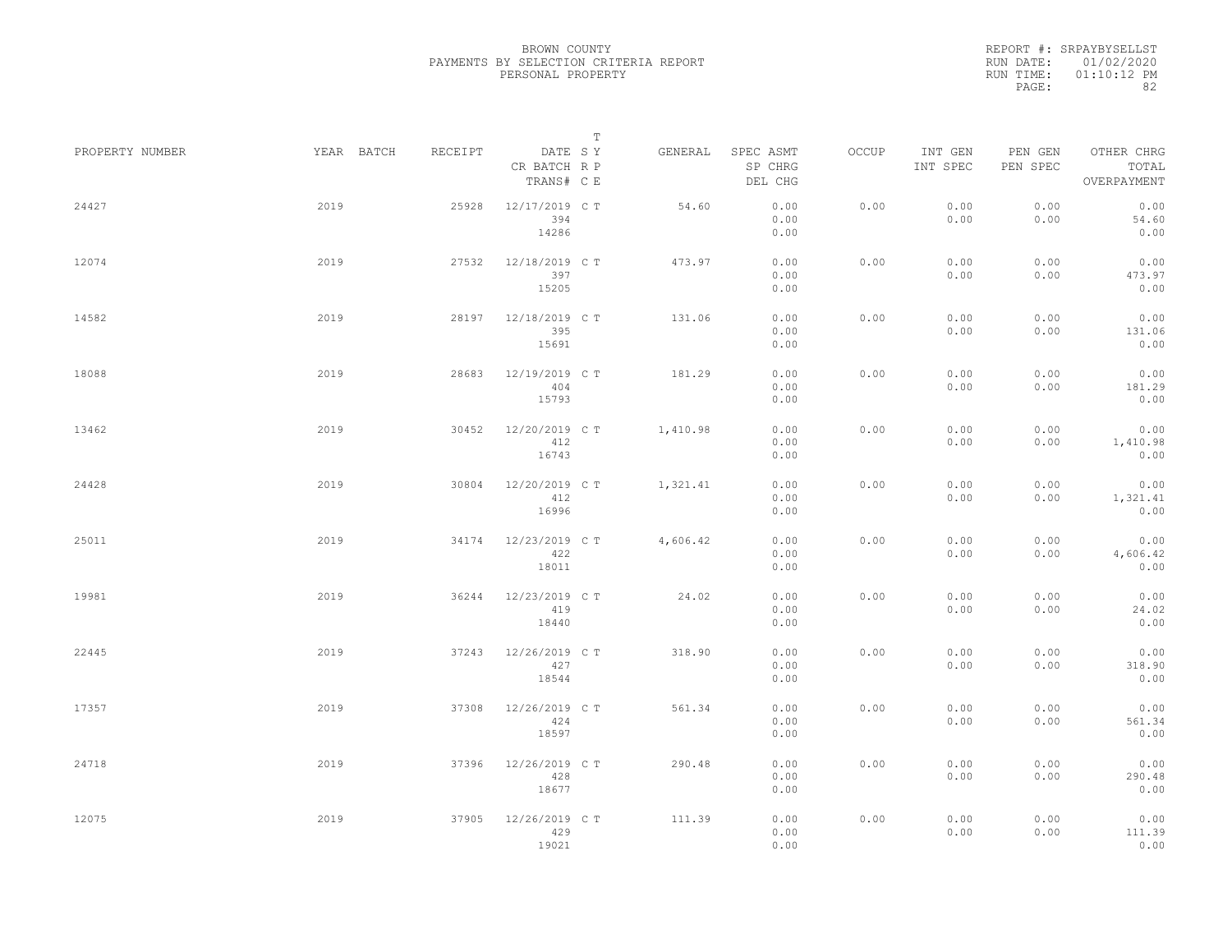|                 |               |                              | m              |           |           |       |          |          |             |
|-----------------|---------------|------------------------------|----------------|-----------|-----------|-------|----------|----------|-------------|
| PROPERTY NUMBER | YEAR<br>BATCH | RECEIPT                      | DATE SY        | GENERAL   | SPEC ASMT | OCCUP | INT GEN  | PEN GEN  | OTHER CHRG  |
|                 |               |                              | CR BATCH R P   |           | SP CHRG   |       | INT SPEC | PEN SPEC | TOTAL       |
|                 |               |                              | TRANS# C E     |           | DEL CHG   |       |          |          | OVERPAYMENT |
| 4423            | 2019          | 39737                        | 12/26/2019 C T | 174.73    | 0.00      | 0.00  | 0.00     | 0.00     | 0.00        |
|                 |               |                              | 425            |           | 0.00      |       | 0.00     | 0.00     | 174.73      |
|                 |               |                              | 19817          |           | 0.00      |       |          |          | 0.00        |
| 12845           | 2019          | 47630                        | 12/30/2019 C T | 683.64    | 0.00      | 0.00  | 0.00     | 0.00     | 0.00        |
|                 |               |                              | 444            |           | 0.00      |       | 0.00     | 0.00     | 683.64      |
|                 |               |                              | 23266          |           | 0.00      |       |          |          | 0.00        |
|                 |               | VILLAGE OF WRIGHTSTOWN TOTAL |                | 10,344.23 | 0.00      | 0.00  | 0.00     | 0.00     | 0.00        |
|                 |               |                              |                |           | 0.00      |       | 0.00     | 0.00     | 10,344.23   |
|                 |               |                              |                |           | 0.00      |       |          |          | 0.00        |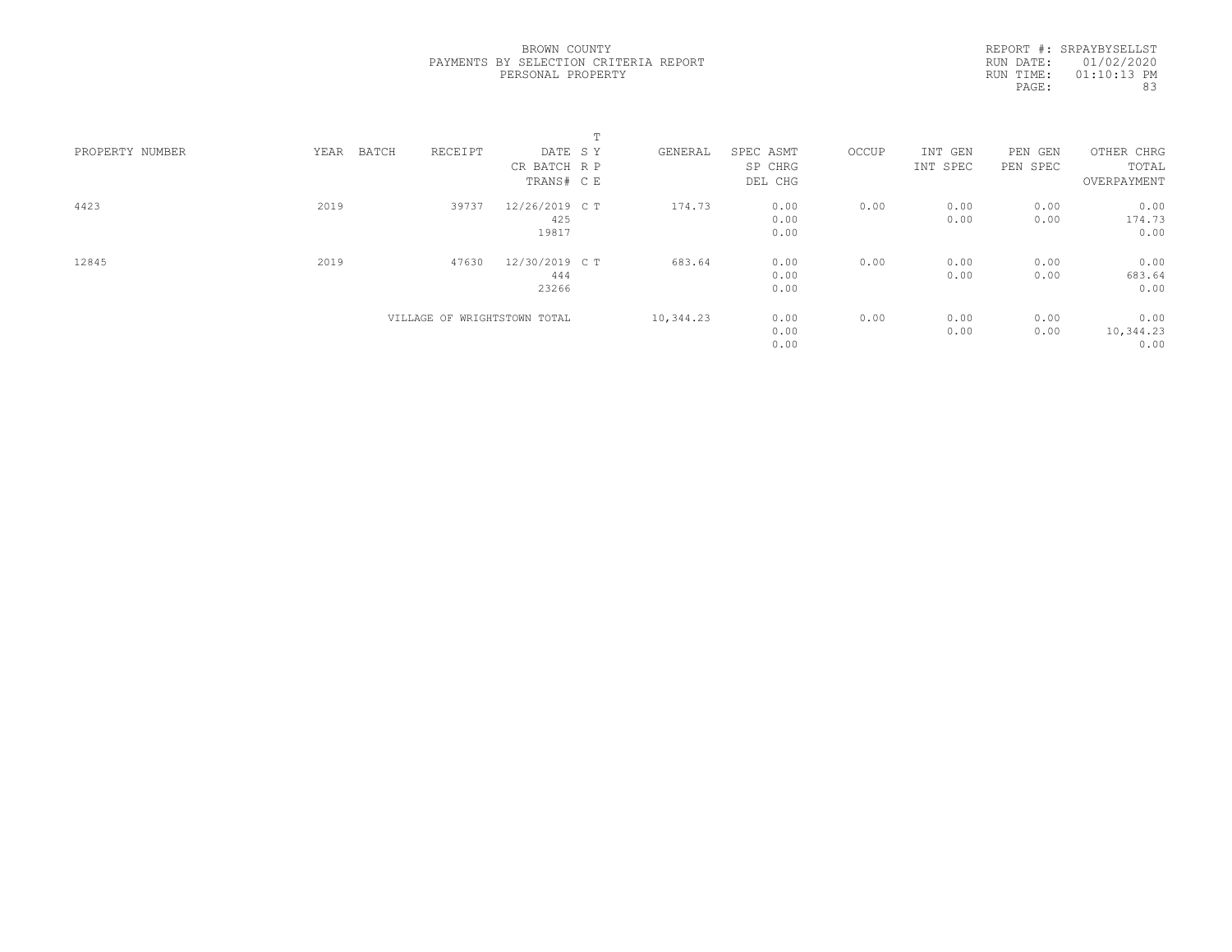|                 |      |             |         |                                       | T |          |                                 |       |                     |                     |                                    |  |
|-----------------|------|-------------|---------|---------------------------------------|---|----------|---------------------------------|-------|---------------------|---------------------|------------------------------------|--|
| PROPERTY NUMBER |      | YEAR BATCH  | RECEIPT | DATE SY<br>CR BATCH R P<br>TRANS# C E |   | GENERAL  | SPEC ASMT<br>SP CHRG<br>DEL CHG | OCCUP | INT GEN<br>INT SPEC | PEN GEN<br>PEN SPEC | OTHER CHRG<br>TOTAL<br>OVERPAYMENT |  |
| 25182           |      | 2019 191212 | 1478    | 12/12/2019 C T                        |   | 454.27   | 0.00<br>0.00<br>0.00            | 0.00  | 0.00<br>0.00        | 0.00<br>0.00        | 0.00<br>454.27<br>0.00             |  |
| 23901           |      | 2019 191212 |         | 1483 12/12/2019 CT                    |   | 43.84    | 0.00<br>0.00<br>0.00            | 0.00  | 0.00<br>0.00        | 0.00<br>0.00        | 0.00<br>43.84<br>0.00              |  |
| 08929           |      | 2019 191212 |         | 1485 12/12/2019 CT                    |   | 2,997.12 | 0.00<br>0.00<br>0.00            | 0.00  | 0.00<br>0.00        | 0.00<br>0.00        | 0.00<br>2,997.12<br>0.00           |  |
| 08988           |      | 2019 191212 | 1488    | 12/12/2019 C T                        |   | 5,220.03 | 0.00<br>0.00<br>0.00            | 0.00  | 0.00<br>0.00        | 0.00<br>0.00        | 0.00<br>5,220.03<br>0.00           |  |
| 08805           | 2019 |             | 22376   | 12/13/2019 C T<br>379<br>12793        |   | 261.83   | 0.00<br>0.00<br>0.00            | 0.00  | 0.00<br>0.00        | 0.00<br>0.00        | 0.00<br>261.83<br>0.00             |  |
| 23885           |      | 2019 191213 | 1576    | 12/13/2019 C T                        |   | 185.29   | 0.00<br>0.00<br>0.00            | 0.00  | 0.00<br>0.00        | 0.00<br>0.00        | 0.00<br>185.29<br>0.00             |  |
| 09886           | 2019 |             | 23562   | 12/16/2019 C T<br>384<br>13055        |   | 3.71     | 0.00<br>0.00<br>0.00            | 0.00  | 0.00<br>0.00        | 0.00<br>0.00        | 0.00<br>3.71<br>0.00               |  |
| 26527           | 2019 |             | 23589   | 12/16/2019 C T<br>384<br>13082        |   | 7.42     | 0.00<br>0.00<br>0.00            | 0.00  | 0.00<br>0.00        | 0.00<br>0.00        | 0.00<br>7.42<br>0.00               |  |
| 08821           | 2019 |             | 23607   | 12/16/2019 C T<br>384<br>13097        |   | 113.27   | 0.00<br>0.00<br>0.00            | 0.00  | 0.00<br>0.00        | 0.00<br>0.00        | 0.00<br>113.27<br>0.00             |  |
| 08924           | 2019 |             | 23865   | 12/16/2019 C T<br>381<br>13263        |   | 367.68   | 0.00<br>0.00<br>0.00            | 0.00  | 0.00<br>0.00        | 0.00<br>0.00        | 0.00<br>367.68<br>0.00             |  |
| 23832           | 2019 |             | 24196   | 12/16/2019 C T<br>384<br>13420        |   | 111.42   | 0.00<br>0.00<br>0.00            | 0.00  | 0.00<br>0.00        | 0.00<br>0.00        | 0.00<br>111.42<br>0.00             |  |
| 23141           | 2019 |             | 24204   | 12/16/2019 C T<br>384<br>13426        |   | 9.28     | 0.00<br>0.00<br>0.00            | 0.00  | 0.00<br>0.00        | 0.00<br>0.00        | 0.00<br>9.28<br>0.00               |  |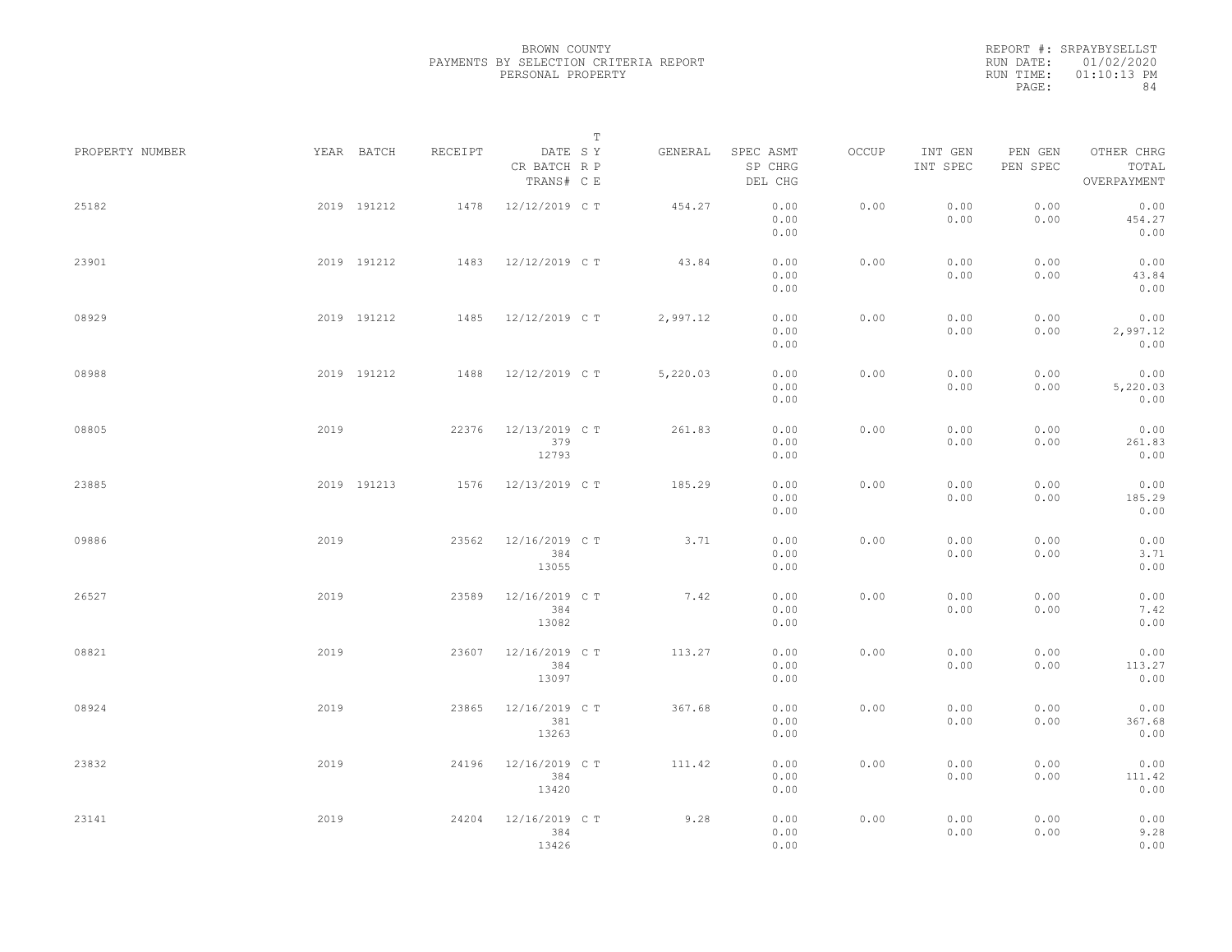|                 |             |         |                                       | $\mathbb T$ |          |                                 |       |                     |                     |                                    |  |
|-----------------|-------------|---------|---------------------------------------|-------------|----------|---------------------------------|-------|---------------------|---------------------|------------------------------------|--|
| PROPERTY NUMBER | YEAR BATCH  | RECEIPT | DATE SY<br>CR BATCH R P<br>TRANS# C E |             | GENERAL  | SPEC ASMT<br>SP CHRG<br>DEL CHG | OCCUP | INT GEN<br>INT SPEC | PEN GEN<br>PEN SPEC | OTHER CHRG<br>TOTAL<br>OVERPAYMENT |  |
| 08890           | 2019        | 24214   | 12/16/2019 C T<br>384<br>13434        |             | 274.82   | 0.00<br>0.00<br>0.00            | 0.00  | 0.00<br>0.00        | 0.00<br>0.00        | 0.00<br>274.82<br>0.00             |  |
| 08888           | 2019        | 24809   | 12/17/2019 C T<br>388<br>13493        |             | 31.57    | 0.00<br>0.00<br>0.00            | 0.00  | 0.00<br>0.00        | 0.00<br>0.00        | 0.00<br>31.57<br>0.00              |  |
| 25776           | 2019 191217 |         | 1714 12/17/2019 CT                    |             | 3.71     | 0.00<br>0.00<br>0.00            | 0.00  | 0.00<br>0.00        | 0.00<br>0.00        | 0.00<br>3.71<br>0.00               |  |
| 08934           | 2019        | 25091   | 12/17/2019 C T<br>391<br>13697        |             | 254.40   | 0.00<br>0.00<br>0.00            | 0.00  | 0.00<br>0.00        | 0.00<br>0.00        | 0.00<br>254.40<br>0.00             |  |
| 26536           | 2019        | 25107   | 12/17/2019 C T<br>391<br>13711        |             | 5.57     | 0.00<br>0.00<br>0.00            | 0.00  | 0.00<br>0.00        | 0.00<br>0.00        | 0.00<br>5.57<br>0.00               |  |
| 20484           | 2019        | 25154   | 12/17/2019 C T<br>389<br>13751        |             | 14.86    | 0.00<br>0.00<br>0.00            | 0.00  | 0.00<br>0.00        | 0.00<br>0.00        | 0.00<br>14.86<br>0.00              |  |
| 35026           | 2019        | 25211   | 12/17/2019 C T<br>387<br>13800        |             | 119.54   | 0.00<br>0.00<br>0.00            | 0.00  | 0.00<br>0.00        | 0.00<br>0.00        | 0.00<br>119.54<br>0.00             |  |
| 23161           | 2019        | 25293   | 12/17/2019 C T<br>390<br>13857        |             | 23.90    | 0.00<br>0.00<br>0.00            | 0.00  | 0.00<br>0.00        | 0.00<br>0.00        | 0.00<br>23.90<br>0.00              |  |
| 26565           | 2019        | 25435   | 12/17/2019 C T<br>391<br>13964        |             | 61.76    | 0.00<br>0.00<br>0.00            | 0.00  | 0.00<br>0.00        | 0.00<br>0.00        | 0.00<br>61.76<br>0.00              |  |
| 35010           | 2019        | 25459   | 12/17/2019 C T<br>387<br>13984        |             | 664.80   | 0.00<br>0.00<br>0.00            | 0.00  | 0.00<br>0.00        | 0.00<br>0.00        | 0.00<br>664.80<br>0.00             |  |
| 11300           | 2019        | 25480   | 12/17/2019 C T<br>388<br>14000        |             | 729.78   | 0.00<br>0.00<br>0.00            | 0.00  | 0.00<br>0.00        | 0.00<br>0.00        | 0.00<br>729.78<br>0.00             |  |
| 23867           | 2019        | 26086   | 12/17/2019 C T<br>390<br>14408        |             | 1,047.32 | 0.00<br>0.00<br>0.00            | 0.00  | 0.00<br>0.00        | 0.00<br>0.00        | 0.00<br>1,047.32<br>0.00           |  |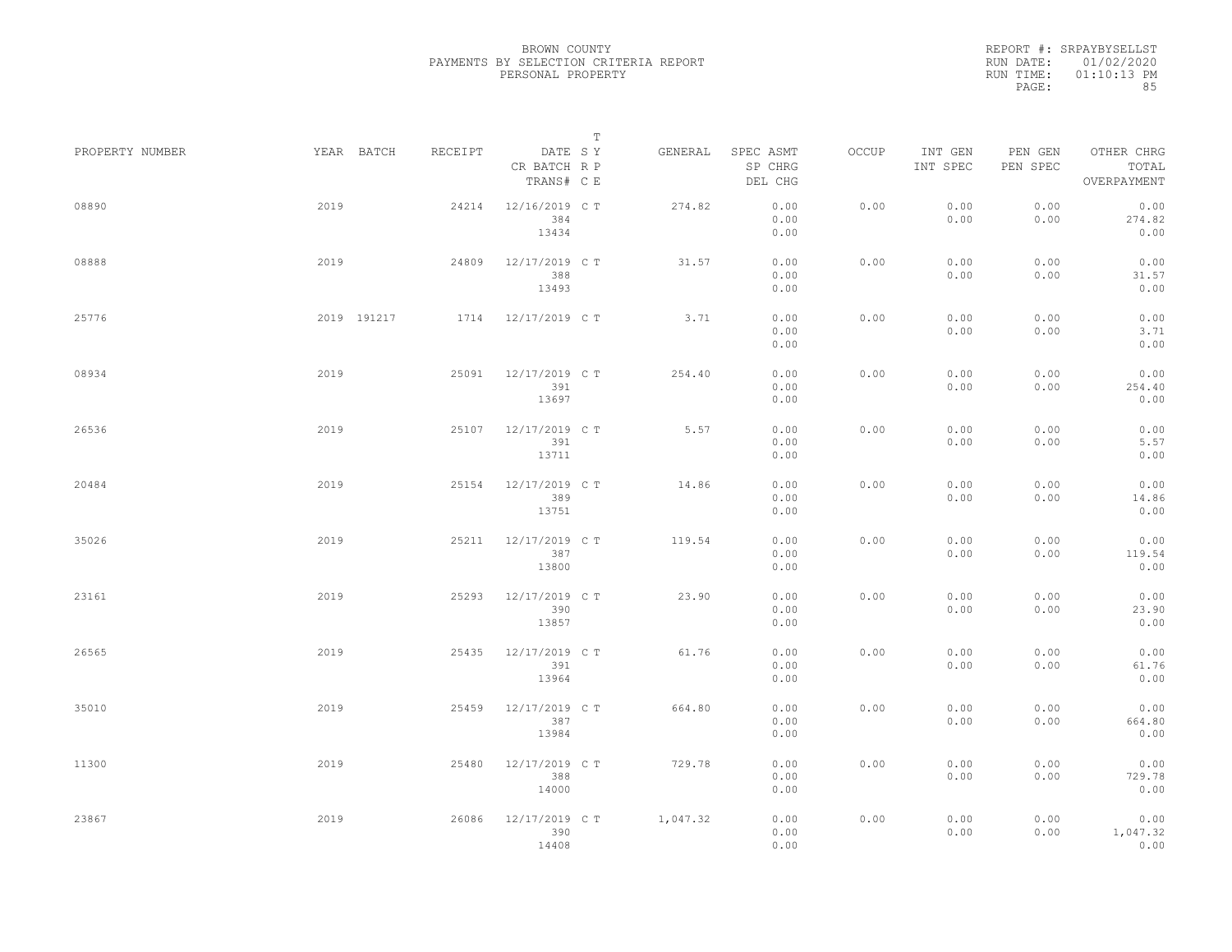|                 |            |         | $\mathbb T$                           |         |                                 |       |                     |                     |                                    |
|-----------------|------------|---------|---------------------------------------|---------|---------------------------------|-------|---------------------|---------------------|------------------------------------|
| PROPERTY NUMBER | YEAR BATCH | RECEIPT | DATE SY<br>CR BATCH R P<br>TRANS# C E | GENERAL | SPEC ASMT<br>SP CHRG<br>DEL CHG | OCCUP | INT GEN<br>INT SPEC | PEN GEN<br>PEN SPEC | OTHER CHRG<br>TOTAL<br>OVERPAYMENT |
| 23865           | 2019       | 26096   | 12/17/2019 C T<br>389<br>14419        | 31.57   | 0.00<br>0.00<br>0.00            | 0.00  | 0.00<br>0.00        | 0.00<br>0.00        | 0.00<br>31.57<br>0.00              |
| 25784           | 2019       | 26308   | 12/17/2019 C T<br>389<br>14571        | 21.91   | 0.00<br>0.00<br>0.00            | 0.00  | 0.00<br>0.00        | 0.00<br>0.00        | 0.00<br>21.91<br>0.00              |
| 26535           | 2019       | 26413   | 12/17/2019 C T<br>389<br>14640        | 14.86   | 0.00<br>0.00<br>0.00            | 0.00  | 0.00<br>0.00        | 0.00<br>0.00        | 0.00<br>14.86<br>0.00              |
| 35035           | 2019       | 27181   | 12/18/2019 C T<br>397<br>14970        | 146.70  | 0.00<br>0.00<br>0.00            | 0.00  | 0.00<br>0.00        | 0.00<br>0.00        | 0.00<br>146.70<br>0.00             |
| 18111           | 2019       | 27492   | 12/18/2019 C T<br>399<br>15171        | 9.28    | 0.00<br>0.00<br>0.00            | 0.00  | 0.00<br>0.00        | 0.00<br>0.00        | 0.00<br>9.28<br>0.00               |
| 23829           | 2019       | 27628   | 12/18/2019 C T<br>396<br>15284        | 16.71   | 0.00<br>0.00<br>0.00            | 0.00  | 0.00<br>0.00        | 0.00<br>0.00        | 0.00<br>16.71<br>0.00              |
| 26595           | 2019       | 27661   | 12/18/2019 C T<br>397<br>15290        | 306.83  | 0.00<br>0.00<br>0.00            | 0.00  | 0.00<br>0.00        | 0.00<br>0.00        | 0.00<br>306.83<br>0.00             |
| 09070           | 2019       | 27770   | 12/18/2019 C T<br>399<br>15380        | 392.49  | 0.00<br>0.00<br>0.00            | 0.00  | 0.00<br>0.00        | 0.00<br>0.00        | 0.00<br>392.49<br>0.00             |
| 10643           | 2019       | 27888   | 12/18/2019 C T<br>397<br>15477        | 174.55  | 0.00<br>0.00<br>0.00            | 0.00  | 0.00<br>0.00        | 0.00<br>0.00        | 0.00<br>174.55<br>0.00             |
| 17220           | 2019       | 27980   | 12/18/2019 C T<br>397<br>15521        | 211.19  | 0.00<br>0.00<br>0.00            | 0.00  | 0.00<br>0.00        | 0.00<br>0.00        | 0.00<br>211.19<br>0.00             |
| 11335           | 2019       | 27996   | 12/18/2019 C T<br>399<br>15536        | 388.52  | 0.00<br>0.00<br>0.00            | 0.00  | 0.00<br>0.00        | 0.00<br>0.00        | 0.00<br>388.52<br>0.00             |
| 08932           | 2019       | 28048   | 12/18/2019 C T<br>395<br>15570        | 148.55  | 0.00<br>0.00<br>0.00            | 0.00  | 0.00<br>0.00        | 0.00<br>0.00        | 0.00<br>148.55<br>0.00             |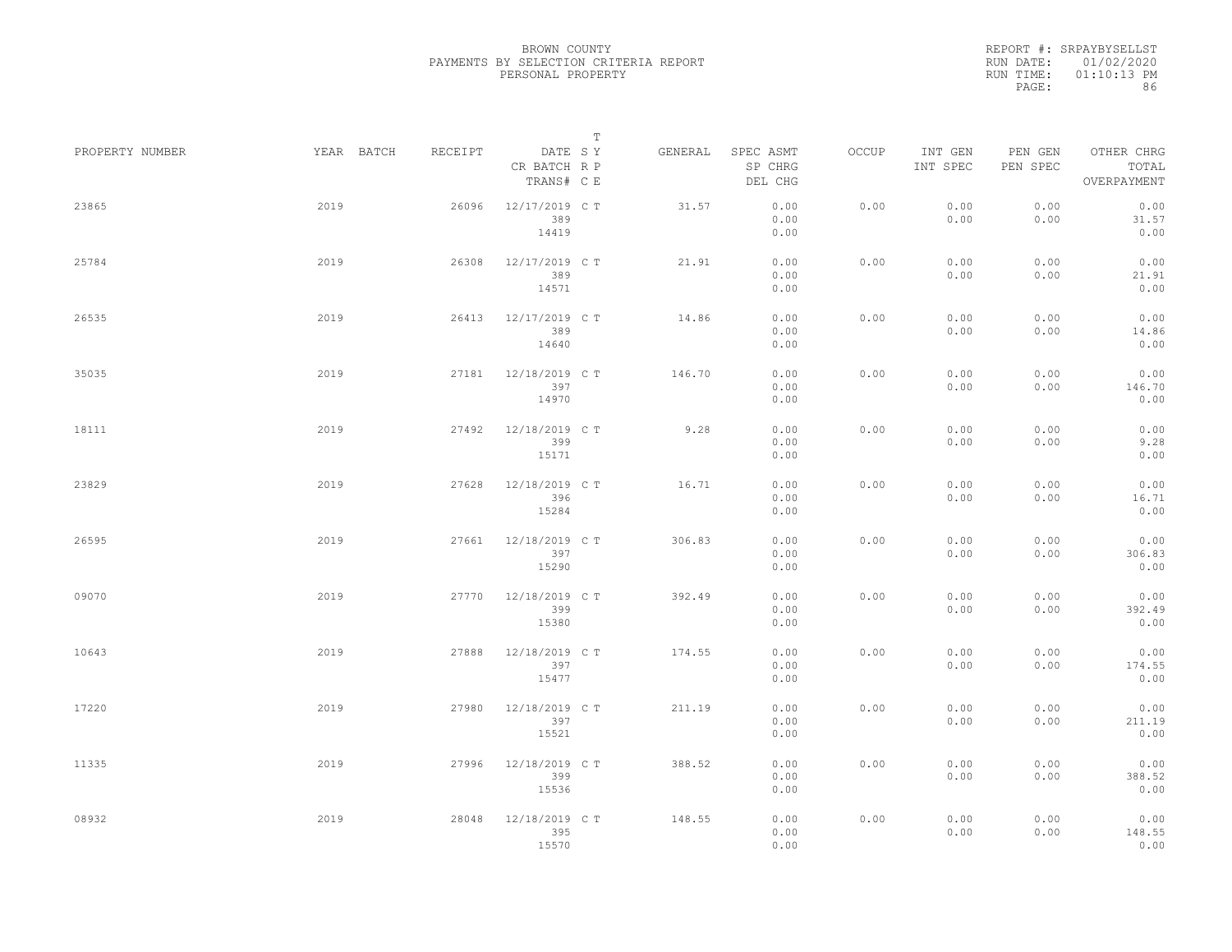|                 |            |         |                                       | $\mathbb T$ |                                 |       |                     |                     |                                    |  |
|-----------------|------------|---------|---------------------------------------|-------------|---------------------------------|-------|---------------------|---------------------|------------------------------------|--|
| PROPERTY NUMBER | YEAR BATCH | RECEIPT | DATE SY<br>CR BATCH R P<br>TRANS# C E | GENERAL     | SPEC ASMT<br>SP CHRG<br>DEL CHG | OCCUP | INT GEN<br>INT SPEC | PEN GEN<br>PEN SPEC | OTHER CHRG<br>TOTAL<br>OVERPAYMENT |  |
| 08822           | 2019       | 28086   | 12/18/2019 C T<br>395<br>15603        | 24.14       | 0.00<br>0.00<br>0.00            | 0.00  | 0.00<br>0.00        | 0.00<br>0.00        | 0.00<br>24.14<br>0.00              |  |
| 18738           | 2019       | 28193   | 12/18/2019 C T<br>398<br>15687        | 39.85       | 0.00<br>0.00<br>0.00            | 0.00  | 0.00<br>0.00        | 0.00<br>0.00        | 0.00<br>39.85<br>0.00              |  |
| 16210           | 2019       | 28196   | 12/18/2019 C T<br>398<br>15690        | 47.82       | 0.00<br>0.00<br>0.00            | 0.00  | 0.00<br>0.00        | 0.00<br>0.00        | 0.00<br>47.82<br>0.00              |  |
| 14744           | 2019       | 28651   | 12/19/2019 C T<br>404<br>15760        | 565.83      | 0.00<br>0.00<br>0.00            | 0.00  | 0.00<br>0.00        | 0.00<br>0.00        | 0.00<br>565.83<br>0.00             |  |
| 26588           | 2019       | 29083   | 12/19/2019 C T<br>407<br>16062        | 290.89      | 0.00<br>0.00<br>0.00            | 0.00  | 0.00<br>0.00        | 0.00<br>0.00        | 0.00<br>290.89<br>0.00             |  |
| 26539           | 2019       | 29226   | 12/19/2019 C T<br>407<br>16178        | 48.28       | 0.00<br>0.00<br>0.00            | 0.00  | 0.00<br>0.00        | 0.00<br>0.00        | 0.00<br>48.28<br>0.00              |  |
| 24541           | 2019       | 29595   | 12/19/2019 C T<br>405<br>16417        | 48.28       | 0.00<br>0.00<br>0.00            | 0.00  | 0.00<br>0.00        | 0.00<br>0.00        | 0.00<br>48.28<br>0.00              |  |
| 25186           | 2019       | 29625   | 12/19/2019 C T<br>405<br>16435        | 1,380.72    | 0.00<br>0.00<br>0.00            | 0.00  | 0.00<br>0.00        | 0.00<br>0.00        | 0.00<br>1,380.72<br>0.00           |  |
| 09882           | 2019       | 29733   | 12/19/2019 C T<br>405<br>16488        | 243.25      | 0.00<br>0.00<br>0.00            | 0.00  | 0.00<br>0.00        | 0.00<br>0.00        | 0.00<br>243.25<br>0.00             |  |
| 17202           | 2019       | 29806   | 12/19/2019 C T<br>403<br>16548        | 935.91      | 0.00<br>0.00<br>0.00            | 0.00  | 0.00<br>0.00        | 0.00<br>0.00        | 0.00<br>935.91<br>0.00             |  |
| 35006           | 2019       | 30215   | 12/20/2019 C T<br>409<br>16578        | 129.99      | 0.00<br>0.00<br>0.00            | 0.00  | 0.00<br>0.00        | 0.00<br>0.00        | 0.00<br>129.99<br>0.00             |  |
| 23175           | 2019       | 30419   | 12/20/2019 C T<br>410<br>16718        | 243.07      | 0.00<br>0.00<br>0.00            | 0.00  | 0.00<br>0.00        | 0.00<br>0.00        | 0.00<br>243.07<br>0.00             |  |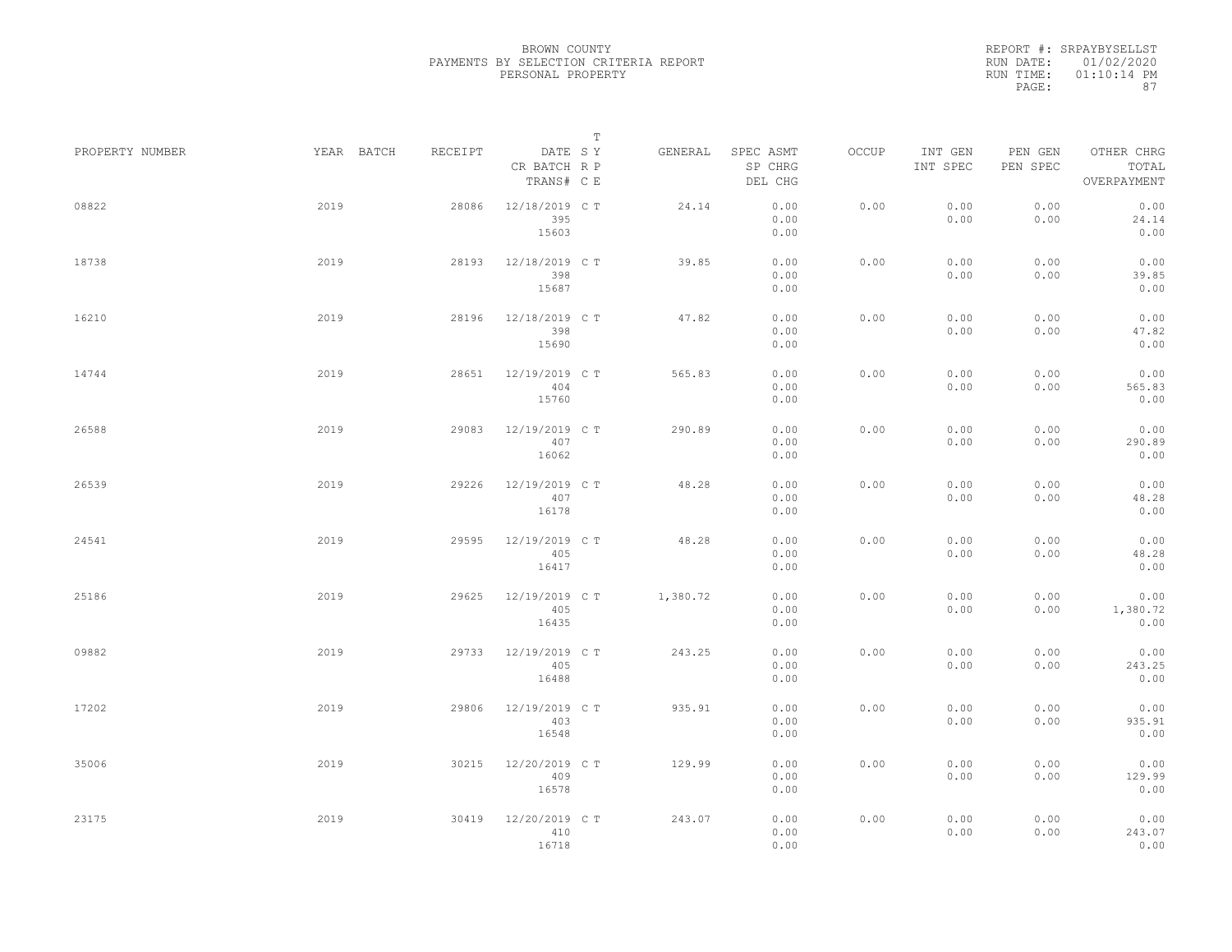|                 |            |         |                                       | $\mathbb T$ |           |                                 |       |                     |                     |                                    |  |
|-----------------|------------|---------|---------------------------------------|-------------|-----------|---------------------------------|-------|---------------------|---------------------|------------------------------------|--|
| PROPERTY NUMBER | YEAR BATCH | RECEIPT | DATE SY<br>CR BATCH R P<br>TRANS# C E |             | GENERAL   | SPEC ASMT<br>SP CHRG<br>DEL CHG | OCCUP | INT GEN<br>INT SPEC | PEN GEN<br>PEN SPEC | OTHER CHRG<br>TOTAL<br>OVERPAYMENT |  |
| 08844           | 2019       | 30421   | 12/20/2019 C T<br>412<br>16719        |             | 98.42     | 0.00<br>0.00<br>0.00            | 0.00  | 0.00<br>0.00        | 0.00<br>0.00        | 0.00<br>98.42<br>0.00              |  |
| 24546           | 2019       | 30792   | 12/20/2019 C T<br>415<br>16987        |             | 10,489.87 | 0.00<br>0.00<br>0.00            | 0.00  | 0.00<br>0.00        | 0.00<br>0.00        | 0.00<br>10,489.87<br>0.00          |  |
| 24548           | 2019       | 30799   | 12/20/2019 C T<br>413<br>16993        |             | 6,847.80  | 0.00<br>0.00<br>0.00            | 0.00  | 0.00<br>0.00        | 0.00<br>0.00        | 0.00<br>6,847.80<br>0.00           |  |
| 24547           | 2019       | 30857   | 12/20/2019 C T<br>415<br>17004        |             | 4,789.67  | 0.00<br>0.00<br>0.00            | 0.00  | 0.00<br>0.00        | 0.00<br>0.00        | 0.00<br>4,789.67<br>0.00           |  |
| 35068           | 2019       | 30893   | 12/20/2019 C T<br>415<br>17034        |             | 298.97    | 0.00<br>0.00<br>0.00            | 0.00  | 0.00<br>0.00        | 0.00<br>0.00        | 0.00<br>298.97<br>0.00             |  |
| 25185           | 2019       | 30965   | 12/20/2019 C T<br>415<br>17077        |             | 338.70    | 0.00<br>0.00<br>0.00            | 0.00  | 0.00<br>0.00        | 0.00<br>0.00        | 0.00<br>338.70<br>0.00             |  |
| 14675           | 2019       | 30984   | 12/20/2019 C T<br>415<br>17092        |             | 224.69    | 0.00<br>0.00<br>0.00            | 0.00  | 0.00<br>0.00        | 0.00<br>0.00        | 0.00<br>224.69<br>0.00             |  |
| 18130           | 2019       | 31044   | 12/20/2019 C T<br>410<br>17139        |             | 1,225.31  | 0.00<br>0.00<br>0.00            | 0.00  | 0.00<br>0.00        | 0.00<br>0.00        | 0.00<br>1,225.31<br>0.00           |  |
| 16282           | 2019       | 31060   | 12/20/2019 C T<br>410<br>17156        |             | 77.70     | 0.00<br>0.00<br>0.00            | 0.00  | 0.00<br>0.00        | 0.00<br>0.00        | 0.00<br>77.70<br>0.00              |  |
| 08985           | 2019       | 31096   | 12/20/2019 C T<br>410<br>17182        |             | 19.93     | 0.00<br>0.00<br>0.00            | 0.00  | 0.00<br>0.00        | 0.00<br>0.00        | 0.00<br>19.93<br>0.00              |  |
| 09018           | 2019       | 31235   | 12/20/2019 C T<br>412<br>17260        |             | 87.66     | 0.00<br>0.00<br>0.00            | 0.00  | 0.00<br>0.00        | 0.00<br>0.00        | 0.00<br>87.66<br>0.00              |  |
| 35003           | 2019       | 31247   | 12/20/2019 C T<br>412<br>17270        |             | 18.57     | 0.00<br>0.00<br>0.00            | 0.00  | 0.00<br>0.00        | 0.00<br>0.00        | 0.00<br>18.57<br>0.00              |  |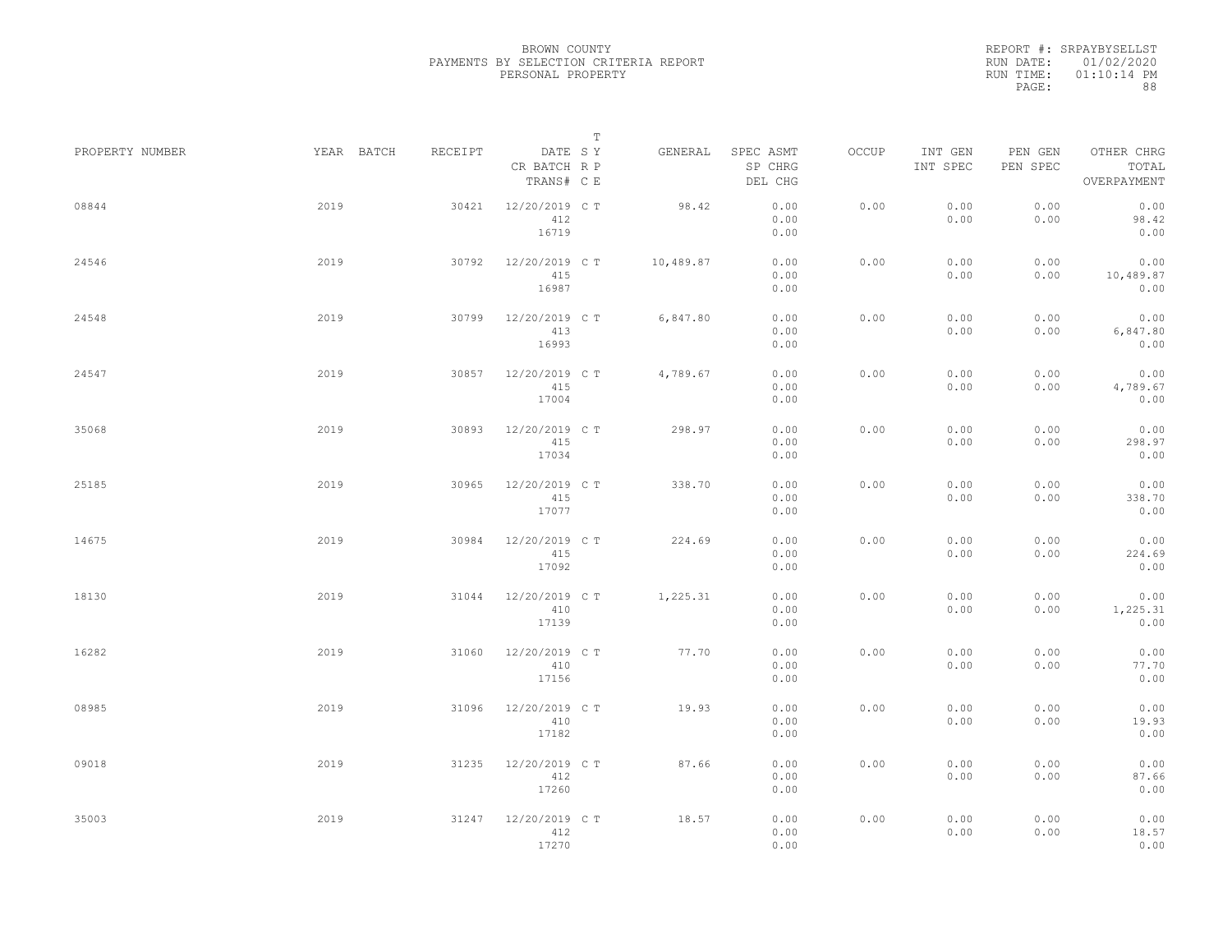|                 |            |         |                                       | $\mathbb T$ |                                 |       |                     |                     |                                    |
|-----------------|------------|---------|---------------------------------------|-------------|---------------------------------|-------|---------------------|---------------------|------------------------------------|
| PROPERTY NUMBER | YEAR BATCH | RECEIPT | DATE SY<br>CR BATCH R P<br>TRANS# C E | GENERAL     | SPEC ASMT<br>SP CHRG<br>DEL CHG | OCCUP | INT GEN<br>INT SPEC | PEN GEN<br>PEN SPEC | OTHER CHRG<br>TOTAL<br>OVERPAYMENT |
| 21333           | 2019       | 31268   | 12/20/2019 C T<br>413<br>17282        | 61.76       | 0.00<br>0.00<br>0.00            | 0.00  | 0.00<br>0.00        | 0.00<br>0.00        | 0.00<br>61.76<br>0.00              |
| 23146           | 2019       | 31277   | 12/20/2019 C T<br>408<br>17290        | 999.03      | 0.00<br>0.00<br>0.00            | 0.00  | 0.00<br>0.00        | 0.00<br>0.00        | 0.00<br>999.03<br>0.00             |
| 23168           | 2019       | 31278   | 12/20/2019 C T<br>408<br>17290        | 1,727.39    | 0.00<br>0.00<br>0.00            | 0.00  | 0.00<br>0.00        | 0.00<br>0.00        | 0.00<br>1,727.39<br>0.00           |
| 26578           | 2019       | 31279   | 12/20/2019 C T<br>408<br>17290        | 187.28      | 0.00<br>0.00<br>0.00            | 0.00  | 0.00<br>0.00        | 0.00<br>0.00        | 0.00<br>187.28<br>0.00             |
| 24566           | 2019       | 31722   | 12/20/2019 C T<br>409<br>17554        | 794.97      | 0.00<br>0.00<br>0.00            | 0.00  | 0.00<br>0.00        | 0.00<br>0.00        | 0.00<br>794.97<br>0.00             |
| 35041           | 2019       | 32262   | 12/23/2019 C T<br>419<br>17596        | 1,000.18    | 0.00<br>0.00<br>0.00            | 0.00  | 0.00<br>0.00        | 0.00<br>0.00        | 0.00<br>1,000.18<br>0.00           |
| 08919           | 2019       | 32394   | 12/23/2019 C T<br>416<br>17628        | 1.86        | 0.00<br>0.00<br>0.00            | 0.00  | 0.00<br>0.00        | 0.00<br>0.00        | 0.00<br>1.86<br>0.00               |
| 21306           | 2019       | 33685   | 12/23/2019 C T<br>418<br>17913        | 365.82      | 0.00<br>0.00<br>0.00            | 0.00  | 0.00<br>0.00        | 0.00<br>0.00        | 0.00<br>365.82<br>0.00             |
| 09937           | 2019       | 33994   | 12/23/2019 C T<br>418<br>17993        | 23.90       | 0.00<br>0.00<br>0.00            | 0.00  | 0.00<br>0.00        | 0.00<br>0.00        | 0.00<br>23.90<br>0.00              |
| 21318           | 2019       | 34426   | 12/23/2019 C T<br>418<br>18106        | 81.69       | 0.00<br>0.00<br>0.00            | 0.00  | 0.00<br>0.00        | 0.00<br>0.00        | 0.00<br>81.69<br>0.00              |
| 25799           | 2019       | 34946   | 12/23/2019 C T<br>418<br>18168        | 175.32      | 0.00<br>0.00<br>0.00            | 0.00  | 0.00<br>0.00        | 0.00<br>0.00        | 0.00<br>175.32<br>0.00             |
| 35020           | 2019       | 34963   | 12/23/2019 C T<br>422<br>18186        | 3,323.27    | 0.00<br>0.00<br>0.00            | 0.00  | 0.00<br>0.00        | 0.00<br>0.00        | 0.00<br>3,323.27<br>0.00           |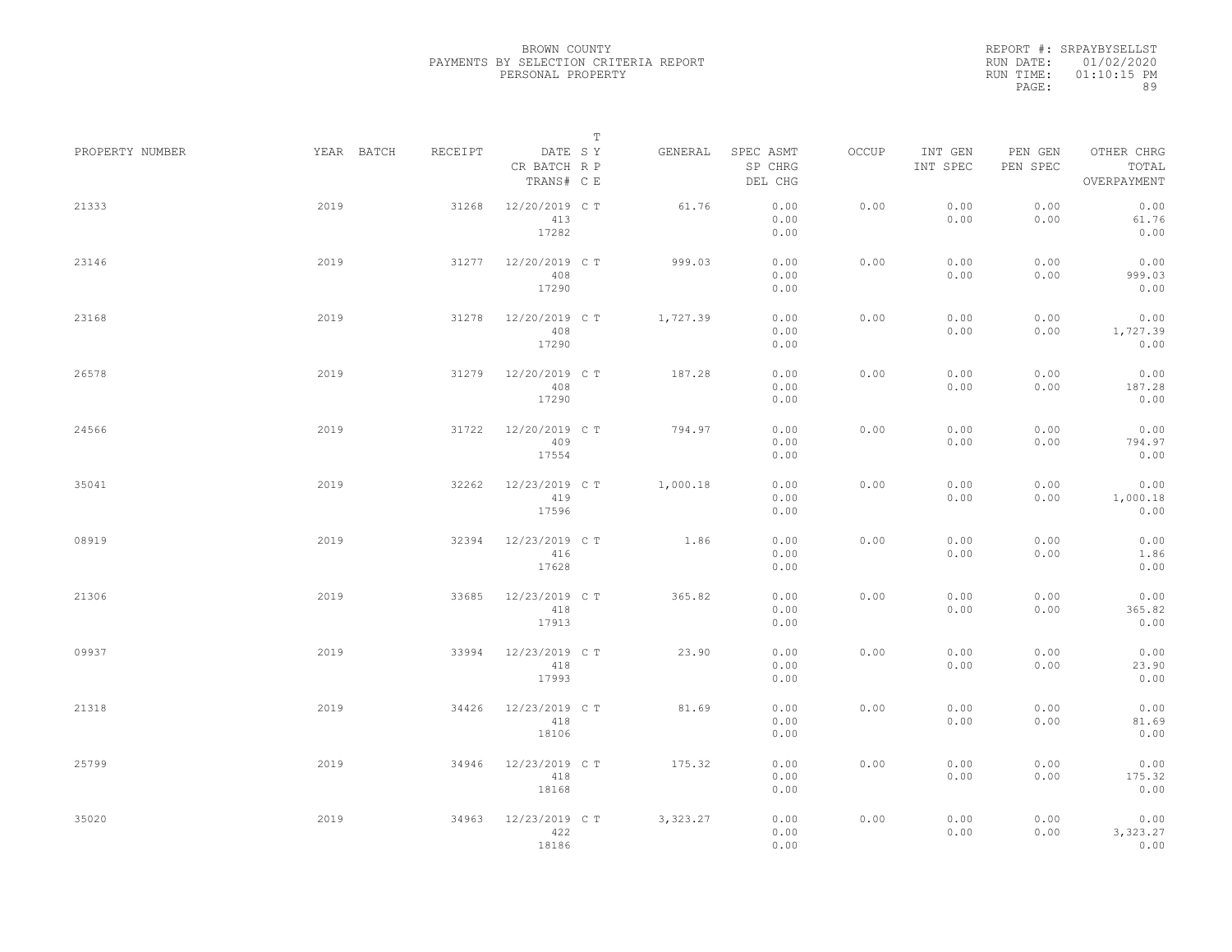|                 |             |         | $\mathbb T$                           |           |                                 |       |                     |                     |                                    |
|-----------------|-------------|---------|---------------------------------------|-----------|---------------------------------|-------|---------------------|---------------------|------------------------------------|
| PROPERTY NUMBER | YEAR BATCH  | RECEIPT | DATE SY<br>CR BATCH R P<br>TRANS# C E | GENERAL   | SPEC ASMT<br>SP CHRG<br>DEL CHG | OCCUP | INT GEN<br>INT SPEC | PEN GEN<br>PEN SPEC | OTHER CHRG<br>TOTAL<br>OVERPAYMENT |
| 26512           | 2019        | 35468   | 12/23/2019 C T<br>418<br>18299        | 1,075.18  | 0.00<br>0.00<br>0.00            | 0.00  | 0.00<br>0.00        | 0.00<br>0.00        | 0.00<br>1,075.18<br>0.00           |
| 35002           | 2019        | 35469   | 12/23/2019 C T<br>418<br>18299        | 1,832.81  | 0.00<br>0.00<br>0.00            | 0.00  | 0.00<br>0.00        | 0.00<br>0.00        | 0.00<br>1,832.81<br>0.00           |
| 9073            | 2019        | 35582   | 12/23/2019 C T<br>416<br>18328        | 48.28     | 0.00<br>0.00<br>0.00            | 0.00  | 0.00<br>0.00        | 0.00<br>0.00        | 0.00<br>48.28<br>0.00              |
| 26569           | 2019        | 35812   | 12/23/2019 C T<br>422<br>18338        | 69.73     | 0.00<br>0.00<br>0.00            | 0.00  | 0.00<br>0.00        | 0.00<br>0.00        | 0.00<br>69.73<br>0.00              |
| 16240           | 2019 191225 | 2068    | 12/25/2019 C T                        | 534.80    | 0.00<br>0.00<br>0.00            | 0.00  | 0.00<br>0.00        | 0.00<br>0.00        | 0.00<br>534.80<br>0.00             |
| 23816           | 2019        | 37191   | 12/26/2019 C T<br>425<br>18493        | 122.56    | 0.00<br>0.00<br>0.00            | 0.00  | 0.00<br>0.00        | 0.00<br>0.00        | 0.00<br>122.56<br>0.00             |
| 35060           | 2019        | 37217   | 12/26/2019 C T<br>426<br>18520        | 249.05    | 0.00<br>0.00<br>0.00            | 0.00  | 0.00<br>0.00        | 0.00<br>0.00        | 0.00<br>249.05<br>0.00             |
| 09910           | 2019        | 37317   | 12/26/2019 C T<br>423<br>18603        | 984.24    | 0.00<br>0.00<br>0.00            | 0.00  | 0.00<br>0.00        | 0.00<br>0.00        | 0.00<br>984.24<br>0.00             |
| 08880           | 2019        | 37379   | 12/26/2019 C T<br>425<br>18660        | 33.42     | 0.00<br>0.00<br>0.00            | 0.00  | 0.00<br>0.00        | 0.00<br>0.00        | 0.00<br>33.42<br>0.00              |
| 25176           | 2019        | 37977   | 12/26/2019 C T<br>427<br>19066        | 47.82     | 0.00<br>0.00<br>0.00            | 0.00  | 0.00<br>0.00        | 0.00<br>0.00        | 0.00<br>47.82<br>0.00              |
| 12088           | 2019        | 37987   | 12/26/2019 C T<br>425<br>19073        | 12,221.25 | 0.00<br>0.00<br>0.00            | 0.00  | 0.00<br>0.00        | 0.00<br>0.00        | 0.00<br>12,221.25<br>0.00          |
| 12587           | 2019        | 38005   | 12/26/2019 C T<br>429<br>19090        | 107.70    | 0.00<br>0.00<br>0.00            | 0.00  | 0.00<br>0.00        | 0.00<br>0.00        | 0.00<br>107.70<br>0.00             |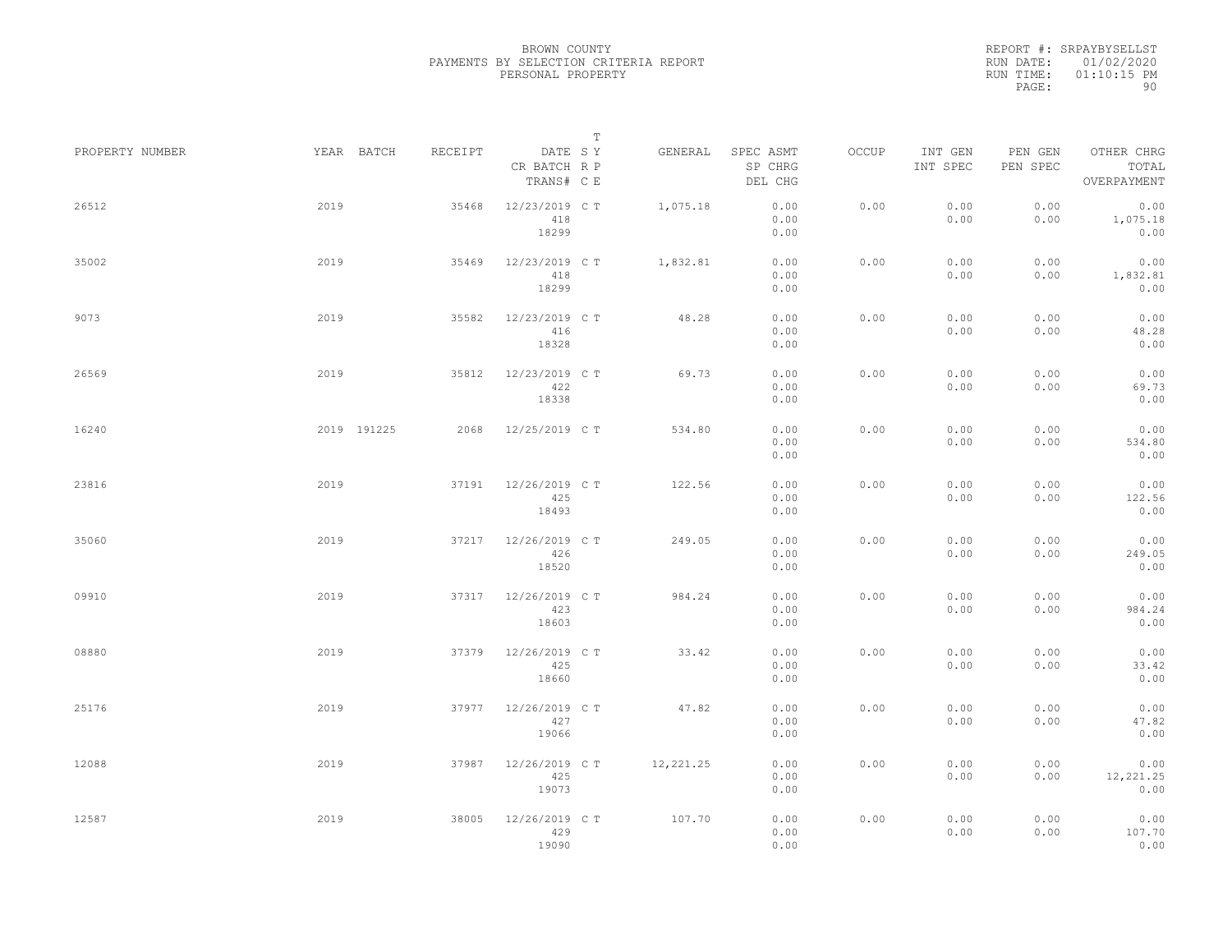|                 |            |         |                                       | $\mathbb T$ |                                 |       |                     |                     |                                    |  |
|-----------------|------------|---------|---------------------------------------|-------------|---------------------------------|-------|---------------------|---------------------|------------------------------------|--|
| PROPERTY NUMBER | YEAR BATCH | RECEIPT | DATE SY<br>CR BATCH R P<br>TRANS# C E | GENERAL     | SPEC ASMT<br>SP CHRG<br>DEL CHG | OCCUP | INT GEN<br>INT SPEC | PEN GEN<br>PEN SPEC | OTHER CHRG<br>TOTAL<br>OVERPAYMENT |  |
| 08918           | 2019       | 38036   | 12/26/2019 C T<br>429<br>19117        | 974.90      | 0.00<br>0.00<br>0.00            | 0.00  | 0.00<br>0.00        | 0.00<br>0.00        | 0.00<br>974.90<br>0.00             |  |
| 26589           | 2019       | 38079   | 12/26/2019 C T<br>427<br>19140        | 2,633.92    | 0.00<br>0.00<br>0.00            | 0.00  | 0.00<br>0.00        | 0.00<br>0.00        | 0.00<br>2,633.92<br>0.00           |  |
| 9115            | 2019       | 38106   | 12/26/2019 C T<br>429<br>19161        | 19,897.28   | 0.00<br>0.00<br>0.00            | 0.00  | 0.00<br>0.00        | 0.00<br>0.00        | 0.00<br>19,897.28<br>0.00          |  |
| 09025           | 2019       | 38127   | 12/26/2019 C T<br>429<br>19176        | 141.45      | 0.00<br>0.00<br>0.00            | 0.00  | 0.00<br>0.00        | 0.00<br>0.00        | 0.00<br>141.45<br>0.00             |  |
| 08911           | 2019       | 38158   | 12/26/2019 C T<br>427<br>19207        | 11.13       | 0.00<br>0.00<br>0.00            | 0.00  | 0.00<br>0.00        | 0.00<br>0.00        | 0.00<br>11.13<br>0.00              |  |
| 09056           | 2019       | 38175   | 12/26/2019 C T<br>429<br>19217        | 93.65       | 0.00<br>0.00<br>0.00            | 0.00  | 0.00<br>0.00        | 0.00<br>0.00        | 0.00<br>93.65<br>0.00              |  |
| 23898           | 2019       | 38210   | 12/26/2019 C T<br>429<br>19241        | 149.44      | 0.00<br>0.00<br>0.00            | 0.00  | 0.00<br>0.00        | 0.00<br>0.00        | 0.00<br>149.44<br>0.00             |  |
| 26528           | 2019       | 38230   | 12/26/2019 C T<br>425<br>19256        | 5.57        | 0.00<br>0.00<br>0.00            | 0.00  | 0.00<br>0.00        | 0.00<br>0.00        | 0.00<br>5.57<br>0.00               |  |
| 12090           | 2019       | 38308   | 12/26/2019 C T<br>429<br>19310        | 2,121.89    | 0.00<br>0.00<br>0.00            | 0.00  | 0.00<br>0.00        | 0.00<br>0.00        | 0.00<br>2,121.89<br>0.00           |  |
| 35049           | 2019       | 38476   | 12/26/2019 C T<br>429<br>19412        | 59.41       | 0.00<br>0.00<br>0.00            | 0.00  | 0.00<br>0.00        | 0.00<br>0.00        | 0.00<br>59.41<br>0.00              |  |
| 08939           | 2019       | 38481   | 12/26/2019 C T<br>424<br>19416        | 57.77       | 0.00<br>0.00<br>0.00            | 0.00  | 0.00<br>0.00        | 0.00<br>0.00        | 0.00<br>57.77<br>0.00              |  |
| 09024           | 2019       | 38511   | 12/26/2019 C T<br>427<br>19434        | 19.93       | 0.00<br>0.00<br>0.00            | 0.00  | 0.00<br>0.00        | 0.00<br>0.00        | 0.00<br>19.93<br>0.00              |  |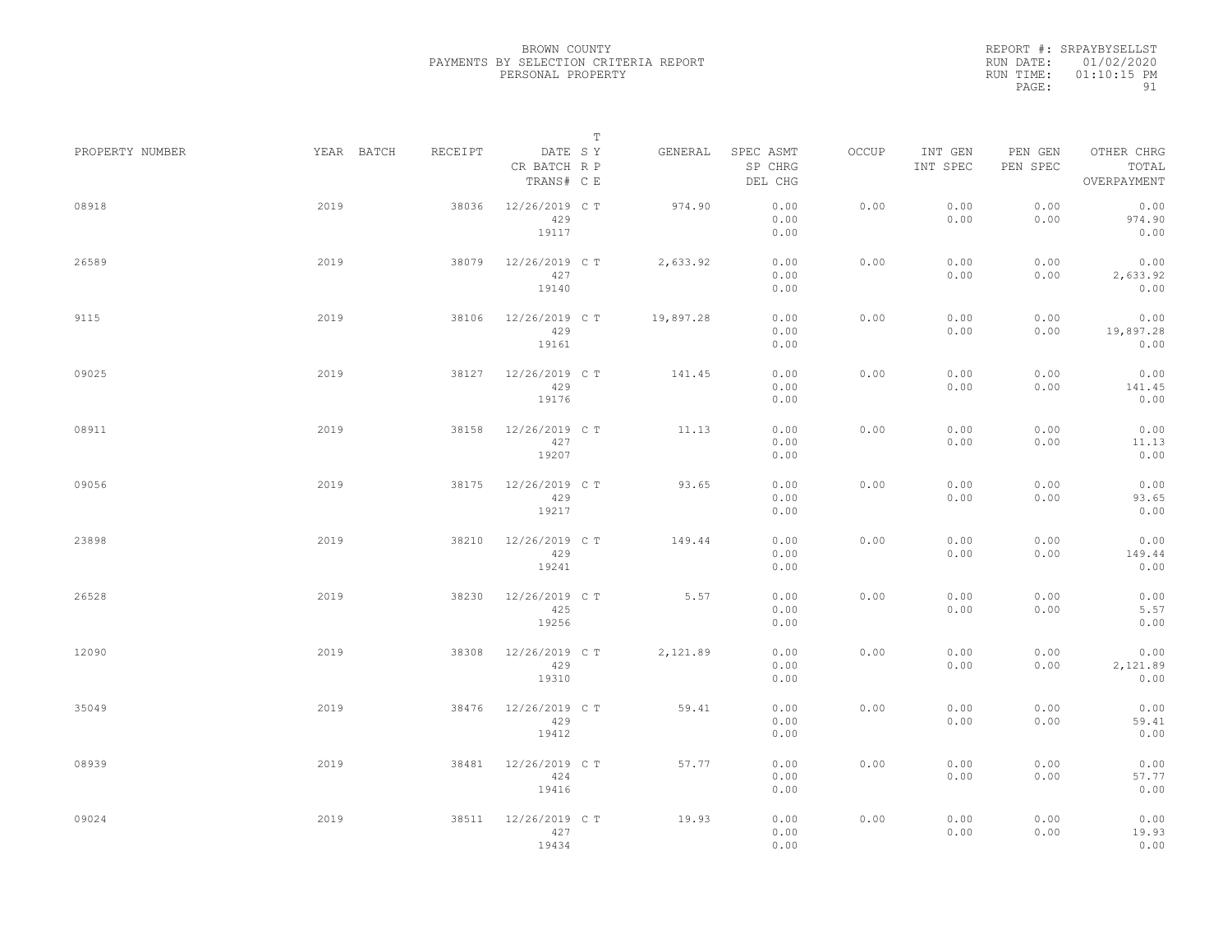|                 |            |         |                                       | $\mathbb T$ |                                 |       |                     |                     |                                    |  |
|-----------------|------------|---------|---------------------------------------|-------------|---------------------------------|-------|---------------------|---------------------|------------------------------------|--|
| PROPERTY NUMBER | YEAR BATCH | RECEIPT | DATE SY<br>CR BATCH R P<br>TRANS# C E | GENERAL     | SPEC ASMT<br>SP CHRG<br>DEL CHG | OCCUP | INT GEN<br>INT SPEC | PEN GEN<br>PEN SPEC | OTHER CHRG<br>TOTAL<br>OVERPAYMENT |  |
| 23848           | 2019       | 38528   | 12/26/2019 C T<br>429<br>19450        | 29.71       | 0.00<br>0.00<br>0.00            | 0.00  | 0.00<br>0.00        | 0.00<br>0.00        | 0.00<br>29.71<br>0.00              |  |
| 23154           | 2019       | 38640   | 12/26/2019 C T<br>428<br>19549        | 161.38      | 0.00<br>0.00<br>0.00            | 0.00  | 0.00<br>0.00        | 0.00<br>0.00        | 0.00<br>161.38<br>0.00             |  |
| 35034           | 2019       | 38712   | 12/26/2019 C T<br>429<br>19560        | 63.75       | 0.00<br>0.00<br>0.00            | 0.00  | 0.00<br>0.00        | 0.00<br>0.00        | 0.00<br>63.75<br>0.00              |  |
| 21381           | 2019       | 38718   | 12/26/2019 C T<br>429<br>19566        | 336.71      | 0.00<br>0.00<br>0.00            | 0.00  | 0.00<br>0.00        | 0.00<br>0.00        | 0.00<br>336.71<br>0.00             |  |
| 17224           | 2019       | 40422   | 12/27/2019 C T<br>432<br>19914        | 15.94       | 0.00<br>0.00<br>0.00            | 0.00  | 0.00<br>0.00        | 0.00<br>0.00        | 0.00<br>15.94<br>0.00              |  |
| 35047           | 2019       | 41013   | 12/27/2019 C T<br>433<br>20166        | 181.31      | 0.00<br>0.00<br>0.00            | 0.00  | 0.00<br>0.00        | 0.00<br>0.00        | 0.00<br>181.31<br>0.00             |  |
| 21320           | 2019       | 41102   | 12/27/2019 C T<br>433<br>20187        | 39.85       | 0.00<br>0.00<br>0.00            | 0.00  | 0.00<br>0.00        | 0.00<br>0.00        | 0.00<br>39.85<br>0.00              |  |
| 23136           | 2019       | 41448   | 12/27/2019 C T<br>433<br>20307        | 63.13       | 0.00<br>0.00<br>0.00            | 0.00  | 0.00<br>0.00        | 0.00<br>0.00        | 0.00<br>63.13<br>0.00              |  |
| 08962           | 2019       | 42352   | 12/27/2019 C T<br>435<br>20562        | 3.98        | 0.00<br>0.00<br>0.00            | 0.00  | 0.00<br>0.00        | 0.00<br>0.00        | 0.00<br>3.98<br>0.00               |  |
| 08996           | 2019       | 43096   | 12/27/2019 C T<br>435<br>20805        | 43.84       | 0.00<br>0.00<br>0.00            | 0.00  | 0.00<br>0.00        | 0.00<br>0.00        | 0.00<br>43.84<br>0.00              |  |
| 24580           | 2019       | 44635   | 12/28/2019 C T<br>443<br>21585        | 1,920.64    | 0.00<br>0.00<br>0.00            | 0.00  | 0.00<br>0.00        | 0.00<br>0.00        | 0.00<br>1,920.64<br>0.00           |  |
| 35021           | 2019       | 45476   | 12/28/2019 C T<br>440<br>22197        | 55.78       | 0.00<br>0.00<br>0.00            | 0.00  | 0.00<br>0.00        | 0.00<br>0.00        | 0.00<br>55.78<br>0.00              |  |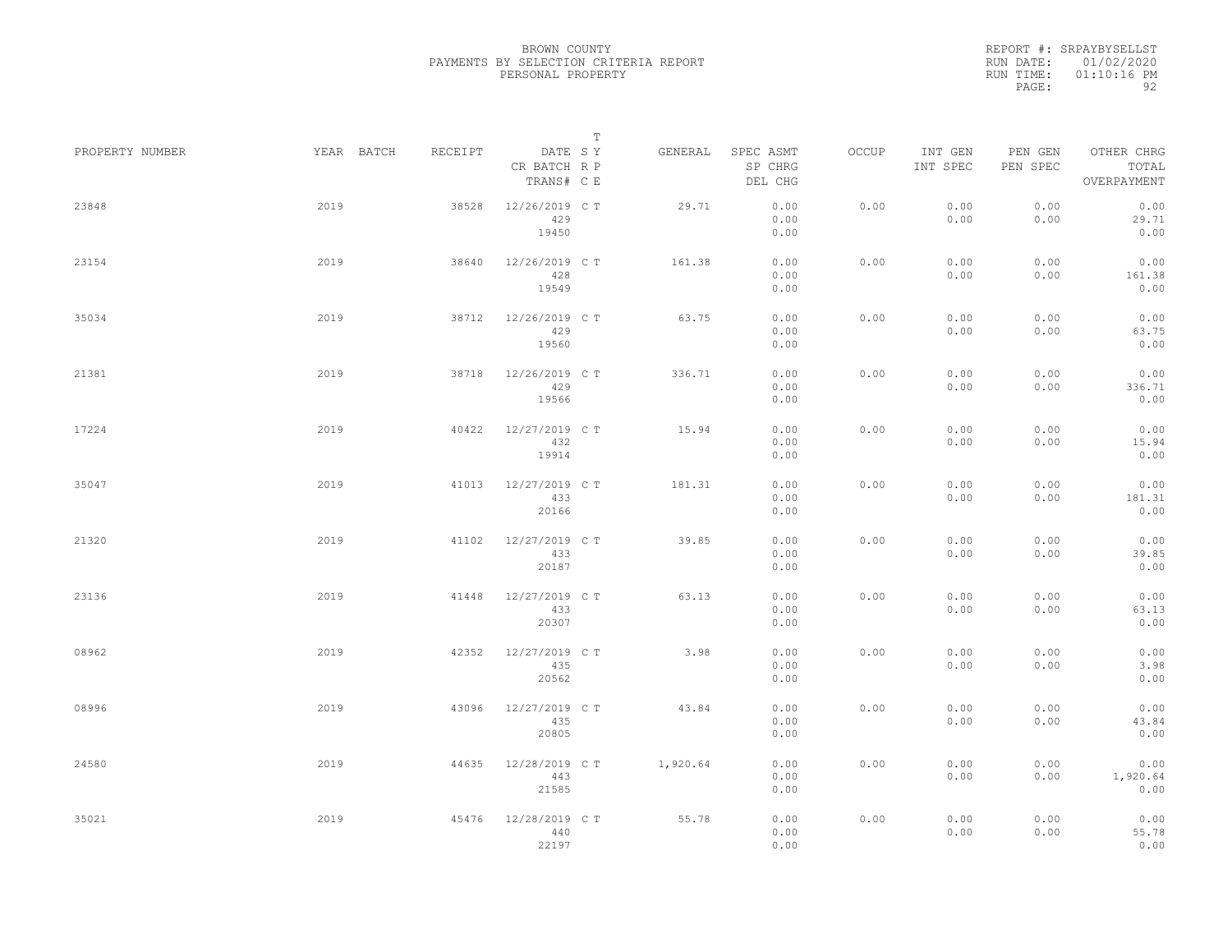|                 |             |         |                                       | $\mathbb T$ |                                 |       |                     |                     |                                    |
|-----------------|-------------|---------|---------------------------------------|-------------|---------------------------------|-------|---------------------|---------------------|------------------------------------|
| PROPERTY NUMBER | YEAR BATCH  | RECEIPT | DATE SY<br>CR BATCH R P<br>TRANS# C E | GENERAL     | SPEC ASMT<br>SP CHRG<br>DEL CHG | OCCUP | INT GEN<br>INT SPEC | PEN GEN<br>PEN SPEC | OTHER CHRG<br>TOTAL<br>OVERPAYMENT |
| 23872           | 2019        | 45482   | 12/28/2019 C T<br>438<br>22202        | 9.28        | 0.00<br>0.00<br>0.00            | 0.00  | 0.00<br>0.00        | 0.00<br>0.00        | 0.00<br>9.28<br>0.00               |
| 9927            | 2019        | 45540   | 12/28/2019 C T<br>438<br>22227        | 113.56      | 0.00<br>0.00<br>0.00            | 0.00  | 0.00<br>0.00        | 0.00<br>0.00        | 0.00<br>113.56<br>0.00             |
| 25792           | 2019        | 45543   | 12/28/2019 C T<br>440<br>22229        | 17.93       | 0.00<br>0.00<br>0.00            | 0.00  | 0.00<br>0.00        | 0.00<br>0.00        | 0.00<br>17.93<br>0.00              |
| 08848           | 2019        | 45873   | 12/30/2019 C T<br>449<br>22417        | 33.42       | 0.00<br>0.00<br>0.00            | 0.00  | 0.00<br>0.00        | 0.00<br>0.00        | 0.00<br>33.42<br>0.00              |
| 23929           | 2019        | 46526   | 12/30/2019 C T<br>445<br>22682        | 478.16      | 0.00<br>0.00<br>0.00            | 0.00  | 0.00<br>0.00        | 0.00<br>0.00        | 0.00<br>478.16<br>0.00             |
| 26543           | 2019        | 46556   | 12/30/2019 C T<br>447<br>22712        | 39.00       | 0.00<br>0.00<br>0.00            | 0.00  | 0.00<br>0.00        | 0.00<br>0.00        | 0.00<br>39.00<br>0.00              |
| 11304           | 2019        | 46590   | 12/30/2019 C T<br>449<br>22731        | 98.42       | 0.00<br>0.00<br>0.00            | 0.00  | 0.00<br>0.00        | 0.00<br>0.00        | 0.00<br>98.42<br>0.00              |
| 26579           | 2019        | 46675   | 12/30/2019 C T<br>449<br>22795        | 95.64       | 0.00<br>0.00<br>0.00            | 0.00  | 0.00<br>0.00        | 0.00<br>0.00        | 0.00<br>95.64<br>0.00              |
| 19752           | 2019        | 46873   | 12/30/2019 C T<br>450<br>22885        | 285.97      | 0.00<br>0.00<br>0.00            | 0.00  | 0.00<br>0.00        | 0.00<br>0.00        | 0.00<br>285.97<br>0.00             |
| 25801           | 2019        | 46895   | 12/30/2019 C T<br>450<br>22903        | 219.15      | 0.00<br>0.00<br>0.00            | 0.00  | 0.00<br>0.00        | 0.00<br>0.00        | 0.00<br>219.15<br>0.00             |
| 23921           | 2019        | 46981   | 12/30/2019 C T<br>447<br>22946        | 1,119.72    | 0.00<br>0.00<br>0.00            | 0.00  | 0.00<br>0.00        | 0.00<br>0.00        | 0.00<br>1,119.72<br>0.00           |
| 24558           | 2019 191230 |         | 2437 12/30/2019 CT                    | 75.72       | 0.00<br>0.00<br>0.00            | 0.00  | 0.00<br>0.00        | 0.00<br>0.00        | 0.00<br>75.72<br>0.00              |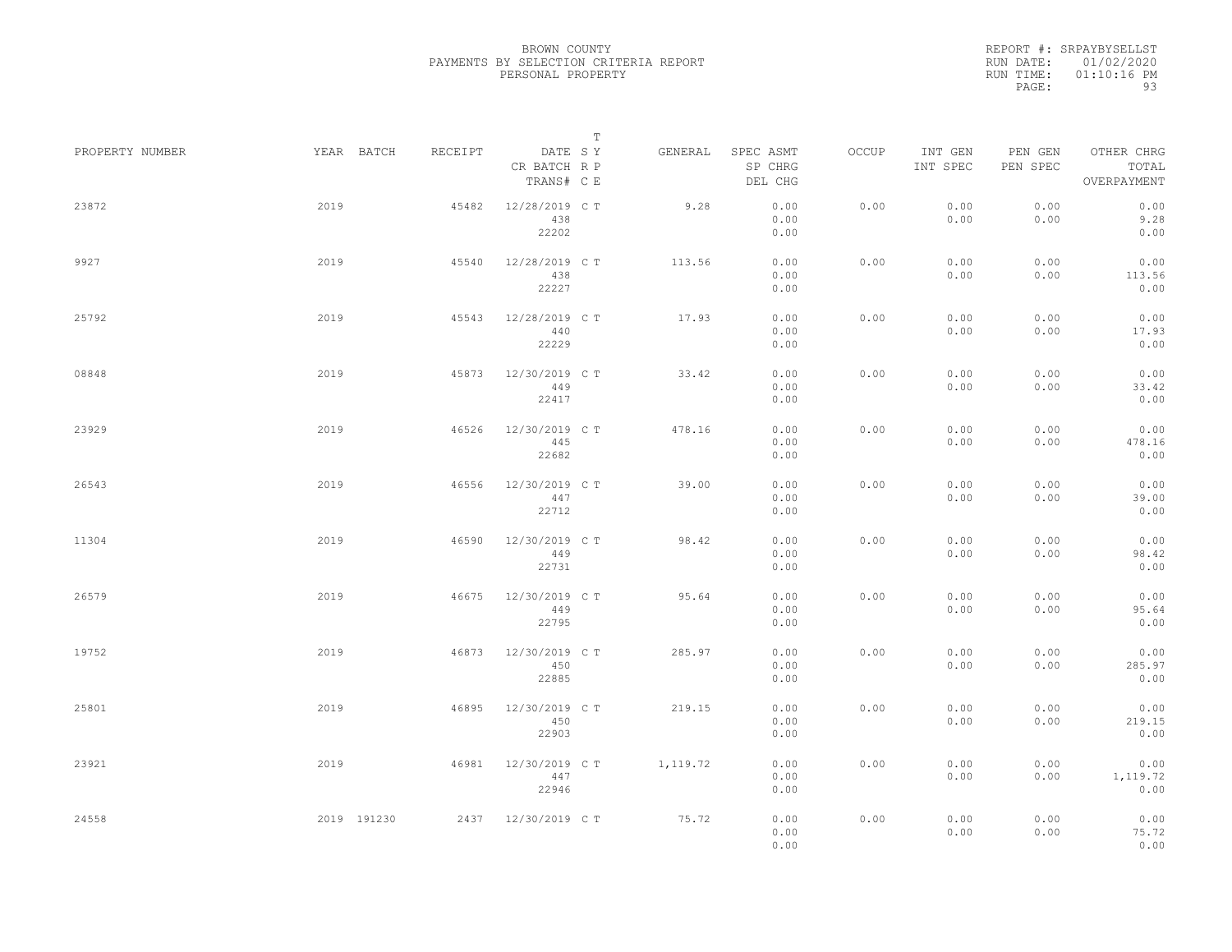|                 |      |             |         |                                       | $\mathbb T$ |          |                                 |       |                     |                     |                                    |  |
|-----------------|------|-------------|---------|---------------------------------------|-------------|----------|---------------------------------|-------|---------------------|---------------------|------------------------------------|--|
| PROPERTY NUMBER |      | YEAR BATCH  | RECEIPT | DATE SY<br>CR BATCH R P<br>TRANS# C E |             | GENERAL  | SPEC ASMT<br>SP CHRG<br>DEL CHG | OCCUP | INT GEN<br>INT SPEC | PEN GEN<br>PEN SPEC | OTHER CHRG<br>TOTAL<br>OVERPAYMENT |  |
| 11578           | 2019 |             | 47081   | 12/30/2019 C T<br>446<br>23007        |             | 14.86    | 0.00<br>0.00<br>0.00            | 0.00  | 0.00<br>0.00        | 0.00<br>0.00        | 0.00<br>14.86<br>0.00              |  |
| 25774           | 2019 |             | 47232   | 12/30/2019 C T<br>447<br>23134        |             | 187.55   | 0.00<br>0.00<br>0.00            | 0.00  | 0.00<br>0.00        | 0.00<br>0.00        | 0.00<br>187.55<br>0.00             |  |
| 25158           | 2019 |             | 47611   | 12/30/2019 C T<br>447<br>23250        |             | 31.57    | 0.00<br>0.00<br>0.00            | 0.00  | 0.00<br>0.00        | 0.00<br>0.00        | 0.00<br>31.57<br>0.00              |  |
| 26534           | 2019 |             | 47616   | 12/30/2019 C T<br>447<br>23254        |             | 92.84    | 0.00<br>0.00<br>0.00            | 0.00  | 0.00<br>0.00        | 0.00<br>0.00        | 0.00<br>92.84<br>0.00              |  |
| 18126           | 2019 |             | 47916   | 12/30/2019 C T<br>449<br>23372        |             | 1,815.05 | 0.00<br>0.00<br>0.00            | 0.00  | 0.00<br>0.00        | 0.00<br>0.00        | 0.00<br>1,815.05<br>0.00           |  |
| 24581           |      | 2019 191230 | 2491    | 12/30/2019 C T                        |             | 206.13   | 0.00<br>0.00<br>0.00            | 0.00  | 0.00<br>0.00        | 0.00<br>0.00        | 0.00<br>206.13<br>0.00             |  |
| 18103           | 2019 |             | 48566   | 12/31/2019 C T<br>454<br>23386        |             | 1,606.27 | 0.00<br>0.00<br>0.00            | 0.00  | 0.00<br>0.00        | 0.00<br>0.00        | 0.00<br>1,606.27<br>0.00           |  |
| 11609           | 2019 |             | 48611   | 12/31/2019 C T<br>455<br>23423        |             | 43.84    | 0.00<br>0.00<br>0.00            | 0.00  | 0.00<br>0.00        | 0.00<br>0.00        | 0.00<br>43.84<br>0.00              |  |
| 08917           | 2019 |             | 48621   | 12/31/2019 C T<br>454<br>23432        |             | 11.13    | 0.00<br>0.00<br>0.00            | 0.00  | 0.00<br>0.00        | 0.00<br>0.00        | 0.00<br>11.13<br>0.00              |  |
| 20492           | 2019 |             | 48646   | 12/31/2019 C T<br>454<br>23453        |             | 99.61    | 0.00<br>0.00<br>0.00            | 0.00  | 0.00<br>0.00        | 0.00<br>0.00        | 0.00<br>99.61<br>0.00              |  |
| 23850           | 2019 |             | 49102   | 12/31/2019 C T<br>455<br>23802        |             | 1.86     | 0.00<br>0.00<br>0.00            | 0.00  | 0.00<br>0.00        | 0.00<br>0.00        | 0.00<br>1.86<br>0.00               |  |
| 16298           | 2019 |             | 49207   | 12/31/2019 C T<br>451<br>23888        |             | 2,269.33 | 0.00<br>0.00<br>0.00            | 0.00  | 0.00<br>0.00        | 0.00<br>0.00        | 0.00<br>2,269.33<br>0.00           |  |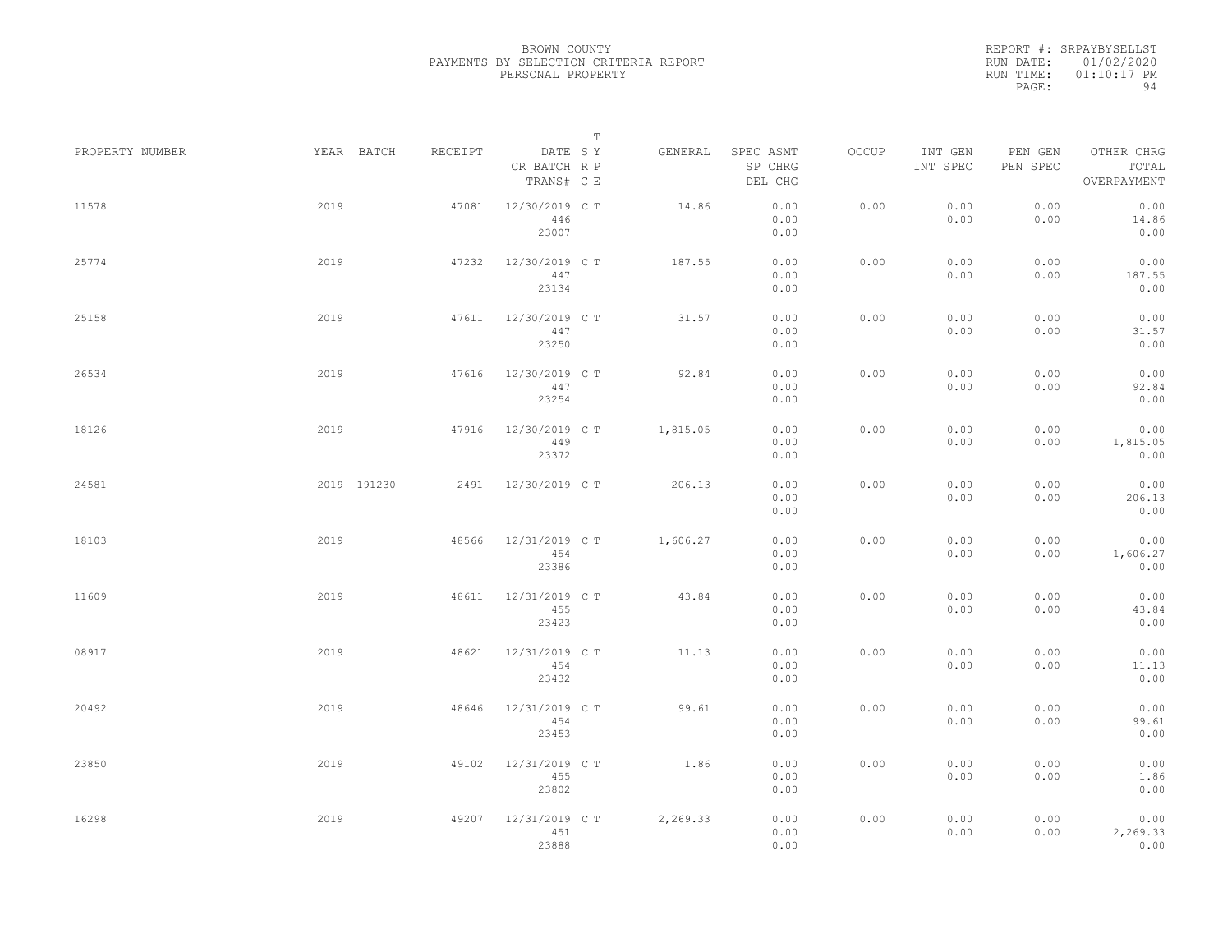|                 |               |         | $\mathbb T$           |            |           |       |          |          |             |
|-----------------|---------------|---------|-----------------------|------------|-----------|-------|----------|----------|-------------|
| PROPERTY NUMBER | YEAR<br>BATCH | RECEIPT | DATE SY               | GENERAL    | SPEC ASMT | OCCUP | INT GEN  | PEN GEN  | OTHER CHRG  |
|                 |               |         | CR BATCH R P          |            | SP CHRG   |       | INT SPEC | PEN SPEC | TOTAL       |
|                 |               |         | TRANS# C E            |            | DEL CHG   |       |          |          | OVERPAYMENT |
|                 |               |         |                       |            |           |       |          |          |             |
| 25786           | 2019          | 49409   | 12/31/2019 C T        | 219.15     | 0.00      | 0.00  | 0.00     | 0.00     | 0.00        |
|                 |               |         | 456                   |            | 0.00      |       | 0.00     | 0.00     | 219.15      |
|                 |               |         | 24045                 |            | 0.00      |       |          |          | 0.00        |
|                 |               |         |                       |            |           |       |          |          |             |
| 25157           | 2019          | 49457   | 12/31/2019 C T        | 1.86       | 0.00      | 0.00  | 0.00     | 0.00     | 0.00        |
|                 |               |         | 454                   |            | 0.00      |       | 0.00     | 0.00     | 1.86        |
|                 |               |         | 24088                 |            | 0.00      |       |          |          | 0.00        |
|                 |               |         |                       |            |           |       |          |          |             |
| 25756           | 2019          | 49462   | 12/31/2019 C T        | 1.86       | 0.00      | 0.00  | 0.00     | 0.00     | 0.00        |
|                 |               |         | 456                   |            | 0.00      |       | 0.00     | 0.00     | 1.86        |
|                 |               |         | 24093                 |            | 0.00      |       |          |          | 0.00        |
|                 |               |         |                       |            |           |       |          |          |             |
| 23174           | 2019          | 49548   | 12/31/2019 C T        | 227.14     | 0.00      | 0.00  | 0.00     | 0.00     | 0.00        |
|                 |               |         | 454                   |            | 0.00      |       | 0.00     | 0.00     | 227.14      |
|                 |               |         | 24154                 |            | 0.00      |       |          |          | 0.00        |
|                 |               |         |                       |            |           |       |          |          |             |
| 20499           | 2019          | 49702   | 12/31/2019 C T        | 944.39     | 0.00      | 0.00  | 0.00     | 0.00     | 0.00        |
|                 |               |         | 453                   |            | 0.00      |       | 0.00     | 0.00     | 944.39      |
|                 |               |         | 24213                 |            | 0.00      |       |          |          | 0.00        |
|                 |               |         |                       |            |           |       |          |          |             |
|                 |               |         | CITY OF DE PERE TOTAL | 108,897.75 | 0.00      | 0.00  | 0.00     | 0.00     | 0.00        |
|                 |               |         |                       |            | 0.00      |       | 0.00     | 0.00     | 108,897.75  |
|                 |               |         |                       |            | 0.00      |       |          |          | 0.00        |
|                 |               |         |                       |            |           |       |          |          |             |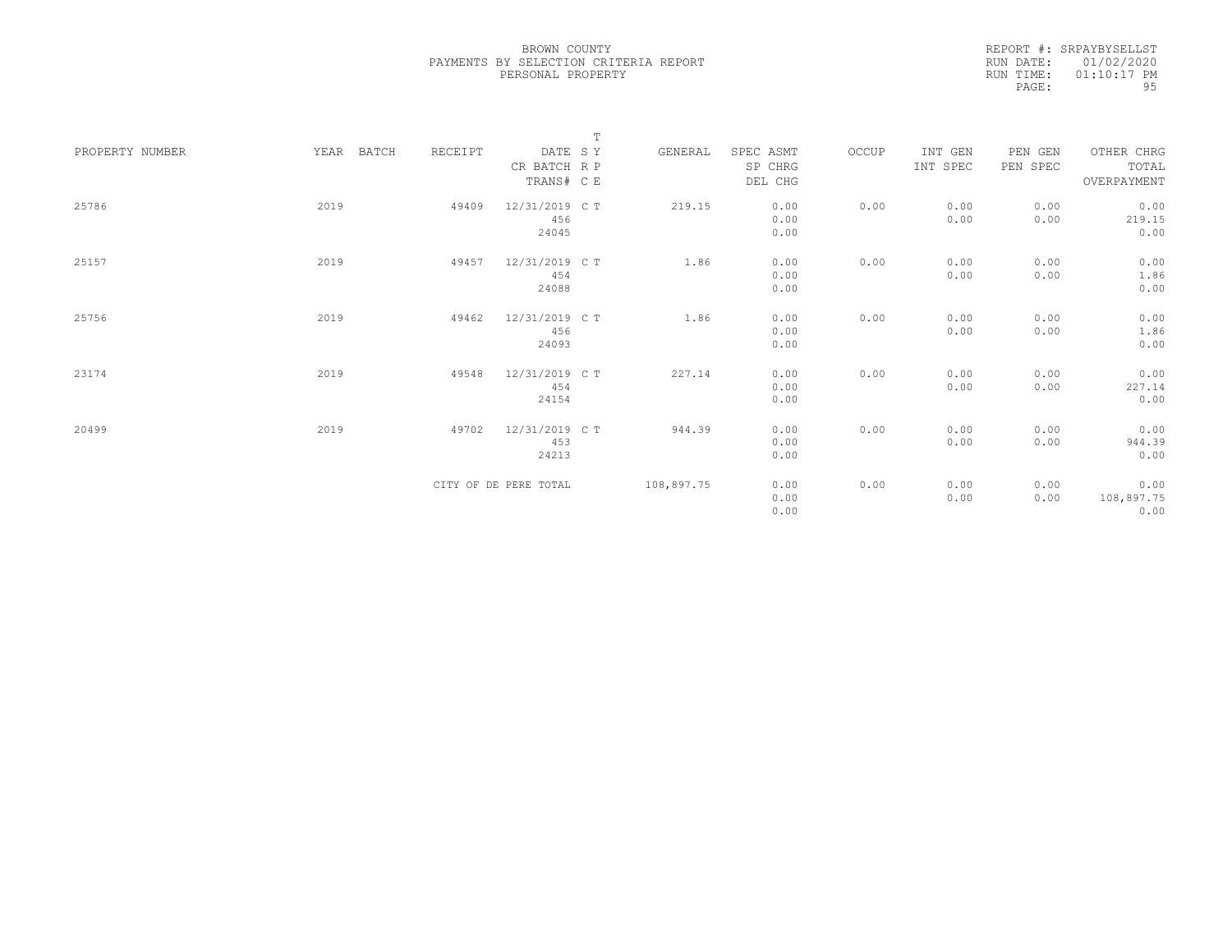|           | REPORT #: SRPAYBYSELLST |
|-----------|-------------------------|
|           | RUN DATE: 01/02/2020    |
| RUN TIME: | $01:10:17$ PM           |
| PAGE:     | 96                      |

|                 |             |             |         |                                       | $\mathbb T$ |          |                                 |       |                     |                     |                                    |  |
|-----------------|-------------|-------------|---------|---------------------------------------|-------------|----------|---------------------------------|-------|---------------------|---------------------|------------------------------------|--|
| PROPERTY NUMBER |             | YEAR BATCH  | RECEIPT | DATE SY<br>CR BATCH R P<br>TRANS# C E |             | GENERAL  | SPEC ASMT<br>SP CHRG<br>DEL CHG | OCCUP | INT GEN<br>INT SPEC | PEN GEN<br>PEN SPEC | OTHER CHRG<br>TOTAL<br>OVERPAYMENT |  |
| 27240           |             | 2019 231001 |         | 1 12/09/2019 MT                       |             | 0.00     | 0.00<br>100.00<br>0.00          | 0.00  | 0.00<br>0.00        | 0.00<br>0.00        | 0.00<br>100.00<br>0.00             |  |
| 1424            |             | 2019 231007 |         | 2 12/11/2019 MT                       |             | 65.00    | 0.00<br>0.00<br>0.00            | 0.00  | 0.00<br>0.00        | 0.00<br>0.00        | 0.00<br>65.00<br>0.00              |  |
| 26862           |             | 2019 231005 |         | 3 12/11/2019 MT                       |             | 1,885.04 | 0.00<br>0.00<br>0.00            | 0.00  | 0.00<br>0.00        | 0.00<br>0.00        | 0.00<br>1,885.04<br>0.00           |  |
| 10986           |             | 2019 231012 |         | 8 12/13/2019 MT                       |             | 2,089.69 | 0.00<br>0.00<br>0.00            | 0.00  | 0.00<br>0.00        | 0.00<br>0.00        | 0.00<br>2,089.69<br>0.00           |  |
| 19170           |             | 2019 231014 |         | 7 12/13/2019 MT                       |             | 7.23     | 0.00<br>0.00<br>0.00            | 0.00  | 0.00<br>0.00        | 0.00<br>0.00        | 0.00<br>7.23<br>0.00               |  |
| 22755           |             | 2019 231014 |         | 5 12/13/2019 MT                       |             | 12.04    | 0.00<br>0.00<br>0.00            | 0.00  | 0.00<br>0.00        | 0.00<br>0.00        | 0.00<br>12.04<br>0.00              |  |
| 2418            |             | 2019 231014 |         | 6 12/13/2019 MT                       |             | 370.74   | 0.00<br>0.00<br>0.00            | 0.00  | 0.00<br>0.00        | 0.00<br>0.00        | 0.00<br>370.74<br>0.00             |  |
| 26189           |             | 2019 231009 |         | 4 12/12/2019 MT                       |             | 16.86    | 0.00<br>0.00<br>0.00            | 0.00  | 0.00<br>0.00        | 0.00<br>0.00        | 0.00<br>16.86<br>0.00              |  |
| 27389           |             | 2019 231014 |         | 9 12/13/2019 MT                       |             | 19.26    | 0.00<br>0.00<br>0.00            | 0.00  | 0.00<br>0.00        | 0.00<br>0.00        | 0.00<br>19.26<br>0.00              |  |
| 695             |             | 2019 231014 |         | 10 12/13/2019 MT                      |             | 26.49    | 0.00<br>0.00<br>0.00            | 0.00  | 0.00<br>0.00        | 0.00<br>0.00        | 0.00<br>26.49<br>0.00              |  |
| 7153            |             | 2019 231013 |         | 11 12/12/2019 MT                      |             | 96.29    | 0.00<br>0.00<br>0.00            | 0.00  | 0.00<br>0.00        | 0.00<br>0.00        | 0.00<br>96.29<br>0.00              |  |
| 10116           | 2019 231016 |             |         | 18 12/16/2019 MT                      |             | 2.42     | 0.00<br>0.00<br>0.00            | 0.00  | 0.00<br>0.00        | 0.00<br>0.00        | 0.00<br>2.42<br>0.00               |  |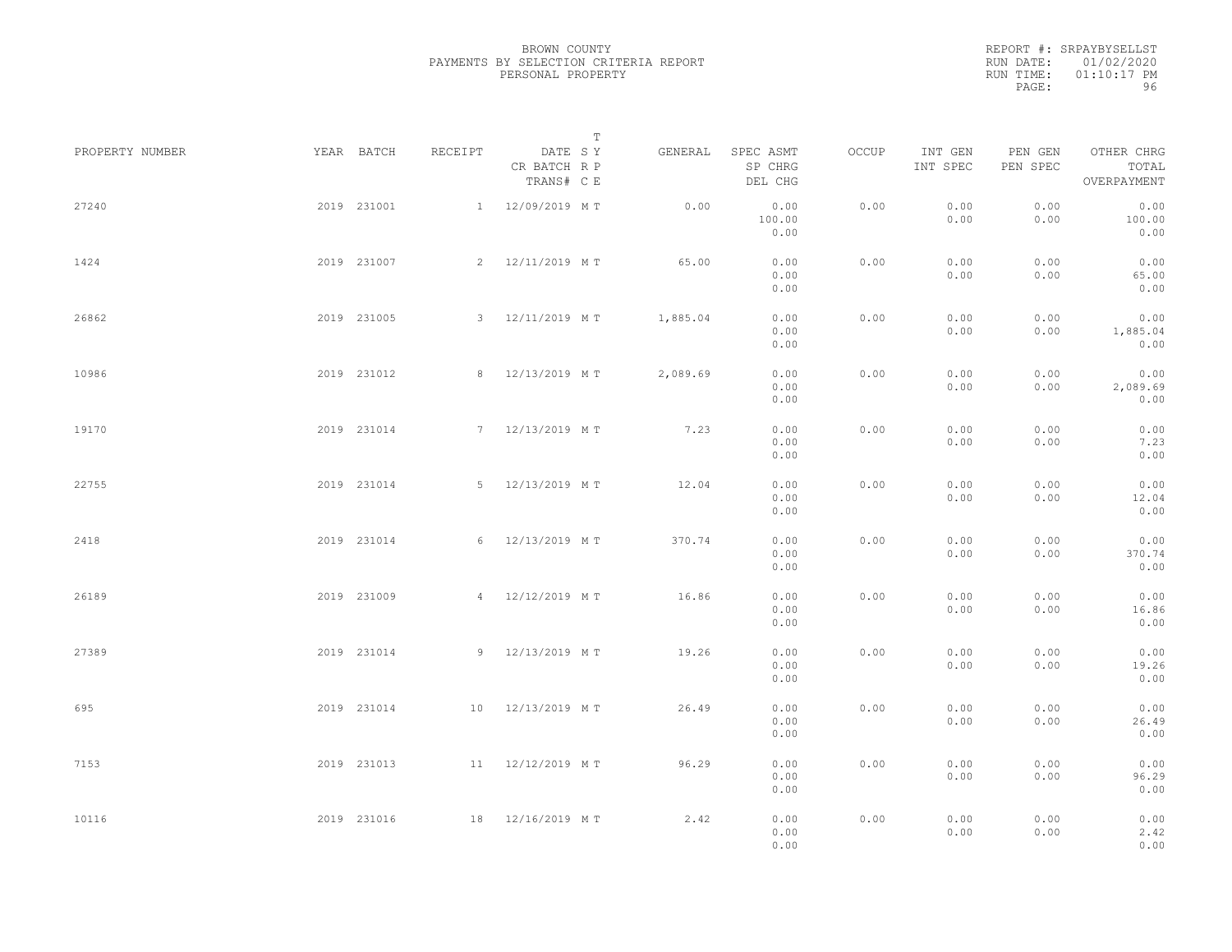|           | REPORT #: SRPAYBYSELLST |
|-----------|-------------------------|
|           | RUN DATE: 01/02/2020    |
| RUN TIME: | $01:10:18$ PM           |
| PAGE:     | 97                      |

|                 |             |             |         |                                       | T |          |                                 |       |                     |                     |                                    |  |
|-----------------|-------------|-------------|---------|---------------------------------------|---|----------|---------------------------------|-------|---------------------|---------------------|------------------------------------|--|
| PROPERTY NUMBER |             | YEAR BATCH  | RECEIPT | DATE SY<br>CR BATCH R P<br>TRANS# C E |   | GENERAL  | SPEC ASMT<br>SP CHRG<br>DEL CHG | OCCUP | INT GEN<br>INT SPEC | PEN GEN<br>PEN SPEC | OTHER CHRG<br>TOTAL<br>OVERPAYMENT |  |
| 13952           |             | 2019 231017 |         | 21 12/16/2019 MT                      |   | 260.01   | 0.00<br>0.00<br>0.00            | 0.00  | 0.00<br>0.00        | 0.00<br>0.00        | 0.00<br>260.01<br>0.00             |  |
| 1472            |             | 2019 231017 |         | 15 12/16/2019 MT                      |   | 36.11    | 0.00<br>0.00<br>0.00            | 0.00  | 0.00<br>0.00        | 0.00<br>0.00        | 0.00<br>36.11<br>0.00              |  |
| 174             |             | 2019 231016 |         | 12 12/16/2019 MT                      |   | 24.07    | 0.00<br>0.00<br>0.00            | 0.00  | 0.00<br>0.00        | 0.00<br>0.00        | 0.00<br>24.07<br>0.00              |  |
| 2097            |             | 2019 231015 |         | 24 12/16/2019 MT                      |   | 4.81     | 0.00<br>0.00<br>0.00            | 0.00  | 0.00<br>0.00        | 0.00<br>0.00        | 0.00<br>4.81<br>0.00               |  |
| 21646           |             | 2019 231016 |         | 17 12/16/2019 MT                      |   | 226.31   | 0.00<br>0.00<br>0.00            | 0.00  | 0.00<br>0.00        | 0.00<br>0.00        | 0.00<br>226.31<br>0.00             |  |
| 23501           |             | 2019 231016 |         | 19 12/16/2019 MT                      |   | 204.64   | 0.00<br>0.00<br>0.00            | 0.00  | 0.00<br>0.00        | 0.00<br>0.00        | 0.00<br>204.64<br>0.00             |  |
| 2362            |             | 2019 231017 |         | 23 12/16/2019 MT                      |   | 9.63     | 0.00<br>0.00<br>0.00            | 0.00  | 0.00<br>0.00        | 0.00<br>0.00        | 0.00<br>9.63<br>0.00               |  |
| 24834           |             | 2019 231017 |         | 20 12/16/2019 MT                      |   | 195.01   | 0.00<br>0.00<br>0.00            | 0.00  | 0.00<br>0.00        | 0.00<br>0.00        | 0.00<br>195.01<br>0.00             |  |
| 25348           |             | 2019 231015 |         | 14 12/16/2019 MT                      |   | 43.34    | 0.00<br>0.00<br>0.00            | 0.00  | 0.00<br>0.00        | 0.00<br>0.00        | 0.00<br>43.34<br>0.00              |  |
| 25385           |             | 2019 231017 |         | 27 12/16/2019 MT                      |   | 1,608.19 | 0.00<br>0.00<br>0.00            | 0.00  | 0.00<br>0.00        | 0.00<br>0.00        | 0.00<br>1,608.19<br>0.00           |  |
| 27238           |             | 2019 231017 |         | 37 12/16/2019 MT                      |   | 45.00    | 0.00<br>0.00<br>0.00            | 0.00  | 0.00<br>0.00        | 0.00<br>0.00        | 0.00<br>45.00<br>0.00              |  |
| 27553           | 2019 231018 |             |         | 38 12/16/2019 MT                      |   | 60.18    | 0.00<br>0.00<br>0.00            | 0.00  | 0.00<br>0.00        | 0.00<br>0.00        | 0.00<br>60.18<br>0.00              |  |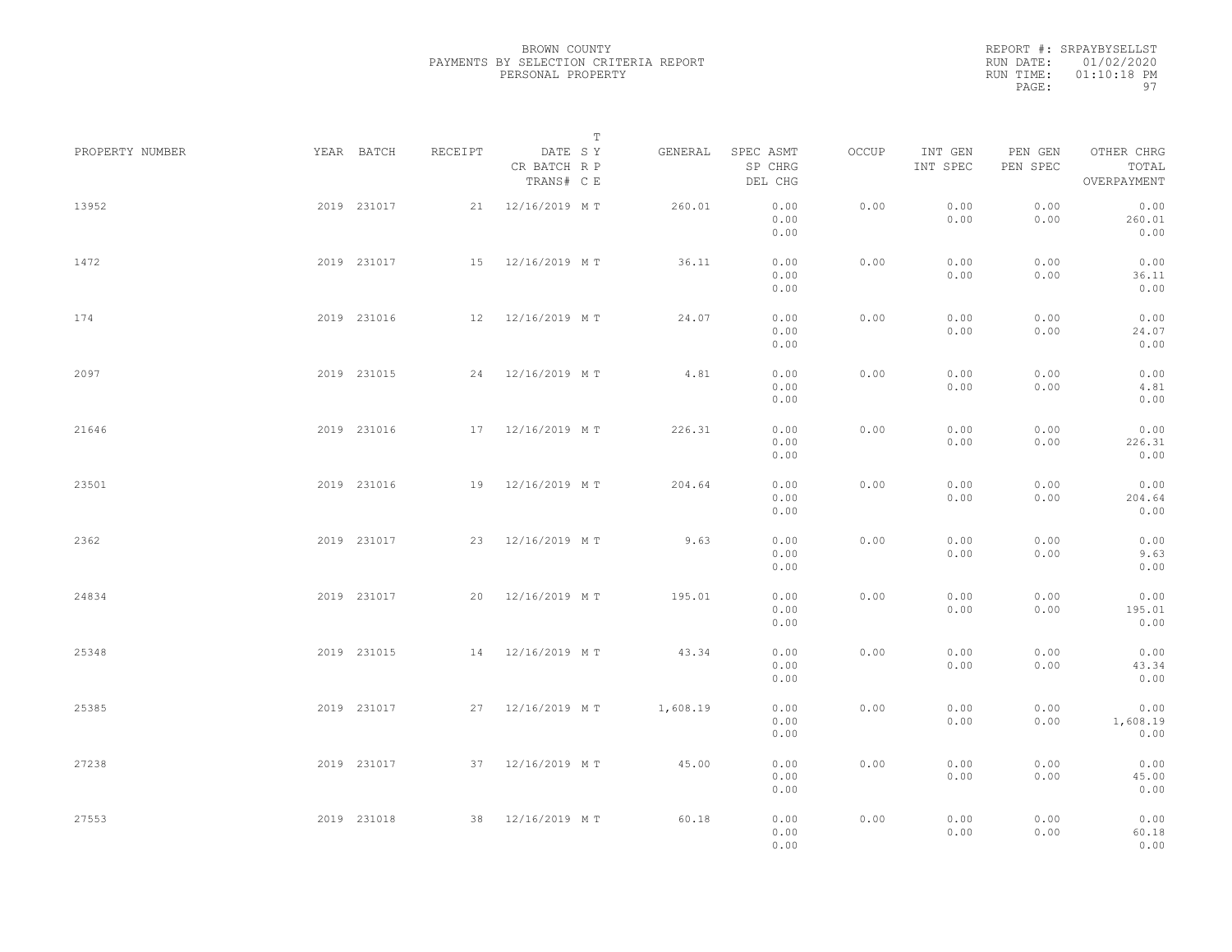|           | REPORT #: SRPAYBYSELLST |
|-----------|-------------------------|
|           | RUN DATE: 01/02/2020    |
| RUN TIME: | $01:10:18$ PM           |
| PAGE:     | 98                      |

|                 |             |         | $\mathbb T$                           |          |                                 |       |                     |                     |                                    |  |
|-----------------|-------------|---------|---------------------------------------|----------|---------------------------------|-------|---------------------|---------------------|------------------------------------|--|
| PROPERTY NUMBER | YEAR BATCH  | RECEIPT | DATE SY<br>CR BATCH R P<br>TRANS# C E | GENERAL  | SPEC ASMT<br>SP CHRG<br>DEL CHG | OCCUP | INT GEN<br>INT SPEC | PEN GEN<br>PEN SPEC | OTHER CHRG<br>TOTAL<br>OVERPAYMENT |  |
| 6764            | 2019 231017 |         | 25 12/16/2019 MT                      | 16.86    | 0.00<br>0.00<br>0.00            | 0.00  | 0.00<br>0.00        | 0.00<br>0.00        | 0.00<br>16.86<br>0.00              |  |
| 6893            | 2019 231015 | 22      | 12/16/2019 MT                         | 332.24   | 0.00<br>0.00<br>0.00            | 0.00  | 0.00<br>0.00        | 0.00<br>0.00        | 0.00<br>332.24<br>0.00             |  |
| 7444            | 2019 231016 |         | 13 12/16/2019 MT                      | 14.45    | 0.00<br>0.00<br>0.00            | 0.00  | 0.00<br>0.00        | 0.00<br>0.00        | 0.00<br>14.45<br>0.00              |  |
| 10121           | 2019 231022 | 40      | 12/16/2019 MT                         | 26.49    | 0.00<br>0.00<br>0.00            | 0.00  | 0.00<br>0.00        | 0.00<br>0.00        | 0.00<br>26.49<br>0.00              |  |
| 11798           | 2019 231020 |         | 31 12/17/2019 MT                      | 2.42     | 0.00<br>0.00<br>0.00            | 0.00  | 0.00<br>0.00        | 0.00<br>0.00        | 0.00<br>2.42<br>0.00               |  |
| 12417           | 2019 231024 | 63      | 12/17/2019 MT                         | 57.78    | 0.00<br>0.00<br>0.00            | 0.00  | 0.00<br>0.00        | 0.00<br>0.00        | 0.00<br>57.78<br>0.00              |  |
| 13896           | 2019 231022 | 33      | 12/16/2019 MT                         | 12.04    | 0.00<br>0.00<br>0.00            | 0.00  | 0.00<br>0.00        | 0.00<br>0.00        | 0.00<br>12.04<br>0.00              |  |
| 14293           | 2019 231023 | 56      | 12/17/2019 MT                         | 2.42     | 0.00<br>0.00<br>0.00            | 0.00  | 0.00<br>0.00        | 0.00<br>0.00        | 0.00<br>2.42<br>0.00               |  |
| 14443           | 2019 231022 | 36      | 12/16/2019 MT                         | 62.60    | 0.00<br>0.00<br>0.00            | 0.00  | 0.00<br>0.00        | 0.00<br>0.00        | 0.00<br>62.60<br>0.00              |  |
| 15339           | 2019 231020 | 26      | 12/17/2019 MT                         | 3,339.17 | 0.00<br>0.00<br>0.00            | 0.00  | 0.00<br>0.00        | 0.00<br>0.00        | 0.00<br>3,339.17<br>0.00           |  |
| 15444           | 2019 231023 | 52      | 12/17/2019 MT                         | 24.07    | 0.00<br>0.00<br>0.00            | 0.00  | 0.00<br>0.00        | 0.00<br>0.00        | 0.00<br>24.07<br>0.00              |  |
| 1561            | 2019 231022 |         | 39 12/16/2019 MT                      | 9.63     | 0.00<br>0.00<br>0.00            | 0.00  | 0.00<br>0.00        | 0.00<br>0.00        | 0.00<br>9.63<br>0.00               |  |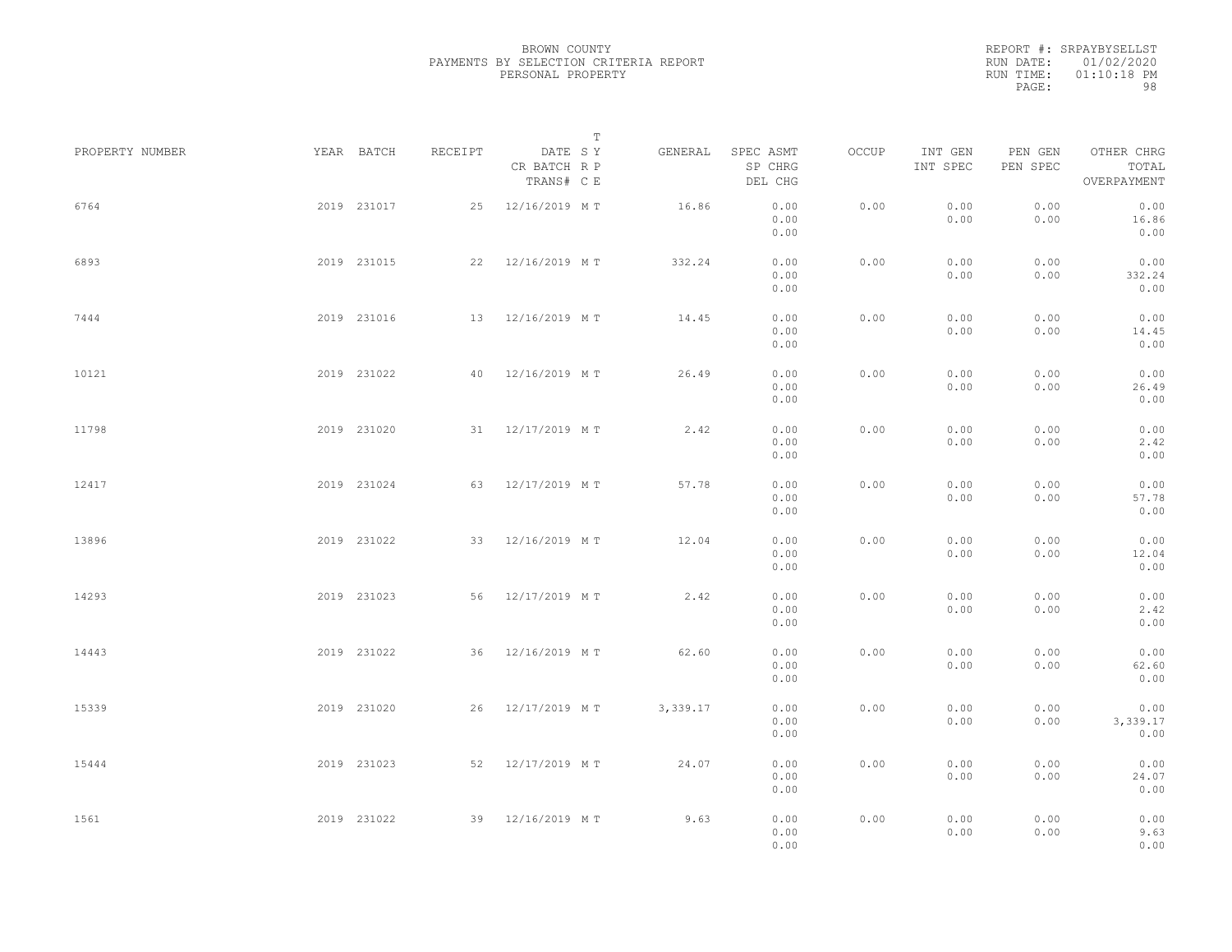|           | REPORT #: SRPAYBYSELLST |
|-----------|-------------------------|
|           | RUN DATE: 01/02/2020    |
| RUN TIME: | $01:10:18$ PM           |
| PAGE:     | 99                      |

|                 |             |             |         | T                                     |          |                                 |       |                     |                     |                                    |  |
|-----------------|-------------|-------------|---------|---------------------------------------|----------|---------------------------------|-------|---------------------|---------------------|------------------------------------|--|
| PROPERTY NUMBER |             | YEAR BATCH  | RECEIPT | DATE SY<br>CR BATCH R P<br>TRANS# C E | GENERAL  | SPEC ASMT<br>SP CHRG<br>DEL CHG | OCCUP | INT GEN<br>INT SPEC | PEN GEN<br>PEN SPEC | OTHER CHRG<br>TOTAL<br>OVERPAYMENT |  |
| 16663           |             | 2019 231025 |         | 83 12/17/2019 MT                      | 98.70    | 0.00<br>0.00<br>0.00            | 0.00  | 0.00<br>0.00        | 0.00<br>0.00        | 0.00<br>98.70<br>0.00              |  |
| 18033           |             | 2019 231022 |         | 79 12/16/2019 MT                      | 74.63    | 0.00<br>0.00<br>0.00            | 0.00  | 0.00<br>0.00        | 0.00<br>0.00        | 0.00<br>74.63<br>0.00              |  |
| 18662           |             | 2019 231025 |         | 66 12/17/2019 MT                      | 293.72   | 0.00<br>0.00<br>0.00            | 0.00  | 0.00<br>0.00        | 0.00<br>0.00        | 0.00<br>293.72<br>0.00             |  |
| 1997            |             | 2019 231022 |         | 73 12/16/2019 MT                      | 127.59   | 0.00<br>0.00<br>0.00            | 0.00  | 0.00<br>0.00        | 0.00<br>0.00        | 0.00<br>127.59<br>0.00             |  |
| 20223           |             | 2019 231025 |         | 67 12/17/2019 MT                      | 4.81     | 0.00<br>0.00<br>0.00            | 0.00  | 0.00<br>0.00        | 0.00<br>0.00        | 0.00<br>4.81<br>0.00               |  |
| 20255           |             | 2019 231023 |         | 59 12/17/2019 MT                      | 156.49   | 0.00<br>0.00<br>0.00            | 0.00  | 0.00<br>0.00        | 0.00<br>0.00        | 0.00<br>156.49<br>0.00             |  |
| 20807           |             | 2019 231022 | 43      | 12/16/2019 MT                         | 50.56    | 0.00<br>0.00<br>0.00            | 0.00  | 0.00<br>0.00        | 0.00<br>0.00        | 0.00<br>50.56<br>0.00              |  |
| 21682           |             | 2019 231023 |         | 68 12/17/2019 MT                      | 19.26    | 0.00<br>0.00<br>0.00            | 0.00  | 0.00<br>0.00        | 0.00<br>0.00        | 0.00<br>19.26<br>0.00              |  |
| 21697           |             | 2019 231025 | 84      | 12/17/2019 MT                         | 175.75   | 0.00<br>0.00<br>0.00            | 0.00  | 0.00<br>0.00        | 0.00<br>0.00        | 0.00<br>175.75<br>0.00             |  |
| 22247           |             | 2019 231022 |         | 44 12/16/2019 MT                      | 1,827.27 | 0.00<br>0.00<br>0.00            | 0.00  | 0.00<br>0.00        | 0.00<br>0.00        | 0.00<br>1,827.27<br>0.00           |  |
| 23206           |             | 2019 231025 |         | 69 12/17/2019 MT                      | 62.60    | 0.00<br>0.00<br>0.00            | 0.00  | 0.00<br>0.00        | 0.00<br>0.00        | 0.00<br>62.60<br>0.00              |  |
| 23470           | 2019 231022 |             |         | 72 12/16/2019 MT                      | 36.11    | 0.00<br>0.00<br>0.00            | 0.00  | 0.00<br>0.00        | 0.00<br>0.00        | 0.00<br>36.11<br>0.00              |  |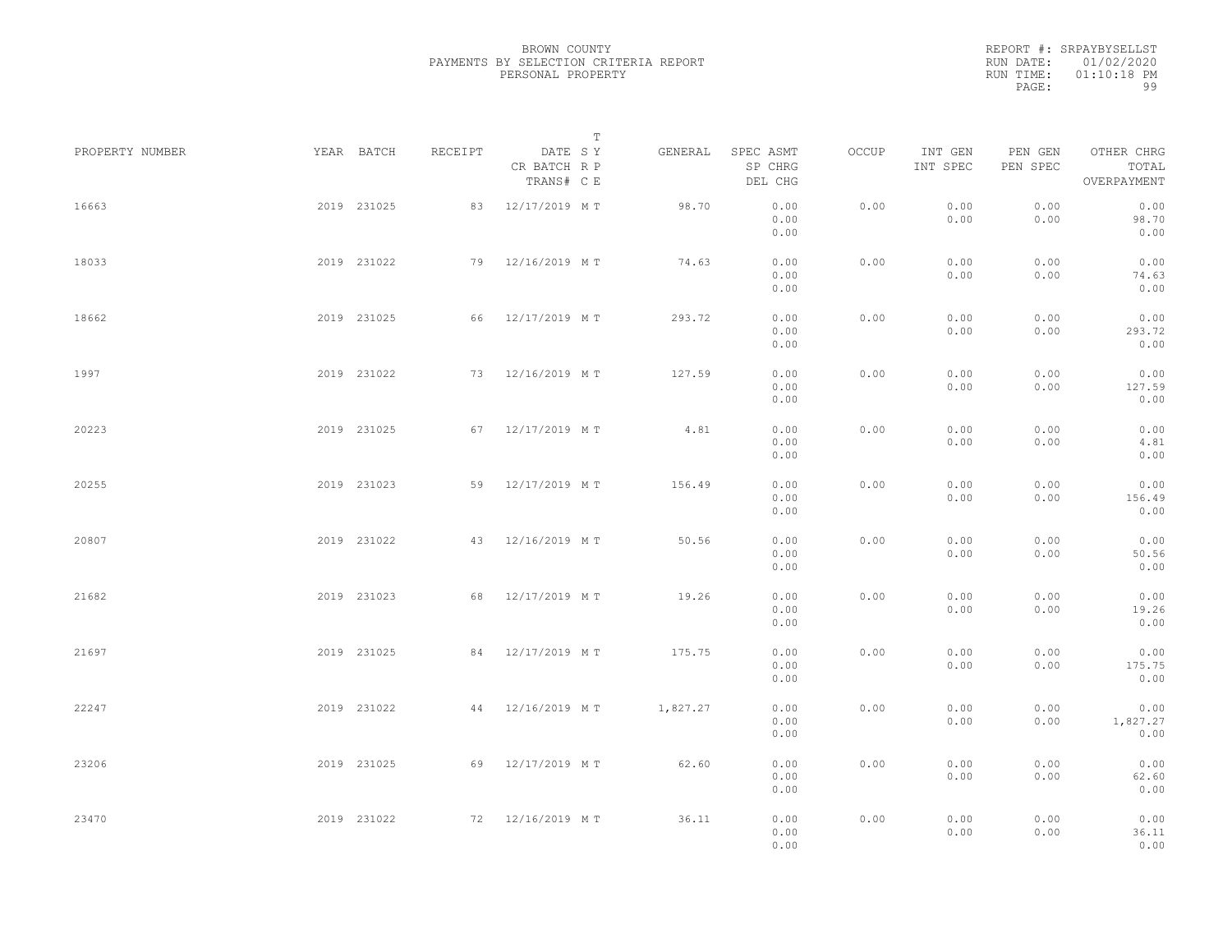| RUN DATE: 01/02/2020<br>$01:10:19$ PM |           | REPORT #: SRPAYBYSELLST |  |
|---------------------------------------|-----------|-------------------------|--|
|                                       |           |                         |  |
|                                       | RUN TIME: |                         |  |
| 100<br>PAGE:                          |           |                         |  |

|                 |             |         | $\mathbb T$                           |          |                                 |       |                     |                     |                                    |  |
|-----------------|-------------|---------|---------------------------------------|----------|---------------------------------|-------|---------------------|---------------------|------------------------------------|--|
| PROPERTY NUMBER | YEAR BATCH  | RECEIPT | DATE SY<br>CR BATCH R P<br>TRANS# C E | GENERAL  | SPEC ASMT<br>SP CHRG<br>DEL CHG | OCCUP | INT GEN<br>INT SPEC | PEN GEN<br>PEN SPEC | OTHER CHRG<br>TOTAL<br>OVERPAYMENT |  |
| 23471           | 2019 231020 |         | 32 12/17/2019 MT                      | 81.86    | 0.00<br>0.00<br>0.00            | 0.00  | 0.00<br>0.00        | 0.00<br>0.00        | 0.00<br>81.86<br>0.00              |  |
| 23490           | 2019 231025 |         | 75 12/17/2019 MT                      | 3,006.95 | 0.00<br>0.00<br>0.00            | 0.00  | 0.00<br>0.00        | 0.00<br>0.00        | 0.00<br>3,006.95<br>0.00           |  |
| 23491           | 2019 231025 |         | 65 12/17/2019 MT                      | 245.56   | 0.00<br>0.00<br>0.00            | 0.00  | 0.00<br>0.00        | 0.00<br>0.00        | 0.00<br>245.56<br>0.00             |  |
| 24162           | 2019 231022 |         | 53 12/16/2019 MT                      | 2,477.29 | 0.00<br>0.00<br>0.00            | 0.00  | 0.00<br>0.00        | 0.00<br>0.00        | 0.00<br>2,477.29<br>0.00           |  |
| 24221           | 2019 231022 |         | 45 12/16/2019 MT                      | 214.26   | 0.00<br>0.00<br>0.00            | 0.00  | 0.00<br>0.00        | 0.00<br>0.00        | 0.00<br>214.26<br>0.00             |  |
| 24222           | 2019 231022 |         | 46 12/16/2019 MT                      | 267.24   | 0.00<br>0.00<br>0.00            | 0.00  | 0.00<br>0.00        | 0.00<br>0.00        | 0.00<br>267.24<br>0.00             |  |
| 24746           | 2019 231022 |         | 81 12/16/2019 MT                      | 26.49    | 0.00<br>0.00<br>0.00            | 0.00  | 0.00<br>0.00        | 0.00<br>0.00        | 0.00<br>26.49<br>0.00              |  |
| 2482            | 2019 231025 |         | 90 12/17/2019 MT                      | 21.68    | 0.00<br>0.00<br>0.00            | 0.00  | 0.00<br>0.00        | 0.00<br>0.00        | 0.00<br>21.68<br>0.00              |  |
| 24854           | 2019 231022 |         | 47 12/16/2019 MT                      | 69.82    | 0.00<br>0.00<br>0.00            | 0.00  | 0.00<br>0.00        | 0.00<br>0.00        | 0.00<br>69.82<br>0.00              |  |
| 25350           | 2019 231022 |         | 29 12/16/2019 MT                      | 1,001.51 | 0.00<br>0.00<br>0.00            | 0.00  | 0.00<br>0.00        | 0.00<br>0.00        | 0.00<br>1,001.51<br>0.00           |  |
| 25393           | 2019 231020 |         | 28 12/17/2019 MT                      | 38.51    | 0.00<br>0.00<br>0.00            | 0.00  | 0.00<br>0.00        | 0.00<br>0.00        | 0.00<br>38.51<br>0.00              |  |
| 25414           | 2019 231022 |         | 80 12/16/2019 MT                      | 21.68    | 0.00<br>0.00<br>0.00            | 0.00  | 0.00<br>0.00        | 0.00<br>0.00        | 0.00<br>21.68<br>0.00              |  |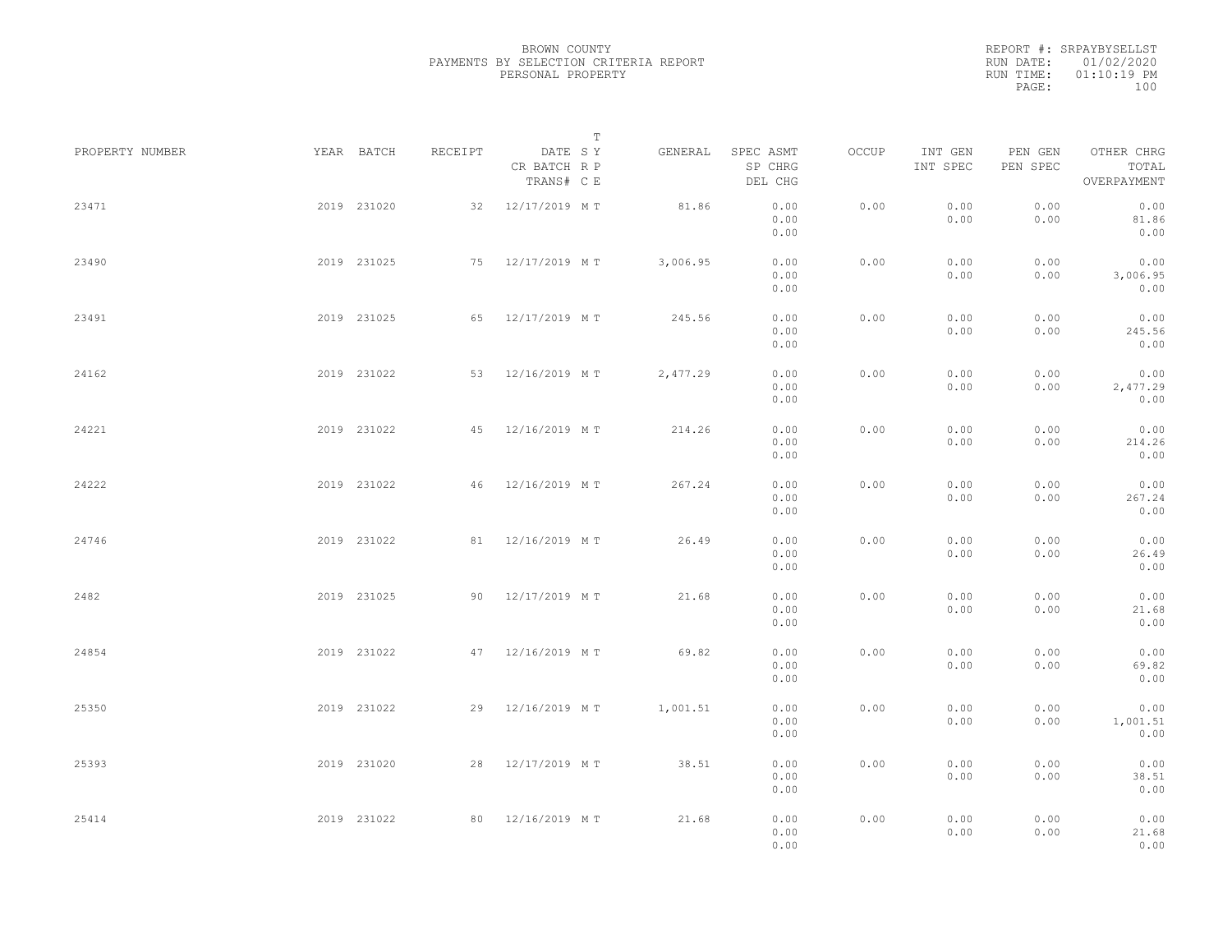|           | REPORT #: SRPAYBYSELLST |
|-----------|-------------------------|
|           | RUN DATE: 01/02/2020    |
| RUN TIME: | $01:10:19$ PM           |
| PAGE:     | 101                     |
|           |                         |

|                 |             |         |                                       | $\mathbb T$ |                                 |       |                     |                     |                                    |  |
|-----------------|-------------|---------|---------------------------------------|-------------|---------------------------------|-------|---------------------|---------------------|------------------------------------|--|
| PROPERTY NUMBER | YEAR BATCH  | RECEIPT | DATE SY<br>CR BATCH R P<br>TRANS# C E | GENERAL     | SPEC ASMT<br>SP CHRG<br>DEL CHG | OCCUP | INT GEN<br>INT SPEC | PEN GEN<br>PEN SPEC | OTHER CHRG<br>TOTAL<br>OVERPAYMENT |  |
| 26082           | 2019 231025 |         | 88 12/17/2019 MT                      | 113.15      | 0.00<br>0.00<br>0.00            | 0.00  | 0.00<br>0.00        | 0.00<br>0.00        | 0.00<br>113.15<br>0.00             |  |
| 26097           | 2019 231020 |         | 30 12/17/2019 MT                      | 9.63        | 0.00<br>0.00<br>0.00            | 0.00  | 0.00<br>0.00        | 0.00<br>0.00        | 0.00<br>9.63<br>0.00               |  |
| 26207           | 2019 231022 | 48      | 12/16/2019 MT                         | 122.78      | 0.00<br>0.00<br>0.00            | 0.00  | 0.00<br>0.00        | 0.00<br>0.00        | 0.00<br>122.78<br>0.00             |  |
| 26226           | 2019 231025 |         | 86 12/17/2019 MT                      | 2.42        | 0.00<br>0.00<br>0.00            | 0.00  | 0.00<br>0.00        | 0.00<br>0.00        | 0.00<br>2.42<br>0.00               |  |
| 26806           | 2019 231025 |         | 71 12/17/2019 MT                      | 130.01      | 0.00<br>0.00<br>0.00            | 0.00  | 0.00<br>0.00        | 0.00<br>0.00        | 0.00<br>130.01<br>0.00             |  |
| 26874           | 2019 231022 |         | 49 12/16/2019 MT                      | 185.38      | 0.00<br>0.00<br>0.00            | 0.00  | 0.00<br>0.00        | 0.00<br>0.00        | 0.00<br>185.38<br>0.00             |  |
| 27209           | 2019 231022 | 34      | 12/16/2019 MT                         | 79.44       | 0.00<br>0.00<br>0.00            | 0.00  | 0.00<br>0.00        | 0.00<br>0.00        | 0.00<br>79.44<br>0.00              |  |
| 27345           | 2019 231022 |         | 35 12/16/2019 MT                      | 14.45       | 0.00<br>0.00<br>0.00            | 0.00  | 0.00<br>0.00        | 0.00<br>0.00        | 0.00<br>14.45<br>0.00              |  |
| 27588           | 2019 231022 | 70      | 12/16/2019 MT                         | 67.41       | 0.00<br>0.00<br>0.00            | 0.00  | 0.00<br>0.00        | 0.00<br>0.00        | 0.00<br>67.41<br>0.00              |  |
| 5249            | 2019 231023 |         | 64 12/17/2019 MT                      | 322.60      | 0.00<br>0.00<br>0.00            | 0.00  | 0.00<br>0.00        | 0.00<br>0.00        | 0.00<br>322.60<br>0.00             |  |
| 5944            | 2019 231025 |         | 85 12/17/2019 MT                      | 192.60      | 0.00<br>0.00<br>0.00            | 0.00  | 0.00<br>0.00        | 0.00<br>0.00        | 0.00<br>192.60<br>0.00             |  |
| 681             | 2019 231020 |         | 42 12/17/2019 MT                      | 96.29       | 0.00<br>0.00<br>0.00            | 0.00  | 0.00<br>0.00        | 0.00<br>0.00        | 0.00<br>96.29<br>0.00              |  |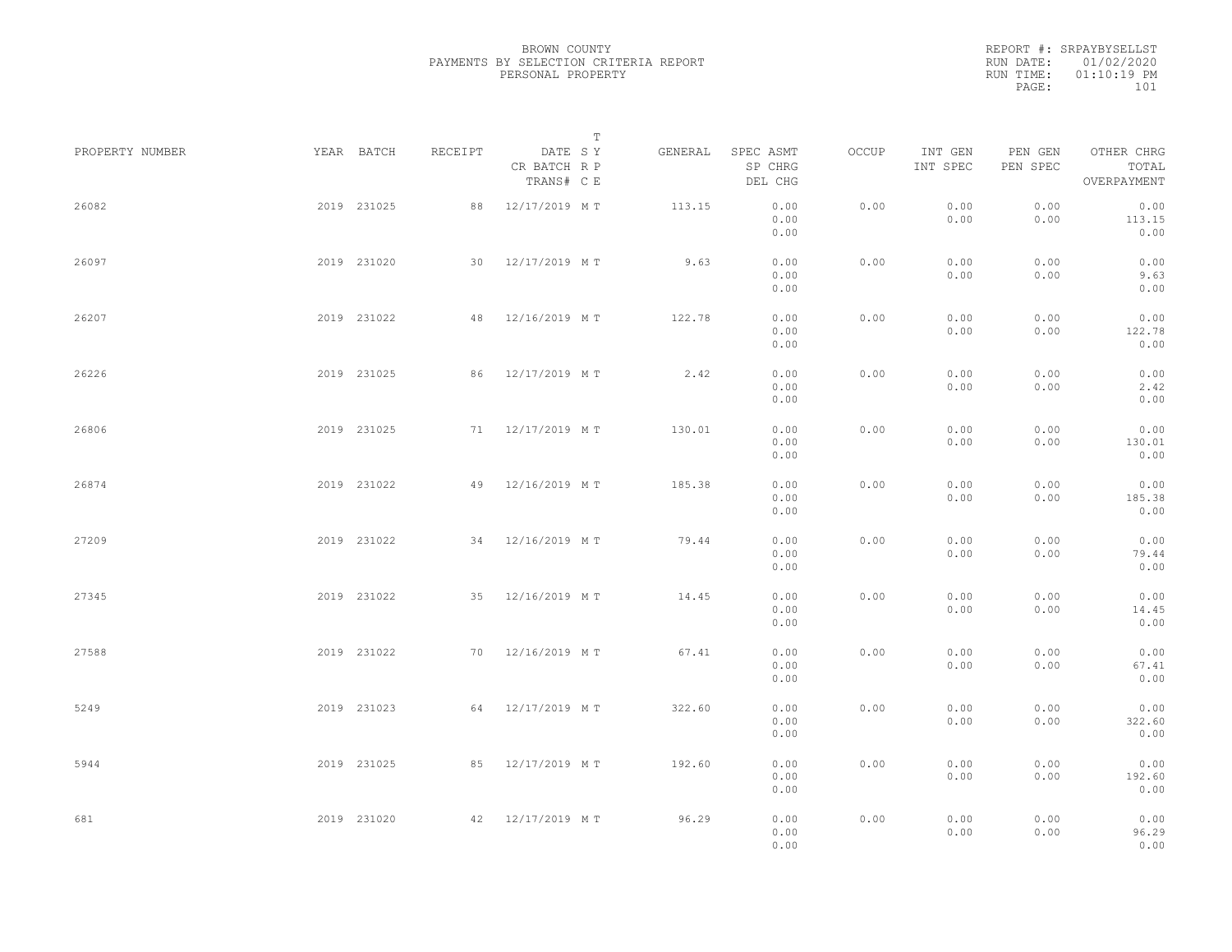|           | REPORT #: SRPAYBYSELLST |
|-----------|-------------------------|
|           | RUN DATE: 01/02/2020    |
| RUN TIME: | $01:10:20$ PM           |
| PAGE:     | 102                     |

|                 |             |             |         |                                       | $\mathbb T$ |           |                                 |       |                     |                     |                                    |  |
|-----------------|-------------|-------------|---------|---------------------------------------|-------------|-----------|---------------------------------|-------|---------------------|---------------------|------------------------------------|--|
| PROPERTY NUMBER |             | YEAR BATCH  | RECEIPT | DATE SY<br>CR BATCH R P<br>TRANS# C E |             | GENERAL   | SPEC ASMT<br>SP CHRG<br>DEL CHG | OCCUP | INT GEN<br>INT SPEC | PEN GEN<br>PEN SPEC | OTHER CHRG<br>TOTAL<br>OVERPAYMENT |  |
| 6821            |             | 2019 231022 |         | 41 12/16/2019 MT                      |             | 79.44     | 0.00<br>0.00<br>0.00            | 0.00  | 0.00<br>0.00        | 0.00<br>0.00        | 0.00<br>79.44<br>0.00              |  |
| 7126            |             | 2019 231020 |         | 54 12/17/2019 MT                      |             | 103.52    | 0.00<br>0.00<br>0.00            | 0.00  | 0.00<br>0.00        | 0.00<br>0.00        | 0.00<br>103.52<br>0.00             |  |
| 7684            |             | 2019 231022 |         | 51 12/16/2019 MT                      |             | 3,423.43  | 0.00<br>0.00<br>0.00            | 0.00  | 0.00<br>0.00        | 0.00<br>0.00        | 0.00<br>3,423.43<br>0.00           |  |
| 9689            |             | 2019 231022 |         | 50 12/16/2019 MT                      |             | 17,507.19 | 0.00<br>0.00<br>0.00            | 0.00  | 0.00<br>0.00        | 0.00<br>0.00        | 0.00<br>17,507.19<br>0.00          |  |
| 13997           |             | 2019 231029 |         | 92 12/17/2019 MT                      |             | 4.81      | 0.00<br>0.00<br>0.00            | 0.00  | 0.00<br>0.00        | 0.00<br>0.00        | 0.00<br>4.81<br>0.00               |  |
| 1776            |             | 2019 231029 | 95      | 12/17/2019 MT                         |             | 515.20    | 0.00<br>0.00<br>0.00            | 0.00  | 0.00<br>0.00        | 0.00<br>0.00        | 0.00<br>515.20<br>0.00             |  |
| 24925           |             | 2019 231029 |         | 82 12/17/2019 MT                      |             | 200.00    | 0.00<br>0.00<br>0.00            | 0.00  | 0.00<br>0.00        | 0.00<br>0.00        | 0.00<br>200.00<br>0.00             |  |
| 25486           |             | 2019 231029 |         | 98 12/17/2019 MT                      |             | 320.19    | 0.00<br>0.00<br>0.00            | 0.00  | 0.00<br>0.00        | 0.00<br>0.00        | 0.00<br>320.19<br>0.00             |  |
| 1083            |             | 2019 231026 |         | 128 12/18/2019 MT                     |             | 16.86     | 0.00<br>0.00<br>0.00            | 0.00  | 0.00<br>0.00        | 0.00<br>0.00        | 0.00<br>16.86<br>0.00              |  |
| 10940           |             | 2019 231027 |         | 78 12/18/2019 MT                      |             | 455.02    | 0.00<br>0.00<br>0.00            | 0.00  | 0.00<br>0.00        | 0.00<br>0.00        | 0.00<br>455.02<br>0.00             |  |
| 1138            |             | 2019 231027 |         | 91 12/18/2019 MT                      |             | 7.23      | 0.00<br>0.00<br>0.00            | 0.00  | 0.00<br>0.00        | 0.00<br>0.00        | 0.00<br>7.23<br>0.00               |  |
| 1154            | 2019 231026 |             |         | 62 12/18/2019 M T                     |             | 498.34    | 0.00<br>0.00<br>0.00            | 0.00  | 0.00<br>0.00        | 0.00<br>0.00        | 0.00<br>498.34<br>0.00             |  |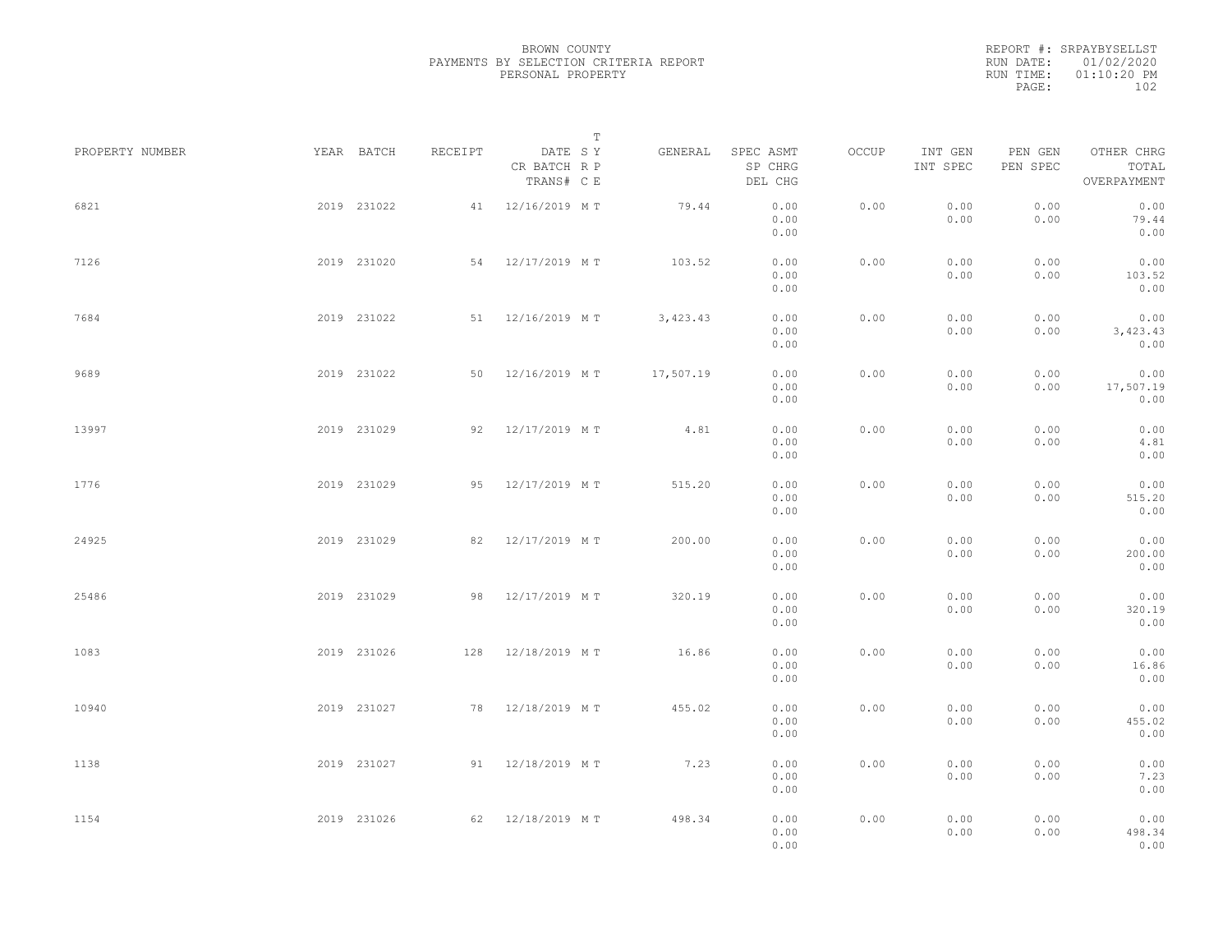|           | REPORT #: SRPAYBYSELLST |
|-----------|-------------------------|
|           | RUN DATE: 01/02/2020    |
| RUN TIME: | $01:10:20$ PM           |
| PAGE:     | 103                     |

|                 |             |             |         | $\mathbb T$                           |          |                                 |       |                     |                     |                                    |  |
|-----------------|-------------|-------------|---------|---------------------------------------|----------|---------------------------------|-------|---------------------|---------------------|------------------------------------|--|
| PROPERTY NUMBER |             | YEAR BATCH  | RECEIPT | DATE SY<br>CR BATCH R P<br>TRANS# C E | GENERAL  | SPEC ASMT<br>SP CHRG<br>DEL CHG | OCCUP | INT GEN<br>INT SPEC | PEN GEN<br>PEN SPEC | OTHER CHRG<br>TOTAL<br>OVERPAYMENT |  |
| 12328           |             | 2019 231028 |         | 143 12/17/2019 MT                     | 43.34    | 0.00<br>0.00<br>0.00            | 0.00  | 0.00<br>0.00        | 0.00<br>0.00        | 0.00<br>43.34<br>0.00              |  |
| 1310            |             | 2019 231027 |         | 103 12/18/2019 MT                     | 199.82   | 0.00<br>0.00<br>0.00            | 0.00  | 0.00<br>0.00        | 0.00<br>0.00        | 0.00<br>199.82<br>0.00             |  |
| 1338            |             | 2019 231026 |         | 116 12/18/2019 MT                     | 315.37   | 0.00<br>0.00<br>0.00            | 0.00  | 0.00<br>0.00        | 0.00<br>0.00        | 0.00<br>315.37<br>0.00             |  |
| 13459           |             | 2019 231026 |         | 58 12/18/2019 MT                      | 38.51    | 0.00<br>0.00<br>0.00            | 0.00  | 0.00<br>0.00        | 0.00<br>0.00        | 0.00<br>38.51<br>0.00              |  |
| 13637           |             | 2019 231027 |         | 120 12/18/2019 MT                     | 69.82    | 0.00<br>0.00<br>0.00            | 0.00  | 0.00<br>0.00        | 0.00<br>0.00        | 0.00<br>69.82<br>0.00              |  |
| 14026           |             | 2019 231028 | 107     | 12/17/2019 MT                         | 14.45    | 0.00<br>0.00<br>0.00            | 0.00  | 0.00<br>0.00        | 0.00<br>0.00        | 0.00<br>14.45<br>0.00              |  |
| 14087           |             | 2019 231027 | 139     | 12/18/2019 MT                         | 2.42     | 0.00<br>0.00<br>0.00            | 0.00  | 0.00<br>0.00        | 0.00<br>0.00        | 0.00<br>2.42<br>0.00               |  |
| 1468            |             | 2019 231027 |         | 126 12/18/2019 MT                     | 86.67    | 0.00<br>0.00<br>0.00            | 0.00  | 0.00<br>0.00        | 0.00<br>0.00        | 0.00<br>86.67<br>0.00              |  |
| 1479            |             | 2019 231026 | 118     | 12/18/2019 MT                         | 3,471.58 | 0.00<br>0.00<br>0.00            | 0.00  | 0.00<br>0.00        | 0.00<br>0.00        | 0.00<br>3,471.58<br>0.00           |  |
| 1535            |             | 2019 231031 |         | 112 12/18/2019 MT                     | 305.75   | 0.00<br>0.00<br>0.00            | 0.00  | 0.00<br>0.00        | 0.00<br>0.00        | 0.00<br>305.75<br>0.00             |  |
| 16166           |             | 2019 231026 |         | 60 12/18/2019 MT                      | 36.11    | 0.00<br>0.00<br>0.00            | 0.00  | 0.00<br>0.00        | 0.00<br>0.00        | 0.00<br>36.11<br>0.00              |  |
| 16822           | 2019 231026 |             |         | 55 12/18/2019 MT                      | 43.34    | 0.00<br>0.00<br>0.00            | 0.00  | 0.00<br>0.00        | 0.00<br>0.00        | 0.00<br>43.34<br>0.00              |  |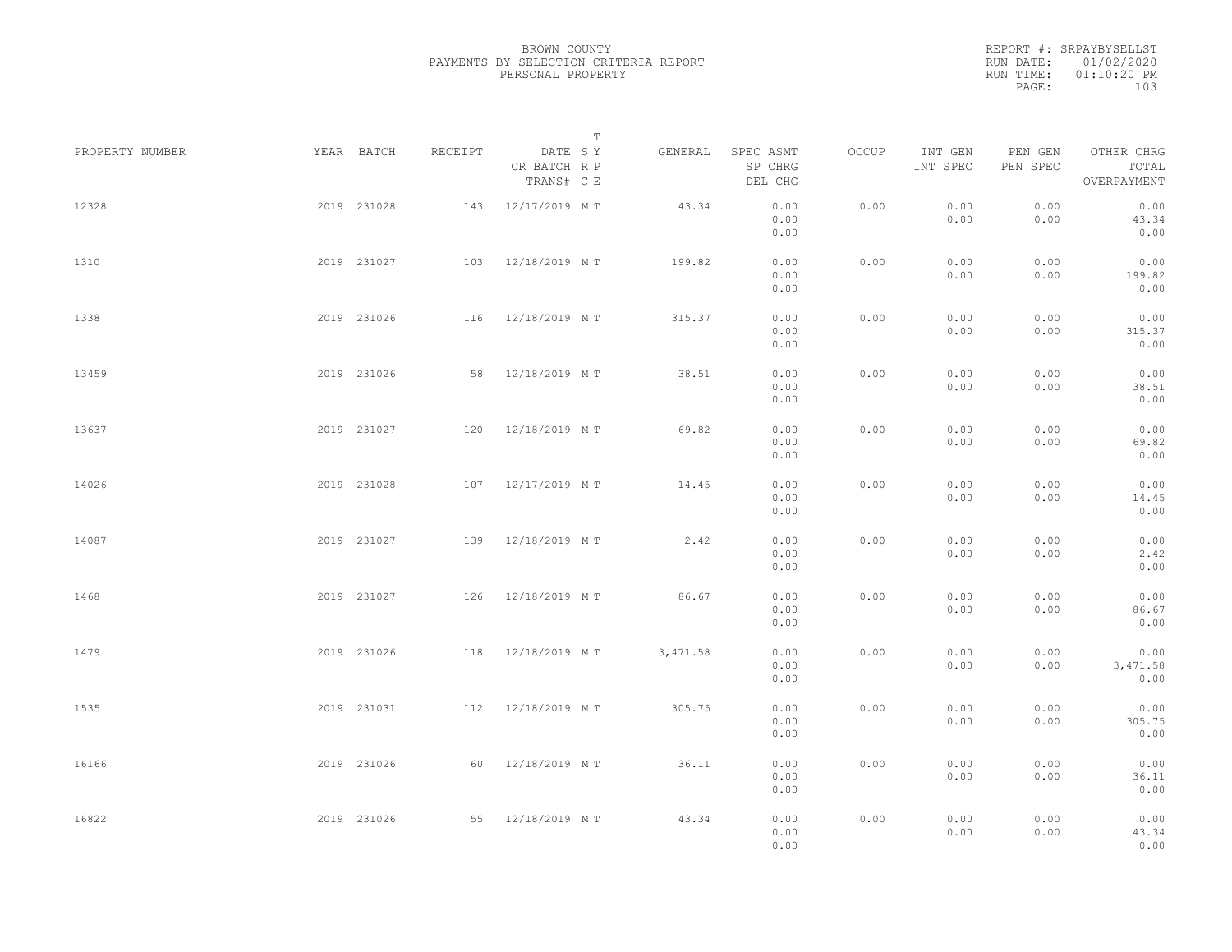|           | REPORT #: SRPAYBYSELLST |  |
|-----------|-------------------------|--|
|           | RUN DATE: 01/02/2020    |  |
| RUN TIME: | $01:10:20$ PM           |  |
| PAGE:     | 104                     |  |
|           |                         |  |

|                 |             |             |         | $\mathbb T$                           |         |                                 |       |                     |                     |                                    |  |
|-----------------|-------------|-------------|---------|---------------------------------------|---------|---------------------------------|-------|---------------------|---------------------|------------------------------------|--|
| PROPERTY NUMBER |             | YEAR BATCH  | RECEIPT | DATE SY<br>CR BATCH R P<br>TRANS# C E | GENERAL | SPEC ASMT<br>SP CHRG<br>DEL CHG | OCCUP | INT GEN<br>INT SPEC | PEN GEN<br>PEN SPEC | OTHER CHRG<br>TOTAL<br>OVERPAYMENT |  |
| 17131           |             | 2019 231032 |         | 111 12/17/2019 MT                     | 341.86  | 0.00<br>0.00<br>0.00            | 0.00  | 0.00<br>0.00        | 0.00<br>0.00        | 0.00<br>341.86<br>0.00             |  |
| 17184           |             | 2019 231032 |         | 99 12/17/2019 MT                      | 38.51   | 0.00<br>0.00<br>0.00            | 0.00  | 0.00<br>0.00        | 0.00<br>0.00        | 0.00<br>38.51<br>0.00              |  |
| 1803            |             | 2019 231030 |         | 87 12/18/2019 MT                      | 74.63   | 0.00<br>0.00<br>0.00            | 0.00  | 0.00<br>0.00        | 0.00<br>0.00        | 0.00<br>74.63<br>0.00              |  |
| 19246           |             | 2019 231026 |         | 129 12/18/2019 MT                     | 48.15   | 0.00<br>0.00<br>0.00            | 0.00  | 0.00<br>0.00        | 0.00<br>0.00        | 0.00<br>48.15<br>0.00              |  |
| 19257           |             | 2019 231031 |         | 123 12/18/2019 MT                     | 185.38  | 0.00<br>0.00<br>0.00            | 0.00  | 0.00<br>0.00        | 0.00<br>0.00        | 0.00<br>185.38<br>0.00             |  |
| 19433           |             | 2019 231035 |         | 137 12/18/2019 MT                     | 380.39  | 0.00<br>0.00<br>0.00            | 0.00  | 0.00<br>0.00        | 0.00<br>0.00        | 0.00<br>380.39<br>0.00             |  |
| 19992           |             | 2019 231027 | 135     | 12/18/2019 MT                         | 55.37   | 0.00<br>0.00<br>0.00            | 0.00  | 0.00<br>0.00        | 0.00<br>0.00        | 0.00<br>55.37<br>0.00              |  |
| 22869           |             | 2019 231027 |         | 74 12/18/2019 MT                      | 57.78   | 0.00<br>0.00<br>0.00            | 0.00  | 0.00<br>0.00        | 0.00<br>0.00        | 0.00<br>57.78<br>0.00              |  |
| 23361           |             | 2019 231030 |         | 113 12/18/2019 MT                     | 9.63    | 0.00<br>0.00<br>0.00            | 0.00  | 0.00<br>0.00        | 0.00<br>0.00        | 0.00<br>9.63<br>0.00               |  |
| 23375           |             | 2019 231030 |         | 96 12/18/2019 MT                      | 12.04   | 0.00<br>0.00<br>0.00            | 0.00  | 0.00<br>0.00        | 0.00<br>0.00        | 0.00<br>12.04<br>0.00              |  |
| 23413           |             | 2019 231030 |         | 97 12/18/2019 MT                      | 12.04   | 0.00<br>0.00<br>0.00            | 0.00  | 0.00<br>0.00        | 0.00<br>0.00        | 0.00<br>12.04<br>0.00              |  |
| 23434           | 2019 231032 |             |         | 100 12/17/2019 MT                     | 26.49   | 0.00<br>0.00<br>0.00            | 0.00  | 0.00<br>0.00        | 0.00<br>0.00        | 0.00<br>26.49<br>0.00              |  |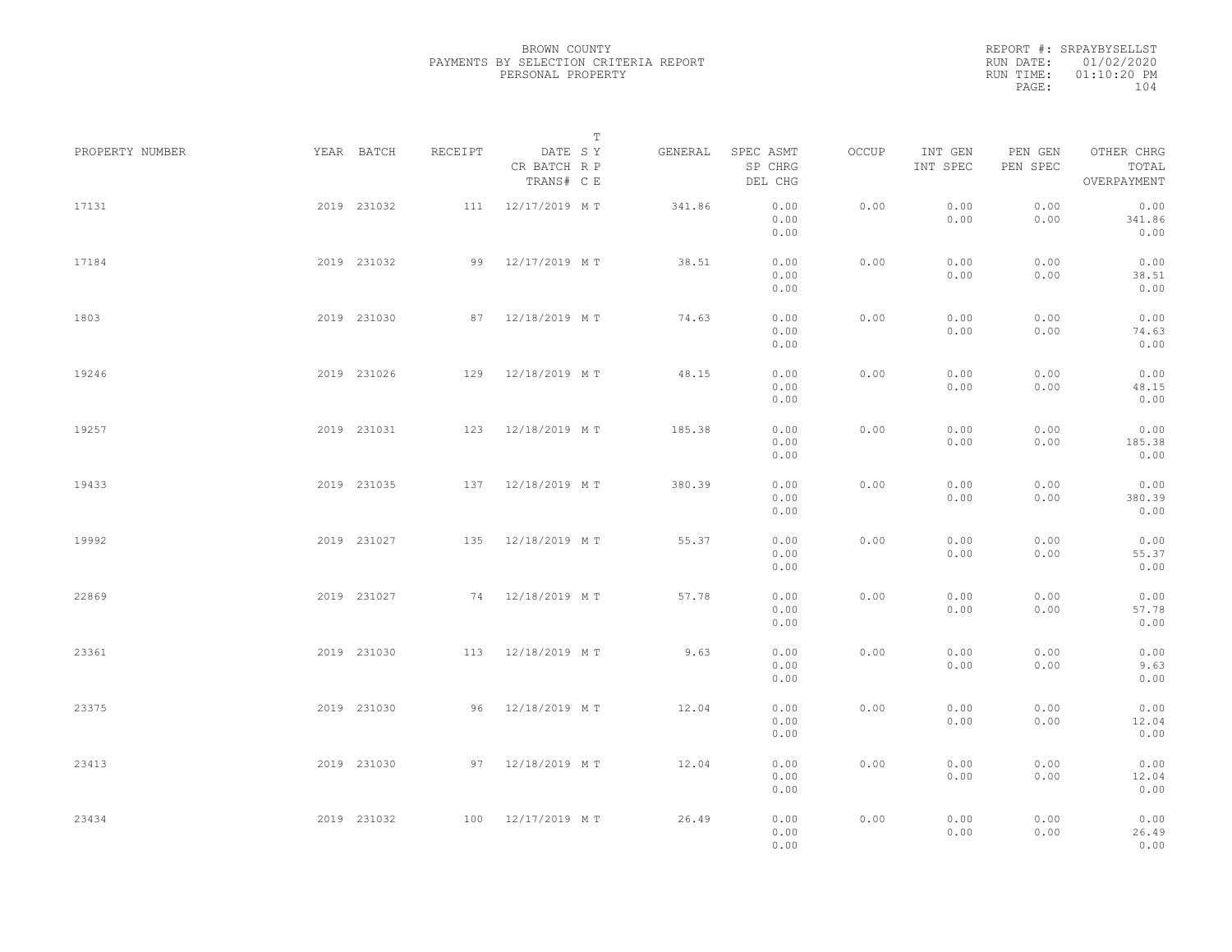|           | REPORT #: SRPAYBYSELLST |
|-----------|-------------------------|
|           | RUN DATE: 01/02/2020    |
| RUN TIME: | $01:10:21$ PM           |
| PAGE:     | 105                     |

|                 |             |             |         |                                       | $\mathbb T$ |                                 |       |                     |                     |                                    |  |
|-----------------|-------------|-------------|---------|---------------------------------------|-------------|---------------------------------|-------|---------------------|---------------------|------------------------------------|--|
| PROPERTY NUMBER |             | YEAR BATCH  | RECEIPT | DATE SY<br>CR BATCH R P<br>TRANS# C E | GENERAL     | SPEC ASMT<br>SP CHRG<br>DEL CHG | OCCUP | INT GEN<br>INT SPEC | PEN GEN<br>PEN SPEC | OTHER CHRG<br>TOTAL<br>OVERPAYMENT |  |
| 23486           |             | 2019 231026 |         | 61 12/18/2019 MT                      | 4.81        | 0.00<br>0.00<br>0.00            | 0.00  | 0.00<br>0.00        | 0.00<br>0.00        | 0.00<br>4.81<br>0.00               |  |
| 2381            |             | 2019 231026 |         | 108 12/18/2019 MT                     | 722.25      | 0.00<br>0.00<br>0.00            | 0.00  | 0.00<br>0.00        | 0.00<br>0.00        | 0.00<br>722.25<br>0.00             |  |
| 24182           |             | 2019 231027 |         | 131 12/18/2019 MT                     | 4.81        | 0.00<br>0.00<br>0.00            | 0.00  | 0.00<br>0.00        | 0.00<br>0.00        | 0.00<br>4.81<br>0.00               |  |
| 24251           |             | 2019 231027 |         | 93 12/18/2019 MT                      | 9.63        | 0.00<br>0.00<br>0.00            | 0.00  | 0.00<br>0.00        | 0.00<br>0.00        | 0.00<br>9.63<br>0.00               |  |
| 24781           |             | 2019 231028 |         | 76 12/17/2019 MT                      | 113.15      | 0.00<br>0.00<br>0.00            | 0.00  | 0.00<br>0.00        | 0.00<br>0.00        | 0.00<br>113.15<br>0.00             |  |
| 2529            |             | 2019 231031 |         | 117 12/18/2019 MT                     | 91.48       | 0.00<br>0.00<br>0.00            | 0.00  | 0.00<br>0.00        | 0.00<br>0.00        | 0.00<br>91.48<br>0.00              |  |
| 25341           |             | 2019 231027 |         | 94 12/18/2019 MT                      | 4.81        | 0.00<br>0.00<br>0.00            | 0.00  | 0.00<br>0.00        | 0.00<br>0.00        | 0.00<br>4.81<br>0.00               |  |
| 25446           |             | 2019 231026 |         | 119 12/18/2019 MT                     | 192.60      | 0.00<br>0.00<br>0.00            | 0.00  | 0.00<br>0.00        | 0.00<br>0.00        | 0.00<br>192.60<br>0.00             |  |
| 25450           |             | 2019 231026 |         | 124 12/18/2019 MT                     | 801.69      | 0.00<br>0.00<br>0.00            | 0.00  | 0.00<br>0.00        | 0.00<br>0.00        | 0.00<br>801.69<br>0.00             |  |
| 25518           |             | 2019 231027 |         | 134 12/18/2019 MT                     | 57.78       | 0.00<br>0.00<br>0.00            | 0.00  | 0.00<br>0.00        | 0.00<br>0.00        | 0.00<br>57.78<br>0.00              |  |
| 26269           |             | 2019 231026 |         | 57 12/18/2019 MT                      | 62.60       | 0.00<br>0.00<br>0.00            | 0.00  | 0.00<br>0.00        | 0.00<br>0.00        | 0.00<br>62.60<br>0.00              |  |
| 26803           | 2019 231030 |             |         | 110 12/18/2019 MT                     | 9.63        | 0.00<br>0.00<br>0.00            | 0.00  | 0.00<br>0.00        | 0.00<br>0.00        | 0.00<br>9.63<br>0.00               |  |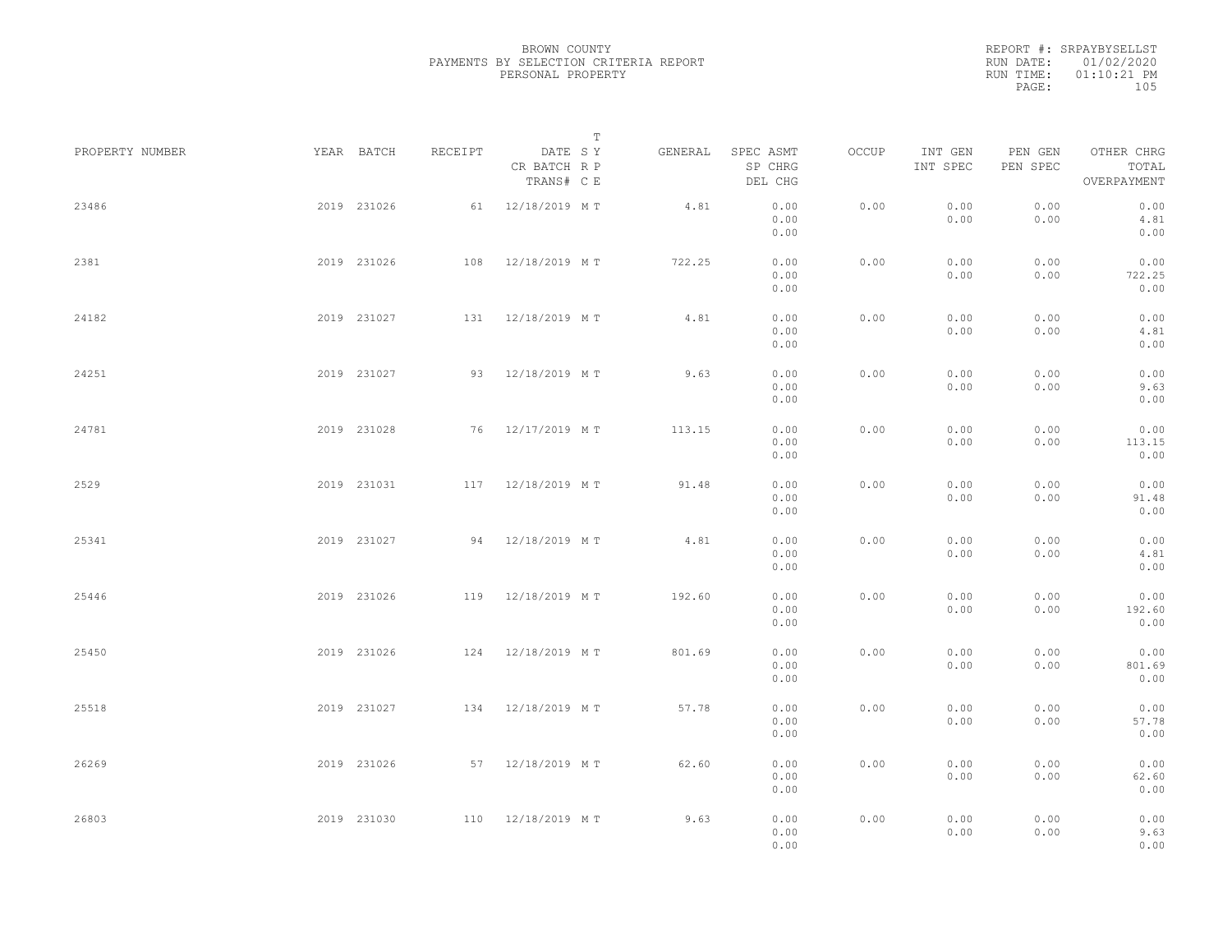|           | REPORT #: SRPAYBYSELLST |
|-----------|-------------------------|
|           | RUN DATE: 01/02/2020    |
| RUN TIME: | $01:10:21$ PM           |
| PAGE:     | 106                     |

|                 |             |         | $\mathbb T$                           |          |                                 |       |                     |                     |                                    |  |
|-----------------|-------------|---------|---------------------------------------|----------|---------------------------------|-------|---------------------|---------------------|------------------------------------|--|
| PROPERTY NUMBER | YEAR BATCH  | RECEIPT | DATE SY<br>CR BATCH R P<br>TRANS# C E | GENERAL  | SPEC ASMT<br>SP CHRG<br>DEL CHG | OCCUP | INT GEN<br>INT SPEC | PEN GEN<br>PEN SPEC | OTHER CHRG<br>TOTAL<br>OVERPAYMENT |  |
| 26849           | 2019 231031 |         | 122 12/18/2019 MT                     | 467.06   | 0.00<br>0.00<br>0.00            | 0.00  | 0.00<br>0.00        | 0.00<br>0.00        | 0.00<br>467.06<br>0.00             |  |
| 26854           | 2019 231027 |         | 89 12/18/2019 MT                      | 1,121.87 | 0.00<br>0.00<br>0.00            | 0.00  | 0.00<br>0.00        | 0.00<br>0.00        | 0.00<br>1,121.87<br>0.00           |  |
| 26905           | 2019 231030 |         | 106 12/18/2019 MT                     | 65.00    | 0.00<br>0.00<br>0.00            | 0.00  | 0.00<br>0.00        | 0.00<br>0.00        | 0.00<br>65.00<br>0.00              |  |
| 27211           | 2019 231028 |         | 127 12/17/2019 MT                     | 4.81     | 0.00<br>0.00<br>0.00            | 0.00  | 0.00<br>0.00        | 0.00<br>0.00        | 0.00<br>4.81<br>0.00               |  |
| 27258           | 2019 231031 |         | 104 12/18/2019 MT                     | 31.30    | 0.00<br>0.00<br>0.00            | 0.00  | 0.00<br>0.00        | 0.00<br>0.00        | 0.00<br>31.30<br>0.00              |  |
| 27279           | 2019 231035 |         | 136 12/18/2019 MT                     | 16.86    | 0.00<br>0.00<br>0.00            | 0.00  | 0.00<br>0.00        | 0.00<br>0.00        | 0.00<br>16.86<br>0.00              |  |
| 27370           | 2019 231028 | 101     | 12/17/2019 MT                         | 43.34    | 0.00<br>0.00<br>0.00            | 0.00  | 0.00<br>0.00        | 0.00<br>0.00        | 0.00<br>43.34<br>0.00              |  |
| 453             | 2019 231035 |         | 138 12/18/2019 MT                     | 98.70    | 0.00<br>0.00<br>0.00            | 0.00  | 0.00<br>0.00        | 0.00<br>0.00        | 0.00<br>98.70<br>0.00              |  |
| 6128            | 2019 231030 | 109     | 12/18/2019 MT                         | 9.63     | 0.00<br>0.00<br>0.00            | 0.00  | 0.00<br>0.00        | 0.00<br>0.00        | 0.00<br>9.63<br>0.00               |  |
| 7212            | 2019 231026 |         | 102 12/18/2019 MT                     | 14.45    | 0.00<br>0.00<br>0.00            | 0.00  | 0.00<br>0.00        | 0.00<br>0.00        | 0.00<br>14.45<br>0.00              |  |
| 751             | 2019 231031 |         | 121 12/18/2019 MT                     | 2,482.10 | 0.00<br>0.00<br>0.00            | 0.00  | 0.00<br>0.00        | 0.00<br>0.00        | 0.00<br>2,482.10<br>0.00           |  |
| 7701            | 2019 231030 |         | 115 12/18/2019 MT                     | 2,42     | 0.00<br>0.00<br>0.00            | 0.00  | 0.00<br>0.00        | 0.00<br>0.00        | 0.00<br>2.42<br>0.00               |  |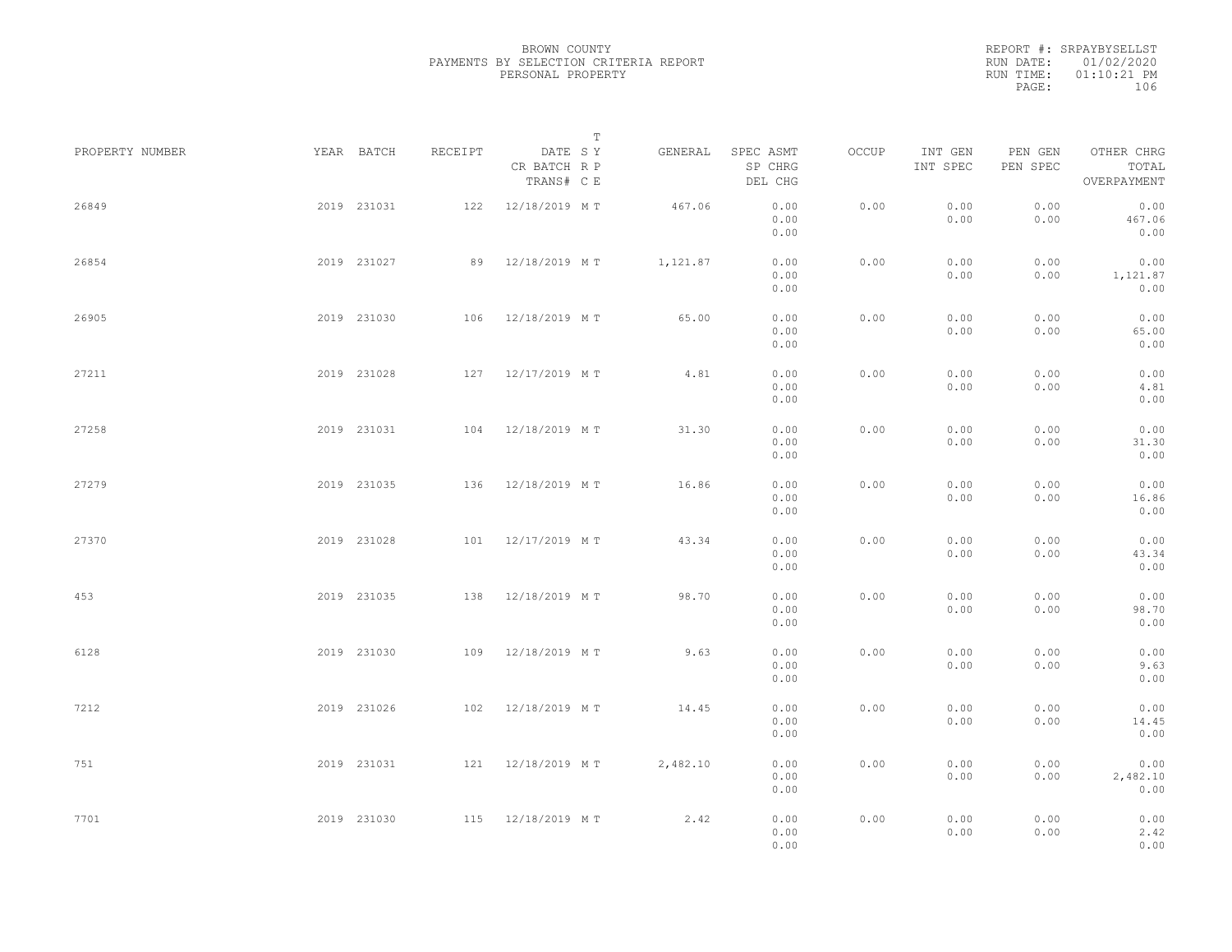REPORT #: SRPAYBYSELLST RUN DATE: 01/02/2020 RUN TIME: 01:10:21 PM PAGE: 107

|                 |             |             |         |                                       | $\mathbb T$ |                                 |       |                     |                     |                                    |  |
|-----------------|-------------|-------------|---------|---------------------------------------|-------------|---------------------------------|-------|---------------------|---------------------|------------------------------------|--|
| PROPERTY NUMBER | YEAR BATCH  |             | RECEIPT | DATE SY<br>CR BATCH R P<br>TRANS# C E | GENERAL     | SPEC ASMT<br>SP CHRG<br>DEL CHG | OCCUP | INT GEN<br>INT SPEC | PEN GEN<br>PEN SPEC | OTHER CHRG<br>TOTAL<br>OVERPAYMENT |  |
| 842             |             | 2019 231028 | 105     | 12/17/2019 MT                         | 60.18       | 0.00<br>0.00<br>0.00            | 0.00  | 0.00<br>0.00        | 0.00<br>0.00        | 0.00<br>60.18<br>0.00              |  |
| 9462            |             | 2019 231031 |         | 125 12/18/2019 MT                     | 96.29       | 0.00<br>0.00<br>0.00            | 0.00  | 0.00<br>0.00        | 0.00<br>0.00        | 0.00<br>96.29<br>0.00              |  |
| 21130           |             | 2019 231030 |         | 130 12/18/2019 MT                     | 67.40       | 0.00<br>0.00<br>0.00            | 0.00  | 0.00<br>0.00        | 0.00<br>0.00        | 0.00<br>67.40<br>0.00              |  |
| 10794           |             | 2019 231051 |         | 198 12/20/2019 MT                     | 322.60      | 0.00<br>0.00<br>0.00            | 0.00  | 0.00<br>0.00        | 0.00<br>0.00        | 0.00<br>322.60<br>0.00             |  |
| 10854           |             | 2019 231042 |         | 186 12/19/2019 MT                     | 2.42        | 0.00<br>0.00<br>0.00            | 0.00  | 0.00<br>0.00        | 0.00<br>0.00        | 0.00<br>2.42<br>0.00               |  |
| 1111            |             | 2019 231036 | 149     | 12/19/2019 MT                         | 503.17      | 0.00<br>0.00<br>0.00            | 0.00  | 0.00<br>0.00        | 0.00<br>0.00        | 0.00<br>503.17<br>0.00             |  |
| 1120            |             | 2019 231036 | 148     | 12/19/2019 MT                         | 105.92      | 0.00<br>0.00<br>0.00            | 0.00  | 0.00<br>0.00        | 0.00<br>0.00        | 0.00<br>105.92<br>0.00             |  |
| 11677           |             | 2019 231041 | 180     | 12/19/2019 MT                         | 21.68       | 0.00<br>0.00<br>0.00            | 0.00  | 0.00<br>0.00        | 0.00<br>0.00        | 0.00<br>21.68<br>0.00              |  |
| 12449           |             | 2019 231036 |         | 167 12/19/2019 MT                     | 161.29      | 0.00<br>0.00<br>0.00            | 0.00  | 0.00<br>0.00        | 0.00<br>0.00        | 0.00<br>161.29<br>0.00             |  |
| 13120           |             | 2019 231048 |         | 199 12/20/2019 MT                     | 38.51       | 0.00<br>0.00<br>0.00            | 0.00  | 0.00<br>0.00        | 0.00<br>0.00        | 0.00<br>38.51<br>0.00              |  |
| 15431           | 2019 231033 |             |         | 150 12/18/2019 MT                     | 763.17      | 0.00<br>0.00                    | 0.00  | 0.00<br>0.00        | 0.00<br>0.00        | 0.00<br>763.17<br>0.00             |  |
| 1568            | 2019 231054 |             |         | 194 12/20/2019 MT                     | 534.46      | 0.00<br>0.00<br>0.00<br>0.00    | 0.00  | 0.00<br>0.00        | 0.00<br>0.00        | 0.00<br>534.46<br>0.00             |  |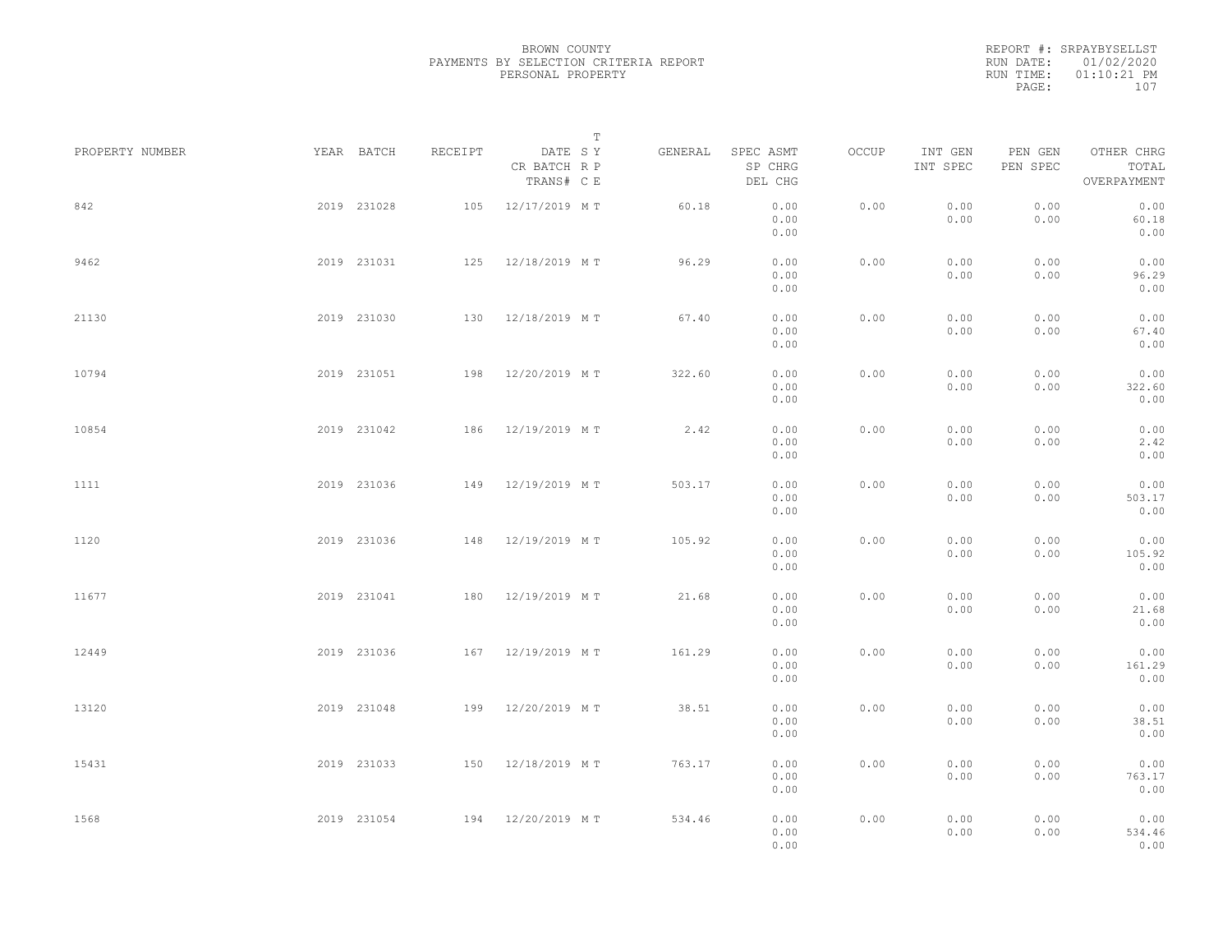|                 |             |         |                                       | $\mathbb{T}$ |          |                                 |       |                     |                     |                                    |  |
|-----------------|-------------|---------|---------------------------------------|--------------|----------|---------------------------------|-------|---------------------|---------------------|------------------------------------|--|
| PROPERTY NUMBER | YEAR BATCH  | RECEIPT | DATE SY<br>CR BATCH R P<br>TRANS# C E |              | GENERAL  | SPEC ASMT<br>SP CHRG<br>DEL CHG | OCCUP | INT GEN<br>INT SPEC | PEN GEN<br>PEN SPEC | OTHER CHRG<br>TOTAL<br>OVERPAYMENT |  |
| 1572            | 2019 231042 |         | 174 12/19/2019 MT                     |              | 455.02   | 0.00<br>0.00<br>0.00            | 0.00  | 0.00<br>0.00        | 0.00<br>0.00        | 0.00<br>455.02<br>0.00             |  |
| 16054           | 2019 231042 |         | 182 12/19/2019 MT                     |              | 31.30    | 0.00<br>0.00<br>0.00            | 0.00  | 0.00<br>0.00        | 0.00<br>0.00        | 0.00<br>31.30<br>0.00              |  |
| 1649            | 2019 231034 |         | 142 12/19/2019 MT                     |              | 9.63     | 0.00<br>0.00<br>0.00            | 0.00  | 0.00<br>0.00        | 0.00<br>0.00        | 0.00<br>9.63<br>0.00               |  |
| 1868            | 2019 231036 |         | 153 12/19/2019 MT                     |              | 2,029.50 | 0.00<br>0.00<br>0.00            | 0.00  | 0.00<br>0.00        | 0.00<br>0.00        | 0.00<br>2,029.50<br>0.00           |  |
| 19401           | 2019 231042 | 159     | 12/19/2019 MT                         |              | 977.45   | 0.00<br>165.00<br>0.00          | 0.00  | 0.00<br>0.00        | 0.00<br>0.00        | 0.00<br>1,142.45<br>0.00           |  |
| 20039           | 2019 231042 | 185     | 12/19/2019 MT                         |              | 216.68   | 0.00<br>0.00<br>0.00            | 0.00  | 0.00<br>0.00        | 0.00<br>0.00        | 0.00<br>216.68<br>0.00             |  |
| 2048            | 2019 231040 | 165     | 12/19/2019 MT                         |              | 65.00    | 0.00<br>0.00<br>0.00            | 0.00  | 0.00<br>0.00        | 0.00<br>0.00        | 0.00<br>65.00<br>0.00              |  |
| 21074           | 2019 231040 |         | 156 12/19/2019 MT                     |              | 226.31   | 0.00<br>0.00<br>0.00            | 0.00  | 0.00<br>0.00        | 0.00<br>0.00        | 0.00<br>226.31<br>0.00             |  |
| 21729           | 2019 231057 |         | 211 12/23/2019 MT                     |              | 676.50   | 0.00<br>0.00<br>0.00            | 0.00  | 0.00<br>0.00        | 0.00<br>0.00        | 0.00<br>676.50<br>0.00             |  |
| 21848           | 2019 231034 |         | 140 12/19/2019 MT                     |              | 4.81     | 0.00<br>0.00<br>0.00            | 0.00  | 0.00<br>0.00        | 0.00<br>0.00        | 0.00<br>4.81<br>0.00               |  |
| 22186           | 2019 231033 |         | 145 12/18/2019 MT                     |              | 4.81     | 0.00<br>0.00<br>0.00            | 0.00  | 0.00<br>0.00        | 0.00<br>0.00        | 0.00<br>4.81<br>0.00               |  |
| 22291           | 2019 231042 |         | 157 12/19/2019 MT                     |              | 149.27   | 0.00<br>0.00<br>0.00            | 0.00  | 0.00<br>0.00        | 0.00<br>0.00        | 0.00<br>149.27<br>0.00             |  |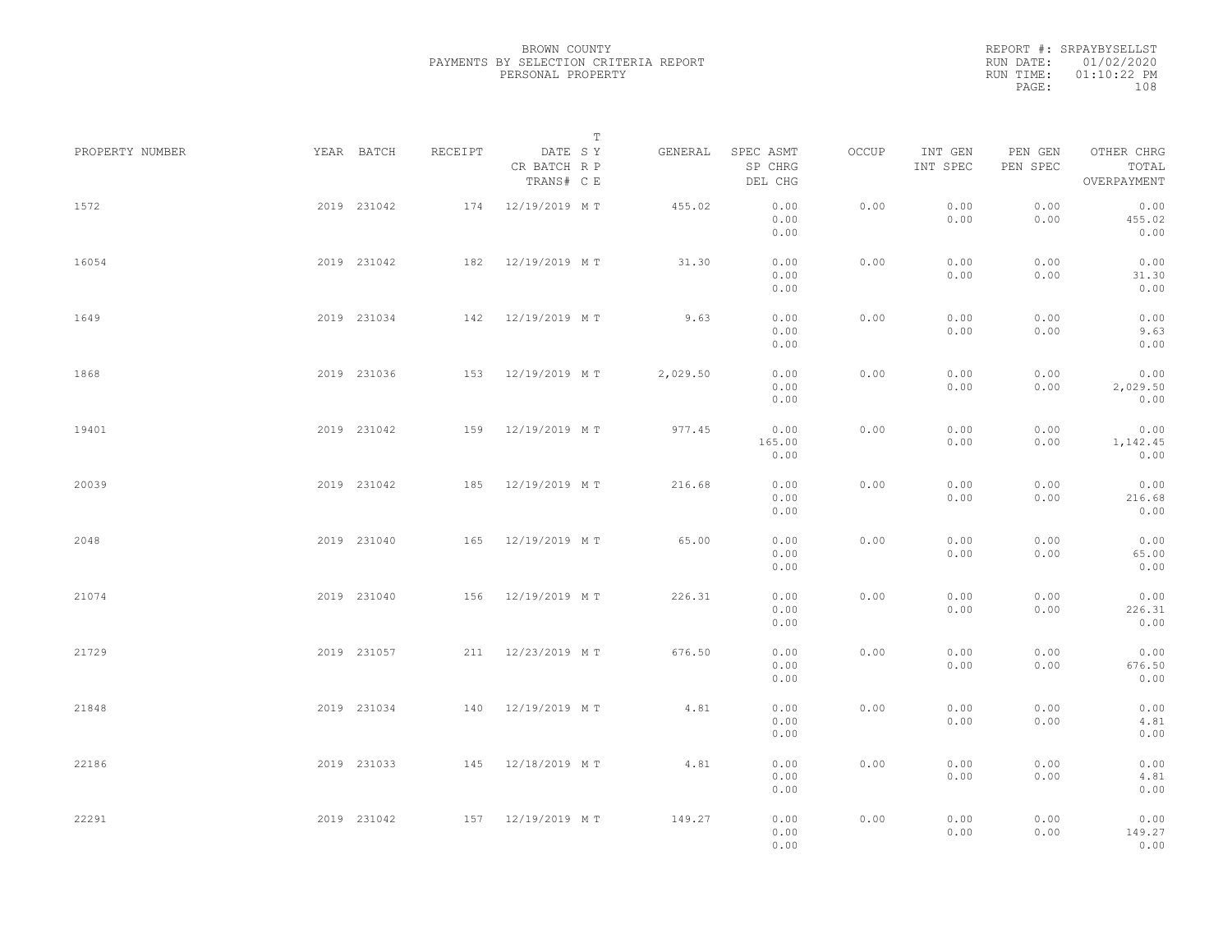REPORT #: SRPAYBYSELLST RUN DATE: 01/02/2020 RUN TIME: 01:10:22 PM PAGE: 109

|                 |             |         |                                       | T |           |                                 |       |                     |                     |                                    |  |
|-----------------|-------------|---------|---------------------------------------|---|-----------|---------------------------------|-------|---------------------|---------------------|------------------------------------|--|
| PROPERTY NUMBER | YEAR BATCH  | RECEIPT | DATE SY<br>CR BATCH R P<br>TRANS# C E |   | GENERAL   | SPEC ASMT<br>SP CHRG<br>DEL CHG | OCCUP | INT GEN<br>INT SPEC | PEN GEN<br>PEN SPEC | OTHER CHRG<br>TOTAL<br>OVERPAYMENT |  |
| 22759           | 2019 231048 |         | 193 12/20/2019 MT                     |   | 15,032.30 | 0.00<br>0.00<br>0.00            | 0.00  | 0.00<br>0.00        | 0.00<br>0.00        | 0.00<br>15,032.30<br>0.00          |  |
| 22813           | 2019 231041 |         | 181 12/19/2019 MT                     |   | 21.68     | 0.00<br>0.00<br>0.00            | 0.00  | 0.00<br>0.00        | 0.00<br>0.00        | 0.00<br>21.68<br>0.00              |  |
| 22915           | 2019 231036 |         | 162 12/19/2019 MT                     |   | 170.93    | 0.00<br>0.00<br>0.00            | 0.00  | 0.00<br>0.00        | 0.00<br>0.00        | 0.00<br>170.93<br>0.00             |  |
| 23017           | 2019 231034 |         | 133 12/19/2019 MT                     |   | 26.49     | 0.00<br>0.00<br>0.00            | 0.00  | 0.00<br>0.00        | 0.00<br>0.00        | 0.00<br>26.49<br>0.00              |  |
| 23408           | 2019 231044 | 170     | 12/20/2019 MT                         |   | 105.92    | 0.00<br>0.00<br>0.00            | 0.00  | 0.00<br>0.00        | 0.00<br>0.00        | 0.00<br>105.92<br>0.00             |  |
| 24131           | 2019 231042 | 184     | 12/19/2019 MT                         |   | 108.34    | 0.00<br>0.00<br>0.00            | 0.00  | 0.00<br>0.00        | 0.00<br>0.00        | 0.00<br>108.34<br>0.00             |  |
| 24288           | 2019 231051 |         | 202 12/20/2019 MT                     |   | 158.90    | 0.00<br>0.00<br>0.00            | 0.00  | 0.00<br>0.00        | 0.00<br>0.00        | 0.00<br>158.90<br>0.00             |  |
| 24760           | 2019 231044 |         | 171 12/20/2019 MT                     |   | 24.07     | 0.00<br>0.00<br>0.00            | 0.00  | 0.00<br>0.00        | 0.00<br>0.00        | 0.00<br>24.07<br>0.00              |  |
| 24794           | 2019 231034 |         | 144 12/19/2019 MT                     |   | 31.30     | 0.00<br>0.00<br>0.00            | 0.00  | 0.00<br>0.00        | 0.00<br>0.00        | 0.00<br>31.30<br>0.00              |  |
| 24797           | 2019 231040 |         | 163 12/19/2019 MT                     |   | 101.11    | 0.00<br>0.00<br>0.00            | 0.00  | 0.00<br>0.00        | 0.00<br>0.00        | 0.00<br>101.11<br>0.00             |  |
| 24808           | 2019 231044 |         | 189 12/20/2019 MT                     |   | 26.49     | 0.00<br>0.00<br>0.00            | 0.00  | 0.00<br>0.00        | 0.00<br>0.00        | 0.00<br>26.49<br>0.00              |  |
| 24828           | 2019 231041 |         | 178 12/19/2019 MT                     |   | 36.11     | 0.00<br>0.00<br>0.00            | 0.00  | 0.00<br>0.00        | 0.00<br>0.00        | 0.00<br>36.11<br>0.00              |  |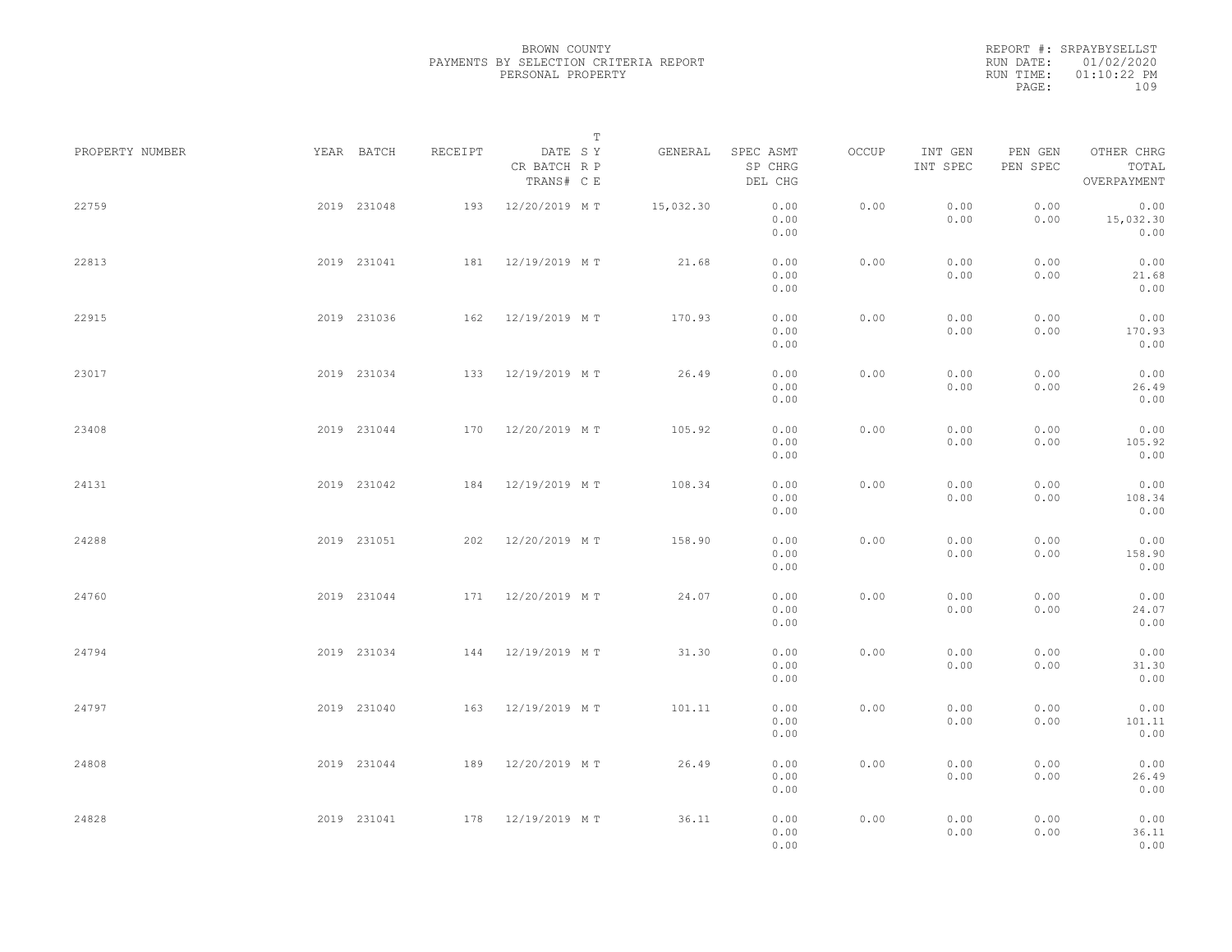REPORT #: SRPAYBYSELLST RUN DATE: 01/02/2020 RUN TIME: 01:10:22 PM PAGE: 110

|                 |             |         |                                       | $\mathbb T$ |          |                                 |       |                     |                     |                                    |  |
|-----------------|-------------|---------|---------------------------------------|-------------|----------|---------------------------------|-------|---------------------|---------------------|------------------------------------|--|
| PROPERTY NUMBER | YEAR BATCH  | RECEIPT | DATE SY<br>CR BATCH R P<br>TRANS# C E |             | GENERAL  | SPEC ASMT<br>SP CHRG<br>DEL CHG | OCCUP | INT GEN<br>INT SPEC | PEN GEN<br>PEN SPEC | OTHER CHRG<br>TOTAL<br>OVERPAYMENT |  |
| 24889           | 2019 231044 |         | 192 12/20/2019 MT                     |             | 79.44    | 0.00<br>0.00<br>0.00            | 0.00  | 0.00<br>0.00        | 0.00<br>0.00        | 0.00<br>79.44<br>0.00              |  |
| 25369           | 2019 231036 |         | 169 12/19/2019 MT                     |             | 204.64   | 0.00<br>0.00<br>0.00            | 0.00  | 0.00<br>0.00        | 0.00<br>0.00        | 0.00<br>204.64<br>0.00             |  |
| 25399           | 2019 231042 |         | 183 12/19/2019 MT                     |             | 1,846.54 | 0.00<br>0.00<br>0.00            | 0.00  | 0.00<br>0.00        | 0.00<br>0.00        | 0.00<br>1,846.54<br>0.00           |  |
| 26135           | 2019 231040 |         | 158 12/19/2019 MT                     |             | 12.04    | 0.00<br>0.00<br>0.00            | 0.00  | 0.00<br>0.00        | 0.00<br>0.00        | 0.00<br>12.04<br>0.00              |  |
| 26201           | 2019 231042 |         | 176 12/19/2019 MT                     |             | 7.23     | 0.00<br>0.00<br>0.00            | 0.00  | 0.00<br>0.00        | 0.00<br>0.00        | 0.00<br>7.23<br>0.00               |  |
| 2645            | 2019 231041 | 173     | 12/19/2019 MT                         |             | 16.86    | 0.00<br>0.00<br>0.00            | 0.00  | 0.00<br>0.00        | 0.00<br>0.00        | 0.00<br>16.86<br>0.00              |  |
| 26916           | 2019 231036 |         | 177 12/19/2019 MT                     |             | 113.15   | 0.00<br>0.00<br>0.00            | 0.00  | 0.00<br>0.00        | 0.00<br>0.00        | 0.00<br>113.15<br>0.00             |  |
| 27241           | 2019 231040 |         | 152 12/19/2019 MT                     |             | 166.10   | 0.00<br>0.00<br>0.00            | 0.00  | 0.00<br>0.00        | 0.00<br>0.00        | 0.00<br>166.10<br>0.00             |  |
| 27269           | 2019 231036 |         | 166 12/19/2019 MT                     |             | 113.15   | 0.00<br>0.00<br>0.00            | 0.00  | 0.00<br>0.00        | 0.00<br>0.00        | 0.00<br>113.15<br>0.00             |  |
| 27300           | 2019 231036 |         | 154 12/19/2019 MT                     |             | 45.74    | 0.00<br>0.00<br>0.00            | 0.00  | 0.00<br>0.00        | 0.00<br>0.00        | 0.00<br>45.74<br>0.00              |  |
| 27306           | 2019 231054 |         | 197 12/20/2019 MT                     |             | 113.15   | 0.00<br>0.00<br>0.00            | 0.00  | 0.00<br>0.00        | 0.00<br>0.00        | 0.00<br>113.15<br>0.00             |  |
| 27329           | 2019 231037 |         | 147 12/19/2019 MT                     |             | 69.82    | 0.00<br>0.00<br>0.00            | 0.00  | 0.00<br>0.00        | 0.00<br>0.00        | 0.00<br>69.82<br>0.00              |  |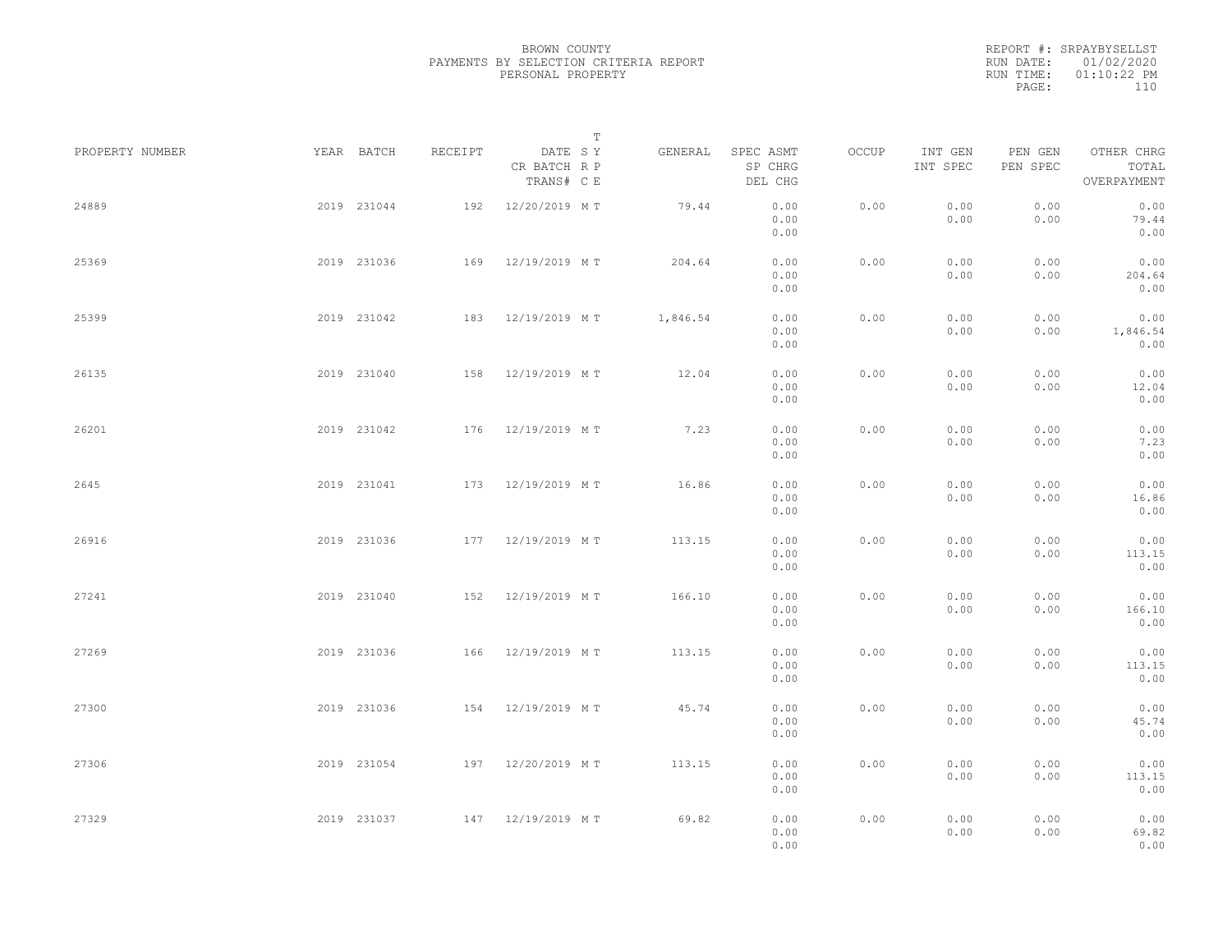| RUN DATE: 01/02/2020<br>$01:10:23$ PM<br>RUN TIME:<br>111<br>PAGE: | REPORT #: SRPAYBYSELLST |
|--------------------------------------------------------------------|-------------------------|
|                                                                    |                         |
|                                                                    |                         |
|                                                                    |                         |

|                 |             |             |         |                                       | T |         |                                 |       |                     |                     |                                    |  |
|-----------------|-------------|-------------|---------|---------------------------------------|---|---------|---------------------------------|-------|---------------------|---------------------|------------------------------------|--|
| PROPERTY NUMBER |             | YEAR BATCH  | RECEIPT | DATE SY<br>CR BATCH R P<br>TRANS# C E |   | GENERAL | SPEC ASMT<br>SP CHRG<br>DEL CHG | OCCUP | INT GEN<br>INT SPEC | PEN GEN<br>PEN SPEC | OTHER CHRG<br>TOTAL<br>OVERPAYMENT |  |
| 27556           |             | 2019 231041 | 160     | 12/19/2019 MT                         |   | 219.09  | 0.00<br>0.00<br>0.00            | 0.00  | 0.00<br>0.00        | 0.00<br>0.00        | 0.00<br>219.09<br>0.00             |  |
| 27562           |             | 2019 231051 |         | 200 12/20/2019 MT                     |   | 67.41   | 0.00<br>0.00<br>0.00            | 0.00  | 0.00<br>0.00        | 0.00<br>0.00        | 0.00<br>67.41<br>0.00              |  |
| 322             |             | 2019 231040 |         | 155 12/19/2019 MT                     |   | 62.60   | 0.00<br>0.00<br>0.00            | 0.00  | 0.00<br>0.00        | 0.00<br>0.00        | 0.00<br>62.60<br>0.00              |  |
| 455             |             | 2019 231057 |         | 201 12/23/2019 MT                     |   | 12.04   | 0.00<br>0.00<br>0.00            | 0.00  | 0.00<br>0.00        | 0.00<br>0.00        | 0.00<br>12.04<br>0.00              |  |
| 4864            |             | 2019 231036 |         | 164 12/19/2019 MT                     |   | 57.78   | 0.00<br>0.00<br>0.00            | 0.00  | 0.00<br>0.00        | 0.00<br>0.00        | 0.00<br>57.78<br>0.00              |  |
| 5321            |             | 2019 231036 |         | 161 12/19/2019 MT                     |   | 250.38  | 0.00<br>0.00<br>0.00            | 0.00  | 0.00<br>0.00        | 0.00<br>0.00        | 0.00<br>250.38<br>0.00             |  |
| 7484            |             | 2019 231036 | 146     | 12/19/2019 MT                         |   | 693.35  | 0.00<br>0.00<br>0.00            | 0.00  | 0.00<br>0.00        | 0.00<br>0.00        | 0.00<br>693.35<br>0.00             |  |
| 9126            |             | 2019 231036 | 168     | 12/19/2019 MT                         |   | 9.63    | 0.00<br>0.00<br>0.00            | 0.00  | 0.00<br>0.00        | 0.00<br>0.00        | 0.00<br>9.63<br>0.00               |  |
| 9334            |             | 2019 231044 | 188     | 12/20/2019 MT                         |   | 12.04   | 0.00<br>0.00<br>0.00            | 0.00  | 0.00<br>0.00        | 0.00<br>0.00        | 0.00<br>12.04<br>0.00              |  |
| 9430            |             | 2019 231034 |         | 141 12/19/2019 MT                     |   | 69.82   | 0.00<br>0.00<br>0.00            | 0.00  | 0.00<br>0.00        | 0.00<br>0.00        | 0.00<br>69.82<br>0.00              |  |
| 10080           |             | 2019 231045 |         | 219 12/20/2019 MT                     |   | 12.04   | 0.00<br>0.00<br>0.00            | 0.00  | 0.00<br>0.00        | 0.00<br>0.00        | 0.00<br>12.04<br>0.00              |  |
| 10166           | 2019 231045 |             |         | 191 12/20/2019 MT                     |   | 794.48  | 0.00<br>0.00<br>0.00            | 0.00  | 0.00<br>0.00        | 0.00<br>0.00        | 0.00<br>794.48<br>0.00             |  |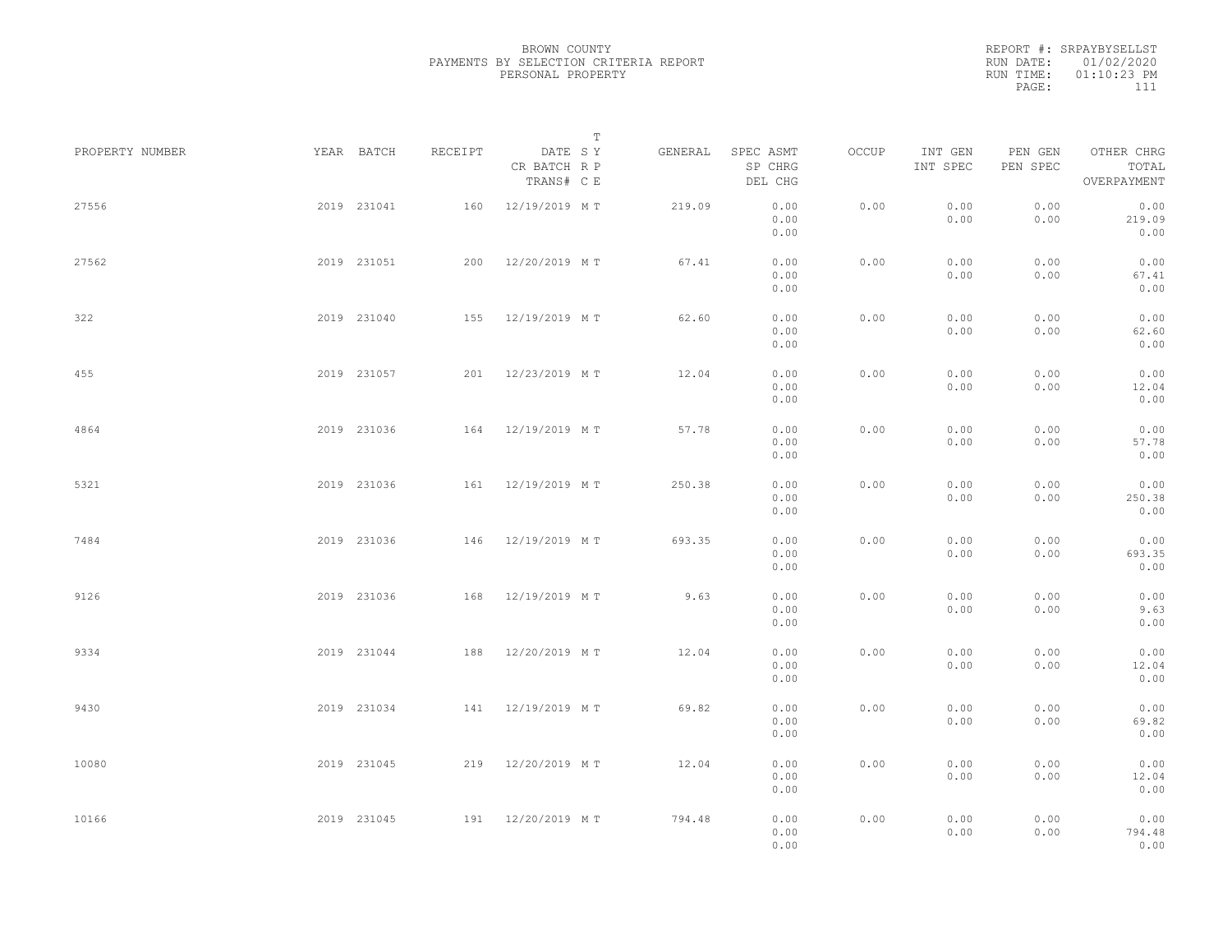REPORT #: SRPAYBYSELLST RUN DATE: 01/02/2020 RUN TIME: 01:10:23 PM PAGE: 112

|                 |             |         | $\mathbb T$                           |          |                                 |       |                     |                     |                                    |  |
|-----------------|-------------|---------|---------------------------------------|----------|---------------------------------|-------|---------------------|---------------------|------------------------------------|--|
| PROPERTY NUMBER | YEAR BATCH  | RECEIPT | DATE SY<br>CR BATCH R P<br>TRANS# C E | GENERAL  | SPEC ASMT<br>SP CHRG<br>DEL CHG | OCCUP | INT GEN<br>INT SPEC | PEN GEN<br>PEN SPEC | OTHER CHRG<br>TOTAL<br>OVERPAYMENT |  |
| 10234           | 2019 231059 | 209     | 12/23/2019 MT                         | 96.29    | 0.00<br>0.00<br>0.00            | 0.00  | 0.00<br>0.00        | 0.00<br>0.00        | 0.00<br>96.29<br>0.00              |  |
| 10958           | 2019 231045 |         | 217 12/20/2019 MT                     | 72.22    | 0.00<br>0.00<br>0.00            | 0.00  | 0.00<br>0.00        | 0.00<br>0.00        | 0.00<br>72.22<br>0.00              |  |
| 11832           | 2019 231045 |         | 216 12/20/2019 MT                     | 117.97   | 0.00<br>0.00<br>0.00            | 0.00  | 0.00<br>0.00        | 0.00<br>0.00        | 0.00<br>117.97<br>0.00             |  |
| 13679           | 2019 231067 |         | 247 12/23/2019 MT                     | 1,008.74 | 0.00<br>0.00<br>0.00            | 0.00  | 0.00<br>0.00        | 0.00<br>0.00        | 0.00<br>1,008.74<br>0.00           |  |
| 13924           | 2019 231067 |         | 239 12/23/2019 MT                     | 12.04    | 0.00<br>0.00<br>0.00            | 0.00  | 0.00<br>0.00        | 0.00<br>0.00        | 0.00<br>12.04<br>0.00              |  |
| 1601            | 2019 231045 | 190     | 12/20/2019 MT                         | 62.60    | 0.00<br>0.00<br>0.00            | 0.00  | 0.00<br>0.00        | 0.00<br>0.00        | 0.00<br>62.60<br>0.00              |  |
| 16088           | 2019 231045 | 218     | 12/20/2019 MT                         | 57.78    | 0.00<br>0.00<br>0.00            | 0.00  | 0.00<br>0.00        | 0.00<br>0.00        | 0.00<br>57.78<br>0.00              |  |
| 17914           | 2019 231045 |         | 179 12/20/2019 MT                     | 1,213.38 | 0.00<br>0.00<br>0.00            | 0.00  | 0.00<br>0.00        | 0.00<br>0.00        | 0.00<br>1,213.38<br>0.00           |  |
| 18028           | 2019 231067 |         | 248 12/23/2019 MT                     | 21.68    | 0.00<br>0.00<br>0.00            | 0.00  | 0.00<br>0.00        | 0.00<br>0.00        | 0.00<br>21.68<br>0.00              |  |
| 18753           | 2019 231067 |         | 249 12/23/2019 MT                     | 21.68    | 0.00<br>0.00<br>0.00            | 0.00  | 0.00<br>0.00        | 0.00<br>0.00        | 0.00<br>21.68<br>0.00              |  |
| 18863           | 2019 231052 |         | 195 12/20/2019 MT                     | 139.64   | 0.00<br>0.00<br>0.00            | 0.00  | 0.00<br>0.00        | 0.00<br>0.00        | 0.00<br>139.64<br>0.00             |  |
| 19399           | 2019 231058 |         | 210 12/23/2019 MT                     | 317.79   | 0.00<br>0.00<br>0.00            | 0.00  | 0.00<br>0.00        | 0.00<br>0.00        | 0.00<br>317.79<br>0.00             |  |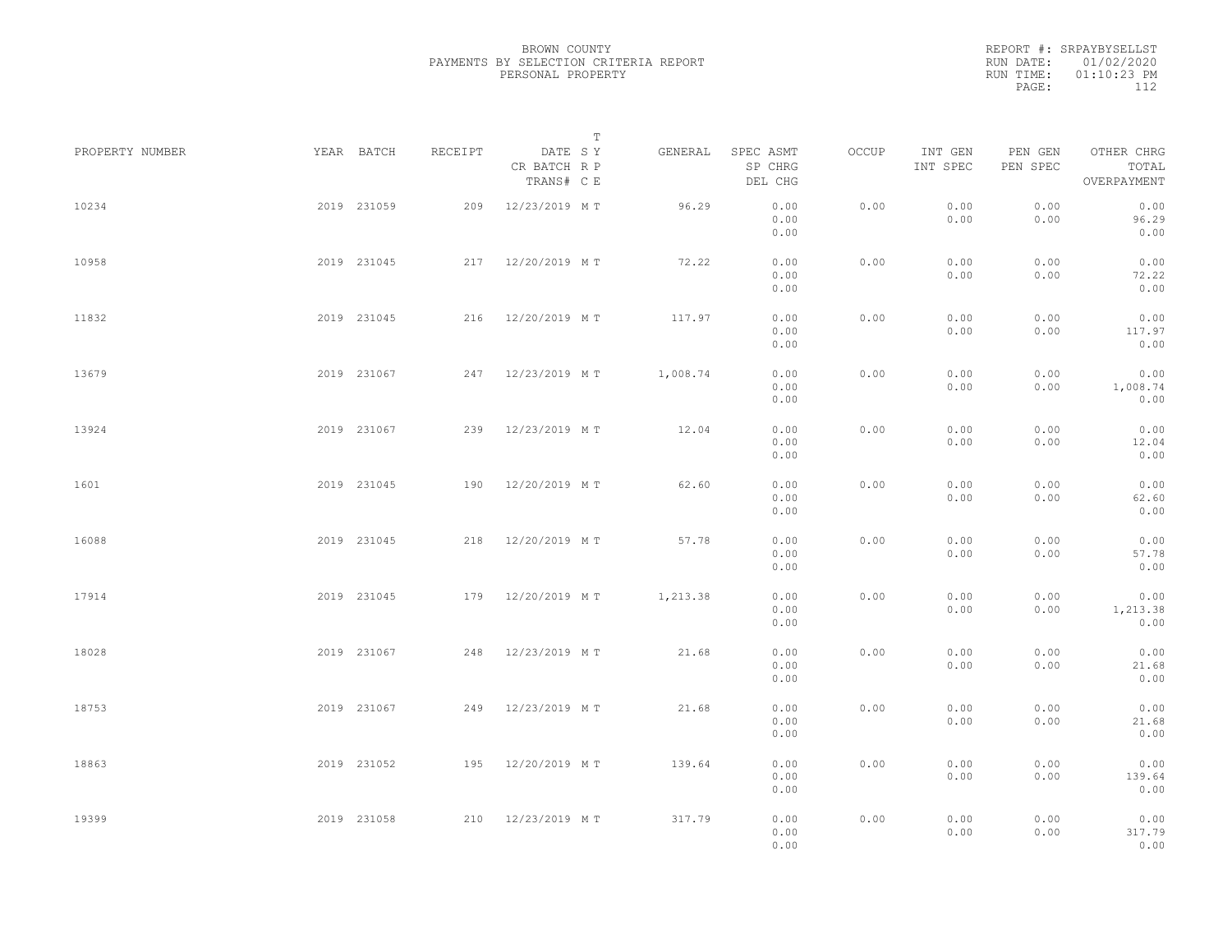REPORT #: SRPAYBYSELLST RUN DATE: 01/02/2020 RUN TIME: 01:10:24 PM PAGE: 113

|                 |             |         | $\mathbb T$                           |          |                                 |              |                     |                     |                                    |  |
|-----------------|-------------|---------|---------------------------------------|----------|---------------------------------|--------------|---------------------|---------------------|------------------------------------|--|
| PROPERTY NUMBER | YEAR BATCH  | RECEIPT | DATE SY<br>CR BATCH R P<br>TRANS# C E | GENERAL  | SPEC ASMT<br>SP CHRG<br>DEL CHG | <b>OCCUP</b> | INT GEN<br>INT SPEC | PEN GEN<br>PEN SPEC | OTHER CHRG<br>TOTAL<br>OVERPAYMENT |  |
| 2058            | 2019 231060 |         | 223 12/23/2019 MT                     | 24.07    | 0.00<br>0.00<br>0.00            | 0.00         | 0.00<br>0.00        | 0.00<br>0.00        | 0.00<br>24.07<br>0.00              |  |
| 2072            | 2019 231067 |         | 234 12/23/2019 MT                     | 4,973.85 | 0.00<br>0.00<br>0.00            | 0.00         | 0.00<br>0.00        | 0.00<br>0.00        | 0.00<br>4,973.85<br>0.00           |  |
| 20953           | 2019 231052 |         | 208 12/20/2019 MT                     | 587.42   | 0.00<br>0.00<br>0.00            | 0.00         | 0.00<br>0.00        | 0.00<br>0.00        | 0.00<br>587.42<br>0.00             |  |
| 21026           | 2019 231045 |         | 215 12/20/2019 MT                     | 14.45    | 0.00<br>0.00<br>0.00            | 0.00         | 0.00<br>0.00        | 0.00<br>0.00        | 0.00<br>14.45<br>0.00              |  |
| 21081           | 2019 231052 |         | 203 12/20/2019 MT                     | 69.82    | 0.00<br>0.00<br>0.00            | 0.00         | 0.00<br>0.00        | 0.00<br>0.00        | 0.00<br>69.82<br>0.00              |  |
| 22795           | 2019 231059 | 204     | 12/23/2019 MT                         | 166.10   | 0.00<br>0.00<br>0.00            | 0.00         | 0.00<br>0.00        | 0.00<br>0.00        | 0.00<br>166.10<br>0.00             |  |
| 2490            | 2019 231045 | 172     | 12/20/2019 MT                         | 2.42     | 0.00<br>0.00<br>0.00            | 0.00         | 0.00<br>0.00        | 0.00<br>0.00        | 0.00<br>2.42<br>0.00               |  |
| 25495           | 2019 231045 |         | 221 12/20/2019 MT                     | 52.96    | 0.00<br>0.00<br>0.00            | 0.00         | 0.00<br>0.00        | 0.00<br>0.00        | 0.00<br>52.96<br>0.00              |  |
| 26843           | 2019 231045 |         | 226 12/20/2019 MT                     | 637.98   | 0.00<br>0.00<br>0.00            | 0.00         | 0.00<br>0.00        | 0.00<br>0.00        | 0.00<br>637.98<br>0.00             |  |
| 26870           | 2019 231059 |         | 207 12/23/2019 MT                     | 642.79   | 0.00<br>0.00<br>0.00            | 0.00         | 0.00<br>0.00        | 0.00<br>0.00        | 0.00<br>642.79<br>0.00             |  |
| 27274           | 2019 231050 |         | 187 12/20/2019 MT                     | 2.42     | 0.00<br>0.00<br>0.00            | 0.00         | 0.00<br>0.00        | 0.00<br>0.00        | 0.00<br>2.42<br>0.00               |  |
| 27467           | 2019 231047 |         | 222 12/20/2019 MT                     | 161.29   | 0.00<br>0.00<br>0.00            | 0.00         | 0.00<br>0.00        | 0.00<br>0.00        | 0.00<br>161.29<br>0.00             |  |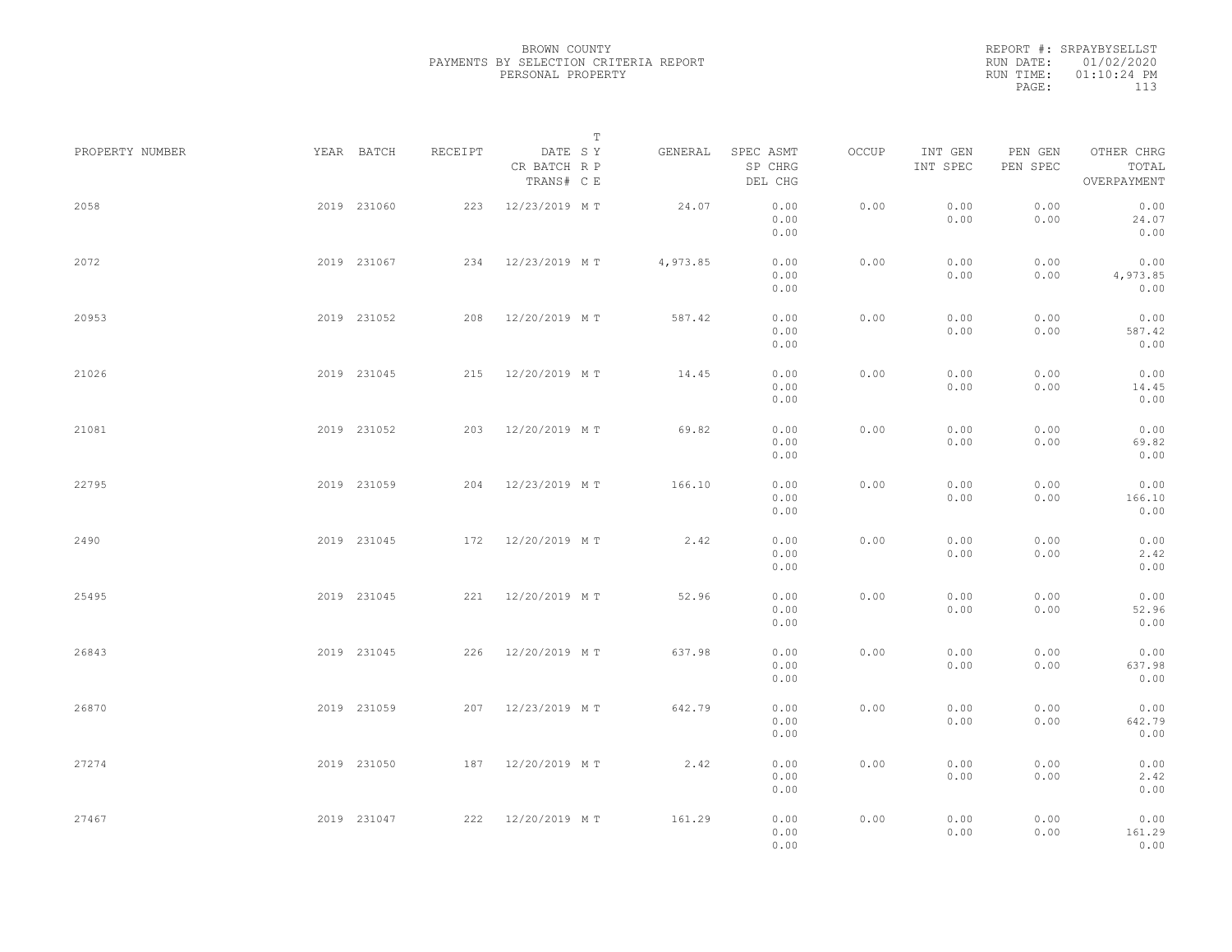REPORT #: SRPAYBYSELLST RUN DATE: 01/02/2020 RUN TIME: 01:10:24 PM PAGE: 114

|                 |             |             |         |                                       | $\mathbb T$ |          |                                 |       |                     |                     |                                    |  |
|-----------------|-------------|-------------|---------|---------------------------------------|-------------|----------|---------------------------------|-------|---------------------|---------------------|------------------------------------|--|
| PROPERTY NUMBER | YEAR BATCH  |             | RECEIPT | DATE SY<br>CR BATCH R P<br>TRANS# C E |             | GENERAL  | SPEC ASMT<br>SP CHRG<br>DEL CHG | OCCUP | INT GEN<br>INT SPEC | PEN GEN<br>PEN SPEC | OTHER CHRG<br>TOTAL<br>OVERPAYMENT |  |
| 27550           | 2019 231059 |             | 206     | 12/23/2019 MT                         |             | 2.42     | 0.00<br>0.00<br>0.00            | 0.00  | 0.00<br>0.00        | 0.00<br>0.00        | 0.00<br>2.42<br>0.00               |  |
| 5083            | 2019 231052 |             |         | 205 12/20/2019 MT                     |             | 65.00    | 0.00<br>0.00<br>0.00            | 0.00  | 0.00<br>0.00        | 0.00<br>0.00        | 0.00<br>65.00<br>0.00              |  |
| 5550            | 2019 231045 |             |         | 175 12/20/2019 MT                     |             | 180.56   | 0.00<br>0.00<br>0.00            | 0.00  | 0.00<br>0.00        | 0.00<br>0.00        | 0.00<br>180.56<br>0.00             |  |
| 706             | 2019 231060 |             |         | 212 12/23/2019 MT                     |             | 450.20   | 0.00<br>0.00<br>0.00            | 0.00  | 0.00<br>0.00        | 0.00<br>0.00        | 0.00<br>450.20<br>0.00             |  |
| 7598            | 2019 231045 |             |         | 214 12/20/2019 MT                     |             | 180.56   | 0.00<br>0.00<br>0.00            | 0.00  | 0.00<br>0.00        | 0.00<br>0.00        | 0.00<br>180.56<br>0.00             |  |
| 7667            | 2019 231052 |             | 213     | 12/20/2019 MT                         |             | 16.86    | 0.00<br>0.00<br>0.00            | 0.00  | 0.00<br>0.00        | 0.00<br>0.00        | 0.00<br>16.86<br>0.00              |  |
| 810             | 2019 231047 |             | 220     | 12/20/2019 MT                         |             | 156.49   | 0.00<br>0.00<br>0.00            | 0.00  | 0.00<br>0.00        | 0.00<br>0.00        | 0.00<br>156.49<br>0.00             |  |
| 8371            | 2019 231052 |             | 196     | 12/20/2019 MT                         |             | 486.31   | 0.00<br>0.00<br>0.00            | 0.00  | 0.00<br>0.00        | 0.00<br>0.00        | 0.00<br>486.31<br>0.00             |  |
| 10293           |             | 2019 231074 |         | 282 12/26/2019 MT                     |             | 2.42     | 0.00<br>0.00<br>0.00            | 0.00  | 0.00<br>0.00        | 0.00<br>0.00        | 0.00<br>2.42<br>0.00               |  |
| 1055            | 2019 231084 |             |         | 308 12/26/2019 MT                     |             | 2,600.07 | 0.00<br>0.00<br>0.00            | 0.00  | 0.00<br>0.00        | 0.00<br>0.00        | 0.00<br>2,600.07<br>0.00           |  |
| 10598           | 2019 231077 |             |         | 284 12/26/2019 MT                     |             | 365.93   | 0.00<br>0.00<br>0.00            | 0.00  | 0.00<br>0.00        | 0.00<br>0.00        | 0.00<br>365.93<br>0.00             |  |
| 1070            | 2019 231081 |             |         | 319 12/26/2019 MT                     |             | 300.94   | 0.00<br>0.00<br>0.00            | 0.00  | 0.00<br>0.00        | 0.00<br>0.00        | 0.00<br>300.94<br>0.00             |  |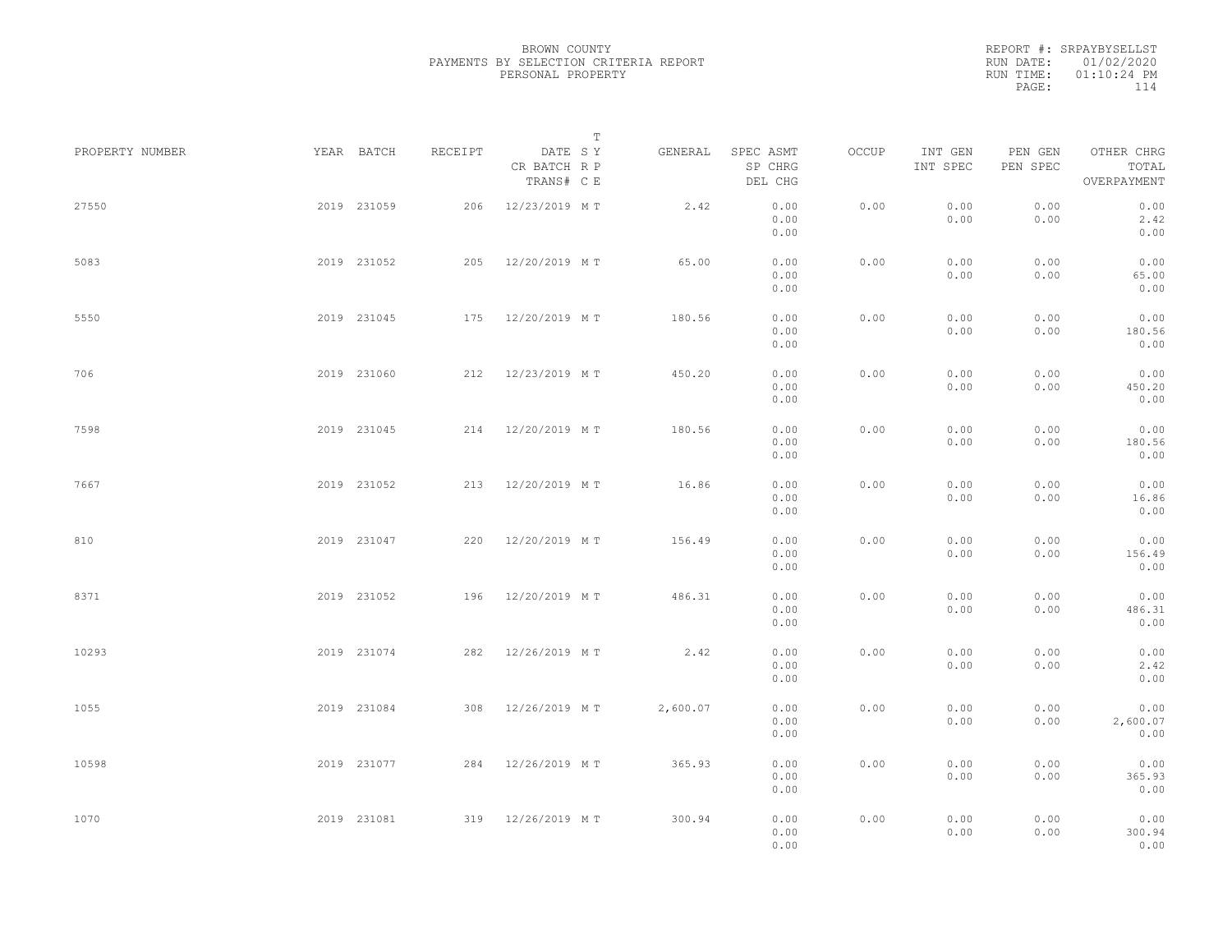REPORT #: SRPAYBYSELLST RUN DATE: 01/02/2020 RUN TIME: 01:10:24 PM PAGE: 115

|                 |             |         |                                       | $\mathbb T$ |                                 |       |                     |                     |                                    |  |
|-----------------|-------------|---------|---------------------------------------|-------------|---------------------------------|-------|---------------------|---------------------|------------------------------------|--|
| PROPERTY NUMBER | YEAR BATCH  | RECEIPT | DATE SY<br>CR BATCH R P<br>TRANS# C E | GENERAL     | SPEC ASMT<br>SP CHRG<br>DEL CHG | OCCUP | INT GEN<br>INT SPEC | PEN GEN<br>PEN SPEC | OTHER CHRG<br>TOTAL<br>OVERPAYMENT |  |
| 1071            | 2019 231062 | 269     | 12/23/2019 MT                         | 33.07       | 0.00<br>0.00<br>0.00            | 0.00  | 0.00<br>0.00        | 0.00<br>0.00        | 0.00<br>33.07<br>0.00              |  |
| 10826           | 2019 231066 |         | 240 12/23/2019 MT                     | 12.04       | 0.00<br>0.00<br>0.00            | 0.00  | 0.00<br>0.00        | 0.00<br>0.00        | 0.00<br>12.04<br>0.00              |  |
| 1140            | 2019 231076 |         | 275 12/24/2019 MT                     | 471.87      | 0.00<br>0.00<br>0.00            | 0.00  | 0.00<br>0.00        | 0.00<br>0.00        | 0.00<br>471.87<br>0.00             |  |
| 1180            | 2019 231066 |         | 262 12/23/2019 MT                     | 5,070.15    | 0.00<br>0.00<br>0.00            | 0.00  | 0.00<br>0.00        | 0.00<br>0.00        | 0.00<br>5,070.15<br>0.00           |  |
| 12291           | 2019 231081 |         | 314 12/26/2019 MT                     | 21.68       | 0.00<br>0.00<br>0.00            | 0.00  | 0.00<br>0.00        | 0.00<br>0.00        | 0.00<br>21.68<br>0.00              |  |
| 12332           | 2019 231062 | 233     | 12/23/2019 MT                         | 9.63        | 0.00<br>0.00<br>0.00            | 0.00  | 0.00<br>0.00        | 0.00<br>0.00        | 0.00<br>9.63<br>0.00               |  |
| 13049           | 2019 231068 |         | 252 12/24/2019 MT                     | 910.03      | 0.00<br>0.00<br>0.00            | 0.00  | 0.00<br>0.00        | 0.00<br>0.00        | 0.00<br>910.03<br>0.00             |  |
| 14266           | 2019 231065 |         | 224 12/23/2019 MT                     | 19.26       | 0.00<br>0.00<br>0.00            | 0.00  | 0.00<br>0.00        | 0.00<br>0.00        | 0.00<br>19.26<br>0.00              |  |
| 15298           | 2019 231069 |         | 245 12/23/2019 MT                     | 1,153.18    | 0.00<br>0.00<br>0.00            | 0.00  | 0.00<br>0.00        | 0.00<br>0.00        | 0.00<br>1,153.18<br>0.00           |  |
| 15538           | 2019 231066 |         | 237 12/23/2019 MT                     | 7.23        | 0.00<br>0.00<br>0.00            | 0.00  | 0.00<br>0.00        | 0.00<br>0.00        | 0.00<br>7.23<br>0.00               |  |
| 16688           | 2019 231076 |         | 273 12/24/2019 MT                     | 522.43      | 0.00<br>0.00<br>0.00            | 0.00  | 0.00<br>0.00        | 0.00<br>0.00        | 0.00<br>522.43<br>0.00             |  |
| 1815            | 2019 231066 |         | 236 12/23/2019 MT                     | 3,442.69    | 0.00<br>0.00<br>0.00            | 0.00  | 0.00<br>0.00        | 0.00<br>0.00        | 0.00<br>3,442.69<br>0.00           |  |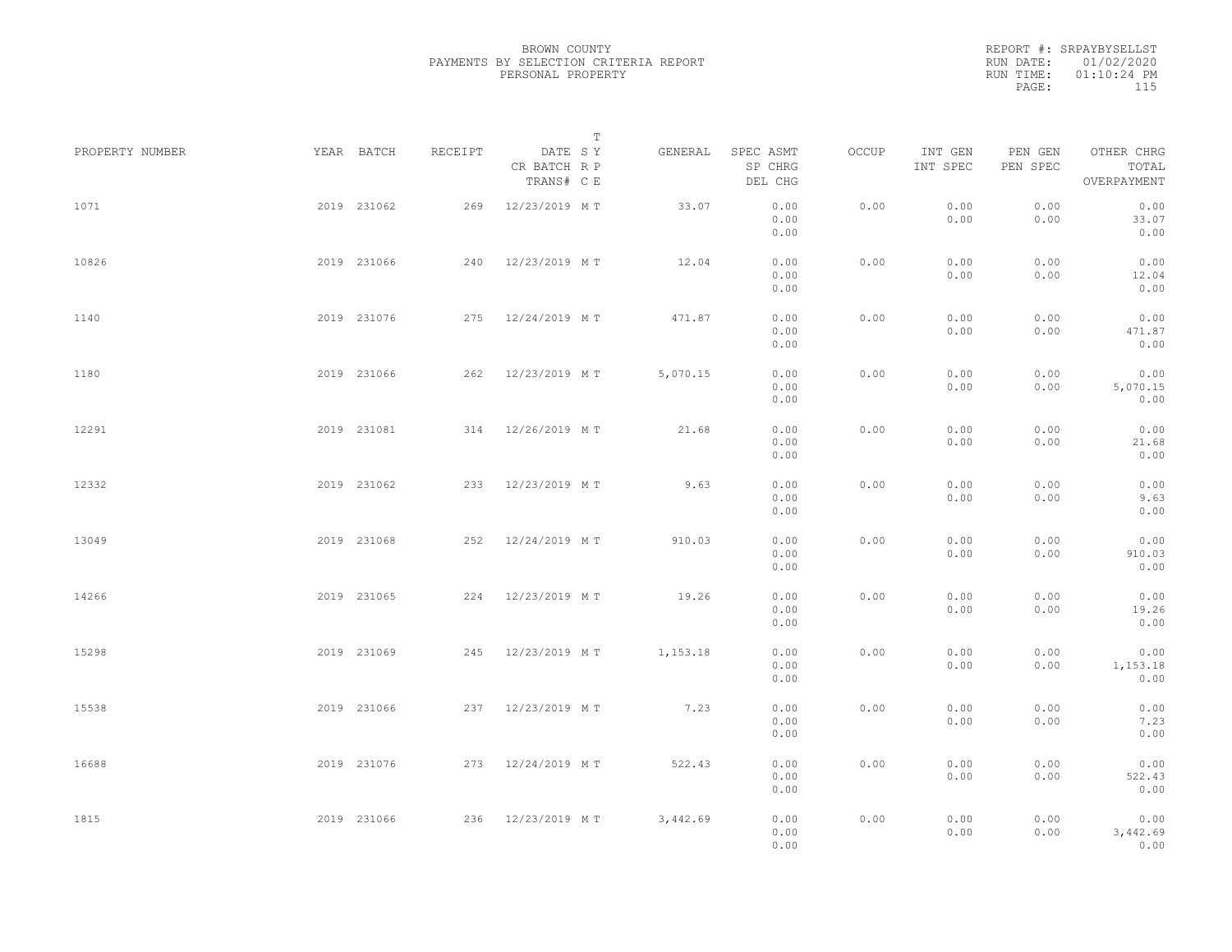| RUN DATE: 01/02/2020<br>$01:10:25$ PM<br>RUN TIME: |       | REPORT #: SRPAYBYSELLST |  |
|----------------------------------------------------|-------|-------------------------|--|
|                                                    |       |                         |  |
|                                                    |       |                         |  |
|                                                    | PAGE: | 116                     |  |

| PROPERTY NUMBER |             | YEAR BATCH  | RECEIPT | DATE SY                    | $\mathbb T$ | GENERAL | SPEC ASMT            | OCCUP | INT GEN      | PEN GEN      | OTHER CHRG             |  |
|-----------------|-------------|-------------|---------|----------------------------|-------------|---------|----------------------|-------|--------------|--------------|------------------------|--|
|                 |             |             |         | CR BATCH R P<br>TRANS# C E |             |         | SP CHRG<br>DEL CHG   |       | INT SPEC     | PEN SPEC     | TOTAL<br>OVERPAYMENT   |  |
| 18618           |             | 2019 231075 |         | 297 12/26/2019 MT          |             | 127.59  | 0.00<br>0.00<br>0.00 | 0.00  | 0.00<br>0.00 | 0.00<br>0.00 | 0.00<br>127.59<br>0.00 |  |
| 18631           |             | 2019 231081 |         | 318 12/26/2019 MT          |             | 7.23    | 0.00<br>0.00<br>0.00 | 0.00  | 0.00<br>0.00 | 0.00<br>0.00 | 0.00<br>7.23<br>0.00   |  |
| 18701           |             | 2019 231074 |         | 277 12/26/2019 MT          |             | 9.63    | 0.00<br>0.00<br>0.00 | 0.00  | 0.00<br>0.00 | 0.00<br>0.00 | 0.00<br>9.63<br>0.00   |  |
| 19159           |             | 2019 231075 |         | 278 12/26/2019 MT          |             | 72.22   | 0.00<br>0.00<br>0.00 | 0.00  | 0.00<br>0.00 | 0.00<br>0.00 | 0.00<br>72.22<br>0.00  |  |
| 19319           |             | 2019 231081 |         | 313 12/26/2019 MT          |             | 36.11   | 0.00<br>0.00<br>0.00 | 0.00  | 0.00<br>0.00 | 0.00<br>0.00 | 0.00<br>36.11<br>0.00  |  |
| 19436           |             | 2019 231062 | 263     | 12/23/2019 MT              |             | 77.05   | 0.00<br>0.00<br>0.00 | 0.00  | 0.00<br>0.00 | 0.00<br>0.00 | 0.00<br>77.05<br>0.00  |  |
| 20032           |             | 2019 231074 | 287     | 12/26/2019 MT              |             | 142.04  | 0.00<br>0.00<br>0.00 | 0.00  | 0.00<br>0.00 | 0.00<br>0.00 | 0.00<br>142.04<br>0.00 |  |
| 20046           |             | 2019 231066 |         | 246 12/23/2019 MT          |             | 226.31  | 0.00<br>0.00<br>0.00 | 0.00  | 0.00<br>0.00 | 0.00<br>0.00 | 0.00<br>226.31<br>0.00 |  |
| 20645           |             | 2019 231074 |         | 288 12/26/2019 MT          |             | 48.15   | 0.00<br>0.00<br>0.00 | 0.00  | 0.00<br>0.00 | 0.00<br>0.00 | 0.00<br>48.15<br>0.00  |  |
| 21010           |             | 2019 231078 |         | 325 12/26/2019 MT          |             | 317.79  | 0.00<br>0.00<br>0.00 | 0.00  | 0.00<br>0.00 | 0.00<br>0.00 | 0.00<br>317.79<br>0.00 |  |
| 2132            |             | 2019 231073 |         | 293 12/26/2019 MT          |             | 476.69  | 0.00<br>0.00<br>0.00 | 0.00  | 0.00<br>0.00 | 0.00<br>0.00 | 0.00<br>476.69<br>0.00 |  |
| 21679           | 2019 231084 |             |         | 309 12/26/2019 MT          |             | 806.50  | 0.00<br>0.00<br>0.00 | 0.00  | 0.00<br>0.00 | 0.00<br>0.00 | 0.00<br>806.50<br>0.00 |  |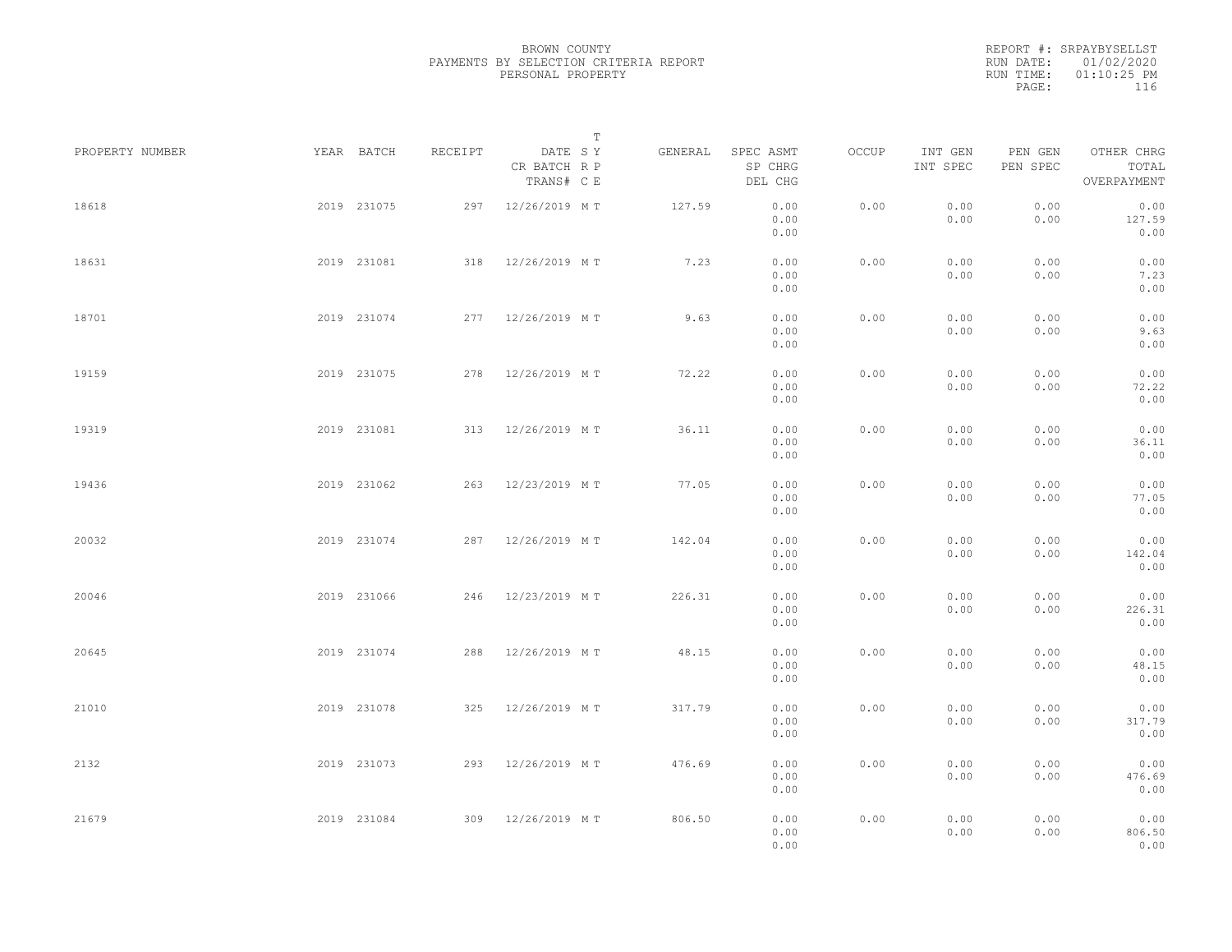|           | REPORT #: SRPAYBYSELLST |  |
|-----------|-------------------------|--|
|           | RUN DATE: 01/02/2020    |  |
| RUN TIME: | $01:10:25$ PM           |  |
| PAGE:     | 117                     |  |

|                 |             |             |         |                                       | $\mathbb T$ |          |                                 |       |                     |                     |                                    |  |
|-----------------|-------------|-------------|---------|---------------------------------------|-------------|----------|---------------------------------|-------|---------------------|---------------------|------------------------------------|--|
| PROPERTY NUMBER |             | YEAR BATCH  | RECEIPT | DATE SY<br>CR BATCH R P<br>TRANS# C E |             | GENERAL  | SPEC ASMT<br>SP CHRG<br>DEL CHG | OCCUP | INT GEN<br>INT SPEC | PEN GEN<br>PEN SPEC | OTHER CHRG<br>TOTAL<br>OVERPAYMENT |  |
| 21995           |             | 2019 231069 |         | 244 12/23/2019 MT                     |             | 6,866.12 | 0.00<br>0.00<br>0.00            | 0.00  | 0.00<br>0.00        | 0.00<br>0.00        | 0.00<br>6,866.12<br>0.00           |  |
| 22182           |             | 2019 231073 |         | 272 12/26/2019 MT                     |             | 2.42     | 0.00<br>0.00<br>0.00            | 0.00  | 0.00<br>0.00        | 0.00<br>0.00        | 0.00<br>2.42<br>0.00               |  |
| 22185           |             | 2019 231068 |         | 250 12/24/2019 MT                     |             | 134.82   | 0.00<br>0.00<br>0.00            | 0.00  | 0.00<br>0.00        | 0.00<br>0.00        | 0.00<br>134.82<br>0.00             |  |
| 22741           |             | 2019 231081 |         | 299 12/26/2019 MT                     |             | 14.45    | 0.00<br>0.00<br>0.00            | 0.00  | 0.00<br>0.00        | 0.00<br>0.00        | 0.00<br>14.45<br>0.00              |  |
| 22797           |             | 2019 231063 |         | 232 12/24/2019 MT                     |             | 91.48    | 0.00<br>0.00<br>0.00            | 0.00  | 0.00<br>0.00        | 0.00<br>0.00        | 0.00<br>91.48<br>0.00              |  |
| 22850           |             | 2019 231068 | 268     | 12/24/2019 MT                         |             | 1,136.33 | 0.00<br>0.00<br>0.00            | 0.00  | 0.00<br>0.00        | 0.00<br>0.00        | 0.00<br>1,136.33<br>0.00           |  |
| 22896           |             | 2019 231078 |         | 290 12/26/2019 MT                     |             | 192.00   | 0.00<br>0.00<br>0.00            | 0.00  | 0.00<br>0.00        | 0.00<br>0.00        | 0.00<br>192.00<br>0.00             |  |
| 23354           |             | 2019 231077 | 289     | 12/26/2019 MT                         |             | 4.81     | 0.00<br>0.00<br>0.00            | 0.00  | 0.00<br>0.00        | 0.00<br>0.00        | 0.00<br>4.81<br>0.00               |  |
| 23466           |             | 2019 231078 |         | 292 12/26/2019 MT                     |             | 640.39   | 0.00<br>0.00<br>0.00            | 0.00  | 0.00<br>0.00        | 0.00<br>0.00        | 0.00<br>640.39<br>0.00             |  |
| 23514           |             | 2019 231068 |         | 256 12/24/2019 MT                     |             | 430.94   | 0.00<br>0.00<br>0.00            | 0.00  | 0.00<br>0.00        | 0.00<br>0.00        | 0.00<br>430.94<br>0.00             |  |
| 24152           |             | 2019 231086 |         | 327 12/26/2019 MT                     |             | 40.92    | 0.00<br>0.00<br>0.00            | 0.00  | 0.00<br>0.00        | 0.00<br>0.00        | 0.00<br>40.92<br>0.00              |  |
| 24175           | 2019 231066 |             |         | 241 12/23/2019 MT                     |             | 1,495.04 | 0.00<br>0.00<br>0.00            | 0.00  | 0.00<br>0.00        | 0.00<br>0.00        | 0.00<br>1,495.04<br>0.00           |  |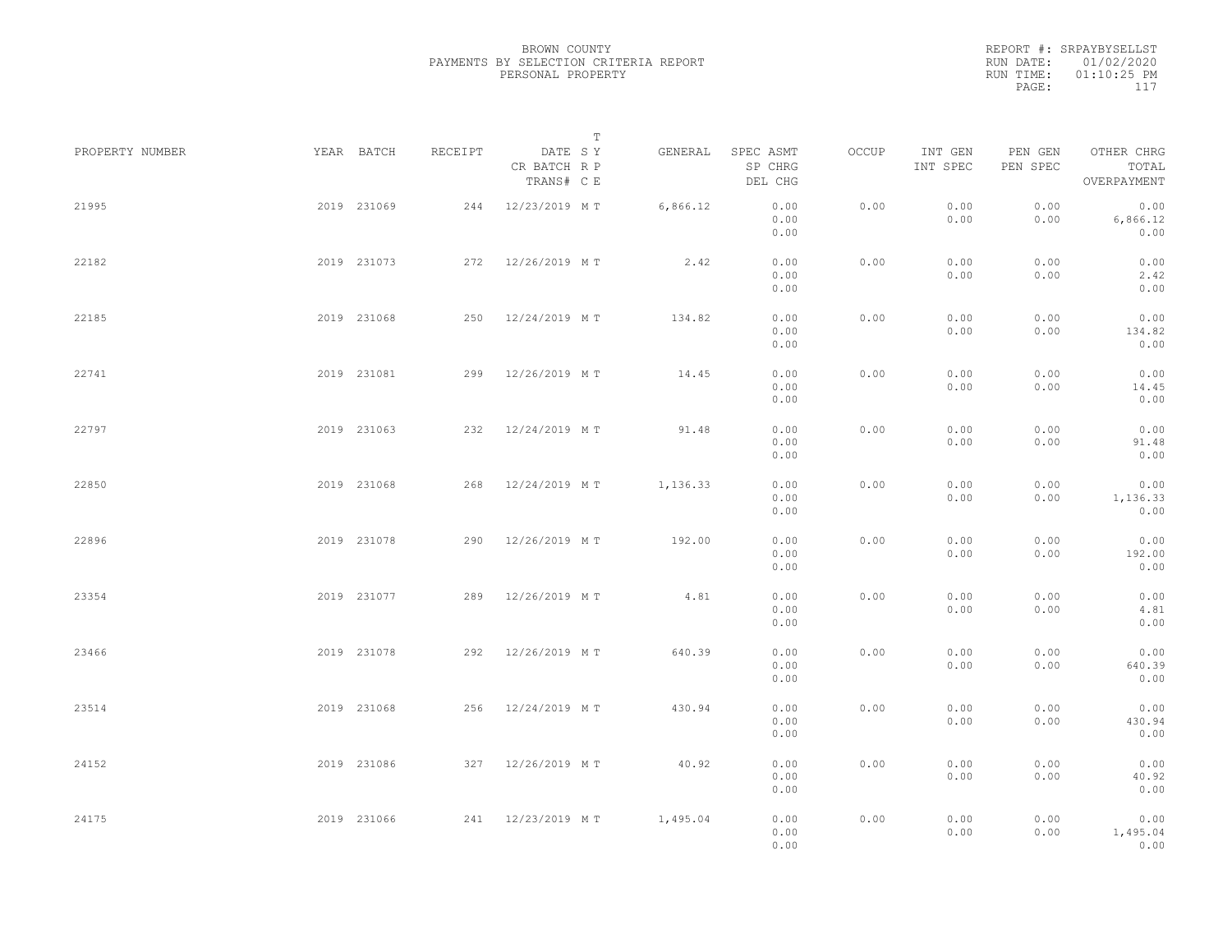|           | REPORT #: SRPAYBYSELLST |  |
|-----------|-------------------------|--|
|           | RUN DATE: 01/02/2020    |  |
| RUN TIME: | $01:10:25$ PM           |  |
| PAGE:     | 118                     |  |

|                 |             |             |         |                                       | $\mathbb T$ |                                 |       |                     |                     |                                    |  |
|-----------------|-------------|-------------|---------|---------------------------------------|-------------|---------------------------------|-------|---------------------|---------------------|------------------------------------|--|
| PROPERTY NUMBER |             | YEAR BATCH  | RECEIPT | DATE SY<br>CR BATCH R P<br>TRANS# C E | GENERAL     | SPEC ASMT<br>SP CHRG<br>DEL CHG | OCCUP | INT GEN<br>INT SPEC | PEN GEN<br>PEN SPEC | OTHER CHRG<br>TOTAL<br>OVERPAYMENT |  |
| 24283           |             | 2019 231071 |         | 253 12/24/2019 MT                     | 45.74       | 0.00<br>0.00<br>0.00            | 0.00  | 0.00<br>0.00        | 0.00<br>0.00        | 0.00<br>45.74<br>0.00              |  |
| 24779           |             | 2019 231076 |         | 274 12/24/2019 MT                     | 146.85      | 0.00<br>0.00<br>0.00            | 0.00  | 0.00<br>0.00        | 0.00<br>0.00        | 0.00<br>146.85<br>0.00             |  |
| 24824           |             | 2019 231078 |         | 317 12/26/2019 MT                     | 137.23      | 0.00<br>0.00<br>0.00            | 0.00  | 0.00<br>0.00        | 0.00<br>0.00        | 0.00<br>137.23<br>0.00             |  |
| 24911           |             | 2019 231062 |         | 258 12/23/2019 MT                     | 130.01      | 0.00<br>0.00<br>0.00            | 0.00  | 0.00<br>0.00        | 0.00<br>0.00        | 0.00<br>130.01<br>0.00             |  |
| 25343           |             | 2019 231078 |         | 291 12/26/2019 MT                     | 132.41      | 0.00<br>0.00<br>0.00            | 0.00  | 0.00<br>0.00        | 0.00<br>0.00        | 0.00<br>132.41<br>0.00             |  |
| 25377           |             | 2019 231068 |         | 261 12/24/2019 MT                     | 158.90      | 0.00<br>0.00<br>0.00            | 0.00  | 0.00<br>0.00        | 0.00<br>0.00        | 0.00<br>158.90<br>0.00             |  |
| 25482           |             | 2019 231068 |         | 267 12/24/2019 MT                     | 74.63       | 0.00<br>0.00<br>0.00            | 0.00  | 0.00<br>0.00        | 0.00<br>0.00        | 0.00<br>74.63<br>0.00              |  |
| 25514           |             | 2019 231077 |         | 285 12/26/2019 MT                     | 14.45       | 0.00<br>0.00<br>0.00            | 0.00  | 0.00<br>0.00        | 0.00<br>0.00        | 0.00<br>14.45<br>0.00              |  |
| 25592           |             | 2019 231066 |         | 264 12/23/2019 MT                     | 1,509.49    | 0.00<br>0.00<br>0.00            | 0.00  | 0.00<br>0.00        | 0.00<br>0.00        | 0.00<br>1,509.49<br>0.00           |  |
| 26058           |             | 2019 231068 |         | 255 12/24/2019 MT                     | 89.09       | 0.00<br>0.00<br>0.00            | 0.00  | 0.00<br>0.00        | 0.00<br>0.00        | 0.00<br>89.09<br>0.00              |  |
| 26090           |             | 2019 231062 |         | 228 12/23/2019 MT                     | 108.34      | 0.00<br>0.00<br>0.00            | 0.00  | 0.00<br>0.00        | 0.00<br>0.00        | 0.00<br>108.34<br>0.00             |  |
| 26120           | 2019 231081 |             |         | 311 12/26/2019 MT                     | 190.19      | 0.00<br>0.00<br>0.00            | 0.00  | 0.00<br>0.00        | 0.00<br>0.00        | 0.00<br>190.19<br>0.00             |  |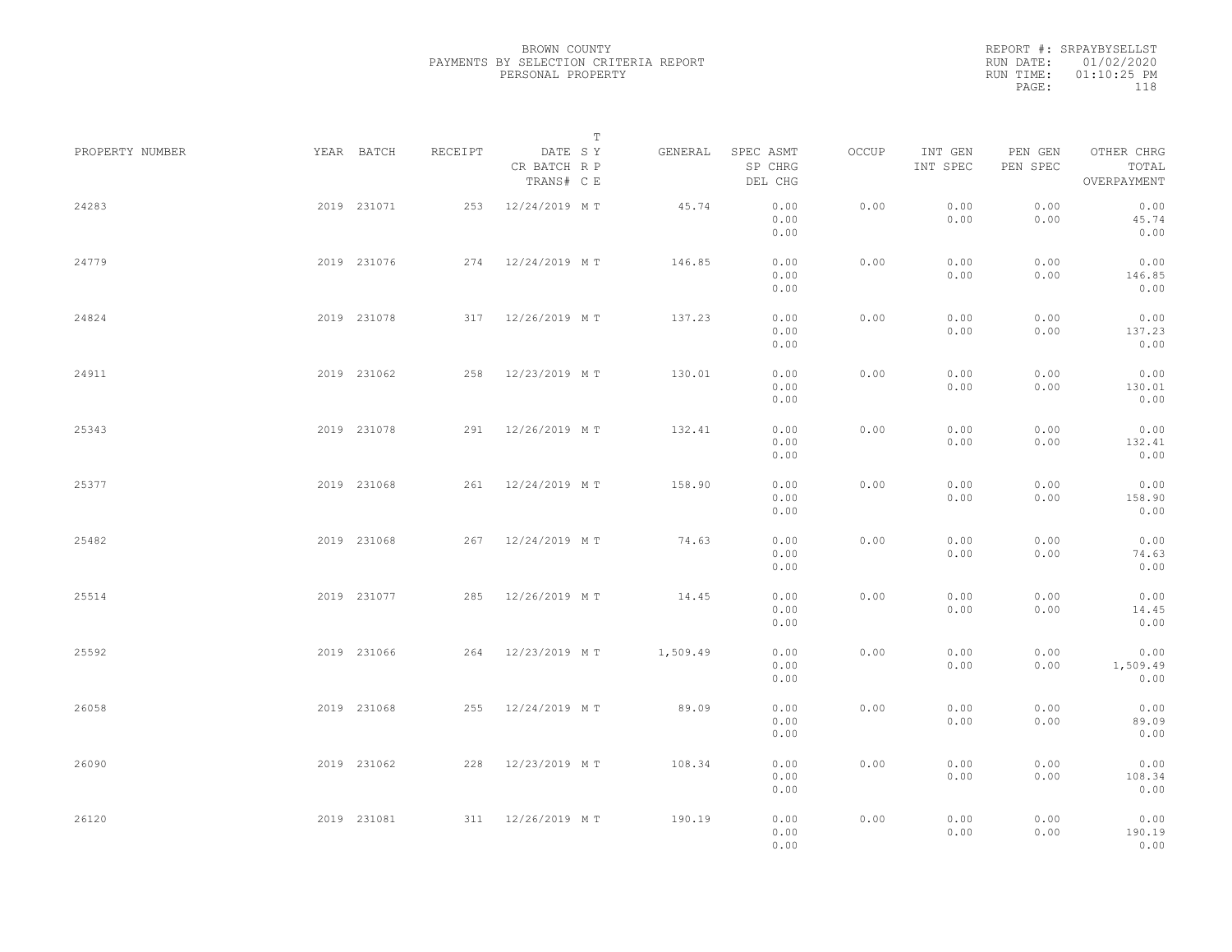|           | REPORT #: SRPAYBYSELLST |  |
|-----------|-------------------------|--|
|           | RUN DATE: 01/02/2020    |  |
| RUN TIME: | $01:10:26$ PM           |  |
| PAGE:     | 119                     |  |
|           |                         |  |

|                 |             |         |                                       | T        |                                 |       |                     |                     |                                    |  |
|-----------------|-------------|---------|---------------------------------------|----------|---------------------------------|-------|---------------------|---------------------|------------------------------------|--|
| PROPERTY NUMBER | YEAR BATCH  | RECEIPT | DATE SY<br>CR BATCH R P<br>TRANS# C E | GENERAL  | SPEC ASMT<br>SP CHRG<br>DEL CHG | OCCUP | INT GEN<br>INT SPEC | PEN GEN<br>PEN SPEC | OTHER CHRG<br>TOTAL<br>OVERPAYMENT |  |
| 26195           | 2019 231086 | 323     | 12/26/2019 MT                         | 1,160.40 | 0.00<br>0.00<br>0.00            | 0.00  | 0.00<br>0.00        | 0.00<br>0.00        | 0.00<br>1,160.40<br>0.00           |  |
| 26244           | 2019 231068 |         | 266 12/24/2019 MT                     | 433.34   | 0.00<br>0.00<br>0.00            | 0.00  | 0.00<br>0.00        | 0.00<br>0.00        | 0.00<br>433.34<br>0.00             |  |
| 26249           | 2019 231075 |         | 279 12/26/2019 MT                     | 7.23     | 0.00<br>0.00<br>0.00            | 0.00  | 0.00<br>0.00        | 0.00<br>0.00        | 0.00<br>7.23<br>0.00               |  |
| 2648            | 2019 231076 |         | 281 12/24/2019 MT                     | 192.60   | 0.00<br>0.00<br>0.00            | 0.00  | 0.00<br>0.00        | 0.00<br>0.00        | 0.00<br>192.60<br>0.00             |  |
| 26789           | 2019 231075 |         | 295 12/26/2019 MT                     | 505.57   | 0.00<br>0.00<br>0.00            | 0.00  | 0.00<br>0.00        | 0.00<br>0.00        | 0.00<br>505.57<br>0.00             |  |
| 26810           | 2019 231084 |         | 304 12/26/2019 MT                     | 149.27   | 0.00<br>0.00<br>0.00            | 0.00  | 0.00<br>0.00        | 0.00<br>0.00        | 0.00<br>149.27<br>0.00             |  |
| 26857           | 2019 231074 | 270     | 12/26/2019 MT                         | 322.60   | 0.00<br>0.00<br>0.00            | 0.00  | 0.00<br>0.00        | 0.00<br>0.00        | 0.00<br>322.60<br>0.00             |  |
| 26903           | 2019 231073 |         | 271 12/26/2019 MT                     | 48.15    | 0.00<br>0.00<br>0.00            | 0.00  | 0.00<br>0.00        | 0.00<br>0.00        | 0.00<br>48.15<br>0.00              |  |
| 26906           | 2019 231076 |         | 276 12/24/2019 MT                     | 137.23   | 0.00<br>0.00<br>0.00            | 0.00  | 0.00<br>0.00        | 0.00<br>0.00        | 0.00<br>137.23<br>0.00             |  |
| 27250           | 2019 231068 |         | 265 12/24/2019 MT                     | 9.63     | 0.00<br>0.00<br>0.00            | 0.00  | 0.00<br>0.00        | 0.00<br>0.00        | 0.00<br>9.63<br>0.00               |  |
| 27256           | 2019 231066 |         | 227 12/23/2019 MT                     | 105.92   | 0.00<br>0.00<br>0.00            | 0.00  | 0.00<br>0.00        | 0.00<br>0.00        | 0.00<br>105.92<br>0.00             |  |
| 27283           | 2019 231077 |         | 283 12/26/2019 MT                     | 67.41    | 0.00<br>0.00<br>0.00            | 0.00  | 0.00<br>0.00        | 0.00<br>0.00        | 0.00<br>67.41<br>0.00              |  |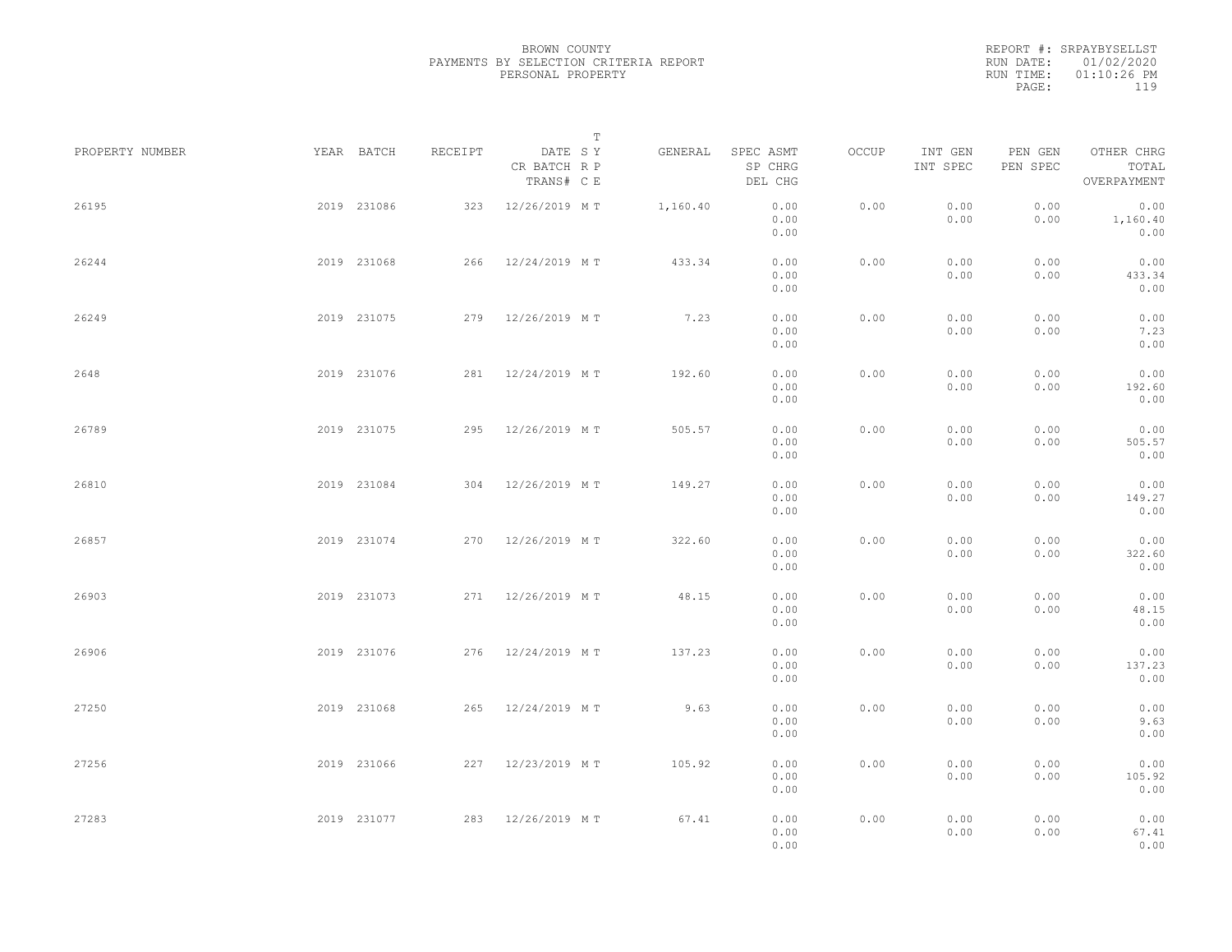|           | REPORT #: SRPAYBYSELLST |
|-----------|-------------------------|
|           | RUN DATE: 01/02/2020    |
| RUN TIME: | $01:10:26$ PM           |
| PAGE:     | 120                     |

|                 |             |             |         | $\mathbb T$                           |          |                                 |       |                     |                     |                                    |  |
|-----------------|-------------|-------------|---------|---------------------------------------|----------|---------------------------------|-------|---------------------|---------------------|------------------------------------|--|
| PROPERTY NUMBER | YEAR BATCH  |             | RECEIPT | DATE SY<br>CR BATCH R P<br>TRANS# C E | GENERAL  | SPEC ASMT<br>SP CHRG<br>DEL CHG | OCCUP | INT GEN<br>INT SPEC | PEN GEN<br>PEN SPEC | OTHER CHRG<br>TOTAL<br>OVERPAYMENT |  |
| 27303           |             | 2019 231069 |         | 242 12/23/2019 MT                     | 7.23     | 0.00<br>0.00<br>0.00            | 0.00  | 0.00<br>0.00        | 0.00<br>0.00        | 0.00<br>7.23<br>0.00               |  |
| 27321           |             | 2019 231078 |         | 326 12/26/2019 MT                     | 67.41    | 0.00<br>0.00<br>0.00            | 0.00  | 0.00<br>0.00        | 0.00<br>0.00        | 0.00<br>67.41<br>0.00              |  |
| 27343           |             | 2019 231078 |         | 316 12/26/2019 MT                     | 4.81     | 0.00<br>0.00<br>0.00            | 0.00  | 0.00<br>0.00        | 0.00<br>0.00        | 0.00<br>4.81<br>0.00               |  |
| 27372           |             | 2019 231066 |         | 238 12/23/2019 MT                     | 67.41    | 0.00<br>0.00<br>0.00            | 0.00  | 0.00<br>0.00        | 0.00<br>0.00        | 0.00<br>67.41<br>0.00              |  |
| 27511           |             | 2019 231081 |         | 312 12/26/2019 MT                     | 74.63    | 0.00<br>0.00<br>0.00            | 0.00  | 0.00<br>0.00        | 0.00<br>0.00        | 0.00<br>74.63<br>0.00              |  |
| 382             |             | 2019 231068 |         | 257 12/24/2019 MT                     | 1,475.78 | 0.00<br>0.00<br>0.00            | 0.00  | 0.00<br>0.00        | 0.00<br>0.00        | 0.00<br>1,475.78<br>0.00           |  |
| 396             |             | 2019 231077 |         | 294 12/26/2019 MT                     | 173.33   | 0.00<br>0.00<br>0.00            | 0.00  | 0.00<br>0.00        | 0.00<br>0.00        | 0.00<br>173.33<br>0.00             |  |
| 535             |             | 2019 231066 |         | 231 12/23/2019 MT                     | 62.60    | 0.00<br>0.00<br>0.00            | 0.00  | 0.00<br>0.00        | 0.00<br>0.00        | 0.00<br>62.60<br>0.00              |  |
| 5454            |             | 2019 231066 |         | 235 12/23/2019 MT                     | 117.97   | 0.00<br>0.00                    | 0.00  | 0.00<br>0.00        | 0.00<br>0.00        | 0.00<br>117.97                     |  |
| 5464            |             | 2019 231069 |         | 243 12/23/2019 MT                     | 163.71   | 0.00<br>0.00<br>0.00<br>0.00    | 0.00  | 0.00<br>0.00        | 0.00<br>0.00        | 0.00<br>0.00<br>163.71<br>0.00     |  |
| 5881            |             | 2019 231068 |         | 260 12/24/2019 MT                     | 12.04    | 0.00<br>0.00                    | 0.00  | 0.00<br>0.00        | 0.00<br>0.00        | 0.00<br>12.04                      |  |
| 5917            | 2019 231073 |             |         | 286 12/26/2019 MT                     | 693.35   | 0.00<br>0.00<br>0.00<br>0.00    | 0.00  | 0.00<br>0.00        | 0.00<br>0.00        | 0.00<br>0.00<br>693.35<br>0.00     |  |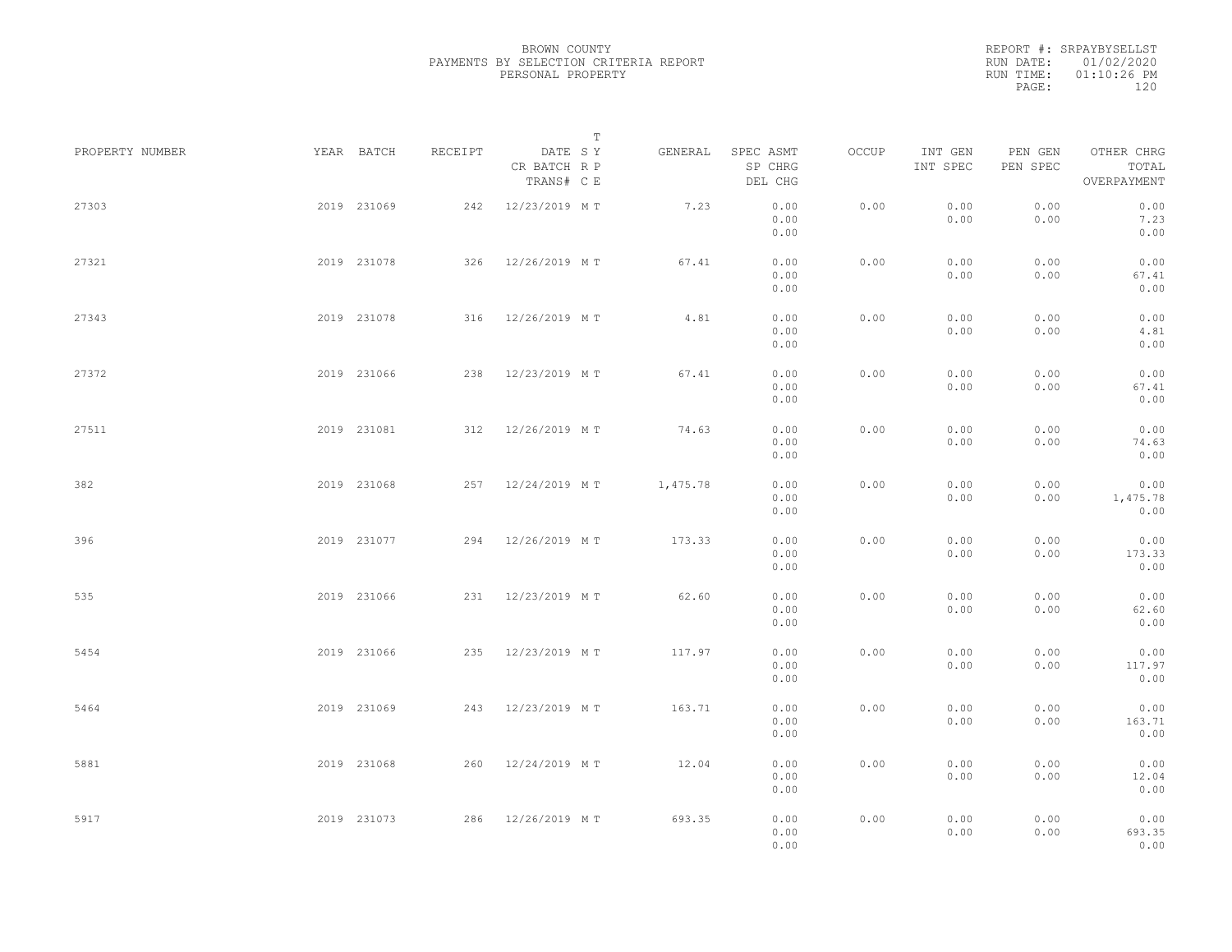|           | REPORT #: SRPAYBYSELLST |
|-----------|-------------------------|
|           | RUN DATE: 01/02/2020    |
| RUN TIME: | $01:10:27$ PM           |
| PAGE:     | 121                     |
|           |                         |

| PROPERTY NUMBER |             | YEAR BATCH  | RECEIPT | DATE SY                    | T | GENERAL | SPEC ASMT            | OCCUP | INT GEN      | PEN GEN      | OTHER CHRG             |  |
|-----------------|-------------|-------------|---------|----------------------------|---|---------|----------------------|-------|--------------|--------------|------------------------|--|
|                 |             |             |         | CR BATCH R P<br>TRANS# C E |   |         | SP CHRG<br>DEL CHG   |       | INT SPEC     | PEN SPEC     | TOTAL<br>OVERPAYMENT   |  |
| 7535            |             | 2019 231066 |         | 251 12/23/2019 MT          |   | 931.69  | 0.00<br>0.00<br>0.00 | 0.00  | 0.00<br>0.00 | 0.00<br>0.00 | 0.00<br>931.69<br>0.00 |  |
| 7544            |             | 2019 231068 |         | 259 12/24/2019 MT          |   | 187.78  | 0.00<br>0.00<br>0.00 | 0.00  | 0.00<br>0.00 | 0.00<br>0.00 | 0.00<br>187.78<br>0.00 |  |
| 797             |             | 2019 231065 |         | 225 12/23/2019 MT          |   | 36.11   | 0.00<br>0.00<br>0.00 | 0.00  | 0.00<br>0.00 | 0.00<br>0.00 | 0.00<br>36.11<br>0.00  |  |
| 821             |             | 2019 231071 |         | 254 12/24/2019 MT          |   | 142.04  | 0.00<br>0.00<br>0.00 | 0.00  | 0.00<br>0.00 | 0.00<br>0.00 | 0.00<br>142.04<br>0.00 |  |
| 9492            |             | 2019 231084 |         | 322 12/26/2019 MT          |   | 89.09   | 0.00<br>0.00<br>0.00 | 0.00  | 0.00<br>0.00 | 0.00<br>0.00 | 0.00<br>89.09<br>0.00  |  |
| 952             |             | 2019 231066 |         | 230 12/23/2019 MT          |   | 89.09   | 0.00<br>0.00<br>0.00 | 0.00  | 0.00<br>0.00 | 0.00<br>0.00 | 0.00<br>89.09<br>0.00  |  |
| 9697            |             | 2019 231075 |         | 280 12/26/2019 MT          |   | 182.97  | 0.00<br>0.00<br>0.00 | 0.00  | 0.00<br>0.00 | 0.00<br>0.00 | 0.00<br>182.97<br>0.00 |  |
| 997             |             | 2019 231073 |         | 296 12/26/2019 MT          |   | 257.61  | 0.00<br>0.00<br>0.00 | 0.00  | 0.00<br>0.00 | 0.00<br>0.00 | 0.00<br>257.61<br>0.00 |  |
| 12459           |             | 2019 231090 |         | 337 12/27/2019 MT          |   | 55.37   | 0.00<br>0.00<br>0.00 | 0.00  | 0.00<br>0.00 | 0.00<br>0.00 | 0.00<br>55.37<br>0.00  |  |
| 13033           |             | 2019 231090 |         | 346 12/27/2019 MT          |   | 4.81    | 0.00<br>0.00<br>0.00 | 0.00  | 0.00<br>0.00 | 0.00<br>0.00 | 0.00<br>4.81<br>0.00   |  |
| 13154           |             | 2019 231082 |         | 356 12/26/2019 MT          |   | 2.42    | 0.00<br>0.00<br>0.00 | 0.00  | 0.00<br>0.00 | 0.00<br>0.00 | 0.00<br>2.42<br>0.00   |  |
| 13910           | 2019 231090 |             |         | 334 12/27/2019 MT          |   | 28.89   | 0.00<br>0.00<br>0.00 | 0.00  | 0.00<br>0.00 | 0.00<br>0.00 | 0.00<br>28.89<br>0.00  |  |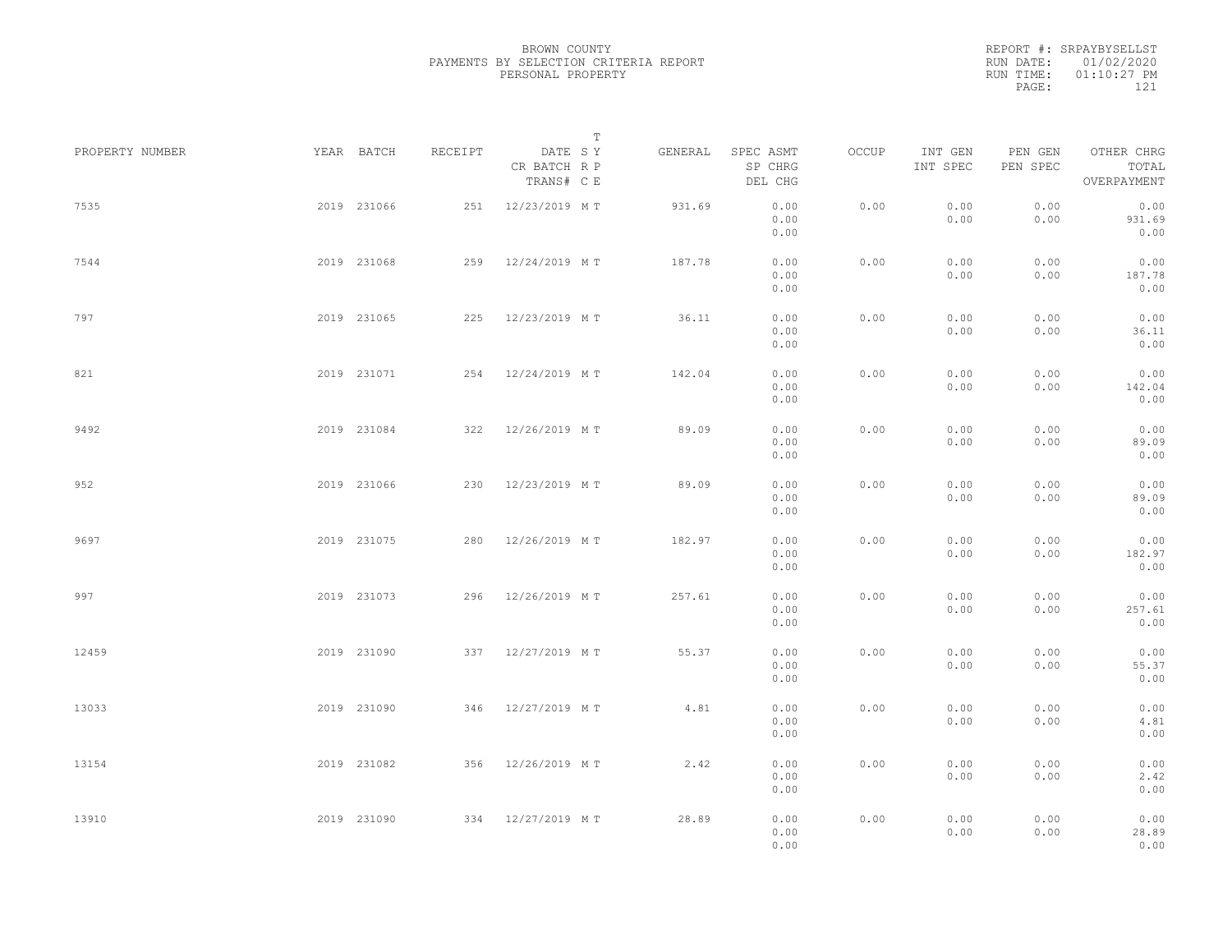|           | REPORT #: SRPAYBYSELLST |
|-----------|-------------------------|
|           | RUN DATE: 01/02/2020    |
| RUN TIME: | $01:10:27$ PM           |
| PAGE:     | 122                     |

|                 |             |             |         |                                       | $\mathbb T$ |                                 |       |                     |                     |                                    |  |
|-----------------|-------------|-------------|---------|---------------------------------------|-------------|---------------------------------|-------|---------------------|---------------------|------------------------------------|--|
| PROPERTY NUMBER |             | YEAR BATCH  | RECEIPT | DATE SY<br>CR BATCH R P<br>TRANS# C E | GENERAL     | SPEC ASMT<br>SP CHRG<br>DEL CHG | OCCUP | INT GEN<br>INT SPEC | PEN GEN<br>PEN SPEC | OTHER CHRG<br>TOTAL<br>OVERPAYMENT |  |
| 16311           |             | 2019 231090 |         | 354 12/27/2019 MT                     | 168.52      | 0.00<br>0.00<br>0.00            | 0.00  | 0.00<br>0.00        | 0.00<br>0.00        | 0.00<br>168.52<br>0.00             |  |
| 16703           |             | 2019 231090 |         | 348 12/27/2019 MT                     | 404.46      | 0.00<br>0.00<br>0.00            | 0.00  | 0.00<br>0.00        | 0.00<br>0.00        | 0.00<br>404.46<br>0.00             |  |
| 16943           |             | 2019 231085 |         | 332 12/26/2019 MT                     | 142.04      | 0.00<br>0.00<br>0.00            | 0.00  | 0.00<br>0.00        | 0.00<br>0.00        | 0.00<br>142.04<br>0.00             |  |
| 17102           |             | 2019 231083 |         | 300 12/26/2019 MT                     | 115.55      | 0.00<br>0.00<br>0.00            | 0.00  | 0.00<br>0.00        | 0.00<br>0.00        | 0.00<br>115.55<br>0.00             |  |
| 1814            |             | 2019 231083 |         | 339 12/26/2019 MT                     | 77.05       | 0.00<br>0.00<br>0.00            | 0.00  | 0.00<br>0.00        | 0.00<br>0.00        | 0.00<br>77.05<br>0.00              |  |
| 2024            |             | 2019 231090 | 351     | 12/27/2019 MT                         | 252.79      | 0.00<br>0.00<br>0.00            | 0.00  | 0.00<br>0.00        | 0.00<br>0.00        | 0.00<br>252.79<br>0.00             |  |
| 20644           |             | 2019 231090 |         | 349 12/27/2019 MT                     | 2.42        | 0.00<br>0.00<br>0.00            | 0.00  | 0.00<br>0.00        | 0.00<br>0.00        | 0.00<br>2.42<br>0.00               |  |
| 20900           |             | 2019 231083 |         | 301 12/26/2019 MT                     | 120.37      | 0.00<br>0.00<br>0.00            | 0.00  | 0.00<br>0.00        | 0.00<br>0.00        | 0.00<br>120.37<br>0.00             |  |
| 21382           |             | 2019 231082 | 338     | 12/26/2019 MT                         | 8,426.18    | 0.00<br>0.00<br>0.00            | 0.00  | 0.00<br>0.00        | 0.00<br>0.00        | 0.00<br>8,426.18<br>0.00           |  |
| 23526           |             | 2019 231083 |         | 324 12/26/2019 MT                     | 81.86       | 0.00<br>0.00<br>0.00            | 0.00  | 0.00<br>0.00        | 0.00<br>0.00        | 0.00<br>81.86<br>0.00              |  |
| 24235           |             | 2019 231082 |         | 306 12/26/2019 MT                     | 74.63       | 0.00<br>0.00<br>0.00            | 0.00  | 0.00<br>0.00        | 0.00<br>0.00        | 0.00<br>74.63<br>0.00              |  |
| 25395           | 2019 231090 |             |         | 355 12/27/2019 MT                     | 214.26      | 0.00<br>0.00<br>0.00            | 0.00  | 0.00<br>0.00        | 0.00<br>0.00        | 0.00<br>214.26<br>0.00             |  |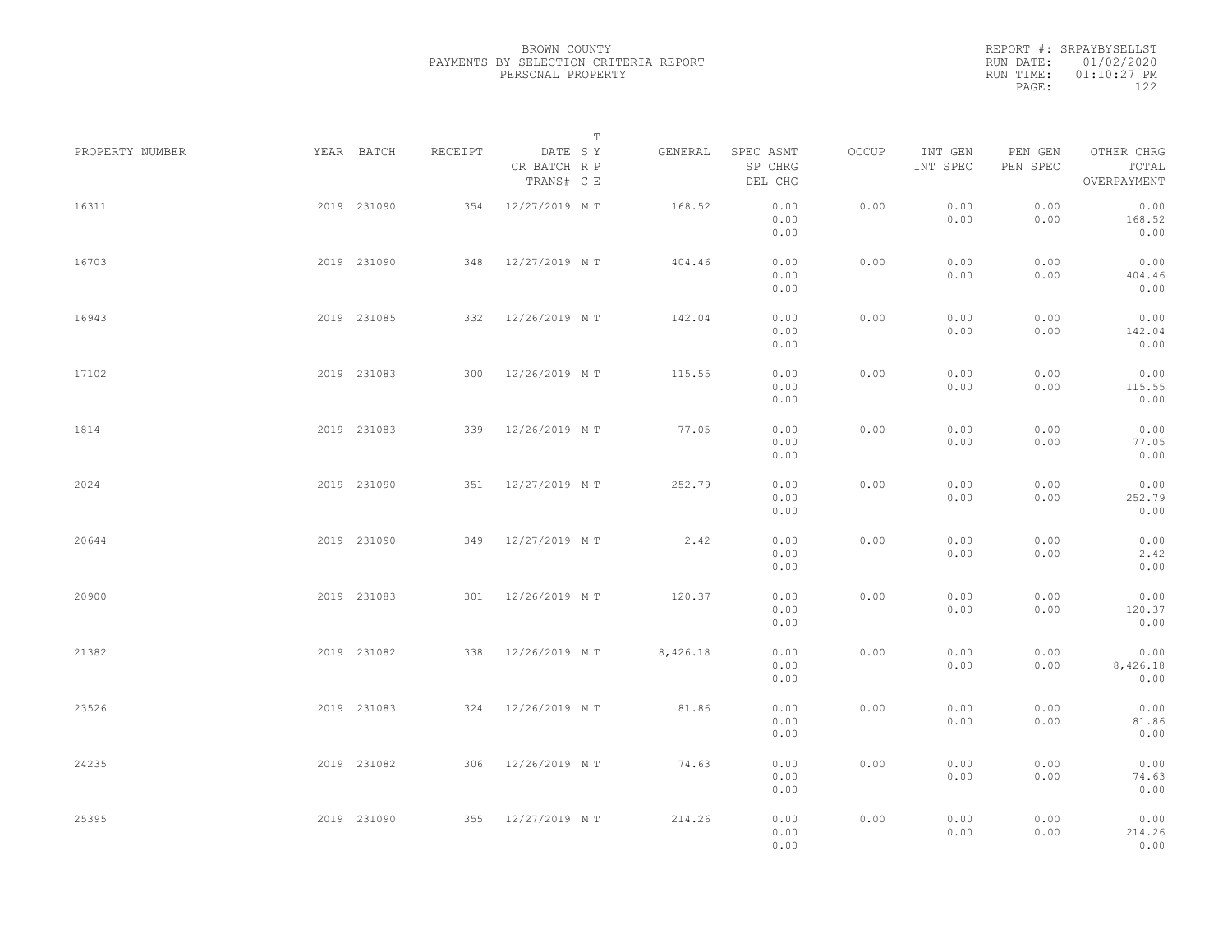|           | REPORT #: SRPAYBYSELLST |
|-----------|-------------------------|
|           | RUN DATE: 01/02/2020    |
| RUN TIME: | $01:10:27$ PM           |
| PAGE:     | 123                     |

|                 |             |             |         |                                       | $\mathbb T$ |                                 |       |                     |                     |                                    |  |
|-----------------|-------------|-------------|---------|---------------------------------------|-------------|---------------------------------|-------|---------------------|---------------------|------------------------------------|--|
| PROPERTY NUMBER |             | YEAR BATCH  | RECEIPT | DATE SY<br>CR BATCH R P<br>TRANS# C E | GENERAL     | SPEC ASMT<br>SP CHRG<br>DEL CHG | OCCUP | INT GEN<br>INT SPEC | PEN GEN<br>PEN SPEC | OTHER CHRG<br>TOTAL<br>OVERPAYMENT |  |
| 26102           |             | 2019 231083 |         | 303 12/26/2019 MT                     | 12.04       | 0.00<br>0.00<br>0.00            | 0.00  | 0.00<br>0.00        | 0.00<br>0.00        | 0.00<br>12.04<br>0.00              |  |
| 26181           |             | 2019 231085 |         | 321 12/26/2019 MT                     | 31.30       | 0.00<br>0.00<br>0.00            | 0.00  | 0.00<br>0.00        | 0.00<br>0.00        | 0.00<br>31.30<br>0.00              |  |
| 26792           |             | 2019 231085 |         | 310 12/26/2019 MT                     | 245.56      | 0.00<br>0.00<br>0.00            | 0.00  | 0.00<br>0.00        | 0.00<br>0.00        | 0.00<br>245.56<br>0.00             |  |
| 26801           |             | 2019 231082 |         | 307 12/26/2019 MT                     | 38.51       | 0.00<br>0.00<br>0.00            | 0.00  | 0.00<br>0.00        | 0.00<br>0.00        | 0.00<br>38.51<br>0.00              |  |
| 26920           |             | 2019 231085 |         | 320 12/26/2019 MT                     | 1,820.05    | 0.00<br>0.00<br>0.00            | 0.00  | 0.00<br>0.00        | 0.00<br>0.00        | 0.00<br>1,820.05<br>0.00           |  |
| 26953           |             | 2019 231090 | 335     | 12/27/2019 MT                         | 69.82       | 0.00<br>0.00<br>0.00            | 0.00  | 0.00<br>0.00        | 0.00<br>0.00        | 0.00<br>69.82<br>0.00              |  |
| 27220           |             | 2019 231082 |         | 305 12/26/2019 MT                     | 113.15      | 0.00<br>0.00<br>0.00            | 0.00  | 0.00<br>0.00        | 0.00<br>0.00        | 0.00<br>113.15<br>0.00             |  |
| 27246           |             | 2019 231090 |         | 350 12/27/2019 MT                     | 1,263.92    | 0.00<br>0.00<br>0.00            | 0.00  | 0.00<br>0.00        | 0.00<br>0.00        | 0.00<br>1,263.92<br>0.00           |  |
| 27320           |             | 2019 231090 |         | 352 12/27/2019 MT                     | 45.74       | 0.00<br>0.00<br>0.00            | 0.00  | 0.00<br>0.00        | 0.00<br>0.00        | 0.00<br>45.74<br>0.00              |  |
| 27332           |             | 2019 231097 |         | 368 12/27/2019 MT                     | 12.04       | 0.00<br>0.00<br>0.00            | 0.00  | 0.00<br>0.00        | 0.00<br>0.00        | 0.00<br>12.04<br>0.00              |  |
| 27648           |             | 2019 231085 |         | 330 12/26/2019 MT                     | 98.70       | 0.00<br>0.00<br>0.00            | 0.00  | 0.00<br>0.00        | 0.00<br>0.00        | 0.00<br>98.70<br>0.00              |  |
| 27649           | 2019 231085 |             |         | 331 12/26/2019 MT                     | 33.70       | 0.00<br>0.00<br>0.00            | 0.00  | 0.00<br>0.00        | 0.00<br>0.00        | 0.00<br>33.70<br>0.00              |  |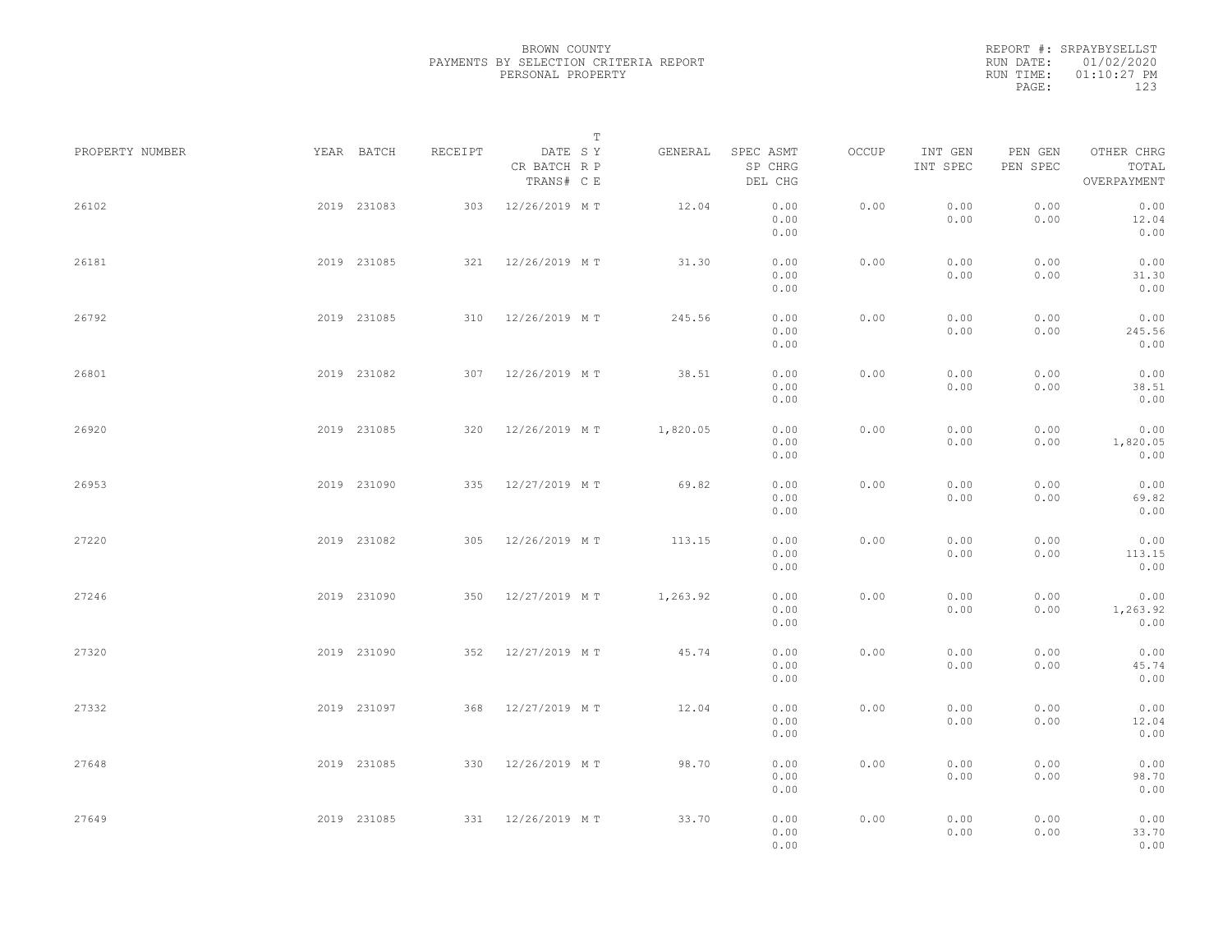|           | REPORT #: SRPAYBYSELLST |
|-----------|-------------------------|
|           | RUN DATE: 01/02/2020    |
| RUN TIME: | $01:10:28$ PM           |
| PAGE:     | 124                     |

|                 |             |             |         |                                       | $\mathbb T$ |         |                                 |       |                     |                     |                                    |  |
|-----------------|-------------|-------------|---------|---------------------------------------|-------------|---------|---------------------------------|-------|---------------------|---------------------|------------------------------------|--|
| PROPERTY NUMBER |             | YEAR BATCH  | RECEIPT | DATE SY<br>CR BATCH R P<br>TRANS# C E |             | GENERAL | SPEC ASMT<br>SP CHRG<br>DEL CHG | OCCUP | INT GEN<br>INT SPEC | PEN GEN<br>PEN SPEC | OTHER CHRG<br>TOTAL<br>OVERPAYMENT |  |
| 284             |             | 2019 231085 |         | 329 12/26/2019 MT                     |             | 31.30   | 0.00<br>0.00<br>0.00            | 0.00  | 0.00<br>0.00        | 0.00<br>0.00        | 0.00<br>31.30<br>0.00              |  |
| 5309            |             | 2019 231090 |         | 347 12/27/2019 MT                     |             | 12.04   | 0.00<br>0.00<br>0.00            | 0.00  | 0.00<br>0.00        | 0.00<br>0.00        | 0.00<br>12.04<br>0.00              |  |
| 6768            |             | 2019 231083 |         | 315 12/26/2019 MT                     |             | 69.82   | 0.00<br>0.00<br>0.00            | 0.00  | 0.00<br>0.00        | 0.00<br>0.00        | 0.00<br>69.82<br>0.00              |  |
| 7495            |             | 2019 231083 |         | 302 12/26/2019 MT                     |             | 132.41  | 0.00<br>0.00<br>0.00            | 0.00  | 0.00<br>0.00        | 0.00<br>0.00        | 0.00<br>132.41<br>0.00             |  |
| 8204            |             | 2019 231082 |         | 298 12/26/2019 MT                     |             | 154.08  | 0.00<br>0.00<br>0.00            | 0.00  | 0.00<br>0.00        | 0.00<br>0.00        | 0.00<br>154.08<br>0.00             |  |
| 10083           |             | 2019 231102 |         | 442 12/31/2019 MT                     |             | 67.41   | 0.00<br>0.00<br>0.00            | 0.00  | 0.00<br>0.00        | 0.00<br>0.00        | 0.00<br>67.41<br>0.00              |  |
| 12750           |             | 2019 231105 |         | 457 12/30/2019 MT                     |             | 4.81    | 0.00<br>0.00<br>0.00            | 0.00  | 0.00<br>0.00        | 0.00<br>0.00        | 0.00<br>4.81<br>0.00               |  |
| 14043           |             | 2019 231096 |         | 376 12/28/2019 MT                     |             | 67.41   | 0.00<br>0.00<br>0.00            | 0.00  | 0.00<br>0.00        | 0.00<br>0.00        | 0.00<br>67.41<br>0.00              |  |
| 14108           |             | 2019 231093 | 358     | 12/30/2019 MT                         |             | 55.37   | 0.00<br>0.00<br>0.00            | 0.00  | 0.00<br>0.00        | 0.00<br>0.00        | 0.00<br>55.37<br>0.00              |  |
| 1449            |             | 2019 231094 |         | 437 12/30/2019 MT                     |             | 52.96   | 0.00<br>0.00<br>0.00            | 0.00  | 0.00<br>0.00        | 0.00<br>0.00        | 0.00<br>52.96<br>0.00              |  |
| 16062           |             | 2019 231095 |         | 391 12/30/2019 MT                     |             | 33.70   | 0.00<br>0.00<br>0.00            | 0.00  | 0.00<br>0.00        | 0.00<br>0.00        | 0.00<br>33.70<br>0.00              |  |
| 1631            | 2019 231095 |             |         | 392 12/30/2019 MT                     |             | 399.65  | 0.00<br>0.00<br>0.00            | 0.00  | 0.00<br>0.00        | 0.00<br>0.00        | 0.00<br>399.65<br>0.00             |  |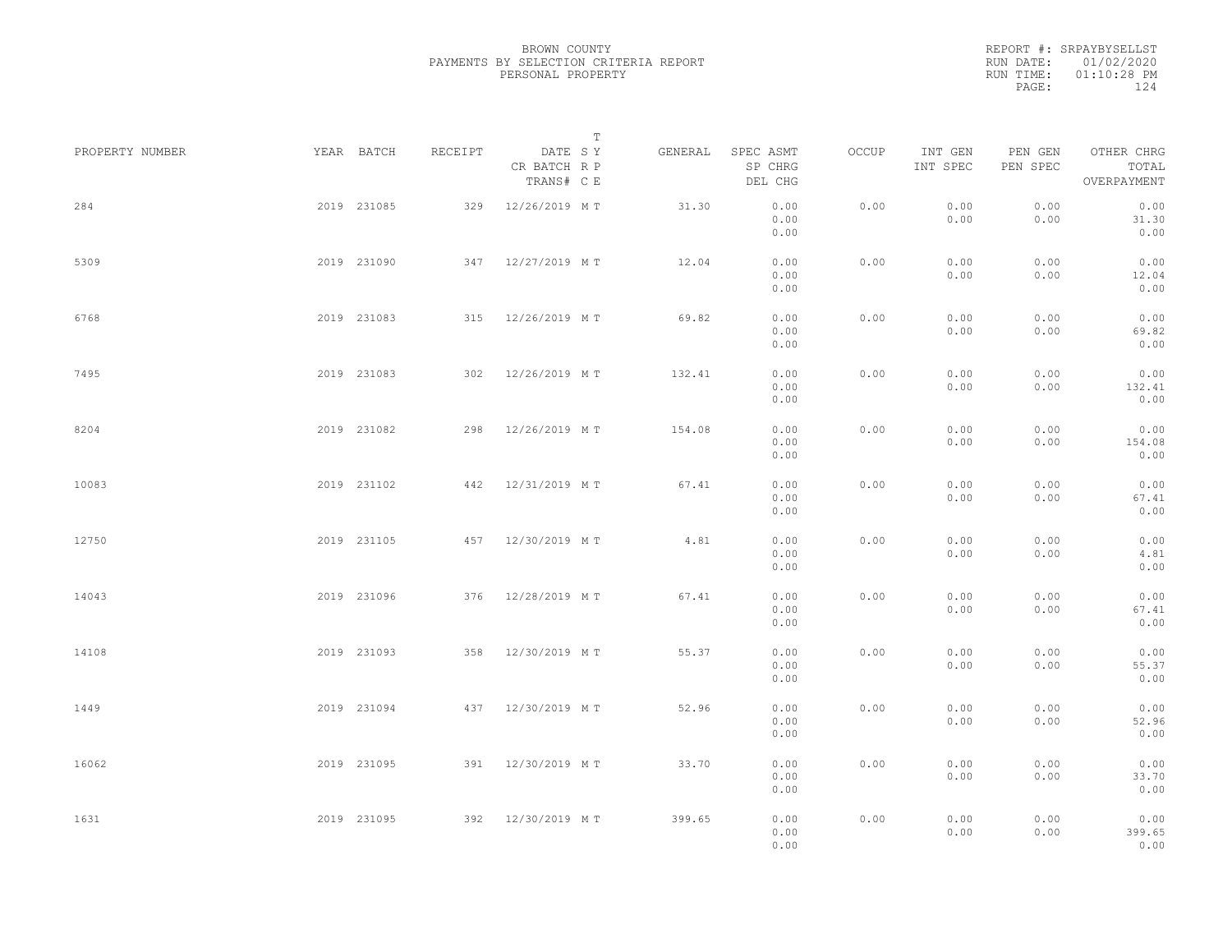|           | REPORT #: SRPAYBYSELLST |  |
|-----------|-------------------------|--|
|           | RUN DATE: 01/02/2020    |  |
| RUN TIME: | $01:10:28$ PM           |  |
| PAGE:     | 125                     |  |

|                 |             |             |         |                                       | $\mathbb T$ |          |                                 |       |                     |                     |                                    |  |
|-----------------|-------------|-------------|---------|---------------------------------------|-------------|----------|---------------------------------|-------|---------------------|---------------------|------------------------------------|--|
| PROPERTY NUMBER |             | YEAR BATCH  | RECEIPT | DATE SY<br>CR BATCH R P<br>TRANS# C E |             | GENERAL  | SPEC ASMT<br>SP CHRG<br>DEL CHG | OCCUP | INT GEN<br>INT SPEC | PEN GEN<br>PEN SPEC | OTHER CHRG<br>TOTAL<br>OVERPAYMENT |  |
| 16744           |             | 2019 231105 |         | 451 12/30/2019 MT                     |             | 219.09   | 0.00<br>0.00<br>0.00            | 0.00  | 0.00<br>0.00        | 0.00<br>0.00        | 0.00<br>219.09<br>0.00             |  |
| 17012           |             | 2019 231105 |         | 443 12/30/2019 MT                     |             | 303.34   | 0.00<br>0.00<br>0.00            | 0.00  | 0.00<br>0.00        | 0.00<br>0.00        | 0.00<br>303.34<br>0.00             |  |
| 18660           |             | 2019 231094 |         | 357 12/30/2019 MT                     |             | 50.56    | 0.00<br>0.00<br>0.00            | 0.00  | 0.00<br>0.00        | 0.00<br>0.00        | 0.00<br>50.56<br>0.00              |  |
| 18745           |             | 2019 231092 |         | 353 12/26/2019 MT                     |             | 19.26    | 0.00<br>0.00<br>0.00            | 0.00  | 0.00<br>0.00        | 0.00<br>0.00        | 0.00<br>19.26<br>0.00              |  |
| 19166           |             | 2019 231095 |         | 389 12/30/2019 MT                     |             | 9.63     | 0.00<br>0.00<br>0.00            | 0.00  | 0.00<br>0.00        | 0.00<br>0.00        | 0.00<br>9.63<br>0.00               |  |
| 19245           |             | 2019 231089 |         | 341 12/26/2019 MT                     |             | 62.60    | 0.00<br>0.00<br>0.00            | 0.00  | 0.00<br>0.00        | 0.00<br>0.00        | 0.00<br>62.60<br>0.00              |  |
| 19288           |             | 2019 231096 | 365     | 12/28/2019 MT                         |             | 2.42     | 0.00<br>0.00<br>0.00            | 0.00  | 0.00<br>0.00        | 0.00<br>0.00        | 0.00<br>2.42<br>0.00               |  |
| 20192           |             | 2019 231096 | 388     | 12/28/2019 MT                         |             | 1,569.68 | 0.00<br>175.00<br>0.00          | 0.00  | 0.00<br>0.00        | 0.00<br>0.00        | 0.00<br>1,744.68<br>0.00           |  |
| 20642           |             | 2019 231094 | 359     | 12/30/2019 MT                         |             | 48.15    | 0.00<br>0.00<br>0.00            | 0.00  | 0.00<br>0.00        | 0.00<br>0.00        | 0.00<br>48.15<br>0.00              |  |
| 20794           |             | 2019 231095 |         | 400 12/30/2019 MT                     |             | 77.05    | 0.00<br>0.00<br>0.00            | 0.00  | 0.00<br>0.00        | 0.00<br>0.00        | 0.00<br>77.05<br>0.00              |  |
| 20795           |             | 2019 231095 |         | 399 12/30/2019 MT                     |             | 108.34   | 0.00<br>0.00<br>0.00            | 0.00  | 0.00<br>0.00        | 0.00<br>0.00        | 0.00<br>108.34<br>0.00             |  |
| 20796           | 2019 231095 |             |         | 396 12/30/2019 MT                     |             | 77.05    | 0.00<br>0.00<br>0.00            | 0.00  | 0.00<br>0.00        | 0.00<br>0.00        | 0.00<br>77.05<br>0.00              |  |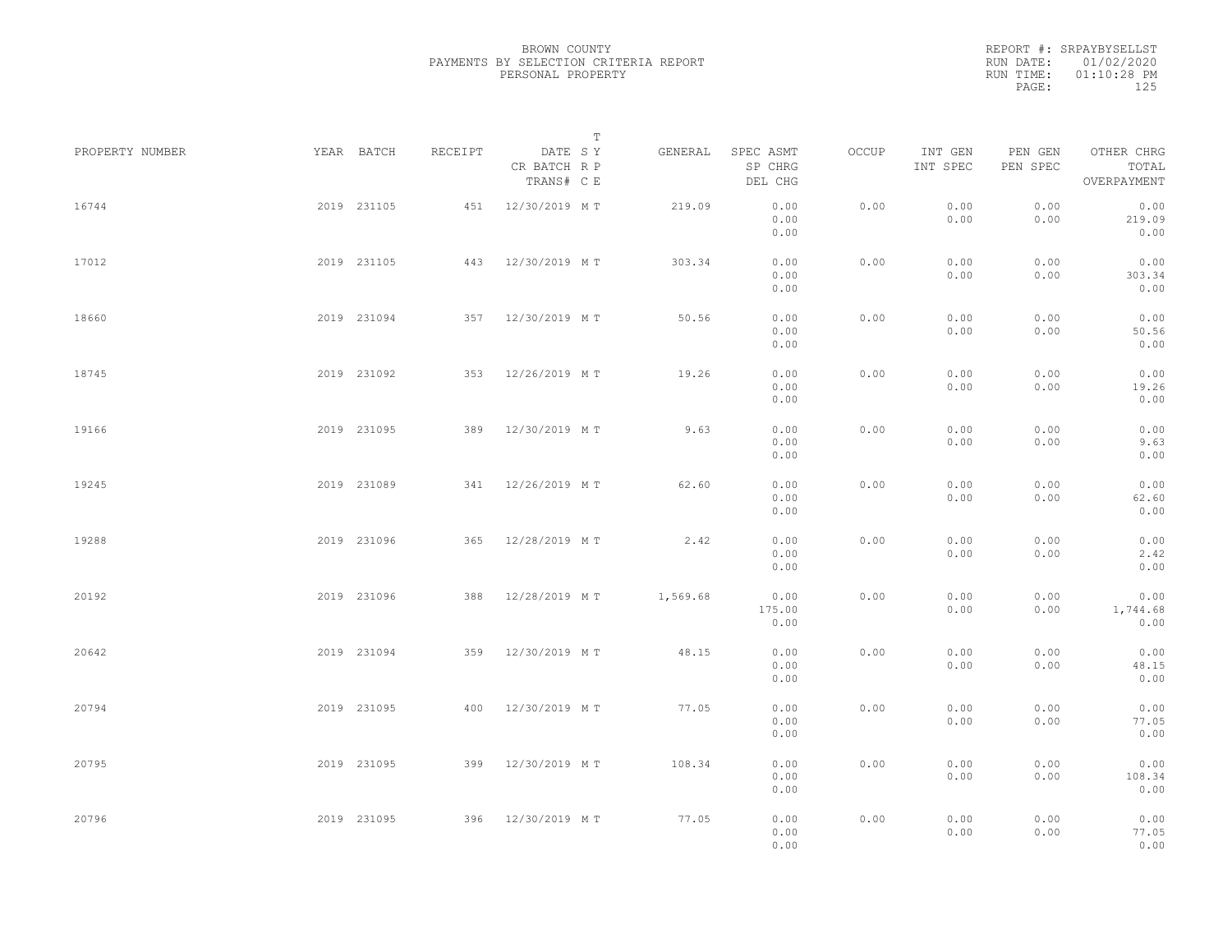|           | REPORT #: SRPAYBYSELLST |  |
|-----------|-------------------------|--|
|           | RUN DATE: 01/02/2020    |  |
| RUN TIME: | $01:10:28$ PM           |  |
| PAGE:     | 126                     |  |
|           |                         |  |

|                 |             |             |         |                                       | $\mathbb T$ |                                 |       |                     |                     |                                    |  |
|-----------------|-------------|-------------|---------|---------------------------------------|-------------|---------------------------------|-------|---------------------|---------------------|------------------------------------|--|
| PROPERTY NUMBER | YEAR BATCH  |             | RECEIPT | DATE SY<br>CR BATCH R P<br>TRANS# C E | GENERAL     | SPEC ASMT<br>SP CHRG<br>DEL CHG | OCCUP | INT GEN<br>INT SPEC | PEN GEN<br>PEN SPEC | OTHER CHRG<br>TOTAL<br>OVERPAYMENT |  |
| 20797           |             | 2019 231095 | 397     | 12/30/2019 MT                         | 113.15      | 0.00<br>0.00<br>0.00            | 0.00  | 0.00<br>0.00        | 0.00<br>0.00        | 0.00<br>113.15<br>0.00             |  |
| 20800           |             | 2019 231095 | 402     | 12/30/2019 MT                         | 180.56      | 0.00<br>0.00<br>0.00            | 0.00  | 0.00<br>0.00        | 0.00<br>0.00        | 0.00<br>180.56<br>0.00             |  |
| 22168           |             | 2019 231096 |         | 363 12/28/2019 MT                     | 77.05       | 0.00<br>0.00<br>0.00            | 0.00  | 0.00<br>0.00        | 0.00<br>0.00        | 0.00<br>77.05<br>0.00              |  |
| 22284           |             | 2019 231095 |         | 384 12/30/2019 MT                     | 132.41      | 0.00<br>0.00<br>0.00            | 0.00  | 0.00<br>0.00        | 0.00<br>0.00        | 0.00<br>132.41<br>0.00             |  |
| 22338           |             | 2019 231105 |         | 469 12/30/2019 MT                     | 1,704.49    | 0.00<br>0.00<br>0.00            | 0.00  | 0.00<br>0.00        | 0.00<br>0.00        | 0.00<br>1,704.49<br>0.00           |  |
| 22819           |             | 2019 231095 |         | 416 12/30/2019 MT                     | 4.81        | 0.00<br>0.00<br>0.00            | 0.00  | 0.00<br>0.00        | 0.00<br>0.00        | 0.00<br>4.81<br>0.00               |  |
| 22830           |             | 2019 231096 |         | 371 12/28/2019 MT                     | 9.63        | 0.00<br>0.00<br>0.00            | 0.00  | 0.00<br>0.00        | 0.00<br>0.00        | 0.00<br>9.63<br>0.00               |  |
| 22852           |             | 2019 231096 | 445     | 12/28/2019 MT                         | 207.04      | 0.00<br>0.00<br>0.00            | 0.00  | 0.00<br>0.00        | 0.00<br>0.00        | 0.00<br>207.04<br>0.00             |  |
| 22903           |             | 2019 231093 |         | 373 12/30/2019 MT                     | 180.56      | 0.00<br>0.00<br>0.00            | 0.00  | 0.00<br>0.00        | 0.00<br>0.00        | 0.00<br>180.56<br>0.00             |  |
| 23198           |             | 2019 231096 |         | 408 12/28/2019 MT                     | 755.94      | 0.00<br>0.00<br>0.00            | 0.00  | 0.00<br>0.00        | 0.00<br>0.00        | 0.00<br>755.94<br>0.00             |  |
| 23360           |             | 2019 231096 |         | 362 12/28/2019 MT                     | 144.46      | 0.00<br>0.00<br>0.00            | 0.00  | 0.00<br>0.00        | 0.00<br>0.00        | 0.00<br>144.46<br>0.00             |  |
| 23386           | 2019 231092 |             |         | 434 12/26/2019 MT                     | 341.86      | 0.00<br>0.00<br>0.00            | 0.00  | 0.00<br>0.00        | 0.00<br>0.00        | 0.00<br>341.86<br>0.00             |  |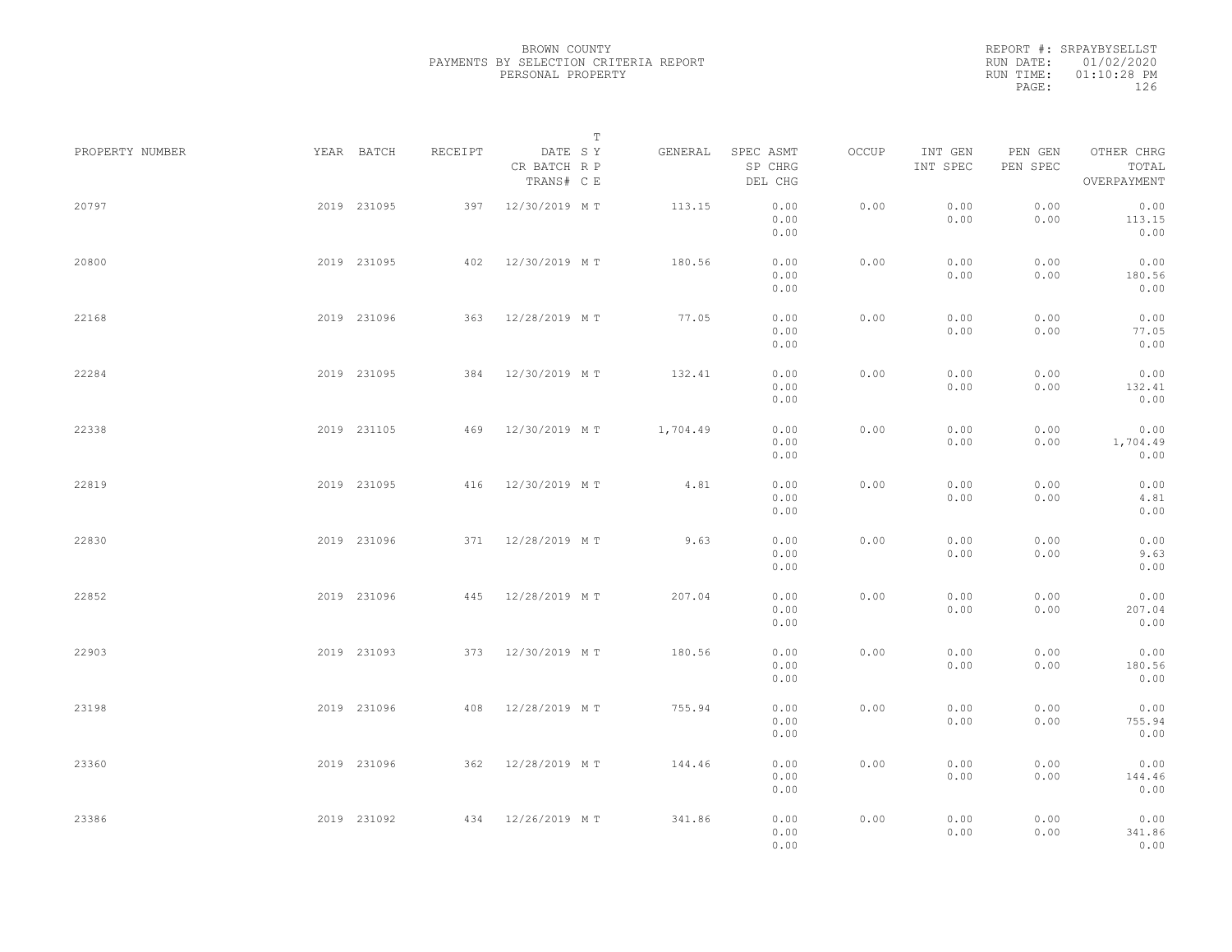|           |       | REPORT #: SRPAYBYSELLST |  |
|-----------|-------|-------------------------|--|
|           |       | RUN DATE: 01/02/2020    |  |
| RUN TIME: |       | $01:10:29$ PM           |  |
|           | PAGE: | 127                     |  |
|           |       |                         |  |

|                 |             |             |         |                                       | $\mathbb T$ |         |                                 |       |                     |                     |                                    |  |
|-----------------|-------------|-------------|---------|---------------------------------------|-------------|---------|---------------------------------|-------|---------------------|---------------------|------------------------------------|--|
| PROPERTY NUMBER |             | YEAR BATCH  | RECEIPT | DATE SY<br>CR BATCH R P<br>TRANS# C E |             | GENERAL | SPEC ASMT<br>SP CHRG<br>DEL CHG | OCCUP | INT GEN<br>INT SPEC | PEN GEN<br>PEN SPEC | OTHER CHRG<br>TOTAL<br>OVERPAYMENT |  |
| 23387           |             | 2019 231092 |         | 435 12/26/2019 MT                     |             | 33.70   | 0.00<br>0.00<br>0.00            | 0.00  | 0.00<br>0.00        | 0.00<br>0.00        | 0.00<br>33.70<br>0.00              |  |
| 23497           |             | 2019 231089 |         | 342 12/26/2019 MT                     |             | 7.23    | 0.00<br>0.00<br>0.00            | 0.00  | 0.00<br>0.00        | 0.00<br>0.00        | 0.00<br>7.23<br>0.00               |  |
| 24120           |             | 2019 231092 |         | 405 12/26/2019 MT                     |             | 91.48   | 0.00<br>0.00<br>0.00            | 0.00  | 0.00<br>0.00        | 0.00<br>0.00        | 0.00<br>91.48<br>0.00              |  |
| 24186           |             | 2019 231095 |         | 418 12/30/2019 MT                     |             | 7.23    | 0.00<br>0.00<br>0.00            | 0.00  | 0.00<br>0.00        | 0.00<br>0.00        | 0.00<br>7.23<br>0.00               |  |
| 24203           |             | 2019 231095 |         | 401 12/30/2019 MT                     |             | 57.78   | 0.00<br>0.00<br>0.00            | 0.00  | 0.00<br>0.00        | 0.00<br>0.00        | 0.00<br>57.78<br>0.00              |  |
| 24271           |             | 2019 231096 |         | 374 12/28/2019 MT                     |             | 2.42    | 0.00<br>0.00<br>0.00            | 0.00  | 0.00<br>0.00        | 0.00<br>0.00        | 0.00<br>2.42<br>0.00               |  |
| 24761           |             | 2019 231096 | 386     | 12/28/2019 MT                         |             | 28.89   | 0.00<br>0.00<br>0.00            | 0.00  | 0.00<br>0.00        | 0.00<br>0.00        | 0.00<br>28.89<br>0.00              |  |
| 24884           |             | 2019 231096 |         | 364 12/28/2019 MT                     |             | 204.64  | 0.00<br>0.00<br>0.00            | 0.00  | 0.00<br>0.00        | 0.00<br>0.00        | 0.00<br>204.64<br>0.00             |  |
| 24895           |             | 2019 231105 |         | 467 12/30/2019 MT                     |             | 16.86   | 0.00<br>0.00<br>0.00            | 0.00  | 0.00<br>0.00        | 0.00<br>0.00        | 0.00<br>16.86<br>0.00              |  |
| 25472           |             | 2019 231092 |         | 361 12/26/2019 MT                     |             | 370.74  | 0.00<br>0.00<br>0.00            | 0.00  | 0.00<br>0.00        | 0.00<br>0.00        | 0.00<br>370.74<br>0.00             |  |
| 25507           |             | 2019 231095 |         | 411 12/30/2019 MT                     |             | 38.51   | 0.00<br>0.00<br>0.00            | 0.00  | 0.00<br>0.00        | 0.00<br>0.00        | 0.00<br>38.51<br>0.00              |  |
| 25547           | 2019 231105 |             |         | 459 12/30/2019 MT                     |             | 113.15  | 0.00<br>0.00<br>0.00            | 0.00  | 0.00<br>0.00        | 0.00<br>0.00        | 0.00<br>113.15<br>0.00             |  |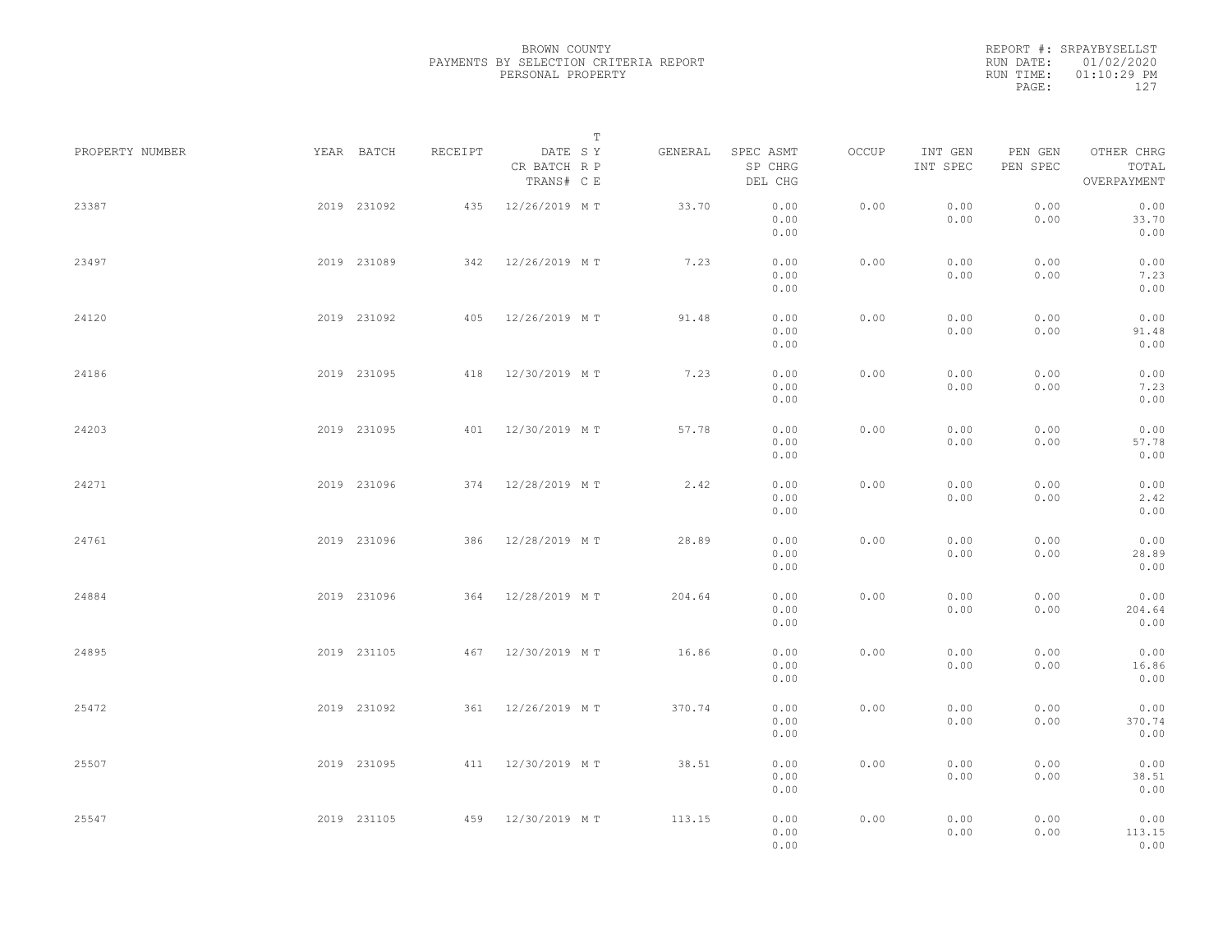|           |       | REPORT #: SRPAYBYSELLST |  |
|-----------|-------|-------------------------|--|
|           |       | RUN DATE: 01/02/2020    |  |
| RUN TIME: |       | $01:10:29$ PM           |  |
|           | PAGE: | 128                     |  |
|           |       |                         |  |

|                 |             |             |         |                                       | T |          |                                 |       |                     |                     |                                    |  |
|-----------------|-------------|-------------|---------|---------------------------------------|---|----------|---------------------------------|-------|---------------------|---------------------|------------------------------------|--|
| PROPERTY NUMBER |             | YEAR BATCH  | RECEIPT | DATE SY<br>CR BATCH R P<br>TRANS# C E |   | GENERAL  | SPEC ASMT<br>SP CHRG<br>DEL CHG | OCCUP | INT GEN<br>INT SPEC | PEN GEN<br>PEN SPEC | OTHER CHRG<br>TOTAL<br>OVERPAYMENT |  |
| 2576            |             | 2019 231105 |         | 462 12/30/2019 MT                     |   | 21.68    | 0.00<br>0.00<br>0.00            | 0.00  | 0.00<br>0.00        | 0.00<br>0.00        | 0.00<br>21.68<br>0.00              |  |
| 26062           |             | 2019 231096 |         | 393 12/28/2019 MT                     |   | 305.75   | 0.00<br>0.00<br>0.00            | 0.00  | 0.00<br>0.00        | 0.00<br>0.00        | 0.00<br>305.75<br>0.00             |  |
| 26064           |             | 2019 231116 |         | 487 12/30/2019 MT                     |   | 2,402.66 | 0.00<br>0.00<br>0.00            | 0.00  | 0.00<br>0.00        | 0.00<br>0.00        | 0.00<br>2,402.66<br>0.00           |  |
| 26184           |             | 2019 231105 |         | 456 12/30/2019 MT                     |   | 12.04    | 0.00<br>0.00<br>0.00            | 0.00  | 0.00<br>0.00        | 0.00<br>0.00        | 0.00<br>12.04<br>0.00              |  |
| 26192           |             | 2019 231095 |         | 412 12/30/2019 MT                     |   | 1,131.52 | 0.00<br>0.00<br>0.00            | 0.00  | 0.00<br>0.00        | 0.00<br>0.00        | 0.00<br>1,131.52<br>0.00           |  |
| 26241           |             | 2019 231095 | 430     | 12/30/2019 MT                         |   | 137.23   | 0.00<br>0.00<br>0.00            | 0.00  | 0.00<br>0.00        | 0.00<br>0.00        | 0.00<br>137.23<br>0.00             |  |
| 26861           |             | 2019 231095 | 398     | 12/30/2019 MT                         |   | 91.48    | 0.00<br>0.00<br>0.00            | 0.00  | 0.00<br>0.00        | 0.00<br>0.00        | 0.00<br>91.48<br>0.00              |  |
| 27294           |             | 2019 231095 | 395     | 12/30/2019 MT                         |   | 4.81     | 0.00<br>0.00<br>0.00            | 0.00  | 0.00<br>0.00        | 0.00<br>0.00        | 0.00<br>4.81<br>0.00               |  |
| 27349           |             | 2019 231096 |         | 366 12/28/2019 MT                     |   | 36.11    | 0.00<br>0.00<br>0.00            | 0.00  | 0.00<br>0.00        | 0.00<br>0.00        | 0.00<br>36.11<br>0.00              |  |
| 27385           |             | 2019 231105 |         | 468 12/30/2019 MT                     |   | 67.41    | 0.00<br>0.00<br>0.00            | 0.00  | 0.00<br>0.00        | 0.00<br>0.00        | 0.00<br>67.41<br>0.00              |  |
| 27569           |             | 2019 231095 |         | 421 12/30/2019 MT                     |   | 67.41    | 0.00<br>0.00<br>0.00            | 0.00  | 0.00<br>0.00        | 0.00<br>0.00        | 0.00<br>67.41<br>0.00              |  |
| 27597           | 2019 231094 |             |         | 438 12/30/2019 MT                     |   | 2,335.25 | 0.00<br>0.00<br>0.00            | 0.00  | 0.00<br>0.00        | 0.00<br>0.00        | 0.00<br>2,335.25<br>0.00           |  |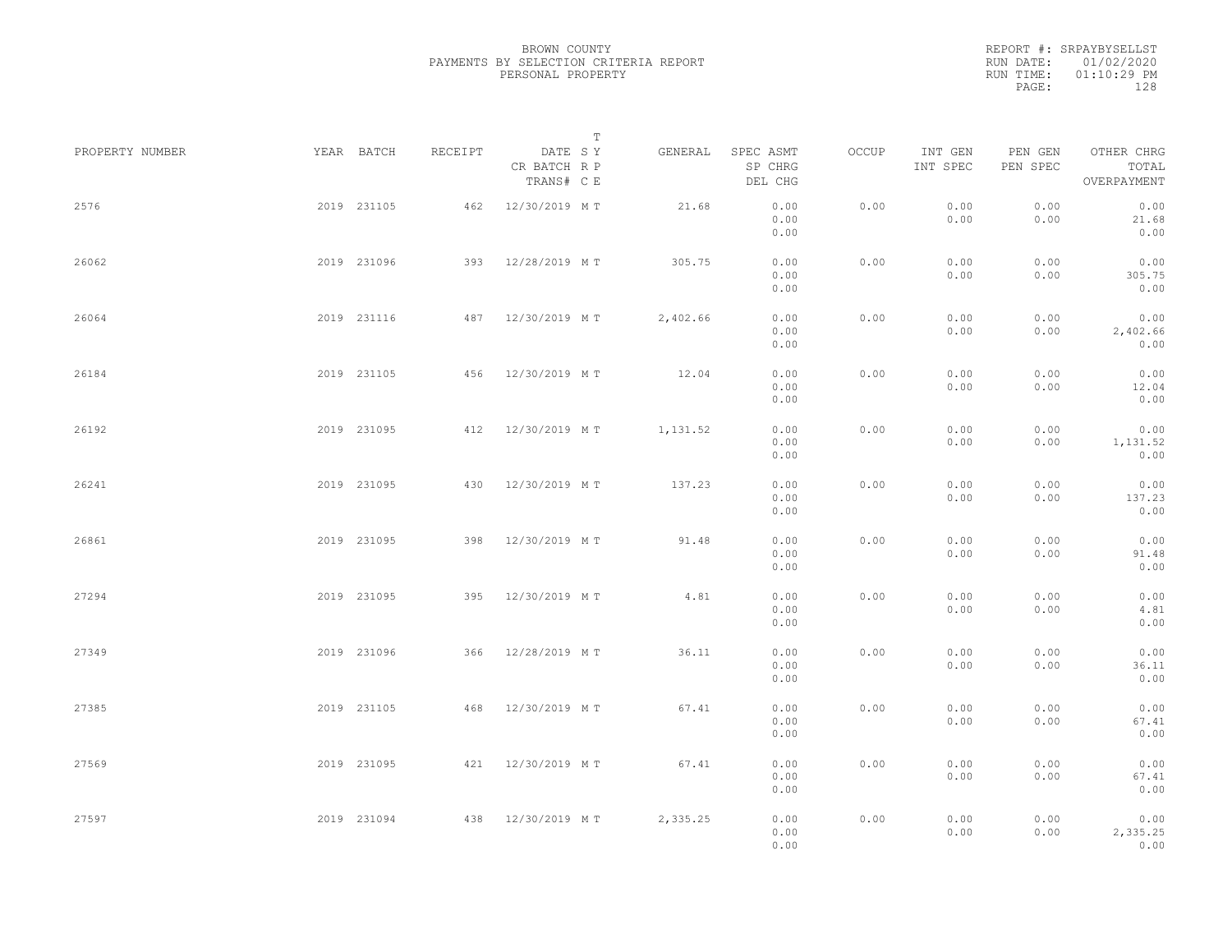|           | REPORT #: SRPAYBYSELLST |
|-----------|-------------------------|
|           | RUN DATE: 01/02/2020    |
| RUN TIME: | $01:10:30$ PM           |
| PAGE:     | 129                     |

|                 |             |             |         |                                       | $\mathbb T$ |         |                                 |       |                     |                     |                                    |  |
|-----------------|-------------|-------------|---------|---------------------------------------|-------------|---------|---------------------------------|-------|---------------------|---------------------|------------------------------------|--|
| PROPERTY NUMBER |             | YEAR BATCH  | RECEIPT | DATE SY<br>CR BATCH R P<br>TRANS# C E |             | GENERAL | SPEC ASMT<br>SP CHRG<br>DEL CHG | OCCUP | INT GEN<br>INT SPEC | PEN GEN<br>PEN SPEC | OTHER CHRG<br>TOTAL<br>OVERPAYMENT |  |
| 27641           |             | 2019 231096 |         | 387 12/28/2019 MT                     |             | 9.63    | 0.00<br>0.00<br>0.00            | 0.00  | 0.00<br>0.00        | 0.00<br>0.00        | 0.00<br>9.63<br>0.00               |  |
| 341             |             | 2019 231095 |         | 420 12/30/2019 MT                     |             | 753.55  | 0.00<br>0.00<br>0.00            | 0.00  | 0.00<br>0.00        | 0.00<br>0.00        | 0.00<br>753.55<br>0.00             |  |
| 364             |             | 2019 231094 |         | 432 12/30/2019 MT                     |             | 67.41   | 0.00<br>0.00<br>0.00            | 0.00  | 0.00<br>0.00        | 0.00<br>0.00        | 0.00<br>67.41<br>0.00              |  |
| 5936            |             | 2019 231092 |         | 333 12/26/2019 MT                     |             | 21.68   | 0.00<br>0.00<br>0.00            | 0.00  | 0.00<br>0.00        | 0.00<br>0.00        | 0.00<br>21.68<br>0.00              |  |
| 5958            |             | 2019 231093 |         | 378 12/30/2019 MT                     |             | 536.88  | 0.00<br>0.00<br>0.00            | 0.00  | 0.00<br>0.00        | 0.00<br>0.00        | 0.00<br>536.88<br>0.00             |  |
| 6726            |             | 2019 231116 |         | 505 12/30/2019 MT                     |             | 146.85  | 0.00<br>0.00<br>0.00            | 0.00  | 0.00<br>0.00        | 0.00<br>0.00        | 0.00<br>146.85<br>0.00             |  |
| 8297            |             | 2019 231096 |         | 372 12/28/2019 MT                     |             | 57.78   | 0.00<br>0.00<br>0.00            | 0.00  | 0.00<br>0.00        | 0.00<br>0.00        | 0.00<br>57.78<br>0.00              |  |
| 8357            |             | 2019 231116 |         | 512 12/30/2019 MT                     |             | 9.63    | 0.00<br>0.00<br>0.00            | 0.00  | 0.00<br>0.00        | 0.00<br>0.00        | 0.00<br>9.63<br>0.00               |  |
| 8477            |             | 2019 231092 |         | 413 12/26/2019 MT                     |             | 4.81    | 0.00<br>0.00<br>0.00            | 0.00  | 0.00<br>0.00        | 0.00<br>0.00        | 0.00<br>4.81<br>0.00               |  |
| 889             |             | 2019 231096 |         | 436 12/28/2019 MT                     |             | 233.51  | 0.00<br>0.00<br>0.00            | 0.00  | 0.00<br>0.00        | 0.00<br>0.00        | 0.00<br>233.51<br>0.00             |  |
| 9507            |             | 2019 231095 |         | 419 12/30/2019 MT                     |             | 113.15  | 0.00<br>0.00<br>0.00            | 0.00  | 0.00<br>0.00        | 0.00<br>0.00        | 0.00<br>113.15<br>0.00             |  |
| 10189           | 2019 231088 |             |         | 375 12/27/2019 MT                     |             | 12.04   | 0.00<br>0.00<br>0.00            | 0.00  | 0.00<br>0.00        | 0.00<br>0.00        | 0.00<br>12.04<br>0.00              |  |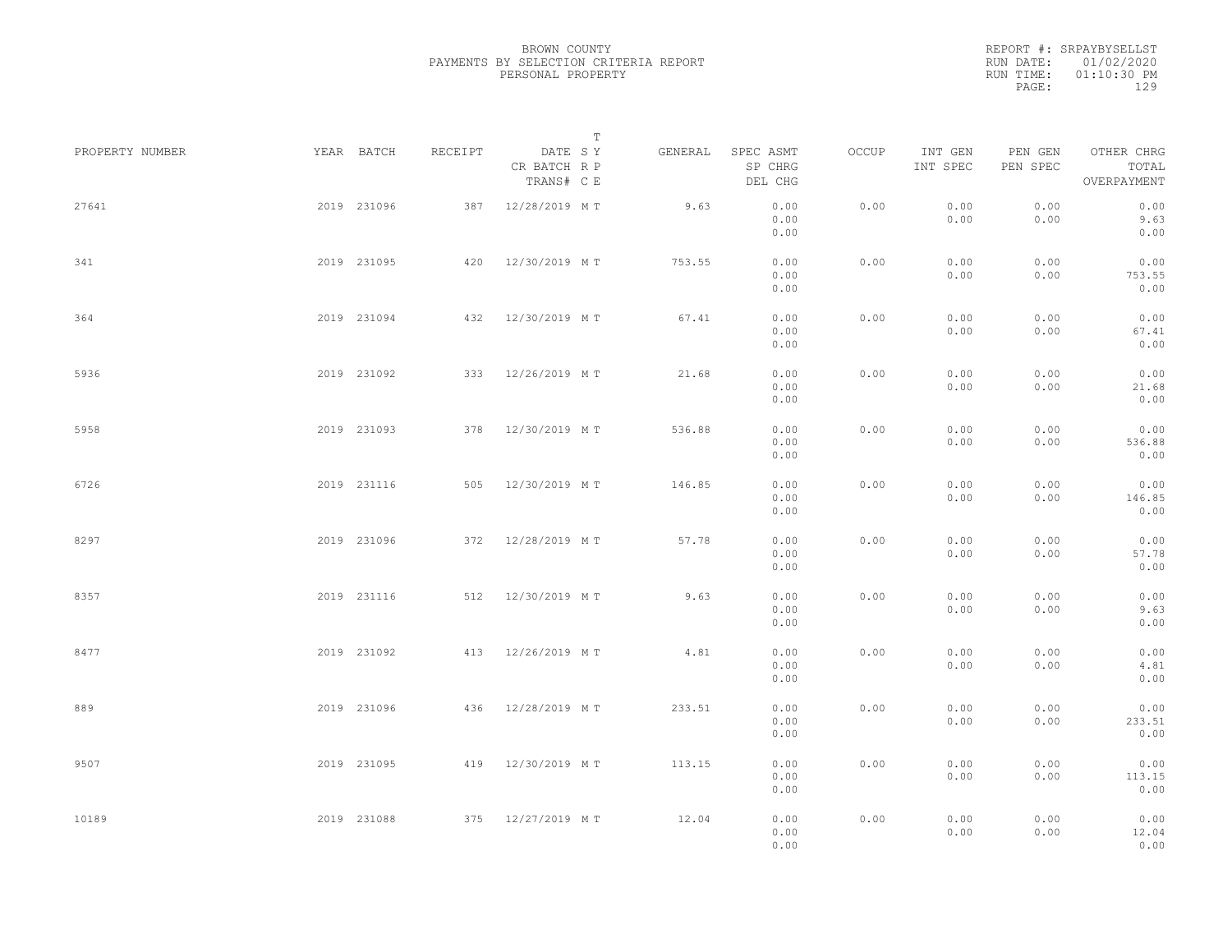|           | REPORT #: SRPAYBYSELLST |
|-----------|-------------------------|
|           | RUN DATE: 01/02/2020    |
| RUN TIME: | $01:10:30$ PM           |
| PAGE:     | 130                     |

|                 |             |             |         | $\mathbb T$                           |          |                                 |       |                     |                     |                                    |  |
|-----------------|-------------|-------------|---------|---------------------------------------|----------|---------------------------------|-------|---------------------|---------------------|------------------------------------|--|
| PROPERTY NUMBER | YEAR BATCH  |             | RECEIPT | DATE SY<br>CR BATCH R P<br>TRANS# C E | GENERAL  | SPEC ASMT<br>SP CHRG<br>DEL CHG | OCCUP | INT GEN<br>INT SPEC | PEN GEN<br>PEN SPEC | OTHER CHRG<br>TOTAL<br>OVERPAYMENT |  |
| 10850           | 2019 231088 |             |         | 424 12/27/2019 MT                     | 671.69   | 0.00<br>0.00<br>0.00            | 0.00  | 0.00<br>0.00        | 0.00<br>0.00        | 0.00<br>671.69<br>0.00             |  |
| 10897           | 2019 231100 |             |         | 425 12/30/2019 MT                     | 613.90   | 0.00<br>0.00<br>0.00            | 0.00  | 0.00<br>0.00        | 0.00<br>0.00        | 0.00<br>613.90<br>0.00             |  |
| 13475           | 2019 231088 |             |         | 409 12/27/2019 MT                     | 117.97   | 0.00<br>0.00<br>0.00            | 0.00  | 0.00<br>0.00        | 0.00<br>0.00        | 0.00<br>117.97<br>0.00             |  |
| 1573            | 2019 231088 |             |         | 345 12/27/2019 MT                     | 195.01   | 0.00<br>0.00<br>0.00            | 0.00  | 0.00<br>0.00        | 0.00<br>0.00        | 0.00<br>195.01<br>0.00             |  |
| 1617            | 2019 231091 |             |         | 360 12/27/2019 MT                     | 813.73   | 0.00<br>0.00<br>0.00            | 0.00  | 0.00<br>0.00        | 0.00<br>0.00        | 0.00<br>813.73<br>0.00             |  |
| 16709           | 2019 231100 |             |         | 415 12/30/2019 MT                     | 729.47   | 0.00<br>0.00<br>0.00            | 0.00  | 0.00<br>0.00        | 0.00<br>0.00        | 0.00<br>729.47<br>0.00             |  |
| 16731           | 2019 231100 |             | 385     | 12/30/2019 MT                         | 14.45    | 0.00<br>0.00<br>0.00            | 0.00  | 0.00<br>0.00        | 0.00<br>0.00        | 0.00<br>14.45<br>0.00              |  |
| 17740           | 2019 231088 |             | 423     | 12/27/2019 MT                         | 2.42     | 0.00<br>0.00<br>0.00            | 0.00  | 0.00<br>0.00        | 0.00<br>0.00        | 0.00<br>2.42<br>0.00               |  |
| 2023            |             | 2019 231088 |         | 417 12/27/2019 MT                     | 5,724.99 | 0.00<br>0.00<br>0.00            | 0.00  | 0.00<br>0.00        | 0.00<br>0.00        | 0.00<br>5,724.99<br>0.00           |  |
| 20802           |             | 2019 231088 |         | 340 12/27/2019 MT                     | 3,635.30 | 0.00<br>0.00<br>0.00            | 0.00  | 0.00<br>0.00        | 0.00<br>0.00        | 0.00<br>3,635.30<br>0.00           |  |
| 21050           | 2019 231088 |             |         | 377 12/27/2019 MT                     | 4.81     | 0.00<br>0.00<br>0.00            | 0.00  | 0.00<br>0.00        | 0.00<br>0.00        | 0.00<br>4.81<br>0.00               |  |
| 2189            | 2019 231100 |             |         | 390 12/30/2019 MT                     | 74.63    | 0.00<br>0.00<br>0.00            | 0.00  | 0.00<br>0.00        | 0.00<br>0.00        | 0.00<br>74.63<br>0.00              |  |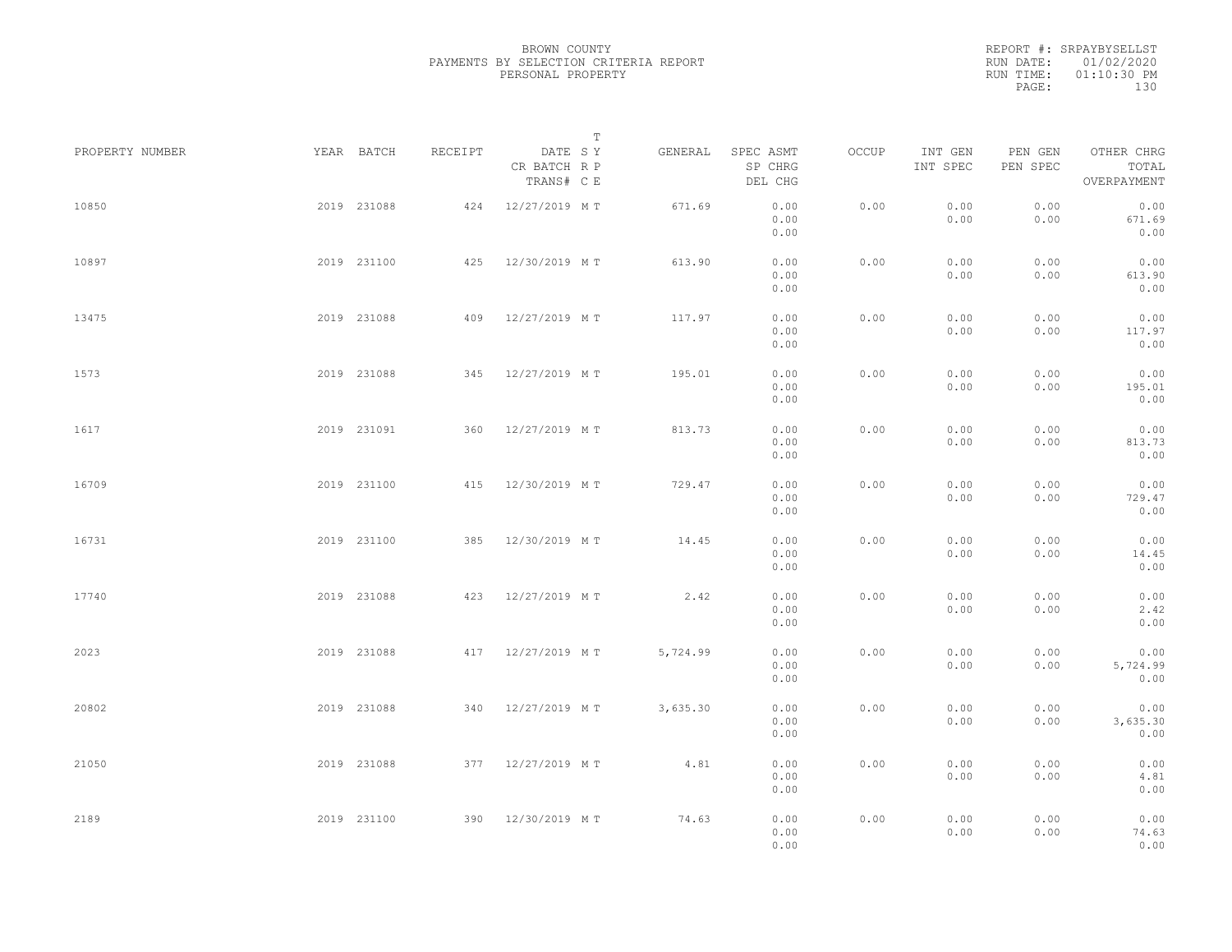|           | REPORT #: SRPAYBYSELLST |  |
|-----------|-------------------------|--|
|           | RUN DATE: 01/02/2020    |  |
| RUN TIME: | $01:10:30$ PM           |  |
| PAGE:     | 131                     |  |

|                 |             |             |         | $\mathbb T$                           |          |                                 |       |                     |                     |                                    |  |
|-----------------|-------------|-------------|---------|---------------------------------------|----------|---------------------------------|-------|---------------------|---------------------|------------------------------------|--|
| PROPERTY NUMBER |             | YEAR BATCH  | RECEIPT | DATE SY<br>CR BATCH R P<br>TRANS# C E | GENERAL  | SPEC ASMT<br>SP CHRG<br>DEL CHG | OCCUP | INT GEN<br>INT SPEC | PEN GEN<br>PEN SPEC | OTHER CHRG<br>TOTAL<br>OVERPAYMENT |  |
| 22166           |             | 2019 231098 | 428     | 12/27/2019 MT                         | 38.51    | 0.00<br>0.00<br>0.00            | 0.00  | 0.00<br>0.00        | 0.00<br>0.00        | 0.00<br>38.51<br>0.00              |  |
| 22173           |             | 2019 231098 |         | 426 12/27/2019 MT                     | 146.85   | 0.00<br>50.00<br>0.00           | 0.00  | 0.00<br>0.00        | 0.00<br>0.00        | 0.00<br>196.85<br>0.00             |  |
| 22688           |             | 2019 231100 |         | 404 12/30/2019 MT                     | 89.09    | 0.00<br>0.00<br>0.00            | 0.00  | 0.00<br>0.00        | 0.00<br>0.00        | 0.00<br>89.09<br>0.00              |  |
| 22757           |             | 2019 231091 |         | 382 12/27/2019 MT                     | 450.20   | 0.00<br>0.00<br>0.00            | 0.00  | 0.00<br>0.00        | 0.00<br>0.00        | 0.00<br>450.20<br>0.00             |  |
| 22758           |             | 2019 231091 |         | 381 12/27/2019 MT                     | 1,410.78 | 0.00<br>75.00<br>0.00           | 0.00  | 0.00<br>0.00        | 0.00<br>0.00        | 0.00<br>1,485.78<br>0.00           |  |
| 23203           |             | 2019 231088 |         | 414 12/27/2019 MT                     | 33.70    | 0.00<br>0.00<br>0.00            | 0.00  | 0.00<br>0.00        | 0.00<br>0.00        | 0.00<br>33.70<br>0.00              |  |
| 23585           |             | 2019 231088 | 410     | 12/27/2019 MT                         | 522.43   | 0.00<br>0.00<br>0.00            | 0.00  | 0.00<br>0.00        | 0.00<br>0.00        | 0.00<br>522.43<br>0.00             |  |
| 23787           |             | 2019 231088 |         | 431 12/27/2019 MT                     | 65.00    | 0.00<br>0.00<br>0.00            | 0.00  | 0.00<br>0.00        | 0.00<br>0.00        | 0.00<br>65.00<br>0.00              |  |
| 24217           |             | 2019 231088 | 336     | 12/27/2019 MT                         | 154.08   | 0.00<br>0.00<br>0.00            | 0.00  | 0.00<br>0.00        | 0.00<br>0.00        | 0.00<br>154.08<br>0.00             |  |
| 25434           |             | 2019 231100 |         | 379 12/30/2019 MT                     | 505.57   | 0.00<br>0.00<br>0.00            | 0.00  | 0.00<br>0.00        | 0.00<br>0.00        | 0.00<br>505.57<br>0.00             |  |
| 25457           |             | 2019 231098 |         | 370 12/27/2019 MT                     | 197.41   | 0.00<br>0.00<br>0.00            | 0.00  | 0.00<br>0.00        | 0.00<br>0.00        | 0.00<br>197.41<br>0.00             |  |
| 25530           | 2019 231098 |             |         | 369 12/27/2019 MT                     | 26.49    | 0.00<br>0.00<br>0.00            | 0.00  | 0.00<br>0.00        | 0.00<br>0.00        | 0.00<br>26.49<br>0.00              |  |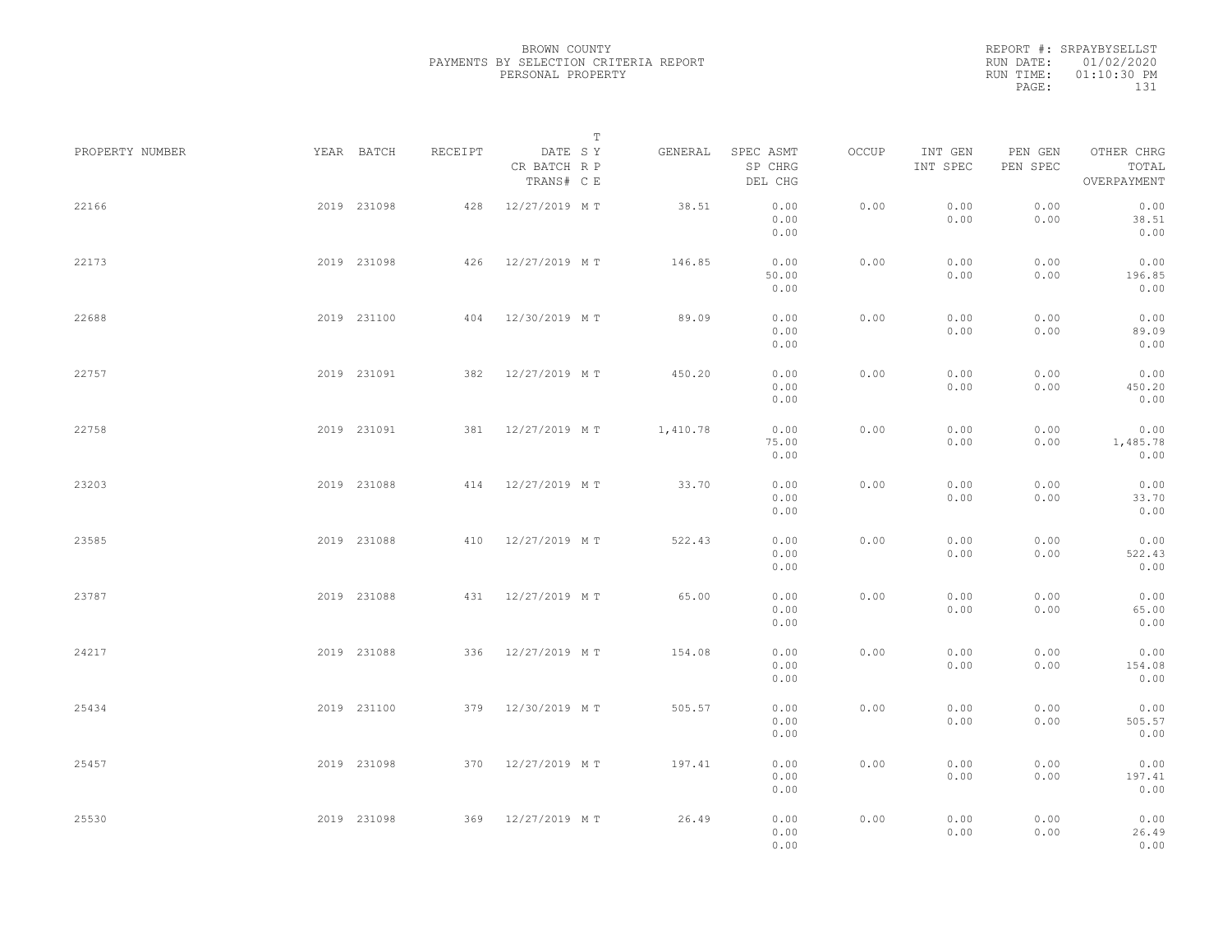|           | REPORT #: SRPAYBYSELLST |
|-----------|-------------------------|
|           | RUN DATE: 01/02/2020    |
| RUN TIME: | $01:10:31$ PM           |
| PAGE:     | 132                     |

|                 |             |             |         |                                       | T |          |                                 |       |                     |                     |                                    |  |
|-----------------|-------------|-------------|---------|---------------------------------------|---|----------|---------------------------------|-------|---------------------|---------------------|------------------------------------|--|
| PROPERTY NUMBER |             | YEAR BATCH  | RECEIPT | DATE SY<br>CR BATCH R P<br>TRANS# C E |   | GENERAL  | SPEC ASMT<br>SP CHRG<br>DEL CHG | OCCUP | INT GEN<br>INT SPEC | PEN GEN<br>PEN SPEC | OTHER CHRG<br>TOTAL<br>OVERPAYMENT |  |
| 26183           |             | 2019 231098 | 403     | 12/27/2019 MT                         |   | 115.55   | 0.00<br>0.00<br>0.00            | 0.00  | 0.00<br>0.00        | 0.00<br>0.00        | 0.00<br>115.55<br>0.00             |  |
| 26261           |             | 2019 231088 |         | 343 12/27/2019 MT                     |   | 137.23   | 0.00<br>0.00<br>0.00            | 0.00  | 0.00<br>0.00        | 0.00<br>0.00        | 0.00<br>137.23<br>0.00             |  |
| 26879           |             | 2019 231088 |         | 422 12/27/2019 MT                     |   | 2,279.88 | 0.00<br>0.00<br>0.00            | 0.00  | 0.00<br>0.00        | 0.00<br>0.00        | 0.00<br>2,279.88<br>0.00           |  |
| 26929           |             | 2019 231088 |         | 427 12/27/2019 MT                     |   | 3,406.58 | 0.00<br>125.00<br>0.00          | 0.00  | 0.00<br>0.00        | 0.00<br>0.00        | 0.00<br>3,531.58<br>0.00           |  |
| 26955           |             | 2019 231091 |         | 383 12/27/2019 MT                     |   | 2,043.95 | 0.00<br>0.00<br>0.00            | 0.00  | 0.00<br>0.00        | 0.00<br>0.00        | 0.00<br>2,043.95<br>0.00           |  |
| 27223           |             | 2019 231098 |         | 429 12/27/2019 MT                     |   | 192.60   | 0.00<br>0.00<br>0.00            | 0.00  | 0.00<br>0.00        | 0.00<br>0.00        | 0.00<br>192.60<br>0.00             |  |
| 27272           |             | 2019 231100 | 406     | 12/30/2019 MT                         |   | 9.63     | 0.00<br>0.00<br>0.00            | 0.00  | 0.00<br>0.00        | 0.00<br>0.00        | 0.00<br>9.63<br>0.00               |  |
| 27628           |             | 2019 231098 |         | 367 12/27/2019 MT                     |   | 905.21   | 0.00<br>0.00<br>0.00            | 0.00  | 0.00<br>0.00        | 0.00<br>0.00        | 0.00<br>905.21<br>0.00             |  |
| 399             |             | 2019 231100 | 394     | 12/30/2019 MT                         |   | 772.81   | 0.00<br>0.00<br>0.00            | 0.00  | 0.00<br>0.00        | 0.00<br>0.00        | 0.00<br>772.81<br>0.00             |  |
| 6908            |             | 2019 231091 |         | 433 12/27/2019 MT                     |   | 652.43   | 0.00<br>0.00<br>0.00            | 0.00  | 0.00<br>0.00        | 0.00<br>0.00        | 0.00<br>652.43<br>0.00             |  |
| 880             |             | 2019 231088 |         | 344 12/27/2019 MT                     |   | 440.57   | 0.00<br>0.00<br>0.00            | 0.00  | 0.00<br>0.00        | 0.00<br>0.00        | 0.00<br>440.57<br>0.00             |  |
| 9502            | 2019 231091 |             |         | 380 12/27/2019 MT                     |   | 811.31   | 0.00<br>0.00<br>0.00            | 0.00  | 0.00<br>0.00        | 0.00<br>0.00        | 0.00<br>811.31<br>0.00             |  |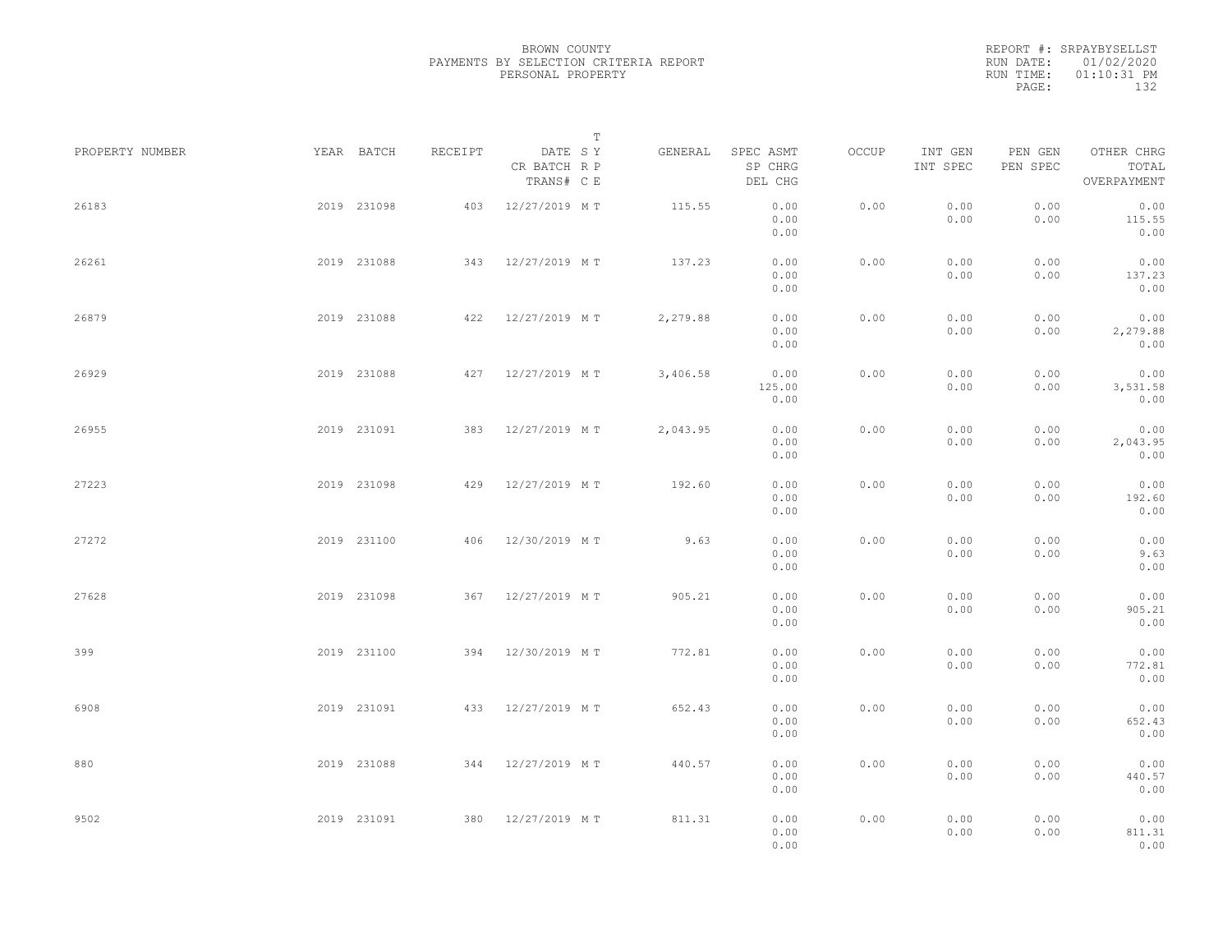REPORT #: SRPAYBYSELLST RUN DATE: 01/02/2020 RUN TIME: 01:10:31 PM PAGE: 133

|                 |             |             |         |                                       | $\mathbb T$ |                                 |       |                     |                     |                                    |  |
|-----------------|-------------|-------------|---------|---------------------------------------|-------------|---------------------------------|-------|---------------------|---------------------|------------------------------------|--|
| PROPERTY NUMBER | YEAR BATCH  |             | RECEIPT | DATE SY<br>CR BATCH R P<br>TRANS# C E | GENERAL     | SPEC ASMT<br>SP CHRG<br>DEL CHG | OCCUP | INT GEN<br>INT SPEC | PEN GEN<br>PEN SPEC | OTHER CHRG<br>TOTAL<br>OVERPAYMENT |  |
| 12819           |             | 2019 231123 |         | 534 12/31/2019 MT                     | 840.22      | 0.00<br>0.00<br>0.00            | 0.00  | 0.00<br>0.00        | 0.00<br>0.00        | 0.00<br>840.22<br>0.00             |  |
| 13220           |             | 2019 231110 |         | 549 12/30/2019 MT                     | 132.41      | 0.00<br>0.00<br>0.00            | 0.00  | 0.00<br>0.00        | 0.00<br>0.00        | 0.00<br>132.41<br>0.00             |  |
| 13989           |             | 2019 231110 |         | 560 12/30/2019 MT                     | 274.45      | 0.00<br>0.00<br>0.00            | 0.00  | 0.00<br>0.00        | 0.00<br>0.00        | 0.00<br>274.45<br>0.00             |  |
| 14083           |             | 2019 231113 |         | 477 12/31/2019 MT                     | 279.27      | 0.00<br>0.00<br>0.00            | 0.00  | 0.00<br>0.00        | 0.00<br>0.00        | 0.00<br>279.27<br>0.00             |  |
| 1555            |             | 2019 231109 |         | 500 12/31/2019 MT                     | 953.35      | 0.00<br>0.00<br>0.00            | 0.00  | 0.00<br>0.00        | 0.00<br>0.00        | 0.00<br>953.35<br>0.00             |  |
| 16073           |             | 2019 231121 |         | 521 12/31/2019 MT                     | 416.49      | 0.00<br>0.00<br>0.00            | 0.00  | 0.00<br>0.00        | 0.00<br>0.00        | 0.00<br>416.49<br>0.00             |  |
| 17810           |             | 2019 231121 | 515     | 12/31/2019 MT                         | 50.56       | 0.00<br>0.00<br>0.00            | 0.00  | 0.00<br>0.00        | 0.00<br>0.00        | 0.00<br>50.56<br>0.00              |  |
| 18939           |             | 2019 231109 |         | 479 12/31/2019 MT                     | 825.76      | 0.00<br>0.00<br>0.00            | 0.00  | 0.00<br>0.00        | 0.00<br>0.00        | 0.00<br>825.76<br>0.00             |  |
| 19160           |             | 2019 231106 |         | 447 12/30/2019 MT                     | 113.15      | 0.00<br>0.00<br>0.00            | 0.00  | 0.00<br>0.00        | 0.00<br>0.00        | 0.00<br>113.15<br>0.00             |  |
| 19439           |             | 2019 231109 |         | 453 12/31/2019 MT                     | 818.54      | 0.00<br>0.00<br>0.00            | 0.00  | 0.00<br>0.00        | 0.00<br>0.00        | 0.00<br>818.54<br>0.00             |  |
| 20229           |             | 2019 231109 |         | 507 12/31/2019 MT                     | 175.75      | 0.00<br>0.00                    | 0.00  | 0.00<br>0.00        | 0.00<br>0.00        | 0.00<br>175.75                     |  |
| 20830           | 2019 231108 |             |         | 503 12/31/2019 MT                     | 245.56      | 0.00<br>0.00<br>0.00<br>0.00    | 0.00  | 0.00<br>0.00        | 0.00<br>0.00        | 0.00<br>0.00<br>245.56<br>0.00     |  |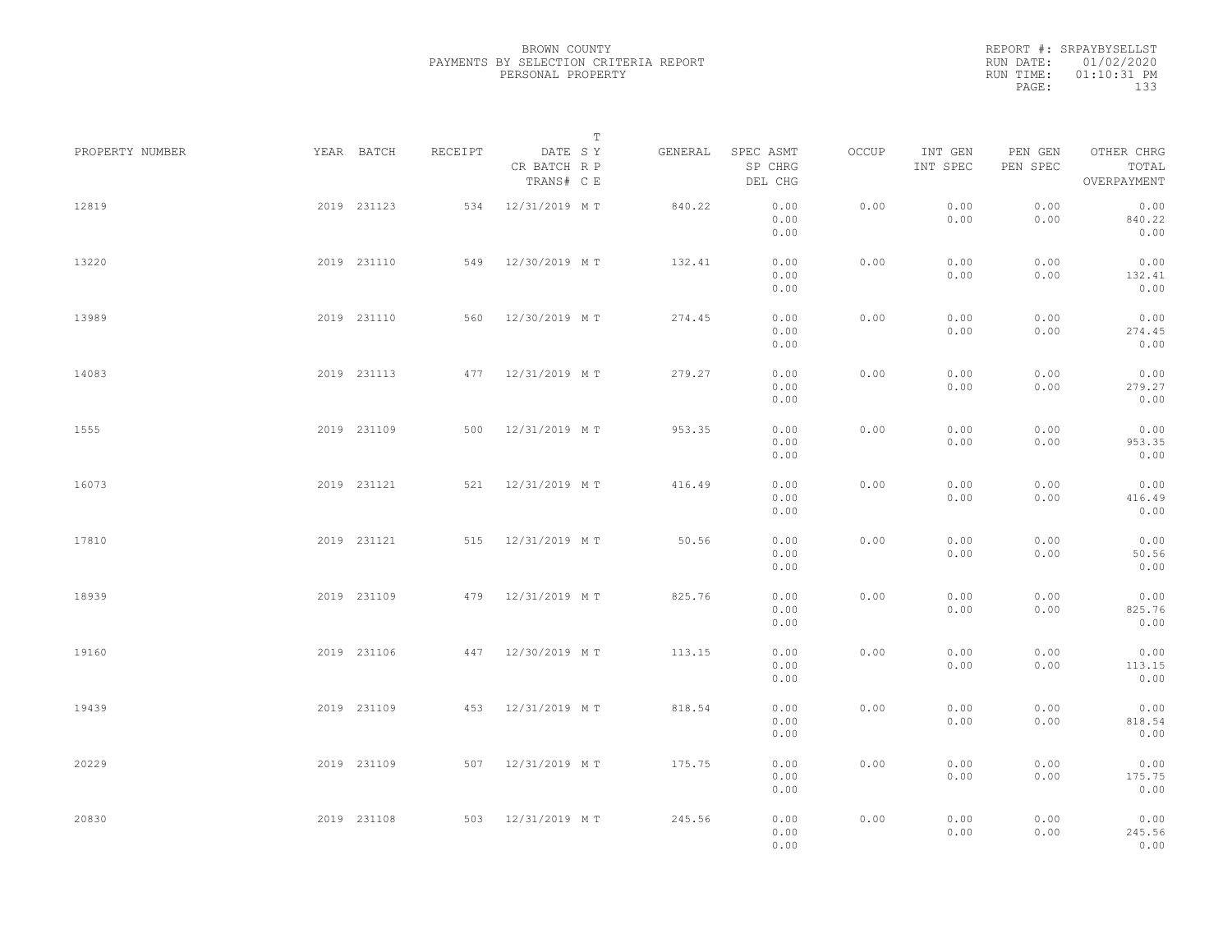|           | REPORT #: SRPAYBYSELLST |  |
|-----------|-------------------------|--|
|           | RUN DATE: 01/02/2020    |  |
| RUN TIME: | $01:10:31$ PM           |  |
| PAGE:     | 134                     |  |

|                 |             |             |         |                                       | $\mathbb T$ |          |                                 |       |                     |                     |                                    |  |
|-----------------|-------------|-------------|---------|---------------------------------------|-------------|----------|---------------------------------|-------|---------------------|---------------------|------------------------------------|--|
| PROPERTY NUMBER |             | YEAR BATCH  | RECEIPT | DATE SY<br>CR BATCH R P<br>TRANS# C E |             | GENERAL  | SPEC ASMT<br>SP CHRG<br>DEL CHG | OCCUP | INT GEN<br>INT SPEC | PEN GEN<br>PEN SPEC | OTHER CHRG<br>TOTAL<br>OVERPAYMENT |  |
| 21078           |             | 2019 231123 |         | 532 12/31/2019 MT                     |             | 67.41    | 0.00<br>0.00<br>0.00            | 0.00  | 0.00<br>0.00        | 0.00<br>0.00        | 0.00<br>67.41<br>0.00              |  |
| 220             |             | 2019 231108 |         | 484 12/31/2019 MT                     |             | 19.26    | 0.00<br>0.00<br>0.00            | 0.00  | 0.00<br>0.00        | 0.00<br>0.00        | 0.00<br>19.26<br>0.00              |  |
| 23197           |             | 2019 231110 |         | 520 12/30/2019 MT                     |             | 1,627.45 | 0.00<br>0.00<br>0.00            | 0.00  | 0.00<br>0.00        | 0.00<br>0.00        | 0.00<br>1,627.45<br>0.00           |  |
| 23396           |             | 2019 231109 |         | 480 12/31/2019 MT                     |             | 1,090.59 | 0.00<br>0.00<br>0.00            | 0.00  | 0.00<br>0.00        | 0.00<br>0.00        | 0.00<br>1,090.59<br>0.00           |  |
| 24268           |             | 2019 231108 |         | 492 12/31/2019 MT                     |             | 7.23     | 0.00<br>0.00<br>0.00            | 0.00  | 0.00<br>0.00        | 0.00<br>0.00        | 0.00<br>7.23<br>0.00               |  |
| 24765           |             | 2019 231109 |         | 454 12/31/2019 MT                     |             | 204.64   | 0.00<br>0.00<br>0.00            | 0.00  | 0.00<br>0.00        | 0.00<br>0.00        | 0.00<br>204.64<br>0.00             |  |
| 24790           |             | 2019 231110 |         | 519 12/30/2019 MT                     |             | 7.23     | 0.00<br>0.00<br>0.00            | 0.00  | 0.00<br>0.00        | 0.00<br>0.00        | 0.00<br>7.23<br>0.00               |  |
| 24848           |             | 2019 231108 |         | 482 12/31/2019 MT                     |             | 195.01   | 0.00<br>0.00<br>0.00            | 0.00  | 0.00<br>0.00        | 0.00<br>0.00        | 0.00<br>195.01<br>0.00             |  |
| 24849           |             | 2019 231108 | 483     | 12/31/2019 MT                         |             | 187.78   | 0.00<br>0.00<br>0.00            | 0.00  | 0.00<br>0.00        | 0.00<br>0.00        | 0.00<br>187.78<br>0.00             |  |
| 25344           |             | 2019 231109 |         | 449 12/31/2019 MT                     |             | 113.15   | 0.00<br>0.00<br>0.00            | 0.00  | 0.00<br>0.00        | 0.00<br>0.00        | 0.00<br>113.15<br>0.00             |  |
| 25400           |             | 2019 231109 |         | 464 12/31/2019 MT                     |             | 182.97   | 0.00<br>0.00<br>0.00            | 0.00  | 0.00<br>0.00        | 0.00<br>0.00        | 0.00<br>182.97<br>0.00             |  |
| 25401           | 2019 231109 |             |         | 466 12/31/2019 MT                     |             | 7.23     | 0.00<br>0.00<br>0.00            | 0.00  | 0.00<br>0.00        | 0.00<br>0.00        | 0.00<br>7.23<br>0.00               |  |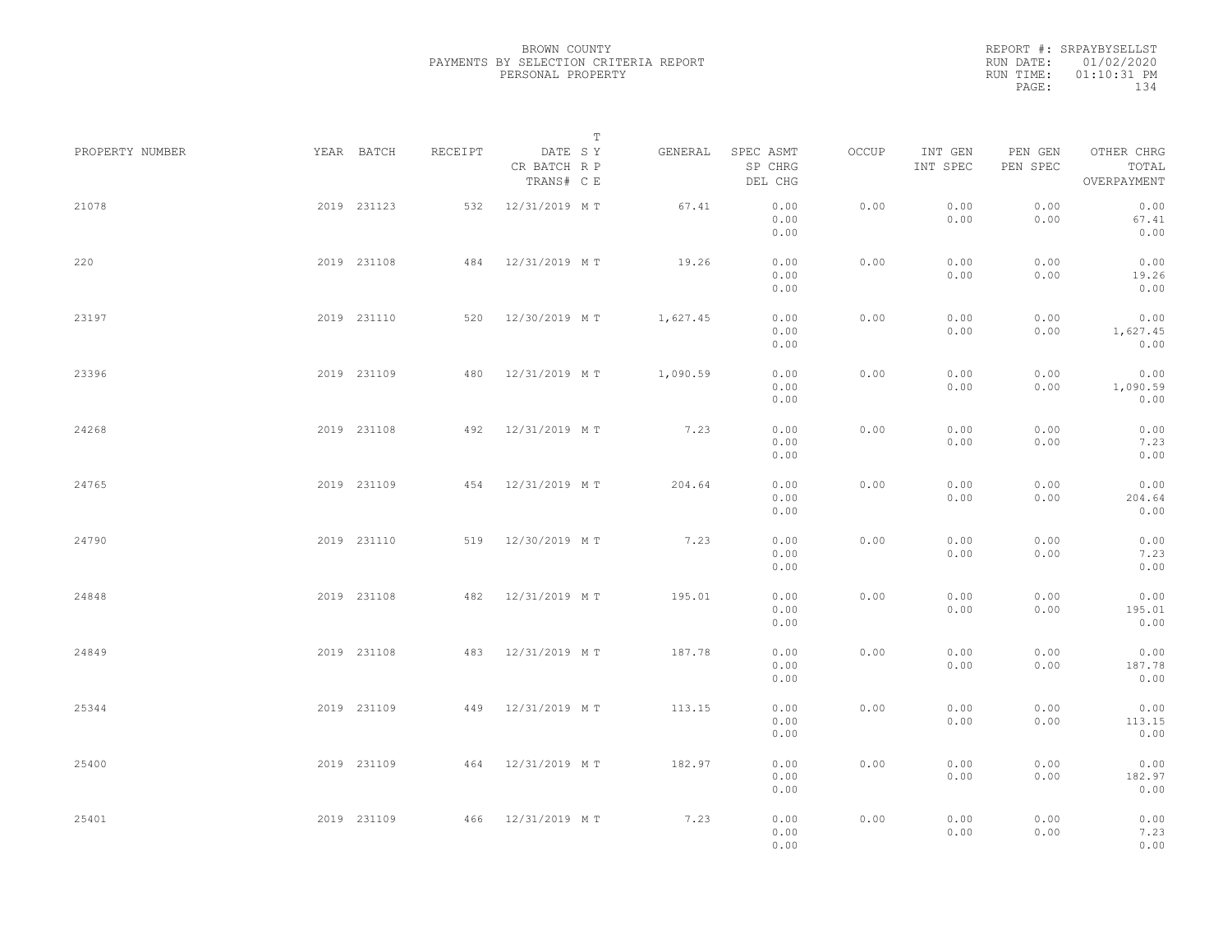|           | REPORT #: SRPAYBYSELLST |  |
|-----------|-------------------------|--|
|           | RUN DATE: 01/02/2020    |  |
| RUN TIME: | $01:10:32$ PM           |  |
| PAGE:     | 135                     |  |

| PROPERTY NUMBER | YEAR BATCH  | RECEIPT | DATE SY                    | $\mathbb T$ | GENERAL  | SPEC ASMT            | OCCUP | INT GEN      | PEN GEN      | OTHER CHRG               |  |
|-----------------|-------------|---------|----------------------------|-------------|----------|----------------------|-------|--------------|--------------|--------------------------|--|
|                 |             |         | CR BATCH R P<br>TRANS# C E |             |          | SP CHRG<br>DEL CHG   |       | INT SPEC     | PEN SPEC     | TOTAL<br>OVERPAYMENT     |  |
| 25554           | 2019 231113 |         | 488 12/31/2019 MT          |             | 101.11   | 0.00<br>0.00<br>0.00 | 0.00  | 0.00<br>0.00 | 0.00<br>0.00 | 0.00<br>101.11<br>0.00   |  |
| 26114           | 2019 231109 |         | 494 12/31/2019 MT          |             | 69.82    | 0.00<br>0.00<br>0.00 | 0.00  | 0.00<br>0.00 | 0.00<br>0.00 | 0.00<br>69.82<br>0.00    |  |
| 26296           | 2019 231106 |         | 448 12/30/2019 MT          |             | 158.90   | 0.00<br>0.00<br>0.00 | 0.00  | 0.00<br>0.00 | 0.00<br>0.00 | 0.00<br>158.90<br>0.00   |  |
| 26829           | 2019 231109 | 465     | 12/31/2019 MT              |             | 21.68    | 0.00<br>0.00<br>0.00 | 0.00  | 0.00<br>0.00 | 0.00<br>0.00 | 0.00<br>21.68<br>0.00    |  |
| 26859           | 2019 231108 |         | 455 12/31/2019 MT          |             | 2.42     | 0.00<br>0.00<br>0.00 | 0.00  | 0.00<br>0.00 | 0.00<br>0.00 | 0.00<br>2.42<br>0.00     |  |
| 26952           | 2019 231113 | 470     | 12/31/2019 MT              |             | 91.48    | 0.00<br>0.00<br>0.00 | 0.00  | 0.00<br>0.00 | 0.00<br>0.00 | 0.00<br>91.48<br>0.00    |  |
| 27227           | 2019 231110 | 518     | 12/30/2019 MT              |             | 98.70    | 0.00<br>0.00<br>0.00 | 0.00  | 0.00<br>0.00 | 0.00<br>0.00 | 0.00<br>98.70<br>0.00    |  |
| 27545           | 2019 231109 |         | 478 12/31/2019 MT          |             | 9.63     | 0.00<br>0.00<br>0.00 | 0.00  | 0.00<br>0.00 | 0.00<br>0.00 | 0.00<br>9.63<br>0.00     |  |
| 27548           | 2019 231110 |         | 504 12/30/2019 MT          |             | 926.88   | 0.00<br>0.00<br>0.00 | 0.00  | 0.00<br>0.00 | 0.00<br>0.00 | 0.00<br>926.88<br>0.00   |  |
| 346             | 2019 231109 |         | 450 12/31/2019 MT          |             | 2,973.23 | 0.00<br>0.00<br>0.00 | 0.00  | 0.00<br>0.00 | 0.00<br>0.00 | 0.00<br>2,973.23<br>0.00 |  |
| 5266            | 2019 231106 |         | 446 12/30/2019 MT          |             | 91.48    | 0.00<br>0.00<br>0.00 | 0.00  | 0.00<br>0.00 | 0.00<br>0.00 | 0.00<br>91.48<br>0.00    |  |
| 5302            | 2019 231113 |         | 495 12/31/2019 MT          |             | 308.15   | 0.00<br>0.00<br>0.00 | 0.00  | 0.00<br>0.00 | 0.00<br>0.00 | 0.00<br>308.15<br>0.00   |  |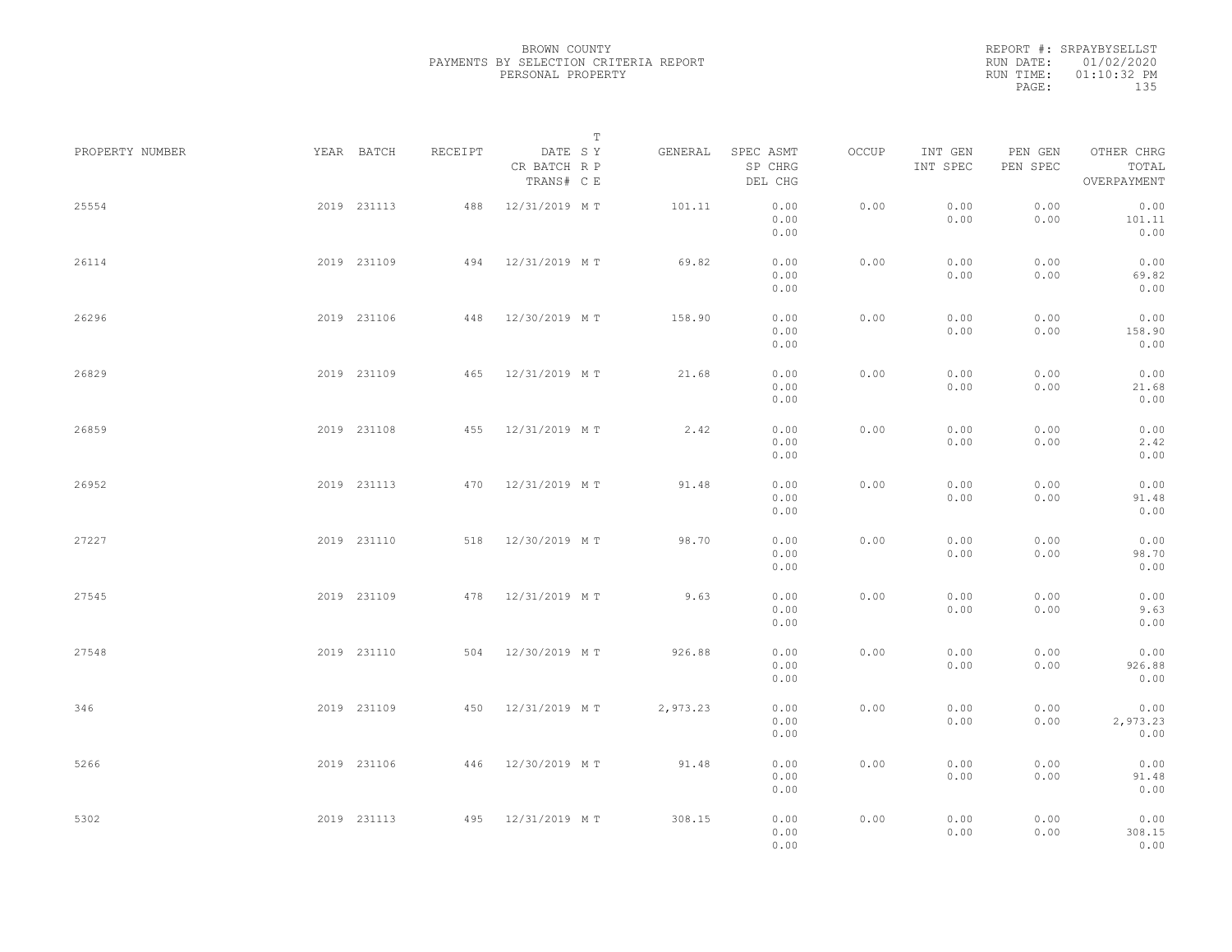REPORT #: SRPAYBYSELLST RUN DATE: 01/02/2020 RUN TIME: 01:10:32 PM PAGE: 136

|                 |             |         | $\mathbb T$                           |            |                                 |       |                     |                     |                                    |  |
|-----------------|-------------|---------|---------------------------------------|------------|---------------------------------|-------|---------------------|---------------------|------------------------------------|--|
| PROPERTY NUMBER | YEAR BATCH  | RECEIPT | DATE SY<br>CR BATCH R P<br>TRANS# C E | GENERAL    | SPEC ASMT<br>SP CHRG<br>DEL CHG | OCCUP | INT GEN<br>INT SPEC | PEN GEN<br>PEN SPEC | OTHER CHRG<br>TOTAL<br>OVERPAYMENT |  |
| 631             | 2019 231109 | 458     | 12/31/2019 MT                         | 57.78      | 0.00<br>0.00<br>0.00            | 0.00  | 0.00<br>0.00        | 0.00<br>0.00        | 0.00<br>57.78<br>0.00              |  |
| 717             | 2019 231109 | 463     | 12/31/2019 MT                         | 12.04      | 0.00<br>0.00<br>0.00            | 0.00  | 0.00<br>0.00        | 0.00<br>0.00        | 0.00<br>12.04<br>0.00              |  |
| 7698            | 2019 231104 |         | 476 12/31/2019 MT                     | 2.42       | 0.00<br>0.00<br>0.00            | 0.00  | 0.00<br>0.00        | 0.00<br>0.00        | 0.00<br>2.42<br>0.00               |  |
| 7791            | 2019 231107 |         | 444 12/31/2019 MT                     | 2.42       | 0.00<br>0.00<br>0.00            | 0.00  | 0.00<br>0.00        | 0.00<br>0.00        | 0.00<br>2.42<br>0.00               |  |
| 7984            | 2019 231121 |         | 522 12/31/2019 MT                     | 2.42       | 0.00<br>0.00<br>0.00            | 0.00  | 0.00<br>0.00        | 0.00<br>0.00        | 0.00<br>2.42<br>0.00               |  |
| 7985            | 2019 231106 |         | 471 12/30/2019 MT                     | 2.42       | 0.00<br>0.00<br>0.00            | 0.00  | 0.00<br>0.00        | 0.00<br>0.00        | 0.00<br>2.42<br>0.00               |  |
| 8759            | 2019 231110 |         | 551 12/30/2019 MT                     | 1,769.49   | 0.00<br>0.00<br>0.00            | 0.00  | 0.00<br>0.00        | 0.00<br>0.00        | 0.00<br>1,769.49<br>0.00           |  |
| 9163            | 2019 231121 |         | 527 12/31/2019 MT                     | 182.97     | 0.00<br>0.00<br>0.00            | 0.00  | 0.00<br>0.00        | 0.00<br>0.00        | 0.00<br>182.97<br>0.00             |  |
| 923             | 2019 231109 | 460     | 12/31/2019 MT                         | 175.75     | 0.00<br>0.00<br>0.00            | 0.00  | 0.00<br>0.00        | 0.00<br>0.00        | 0.00<br>175.75<br>0.00             |  |
| 9483            | 2019 231109 |         | 461 12/31/2019 MT                     | 185.38     | 0.00<br>0.00<br>0.00            | 0.00  | 0.00<br>0.00        | 0.00<br>0.00        | 0.00<br>185.38<br>0.00             |  |
|                 |             |         | CITY OF GREEN BAY TOTAL               | 212,940.18 | 0.00<br>690.00<br>0.00          | 0.00  | 0.00<br>0.00        | 0.00<br>0.00        | 0.00<br>213,630.18<br>0.00         |  |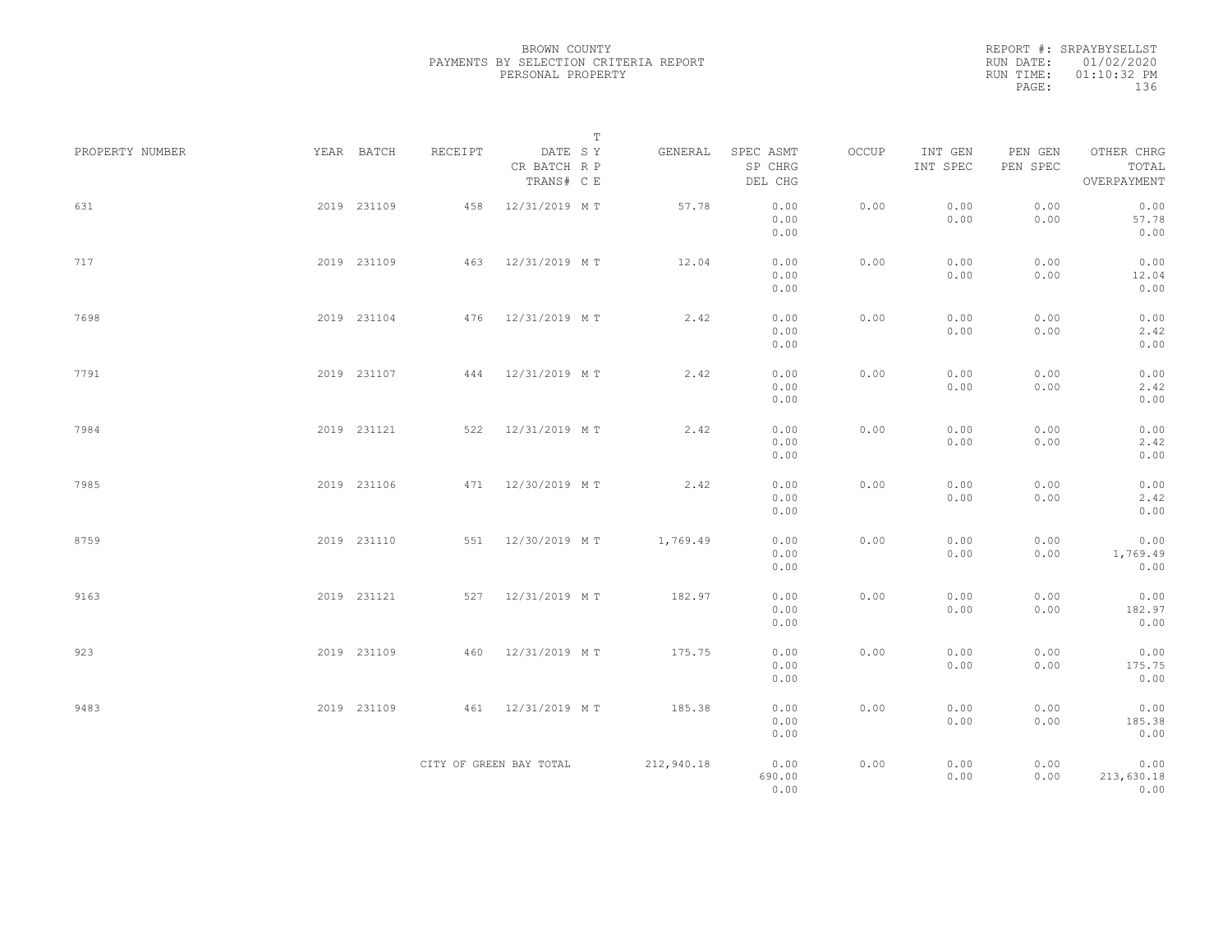|           | REPORT #: SRPAYBYSELLST |  |
|-----------|-------------------------|--|
|           | RUN DATE: 01/02/2020    |  |
| RUN TIME: | $01:10:32$ PM           |  |
| PAGE:     | 137                     |  |

| PROPERTY NUMBER | BATCH<br>YEAR | RECEIPT     | DATE SY      | GENERAL    | SPEC ASMT | OCCUP | INT<br>GEN | PEN GEN  | OTHER CHRG  |
|-----------------|---------------|-------------|--------------|------------|-----------|-------|------------|----------|-------------|
|                 |               |             | CR BATCH R P |            | SP CHRG   |       | INT SPEC   | PEN SPEC | TOTAL       |
|                 |               |             | TRANS# C E   |            | DEL CHG   |       |            |          | OVERPAYMENT |
|                 |               | GRAND TOTAL |              | 791,041.19 | 0.00      | 0.00  | 0.00       | 0.00     | 0.00        |
|                 |               |             |              |            | 690.00    |       | 0.00       | 0.00     | 791,731.19  |
|                 |               |             |              |            | 0.00      |       |            |          | 3,090.23    |